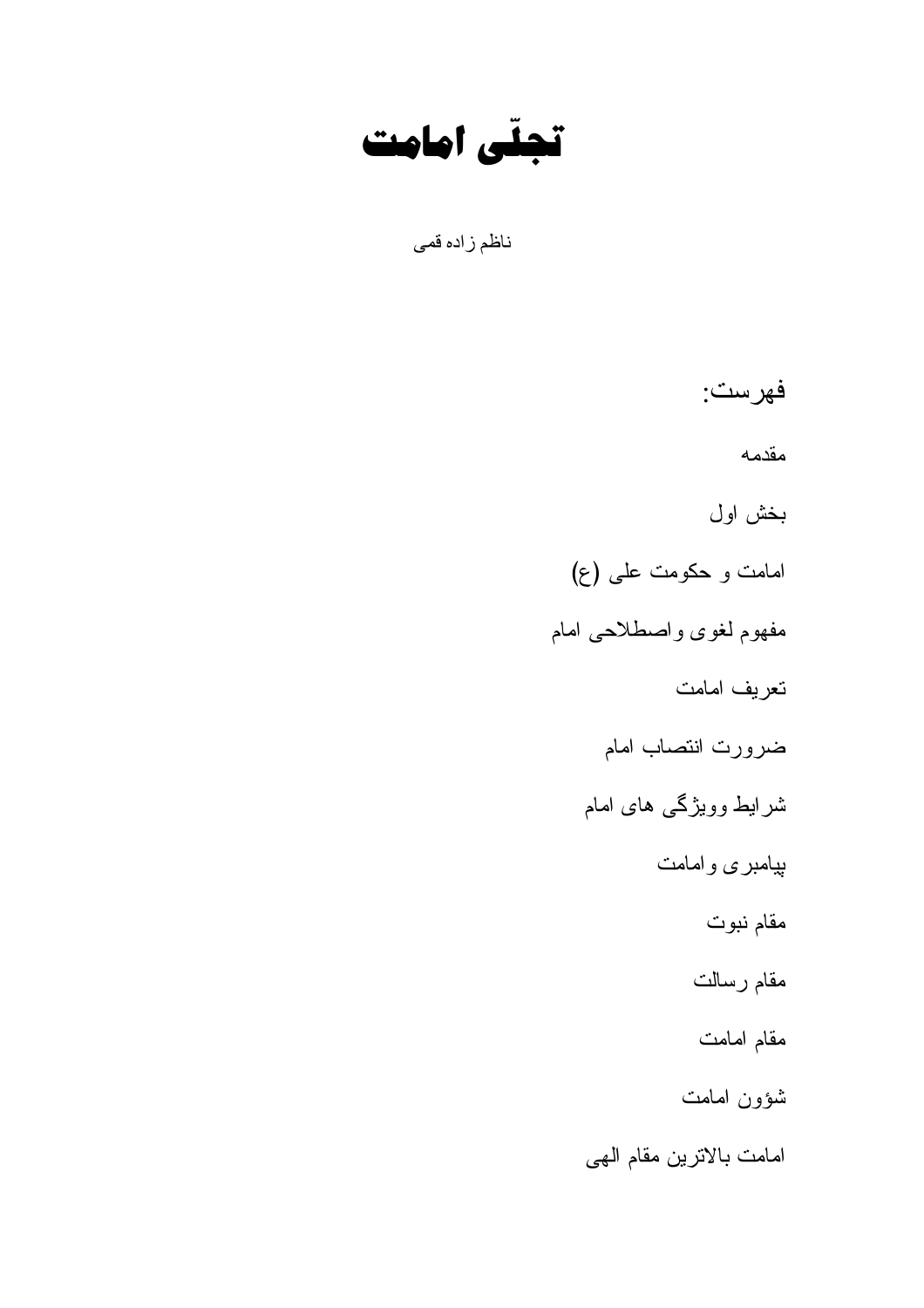دليل اول: أيات فرأني جكبده بحث عدالت ومساوات على عليه السّلام عدالت در نقسيم بيت المال نمونه هايي از عدالت آن حضرت در نقسيم بيت المال عدالت در اجرای قانون اجرای قانون در حکومت علی علیه السّلام بیام علی علیه السّلام به استانداران نجاشی(۱۰ )در چنگال قانون توبيخ فرزند توبيخ ابن عباس نامه اول حضرت عليه السّلام به ابن عباس نامه دوم به ابن عباس تهديد برادرش عقيل عدالت در رعايت حقوق مردم على عليه السّلام واحترام به حقوق مردم على عليه السّلام در شهر انبار بخش سوم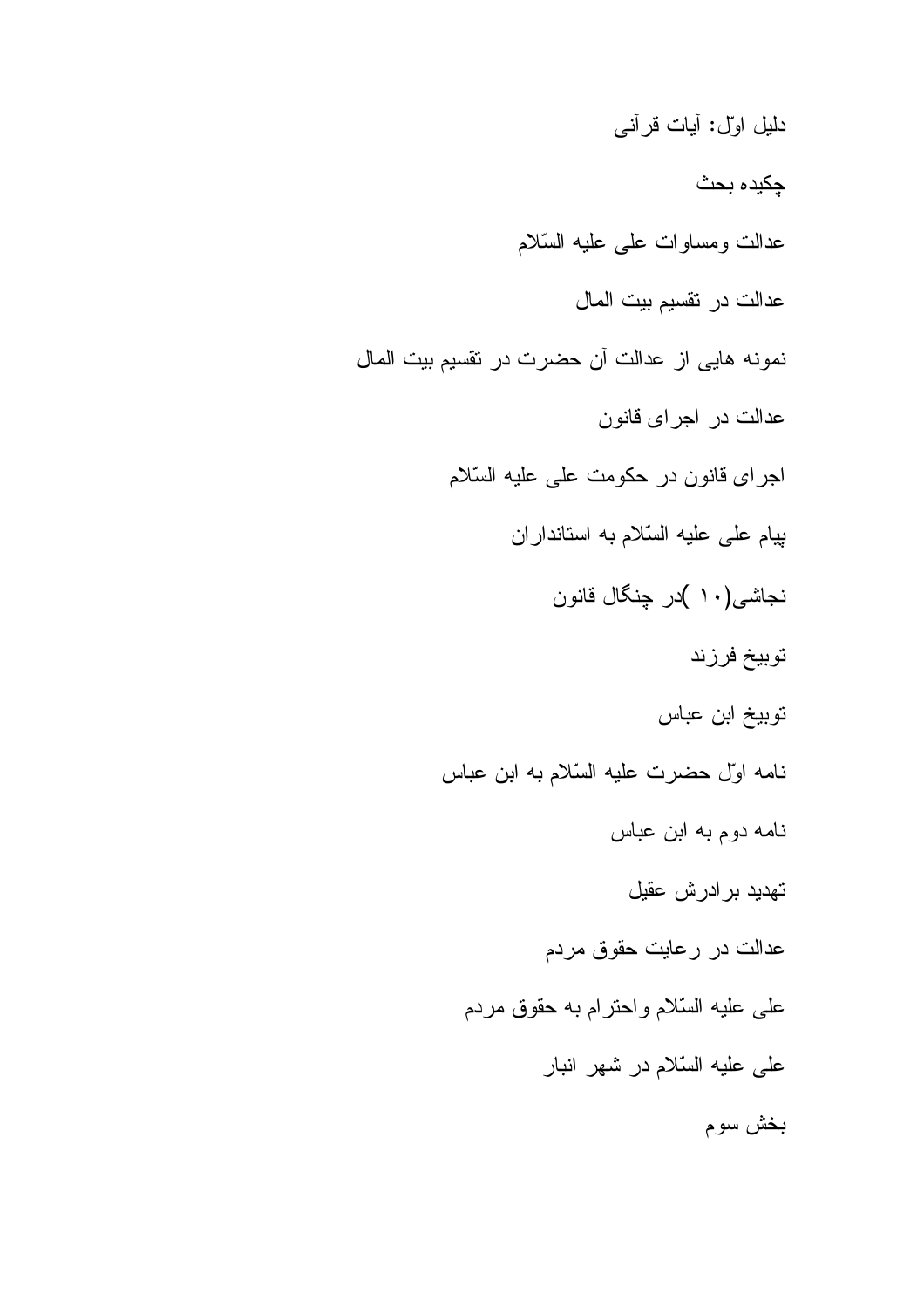سياست على (ع) معنای لغوی سیاست سلوك سياسي على (ع) بيش از خلافت سلوك سياسي على (ع) در زمان خلافت دو سیره همگون رسول خدا وعلمی (ع) دو روش سیاسی ناهمگون (علی(ع) ومعاویه سیاست های مدبر انه علی(ع) بعد از رحلت بیامبر(ص) امام ومشکلات سیاسی ابوبکر علمی) ع) ومشاوره های سیاسی عمر علمی) ع) مرجع مشکلات عثمان ومعاویه بخش چهار علي) ع) در مسند قض قضاوت های علمی (ع) در زمان رسول گرامی اسلام (ص ) قضاوت های علی (ع) در زمان حکومت عمر قضاوت های علی (ع) در زمان حکومت عثمان ارفاق های امام علی (ع) در مسند قض و ظایف کار گز ار ملاك گزينش كارمندان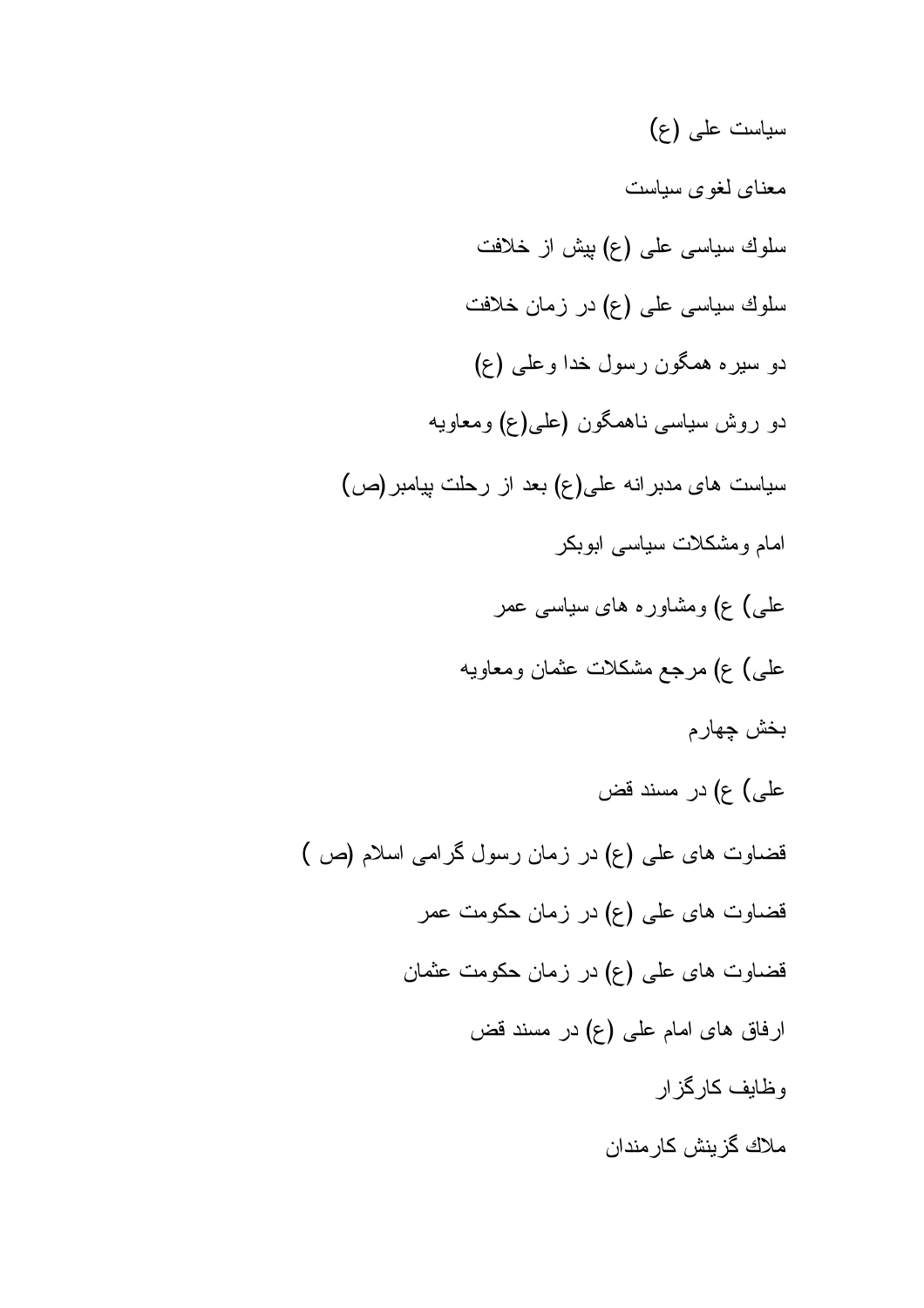نحو ه بر خو ر د کار گز ار ان با مر دم علي) ع) وكارگزاران خطاكار موضع گیری کارگزاران خطاکار در مقابل سختگیری امام (ع ) سیرہ علی (ع)درامربه معروف ونھی ازمنکر بررسی واژه امر به معروف ونهی از منکر امر به معروف ونهي از منكر در قرآن اشكال و ياسخ شرایط امر به معروف ونهی از منکر از دیدگاه امام علی (ع ) درجات امر به معروف ونهي از منكر از ديدگاه امام على (ع) امر به معروف ونهي از منكر در گفتار امام على (ع) امر به معروف نهى از منكر در رفتار امام على (ع) علی) ع) و فرقه های کلامی معناي لغوى واصطلاحي علم كلام وجوه تسميه علم كلام فر قه های کلامی طرح يك مسأله كلامي منزلة بين المَنزلتين

غلات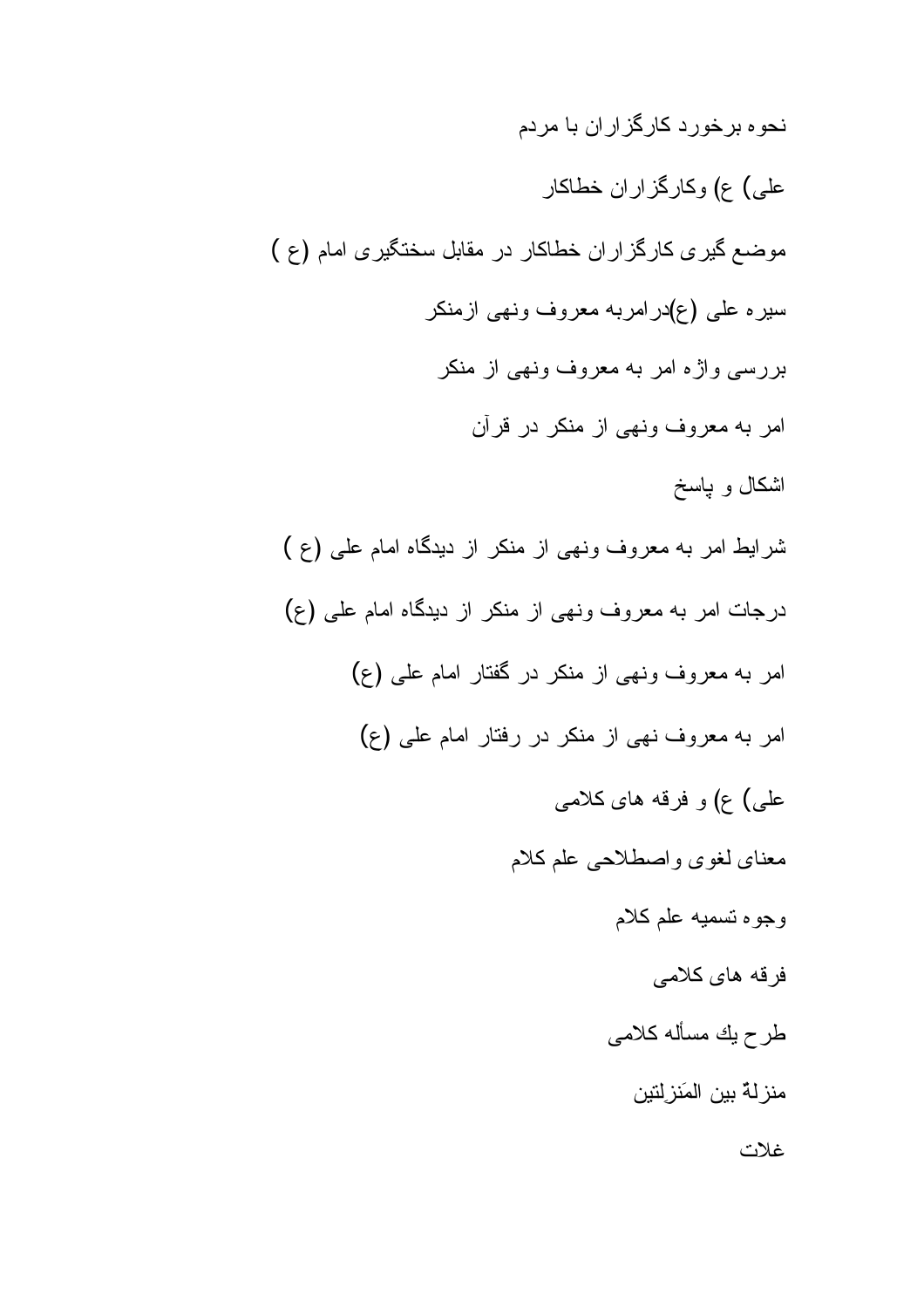سبب بيدايش غلات نخستين غالى عاقبت عبداللَّه بن سبا وفرفه سبائيه دست أويز هاى غلات نفي غالمي گري در سخنان بپشوايان اسلام غلات وشيعيان خوارج چگونگي پيدايش خوار ج نام های دیگر خوارج فرقه هاي خوارج عقاید کلامی خوارج احتجاجات على (ع) با خوارج دیدگاه خوار ج در مورد مرتکبان گناهان کبیره خوارج وفقر انديشه رعايت حقوق اهل كتاب در حكومت على (ع) اشكال اول اشكال دوم

نمونه هایبی از رفتار امام علمی (ع) با اهل کتاب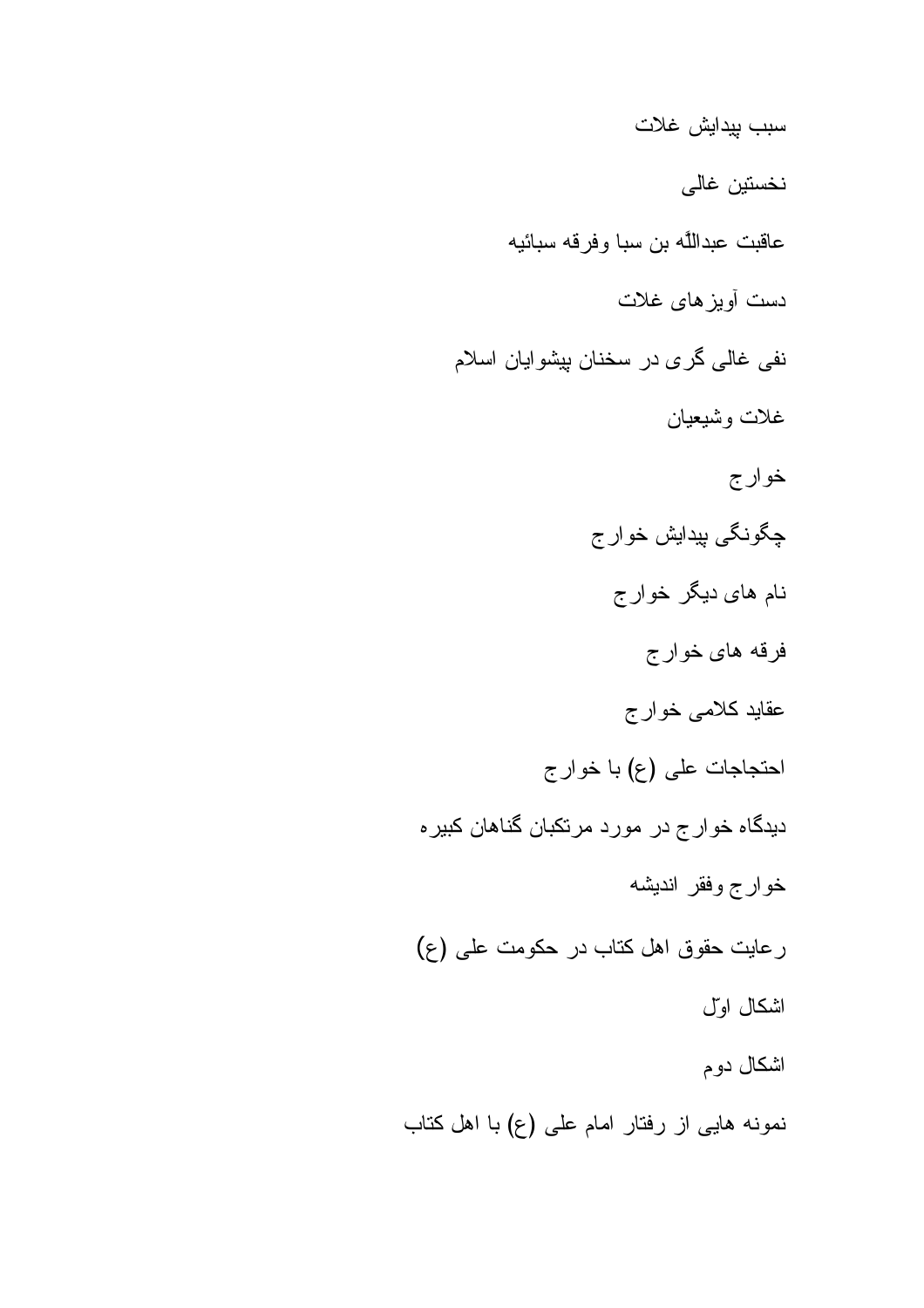علي) ع) و همسفر مسيحي حقوق بازنشستگی برای مرد نصرانی على) ع) در محكمه قضا اندوه شدید علمی (ع) از تعدی به یك زن غیر مسلمان توبیخ حاکم فارس به خاطر بدرفتاری با زرتشتیان علمی) ع) وبحث أزاد با اهل كتاب بخش نهم علي) ع)و اقتصاد واژه اقتصاد در فرهنگ اسلامی تعربف اقتصاد سیاست های کلّی اقتصادی از دیدگاه امام علّی (ع ( نقسيم بندى اقتصاد اقتصاد بازرگانی (تجارت ( اهمیّت بازرگانی (تجارت) در اسلام تجار وصنعتگران در فرمان امام (ع) فرمان مالك بازار در زمان حکومت امام (ع ( نظارت مستقیم علمی (ع) بر بازار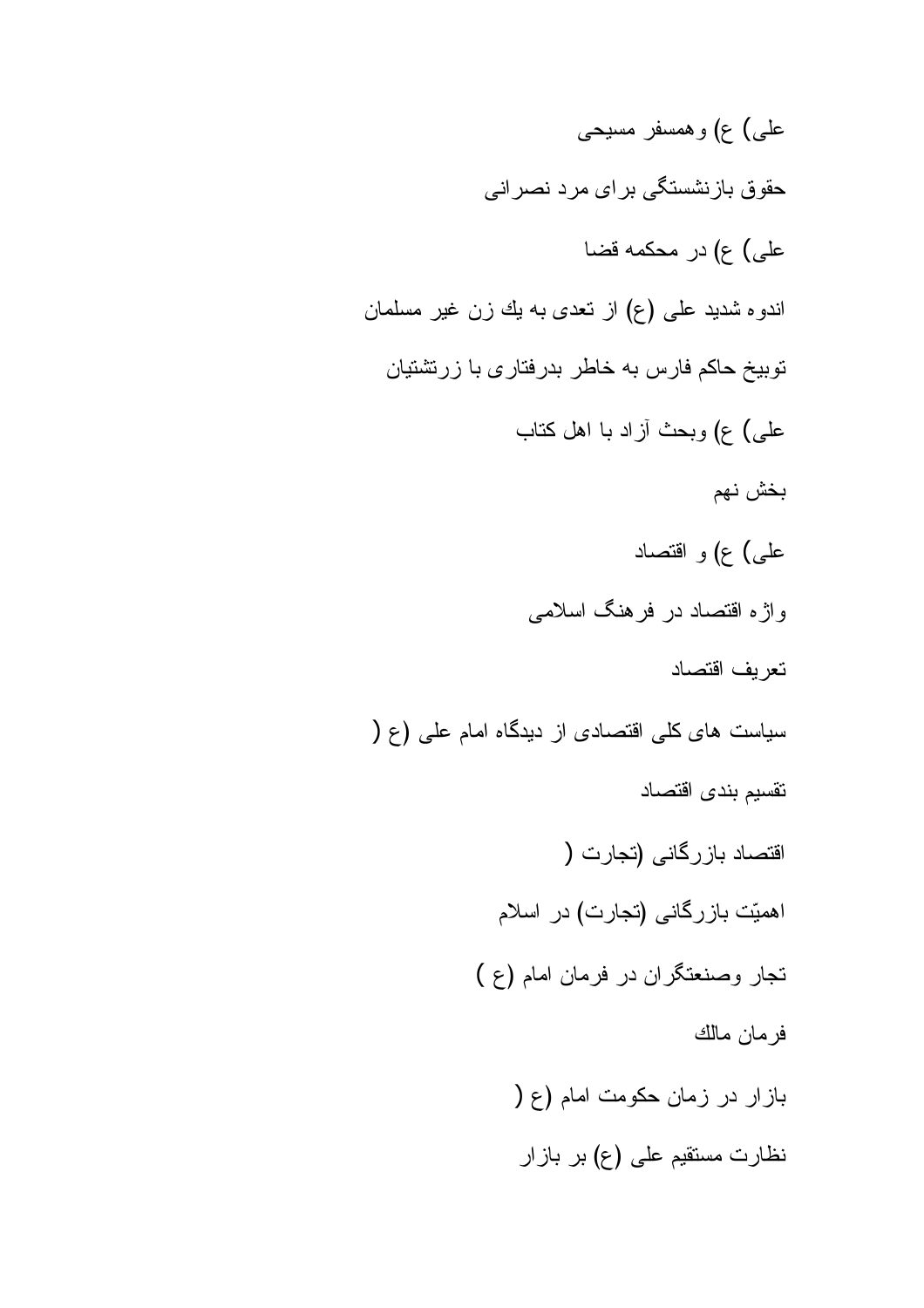متولی باز ار وظایف متولمی بازار نظارت بر رفتار متولی بازار نوجه به تجارت اهل ذمه کشاورزی از دیدگاه امام علی (ع ) امام علمي (ع) و حقوق كارگران بخش دهم جنگ های علی(ع) در دوران خلافت روان شناسی سه گروه شورشی جنگ جمل يا فتنه ناكثين طلحه و زبیر و أغاز فتنه نقش عایشه و تحریکات او عزیمت ناکثین به سوی بصر ه عزیمت امام (ع) به سوی عراق حركت امام به سوى بصره واتمام حجت با سران ناكثين صف آرایبی دو سپاه اقدامات امام (ع) برای جلوگیری از جنگ فرمان های امام (ع) قبل از شروع جنگ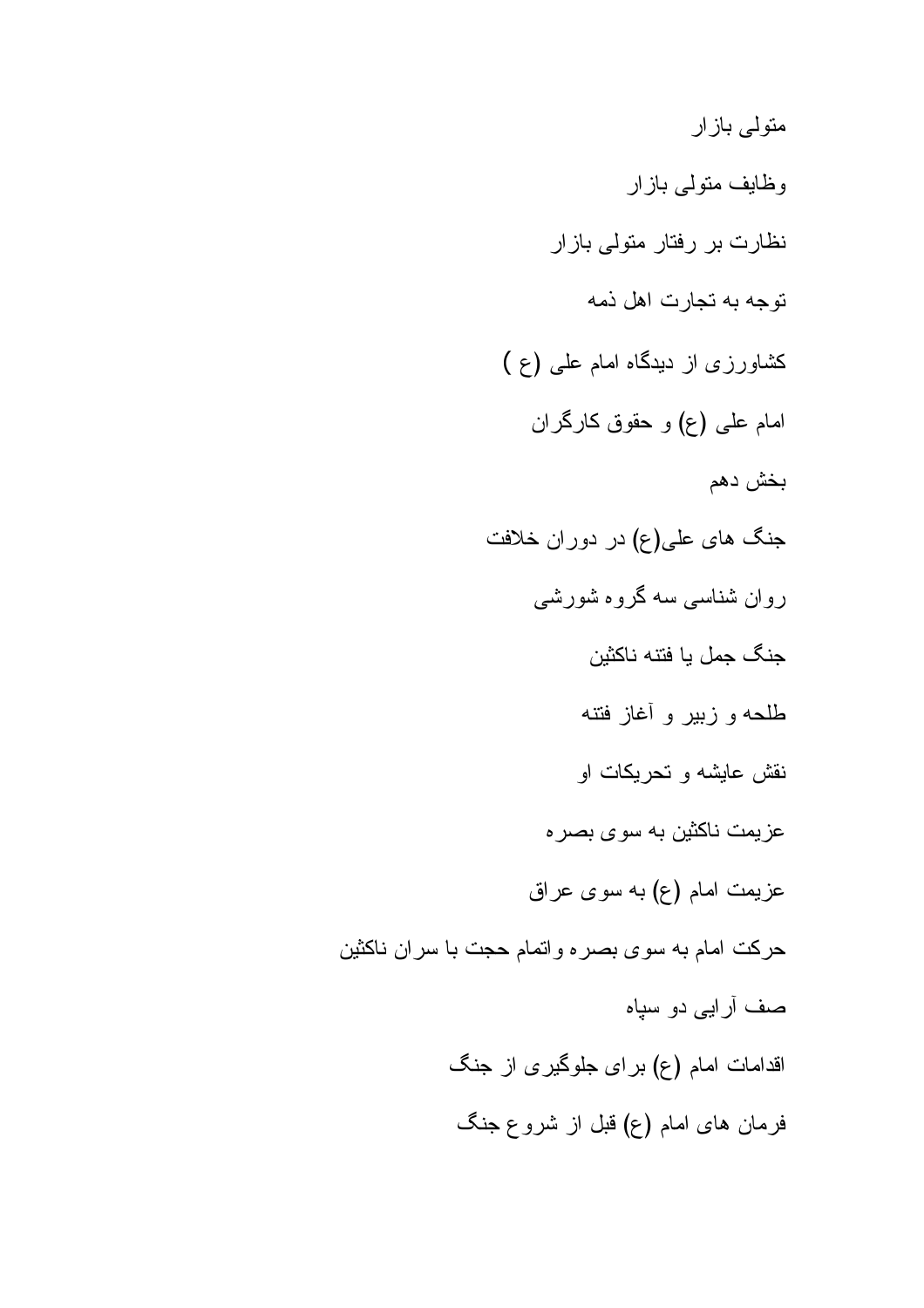سپاہ امام (ع) آمادہ رزم عايشه در صحنه نبرد آغاز جنگ از ناحیه ناکثین دلاوری های علمی (ع) وسپاه اسلام بپروزی سپاہ امام با ببی شدن شنر عایشه تلفات جنگ جمل ورود امام (ع) به بصره وبرخورد با مردم واسيران اعزام عايشه به مدينه خروج امام (ع) از بصره جنگ صفین یا فتنه قاسطین قاسطين علل وقوع جنگ صفين نامه معاویه به عمرو بن عاص حرکت سپاه امام (ع) به سوی صفین ورود امام (ع) به صفين ومحاصره فرات آخرين ٻيام ها مباحثه قاريان قرآن وحقانيت على (ع ) محرم وأتش بس موقت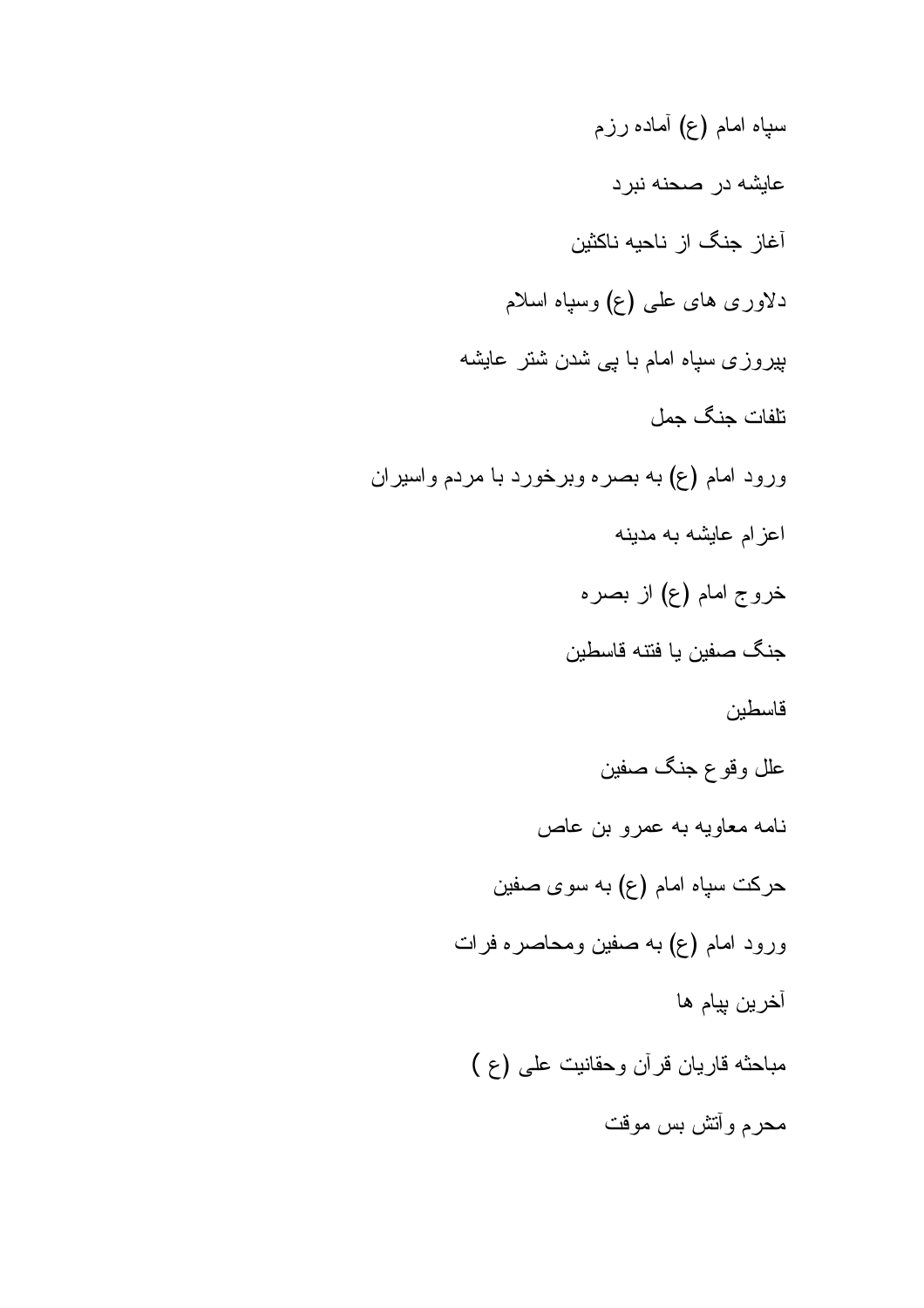يايان أتش بس وأغاز جنگ أغاز حمله همگانبي ليلة الهرير (٣١) به نیز ه کردن قرآن ها نسليم امام (ع) وفراخواني مالك تلفات جاني صفين مراجعت امام (ع) به کوفه وکناره گیری خوار ج اعزام ابو موسى به دومة الجندل، وسفارش هاى امام (ع) 4حکميّت درباره چه بود وچه شد؟ جنگ نهروان يا فتنه مارقين بیشینه فکر ی خوار ج سرأغاز فتنه خوارج وفعاليت هاى أنان جنايات خوارج در راه نهروان تصميم امام عزیمت امام (ع) به سوی نهروان پرچم امان وبزرگواری دیگر أغاز جنگ ودستور های اسلامی – انسانی امام (ع) سخنان حکیمانه امام (ع) با اجساد خوارج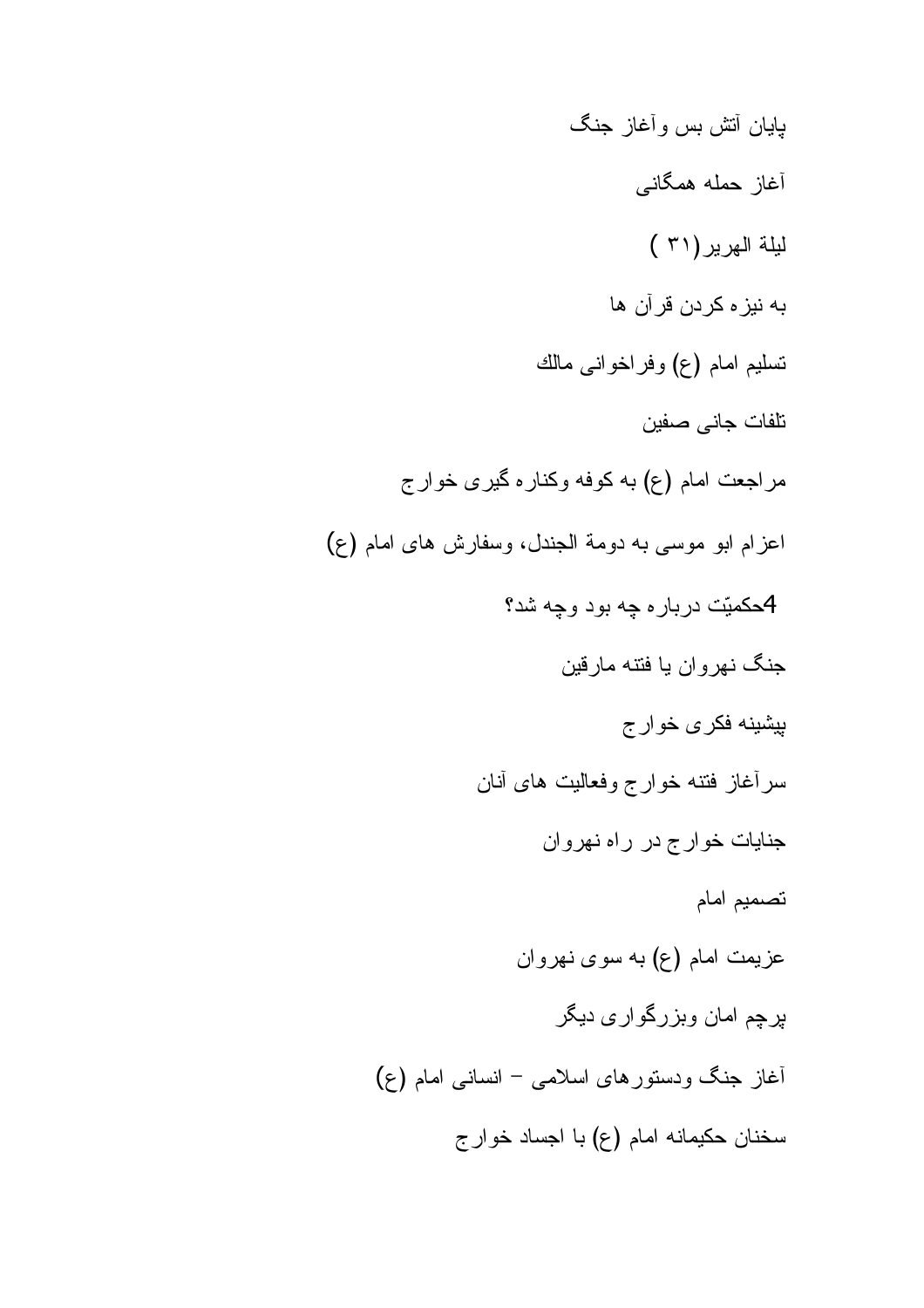پایان فننه خوارج وبازگشت امام (ع) به کوفه بخش باز دهم مروری بر سال های آخر عمر علی(ع) سقوط مصر اعزام مالك اشتر به مصر شهادت مالك نامه امام (ع) به محمّد بن ابی بکر پس از شهادت مالك عمرو عاص در مصر چگونگی شهادت محمّد بن ابی بکر پِس از شهادت محمّد بن ابی بکر غارت ها ودستبردهاي معاويه سوختن علی (ع) از بی حمیّتی مردم کوفه أخرين سخن امام (ع) بخش دوازدهم مظلوميت على(ع) مظلومیّت علمی (ع) در احادیث نگرانی بیامبر (ص) از مظلومیّت علی (ع) گریه رسول خدا (ص) بر مظلومیّت علی (ع)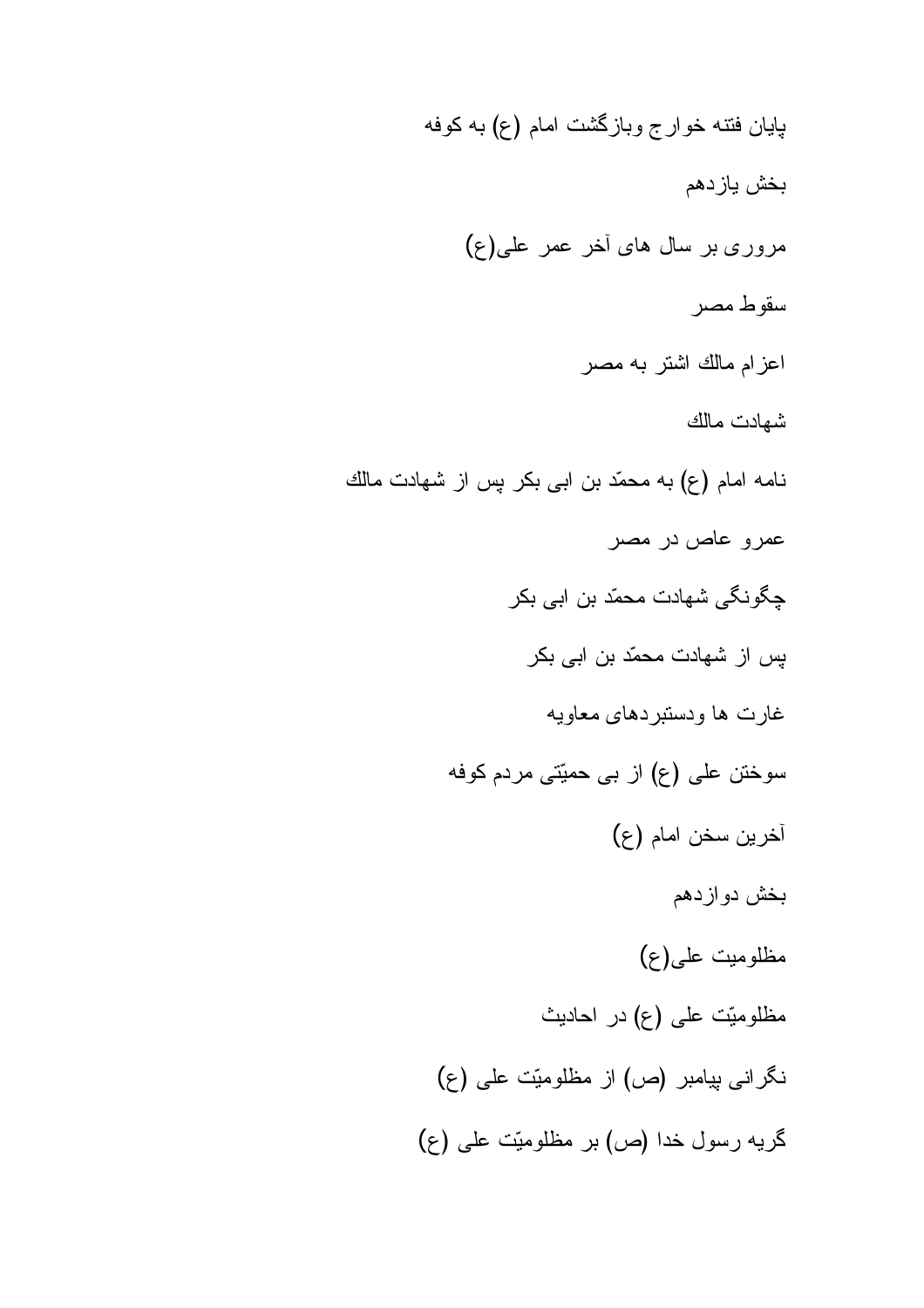نَاثِر فاطمه(س) در مظلومیِّت علی (ع ( انعکاس مظلومیّت علی (ع) در زیارت نامه آن حضرت درد دل با چاه نگاهی به مظلومیّت علمی (ع) بعد از رسول خدا (ص) ماجر اي سقيفه انتخابي ناگوار مظلوميّت على (ع) در قضيه سقيفه دفاع شبانه فاطمه(س) از مظلومیّت علی(ع) خطبه شقشقبه مظلومیّت علی(ع) در مصائب فاطمه ز هر ا(س) مأموران حكومت در خانه فاطمه(س ( أتش زدن خانه وحي بردن امام (ع) به مسجد مظلومیّت علمی (ع) در جسارت دیگری به فاطمه (ع) بإداش عمر به قنفذ مظلوميّت على (ع) در غصب فدك(٤٠) درد دل فاطمه(س) با قبر پدر مظلومیّت علی (ع) در تجهیز فاطمه(س)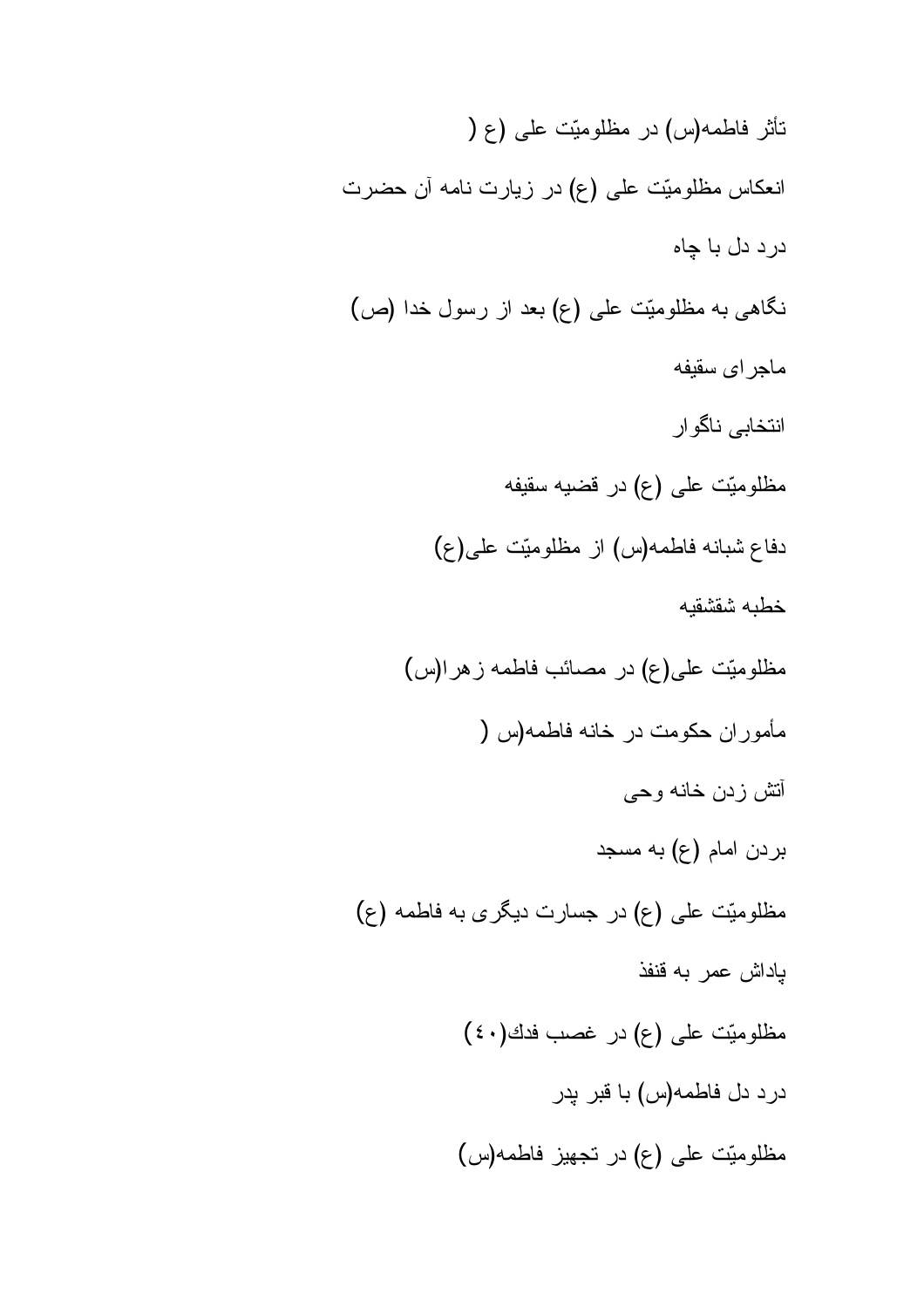حزن و اندوه على (ع) كنار قبر فاطمه (س) مظلومیّت علی (ع) در انتخاب خلیفه دوم مظلومیّت علمی (ع) در انتخاب خلیفه سوم كيفيت انتخاب عثمان مظلومیت علی (ع) در ایام خلافت مخفی بودن قبر امام (ع) مظلومیّتی دیگر مظلومیّت علمی (ع) بعد از شهادت بخشنامه معاويه براي سب ولعن به على (ع) چگونگی جعل احادیث در مورد امام علی (ع) كار نيك عمر بن عبدالعزيز بخش سيزدهم شهادت - آخرین برگ از حیات علی(ع) تاريخ شهادت سبب شهادت حضرت برك در شام عمرو بن بكر در بصره ابن ملجم لعين در كوفه(٧) در ماه رمضان أخر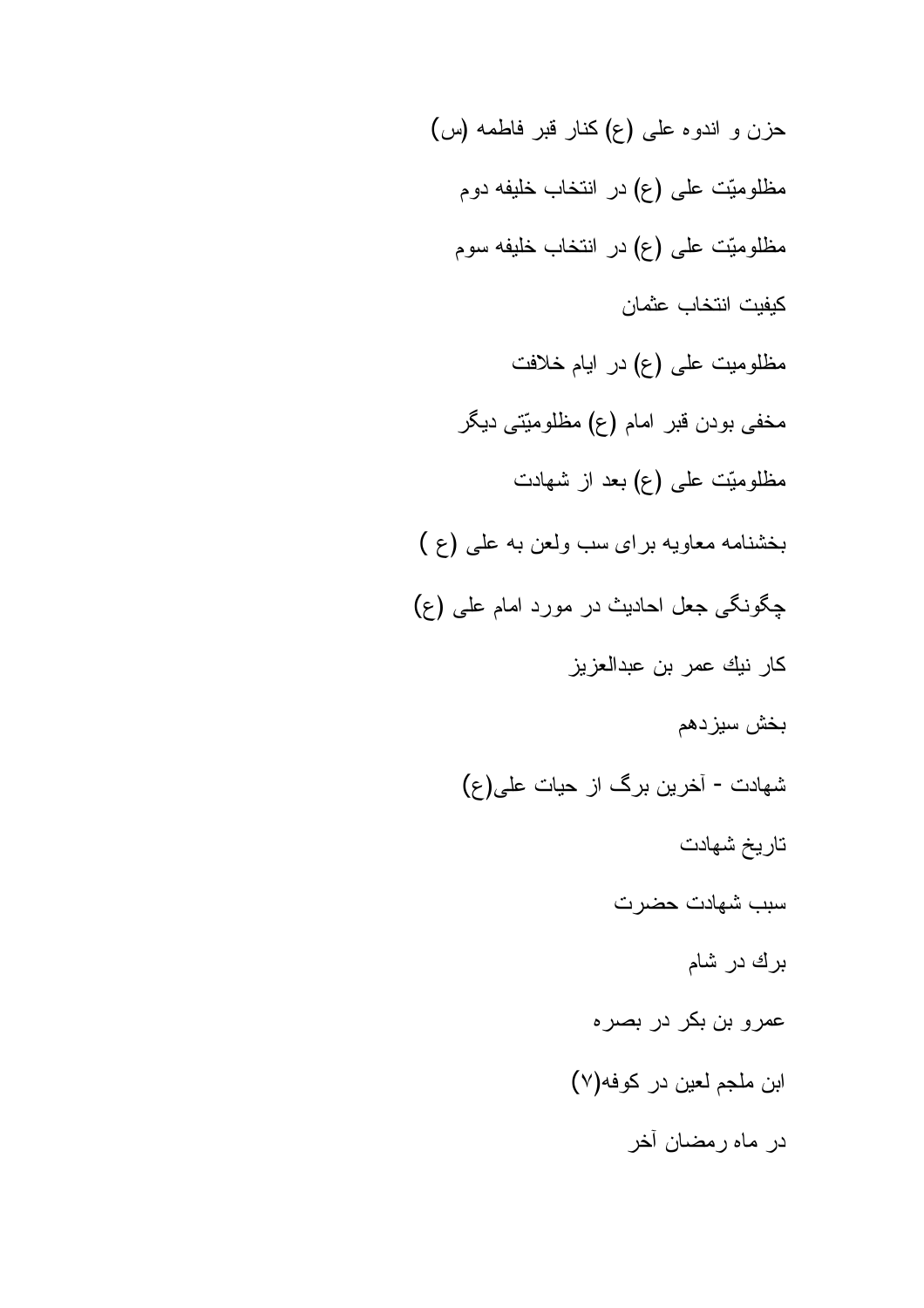صبحگاه خونين ضربت خوردن امام به روایتی دیگر شيون وغوغا در كوفه دستگیر *ی* ابن ملجم سفارش امام درباره قاتلش على) ع) در خانه پزشکان بر بالین امام حال امام در فاصله بين ضربت وشهادت اصحاب در محضر امام (ع) حجر بن عدى حبيب بن عمرو اصبغ بن نباته وصيتهاى حضرت وصاباي خصوصي وصاياي عمومي وصيت امام (ع) درباره كيفيت غسل وكفن ودفن غسل ودفن شبانه حضرت على (ع) اشعار امام حسن (ع) در رثاء پدر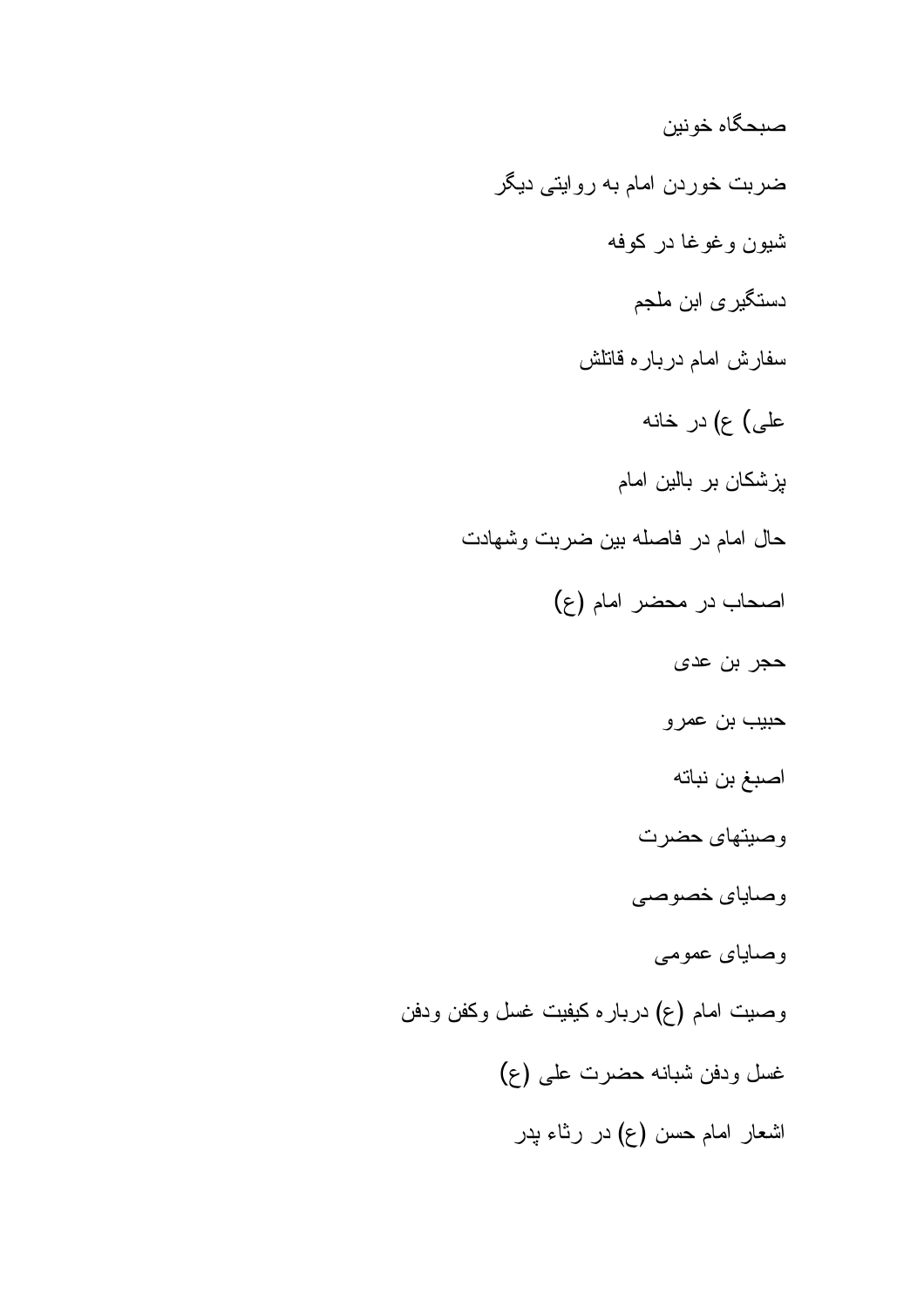سخنان صعصعة بن صوحان در كنار قبر على (ع) شهر كوفه غرق ماتم شیون وماتم در شهادت علمی (ع) در رثای علمی (ع) شادی دشمنان علمی (ع) خطبه امام حسن (ع) پس از شهادت پدر بزرگوارش كيفيت قصاص ابن ملجم قاتل على (ع) كيفيت قصاص همدستان ابن ملجم ظاهر شدن قبر امام (ع) در زمان هارون فضيلت زيارت امير المؤمنين (ع) زیارت نامه حضرت امیر (ع)

#### مقدمه

کتابی که بیش روی شماست، گزارش و بژوهشی است درباره عملکرد سیاسی و روش حکومتی بیشوای بزرگ اسلام امام علی علیه السّلام با نام «تَجلّی امامت، تحليلي از حكومت امير المؤمنين على عليه السّلام » كه مؤلف با «بضاعتي مزجاة» تمام سعى خود را به كار برده تا بنج سال أخر عمر امام عليه السّلام را، که دوران حکومت آن حضرت است، بر اساس کهن ترین و معتبرترین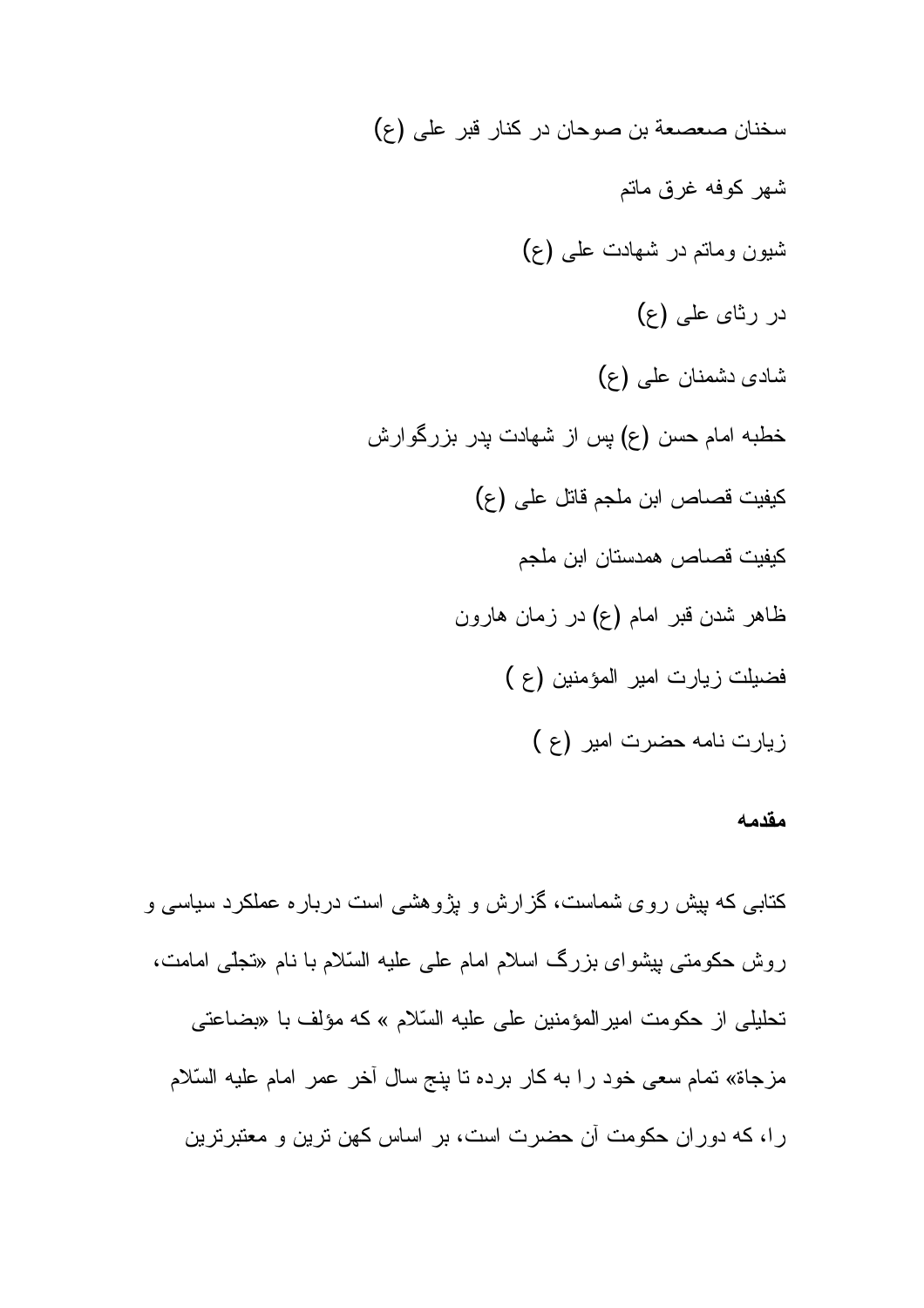مدر اك ناريخي، بررسي و نحليل كند و نمايي از يك حكومت نمونه انساني و اسلامی را در منظر همگان، قرار دهد . بی تردید می توان گفت که دوران حکومت پنج ساله امیرالمؤمنین علیه السّلام ، فصل درخشانی را در تاریخ حکومت های جهان، رقم زد؛ در پهنه گیتی

حکمرانان بسیاری از یی هم آمده اند و هر یك به عدالت و یا ستم، بر مردم حکومت کرده اند، امّا در میان عدل بپشگان آنان، بعد از بپامبر صلّی الله علیه و أله روزگار ، بپشوایی عادل نر و رهبری با درایت نر و مربی دلسوزنر از علی علبه السّلام به خود، ندبده است .

شرایط و رویدادهای اسفناکی، مانع از آن رشد که امام علی علیه السّلام زودتر به حکومت برسد و جنبه های بیشتر و زیباتری از حکومت اسلامی را به منصه ظهور بگذارد، که أن حوادث و اوضاع و نیز چگونگی به خلافت رسیدن أن حضرت را در بخش هایی از این کتاب مطالعه خواهید کرد که خلاصه ای از آن جنبن است :

بِيامبر عظيم الشَّان اسلام صلَّى الله عليه و أله بِيش از أن كه چِشْم از اين جهان فر و بندد، امیر المؤمنین علی علیه السّلام ر ا که وصبی، بر ادر ، وزیر و در و از ه شهر علم خود می دانست به امر پروردگار به جانشینی خود برگزید و به مردم سفارش او را بسیار کرد، اما بس از رحلت آن بپامبر بزرگ المهی، مسلمانان وصابا و سفارش های ایشان در خصوص رهبری علمی علیه السّلام را نادیده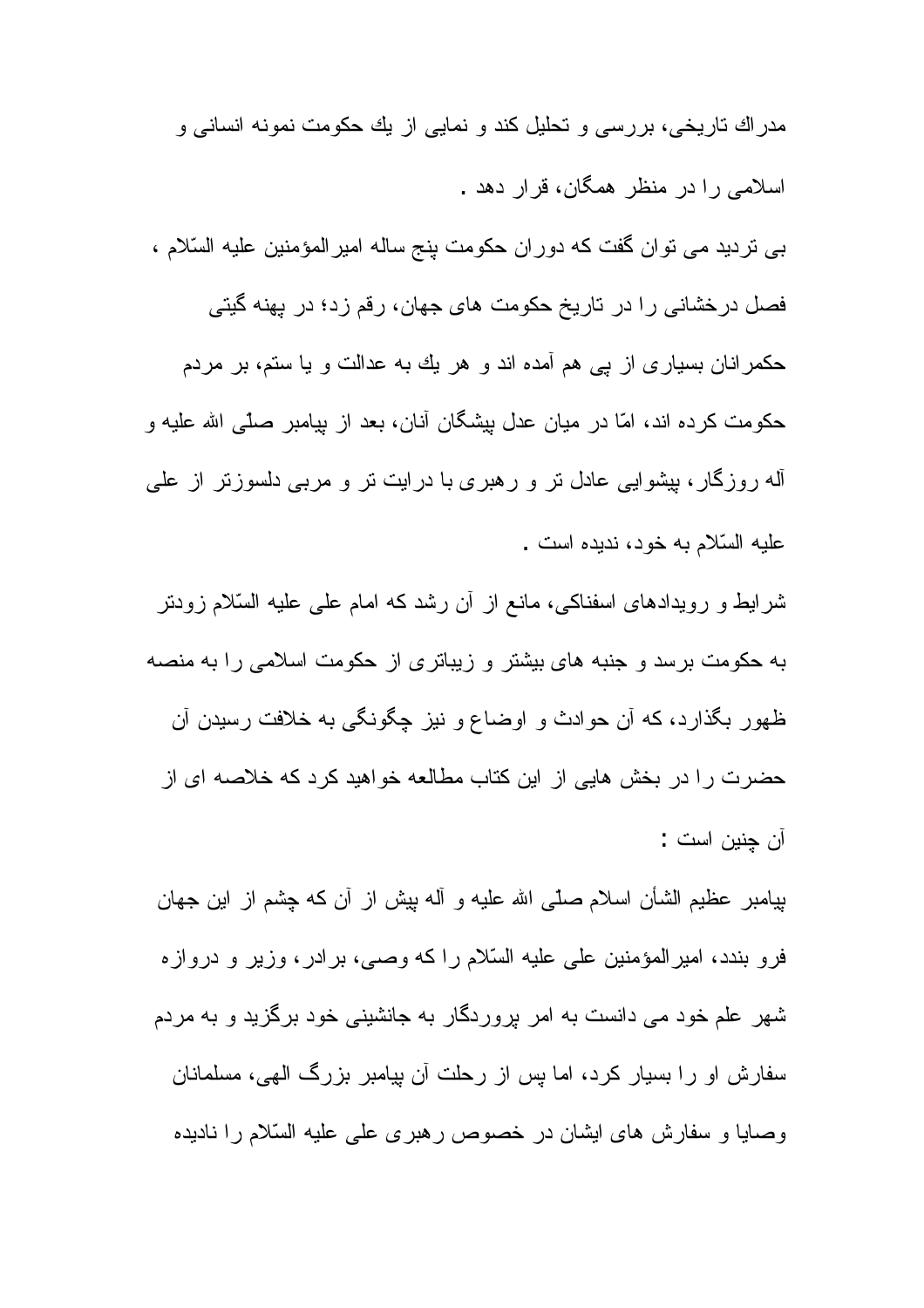انگاشته و کسانی که غیر از امام علی علیه السّلام جامه خلافت، در بوشیدند؛ با این که می دانستند خلافت، جز علی را نشاید؛ همو که کوه بلندی را می مانست که سیلاب از ستیغ آن ریزان و مرغ از پریدن به قلّه اش ناتوان و گریزان بود . آن امام بزرگ، چون میراثش را ربوده دید، دامن از خلافت درچید و پهلو از آن بیچید. او چون نیك سنجید، شكیبایی را خردمندانه تر دید و صبر را بیشه ساخت و حال أن كه خار در چشم و استخوان در گلو داشت .

روزگار به همین منوال می گذشت و جامعه اسلامی، هنوز از رهبری امام علی علیه السّلام محروم بود. تا ناگاه از پس سالیانی اندوهبار و پر سکوت، مردم به هوش آمدند و نهضتي فراگير براي بازگرداندن خلافت به جايگاه اصلي خود، بر یا کر دند .

پس از قتل عثمان مردم به طور دسته جمعی و چونان شتران نشنه که روز أب خوردن به آب گیرهای خود، در می آیند و تن و دوش خود را به هم می سایند، به أن حضرت عليه السّلام روى أوردند و فرياد «بيعت، بيعت» برأوردند، و از فرط شلوغی و ازدحام، چون بال کفتار، پس و پشت هم ایستادند و چون گله گوسفند سر به هم نهادند، به طوری که حسنین علیه السّلام فشر ده گشتند و بند کفش امام علیه السّلام برید و ردایش افتاد و پهلویش نیز آسیب دید. حضرت علیه السّلام دست خود را با پس می برد ولی مردم أن را می کشیدند، دستش را می بست اما آنان می گشودند. نا آن که سرانجام، امام علیه السّلام به خاطر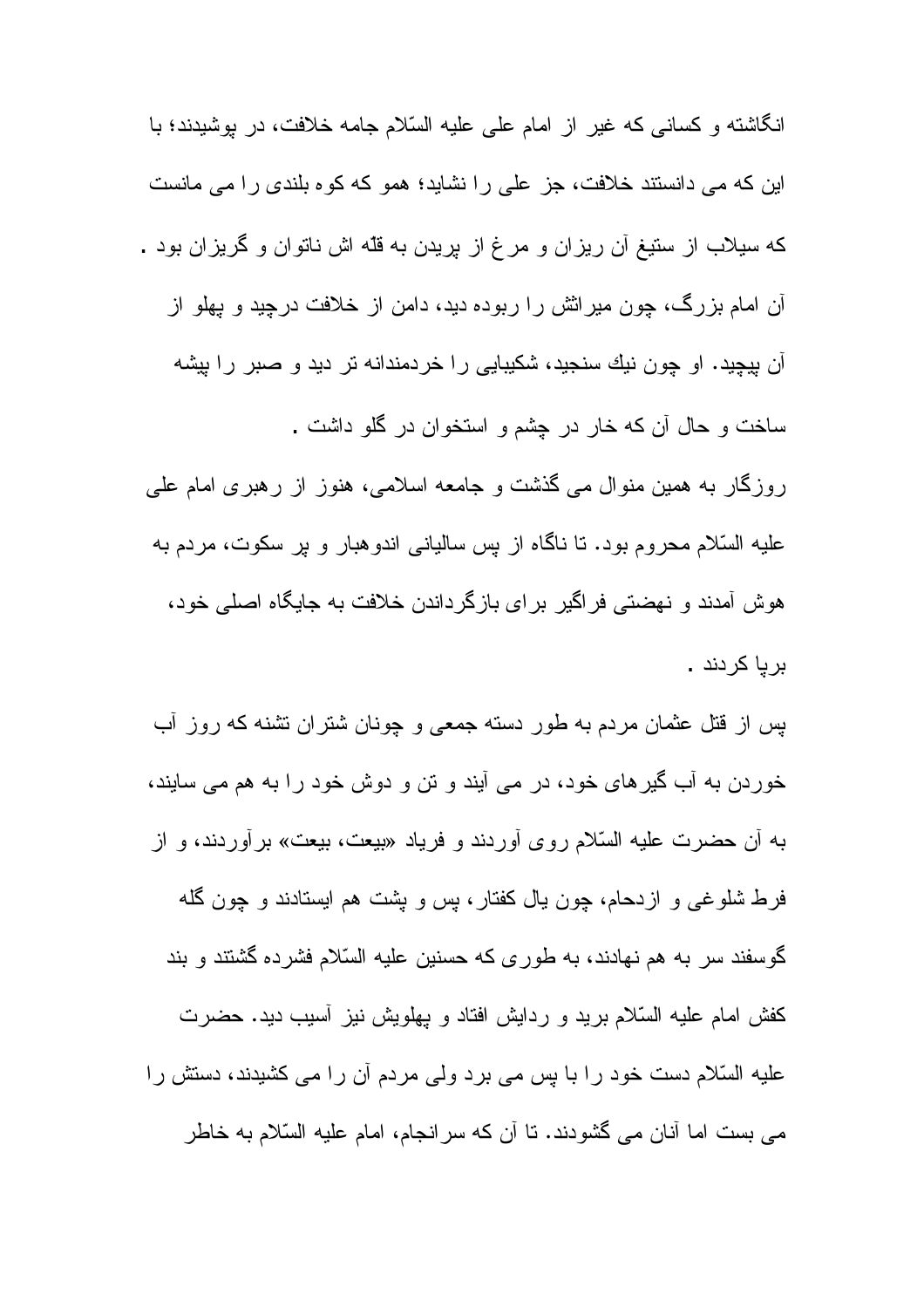حضور مردم و وجود پاران و تعهدي كه در مبارزه با ظالم و پاري مظلوم داشت، ببعت را بذبر فت .

این بیعت، به حدی هیجان آفرین و شورانگیز بود که خردسالان به وجد آمدند، سال خوردگان، لرزان لرزان بدان جا روان گشتند و بیماران را برای بیعت به دوش می بردند و دختران برای دیدن آن منظره، نقاب از چهره کنار می زدند . بس از این بیعت مردمی و گسترده، امام علیه السّلام زمام امور را به دست گرفت و چنان که جریان حکومت و دادگری، برای مدت کوناهی به روزگار بپامبر صلَّى الله عليه و أله بازگشت. امامت و سياست، مفهوم درست خود را بپدا کرد، اقتصاد و قضاوت، بر پایه عدل، قرار گرفت، کارگزاران نالایق معزول شدند و شایستگان بر سر کار آمدند، معروف، جان گرفت ومنکر ، مُرد. تفکر و اندیشه، میسر صحیح خود را یافت و فرقه های کلامی منحرف، به مردم معرفی شدند. بازوان مظلوم، نوان یافت و دست های ظالم بریده شد، گرسنگان و پابرهنگان پناه یافتند و مال اندوزان و دنیاطلبان، بی پناه ماندند. بیت المال به مساوات نقسیم شد و خلاصه این که: چشمان «عدالت» پر فروغ شد و چراغ نبعيض و سنمگري، خاموش گرديد .

اما دیری نپایید که این شیوه حکومت، بر کسانی که دنیا در دیده آنان زیبا و زیور أن در چشم هایشان خوش نما بود، گران آمد. از این رو ، گروهی، پیمان خود را شکستند و جمعی، با ستم کاری دل آن حضرت را آزردند و دسته ای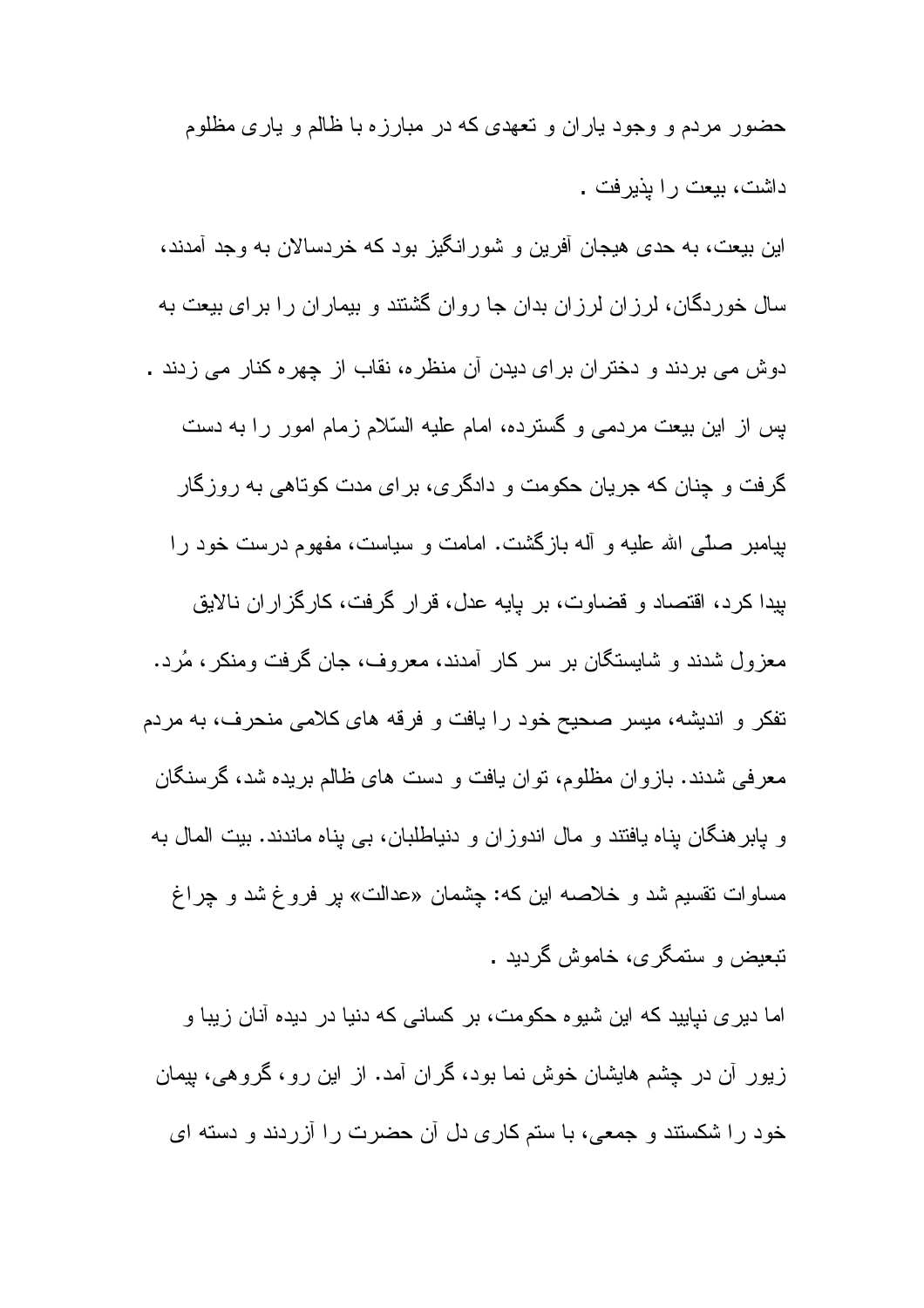دیگر، با جهالت و نادانی، از جمع دینداران، بیرون جستند. و این هر سه گروه، نبردهایی را بر امام علیه السّلام تحمیل کردند .

از این بس این نبردها و حوادث بعدی آن، مظلومیّت امام علیه السّلام بیشتر از گذشته، آشکار شد و دیری نگذشت که این مظلومیّت با شهادت آن حضرت به

اوج خود رسید و جهان از وجود رهبری عدل گستر، محروم گشت . در این کتاب، شرح مفصلّمی از رویدادهای حکومت بنج ساله امام علمی علیه السّلام را در سیزده بخش خواهید خواند. سعی ما این بوده است که برای این مقطع ناریخی مهم، موضوعاتی را گزینش و بررسی کنیم که با حکومت آن حضرت عليه السّلام ارتباط مستقيم داشته باشد، هر چند كه در برخي از موضوعات، فراز هایی هست که به دوران بیش از حکومت هم مربوط می شود. ولی ما به خاطر این که مباحث، دچار بریدگی نشود، به ناچار آن ها را آورده ايم .

دیگر این که: روش ما در این کتاب گزارشی ـــ تحلیلی است. برای این کار ، ابندا حوادث را از منابع معتبر، گزارش کرده ایم و پس از آن، با معیارهای حق سنجيده ايم و همين سنجش رويدادها با معيار ها، خود تحليلي بر وقايع است. استنباط های تاریخی این کتاب، بر اساس مبانی است که بی هیچ گونه مانعی در دسترس همگان است. نظر ما این است که هر کس رویدادهایی که به مکتب و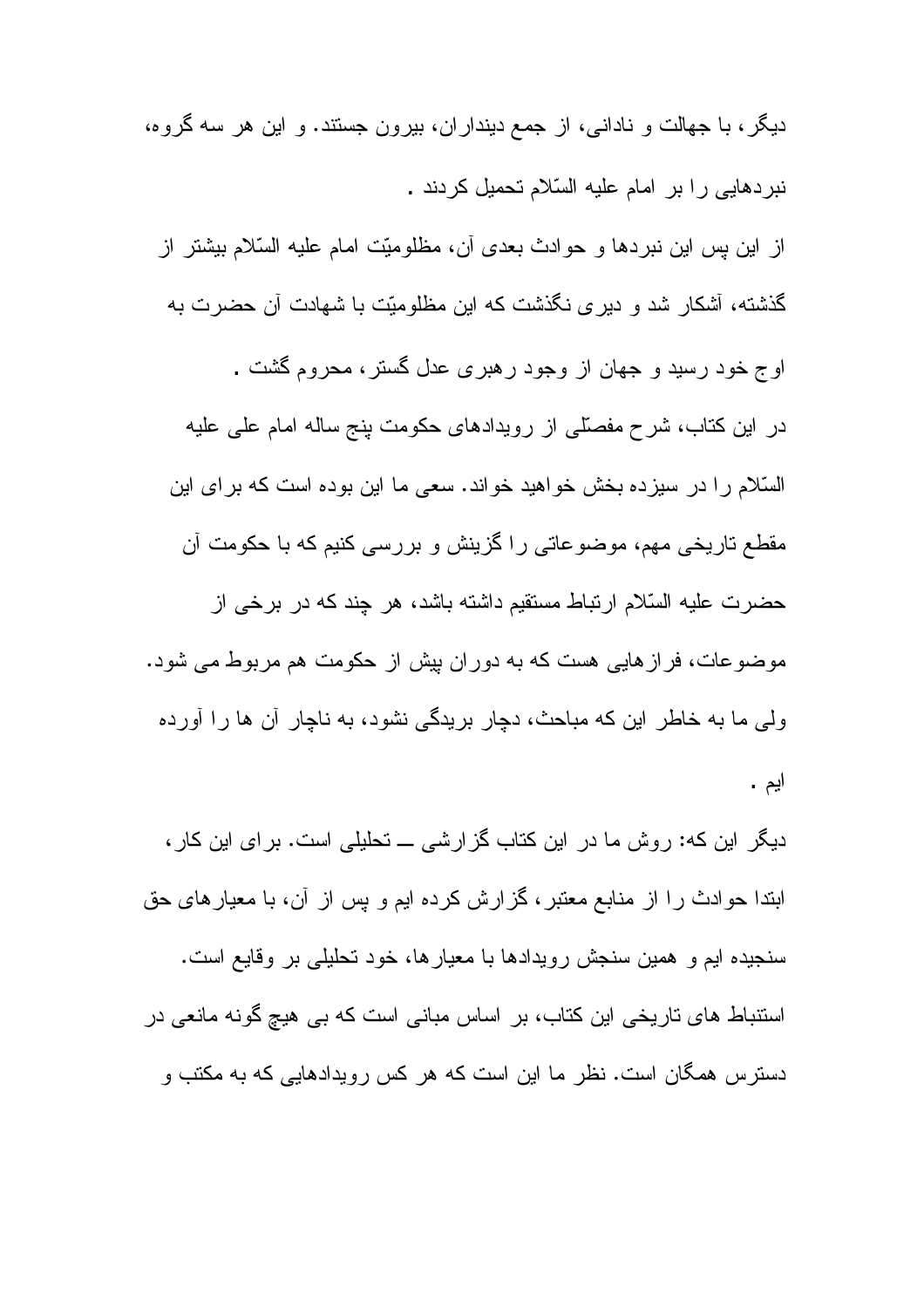عقیدہ ما مر ہو طے مے شود با معیار های حقے که در این مکتب، مطر ح است، بسنجد به نتایجی خو اهد ر سبد که ما در این کتاب به آن ر سبده ایم؛ معيار هاي حق بر اي تحليل تاريخي، قر آن و سنت است و بعد از آن، گفته هاي گز ارش گران و یا نحلیل گران دانشمند و بی غرضی است که به زمان وقوع حو ادث، نز دیك بوده و یا اگر نزدیك نبوده اند، واسطه های آنان، درست كردار و ثقه بوده اند .

این را هم بگوئیم که در تحلیل های تاریخی، صرفاً منابع خالص تاریخی در حل بیجیدگے و دور ادث، کار گشا نیست بلکه جه بسا بك بیت شعر و با وجود نامه ای و یا مطلبی در یك كتاب جغرافیا، بر مطالب تاریك تاریخی، نور بتاباند و آن ها را از ابهام به در آورد. از این روست که بر تحلیل گر حوادث تارخی لازم است که تسلط و قدرت رجوع به منابع دیگر هم داشته باشد تا هم مطالبش استو ار و متین گر دد و هم خو اننده ر ا به اطمینان بیشتر ی بر ساند . امید آن است که این نوشتار ، در نتویر افکار مؤثر افتد و مورد توجه دانشمندان و پڑوهش گران قرار گیرد و چِنان چه نقصبی در آن می یابند، مؤلف را ارشاد نموده تا در آینده به خواست خدا جبران گردد.

بخش اول

امامت و حکومت علم علیه السّلام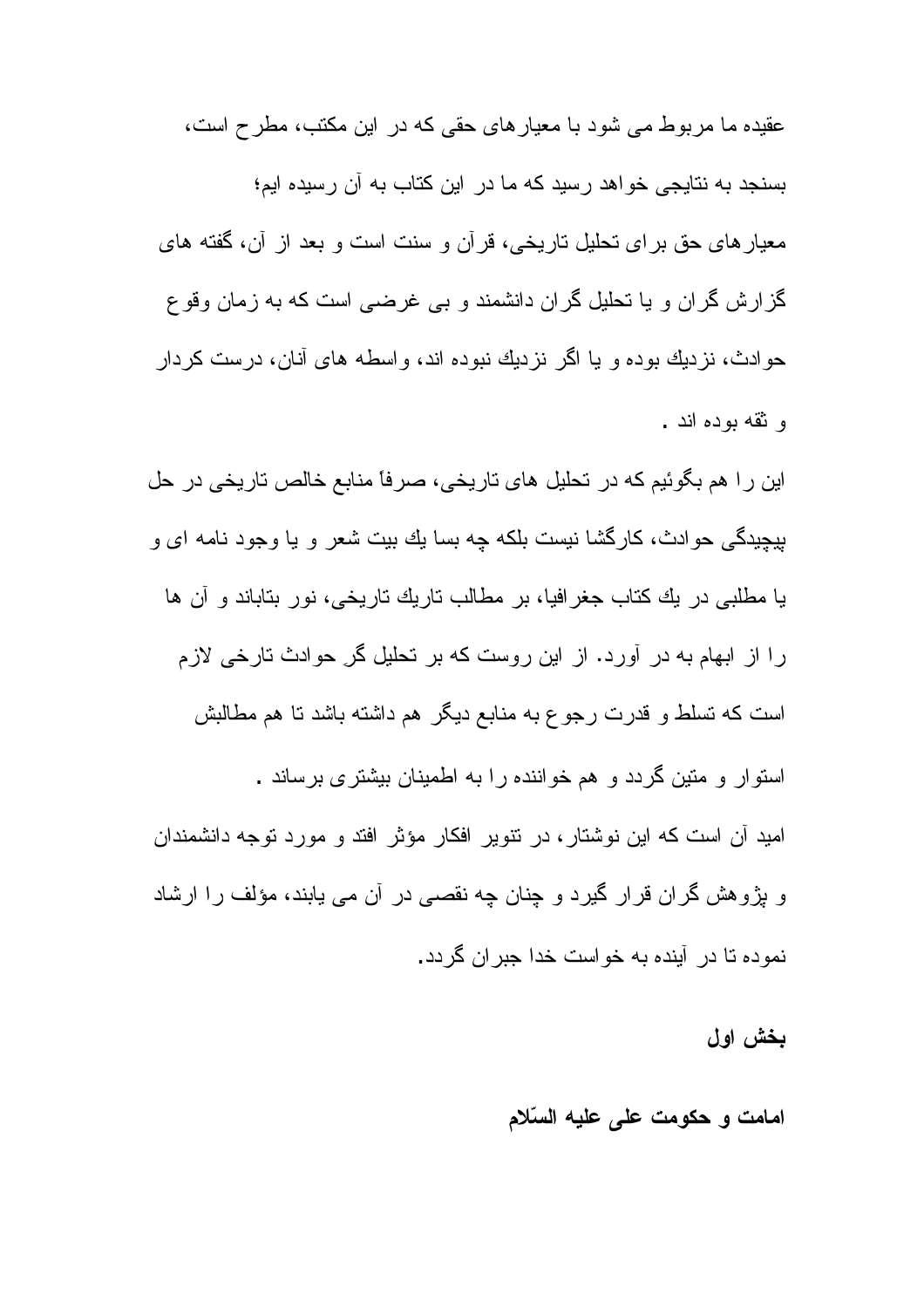رسول خدا صلّبي الله عليه و آله فرمود :

هر كس بس از من در خلافت با على ستيزه كند، كافر است وبا خدا وبيغمبرش جنگیده است؛ و هر کس در حقانیت علمی نردید کند، کافر است.»(۱) ≫ابن مغازلے شافعی، مناقب، حدیث ٦٨ « شکی نیست که هر جا انسان هایی گرد هم آیند وجامعه ای را تشکیل دهند به ر هبر وبیشوایی هم نیازمندند. تاریخ، جامعه ای رانشان نداده است که ندبیر امور آن، بدون رهبر صورت گرفته باشد، از این رو می توان گفت یکی از نیاز های اساسی بشر ، نیاز ر هبر ی است .

این نیاز ، از هر دیدگاهی که بررسی شود برای بیشرفت انسان ضروری است؛ از نگاه ظاهر ی، وجود بك بیشوای با كفایت می نواند افراد جامعه ای را در جنبه های مختلف فرهنگی، اقتصادی، سیاسی واجتماعی به سوی کمال مادی سوق دهد؛ و از دیدگاه عمیق تر ، که انسان فر اتر ً از جنبه های مادی نگریسته مبی شود ورشد ونکامل همه استعدادهای او در نظر گرفته مبی شود، وجود بك ر هبر الهي كه فلسفه أفرينش انسان را به خوبي درك كرده ومقصد نهايي او را مے داند، ضرورتش بیشتر حس مے شود .

به هر جهت، مسئله «بیشوایی» همیشه بر ای آدمیان، مهم بوده است به طور ی که در دانش بشر ی، فصل گستر ده ای را گشوده است. در اسلام نیز این موضوع، بسیار با اهمیت نلقی شده وبحث های مختلف فقهی، قرأنی، ناریخی،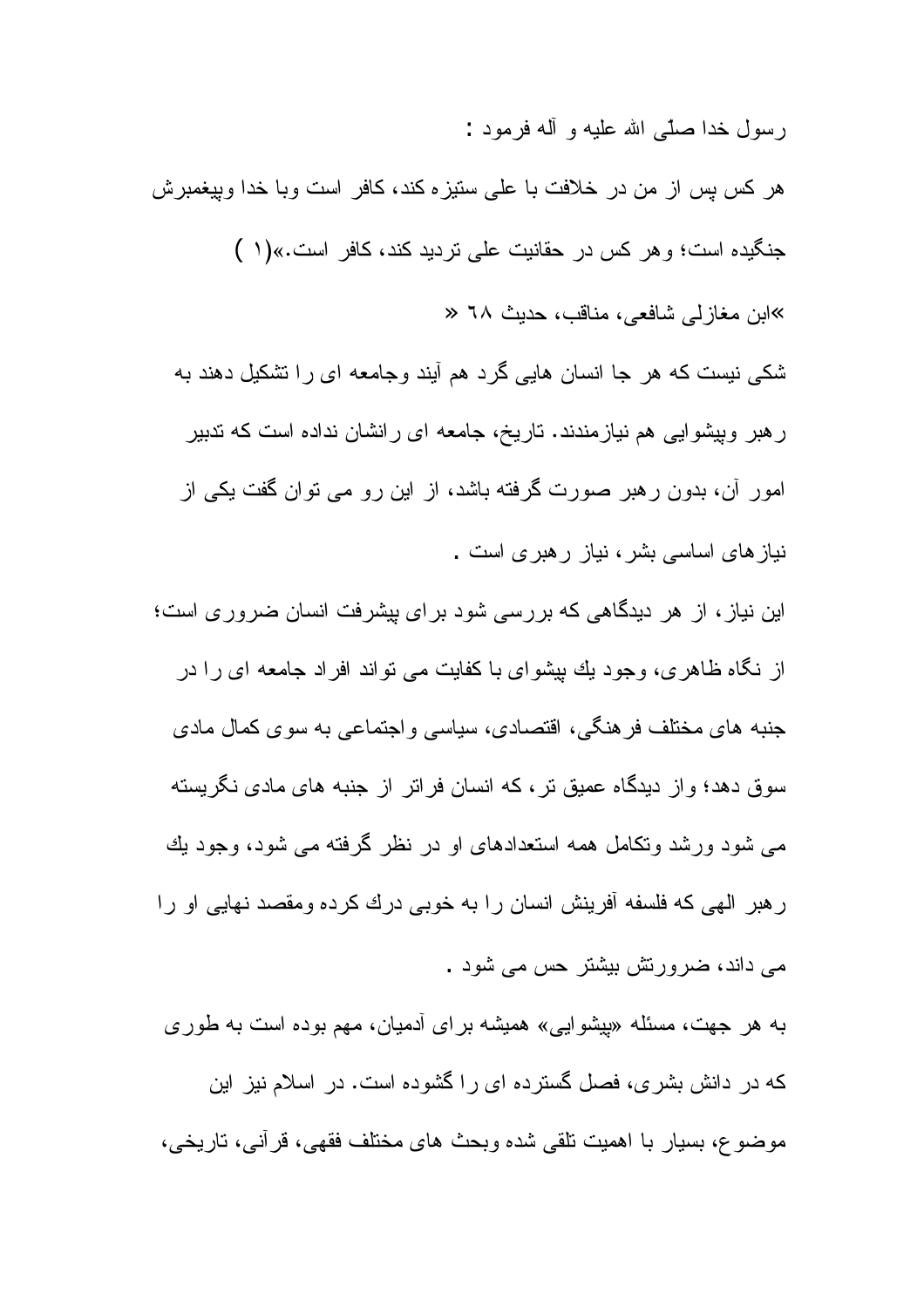كلامي وفلسفي گوناگوني از سوي انديشوران اسلامي در خصوص أن انجام شده است. خصوصاً هنگامی که جریان خلافت ورهبری به انحراف کشیده شد وحق مسلم بیشوای واقعی مسلمانان، غصب گردید، این بحث، مورد نوجه بیشتری قرار گرفت، ومبانی ایدئولوژیك آن، با دقت قابل نحسینی بررسی شد. موشكافی های اندیشمندان سترگ شیعی در این موضوع، اکنون جزء ذخایر ارزشمند فرهنگ اسلامی به شمار می رود . ما در این فصل، قصد آن داریم که مسئله امامت ـــ خصوصاً امامت امام علی

علیه السّلام ــ را به طور فشرده واختصار بررسی نموده واز دیدگاه های مختلف به أن نظر كنيم .

. [مَنْ ناصَبَ عَلِيًّا الْخِلافَةَ بَعْدِي فَهُوَ كَافِرٌ وَقَدْ حَارَبَ الله وَرَسُولَهُ؛ وَمَنْ شَكَّ فِي عَلَيٍّ فَهُوَ كَافِرٌ .

# مفهوم لغوى واصطلاحي امام

واژه «امام» از نظر لغوی به معنای «بپشوا» است؛ خواه بپشوای عادل مانند «امام جماعت»، «امام جمعه» و «امام حج(١)» ــ كه عدالت در أنان شرط است \_ وخواه بپشوای ظالم. در قرآن کریم، واژه امام به بپشوایان حق وباطل هر دو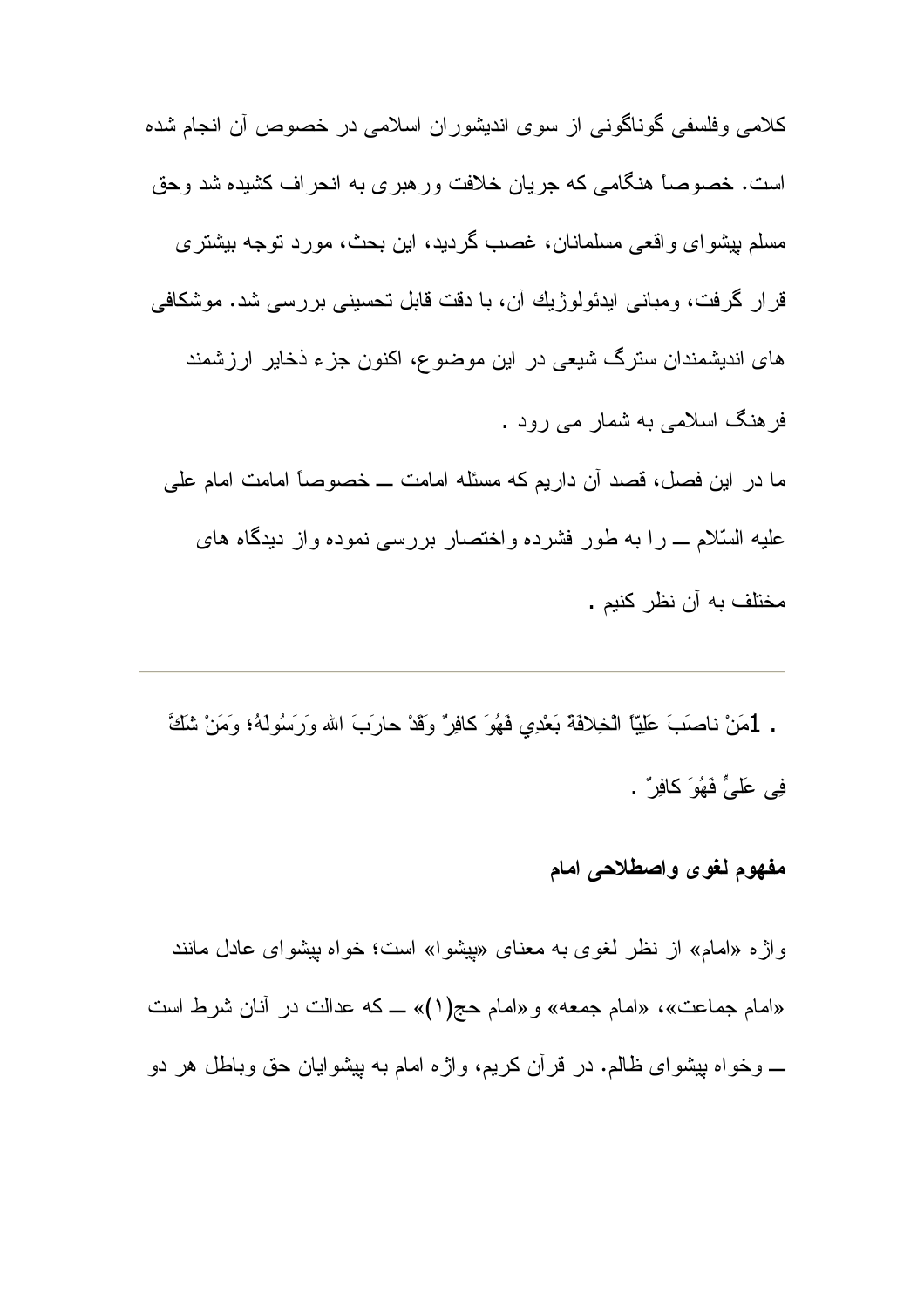اطلاق شده است؛ مانند :وَجَعَلْناهُمْ أَئِمَةً يَهِدُونَ بِأَمِرِ نا(٢). ونيز : وَجَعَلْناهُمْ أَئِمَةً يَدعونَ إلى النّار (٢ .( امّا در اصطلاح عالمان ومتكلمان شیعه، واژه «امام» به امیر المؤمنین علی علیه السَّلام ويازده فرزندش كه به نيابت از بپامبر اسلام صلَّى الله عليه و أله عهده دار امور دینی ودنیوی مردم هستند، اطلاق می شود. چنین اشخاصی به اعتقاد شبعه، متصدّى رهبري جامعه از لحاظ حكومت، بيان معارف واحكام (مرجعيت دینبی)، ورهبری وارشاد معنوی مردم هستند وبر مردم هم واجب است از أنان اطاعت كنند .

. 1در وسائل الشيعة، ج ٨، ص ٢٩٠ آمده است : اسماعيل بن علي در سال ۱٤٠ قمري به عنوان امير الحاج به مكه رفت وامام صادق نيز همراه أن كاروان بود. اتفاقاً در یكی از مواقف، آن حضرت از روی مركب به زمین افتاد، اسماعیل بن علی جلو آمد نا احترام کند و همراه حضرت باشد. اما حضرت فرمود: «سرِرْ فإنَّ الإمام لا يقف ؛ برو امام نمي ايسند». همان گونه كه مي نگریم، در این حدیث، امام صادق علیه السّلام لفظ «امام» را برای امیر الحاج (اسماعیل بن علی) به کار برده است وبپداست که مقصود أن حضرت از لفظ «امام» معناي لغوي أن بوده نه اصطلاحي .

. 2انبياء (٢١) آيه ٧٣ .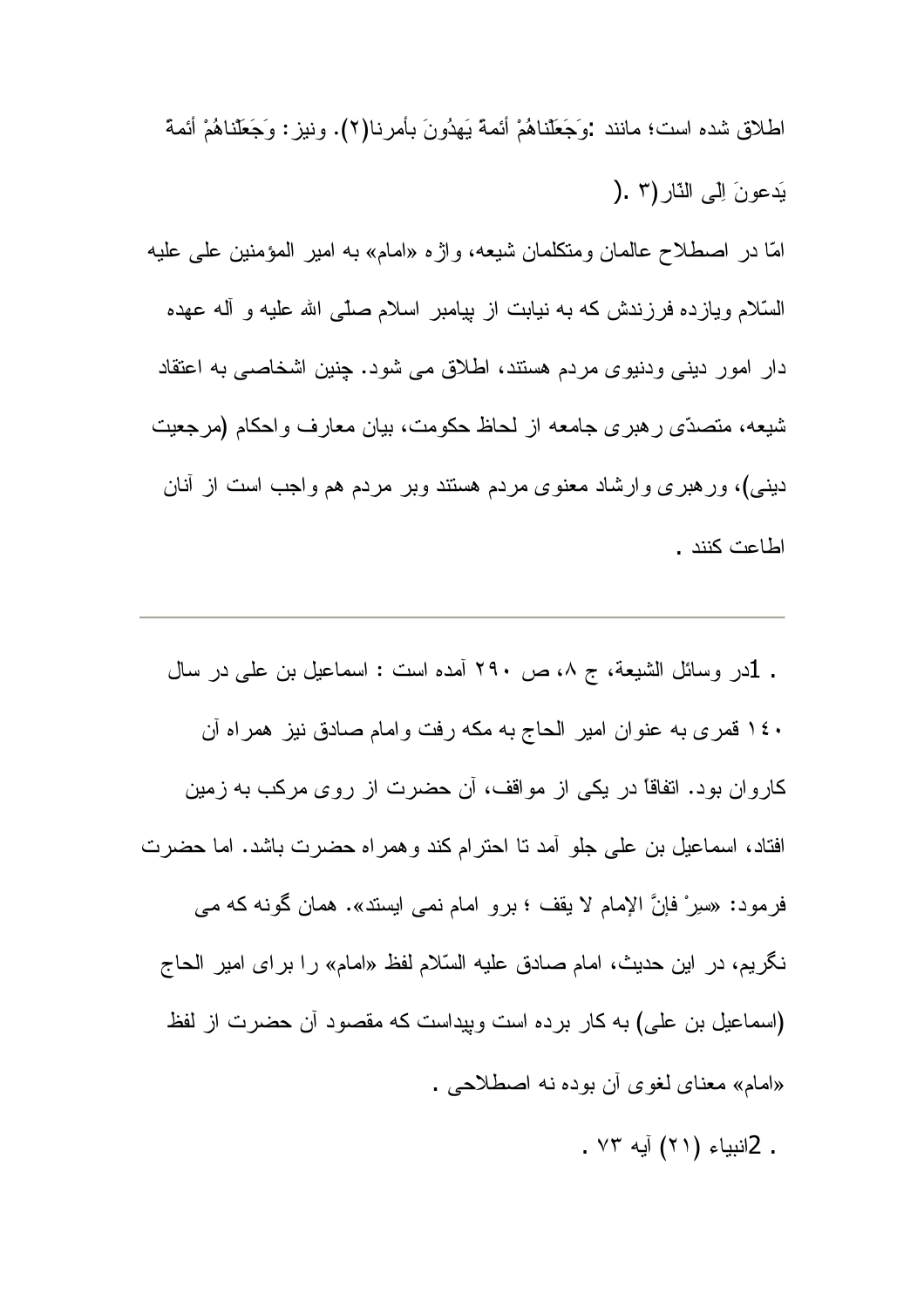. 3قصص (٢٨) آبه ٤١ .

#### تعريف امامت

دانشمندان اسلامی، برای «امامت» تعریف های مختلفی کرده اند که برخی از أن نعريف ها مبتنى بر شناخت عميق واساسى از امامت است وبعضى ديگر هم، نشان این است که این عنصر با اهمیّت را بسیار سطحی، تلقی کرده اند. در ذیل به هريك از اين تعريف ها اشاره اي مي كنيم :

(1علامه قوشچي در تعريف امامت مي فرمايد : امامت، مسئولیت عمومی سرپرستی وفرمانروایی در امور دین ودنیا است که به جانشینی از بیامبر انجام می گیر د.»(۱ ( در این نعریف، امامت به مفهوم سیاسی خلافت بپامبر صلّی الله علیه و أله وبه معنای سرپرستی امور دینی ودنیایی امت، منظور گردیده است . (2عبدالجبار معتزلي امامت را جنين تعريف نموده است : »امامت، ولايتِ تصرّف در امور است به نحوی که دستی بالاتر از آن نيست.»(۲ ( (3علامه حلي گفته است : »امام، انسانی است که بالاصاله، عهده دار مسئولیت های عمومی در امور دین ودنيا، در عالم نكليف ومسئوليت انسان است.»(٣ (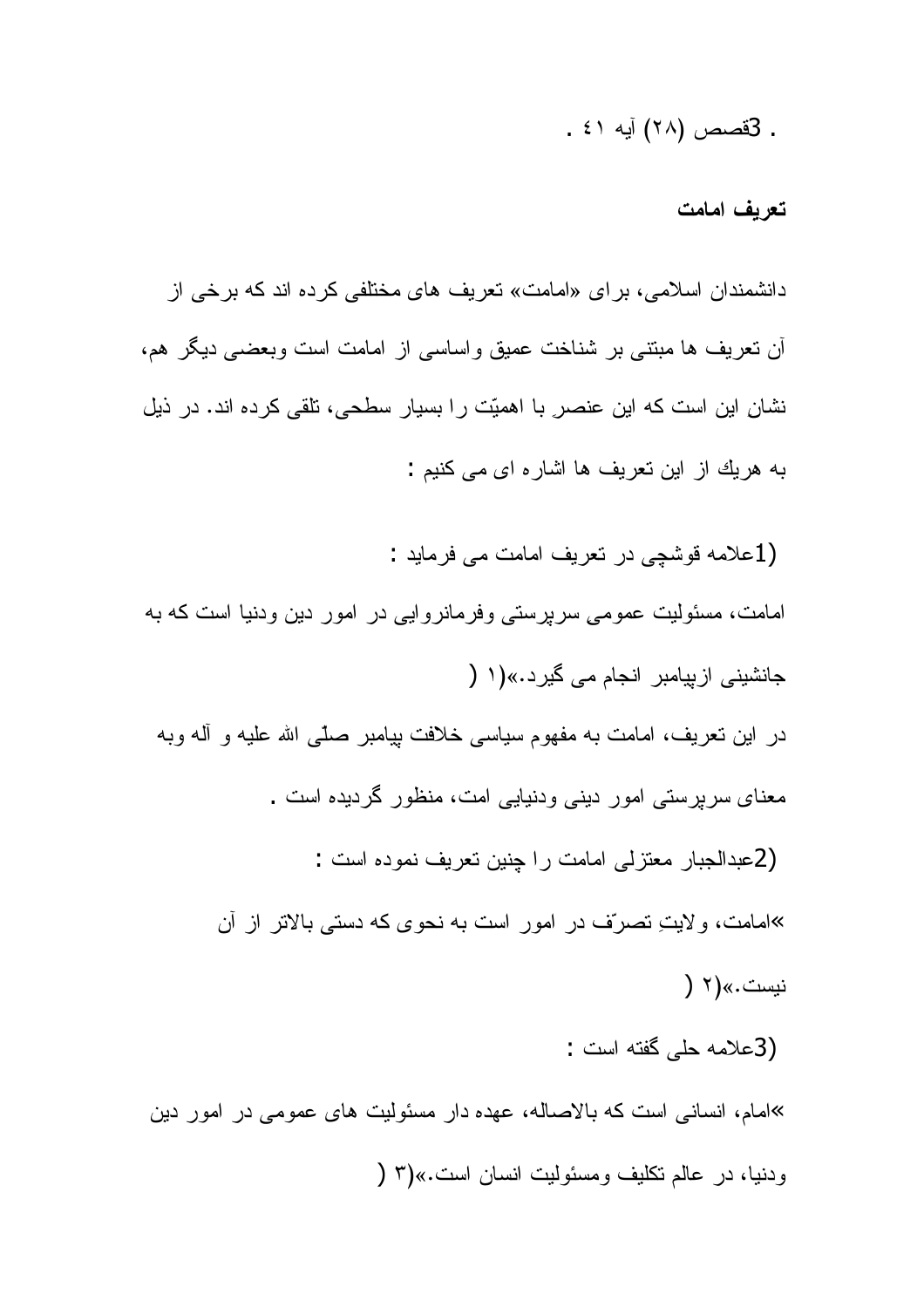(Aشيخ مفيد در كتاب «اوائل المقالات» امام را چنين تعريف مي كند : »امامان، جانشینان بپامبرند در تبلیغ احکام وبرپاداشتن حدود الهی وپاسداری از دين خداوند وتربيت كردن بشر .»(٤ ( در ِ این نعریف، عنصر ِ هدایت ور هبر ی معنو ی و نربیت استعدادهای بشر ی در ر اه ارتقا ورشد وتعالی انسانی، در کنار عنصر سیاسی ومدیریت امت اسلامی آمده است، و امامت به مفهوم «نبوت منهای دریافت وجی» نلقی شده است.(٥ (

. 1قوشجي، شرح تجريد، ص ٤٧٢ .

. 2عبدالجبار معتزلي، شرح الاصول الخمسه، ص ٧٥٠ و مارتين، انديشه هاي كلامي شيخ مفيد، ترجمه احمد أرام، ص ١٤٢ .

- . 3علامه حلَّمي ،الالفين، ص ١٢ .
- . 4شيخ مفيد، اوائل المقالات، ص ٣٥ و مارنين، همان ، ص ١٤١ .
- . 5جمعی از نویسندگان، معارف اسلامی ، ج ۲، ص ۱۹۱ و ۱۹۲ .

### ضرورت انتصاب امام

وجود امام بس از رحلت بیامبر گرامی اسلام صلّبی الله علیه و أله برای جانشینبی أن حضرت ورهبري جامعه، امرى لازم وضرورى است ومورد تأييد شيعه وسنی است؛ زیرا هیچ جامعه وملّتی بدون مدیر ورهبر نمی نواند بقای خود را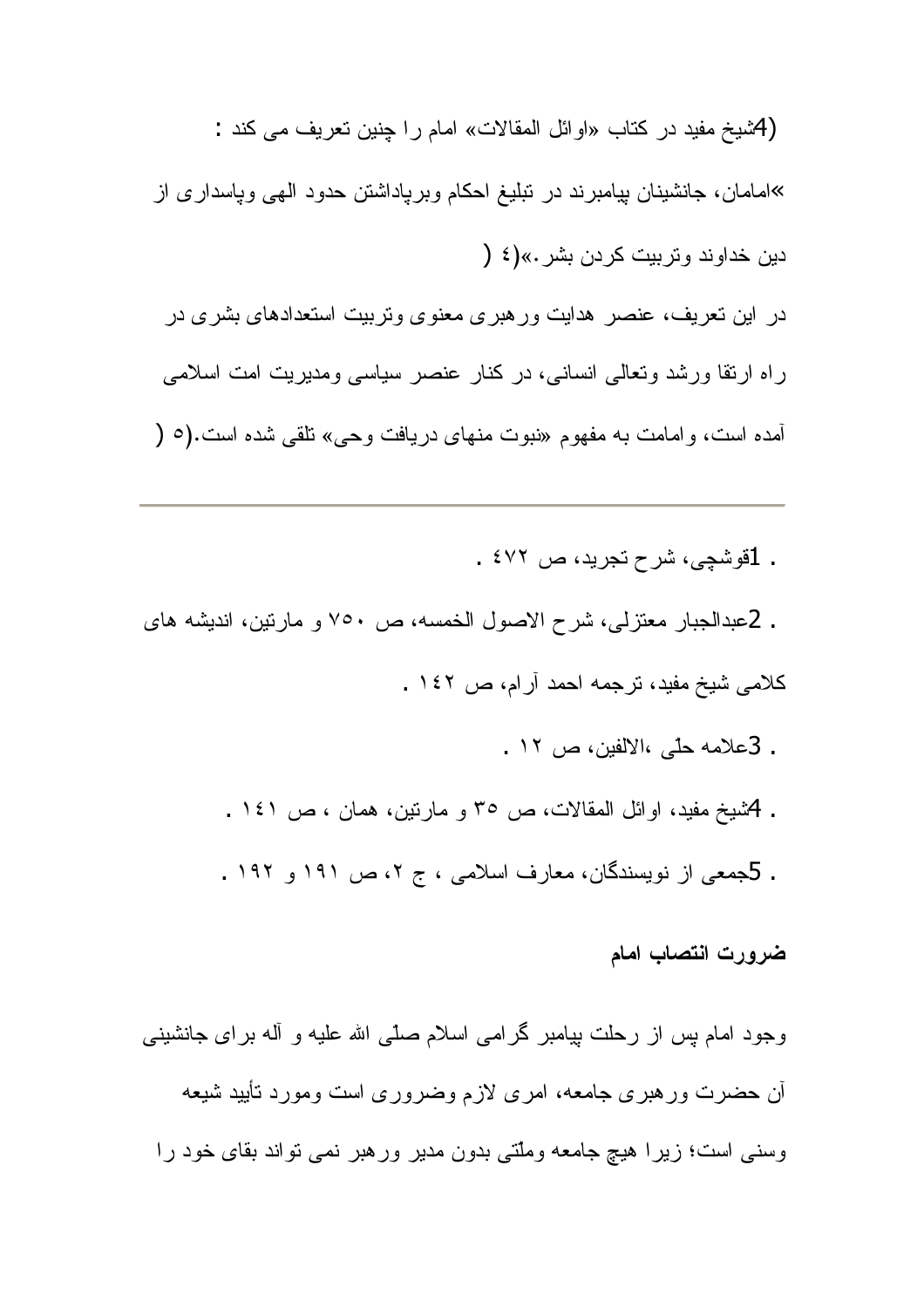تضمین کند؛ ولی بحث در این است که چه کسی باید جانشین بیغمبر شود و دار ای چه شر ایط و خصوصیاتی باشد، و چه کسی او را بدین مقام منصوب کند . اهل سنت معتقدند هر مسلمانی را که مردم به عنوان خلیفه انتخاب کنند، حاکم مسلمانان وواجب الاتباع است ودر نتیجه، خلافت او را در ردیف حکومت های بشری به شمار می أورند؛ با این نفاوت که از او می خواهند به عدالت وقسط حكومت كند .

اما به عقیده شیعه، امام، عهده دار منصب الهی است وباید مانند بیغمبر از طرف خدا تعیین شود؛ یعنی همان گونه که بیغمبر از جانب خدا به رسالت مبعوث مي شود ومردم در انتصاب او هيچ نقشي ندارند، امام هم كه جانشين بیغمبر است، باید از جانب بروردگار منصوب شود، زیرا امام نه نتها باید در كليه سجاياي اخلاقي وفضايل وكمالات از قاطبه مردم برنر باشد، بلكه بايد واجد مقام رفیع عصمت هم باشد. و از آن جا که نشخیص این امور از حیطه فهم مردم خار ج است، لذا نتها خدای بزرگ که عالم به مکنونات است می تواند چنین افرادي را به مردم معرفي كند .

طبق این اعتقاد اگر همه عالم هم جمع شوند وبه کسی رأی دهند، او جانشین بیغمبر وامام معصوم نیست، بلکه نتها فردی عهده دار این مقام خواهد بود که خداوند او را برگزیده باشد. از این رو شیعه معتقد است که علمی علیه السّلام ويازده فرزندش، امام مسلمانان وجانشين بيغمبر اسلام هستند؛ خواه خانه نشين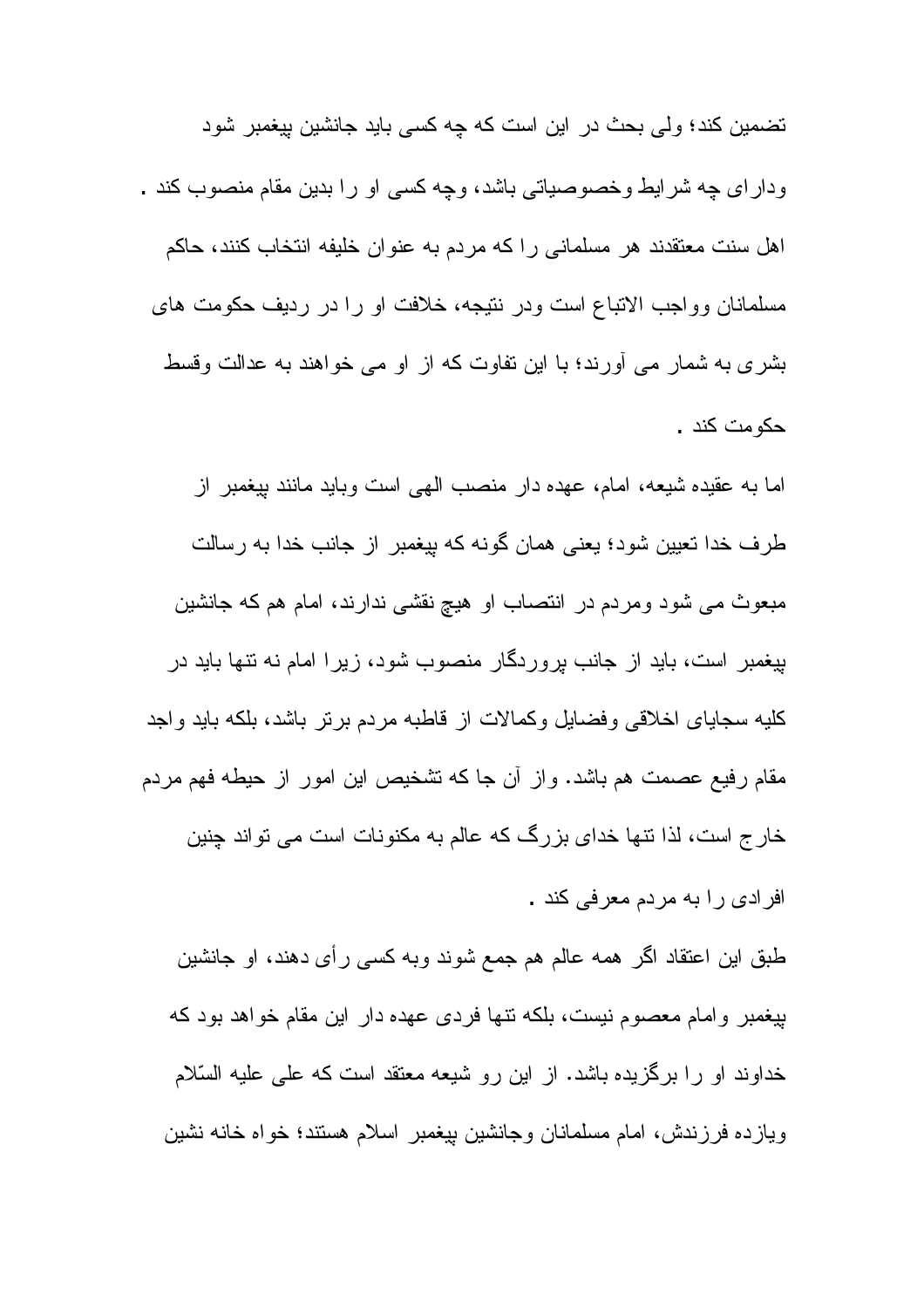باشند و مر دم با آنان بیعت نکنند و دیگر ان ر ا به خلافت بر گز بنند، و خو اه عهده دار مقام خلافت باشند ومردم با أنان بيعت كنند. بس اختلاف شيعه با اهل سنت در این مورد، مبنایی وریشه ای است.

## شرایط وویژگی های امام

یکی از بحث های مهم واساسی در خصوص امامت، شرایط وویژگی های امام است، اهل نسنن، در این مورد، سه شرطِ علم وعدالت وبیعت را کافی می دانند، ودر واقع امام را نا حد بك سياستمدار معمولي، تُنزل داده اند، ولي شيعه كه عصمت وانتصاب الهي از جانب بيامبر صلَّى الله عليه و أله را هم در امامت شرط می داند، در واقع نصویر عمیق وهمه جانبه ای از امامت به دست داده است؛ چرا که ـــ غیر از دریافت وحی ـــ أن را استمرار شئون ومسئولیت های بیامبر ان مے داند ۔

در این جا ما به برخی از ویژگی های امام از دیدگاه شیعه اشاره می کنیم :

## (1امام علم

از دیدگاه عقل و شرع، امامت بدون علم، نه امکان بذیر است ونه قابل قبول ونه شابسته جامعه اسلامي. در جايبي كه قرآن وإحاديث، احراز مسئوليت هاي اجتماعی و هر نوع ارتقا را مشروط به علم می داند وبر برخورداری از علم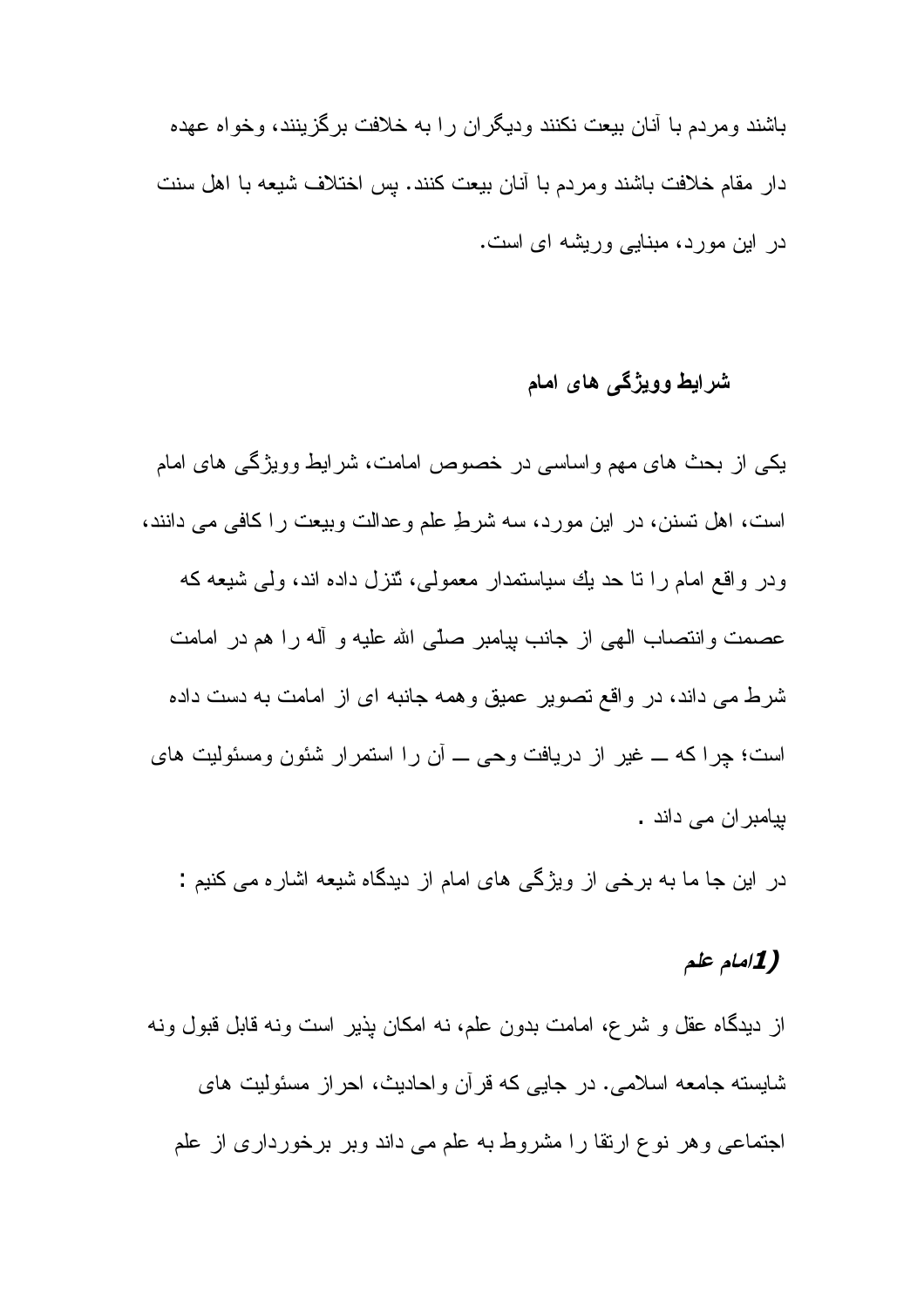تأکید می کند وجھل وجاهل را مورد نکوهش قرار می دهد، چگونه می توان در لزوم عالم وعالم نر بودن امام، نردید به خود راه داد وامامت بدون علم را قابل قبول دانست . این مطلب در آیات زیادی مورد تأکید قرار گرفته است.(۱ ( اصولاً امام، أولو الامر و واجب الاطاعة است؛ الزام مردم به بيروي از امام فاقد علم ونيز الزام اعلم بر اطاعت از عالم اغراي به جهل (فريب دادن ديگران در جهت بپروی از رفتار جاهلانه) محسوب می شود و در احادیث فراوانی نیز تأكيد بر شرط علم در قبول مسئوليت هاى اجتماعى ديده مى شود.(٢ (

### (2عصمت

یکی از شرایط اساسی امامت، «عصمت» است؛ بدین معنا که امام باید در ابلاغ احکام خدا وتفسیر وتبیین شریعت، از هر گونه خطای عمدی وسهوی به دور باشد. دلیل عقلی این ویژگی، بسیار روشن است، زیرا امام، حافظ ونگهبان دین خداست واگر به هر صورت، مرتکب اشتباهی شود، در شریعت، کجی وناراستی می افتد ودر نتیجه، فلسفه دین مورد نردید جدّی قرار می گیرد. از ابن ر و است که از دبدگاه شبعه، عصمت به عنو ان شر ط ضر و ر ی امامت است . در نفسیر معنای عصمت، سخن بسیار است ودر روایات هم در نفسیر آن مطالبی آمده است که به دو روایت در این باب اشاره می کنیم : (1شخصبي از حضرت زين العابدين امام سجاد عليه السّلام پرسيد: معناي معصوم چيست؟ حضرت فرمود :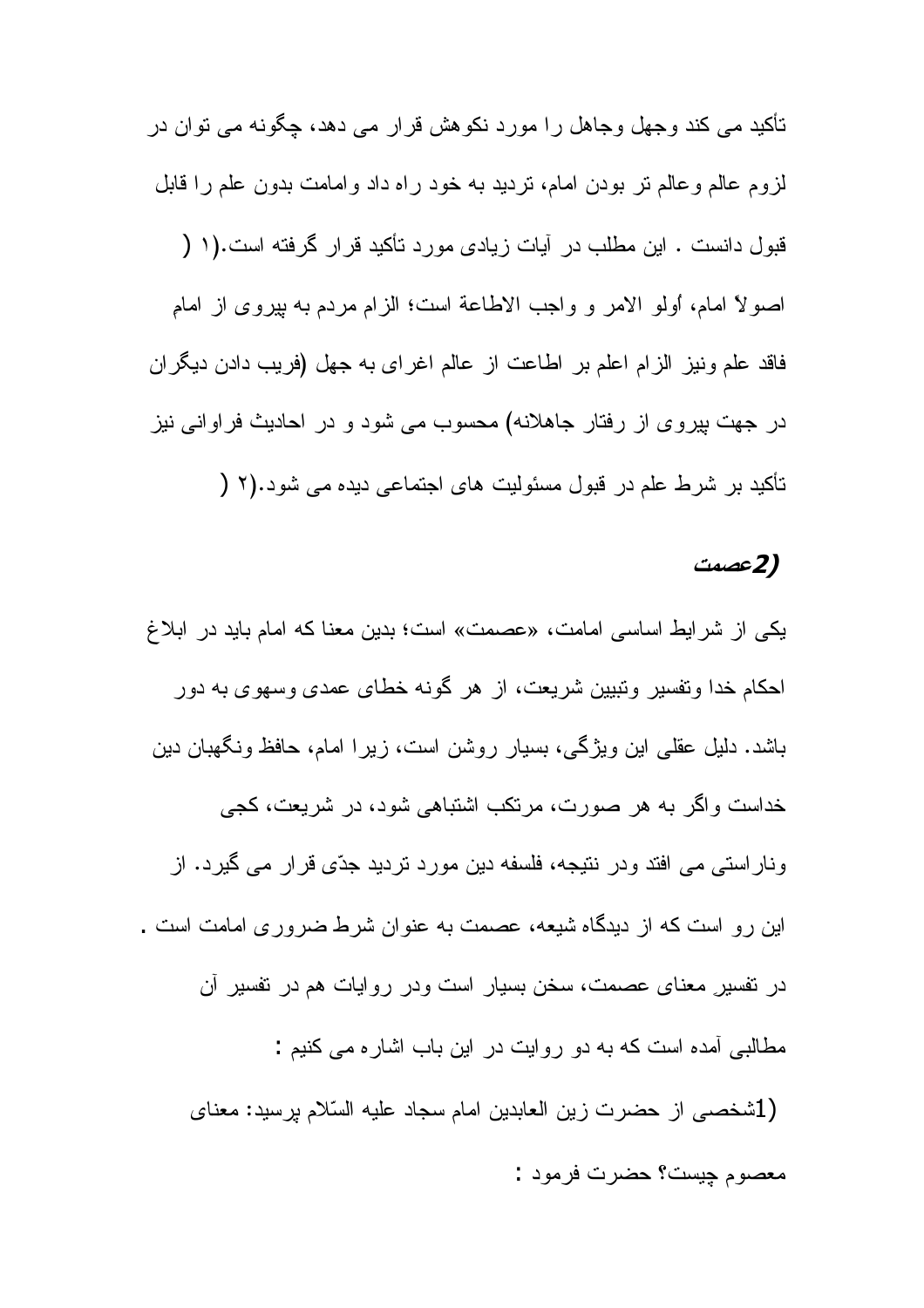»المَعصُومُ هُوَ مُعتَصِمٌ بِحَبْلِ اللهِ وَحَبْلُ اللهِ هُوَ القرآن لا يَفتَرِقانِ إلى يومِ القِيامة؛ معصوم کسی است که به ریسمان محکم خدا چِنگ زند، وریسمان خدا همان قرآن است که این دو (قرآن ومعصوم) از یکدیگر جدا نمی شوند تا روز قيامت.»(٣ (

(2هشام بن حكم از امام صادق عليه السّلام نقل كرده كه أن حضرت فرمود : »الْمَعصُومُ هُو الْمُمْتَنعُ بِاللهِ مِن جَمِيعِ مَحارِمِ اللهِ، فَقَدْ قَالَ اللهُ نَبَارِكَ وَنَعالمي: وَمَن يَعتَصبِم باللهِ فَقد هُدِي إلى صير اطٍ مُستقيم؛ معصوم كسي است كه با كمك وياري خداوند سبحان از همه محرمات الهي

بپرهیزد، زیرا که خدا فرموده: هر کس به ریسمان خدا چنگ بزند بی گمان به ر ام ر است هدایت بافته است.»(٤ (

اینك أیات و روایاتی كه دلالت بر عصمت انبیا وامام دارد به طور فشرده بررسی می کنیم .

### الف ۔ آبه ابتلاء:

يکي از أياتي که دلالت بر وجود عصمت امام دارد، اين أيه است: وإذ ابتَليي اِبِرِ اهِيمَ رِبُّه بِكلماتٍ فَأَتَمَّهُنَّ قَالَ إِنِّي جاعِلُكَ لِلناسِ إماماً قَالَ وَمِن دُرِّيَّتِي قَال لا يَنالُ عَهدِي الظالِمينِ؛(٥) بروردگار ابراهيم، او را به كاري چند بيازمود وابراهیم آن کارها را به تمامی به انجام رسانید. آن گاه خدا به او فرمود: من نو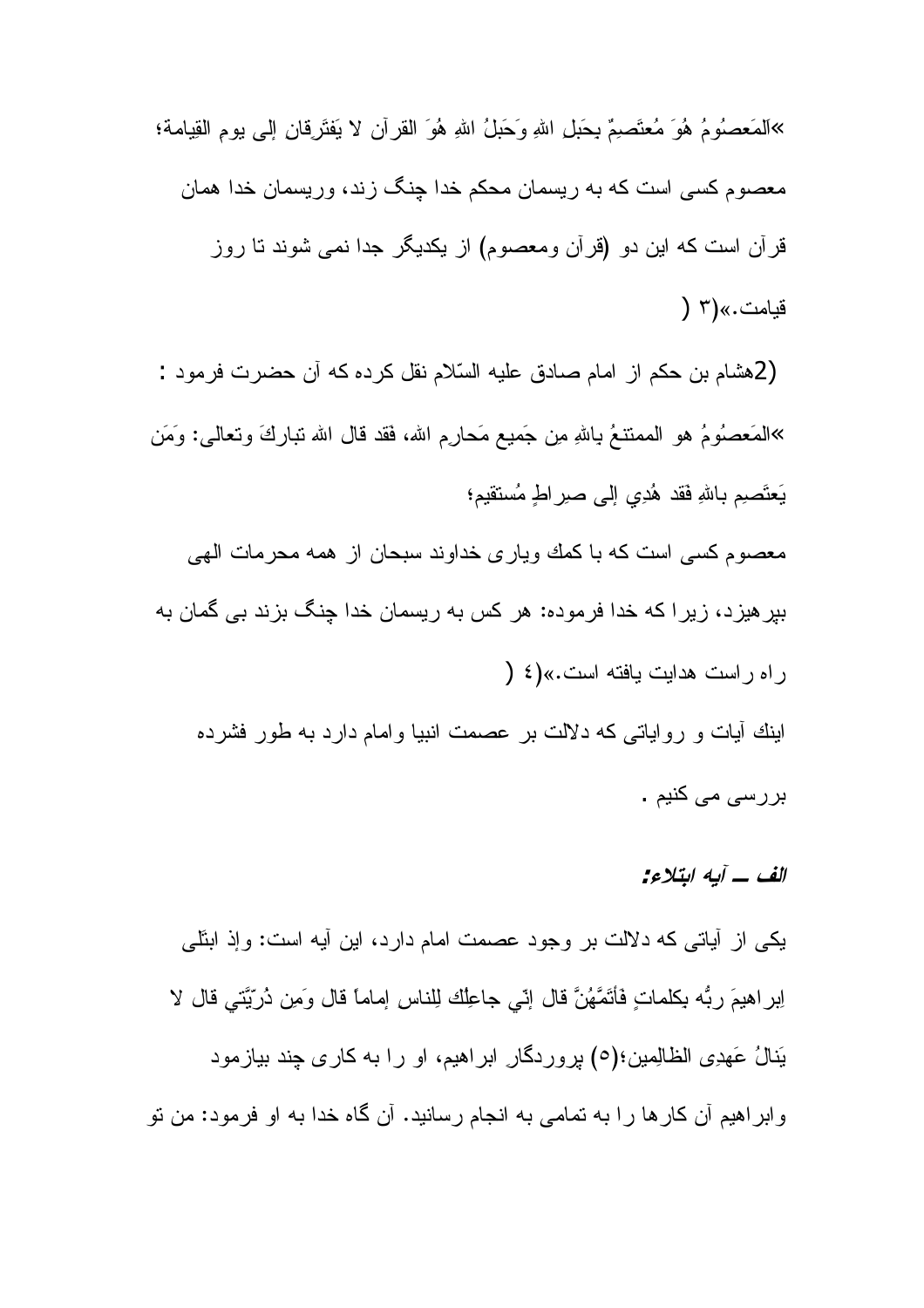ر ا بیشو ای مردم گردانیدم. ابر اهیم گفت: فرزندانم ر ا هم؟ فرمود: بیمان من، ستمکار آن را در بر نگیرد . ذيل آيه شريفه كه حضرت ابراهيم مي گويد: خدايا! از ذريه نسل من چطور؟ جواب مي دهد: «امامت، عهد من است واز طرف من است، به ستمگران از أنان نمي رسد». به طور كلي نفي نكرد، وبه طور كلي هم أرى نگفت، بلكه استمگران آن ها را كنار گذاشت. پس غیر ستمگران باقی می مانند كه از نسل ابراهيم عليه السّلام باشند. حال مي گوييم: ظالم كيست؟ ظالم از نظر قرآن كسي است که به نفس خود یا به غیر خود ظلم کند. گرچه در عرف ما ظالم به کسی گفته می شود که به حقوق دیگران تجاوز کند، اما از دیدگاه قرآن ظالم کسی است که به حقوق دیگر ان ویا به نفس خود تجاوز نماید. بس گناه کار ولو بك لحظه از عمرش را گناه نماید صلاحیت مقام رفیع امامت را ندارد . مرحوم علامه طباطبائي (ر0) در تفسير شريف «الميزان» مي فرمايد: در خصوص سؤالی که ابراهیم درباره فرزندانش از خدا کرد وپاسخی که شنید باید گفت: فرزندان حضرت ابراهیم به حصر عقلی از نظر خوب وبد بودن به چهار طايفه نقسيم مي شوند :

یکی این که فرض کنیم که در بین نسل ابر اهیم افرادی بودند که از اول تا آخر عمر همیشه ظالم بودند. دیگر این که فرض کنیم در اول عمر، ظالم بودند، در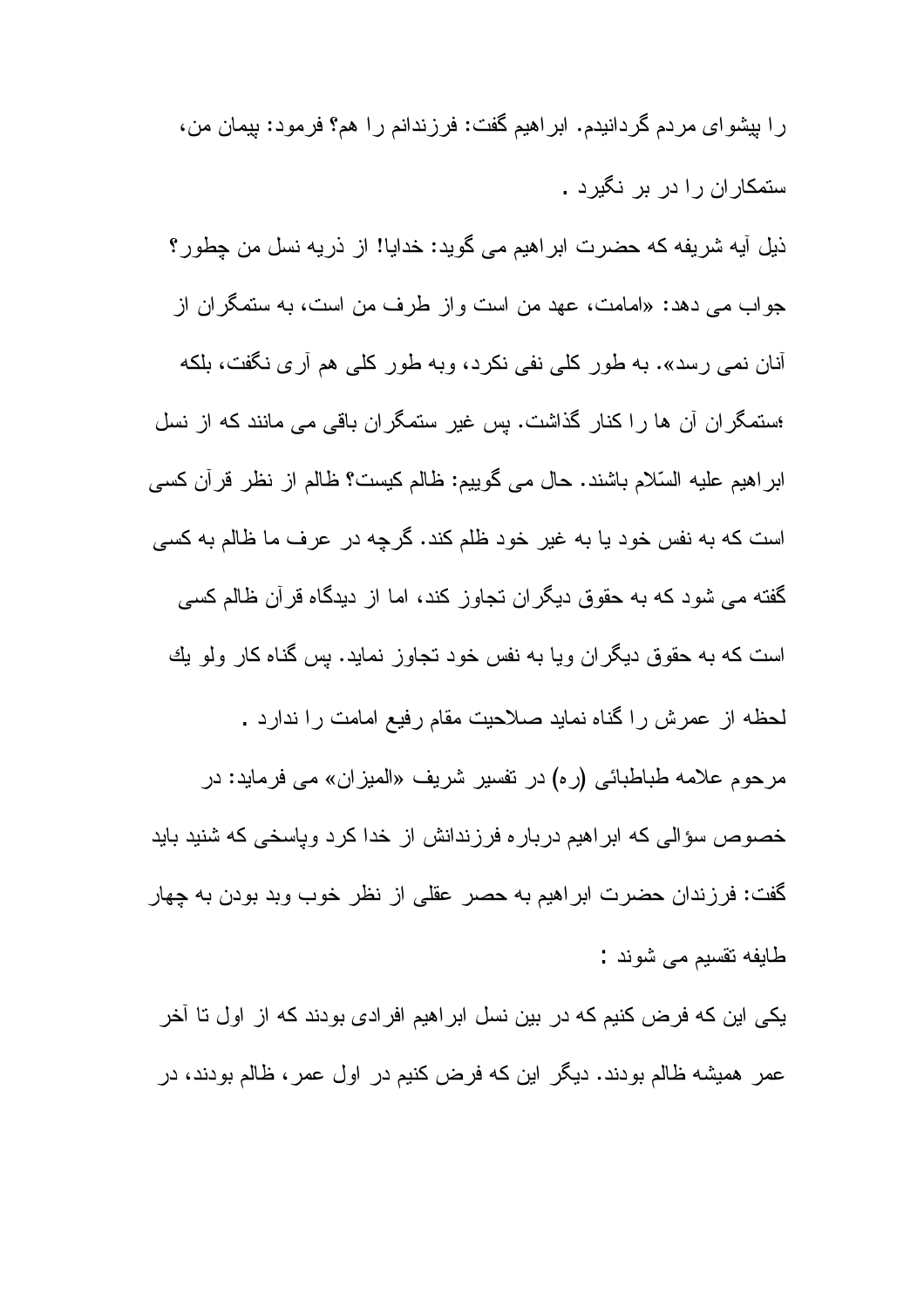آخر عمر ، خوب شدند. سوم آن که در اول عمر ، خوب بودند بعداً ظالم شدند. چهارم این که هیچ وقت ظالم نبودند . ایشان ادامه می دهد: محال است که ابر اهیم علیه السّلام امامت را ـــ با آن همه بزرگی که در نظرش داشت وپس از مقام نبوت این منصب وشأن به او داده شده بود ـــ برای بچه هایی خواسته باشد که از اول نا آخر عمر گناه کار باشند. همچنین محال است بر ای طایفه سوم این منصب را خواسته باشد؛ یعنی افرادی كه اول عمر خوب بودند و آخر عمر ، بدكار شدند . پس ابراهیم این منصب را برای فرزندان خوب خود نقاضا کرد وخوب ها دو قسمند: بِكِ دسته أن هايي كه اول بد بودند وأخر خوب شدند. ودسته دوّم كساني که همیشه یعنی از اول تا أخر خوب بوده اند؛ وحضرت ابراهیم علیه السّلام بر ای این دو دسته نقاضای امامت کرده است. ولی می بینیم قرآن کریم می فرمايد: اى ابراهيم! لا يَنالُ عَهْدِى الظَّالِمينَ؛ أنها كه سابقه ظلم دارند عهد من به أنها نمی رسد مسلماً این مقام بزرگ برای آن که بالفعل ظالم است ـــ خواه همیشه ظالم بوده است، ویا أن که قبلا نبوده واکنون ظالم است ـــ مورد نقاضا

نیست، و همچنین، قرآن امامت را برای کسی که قبلاً ظالم بوده وبعداً خوب شده است، نفي مي كند .

نتها يك صورت باقى مى ماند وأن اين كه: حضرت ابراهيم اين مقام را براى کسانی نقاضا کرده است که در هیچ لحظه از عمرشان از آنان ظلم، صادر نشده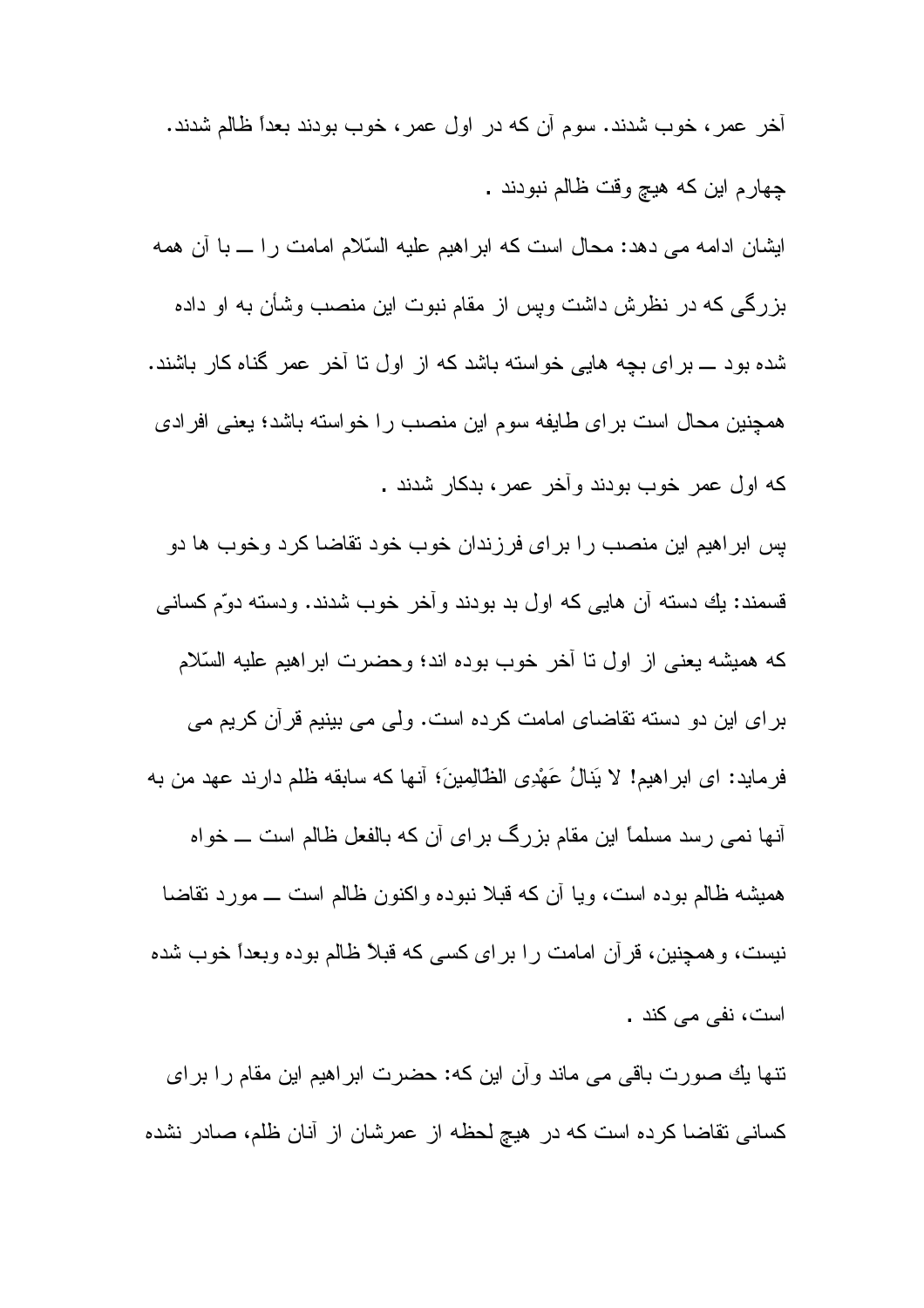باشد؛ نه ظلم به نفس خودش که گناه باشد ونه به دیگر ی. ومنحصر اً این گونه از افراد، بیغمبر صلّبی الله علیه و آله ونیز دوازده امامی اند که ما أنها را جانشین بیامبر می دانیم. دیگر ان که مدت ها مشرك بوده وبت می برستیدند صلاحیت امامت ور هبری امت اسلامی را نداشته اند چرا که بی نردید، هیچ ظلمي بدتر از شرك نيست: إنّ الشركَ لظلمٌ عَظيم.(٦)

ب ــ آبه تطهير :

از أياتي كه صريحاً دلالت بر عصمت وپاكيزگي پيغمبر وائمه عليه السّلام دارد اين أيه است: إنَّما يُرِيدُ اللهُ لِيُدْهِبَ عَنكُمُ الرِّجسَ أهلَ الْبَيتِ ويُطهِّ رَكُم تَطْهیراً؛(٧) خداوند چنین اراده کرده است که از شما اهل بیت، رجس وپلیدی را ز ابل کند، وباك ومنز ّهتان بدار د . این معنا به خوبی دلالت دارد که اهل بیت ـــ که امامان هستند ـــ به اراده حق نعالمی از همه بلِیدی ها وگناهان باك هستند .

# ج – روایات:

علامه مجلسی در «بحار الانوار» بابی گشوده است به نام «باب لزوم عصمتهم وعصمة الامام عليه السّلام » كه ما در اين بحث برخي از روايت ها را از أن جا نقل مے کنبم :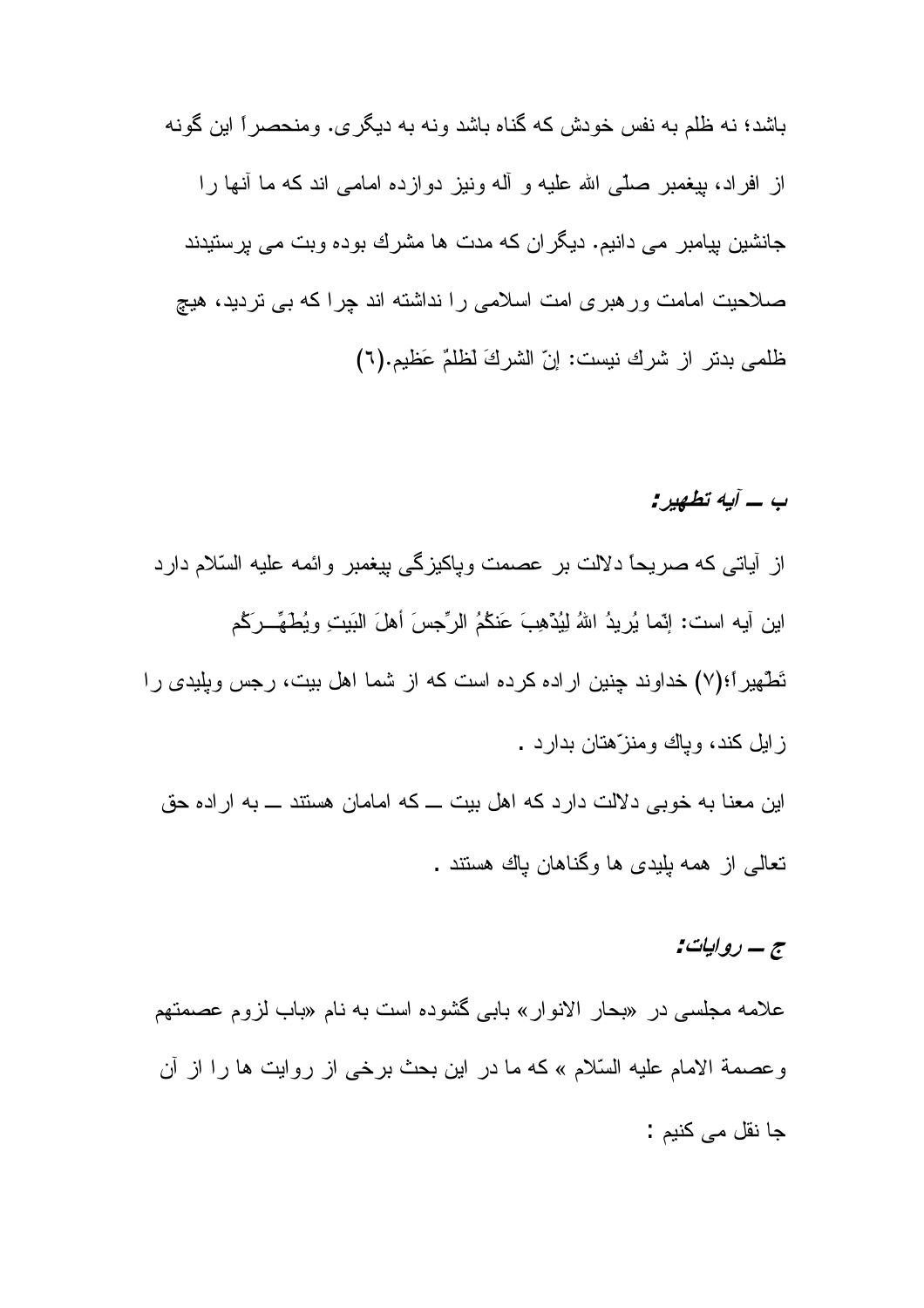1\_ «عليٌّ وَالأئمةُ مِنْ وُلْدِهِ، فانّهم خَيرةُ الله عزّوجل وصَفوته وهُمْ مَعْصُومُونِ؛ علمی وسایر پیشوایان از اولاد او، برگزیدگان وخوبان خداوند و آنان معصومند.»(۸ ( 2\_ «كاتِبا على عليه السّلام لمْ يَكْتبا عَلَيهِ ذَنْباً؛ دو فرشته ثبتِ اعمالِ على عليه السّلام براي وي كَناهي ننوشتند.»(٩ ( 3\_ «الإمامُ مِنّا لا يَكُونُ إلاّ مَعْصُلُوما... ؛ امام از خانو اده ما نیست مگر آن که معصوم است.»(١٠ ( 4\_ «الأنبياءُ وَاوْصِياءُ هُمْ لا دُنُوبَ لَهُمْ لأَنَّهُمْ مَعْصُومُونَ مُطهَّرُونَ؛ برای بیامبران واوصیای آنان گناهی نیست زیرا آنان پاك ومعصومند.»(١١ ( 5\_ «عشر خصال مِن صفِات الامام: العِصمة، والنصوص، وأن يكون أعلمُ النَّاس وأثقاهُم لله، وأعلم بكتاب الله وأن يَكون صـاحب الوصـيـة الظـاهرة، ويكون لـه المعجزة والدليل. . . ؛ <sup>ی</sup>ده خصلت، از ویژگی های امام است: معصوم بودن، نعیین شدن وی (توسط بپامبر ویا امامان قبلی)، آگاه نرین ونیز بانقوانرین مردم، در راه خدا بودن، داناترین مردم به کتاب خداوند، دارای وصیتی ظاهر وأشکار ، دارای معجزه

وبر هان روشن... .»(١٢ (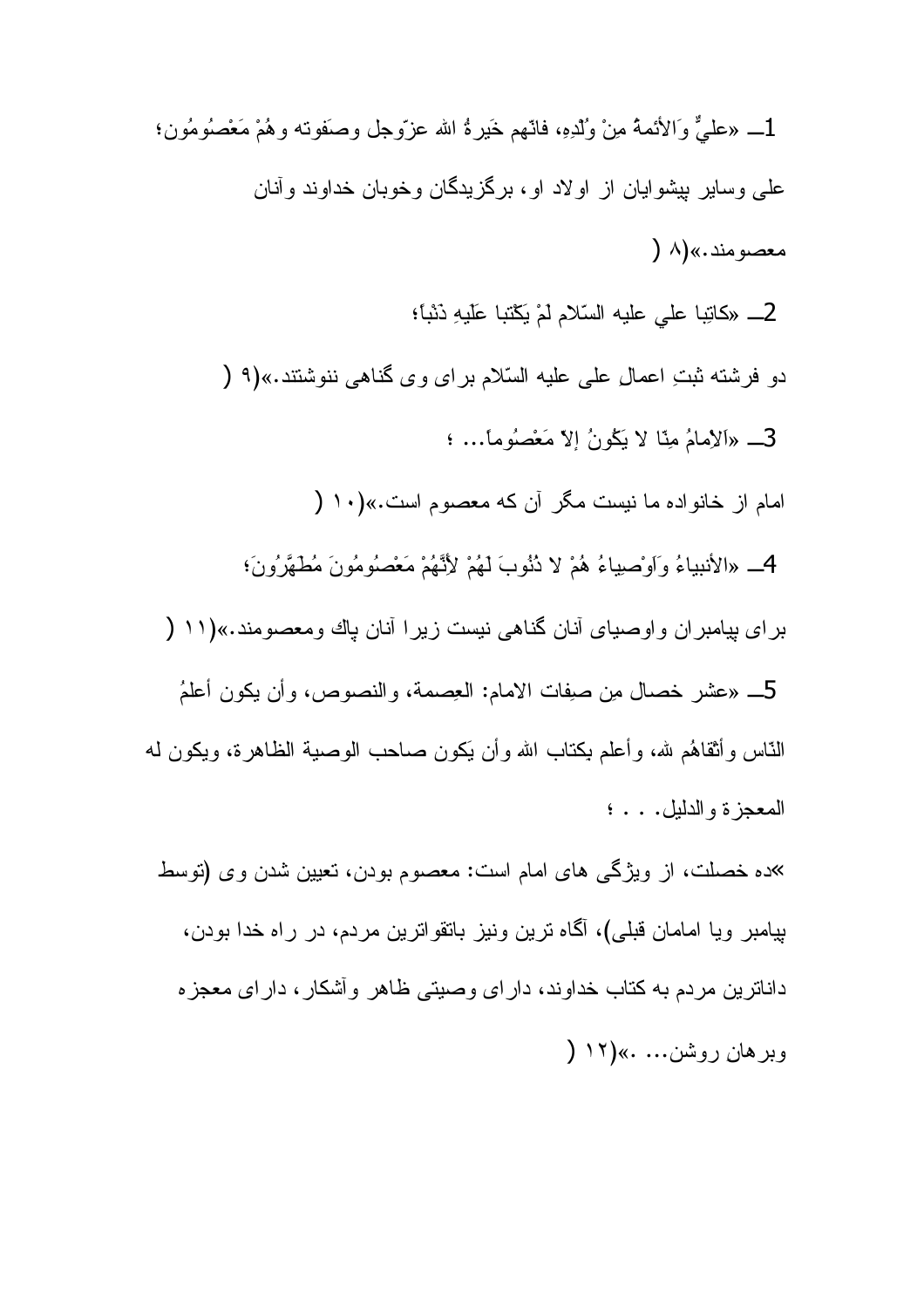6\_ «و الامام المُستحق لِلامامَة له عَلامات، فَمنها: أن يَعلَّم أنـــّـه معصوم مِن الدُنوب كلَّها صغير ِها وكبير ِها، لا يزلِّ فِي الفتيا و لا يَخطِّئ في الجواب و لا يَسهو ولا يَنسى ولا يَلْهُو بِشَي ءِ مِن الدُّنيا؛ »امامی که شایسته امامت است برای وی علامت هایی است: یکی این که بداند از گناهان ـــ چه کوچك وچه بزرگ ـــ معصوم است، ديگر ِ اين که در فتوا لغزش نداشته باشد ودر جواب به خطا نرود وسهو وفراموشبي به وي دست ندهد واین که به چیزی از امور دنیا خود را سرگرم نسازد.»(۱۳ ( 7ــ «إنَّما الطَّاعة لله نعالمي ولرسوله ولو لاة الأمر ، وإنَّما أمرَ بطَّاعة أولِّمي الأمر لأتّهم معصومون مُطهَّرون لا يأمرون بمعصبته؛ »اطاعت، نتها از آن خداوند، بیامبر و اولی الامر است؛ وبه اطاعت اولی الامر از آن رو دستور داده شده است که آنان معصوم واز گناه مبر ّا هستند و هرگز به معصبت خدا فر مان نمي دهند.»(١٤ (

# ۳)انتصابی بودن

ببی شك هر قدر شرايط امام، ساده نر باشد، امكان شناخت كسبی كه واجد أن شرایط است، سهل نر خواهد بود وبه عکس، هرگاه شرایط صلاحیت امام، بپچیده باشد ناگزیر راه شناخت عادی آن، دشوارتر خواهد بود. جای تردید نیست كه عصمت، از امور ى است كه امكان شناخت آن از طرق عادى براى انسان امکان پذیر نیست و همچنین، اعلم و افضل از دیگران بودن، مسئله است که از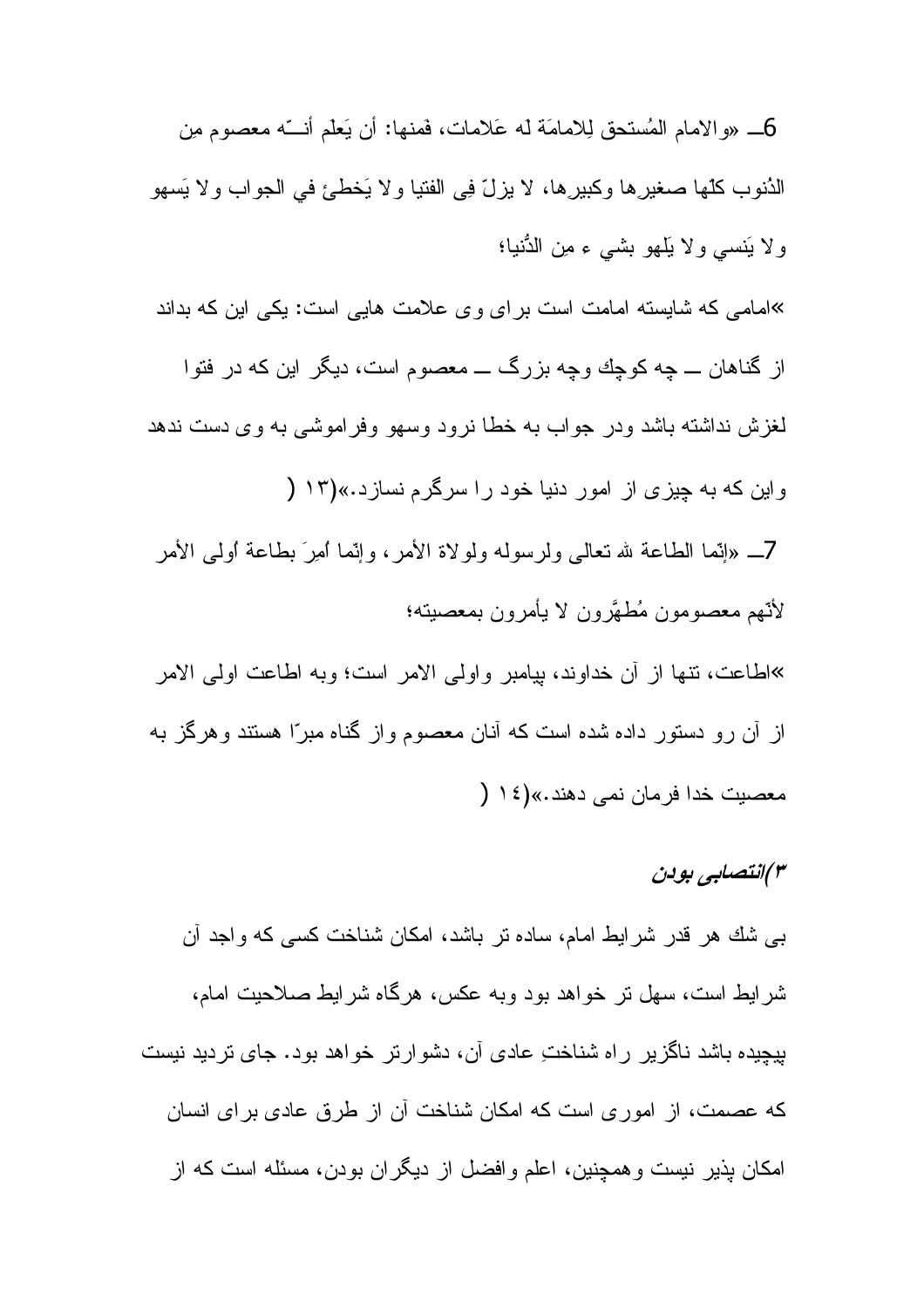عهده انسان های عادی برنمی اّید؛ از این روست که انتصابی بودن آن از جانب خدا ویا امام قبلے که معصوم است، ضروری مے نماید. یکی از متکلمان اسلامی با استفاده از شیوه منطقی، بر ای انتصابی بودن امام، چنین استدلال کرده است : »إنّ في نَصب الإمام استِجلابُ مَنافِع لا تُحصىي واستِدفاعُ مَضـارٍّ لا يَخفى وكلُّ ما كان كذلك فهو واجب؛ نصب امام از طرف خداوند ونوسط بپامبر ان صلَّى الله عليه و أله ، موجب منافع ومصالح بسیار ودفع زیان های فراوان می باشد. و هر کاری که چنین باشد، واجب است ونرك چنين امر لازمى از جانب خداوند متعال، خلاف حكمت ورحمت ولطف است.»(١٥ ( بادأوری این نکته لازم است که عمده نرین دلیل انتصابی بودن امام معصوم، احادیثی است که از بیامبر اکرم صلّبی الله علیه و آله وارد شده که حضرت، شخص امام را نعیین کرده است. با وجود چنین روایاتی، دیگر جایی برای بحث عقلبي در مورد اثبات انتصابي بودن امام، باقي نخواهد ماند.(١٦ ( از آن چه که گذشت، مشخص شد که در مسئله امامت، فقط عدالت وبیعت کافی نيست بلكه اعلم بودن ونيز عصمت وانتصاب المهى هم لازم است . اينك در نكميل اين بحث، نرجمه حديث جامع ومشروحي راكه از امام رضا عليه السَّلام درباره شرايط واوصاف امام نقل شده است مي أوريم :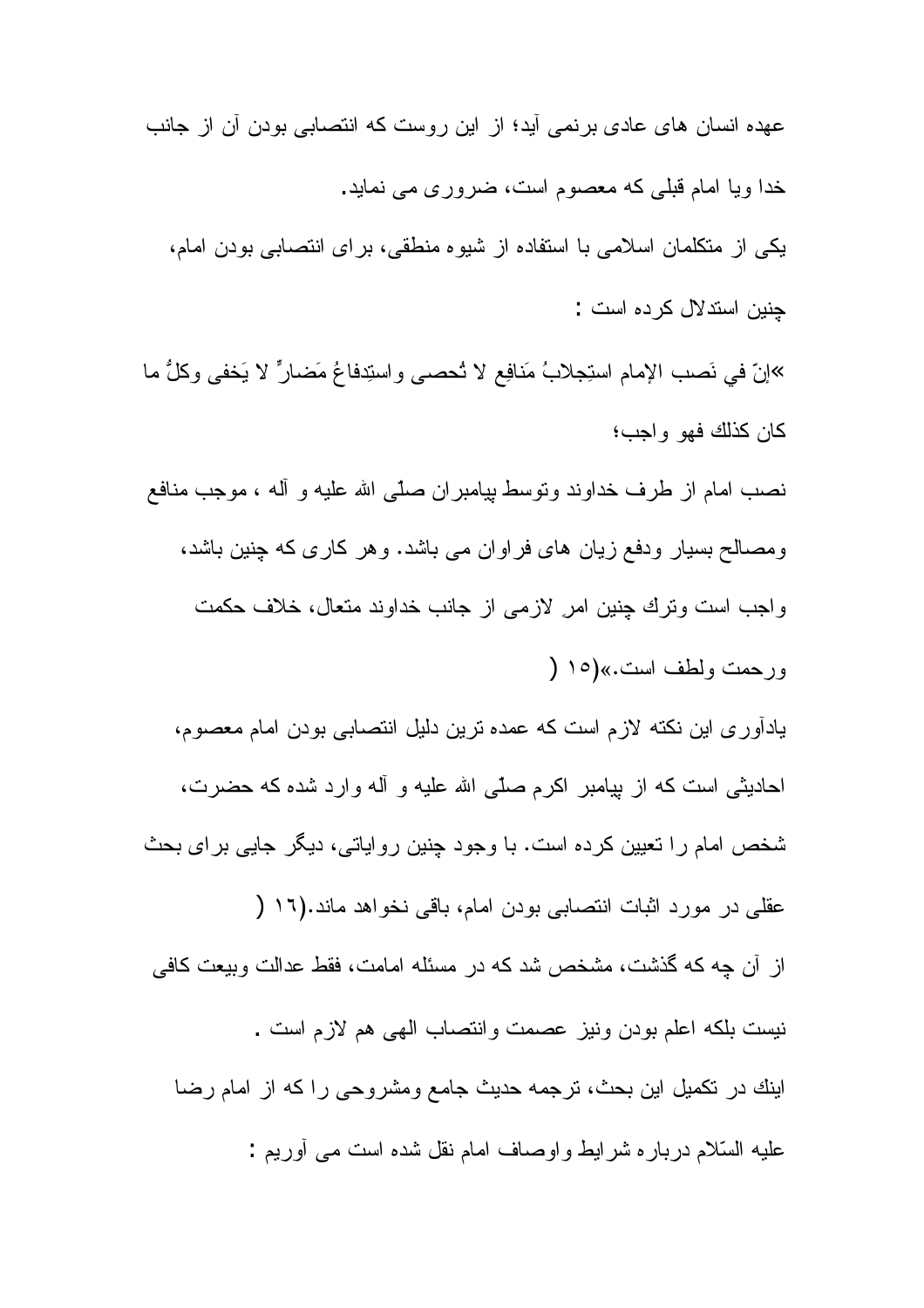»مر دم نـاآگـاهند و بـا آر اي خويش فريب خور دند. همـانـاخداوند عز و جلّ بيغمبر ش را قبض روح نکرد، مگر آن که دین را بر وی کامل گردانید… وعلی علیه السَّلام را به عنوان محور و امام در میان أنان به بای داشت، و هرگز أنچه امت محتاج بود فرو نگذاشت مگر این که آن را برای آنان روشن کرد، پس هر که گمان کند خداوند دین خود را ناقص گذاشته، بی گمان کتاب خدا را انکار كرده(١٧) و هركس كه كتاب خدا را انكار كند، به آن كافر شده است. آیا مردم، خود قدر امامت وجایگاه امام را در میان خود می توانند بفهمند تا بنوانند خود، امام خويش را انتخاب كنند؟ همانا امامت قدرش والاتر وشأنش بزرگتر وجایگاهش رفیع تر وکرانه هایش گسترده تر، وژرفایش عمیق تر از آن است که مردم با عقلشان به أن برسند ویا با نظریاتشان به أن دست یابند ویا با لختيار خود امامي را انتخاب كنند . . .

همانا امامت، حق علمی و اولاد او نا روز قیامت است، زیرا که بس از محمّد صلَّمي الله عليه و أله ، بيامبر ي نخو اهد أمد… همانا امامت، مقام ومنزلت انبيا وميراث اوصيا است. امامت، خلافت خدا در روى زمين وخلافت رسول خدا صلَّبي الله عليه و آله بر ٍ مر دم و مقام امير المؤمنين و مير اتْ حسن و حسين عليه السَّلام است. امامت، زمام دين، نظام مسلمين، صلاح وعزَّت مؤمنين است. امامت، اساس اسلام رشد بابنده وبایه بلند أن است .با امام است که نماز وزکات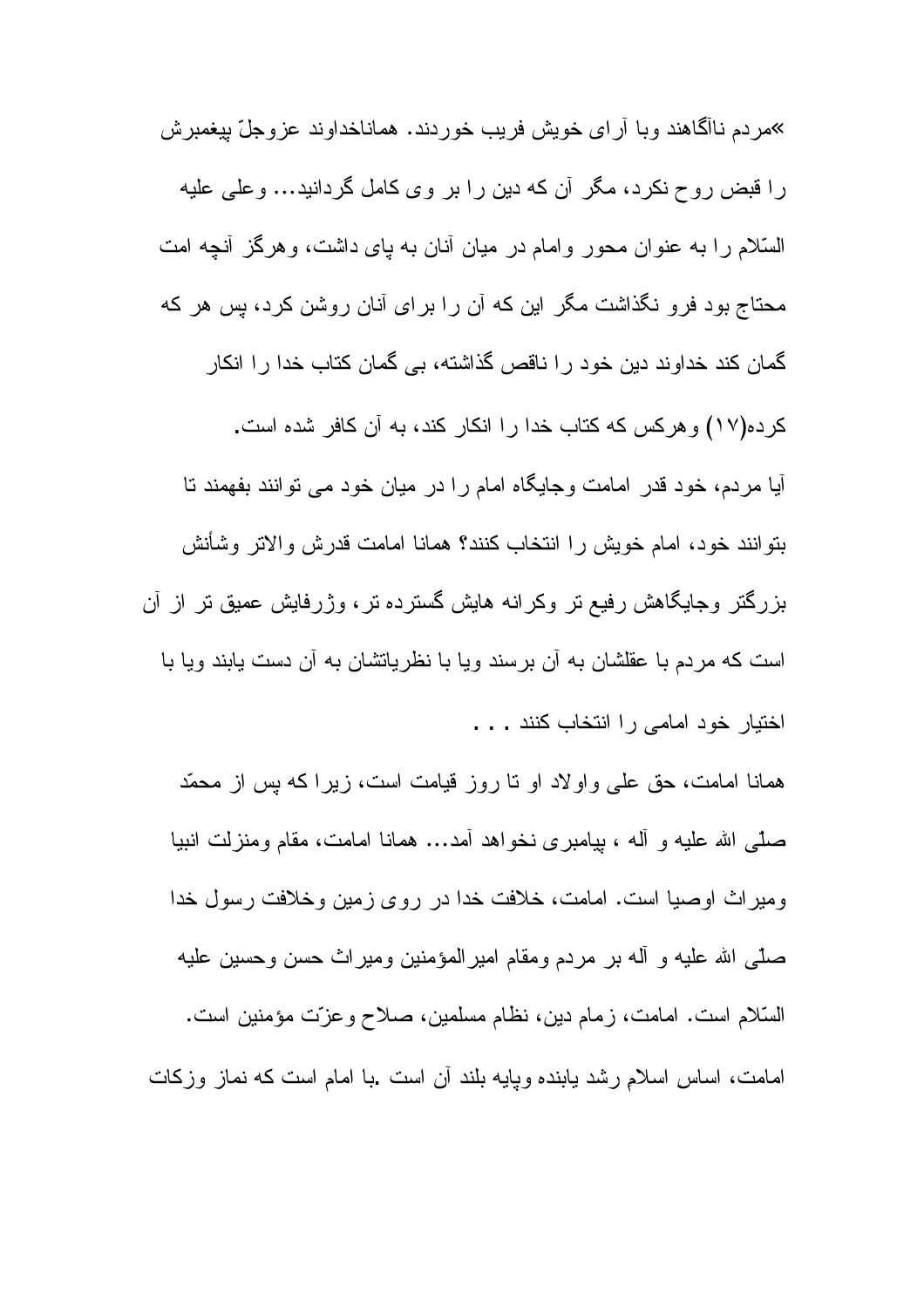وروزه وحج وجهاد تماميت مي يابد وماليات ها وصدقات فراوان مي گردد وحدود واحكام خدا اجرا مي گردد ومرزها ونواحي محفوظ مي ماند . امام است كه حلال خدا را حلال وحرام خدا را حرام، وحدود خدا را اقامه ودين خدا را پاسداری می کند ومردم را با حکمت واندرزهای نیکو ودلیل های رسا به راه پروردگار فرا می خواند. امام، چون خورشید تابنده ای است که با نور خویش عالم را درخشان می کند . ...

امام، امین خدا در بین خلقش، وحجّت او در میان بندگانش، وخلیفه او در سرزمین هایش است ومردم را به دین خدا دعوت، واز حریم او حراست می كند. امام، كسى است كه از گناهان باك است و از عيوب مبراً، به علم مخصوص است وبه حلم موسوم. رشته اتصال دین، عزّت مسلمین، مایه خشم منافقین و نابو دي کافر ان است .

امام، در روزگار خویش یگانه است وهیچ کس به پایه او نمی رسد وهیچ عالمی با او برابر نیست. جانشینی برای وی یافت نمی شود ونظیر ومانندی برای وی نیست. تمام فضایل ونیکی ها را دار است، بدون آن که أنها را طلب یا کسب كرده باشد؛ بلكه از جانب خداوند كريم به او عطا شده است. بس كدامين شخص است که به حد شناسایی امام رسد ویا بتواند او را انتخاب کند . ... در امر امامت، اختیار کجاست، وعقل ها کجایند ونمونه امام کجا یافت می شود؟ آیا گمان می کنید که امامت در غیر خانواده بپامبر خدا یافت می شود؟! به خدا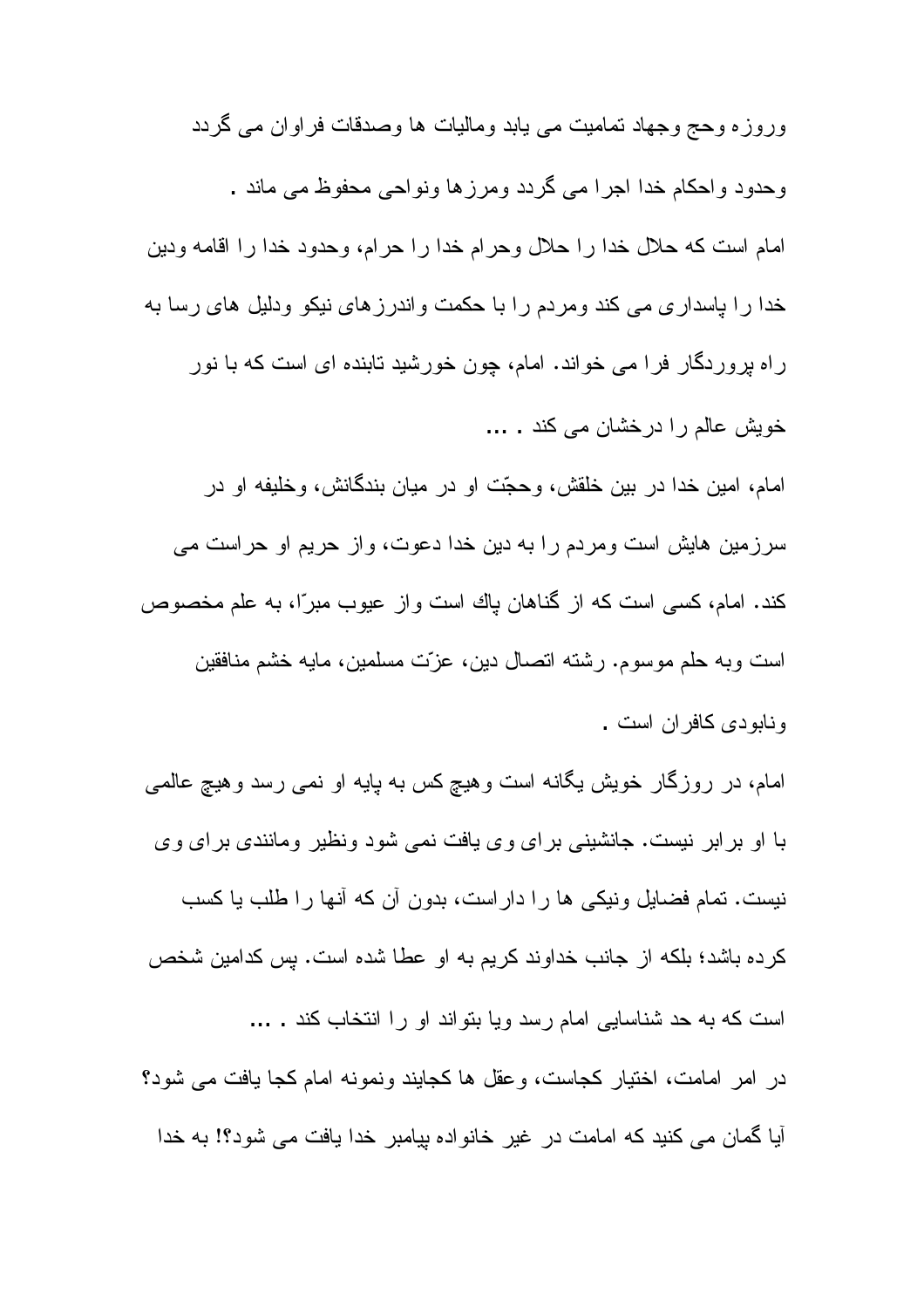سوگند به خودشان دروغ گفتند وباطل ها بر آنان چیره شده است.... اینان از انتخاب خدا ورسول خدا واهل بيت او روى گردانده وبه انتخاب واختيار خود روی أورده اند وحال أن که قرأن أنان را ندا می دهد ومی فرماید: وَرَبُّك يَخْلُقُ ما يَشاء وَيَخْتَارُ ما كَانَ لَهُمْ الْخِيَرَةُ سُبْحَانَ اللهِ وَتَعَالَى عَمَّا يُشْرِكُونِ؛(١٨) بروردگار نو آن چه را بخواهد بیافریند وبرگزیند، برای آنان اختیار وگزینشی نیست. منز ه است خدا وبرتر است از آن چه شرك ورزند. ونیز مى فرماید: وَما كَانَ لِمؤمنِ وَلا مؤمنةٍ إذا قضيى الله ورَسُولُهُ أَمْرٍ! أَنْ يَكُونَ لَهُمُ الْخِيَرَةُ مِن أمْرِهِمِ؛(١٩) هيچ زن ومرد مؤمني را نرسد هنگامي كه خدا ورسولش حكم به امری کردند، برای آنان اختیاری در کارشان باشد (.

بس أنان چگونه می نوانند خود، امام خویش را برگزینند وحال أن که امام، عالمی است که چیزی بر وی پوشیده نیست. پاسداری است که از انجام وظایف خود كوناهي نمي كند .معدن قداست وياكي ورياضت وبارسايي وعلم وعبادت است. به دعوت پیامبر خدا ونسل پاك بنول ویژگی یافته، در نسبش سخنی نیست ودر حسبش هیچ بر ابر ی نیست، خاستگاهش از قریش، تبار وشجره اش از هاشم، عنریتش از بیامبر . . . و اعمالش مورد رضای خداوند است. در امامت كاردان وقوى، به سياست أكماه، واجب الاطاعة، قائم به امر خداوند عزَّوجل، نصيحت كننده بندگان خدا و حافظ دين اوست .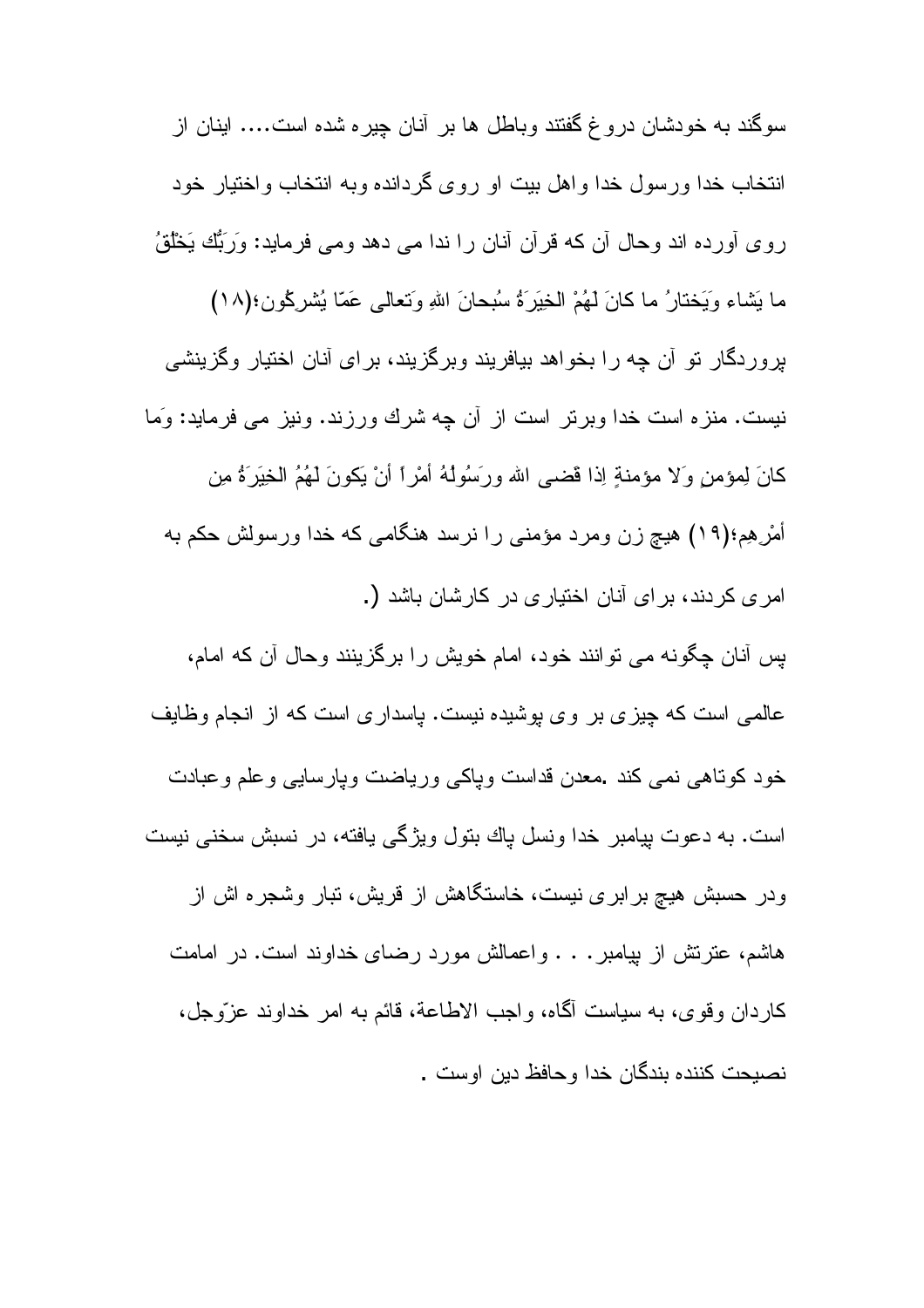و أن گاه كه خداوند عزّوجل، بنده اي را بر انجام كار هاي ساير خلق انتخاب مي  $\sim$   $\sim$ 

سینه اش را فراخ وچشمه های حکمت را از قلبش جاری می کند وبه وی علم و الكاهي الهام مي دارد تا در جو اب و انماند و از ر اه درست وصواب به ر اه حیرت وسرگردانی کشیده نشود، پس وی در این هنگام، معصوم ومورد تأیید وحمايت الهي ومحفوظ از لغزش وخطا است. بدين گونه خداوند به وي مقامي ممتاز بخشیده تا حجتی باشد بر بندگان وشاهدی بر مخلوقات واین فضل خداست، به هر كه خواهد عطا نمايد، والله ذو الفضل العظيم . پس آیا آنان می توانستند به چنین امامی دست یابند وآن را برگزینند، ویا آن کسی را که برگزیده اند، دارای این صفات وخصوصیات است تا از او پیروی و اطاعت نمابند؟» (٢٠ (

. 1براي نمونه ر . ك: زمر (٣٩)أيه٩؛ مجادله(٥٨) أيه١١؛ نساء(٤) أيه٨٣؛ نحل(١٦) أيه٤٨ و بقره (٢) أيه٢٤٧ . . 2براي نمونه ر . ك: علاء الدين هندي، كنز العمال، ج ٦، ص ١٩ ؛ بيهقي، السنن الكبرى، ج ١٠، ص١١؛ نهج البلاغه، خطبه ١٧٣، به نقل از : جمعي از

نویسندگان معارف اسلامی، ج ۲، ص ۲۰٤ \_ ۲۰٥ .

. 3بحار الانوار، ج ٢٥، ص ١٩٤.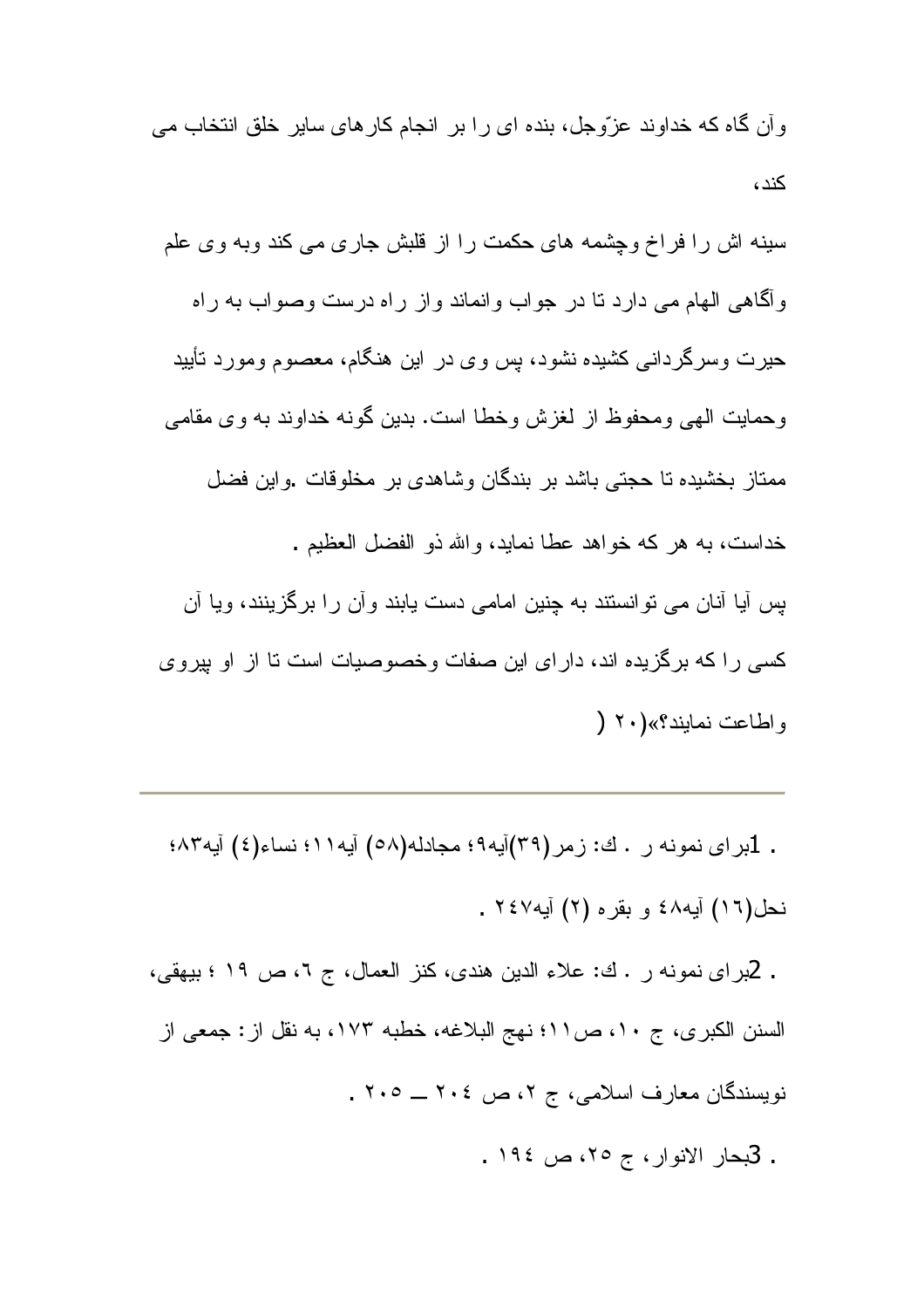- .  $A$ همان  $\overline{A}$
- . 5بقره (۲) أيه ١٢٤ .
- . 6لقمان (٣١) أيه ١٣ .
- . 7احزاب (٣٣) أيه ٣٣ .
- . 8بحار الانوار، ج ٢٥، ص ١٩٢، حديث ٢ .
	- . 9همان، ص ١٩٣، حديث ٣ .
	- . 10همان، ص ١٩٤، حديث ٥ و ٦ .
		- . 11همان، ص ١٩٩، حديث ٨ .
	- . 12همان، ج ٢٥، ص ١٤٠، حديث ١٢.
		- . 13همان، ص ١٦٤، حديث ٣٢ .
		- . 14همان، ص ۲۰۰، حدیث ۱۸.
- . 15فياض لاهيجي، گوهر مراد، به نقل از امام فخر رازي .
- . 16معارف اسلامی، جمعی از نویسندگان، ص ص ۲۰۷ و ۲۰۸ .
- . 17اشاره به أيه: الْبَومُ اكمَلْتُ لَكُمْ دينَكُمْ وأَنْمَمْتُ عَلَيْكُمْ نِعْمَتِي وَرَضِيتُ لَكُمْ الإسلامَ دِينا .
	- . 18فصص (٢٨) أيه ٦٨ .
	- . 19احزاب (٣٣) آيه ٣٦ .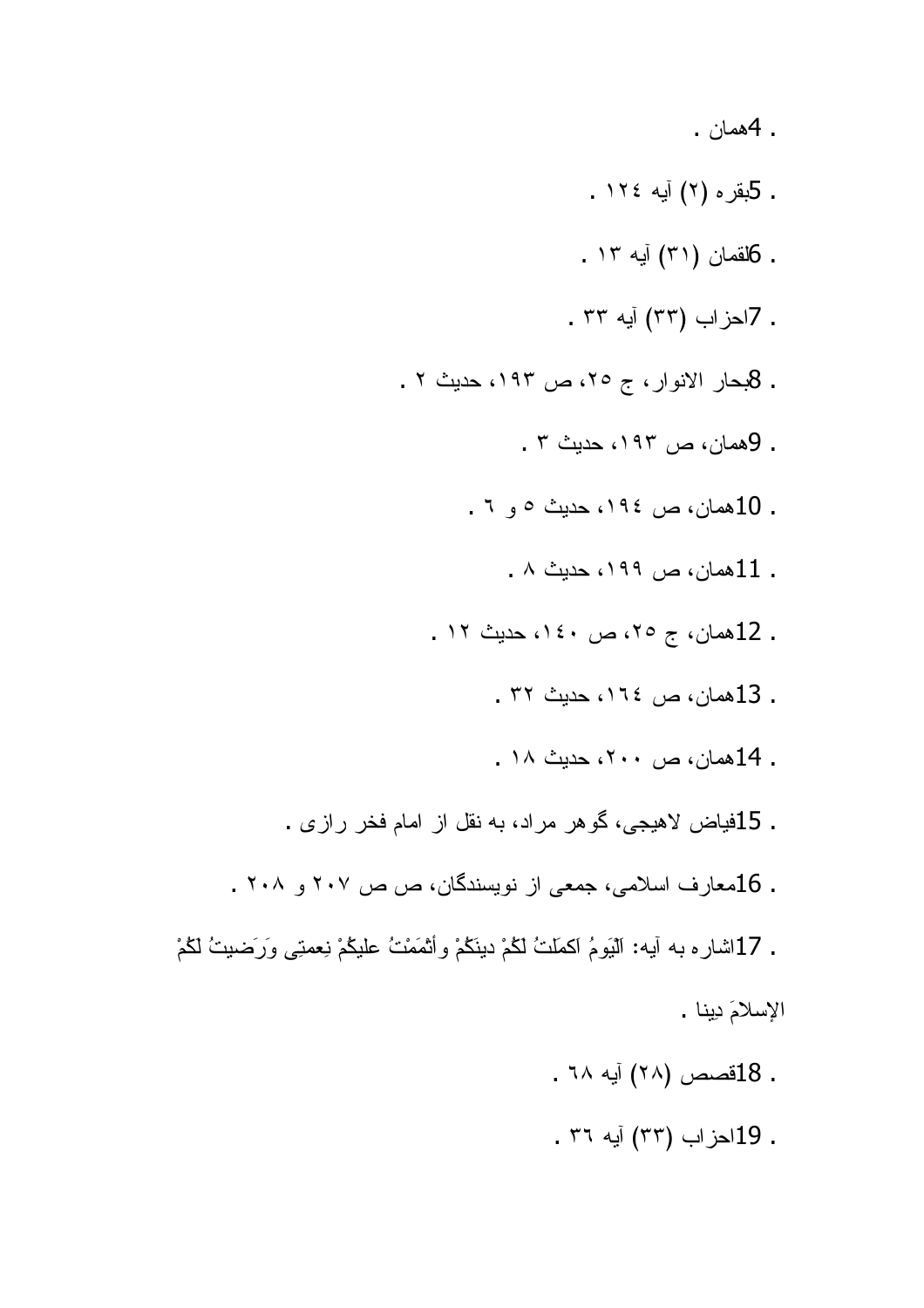. 20اصول كافي، ج ١، ص ٢٠٠؛ ابن شيعه حرائي، نحف العقول، ص ٤٣٨، با اندك تفاوتي در برخي عبارت ها. اين حديث در عيون اخبار الرضا، كمال الدين، معاني الاخبار ، غيبت نعماني، احتجاج طبرسي و بحار الأنوار أمده است .

ييامبرى وامامت

بیغمبران بزرگ الهی همچون ابراهیم، موسی، عیسی و بیامبر اسلام (صلوات الله عليهم اجمعين) علاوه بر مقام نبوت ورسالت عهدهدار مقام امامت نيز بو دهاند. که در ذیل، بر ای هر یك از این سه مقام، توضیحی داده می شود :

#### مقام نبوت

دریافت وحی وابلاغ آن به دیگران، در حیطه مقام نبوت است ونبی کسی است که وحی بر او نازل میشود وأنچه دریافت میدارد، به دیگران ابلاغ میکند، اما فر شته وحے را نمےہیند

#### مقام رسالت

تبليغ ونشر احكام خداوند ونربيت نفوس از طريق تعليم، در حيطه مقام رسالت است ورسول کسی است که به او وحی میشود وفرشته وحی را میبیند که از ناحیه بروردگارش رسالت میآورد، ودر عین حال نبی هم هست.(۱ (

#### مقام امامت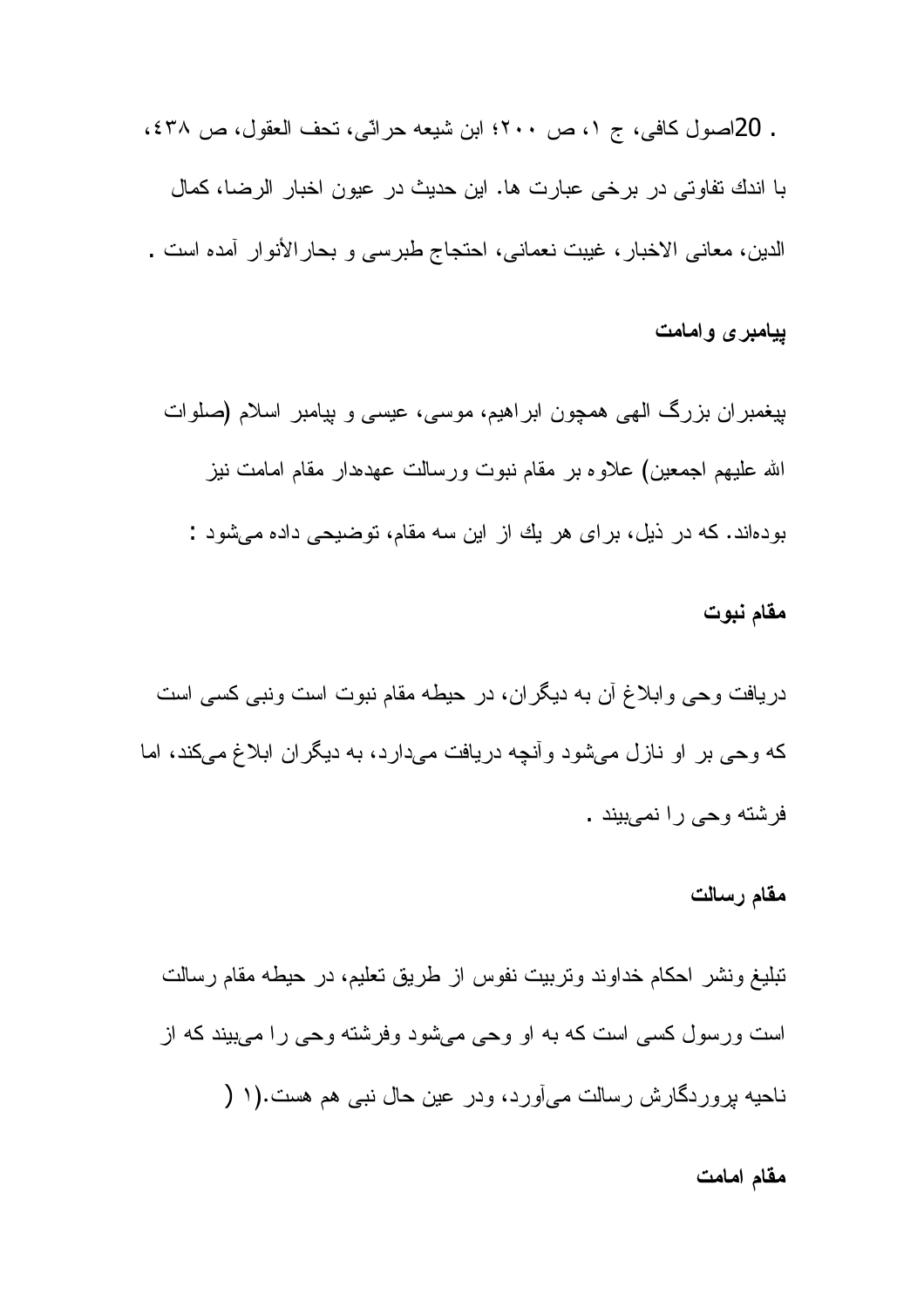ر هبر ی ویپشو ایبی وسیاست خلق، در حوزه امامت است و امام کسبی است که با تشكيل حكومت الهي وبه دست أوردن قدرت لازم، سعى ميكند احكام الهي را جاري كند. در واقع وظيفه امام، اجراي دستورات خداست، در حالي كه وظيفه رسول، ابلاغ دستورات خدا مىباشد؛ به عبارت ديگر ، رسول، ارائه طريق میکند راه را نشان میدهد ولی بشر علاوه بر راهنمایی به رهبری نیاز دارد، یعنی نیازمند است به فرد یا افرادی که قوا ونیروهای وی را بسیج کنند، حرکت دهند وسامان بخشند، که این کار از منصبهای امامت است وامام است که عهدهدار اين مقام است .

بیغمبران بزرگ، هر سه مقام فوق را دارا بودند؛ یعنی هم نبی بودند، هم فرمانهای الهی را تبلیغ میکردند، هم رسول بودند، وهم از طریق ایجاد حکومت الهي، دستورات خداوند را به مرحله اجرا درميأوردند واز طريق باطني، نفوس خلق را نربیت میکردند ونیروهای بالقوه را به فعلیت میرساندند، از این رو در قرآن كريم، از بِيامبران نعبير به «امام» هم شده است: وَجَعَلْناهُم أَئِمَّةً يَهْدُون بِأمرِنا؛(٢) آنان را بِيشوايان خلق قرار داديم تا مردم را به امر ما هدايت كنند . پیامبر اسلام به خاطر جهانشمولی وجاودانگی دین اسلام، دارای هر سه مقام به صورت کاملتر بودند؛ یعنی حضرت در آن واحد چند کار ویست را از طرف خدا اداره مىكردند، از طرفى مقام نبوت ورسالت را داشت: وما أناكُمُ الرَّسولُ فَخُدُوه وَما نَهِيَـــكُم عَنهُ فَانْتَهُوا؛(٣) أنــجه بِيامبر برايتان أورده بكَيريد وأنـجِه نـهي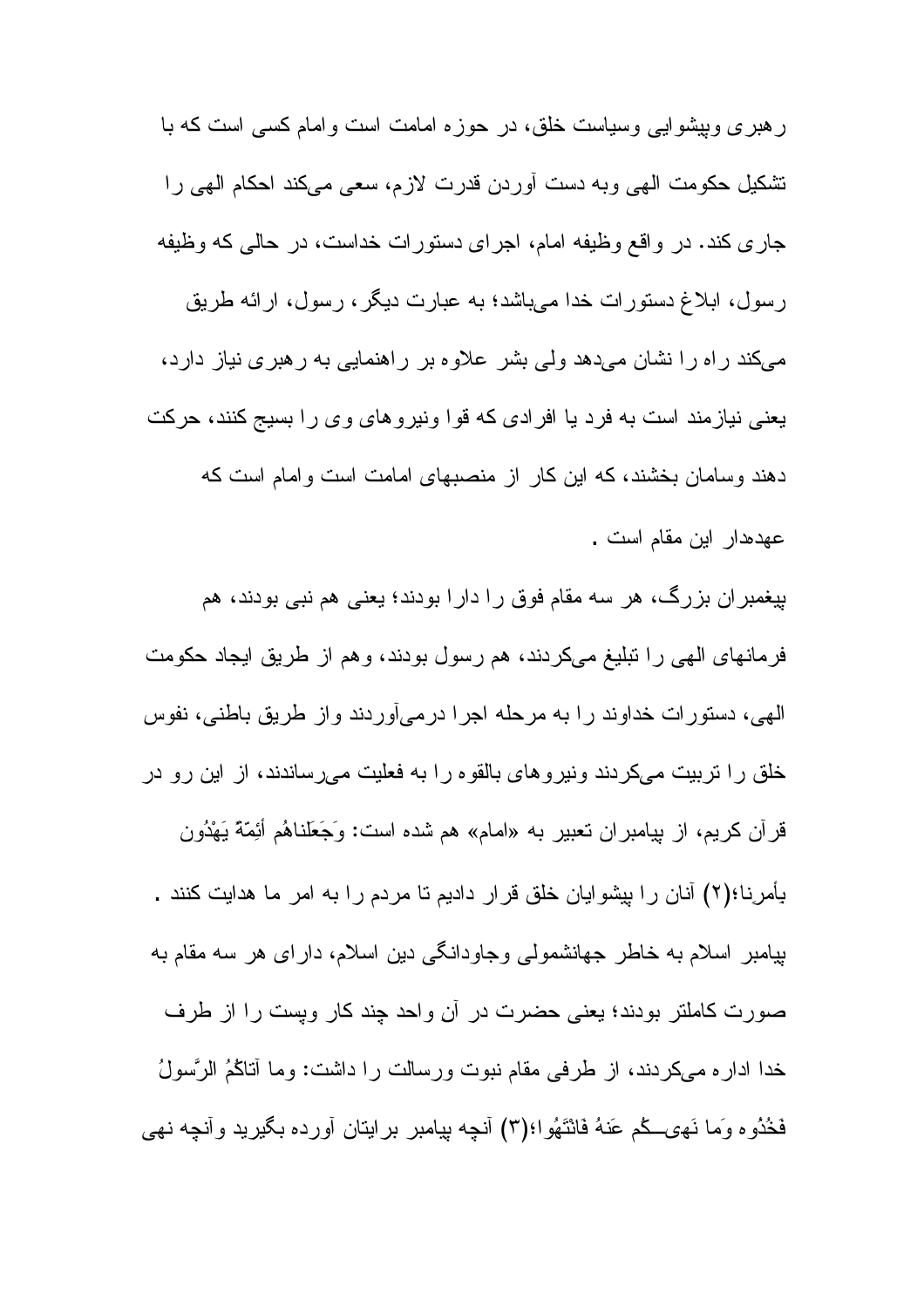كرده ر ها كنيد .در اين منصب، بيغمبر صلَّى الله عليه و آله فقط واسطه ابلاغ است؛ مثلاً میگوید :نماز بخوانید، روزه بگیرید، حج به جا آورید، زکات بدهید و…. این نوع ابلاغ، چون وچرا ندارد ودر أن جای مشورت نیست وکم وزیاد هم نمي شود .

واز طرف دیگر، همان رهبری وبپشوایی وریاست عامه را عهدهار بود، قرآن به صراحت بیغمبر اسلام را رئیس جامعه ومدیر اجتماع وسائس مسلمین معرفی مبيكند وأيه أطيعُوا اللهَ وأطيعُوا الرَّسول واولِبي الأمر مِنكُم(٤) ناظرٍ به همين مقام وشأن أن بزرگوار است. خداوند در این مقام به بیغمبر اسلام صلَّى الله علیه و أله این حق را داده که هر طوری صلاح دید دستور دهد ومردم هم باید مطیع باشند، واز همین روست که مشورت میکند چنانچه در جنگهای بدر واحد با اصحاب مشورت میکرد، اما در احکام تبلیغی که وحی است؛ مثل حکم نماز، روزه، حج و… (اطیعوا الله) جای مشورت نیست .واین یکی از نفاوتهای مقام امامت با مقام نبوت ور سالت است .

فرق دیگر این است که بیامبر با شأن امامت می واند در مخاصمات و اختلافات بین مردم حکم کند چون خداوند این مقام را به بپغمبر ا*ن دار ای شأن امامت* و اگذار کر ده است که طبق مو از بن دبنی بین متخاصمین حکم کند و نتیجه قضاو ت را هم اجراء نماید. همه اینها از لوازم امامت ورهبری است .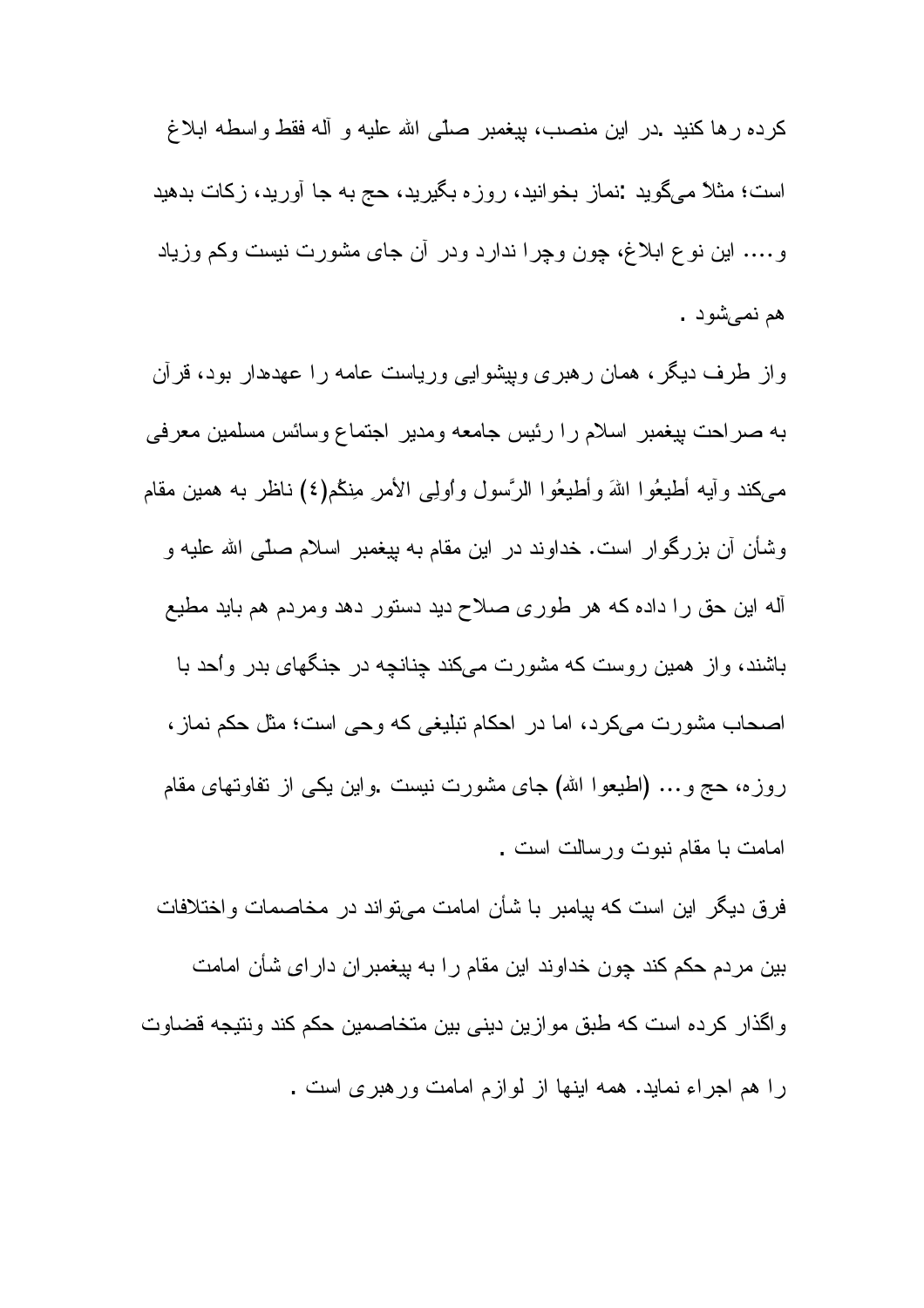وفرق سومی که امامت با نبوت ورسالت دارد این است که نبوت ورسالت بإيانيذير است ولذا بيغمبر اسلام، أخرين بيامبر است، اما امامت، دائمي وابدى است ونا روز قیامت پایان ندارد، واز این رو پیغمبر اسلام در غدیر خم با فرمان الهي: يا أَيِّها الرَّسولُ بلِّغ ما أنزلَ إليكَ مِنْ ربِّك...(٥) مقام امامت خود را برای پس از خود به علی بن ابی طالب تفویض نمود واز علی علیه السّلام به امام حسن وسبس امام حسین علیه السّلام و . . . نفویض شده و امروز حضرت مهدی(عج) این مقام را نا روز قیامت دارند از همین روست که معقندیم مقام امامت، همیشه پابرجاست وزمین، هیچ گاه خالبی از حجت خدا نیست؛ امّا نبوت ورسالت بس از رحلت بیامبر اسلام، خاتمه بافت .

از مجموع این بحث، تفاوت بین سه مقام، بخوبی روشن شد ونیز معلوم شد که بیغمبر اسلام دارای هر سه مقام بوده است واگر دشمنان میگویند که شیعیان، على را بالاتر از بيغمبر اسلام صلَّى الله عليه و أله مى،دانند، كذب محض وافتراء است .

. 1در روایات اسلامی بین نبی ورسول، اختلاف نظر است، طبق بعضبی روایات،«نببی» در خواب بپام میگیرد «ولمی رسول» به او وحی میشود وفرشته وحي را مي بيند. (اصول كافي، ج ١، ص ١٧٦ (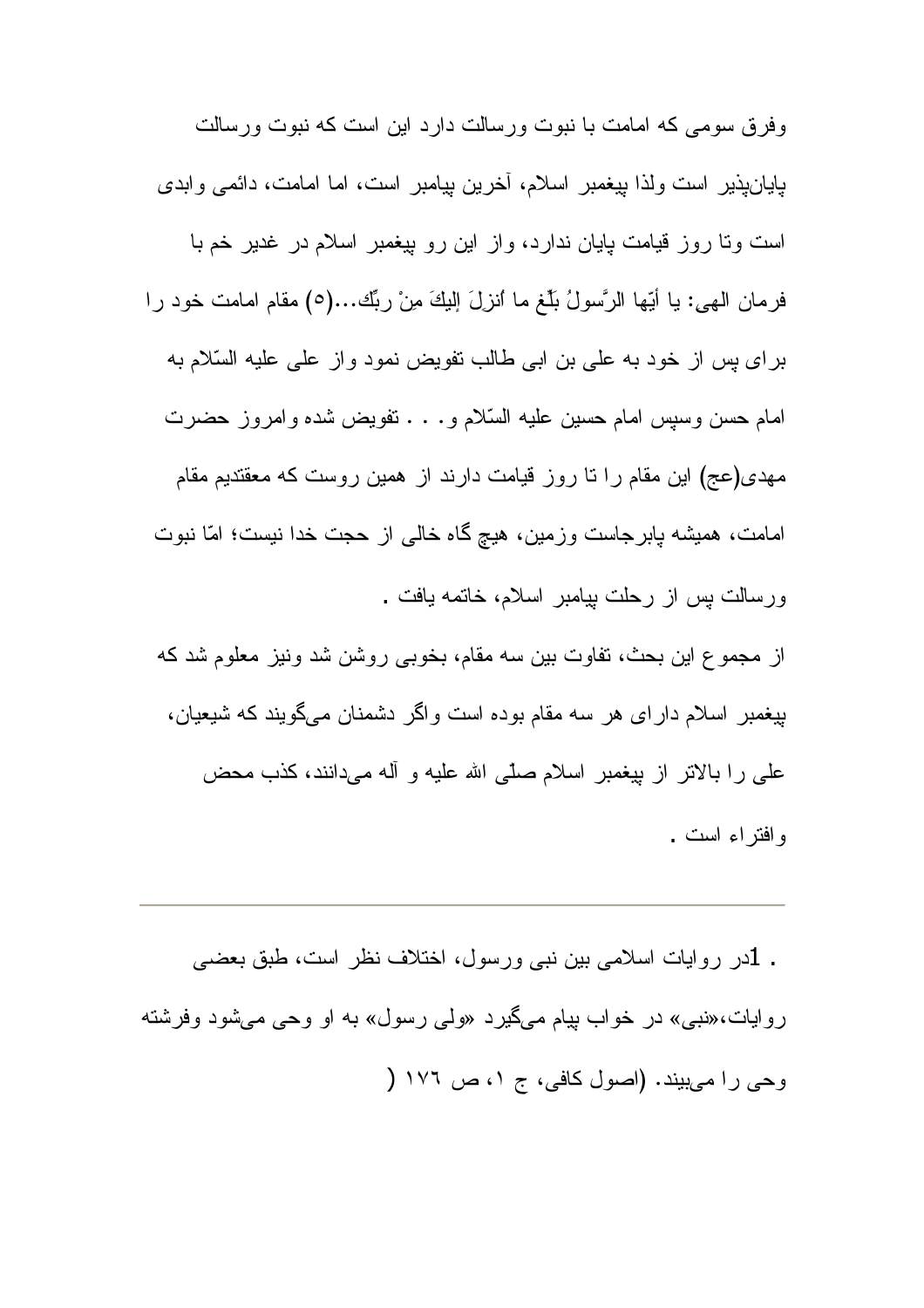در بعضبی روایات فرق بین رسول ونبی را طور دیگر بیان کرده است که به يك حديث اشار ه مىكنيم: در بصائر الدرجات از زرار ه روايت كرده كه گفت: از امام صادق عليه السّلام فرق ميان «رسول»، «نبي» و «محدث» رايرسيدم، فرمود: رسول کسی است که فرشته را میبیند که از ناحیه بروردگارش رسالت میآورد ومیگوید:بیروردگارت به نو چنین وچنان دستور داده، ورسول در عین حال نبيّ هم هست .

اما «نبيّ» فرشتهاي راكه بر او نازل ميشود نمي بيند بلكه فرشته، بيام الهي را به قلبش مياندازد ونبي درحال گرفتن بيام، حالتي چون بي هوشي به خود میگیرد ومطلب را در خواب میبیند، عرضهداشتم: بس ازکجا میفهمد این را كه مىبيند از ناحيه خدا وحقّ است؟ فرمود: خداى نعالى بر ايش مشخص مىكند، به طوری که یقین میکند آن چه میبیند حق است، ولی فرشته را به عیان نمىبيند .

واما «محدّث» کسی است که صدایی را میشنود ولی شاهدی را یعنی صاحب صدا را نمیبیند. «ر ك: اصول كافی، ج ۱، ص ۱۳۰ و ابن فروخ، بصائر الدرجات، ص ٣٧١، حديث ١٢ . «

- . 2انبياء (٢١) آيه ٧٣ .
	- . 3حشر (٥٩) أيه ٧ .
	- . Piwla  $(3)$  آبه ٥٩.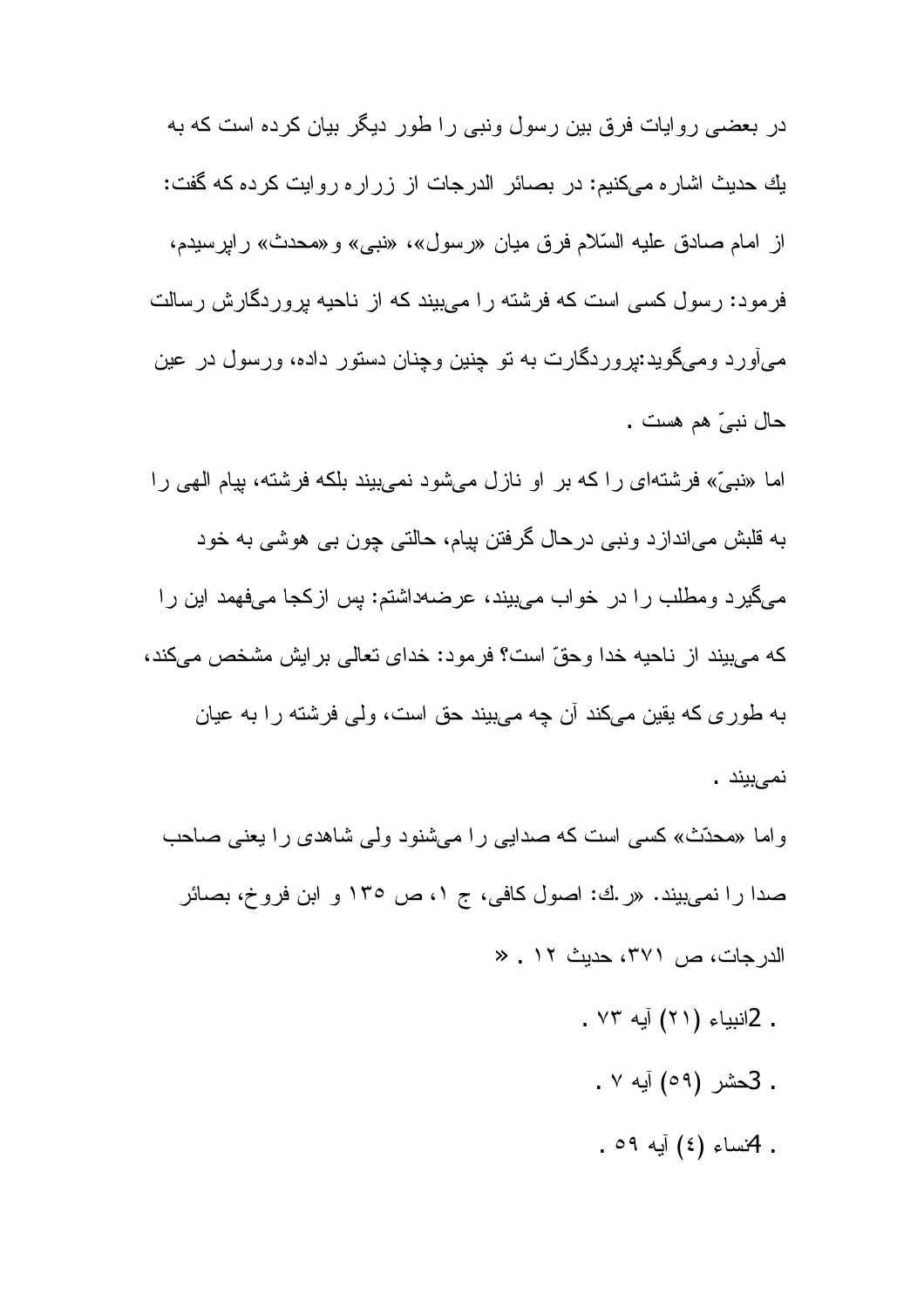. 5مائده (٥) آبه ٦٧ .

شوون امامت

امامت در نظر ما شیعیان اهمیت فوق العاده ای دارد، به طوری که آن را یکی از اصول مهم اعتقادی خود می دانیم. اما اهل تسنن اگر چه امامت را قبول دارند اما نه به آن شکلی که شیعه بذیرفته است؛ لذا از نظر آنها امامت جزء فر و ع دین است نه اصول دین .حال بر ای آن که مسأله بخوبی روشن شود، ابعاد وجنبه های مهم امامت را باز می گوییم :

## (1)رھيرى

یکی از شؤون امامت، ریاست عامه است؛ یعنی بس از بیغمبر ، یکی از کار های مهمی که بلانکلیف می ماند، رهبری اجتماع است، زیرا اجتماع زعیم وییشوا لازم دارد، که این اصل را شیعه وسنی هر دو قبول دارند امّا شیعه می گوید: بیغمبر صلّی الله علیه و أله در زمان حیاتش، مردم را از بلانکلیفی بیرون أورد ورهبر بس از خود را نعیین کرد وبه فرمان خدا از طریق وحی فرمود: «زمام امور مسلمین بعد از من با علی است.» ولی اهل تسنن می گویند: بیامبر، کسی را نعیین نکرد ووظیفه خود مسلمانان بوده که رهبر خود را بس از بیغمبر تعیین كنند .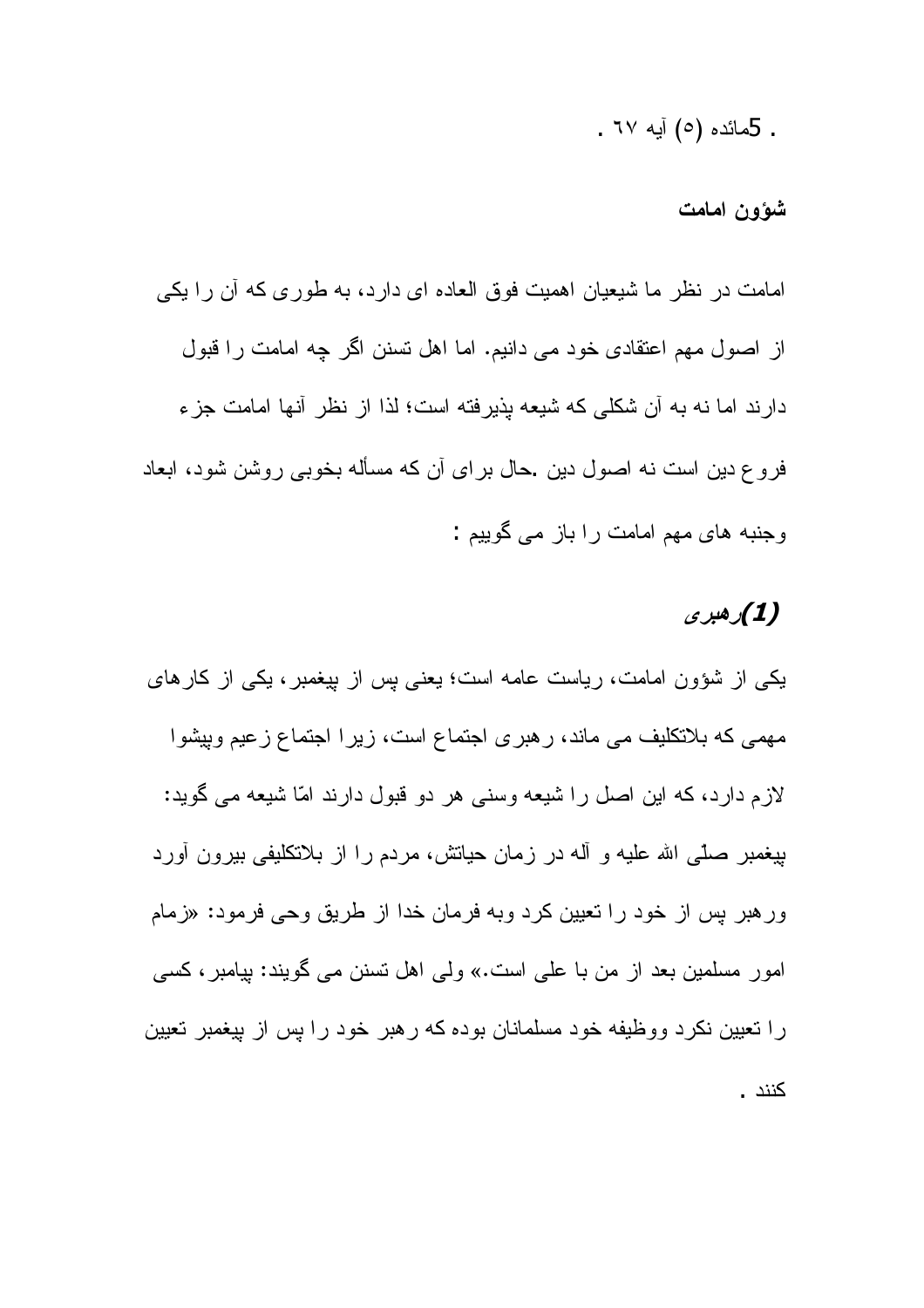اگر مسأله امامت در همین حد بود؛ یعنی فقط در رهبری سیاسی مسلمین، محدود می شد ما هم که شیعه بودیم آن را مثل نماز وروزه و ... جزء فرو ع دین قرار می دادیم، امّا گستره این موضوع، بسیار فراتر از این مرزهاست؛ یعنی، شیعه نتها به این معنی اکتفا نمی کند که علی علیه السّلام هم مثل سایر اصحاب بيغمبر است، منتها اليق واتقى واصلح وافضل بوده وبيغمبر هم او را نعیین کرده است، نه، شیعه در این حد متوقف نیست بلکه بر ای امامت شؤون دیگری هم قائل است که اهل نسنن در مورد هیچ کس، قائل نیستند؛ نه أن که قائل باشند و از علی علیه السّلام نفی کنند بلکه در خصوص احدی نه ابوبکر نه عمر ونه شخص دیگری اعتقاد ندارند. آن شؤون، یکی «مرجعیت دینی» است ودیگری «ولایت معنوی «که در ذیل به شرح آن می پردازیم .

# (2)مرجعیت دینی

گفتیم که یکی از شؤون پیغمبر ، ابلاغ وحی بود، مردم متن اسلام را از بپغمبر می برسیدند، آنچه در قرآن نبود از بیغمبر سؤال می کردند، اما مسأله این است که أيا همه احکام ودستورات ومعارف اسلامي همان است که در قرأن أمده وبيغمبر به مردم گفته است؟ يا نه، بيغمبر أنجه گفته مقداري از دستورات اسلام بوده وزمان، اجازه نداده همه احكام را به عموم مردم برساند؟ قهراً چنین بوده است، ولذا بيامبر خدا صلَّى الله عليه و أله نمام أنـڃه را كـه زمان، اجازه گفتن أنها را نداد به علي عليه السّلام كه وصبي او بود، أموخت و او را به عنوان يك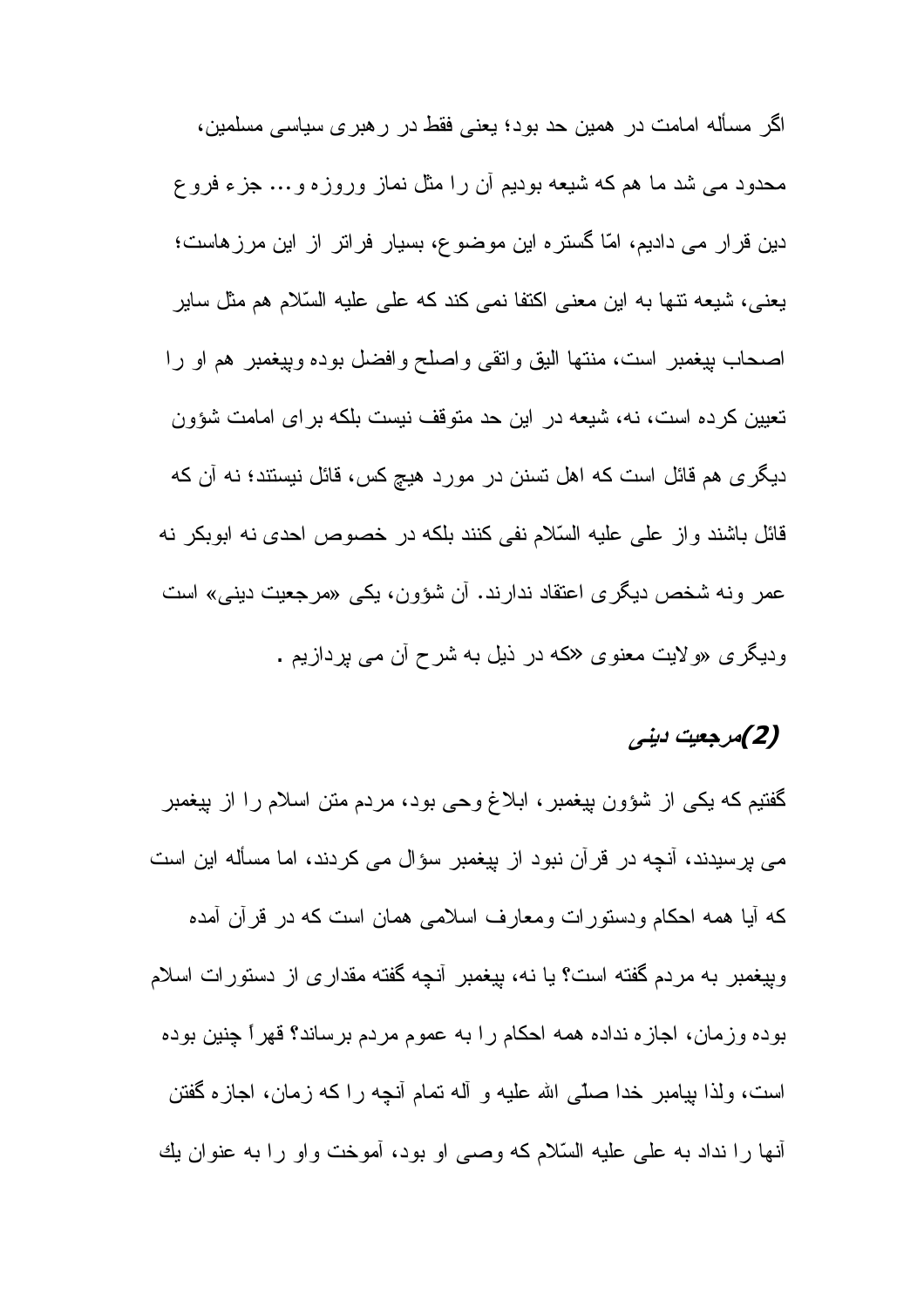عالم ممتاز وسر أمدِ همه صحابه كه حتى در گفته و عمل، خطا واشتباه ندار د به مر دم معرفی کر د وفر مود : »مَن كُنتُ مولاه فعليٌّ مُولاه... ؛ مردم! هر كس را من مولاى او هستم على مولاى اوست. هر چه را كه درباره اسلام می خواهید از من بیرسید بعد از من از علی سؤال کنید «. لذا لحظه آخر عمر مباركش سر بر گوش على گذاشت و هز ار باب علم به او أموخت كه از هر بابش هزار باب ديگر علم گشوده شد. بر همين اساس بود كه على عليه السّلام نا أخرين لحظه عمر مي فرمود : ≫سلُوني قَبلَ أَنْ تَقْقُدُوني، تا من هستم از من احكام خدا را سؤال كنيد «. در حقیقت امام بس از بپامبر، بك كارشناس واسلام شناس كامل، از جانب خداست، البته به او وحی نمی شود. ویس از او هم امامان دیگر نا امام زمان

كرده است واين مقام از هر امامي به امام بعد منتقل شده است . شبعه براي امام على عليه السّلام ويازده فرزندش جِنين مقامي را قائل است، ولی اهل نسنن برای هیچ کس قائل نیستند بلکه أنها هزاران اشتباه وخطا برای

(عج) جانشین بیامبر صلّبی الله علیه و آله می باشند، نه این که کارشناسی امام

معصوم مثل بك مجتهد ويا بهتر از مجتهد باشد بلكه به معناى اين كه او نمام

علوم اسلام را از بپغمبر گرفته است وبدون هیچ خطا واشتباهی به مردم ابلاغ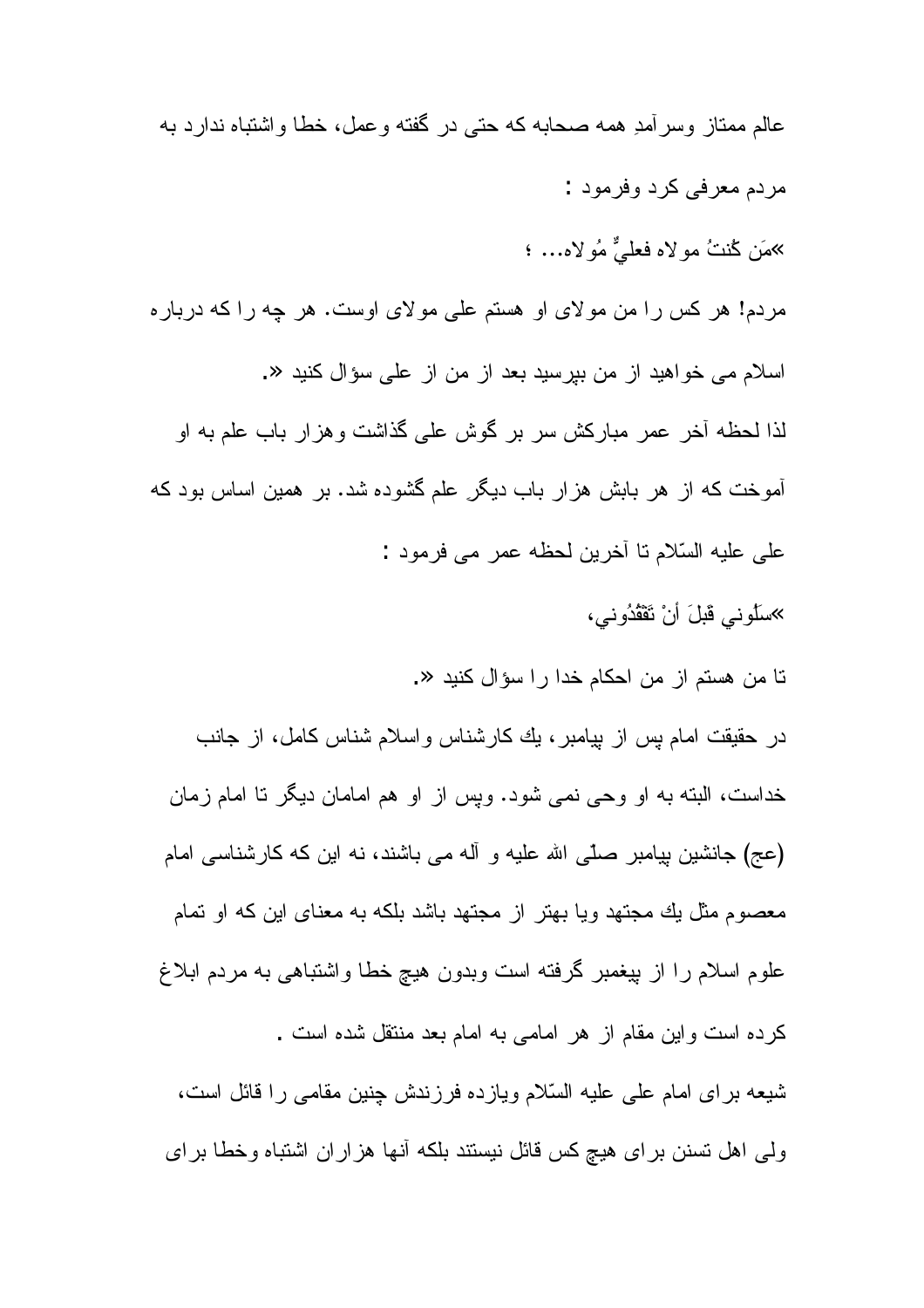ابوبکر وعمر وعثمان در کنابهای خودشان نقل کرده اند؛ مثلاً أورده اند که ابوبكر با صراحت گفت» :إنَّ لي شَيْطاناً يَعْتَرِيني؛ كَاهي شيطاني بر من مسلط می شود ومن اشتباهاتی می کنم.» هشام بن عروه از پدرش نقل کرده که ابوبکر بالاي منبر كَفت: «اقيلوني، فَلَسْتُ بِخَيرِكُمْ وَعَلَيٌّ فِيكُمْ؛ مرا رها كنيد وخلافت را از من بگیرید، که تا علی در میان شما هست من از شما بهتر نیستم.»(۱) عمر هفتاد بار گفت: «لمولا عليٌّ لـهلك عمر ؛ اگر علـي نبود عمر هلاك مـي شد.» كـه در بحث قضاوت، به تفصیل اعترافات عمر بن خطاب به خطاهای خود را أورده ايم. وضع عثمان وساير خلفا در امر خطا وگناه، بسيار روشن نر است ونياز ی به بحث ندار د .

عقیده شیعه این است که: اگر چه فقط به بپغمبر وحی می شده ونمام دستورات اسلام به أن بزرگوار گفته شده است اما أيا بپغمبر همه دستورات را به مردم ابلاغ كرد؟ آيا فرصت بيان كليه احكام را داشت؟ شيعه مي گويد: آنچه از احكام اسلام باقی مانده بود و وقت بیان أن نرسیده بود بپامبر به علی علیه السّلام أموخت، وعلى هم به مردم ياد داد وبس از على عليه السَّلام نيز ساير امامان، احكام را براي مردم بيان كرده ومي كنند؛ واين است معناي نكميل دين. ولذا با نصب علي بن ابي طالب در غدير خم آيه أليَوم أكملَتُ لَكُمْ دِينَكُمُ وَأَتْمَمَتُ عَلَيْكُم نِعمتي وَرَضيتُ لَكُمُ الإسلامَ دِينَا(٢) نازل شد؛ يعني با نصب علي عليه السّلام دین به کمال رسید. از همین روست که در مبانی اصلی واساسی مذهب شیعه،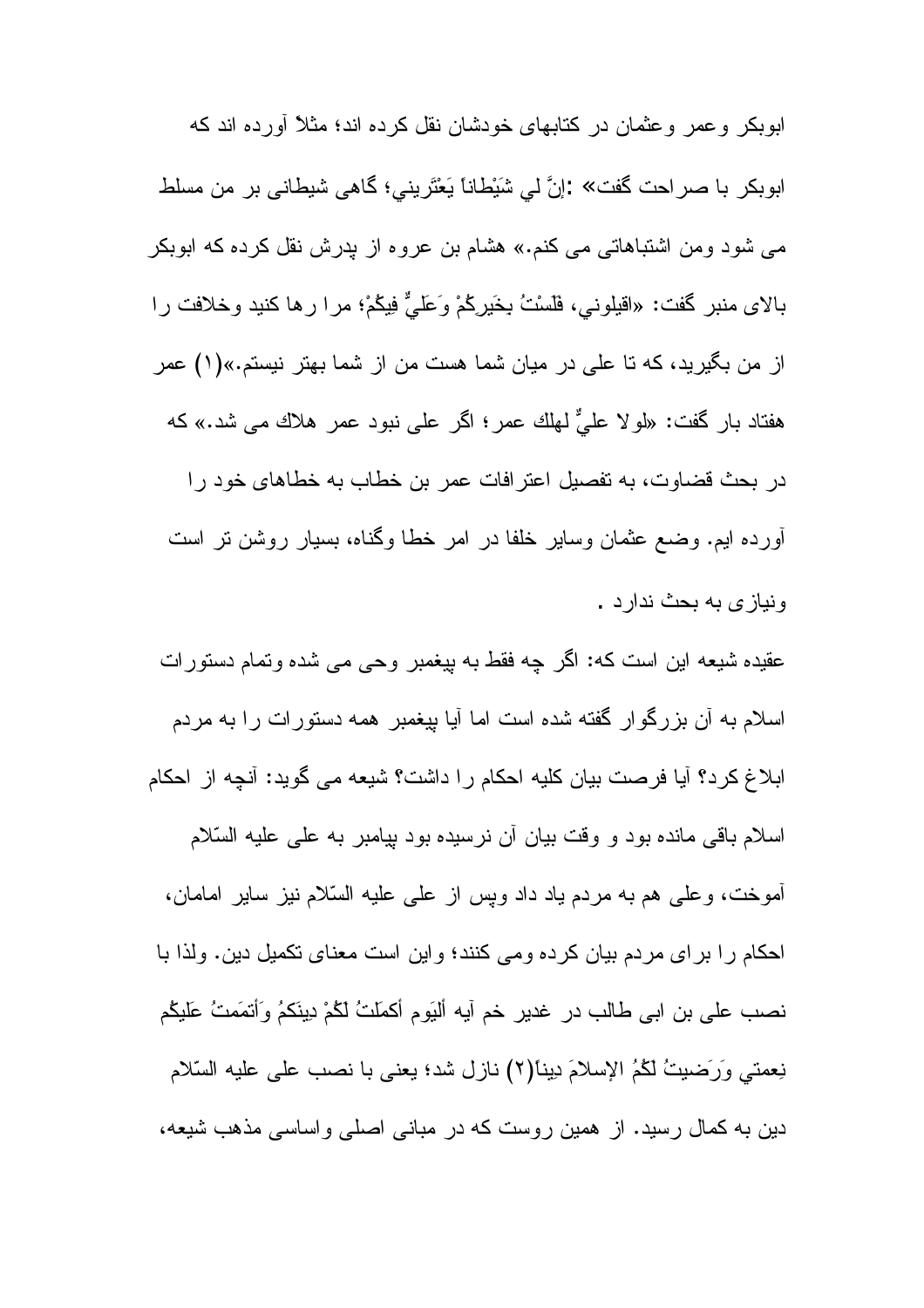بس از نبوت، امامت قرار دارد. امّا اهل نسنن معنقدند که بیامبر ، همه احکام را به اصحابش گفته است. به خاطر همین اعتقاد، از پاسخ دادن به بسیاری از سؤالها، بر اساس ملاکهای شرعی ناتوانند وناچار بناه به قیاس، استحسان واجتهاد وأراء شخصبي مي برند. در حقيقت أنها مي گويند: خدا دين را ناقص فر ستاده وبا آر اء و عقاید شخصبی ما کامل می شود!(۳ )

## (3)ولايت معنوى

امامت از نظر شیعه، مرتبه وشأن سومی دارد که اوج مفهوم امامت است وکتابهای شیعه، بسیار منعرض آن شده اند. در هر دوره ای بك انسان كامل كه حامل معنویت کلبی انسانیت است وجود دارد به قول مولوی: «پس به هر دوری وَلَّتِي قَائِمِ اسْتَ» ما معتقديم هيچ عصر وزماني از يك انسان كامل خالبي نيست وامام، يعني انسان كامل؛ وبه نعبير ديگر ، حجت زمان است: «لَوْ بَقيت الارضُ بغير امامٍ لساخَت»(٤) هيچ وقت نبوده ونخواهد بود كه زمين از حجت خدا وانسان كامل خالبي باشد. امام به اين معنا يعني رهبري انسانها وهدايت جامعه به سوی کمال چه از نظر اجتماعی ودنیایی وچه از نظر روحانی ومعنوی وسلوك الی الله. امام به این معنا یعنی کسی که بر اعمال ورفتار ما شاهد وناظر است . ما معنقديم گر چه امام معصوم الان بر همه مردم حاضر وناظر است وغافل نیست حتی معتقدیم که امامان از دنیا رفته اند ولی مثل خود بیغمبر ما را حس می کنند ودر زیارت اکثر أنها به چنین ولایت وامامتی اقرار واعتراف می کنیم :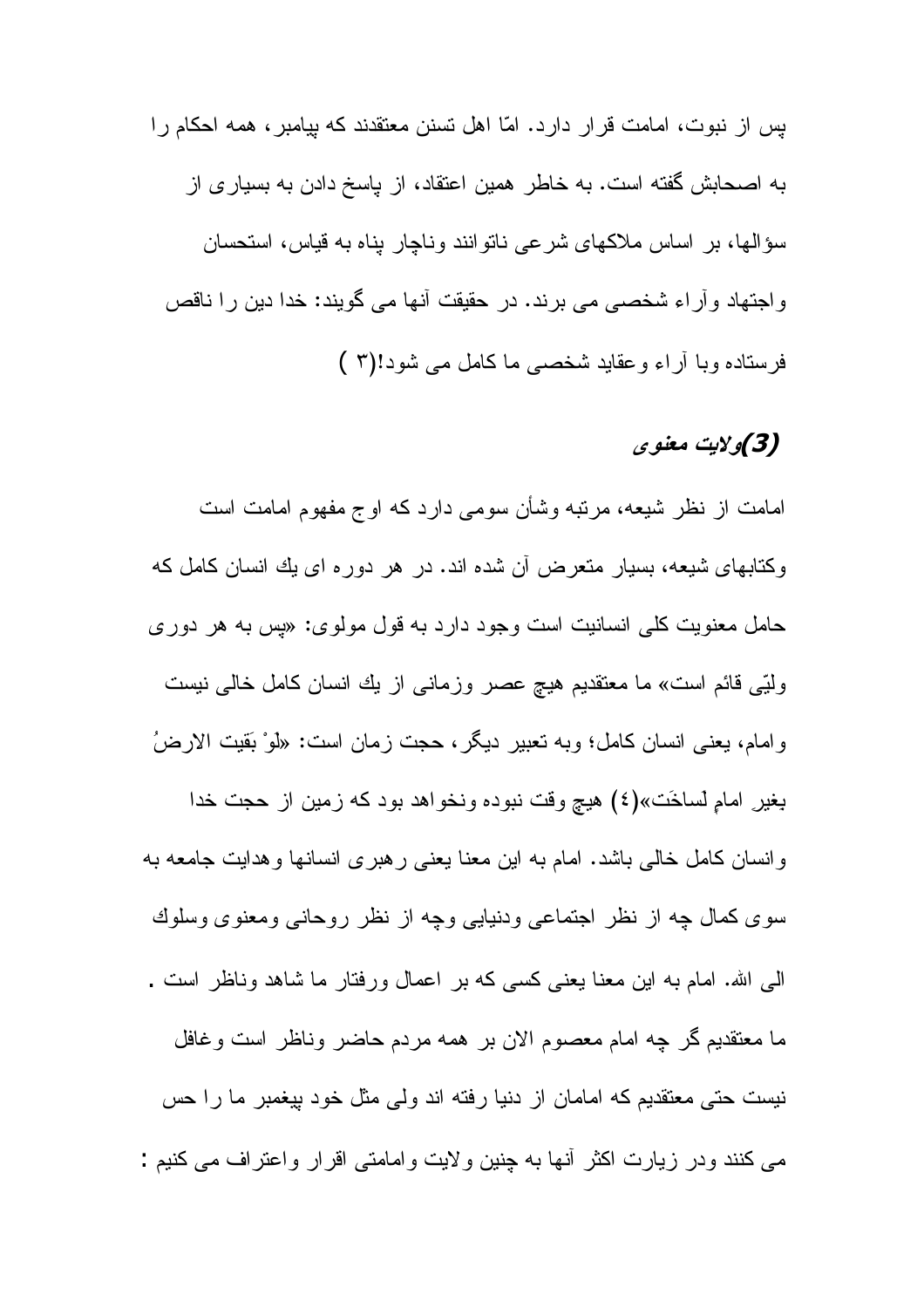»أشهد أَنَّك تَشْهَدُ مَقامى وتَسْمَعُ كَلامي وَتَرُدُّ سَلامي؛

ای امام معصوم، ای حجت خدا! با آن که از دنیا رفته ای اما گواهی می دهم نو الان وجود مرا در این جا حس می کنی ومی بینی، اعتراف می کنم که تو سخن مرا می شنوی، من شهادت می دهم سلامی که به نو می گویم به من جواب می دهی «.

این شأن ومقام را هیچ گروهی برای هیچ کس قائل نیست فقط اهل تسنن (غیر از و هابیها) بر ای بیغمبر قائل هستند نه بر ای دیگر ی، اما دیدگاه شیعه این است که این شأن ورهبری فقط درخور حضرت ابراهیم وبپامبر اسلام وامیرالمؤمنین و امامان معصوم بعد از اوست وبس.(٥ ( بنابر این امامت سه درجه ومرتبه دارد: رهبری سیاسی واجتماعی جامعه، مرجعيت دينبي وولايت معنوي. امامان معصوم عليه السّلام ، اين سه شأن را دارا بودند وبِيامبر اسلام نيز علاوه بر نبوت ورسالت اين سه مرتبه را هم به تمام وكمال داشتند .

. 1حر عاملي، اثبات الهداة بالنصوص و المعجزات، ج ٤، ص ٣٩٢ . . 2مائده (٥) أبه ٣ .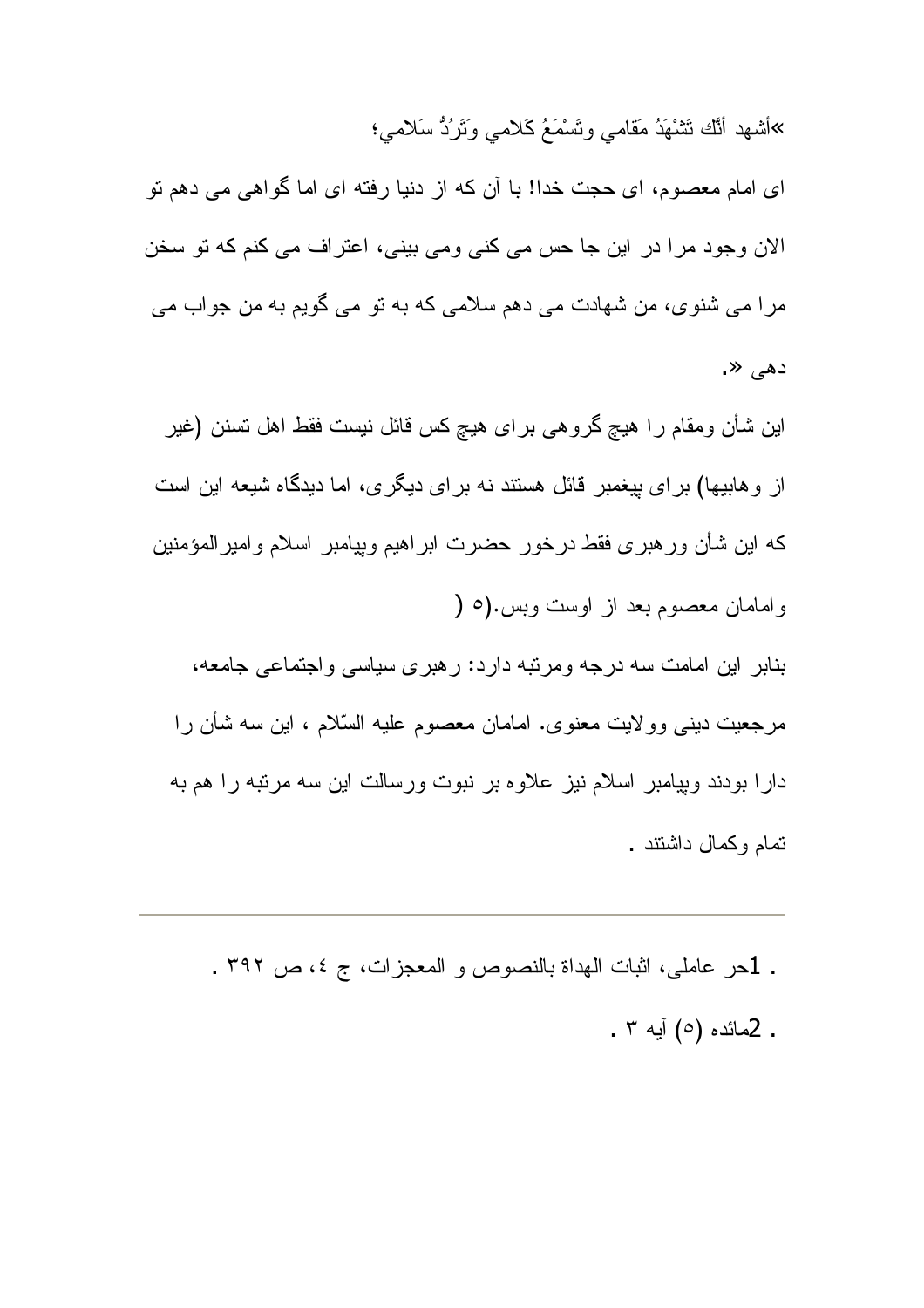. 3روايت عبدالعزيز بن مسلم از امام على بن موسى الرضا عليه السّلام كه ترجمه آن در تعریف امامت گذشت از این موقعیت ومرتبه امامت به خوبی برده برمی دارد .

. 4اصول كافي، ج ١، ص ١٧٩، حديث ١٠ ونعماني،كتاب الغيبه نعماني،ص ١٣٨،باب هشتم،حديث ٨ .

. 5در حدیث طولانی که نرجمه آن در اول این بخش از عبدالعزیز بن مسلم از علي بن موسى عليه السّلام گذشت به اين حقيقت اشار ه دار د. در آن حديث، اوصاف امام عليه السّلام را ادامه مي دهد نا مي گويد: «…وإنّ العبد إذا اختاره الله لأمور عِبادِه شَرَحَ صدرَه لِذلك، وأودَعَ قُلْبَه بَنابيعَ الْحِكْمَة، وأَلْهَمَهُ الْعِلْمَ الْهامَا فلم يَعي بَعدَهُ بِجو ابٍ و لايَحير فيه عَن صو اب فَهو مَعصومٌ مؤيّدٌ مُو ققٌ مُسدّدٌ قد أُمِنَ الْخَطَابِا وِالزَّلْلِ وِالْعِثَارِ، يَخْصُهُ الله بِذَلَكَ لِيَكُونَ حُجَّنَهُ عَلَى عِبَادِه وشاهِده على خلقِه وذلك فضلُ اللهِ بُؤنبِه مَن بَشاء والله ذوالفضل العَظيم .«

### امامت بالاترين مقام الـهي

از أنچه در بحث قبل گذشت روشن شد که امامت، مقام والای الهی است وقیام به أن افضل عبادتهاست(١) وامامت، نتها حكومت بر مردم نيست كه به ذهن بعضبي عوام خطور مي كند، زيرا اگر اين گونه بود بايد تا دامنه قيامت، امام از طرف بیامبر نعیین می شد واین کار در عصر غیبت ــ که امام علیه السّلام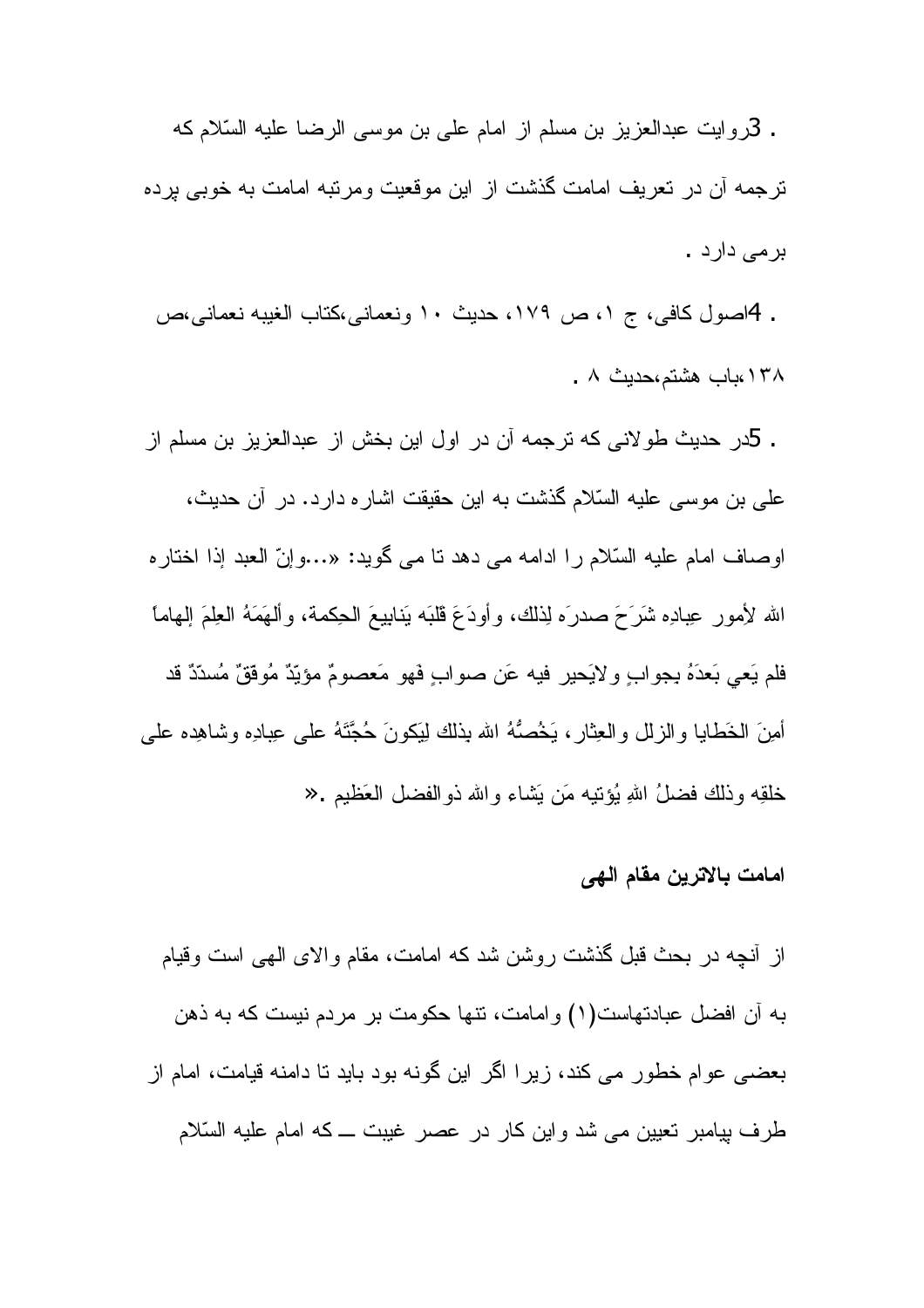حکومت ظاہری ندارد ـــ مشکل ایجاد می کرد ونیز لازم نبود با وحی، علی را حاكم بعد از خود قرار دهد بلكه با صوابديد خودش اين كار را مي كرد همان گونه كه «مصعب» را حاكم مكه كرد و «معاذ» را به يمن فرستاد، اينها امام جامعه نیستند بلکه حاکم از طرف بیغمبرند، پس اگر امامت در حکومت خلاصه شود، ديگر نيازي به وحي نيست وأيه اليَومُ أَكْمَلْتُ لَكُمْ دِيْنَكُم واتْمَمْتُ عَلَيْكُمْ نِعْمَتَي ورَضِيتُ لَكُم الْإِسْلامَ دَيْنَا وَيَا حَدِيثَ «مَنْ مَاتَ وَلَمْ يَعْرِفْ لِصَامَ زَمَانِهِ مَاتَ مَيْنَةً جاهِلِيةً» لازم نيست، بلكه حاكمي عالم وعادل وبا نقوا ـــ ولو غير اعلم ـــ بر ای حکومت بر مردم کفایت می کند و قهر ا سخن اهل نسنن در ست می شود که بايد اهل «حلّ وعقد» وخبرگان مردم يك حاكم تعيين كنند، چون حق مردم است و مر دم حق انتخاب دار ند .

امّا از نظر شیعه، امامت معصوم، تعیینی نیست، بلکه ننصیصبی است واز طرف خدا به بيغمبر وحي مي شود كه چه كسي را انتخاب كن: بَلَّغْ ما ٱنْزِلَ اِلْيَكَ مِن رَبِّك فَإِنْ لَمْ نَقْعَلَ فَما بَلَّغْتِ رِسِالَتَه امامت، منصب وإلايبي است كه حكومت يكي از شاخه های آن است. البته با وجود بیغمبر ، حق حکومت با غیر از بیغمبر نیست ویس از بیغمبر با وجود امام منصوب از جانب خدا، حق حکومت به دیگران نمی رسد و هیچ کس حق معارضه با ان را ندارد چنان که بپامبر فرمود :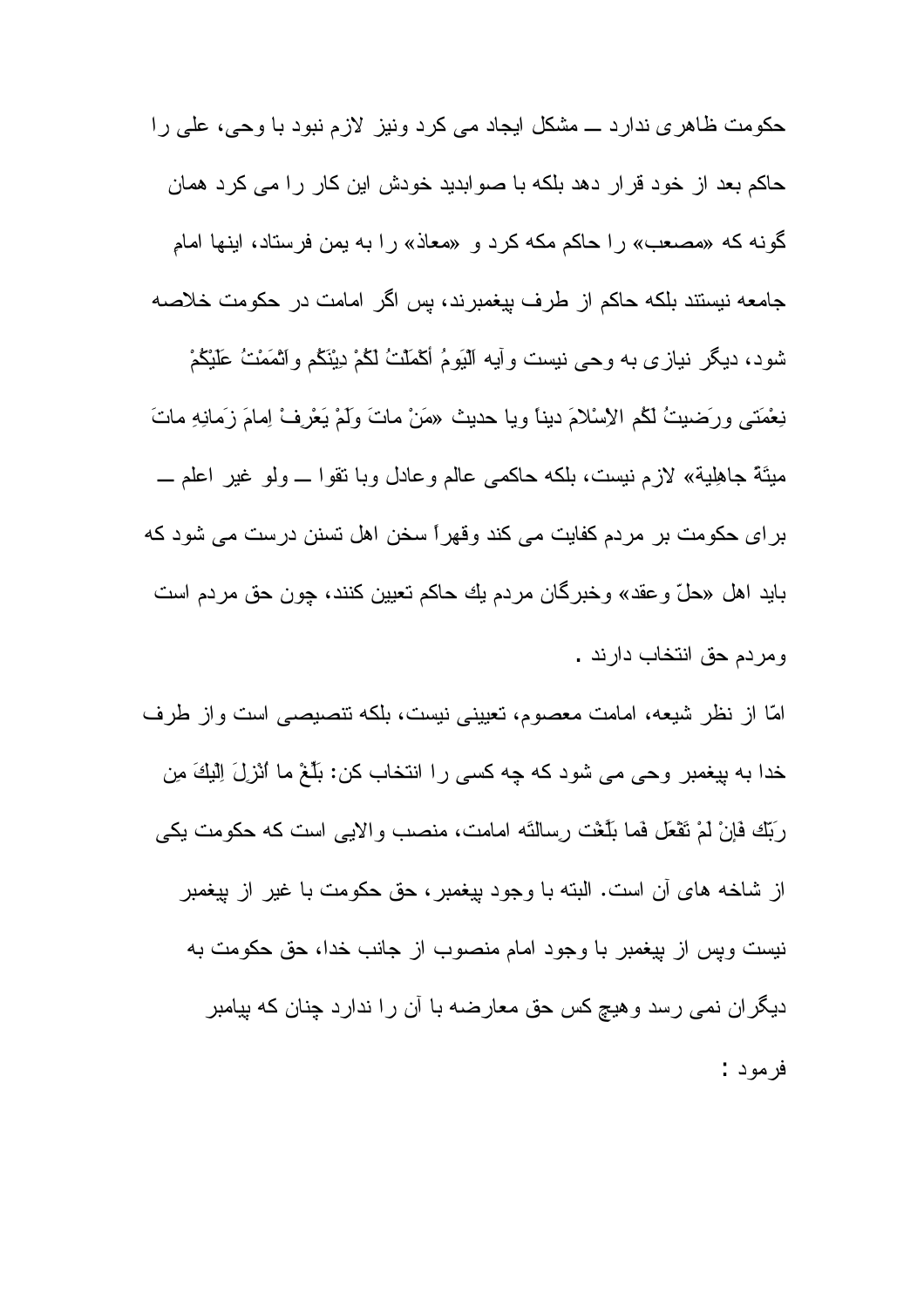»مَن ناصبٍ عَلَيْـا الْخِلافَة بَعدي فيهوَ كافِرٍ وقد حاريبَ اللهَ ورسِّوله، ومَنْ شَكَّ في عَلَّمِي فَهُو كَافِرٍ ؛ كسي كه بعد از من با حكومت على معارضه كند كافر است وبا خدا وبيغمبرش جنگیده است ونیز هر کس در امامت علمی شك كند، كافر است.»(۲ ( بنابر این، حکومت یکی از فروع وشاخه های امامت است نه همه معنای آن، ومعنای نمام امامت، همان جانشینبی پیامبر در نوضیح ونبیین دین ونفسیر قرأن است، زیرا با رفتن بیغمبر ، مسأله وحی به کلّی قطع شده، اما نبیین احکام ورفع مشکلات دینی وبیان أیات غامض قرأن نا روز قیامت باقی است، در حقیقت امام عليه السَّلام مكمل احكام اسلام ومتمم أن است واگر در جامعه نباشد احكام خدا ناقص وبه دست أراء واجتهادهاى شخصىي مى افتد همان گونه كه مع الأسف در ميان اهل سنت جنين است .

مرحله دیگر مقام امامت، ولایت معنوی است، وعلاوه بر دانستن احکام اسلام ومعارف قرأن، بر اعمال امت، نیز ناظر است. از همین روست که می گوییم: امام بك انسان كامل وحجت خدا در روى زمين است، ودر قرأن كريـــم از أن تعبــــير بـه «عهـــد خدا» شــــده است: لا يَنالُ عَهْدِي الظّالِمينَ شأن امامت، عهد خدایی است نه مردمی، این که گفته شده است: امامت در ردیف نبوت بلکه بالاتر از أن است، به این دلیل است که این شأن ومنصىب رفیع امامت به حضرت ابراهیم داده شد ودر برابر سخنیها استقامت ورزید وإز امتحانات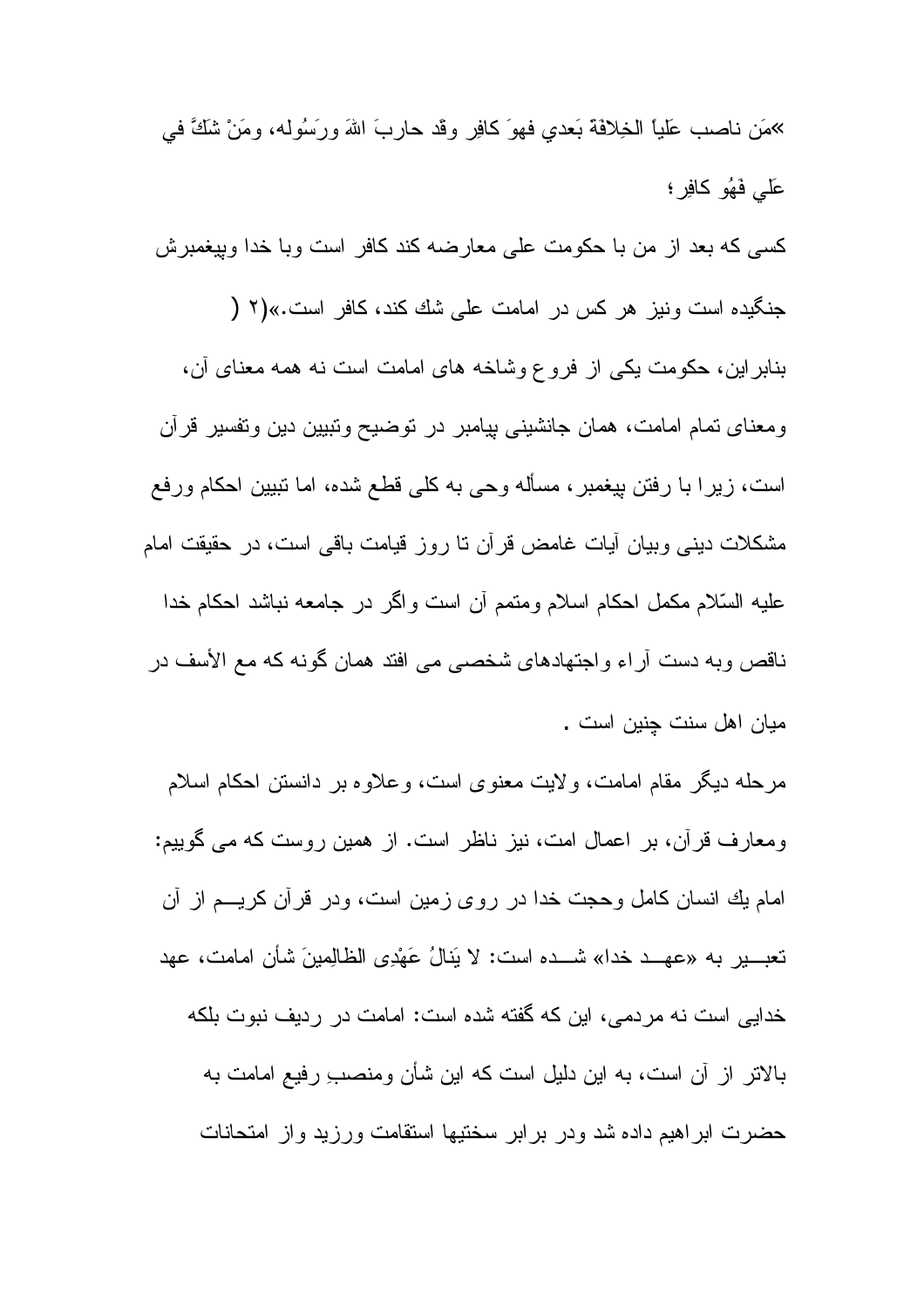مشکل، بیروز در آمد؛ یعنی بس از آن که حضرت ابر اهیم به بیامبر ی منصوب شد خداوند او را به مقام امامت مزیّن کرد. این مقام، به اندازه ای بر ای ابر اهیم اهمیت داشت که از خدا طلب کرد که این مقام را در فرزندانش قرار دهد، آن گاه به و ی خطاب شد که: به ظالمین آنها داده نمی شود.(۳ (

بعضبي گفته اند كه امامت در آيه به معناي نبوت است، اين قول درست نيست، زیرا اولاً مربوط به دوره قبل از نبوت نیست، چون صحبت از وحی است پس مربوط به دوران نبوت، آن هم اواخر دوره نبوت است، که آن حضرت از آز مایشهای سخت و طاقت فر سایی همچون مهاجرت به حجاز ٍ و ذبح فر ز ندش اسماعیل، سرفراز بیرون آمد. ودیگر أن که در همین أیه صحبت از ذریّه

وفرزندان است: «ومن دُرِّيَّتي» معلوم مي شود كه حضرت ابراهيم اولاد داشته است وبر اساس شواهد يقيني ناريخ، أن حضرت، أخر عمر شريفش اولاد دار شده است :الحَمدُ للهِ الَّذي وَهَبَ لِمِي عَلَى الكِبَرِ إِسماعِيلَ وَإِسحاقَ؛(٤) حمد خداي را که در سن بیری اسماعیل و اسحاق را به من بخشید .

بنابر این، خداوند به حضرت ابر اهیم که رسول ونبی بوده آن هم در آخر عمر ش بشار ت مے، دھد که مے، خو اھیم به نو پك مقام و منصب ديگر ي بدھيم: اتبي جاعِلكُ لِلنَّاسِ امَاماً ابرِاهيم، بِيغمبر بوده ورسول هم بوده اين مراحل را طبي كرده است وأخرين مقام ومرتبه يعني مقام امامت را خداوند، جداگانه بس از همه آز مایشها به او مے دهد .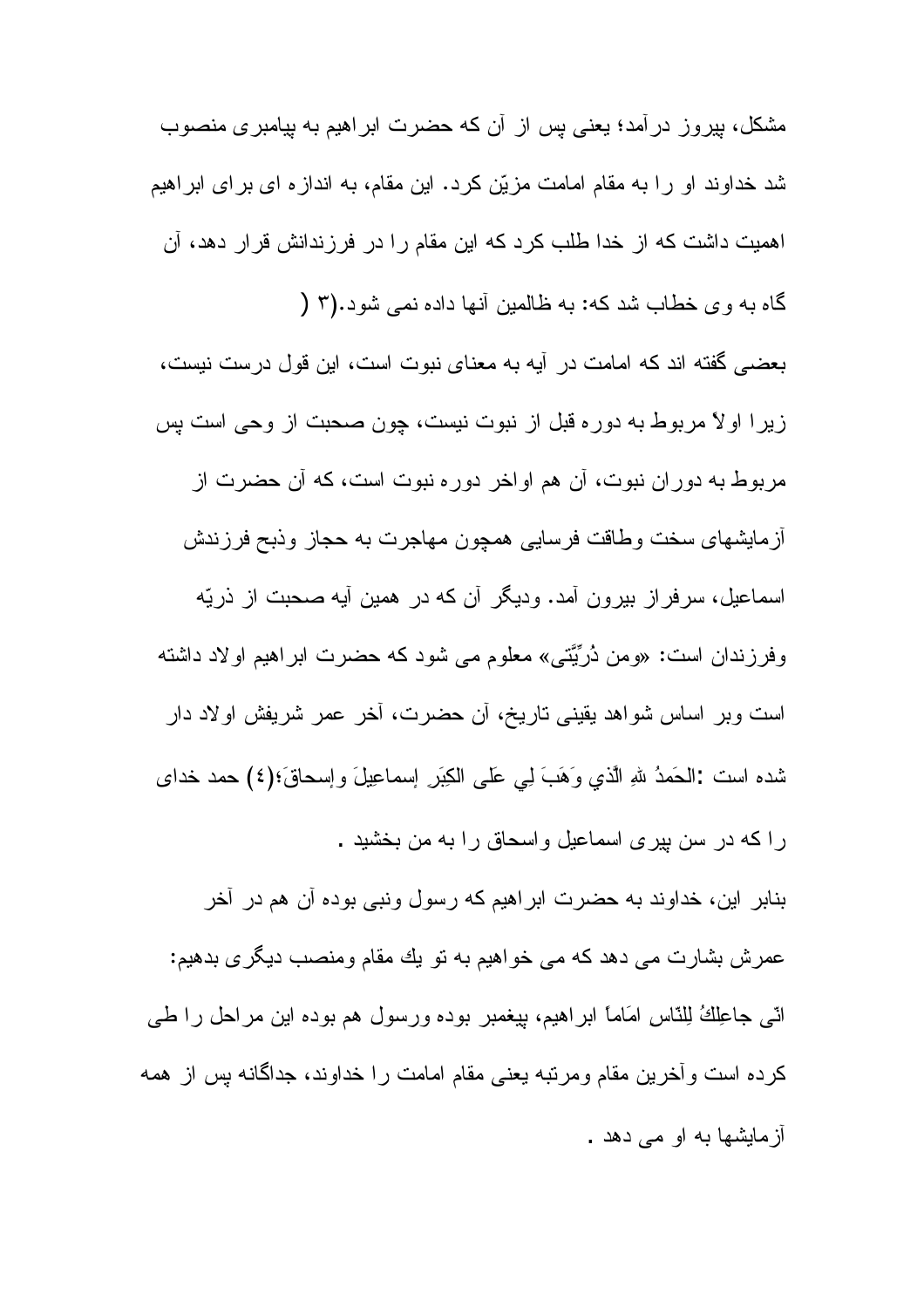این مقام را خداوند در بعضبی از فرزندان ابراهیم هم قرار داده است آن جا که می فرماید: مِنْ دُرِّیَّتی خداوند دعای او را مستجاب می کند وبه بعضی از فرزندانش این مقام را می دهد که از میان فرزندان ابراهیم، بیامبر اسلام صلّی الله عليه و أله وائمه معصومين عليه السّلام به اين مقام والاي الهي رسيده اند . بر اي تكميل بحث به دو حديث ز بر تو جه فر مابيد :

(1هشام بن سالم از امام صادق عليه السّلام نقل مي كند كه فرمود :

»قد كانَ ابر اهِيمَ نَبِيًّا وَلَيسَ بِامامٍ حَتَّى قالَ اللهُ لهُ اتَّى جاعِلِكُ لِلنَّاسَ إِمَاماً فَقال: وَمِنْ دُرِّيَّتِي، قَالَ لا يَنالُ عَهْدِي الظالِمينَ :مَنْ عَبَدَ صَنماً أَوْ وَثَنا لا يَكونُ لِماماً؛ ابر اهیم پیامبر بود، پیش از آن که امام باشد، نا آن که خداوند به او فرمود من نو را امام مردم قرار می دهم، او گفت از دودمان من نیز امامانی قرار بده فرمود: بیمان من به ستمکار ان نمی رسد، آنها که بتی را برستش کردند امام نخواهند بو د .»(٥ (

(2زید شحام می گوید: از امام صادق علیه السّلام شنیدم که می فرمود : »إنّ اللهَ تَبارِكَ وتَعالى اِتَّخذُ ابرِ اهِيمَ عَبْدًا قَبْلَ انْ يَتَّخِذَهُ نَبياً وإنّ اللهَ اتَّخَذهُ نَبياً قَبلَ انْ يَتَّخِذَهُ رَسُولًا، وإنَّ اللهَ اتَّخَذَهُ رَسُولًا، قَبْلَ انْ يتَّخِذَهُ خَليلًا، وإنَّ اللهَ اِتَّخذهُ خَليلًا قَبْلِ انْ يَجْعَلْهُ اِماماً فَلَمَّا جَمَعَ له الأشياء قالَ: انِّي جاعِلْكُ لِلنَّاسِ اِماماً قالَ: فَمِن عِظْمِها في عين اِبراهيم، قالَ ومِنْ دُرِّيِّتي؟ قالَ: لا يَنالُ عَهْدِي الظَّالِمِينَ، قالَ لا يَكُونُ السّقيه لِمامُ النَّقي؛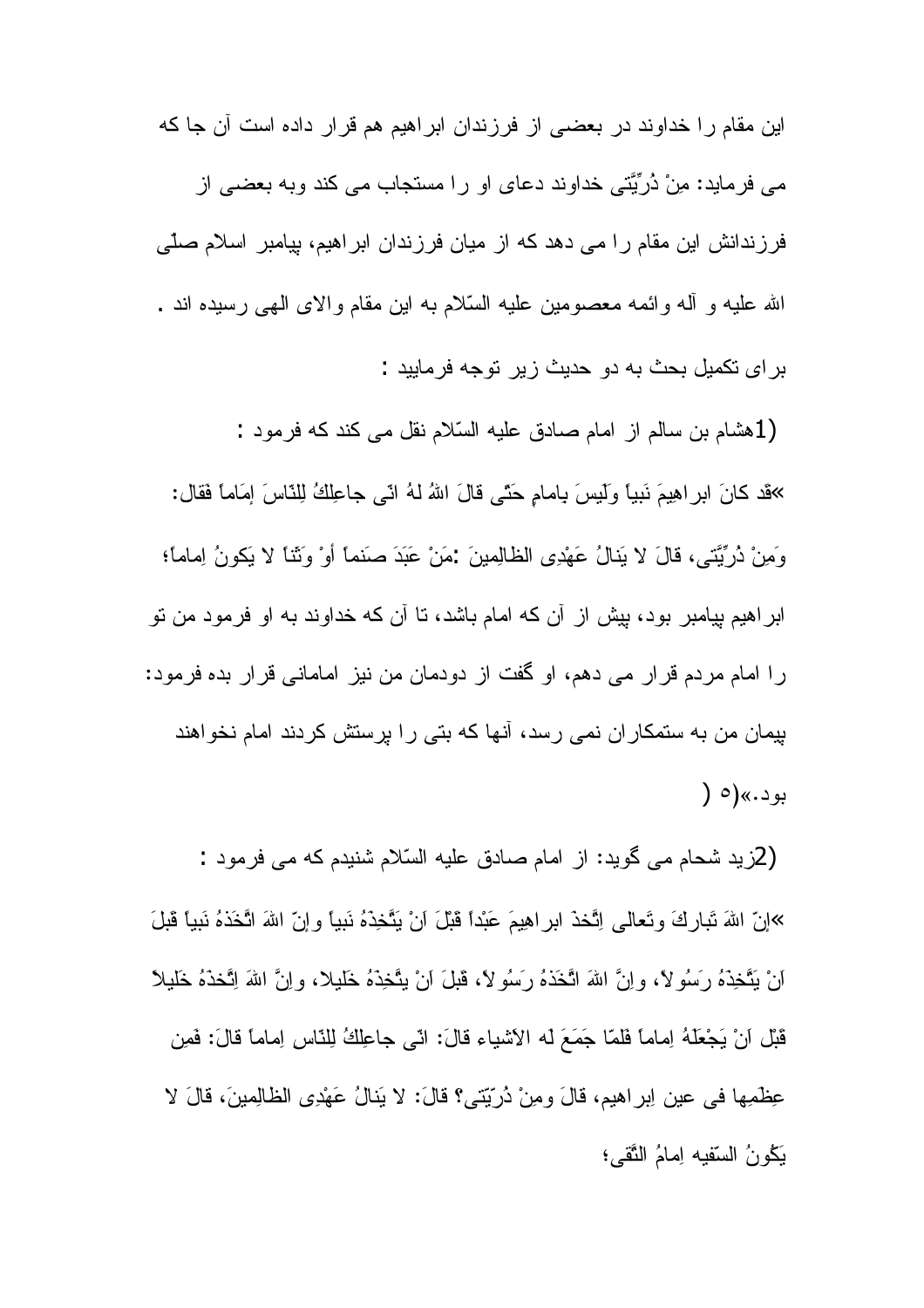همانا خداوند ابراهیم را بنده خود قرار داد بیش از آن که بیامبرش قرار دهد، وخداوند او را به عنوان بیامبر انتخاب کرد بیش از آن که او را رسول خود سازد، واو را رسول خدا انتخاب کرد بیش از آن که او را خلیل قرار دهد، واو را خلیل خود قرار داد بیش از آن که او را امام قرار دهد، هنگامی که همه این مقامها در او جمع شد فرمود: من نو را امام مردم قراردادم، مقام امامت به انداز ه ای در نظر ابر اهیم بزرگ جلو ه کرد که عرض کرد: خداوندا! از دودمان من نيز امامي انتخاب خواهي كرد؟ خداوند فرمود: بيمان من به ستمكار ان آنها نمبي رسد، امام اضافه مبي كند كه آدم سفيه، هر گز امام افر اد با نقو ا نخو اهد شد.»(٦ (

بـا نوجه بـه مطـالبـي كـه گذشت معلوم شد مقام امـامت، بـالانرين شـأن ومنصب الـهي است .

. 1نقة الاسلام كليني در اصول كافي ج ٢، ص ١٨ از امام باقر عليه السّلام نقل مي كند كه أن حضرت فرمودند : «بُني الإسلامُ على خَمسةِ أشياء :علي الصلاةِ والزكاةِ والحجِ والصومِ والولايةِ، قال زرارة: فقلت: وأيَّ شي ء مِن ذلك أفضل؟ فقال: الو لايةُ أفضلُ لأنّها مِفتاحُهنّ، و الو الـيُ هو الدليلُ عليهنَّ . « . 2ابن مغازلمي شافعي، مناقب أل الرسول، ص ٤٥ و٤٨ .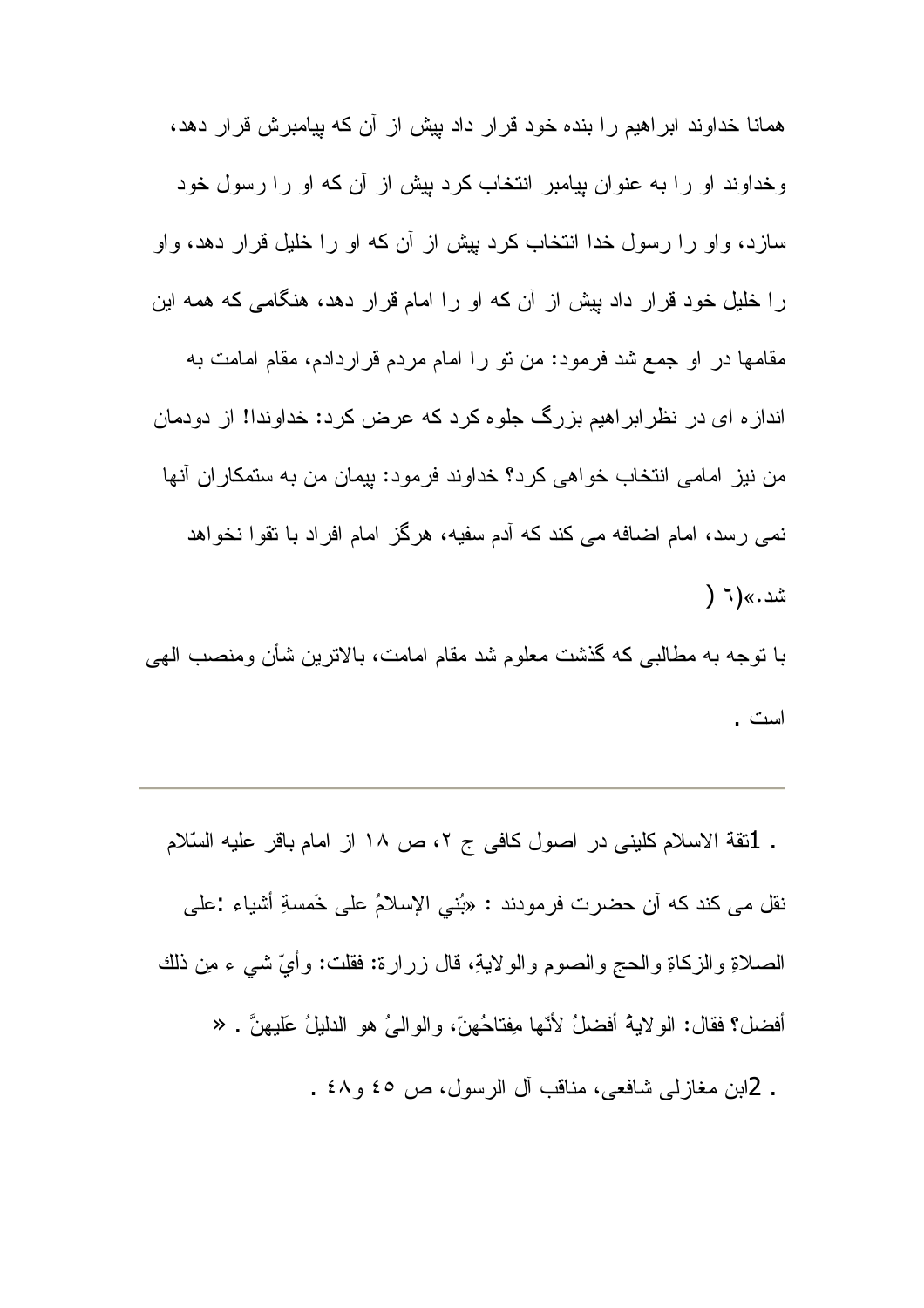. كَوَإِذَا ابْتَنْبِي ابرِ اهِيم رَبُّهُ بِكَلِّمَاتٍ فَاتَمَّهُنَّ قَالَ إِنِّي جَاعِلُكَ لِلنَّاسِ إمَاماً قالَ وَمِن دُرِ بَّتِي قَالَ لا بَذَالُ عَهْدِي الظَّالِمِينَ» بقر ه (٢) آيه ١٢٤ . « . 4ابر اهيم (١٤) آيه ٣٩. . 5اصول كافى، ج ١، ص ١٧٥، از حديث ١ .

. 6اصول كافي، ج ١، ص ١٧٥ .

### يرسش:

در اين جا ممكن است سؤالى مطرح شود كه: بحث در خصوص امامت حضرت على عليه السّلام چه فايده اي دارد؟ چون زمان أن حضرت گذشته واين مسأله اكنون يك موضوع تاريخي است، مضافاً اين كه وحدت بين مسلمين ايجاب می کند که این مسأله مسکوت بماند. زیر ا در طول تاریخ می بینیم که اختلاف بین امت اسلامی همین مطرح کردن مسأله امامت بعد از بیامبر خداست، وبهتر است برای رفع این مشکل از این بحث صرفنظر شود تا امت اسلامی با وحدت ویگانگی به جنگ دشمنان اسلام بشتابد .

### ياسخ.

او لا: درست است كه محور اكثر اختلافات بين مسلمانان، مسأله امامت بوده وبه واسطه أن احیاناً بر روی هم شمشیر کشیده اند، اما باید نوجه داشت که نلاش در راه وحدت مسلمانان به این معنی نیست که برونده این بحث بسته شود،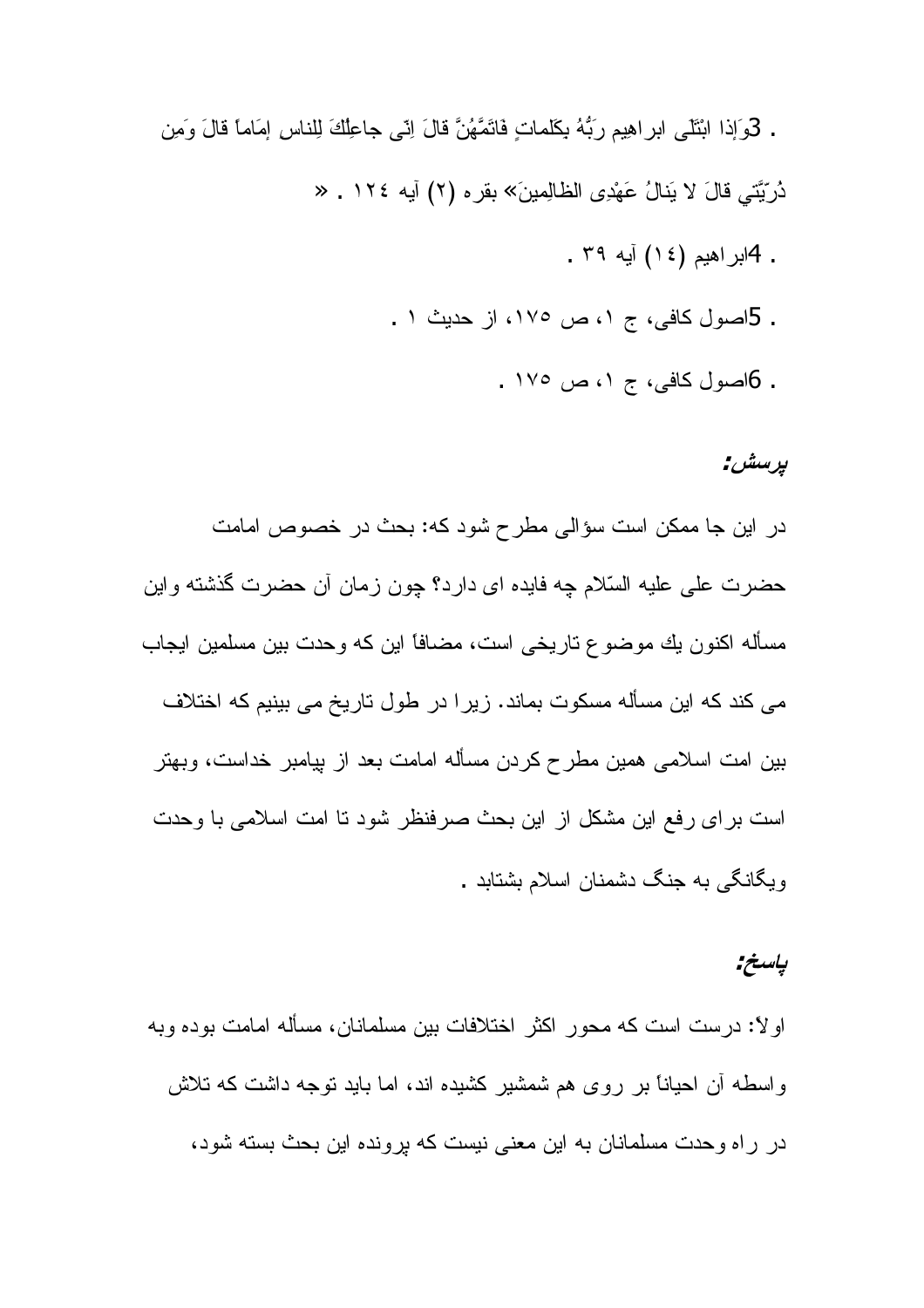وحدت بين شيعه وسنى امرى است وبحث از امامت، امر ديگر ... اگر بحثهاى ما به دور از مجادله ها واهانتها وفقط به منظور روشن شدن حقیقت باشد، نه نتها موجب اختلاف نمی شود بلکه افکار را به هم نزدیك می كند وكم كم مسلمانان با عقاید یکدیگر آشنا می شوند وشاید روزی همه در یك جا گرد هم أيند ودرباره مسائل اختلافي، به نوافق برسند؛ همان گونه كه امروزه در ايران، مصر ، عربستان وبعضبي ديگر از كشورهاي اسلامي، كنفرانسهاي اعتقادي ــــ سیاسی تشکیل می شود ودرباره مسائل مختلف بحث می کنند. اگر بنا باشد که به خاطر وحدت، از گفتن حقایق اسلامی ومذهبی خود صرفنظر کنیم چه بسا ممکن است برخی از آنان که با عقاید شیعه آشنایی ندارند ما را بیگانه از اسلام، معرفی کنند ونیز به غلّو، ومقدم داشتن امام بر بیغمبر منهم کنند. که متأسفانه امروزه در دنیا می بینیم بعضی از آخوندهای درباری سعودی به شیعه نسبت كفر و الحاد مى د

هند. همه اینها به خاطر این است که ندانسته اند ــ یا نخو استه اند بدانند ـــ اعتقاد شيعه درباره امامت جيست .

ثانیاً: همان طور که از بحث قبل روشن شد امامت دارای مراتب وابعاد مختلفی است که یکی از ابعاد آن، حکومت بر جامعه اسلامی است. آری از این بُعد شاید بنوان گفت که زمان چنین بحثهایی گذشته است، چون دیگر حضرت علی علیه السّلام حیات جسمانی ندارند نا بر مردم حکومت کند. امّا ابعاد دیگر امامت که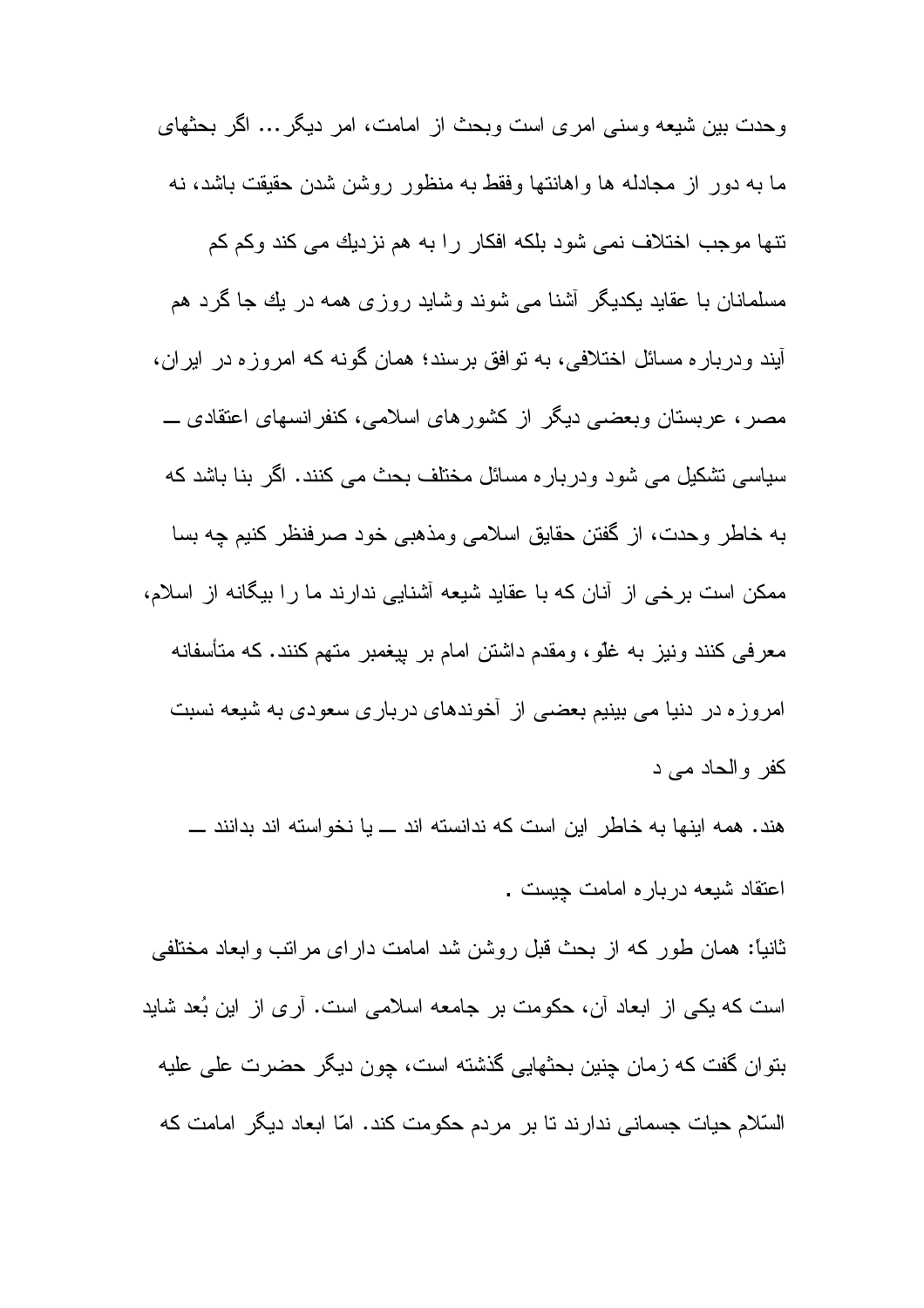همان «ولايت معنوى» و «مرجعيت ديني» است، هيچ گاه كهنه شدني نيست. زیرا ما معتقدیم که ائمه علیه السّلام شاهد ما هستند وجواب ما را می دهند ووسيله استجابت دعاهاى ما هستند. ونيز معنقديم امام زمان، انسان كامل وحجت حق است، وبا نبود او جهان استقرار ندارد واعمال ما بر او عرضه می شود. ونیز مرجع دینی ماست زیرا بر هر مسلمانی لازم است دین را بفهمد وعمل نماید، أیا پس از انقطاع وحی ورحلت پیامبر اسلام غیر از امام منصوب از جانب خدا ـــ كه همه احكام الهي از طرف رسول خدا در اختيار او قرار گرفته، وبیامبر در هنگام رحلتش هزار باب علم به او آموخته واز آن هزار باب دیگر علم مفتوح شده است ـــ كسى ديگر مى نواند احكام واقعى اسلام را بيان كند؟ هرگز! زيرا أنچه از على عليه السّلام ويس از او امام حسن وامام حسين. . . امام باقر وصادق

وديگر امامان عليهم السّلام وامروز از امام زمان (عج) باقي است اسلام ناب محمدی واسلام اصلی است که فقط متصل به منبع وحی است نه قیاس

و استحسان و . ...

به عبارت دیگر ، روح اصلی امامت این است که همه احکام المهی بر بپغمبر خدا نازل شد و هیچ چیزی باقی نماند اما أنچه بپغمبر برای مردم بیان کرد همه اسلام نبود، زیرا مورد حاجت نبود، پس أنچه باقی مانده بود بایستی توسط علی علیه السَّلام به مردم گفته شود واگر باز چیزی باقی می ماند باید توسط امام حسن،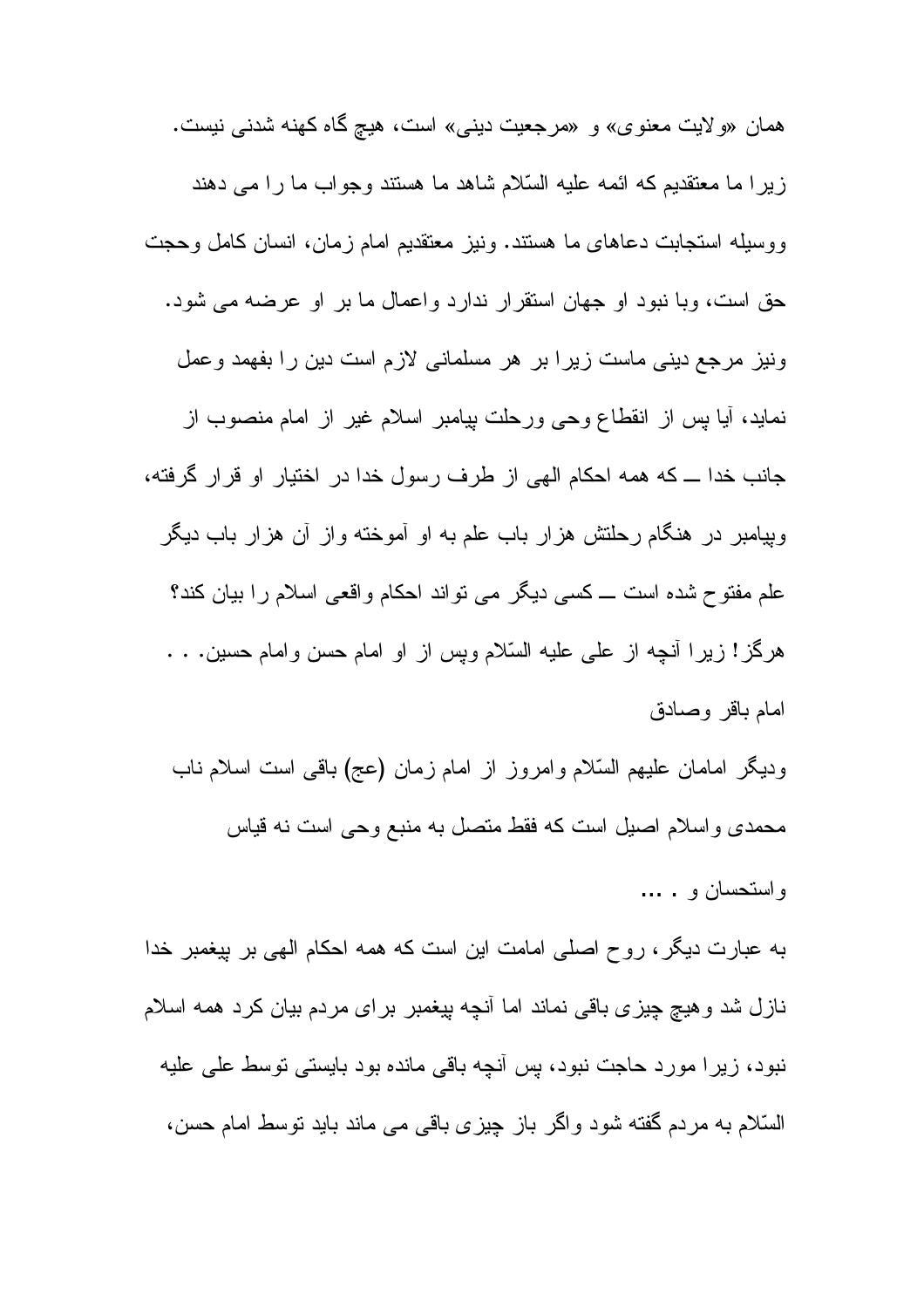امام حسین، امام سجاد، امام باقر ، امام صادق، . . . و امام زمان، بیان می شد، از این رو، می بینیم که بسیاری از احکام اسلامی در زمان امام باقر وامام صادق عليه السّلام بيان شده چون وقت أن رسيده بود. ومقدار زيادى هم ممكن است باقی باشد که هنوز جامعه به أن حاجت بپدا نکرده وباید امام زمان نشریف بیاور د و بر ده از روی آنها بر دار د .

اگر امامت به معنای حکومت نتها بود با غایب بودن امام زمان، قابل پیاده شدن نبود واساساً امامت لغو بود، اما با نوجه به مراتب دیگر امامت، غایب بودن امام زمان هم معنى ومفهوم عالى خودش راكه مرجعيت ديني ورهبري وولايت معنوی امت اسلام است بیدا می کند .

دراين جا لازم است جهت نكميل بحث به حديث متواتر بين شيعه وسنى اشار ه كنيم كه بيغمبر فرمود: «اِنّي تَارِكٌ فِيكُمُ الثَّقَلين كِتابَ اللهِ وعِثْرَتي لَنْ يَقْتَرِقا حَتّى يَرِدا عَلَيَّ الْحَوْضِ» اين حديث به اين معنى است كه عترت بيامبر ، كنار قرآن قرار دارد وبِیامبر می فرماید: احکام خدا را از این دو بگیرید؛ یعنی همان طوری که باید بدون دغدغه احکام الهی را از قرآن بگیریم باید از عترت هم بگیریم ومسلماً باید عترت، مصون از خطا واشتباه باشند نا در کنار قرآن، احکام از أنها گرفته شود. این حدیث اولاً: دلالت بر عصمت عترت دارد، وثانیاً: همان گونـه کـه قرآن جاودانـه است وکـهنـه شدنـی نیست عنرت هم همیشگی است وکـهنـه شدنے ،نیست .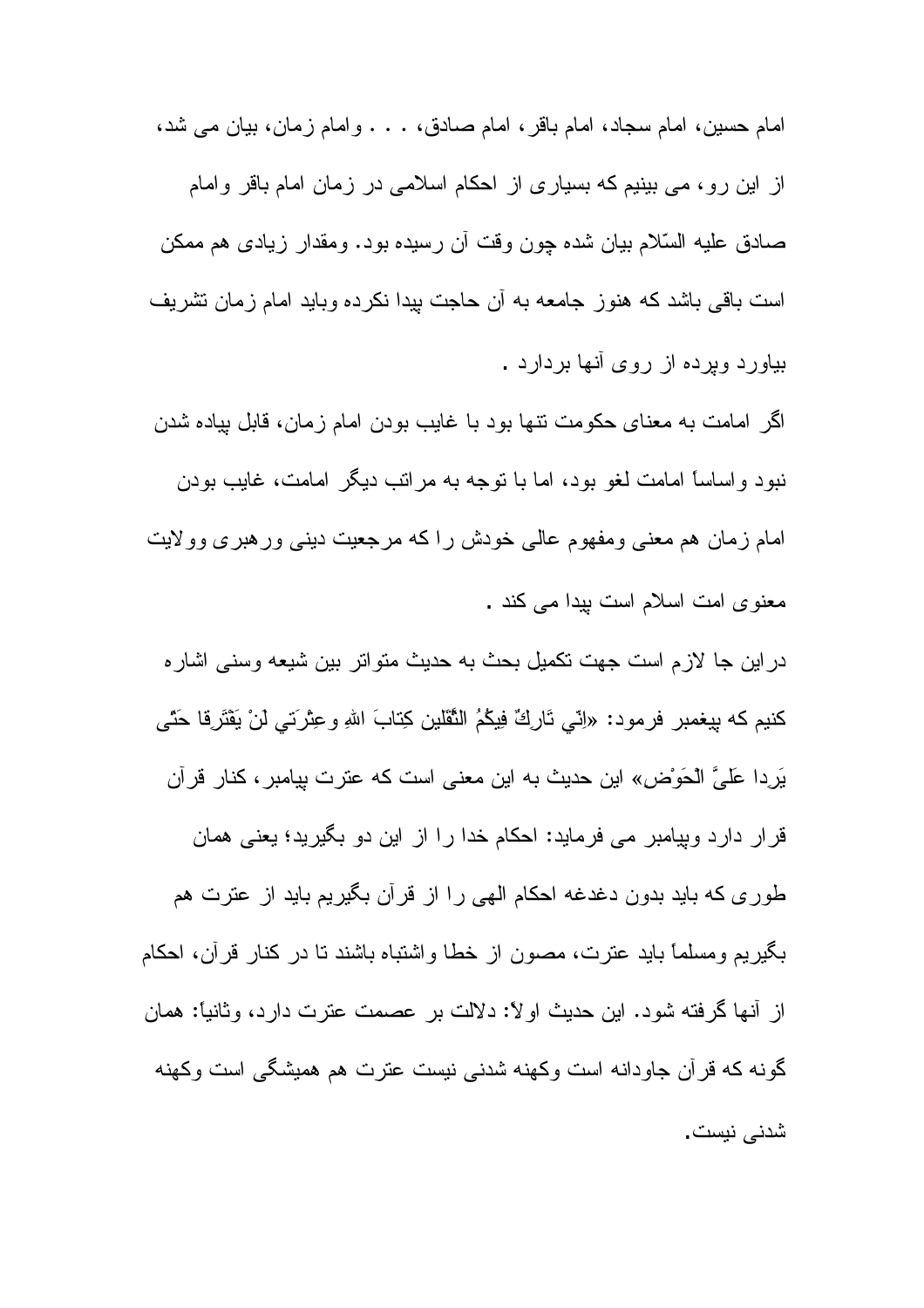مسأله امامت از جنبه ز عامت و حکو مت همان گو نه که در ز مان حیات بیغمبر مختص به خود اوست پس از رحلت آن حضرت هم مختص به کسی است که از نظر صلاحیت همچون خود بپامبر است ودیگر جای انتخاب یا شورا نیست همان طوری که در عصر حضور بیامبر کسی نمی گفت :بیغمبر فقط بیام أور است ووجے به او نازل مے شود، تکلیف حکومت یا با مردم یا با شور است که به بیغمبر رای دهند یا دیگری را حاکم کنند. بلکه همه اتفاق نظر داشتند کسی که با عالم وحی انصال دارد حکومت از آن اوست وجای سخن برای دیگران در امر حکومت نیست. بعد از حضر تش نیز حکومت منحصر اً به کسی می رسد که وصبی خود أن حضرت بوده است، كه على ويازده فرزندش مى باشند. با وجود على عليه السّلام جايي براي انتخاب مردم يا شورا نيست بلكه با وجود كسي كه معصوم از خطا، اشتباه و هر لغزشی است، سراغ دیگری رفتن معنا ندارد.(۱) و این که بیامبر ، علی را نصب کرده به خاطر این است که این مقام جدای از علمي نيست ولذا اگر علمي خانه نشين هم باشد او حاكم وقاضـي ومرجع دينـي مسلمانان است وولایت ورهبری معنوی مسلمانان را به عهده دارد . بنابر ِ ابنِ، اختلاف نظر ما با اهل تسنن در اساس امامت است؛ ما امامت را به نحوي قبول داريم كه اصولاً اهل سنت به آن نحو قبول ندارند درست مثل مسأله نبوت در مقابل منکرین نبوت، ما معتقدیم همان طوری که نبوت از طرف خداست نه با آراء مردم یا شورا، همین طور امامت به معنای عالمی آن هم از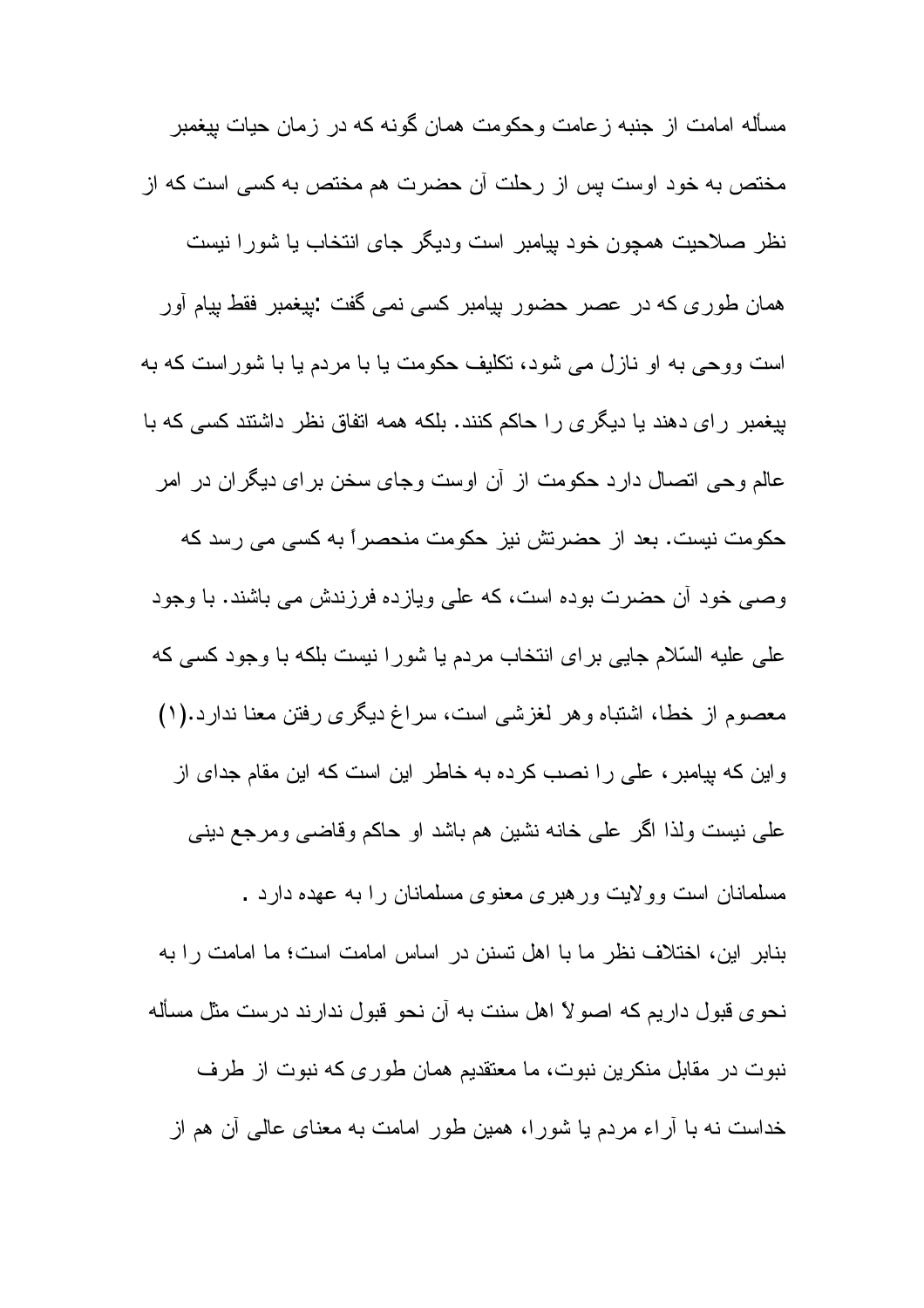جانب خداست ودیگر جای این نیست که مردم بنشینند و امام را انتخاب کنند.اینك جا دارد آبات وروایاتی که صریحاً یا به طور اشاره دلالت دارد که علمی علیه السَّلام امام بعد از رسول خداست را به نحو اجمال بررسی نماییم وشرح أن را به كتاب «على عليه السّلام در قرآن وسنت» ــ كه جلدى ديگر از همين مجموعه است ــــ و ۱ می گذاریع .

### دليل اوّل: آيات قرآني

أيات كريمه اي كه دلالت بر امامت ورهبري علمي عليه السّلام و امامان معصومین شیعه دارد بسیار است که به چند نمونه آن اشاره می کنیم ونفصیل آن را در كتاب «على عليه السّلام در قرآن وسنت» مي أوريم.الف ــ أيه ولايت:إنَّما وَلَيِّكُمُ اللهُ ورَسُولُهُ والَّذينَ امَنُوا الذينَ يُقيمُونَ الصَّلوةَ ويُؤثِّونَ الزكوةَ وَهُمْ رِاكِعُونَ وَمَنْ يَتَوِلَّ اللهَ وَرَسُولَهُ والذينَ امَنُوا فَانَّ حِزْبَ اللهِ هُمُ الْغَالِبُونَ؛(٢) جز این نیست که دوست شما خداست ورسول او ومؤمنانی که نماز می خوانند ودر حال رکو ع انفاق می کنند. و هر که با خدا وبیامبر ومؤمنان دوستی کند، بداند که حزب خدا بپروزند.این آیه شریفه، اشاره به قضیه ای دارد که استثناءً اتفاق افتاده است؛ همه علما ـــ اعم از شیعه وسنبي ـــ در نفاسیر وكتابهای تاریخ وحديث ــــ أن هم به طور متواتر ــــ أن را أورده اند كه ما براى نمونه فقط سخن یکی از آنان را می آوریم: امام ابو اسحاق ثعلبی در نفسیر کبیرش، روایتی را از ابوذر غفاري نقل مي كند كه گفت: شنيدم از رسول خدا صلّى الله عليه و أله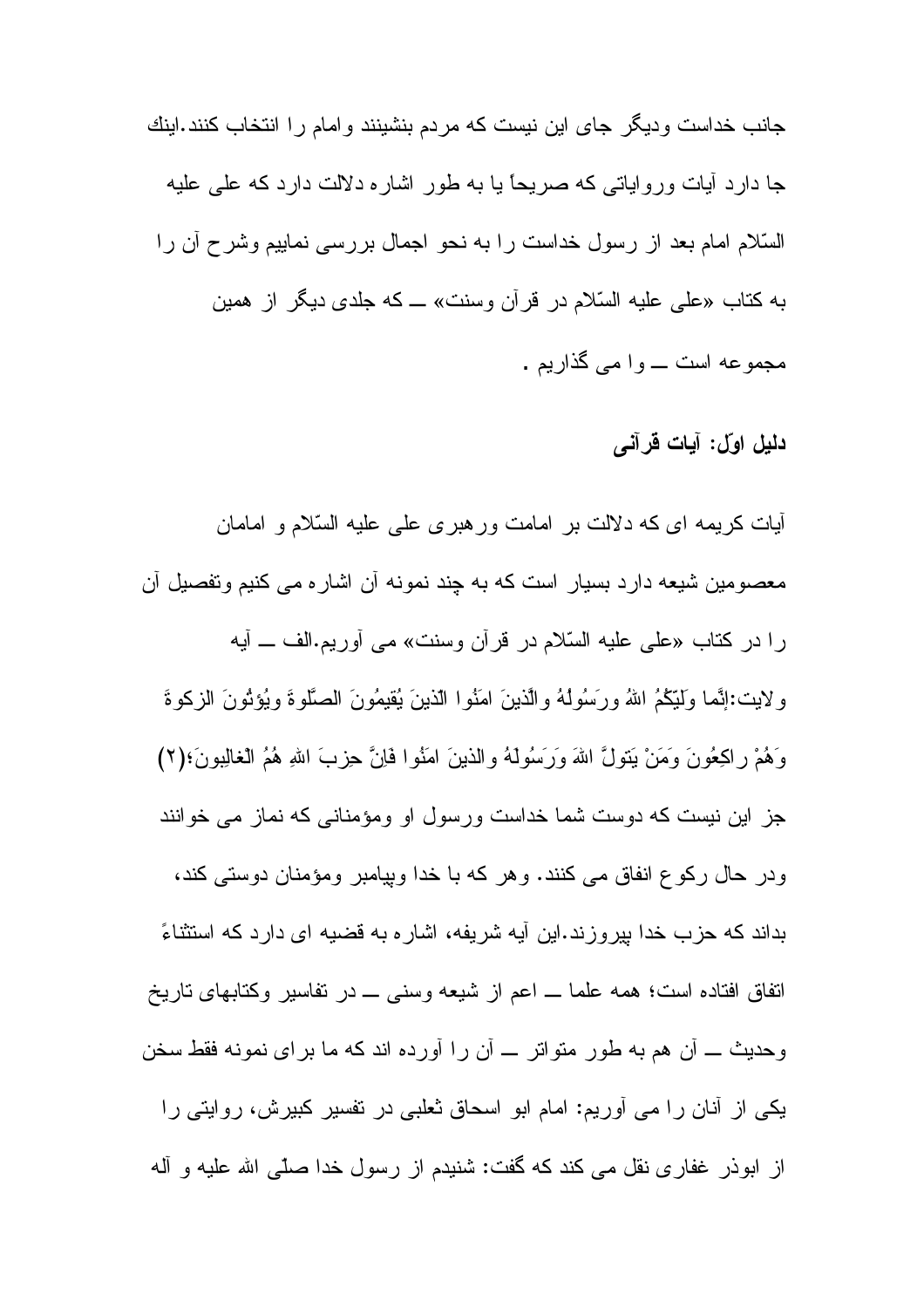با این دو گوشم ـــ که اگر دروغ گویم کر شوند ــــ ودیدم با این دو چشمم ـــ که اگر دروغ گویم کور شوند ـــ که می فرمود:«علی رهبر خوبا*ن و*قاتل کافران است. هر کس او را باری دهد، خدایش باور است و هر کس که از باریش دست بردارد، خدایش یاری ندهد. هان! من روزی با رسول خدا نماز خواندم، سائلی را در مسجد دیدم که از مردم درخواست کمك مى کرد وچیزى به او ندادند. علمی در آن وقت به رکوع رفته بود، با انگشت میانه اش به او اشاره کرد وسائل نزدیك أمد، بس انگشتر را از انگشت حضرت بیرون أورد. أن گاه بپامبر صلَّى الله عليه و آله رو به سوى خدا نمود و عرض كرد: بار خدايا! بر ادر م موسى از نو درخواست کرد وگفت: پروردگار!! سینه ام را بگشای وامرم را أسان گردان وگره از زبانم برگیر نا سخنم را دریابند، وجانشینی از خاندانم برایم قرار ده وبا باری بر ادرم هارون، مر ا نقویت کن و او ر ا در کار هایم شریك ساز تا هر دو با هم، بسیار نسبیحت گوییم وهمیشه به یاد نو باشیم وهمانا نو به ما آگاه وبصير بوده و هستي. آن گاه نو اي خداي من، به او فرمودي كه: هان اي موسى! حاجتت برآورده شد. خدايا! من هم بنده وبيام رسان نو هستم، بس سينه ام را بگشای و امرم را أسان گردان واز خاندانم، علی را به عنوان جانشینم تعبین کن وبه وسیله او نیرویم ببخش.»سپس ابوذر گفت: به خدا قسم، هنوز سخن حضرت، تمام نشده بود که جبرئیل بر او فرود آمد واین أیه را أورد: إنَّما وَلَيِّكُمُ اللهُ ورَسُولُهُ و… .(٣)نزد شیعیان هیچ اختلافی نیست که این أیه در حق علمی این ابی طالب و ارد شده است و ائمه اهل بیت آن ر ا رو ایت کرده اند و از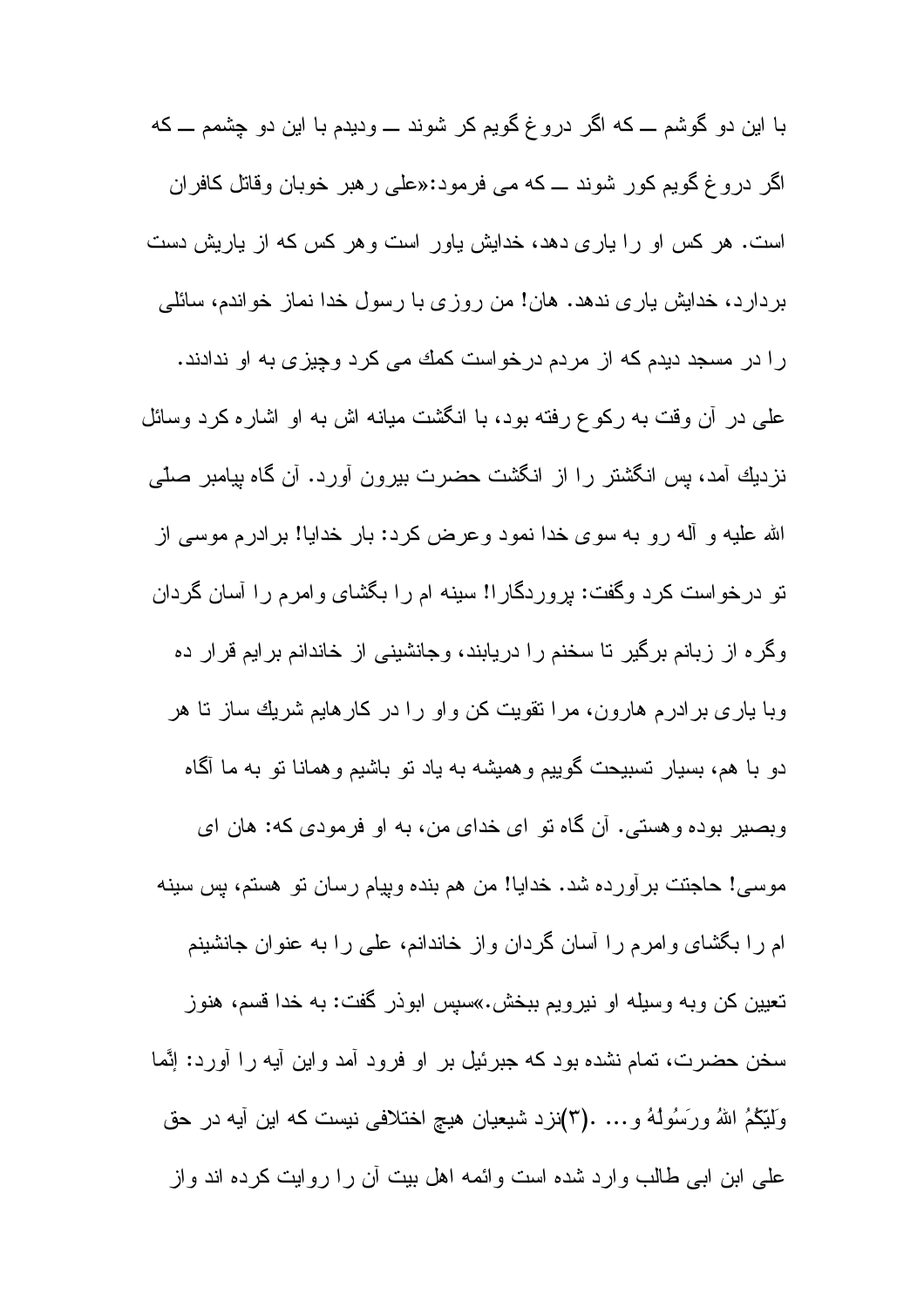اخبار مُسلَّم است و در بسیاری از کتابهای معتبر نقل شده است؛ مانند: ١ ـــ بحار الانوار ، مجلسي ٢ ــ اثبات الهداة، حرّ عاملي ٣ ــ نفسير الميزان، علامّه طباطبايي ٤ ـــ تفسير الكاشف، محمد جواد مغنيه ٥ ـــ الغدير، علامه اميني؛ وبسیاری از کتابهای دیگر .همچنین بسیاری از علمای اهل سنت، شأن نزول آیه را درباره حضرت على بن ابى طالب نقل كرده اند كه ما در اين جا فقط به برخي از كتابهاي آنان، اشاره اي مي كنيم:١ ـــ نفسير كشّاف، زمخشري، ج ١، ص ٦٤٩٢ ــــ تفسير طبري، ج ٢، ص ١٦٥٣ ــــ زاد المسير في علم التفسير ، ابن جوزی، ج ۲، ص ۳۸۳٤ ــــ تفسیر قرطبی، ج ۲، ص ۲۱۹٥ ـــ تفسیر فخر رازی، ج ۱۲، ص ۲۲۲ ـــ تفسیر ابن کثیر ، ج ۲، ص ۷۱۷ ـــ تفسیر نسفی، ج ١، ص 2898 ـــ شواهد النتزيل، حسكاني حنفي، ج ١، ص ١٦١٩ ـــ الدر المنثور، سيوطى، ج ١، ص 29310 ــ اسباب النزول، واحدى، ص ١٤٨١١ ــــ احكام القرآن، جصّاص، ج ٤، ص ٢١٢ - ١ النسهيل لعلوم النتزيل، كلبي، ج ۱، ص ۱۸۱ اینها فقط برخی از علمای اهل سنت هستند که اسامی آنها نقل شد، امّا تعــداد علمـــای عامه کـه در نزول این أیـه ـــ کـه همان أیـه و لایت است و درباره علـی بن اببی طالب وارد شده است ـــ با علمای شیعه، انفاق نظر دارند، خیلبی بیش از آن است كه بدان اشار ه كرديم.(٤ (

ب ـــ آبـه تطهير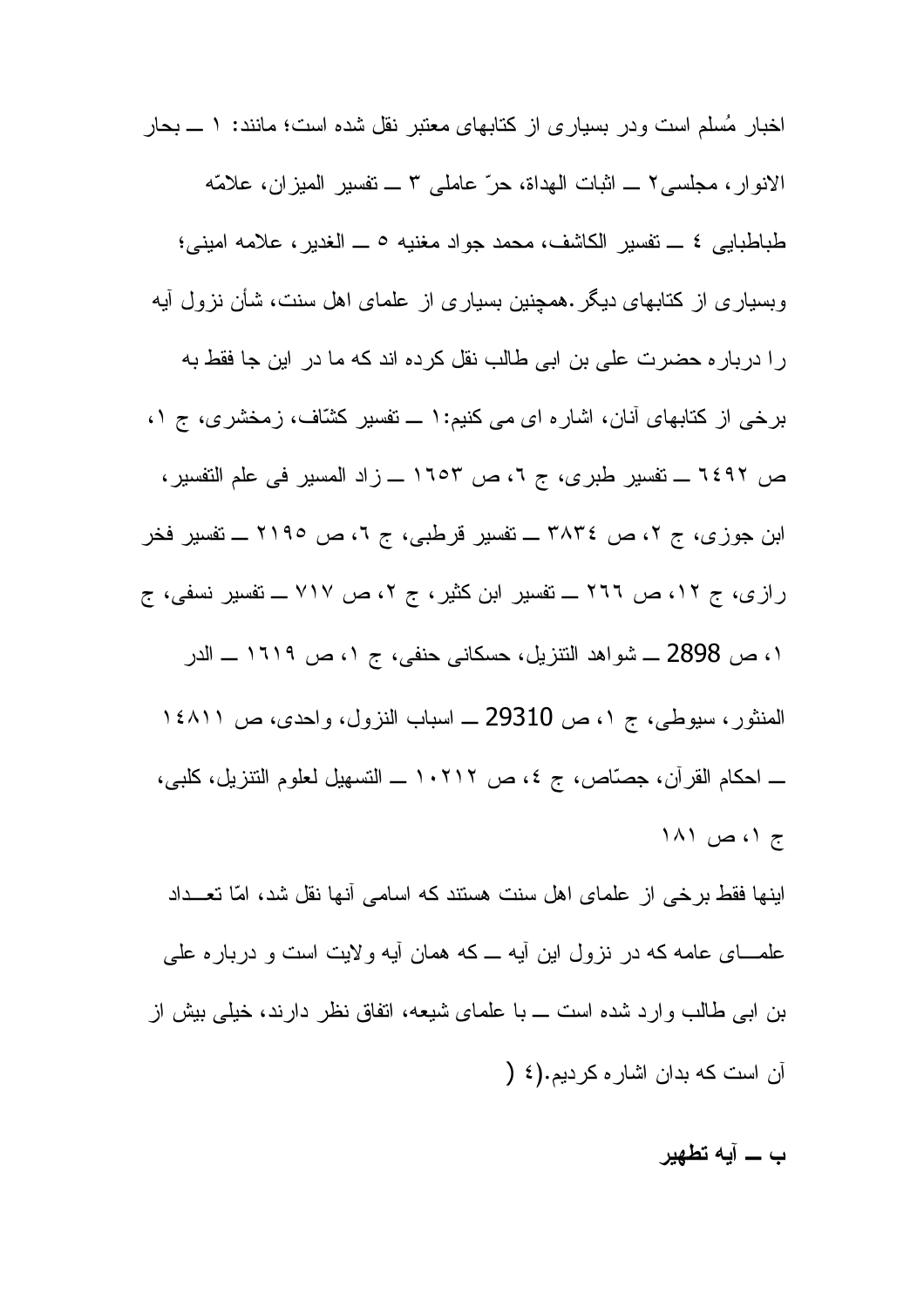اِنِّما بُرِيدُ اللهُ لِيُدْهِبَ عَنْكُمُ الرَّجِسَ أَهْلَ الْبَيْتِ وَيُطهِّرَكُمْ تَطهيرِ أَ؛ خدا جنين ار اده کرده است که از شما اهل بیت بلیدی را ز ایل کند ویاك ومنز ّهتان بدارد و شما را به نوع خاصبي تطهير وپاكيزه كند.(٥ (

تطهیری که خدا ذکر می کند تطهیر عرفی وطبی نیست به این معنی که خداوند شما اهل بیت را از میکروبها پاك كرده است، بلی مسلّم است كه اهل بیت از میکربها پاکند اما قطعاً مراد از آیه شریفه این نیست بلکه مراد از آیه در درجه اول نطهیر از چیزهایی است که خود قرآن آنها را رجس می داند که مراد از رجس در قرآن بلِبِدِيها، گَناهان اعتقادی، گَناهان اخلاقی، گَناهان عملی است. خداوند اهل بيت را از اين رجسها بإك ومنزه نموده است كه همان عصمت باشد. پس آیه شریفه دلالت بر عصمت اهل بیت دارد .

حال باید گفت: اهل بیت در این أیه چه کسانی هستند؟ طبق روایات دوست ودشمن، موافق ومخالف، مراد از اهل بیت در شأن نزول این أیه، بپامبر وعلی وفاطمه وحسنين هستند. در احاديث اهل نسنن است كه بيامبر خدا صلَّى الله عليه و آله ، حضرت علي، فاطمه، حسن وحسين عليه السّلام را خواست، عبا روى أنها كشيد وگفت: خدايا! اينها اهل بيت منند بِلِيدي را از أنـها دور كن، أن گـاه اين أيه نازل شد .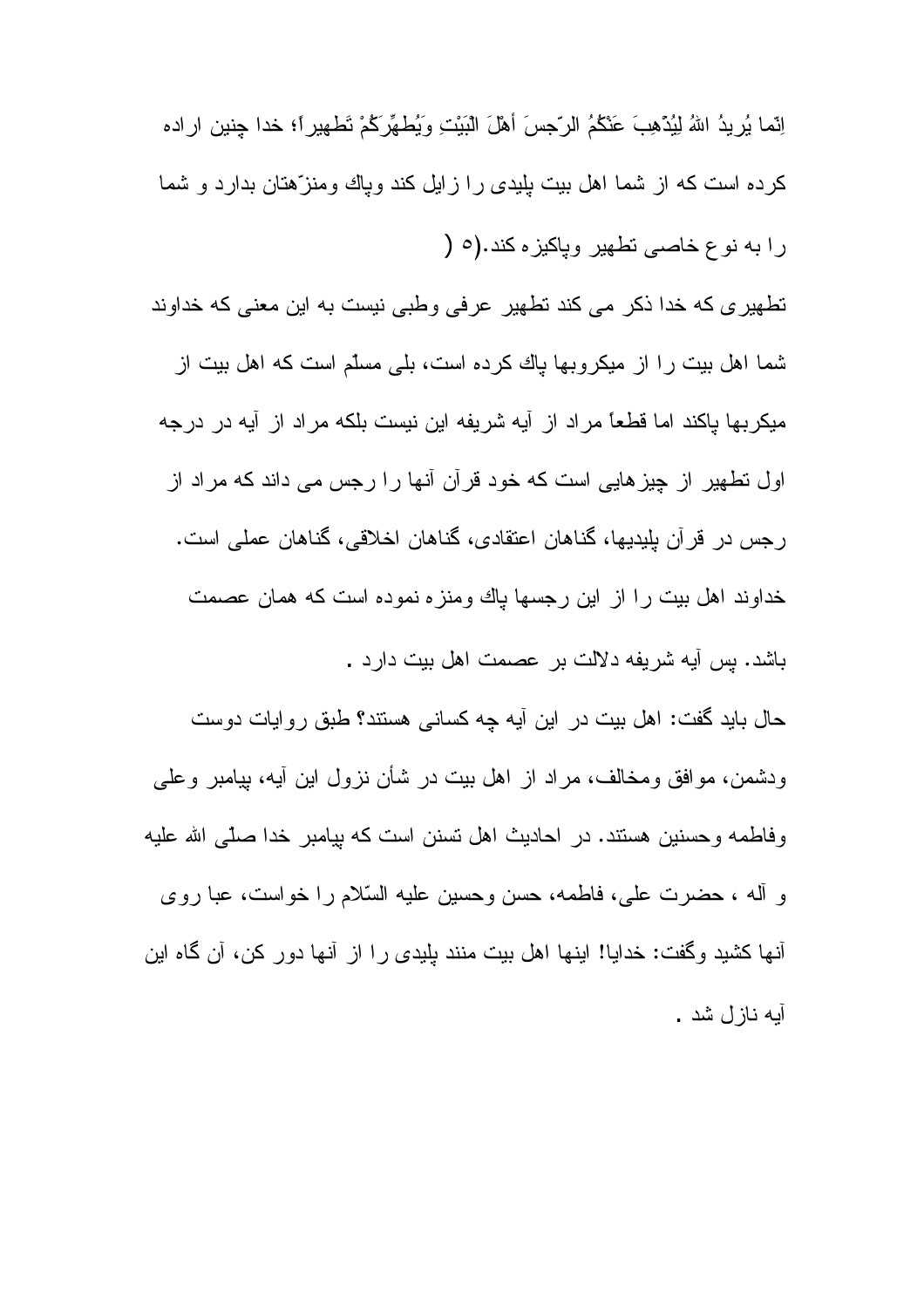روایات زیادی را مفسران ومحدّثان از طریق اصحاب ونیز از ائمه معصومین عليه السّلام از بيامبر نقل كرده اند؛ به عنوان نمونه به دو حديث زير نوجه فر ماييد :

(1صحیح مسلم از «زید بن ارقم» نقل کرده است که وی گفت: پیامبر صلّی الله عليه و آله مے فر مود :

»شما را درباره اهل بیتم سفارش می کنم که برای خدا، حق آنان را رعایت كنيد .حاضر ان از زيد بن ارقم برسيدند: اهل بيت بيامبر كيانند؟ آيا همسر ان آن حضرتند؟ وی گفت: به خدا سوگند! نه، همسر تا مدتی با شوهر خود زندگی می کند، امّا این پیوند، گسسنتی است؛ روزی هم ممکن است، طلاق، بین أنها جدایی افکند و همسر مرد به خانه پدر یا خانواده اش باز گردد. اهل بیت بیامبر صلّبی الله علیه و أله در این أیه «تطهیر «کسان<sub>ت</sub>ی هستند که نسل بپامبرند وأن گروه از خاندان وی که صدقه بر آنها حرام است.»۲ (ام سلمه (یکی از همسران پیامبر صلّٰی الله علیه و آله ) می گوید :

»آيه نطهير در خانه من نازل شد وبه دنبال أن، بيامبر صلَّى الله عليه و أله بيكي به خانه فاطمه فرستاد تا على وفاطمه وحسن وحسين را به نزد أن حضرت فرا خواند أن كماه فرمود: خدايا! اينها اهل بيت من هستند، گفتم: يارسول الله! من از اهل بيت شما نيستم؟ فرمود: نو از نيكان اهل من هستي، ولي اينان اهل بيت من هستند.»(٧ (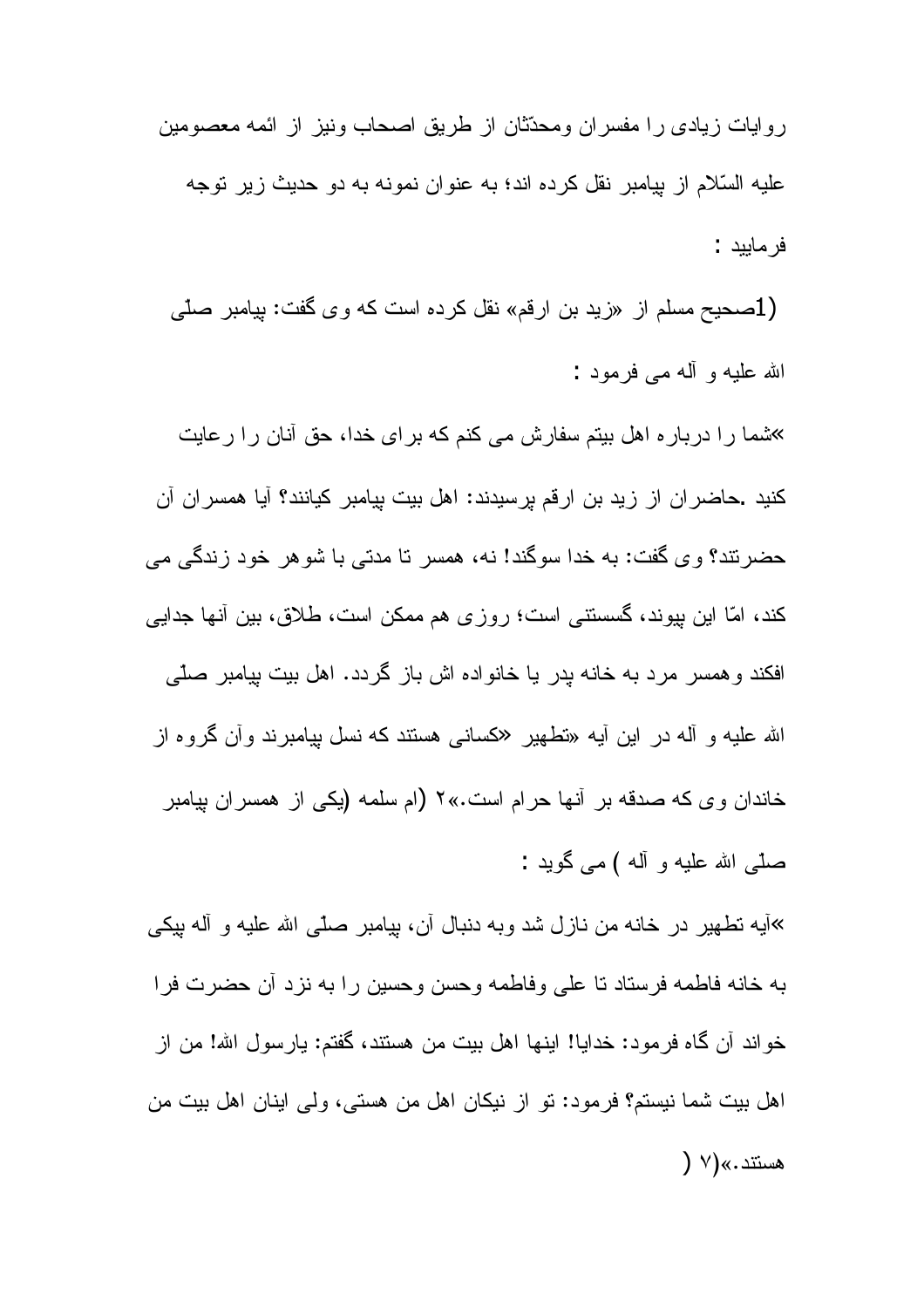### (ج \_ أبه اطاعت:

ى\ اَيُّها الَّذِيَنِ آمَنُوا اَطْيِعُوا اللهَ وَاطْيِعُوا الرَّسُولَ واولِي الاَمْرِ مِثْكُمْ؛ اي مؤمنين! از خدا اطاعت كنيد واز بيامبرش واز صاحبان امر.(٨

با نوجه به این که خداوند به مؤمنین خطاب می کند که بدون چون وچرا از او وبِيغمبر واولوا الامر اطاعت كنند، معلوم مي شود اولوا الامر كساني هستند كه مصون از خطا واشتباهند ودر غیر این صورت جا ندارد که خداوند به مؤمنان خطاب كند كه از خطاكاران يا گناهكاران نبعيت واطاعت كنيد، وطبق روايات رسیده مراد از «اولوا الامر»، اهل بیت بپغمبرند؛ یعنی حضرت علی ویازده فر ز ندش كه امامان بحق هستند .

در رو ایت کافی از امام باقر علیه السّلام آمده است که فرمود : »منظور از اولوالامر فقط ما هستیم ومؤمنین امرشده اند که تا روز قیامت از ما اطاعت كنند.» (9 (

د \_ آيه تبليغ:

ى\ أَيُّها الرَّسُولُ بَلَّغْ ما ٱلْزِلَ اِلْبَكَ مِنْ رَبِّكَ وَاِنْ لَمْ تَقْعَلْ فَما بَلَّغْتَ رِسالَــتَهُ واللهُ يَعْصِمِكَ مِنَ النَّاسِ... ؛ اي بِيامبر ! أنچه از بروردگارت بر نو نازل شده به مردم ابلاغ کن که اگر این کار را نکنی، رسالتش را تبلیغ نکرده ای وخدا تو را از شرّ مردم، محفوظ خواهد داشت.(١٠(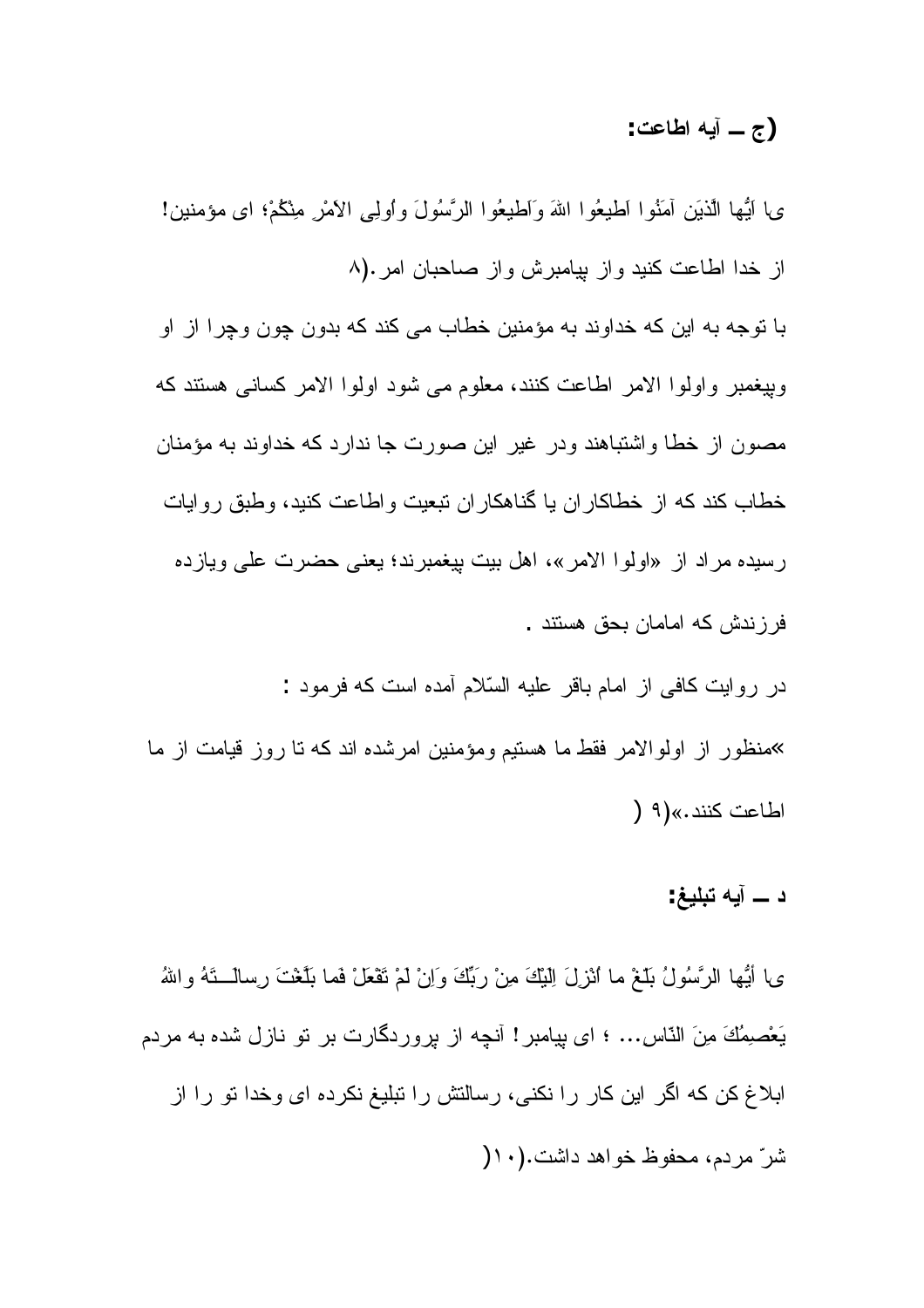علمای شیعه وبسیار ی از علمای اهل نسنن بر این باورند که سور ه مائده، أخرین سوره نازل شده از قرآن است خصوصاً آيه: يا أَيِّها الرسول بلُّغ ما أنزلَ. . . ومعتقدند كه اين أيه در روز ١٨ ذي حجه بس از نمام شدن اعمال حجة الوداع در «غدیر خم» وقبل از این که پیامبر ، امام علی را به عنوان خلیفه خود معرفی كند، نازل شده است. وشأن نزول این أیه را، جانشینی حضرت علی ونصب أن حضرت از سوی رسول خدا، دانسته اند که ما در این جا برخی از علمای اهل سنت را نام می بریم:

- ـ حافظ ابو نعيم در كتاب «نزول القرآن«.
- 2\_ امام واحدى در كتاب «اسباب النزول»، ص ١٥٠
	- 3ـــ امـام ابو اسـحاق ثـعلبـي در نفسير كبير .
- 4\_ حاكم حسكاني در كتاب «شواهد النتزيل لقواعد التفصيل»، ج ١، ص ١٨٧ 5\_ جلال الدين سيوطى دركتاب «الدرالمنثور في التفسير بالمأثور» ج ٣، ص  $\bigwedge$ 
	- 6ــ فخر رازی در تفسیر کبیر، ج ۱۲، ص ۵۰ 7\_ محمد عبده در نفسیر «المنار» ج ۲، ص ۸۲ و ج ۲، ص ٤٦٣ 8\_ ابن عساكر شافعي در كتاب «تاريخ دمشق» ج ٢، ص ٨٦ 9\_ شوكاني در «فتح القدير» ج ٢، ص ٦٠ 10\_ ابن طلحه شافعي در «مطالب السؤول» ج ٥، ص ٤٤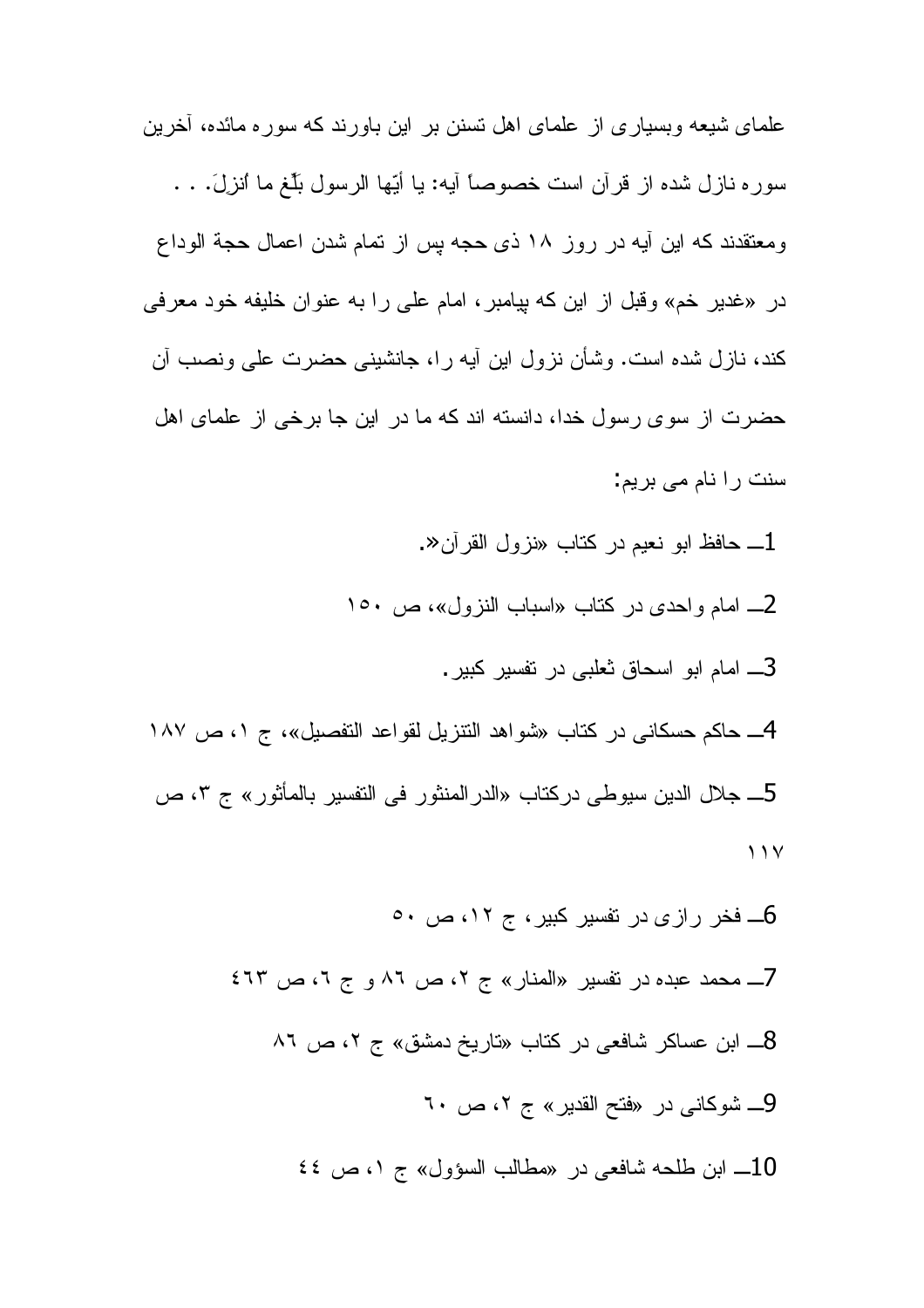ابن صباغ مالكي در «الفصول المهمه» ص ٢٥  $\sim 11$ 12\_ قندوزي حنفي در «ينابيع الموده» ص ١٢٠ 13\_ شهرستاني در «الملل و النحل» ج ١، ص ١٦٣ 14\_ ابن جرير طبري در «كتاب الو لايه « 15\_ ابن سعيد سجستاني در «كتاب الولايه « 16\_ بدر الدين حنفي در «عمدة القار ى في شرح النجار ى» ج ٨، ص ٥٨٤ 17\_ عبدالوهاب نجاري در «تفسير القرآن.« 18\_ الوسي در «روح المعاني» ج ٢، ص ٣٨٤ 19\_ حمويني در «فرائد السمطين»، ج ١، ص ١٨٥ 20ـــ علامه سيد صديق حسن خان در «فتح البيان في مقاصد القرآن» ج ٢،  $(11)$ ص

و آبات در این باب بسیار است که بر ای اختصار از نقل آنها خوددار ی می کنیم. دلیل دوّم: احادیثکسی که با سیره رسول خدا آشنا باشد وزندگانی پر بار آن بیشوای اسلام را مطالعه کرده باشد می بابد که آن حضرت از آغاز بعثت نا بِايان عمر شريفش مكرراً امير المؤمنين على عليه السّلام را به عنوان وزير، وصبي وجانشين خود معرفي كرده است.آن حضرت اين حقيقت را گاهي صراحتاً وگاهی با کلماتی که حکایت از امامت وجانشینی بلافصل علی علیه السّلام می کند در میان اصحاب ویاران خود وگاهی در بین افراد خصوصی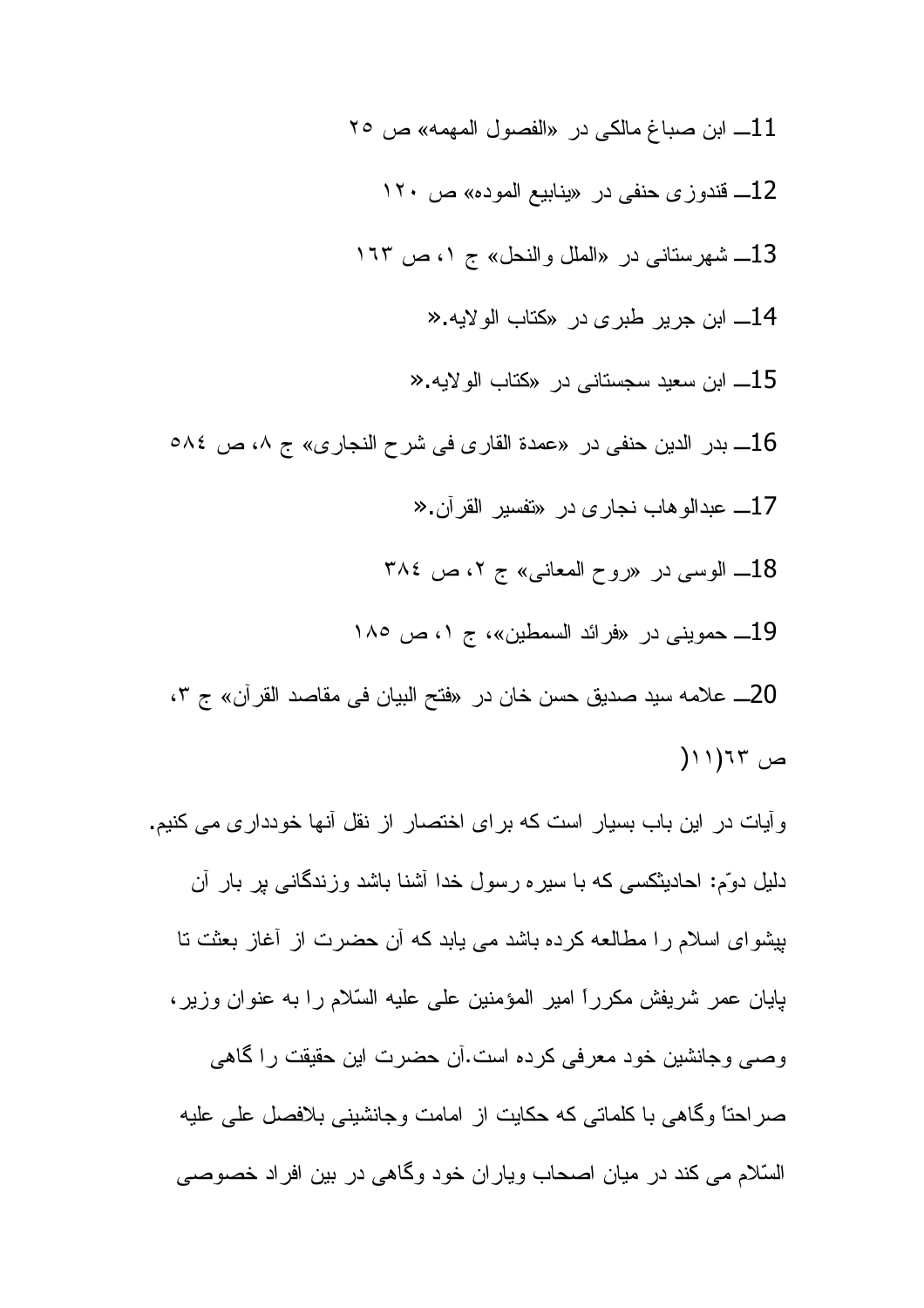بیان می کرد. که در این جا به مواردی از آن اشاره می کنیم وتفصیل آن را به كتاب «على عليه السّلام در قرآن وسنت» كه جلد ديگرى از اين مجموعه است ارجاع مبي دهيم.الف ـــ داستان يوم الانذار :در اوايل بعثت بيامبر اسلام اين أيه نازل شد که :وَأَنذِر عَشِيرَنَكَ الأقربينِ؛ خويشاوندان نزديکت را انذار واعلام خطر کن. چون هنوز بیغمبر دعوت خود را عمومی نکرده بود (ودر آن هنگام هم علی کودکی بود در خانه پیامبر) حضرت به علی فرمود: غذایی ترتیب بده وبنی هاشم وبنی عبدالمطلب را دعوت کن .علی مقداری غذا از گوشت درست كرد و آنها را براي خوردن غذا دعوت نمود، بيغمبر در آن مهماني اعلام رسالت كرد وفرمود: من از جانب خدا مبعوثم، من مأمورم شما را دعوت كنم واگر سخن مرا بيذيريد سعادت دنيا وأخرت نصيب شما خواهد شد. ابولهب ـــ كه عموى بيغمبر است ـــ نا اين جمله را شنيد ناراحت شد وگفت: نو ما را دعوت كردي كه براي ما اين چنين مزخرفي را بگويي؟! جار وجنجال راه انداخت ومجلس را بهم زد. بیغمبر برای بار دوم به علی دستور داد جلسه را تشکیل دهد، خود علی می فرماید: اینها چهل نفر بودند یکی کم یا یکی زیاد، در مرتبه دوم مجدداً بیغمبر أنها را دعوت به اسلام کرد وفرمود: هر کس از شما که اول دعوت مرا بپذیرد وصبی، وزیر وجانشین من خواهد بود. در آن مجلس غیر از علمی علیه السّلام ــ که از همه کوچکتر بود ــ کسی جواب مثبت نداد وچندین بار بپغمبر این موضوع را نکرار کرد وهر بار، فقط علی بلند شد. در أخر،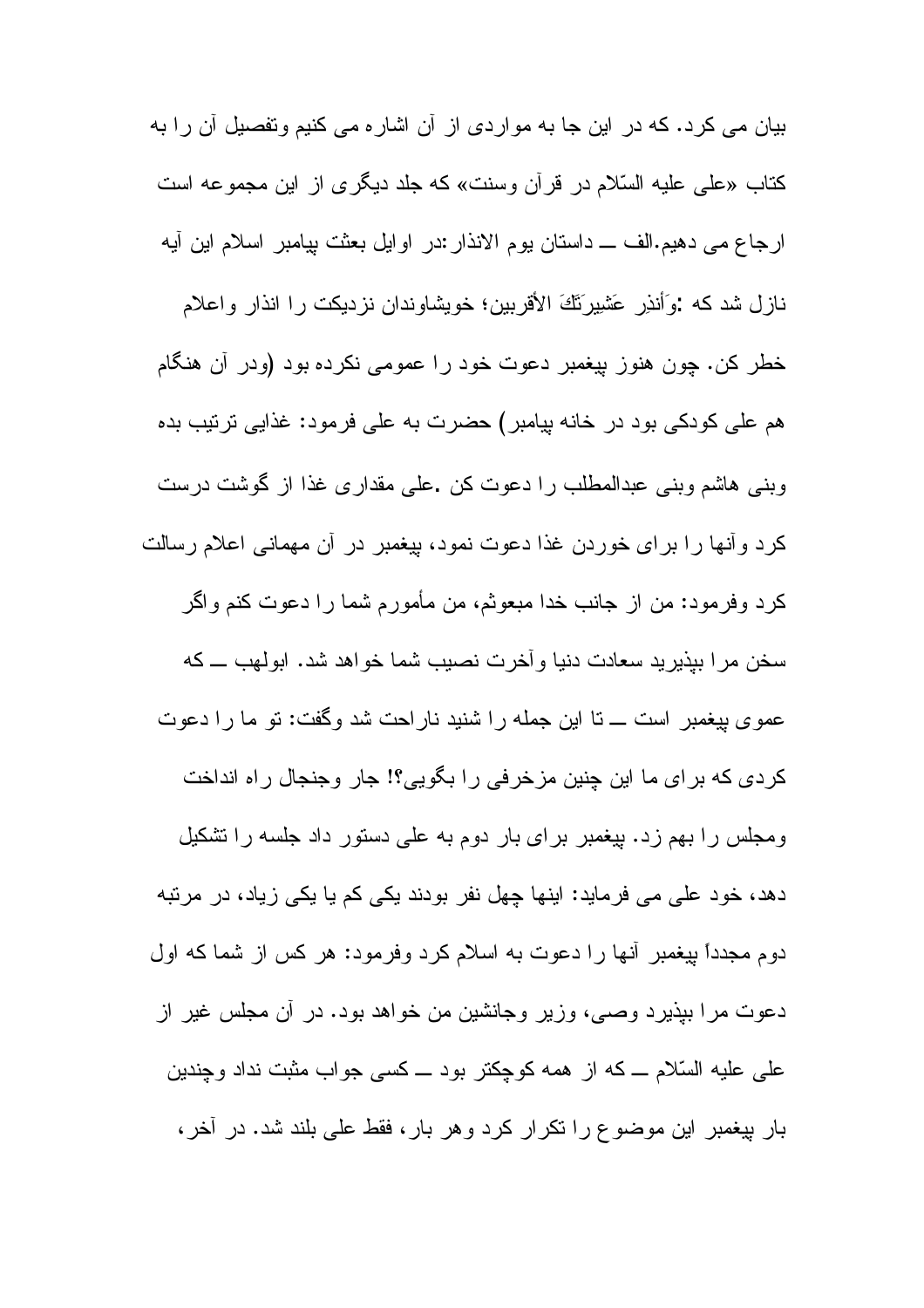بيغمبر فرمود: يا علي إنو وصبيّ، وزير وخليفه من خواهي بود.(١٢)ب ـــ حدیث غدیر :یکی دیگر از روایات نبوی که دلالت بر امامت حضرت علی علیه السّلام دارد حدیث غدیر است. این حدیث در حد نواتر است وبه قدری راویان ومحدِّثان، أن را نقل كرده اند كه جاي شك ونرديد در صدور أن از بيغمبر باقي نمی ماند، خصوصاً این که روایت از طریق اهل نسنن آمده است. ما در بخش »علي عليه السّلام وحديث غدير » دربار ه أن حديث، بحث خواهيم كرد ودر اين جا نیز به مناسبت اشاره گذرایی به آن می کنیم:وقتی بیغمبر اکرم از «حجة الوداع» برمي گَشت در غدير خم، أيه يا أيُّها الرّسولُ بلُّغ ما أنزلَ إليكَ م*ِن* ربِّك نازل شد .بیغمبر مردم را جمع کرد ونماز ظهر را خواند وسپس برخاست وفرمود: «ألستُ أولى يكم مِن أنفْسكُم،(١٣) قالوا: بلي» أيا من از خود شما بر شما اولويت ندارم؟ گفتند: بلي، بعد فرمود: «مَن كُنت مَولاه فهذا عليٌّ مُولاه» معلوم است که حضرت می خواهد همان اولویت خودش بر نفوس را برای علی تصويب كند، وهنوز مردم متفرق نشده بودند كه جبرئيل امين نازل شد وأبه اليَوم أكملتُ لمهم دينَكم وأنمَمتُ عَليكُم نِعمَتـى ورَضيتُ لكم الإسلامَ ديناً را أورد.دكتر سيّد محمّد نيجاني، دانشمند كنجكاو وحقيقت جو ي نونسي، كه پس از بررسيهاي فراوان، اخیراً مذهب شیعه را انتخاب کرده است، در کتاب گرانسنگ وماندنی «لاکون مع الصادقین» می گوید: من یاد دارم گفتگویم را با یکی از علمای «زیتونه» در کشورمان (تونس) که وقتی روایت «غدیر» را برای او نقل کردم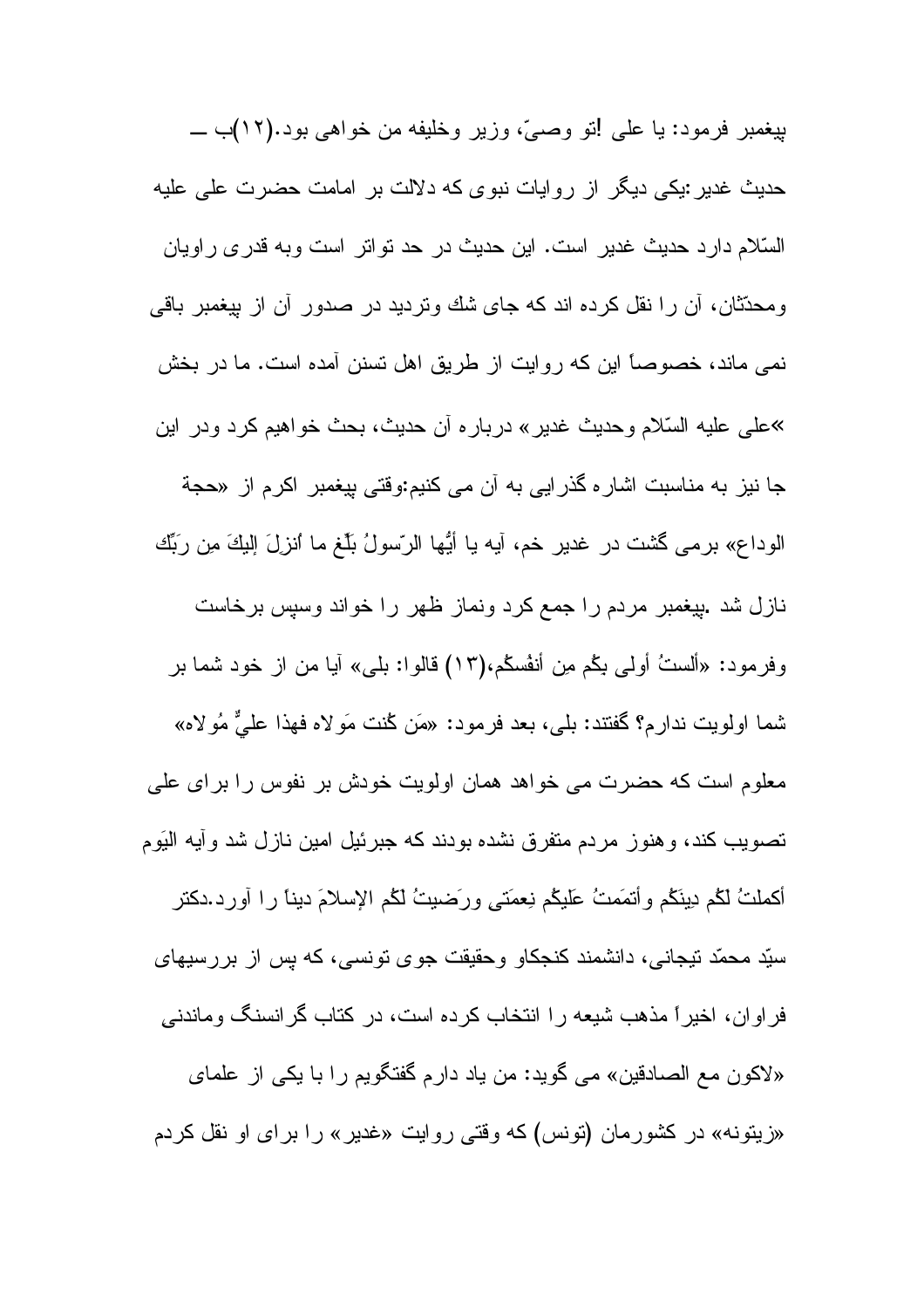وبه أن دربار ه خلافت حضرت على عليه السّلام استدلال نمودم. او به صحت روایت، اقرار کرد و افزود که من نیز نفسیری بر قرآن نوشته ام ودر آن، حدیث غدیر را این گونه تصحیح کرده ام: «شیعیان استدلال می کنند که این حدیث، خلافت حضرت على ــ كرم الله وجهه ـــ را مى رساند واهل سنت وجماعت، این استدلال را باطل می دانند، زیرا چنین مطلبی با خلافت حضرت ابوبکر صديق وحضرت عمر فاروق وحضرت عثمان ذوالنورين، منافات دارد. بس ناچار باید واژه «مولّی» را در حدیث به معنای «دوست ویاری دهنده» بدانیم، همجنان که در ٍ قر آن نیز بدین معنی و ارد شده است و خلفای ر اشدین و صحابه گرامبی ـــ رضــی الله عنـهم ـــ این چنین معنـی کرده اند وتـابـعین وعلمـای اسـلام نیز از آنها استفاده کرده اند. پس هیچ ارزشی برای تأویل رافضیان نسبت به این حدیث نیست، زیرا أنها خلافتِ سایر خلفا را نمی پذیرند ودر اصحاب بپامبر نردید دارند واین کافی است که ادعاهایشان را رد وتکذیب نماید.»من از او بِرسیدم: جناب شیخ! آیا این رویداد در غدیر خم اتفاق افتاده است یا نه؟ پاسخ داد: اگر چنین حادثه ای رخ نداده بود که علما وراویان حدیث، آن را نقل نمی کردند. گفتم: بس أبا سزاوار است که بیامبر ، اصحاب خود را در أن گرمای سوزان أفتاب نگه دارد وخطبه ای طولانی ایراد کند که به أنها بفهماند، علی دوست وياورشان است؟ !آيا شما چنين تأويلي را مي پذيريد؟ ياسخ داد: برخي از اصحاب، از علی گله داشتند وبعضی نسبت به او دشمنی می ورزیدند، پس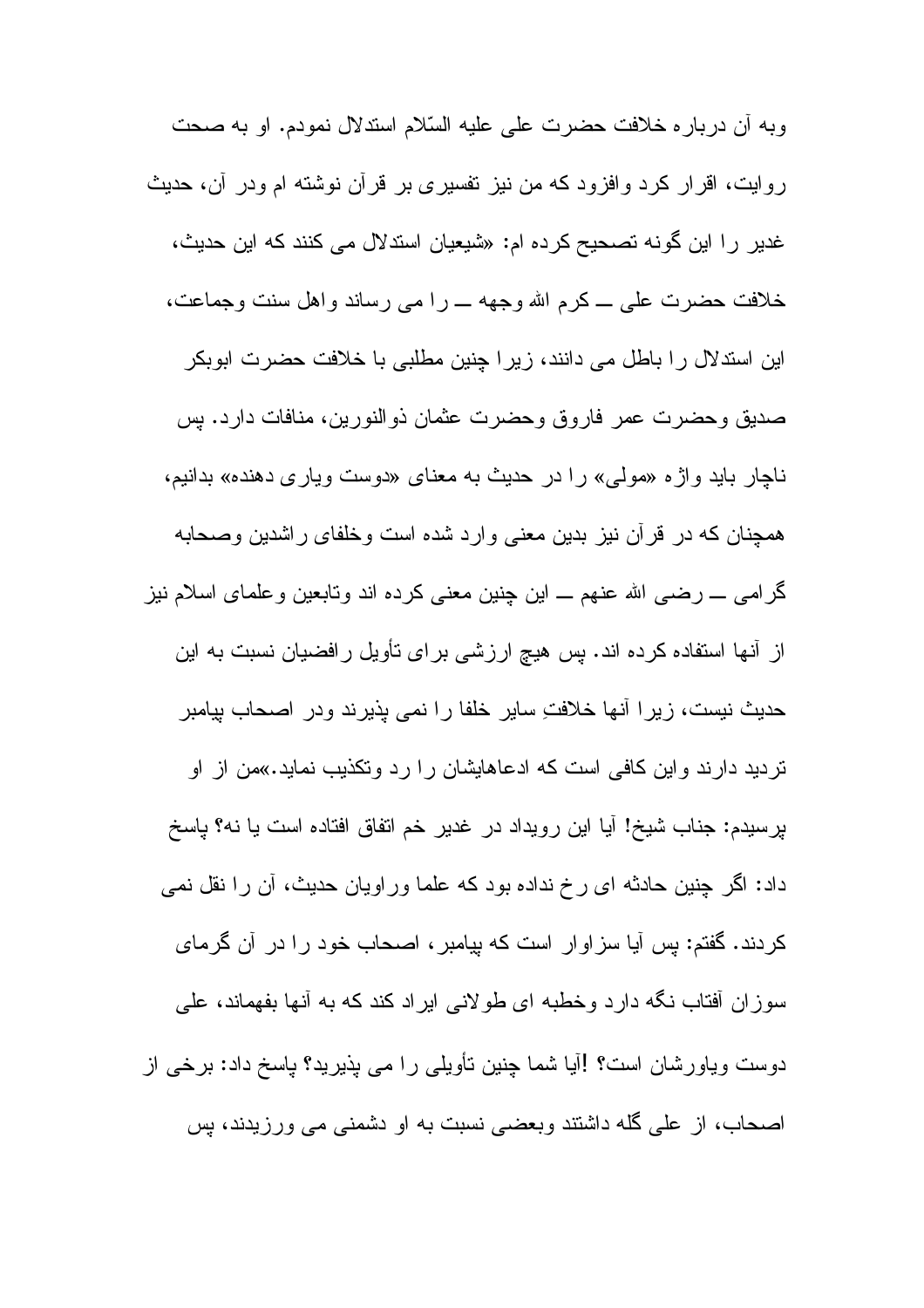بیامبر خواست که دشمنیهایشان را بر طرف سازد لذا به أنها گفت که علی دوست ویاورشان است تا آنها او را دوست بدارند ودست از دشمنی اش بردارند.گفتم: چنین مطلبی نیاز به متوقف کردن أنها ونماز خواندن با أنان وخطبه خواندن نداشت، أن هم با اين لحن كه: أيا من به شما اولىي نر وسزاوارنر از خودتان نیستم؟ و اگر مطلب به همان نحوی است که شما می گویید، کافی بود به هر کس که نسبت به علی گله ای داشت بگوید که علی، دوست ویاور شماست ومطلب، تمام می شد و هیچ ضرورتی نداشت که بیش از صد هزار نفر را ـــ که در میان أنان بیرمردان وزنان نیز وجود داشتند، در أن أفتاب سوزان، مدنی زندانی کند! انسان خردمند، هرگز چنین تأویلی را نمی پذیرد .او گفت: وهرگز هیچ خردمندی باور نمی کند که صد هزار نفر از اصحاب، آنچه را که نو وشيعيان فهميده ايد، نفهميده باشند. گفتم: اولاً غير از عده قليلي از آنان، بقيه در مدینه منور ه سکونت نداشتند، ثانیاً آنها خوب، مطلب را فهمیدند، همان گونه که من وشیعیان فهمیدیم ولذا علما روایت کرده اند که ابوبکر وعمر به علمی، تبريك مي گفتند و عرضه مي داشتند: آفرين بر تو اي فرزند ابوطالب كه همانا نو سرور ومولای هر مؤمنی شدی. گفت: پس چرا پس از وفات بپامبر با او بیعت نکردند؟ أیا می خواستند از دستور بپامبر، تخلف ونافرمانی کنند؟ من از این سخن، استغفار می کنم!گفتم: برخی از علمای اهل سنت در کتابهایشان، گواهی می دهند که بعضی از اصحاب، حتی در زمان حیات بیامبر ودر حضور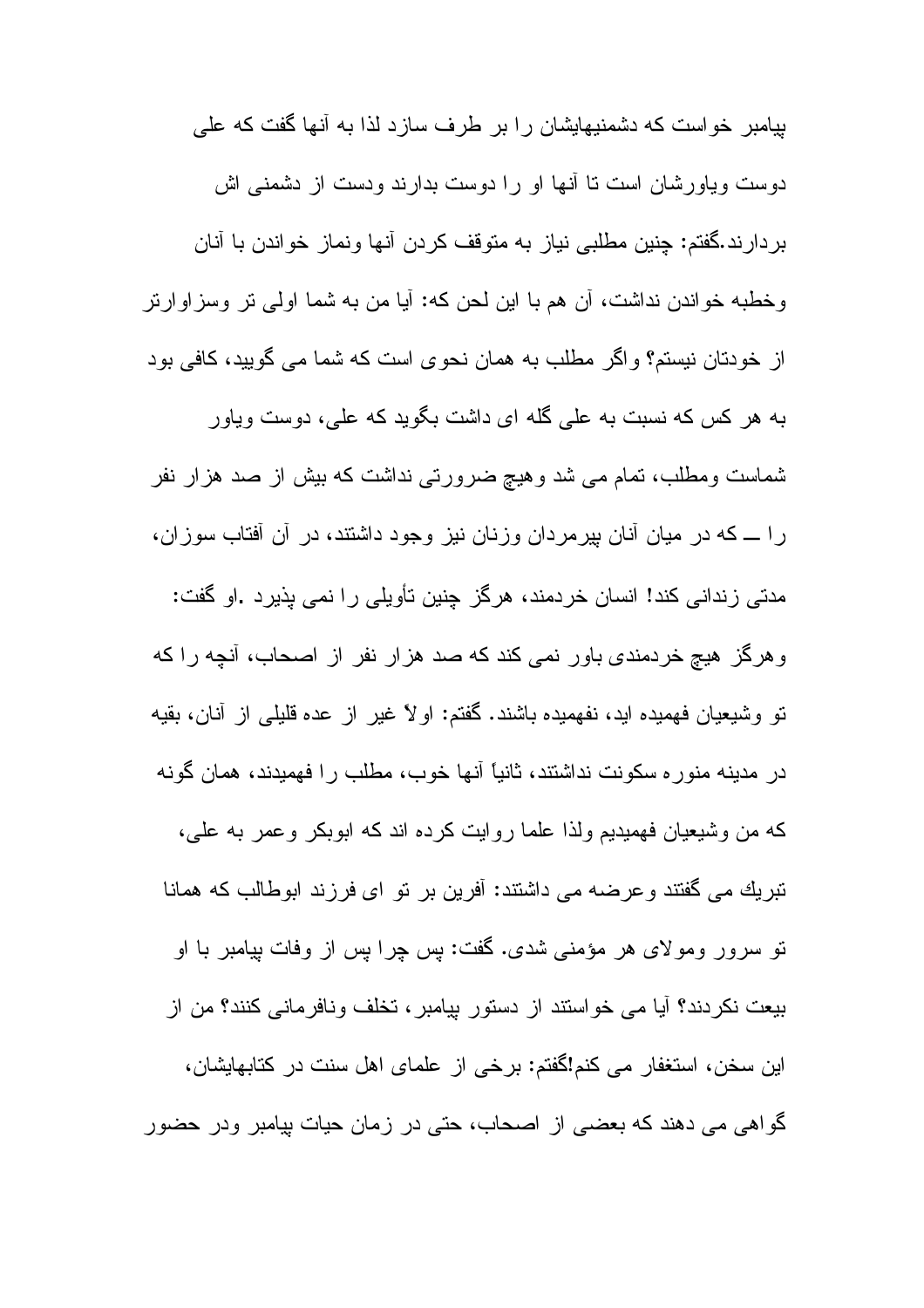أن حضرت، اوامرش را اجرا نكرده وتخلّف مي كردند، بس هيچ تعجبي نيست كه بس از وفات أن حضرت، اوامرش را مطاع ندانسته وتخلف نمايند. واگر بسیاری از آنان در فرماندهی «اسامة بن زید» تردید می کردند وطعنه می زدند زیرا سنش کم بود، چگونه امارت وفرماندهی علی بن ابی طالب را با کم بودن سنش وأن هم مادام العمر وبراى خلافت مطلقه ببذيرند؟ حال أن كه خود جنابعالي گو اهي مي دهيد كه برخي از آنان نسبت به علي، دشمني مي ورزيدند وأن حضرت را دوست نمي داشتند. با اضطراب پاسخ داد: اگر حضرت علي ـــ کرم الله وجهه ـــ مطمئن بود که رسول خدا صلَّبي الله عليه و آله او را جانشين وخلیفه خود قرار داده، هرگز دست از حقش برنمی داشت، حال آن که او قهرمانی بود که از هیچ کس، هراس وخوفی نداشت وتمام اصحاب، او را احترام می کردند واز او می ترسیدند. گفتم :آقای من! این موضوع دیگری است که نمی خواهم وارد آن شوم زیرا تو روایتهای صحیح ومعتبر بیامبر را نمی پذیری ودر بپی نأویل ونحریف معانبی أنها هستبی، به این منظور که شخصیت گذشتگان را لکه دار نکنی، بس چگونه تو را نسبت به سکوت امام علی واحتجاج او در مورد حق غصب شده اش در خلافت، قانع سازم؟ أن مرد نبسَّمى كرد وگفت:من به خدا قسم از کسانی هستم که سیدنا علی ـــ کرم الله وجهه ـــ را بر دیگران ترجیح می دهم واگر قدرت در دست من بود، هیچ یك از اصحاب را بر او مقدم نمی داشتم، زیرا او در شهر علم است واو شیر خداست، ولی مشیت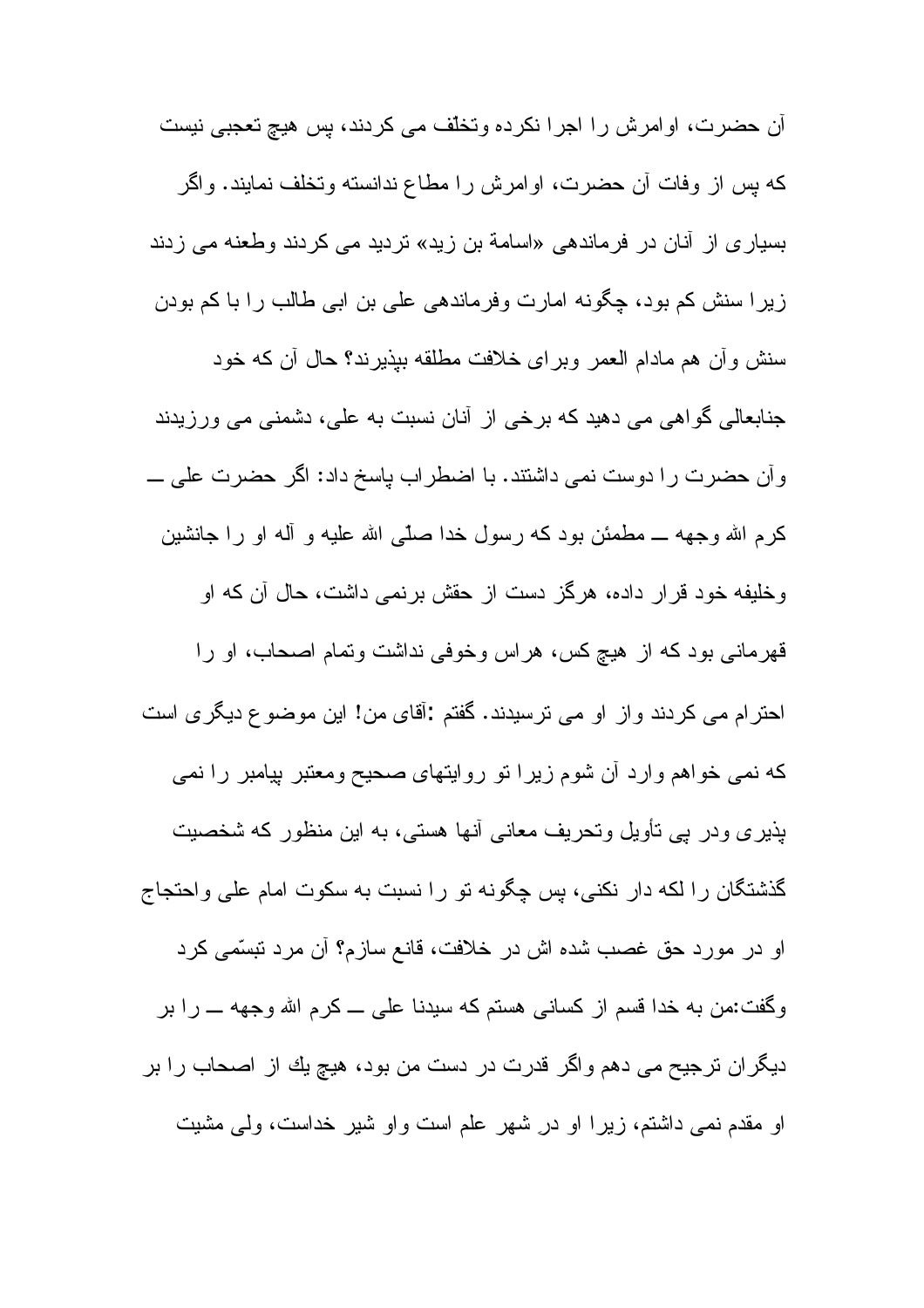بروردگار اقتضا نمود که افرادی را مقدم بدارد وگروهی را مؤخر وهیچ کس را حق سؤال واعتراض به ذات احديت نيست!من هم نبسِّمي كردم وگفتم: اين نيز بحث ديگر ي است كه ما را به «قضا وقدر » مي كشاند وقبلاً دربار ه آن بحث كرديم و هر يك بر نظر خود باقي مانديم.ومن نعجب مي كنم ـــ أقاي من ـــ از این که هرگاه با یکی از علمای اهل سنت، بحث کردم و او ر ا با دلیل ویر هان، مغلوب ساختم، او به سرعت از موضوع اصلی فرار کرده وبحث دیگری را بیش می گیرد که هیچ ربطی به بحث مورد نظرمان ندارد !گفت: پس مطمئن باش که من هم به نظر خودم باقی هستم و هرگز نظر دیگری را نمی بذیرم !با او خداحافظی کردم وگذشتم، ولی مدتی به این فکر فرو رفتم که چرا یك نفر از علمای اهل سنت را نمی یابم که راه را نا آخر با من طی کند ومردانه، حق را پذیرا باشد؛ مثلاً برخی که در بحث، ناتوان می مانند، ناگهان می گویند: آنها امتے بودند که گذشتند و خود گر فتار اعمال خودشان هستند و شما هم گر فتار اعمال خودتان، بِس شما را با أنها چه كار؟ وبرخي ديگر مي گويند: ما چه كار داریم که فتنه های کهنه را زنده کنیم، همین بس که اهل سنت وشیعیان همه معنقد به يك خدا ويك بپامبر هستيم. وبرخي مي گويند :برادر! از صحبت كردن درباره اصحاب، نقوا داشته باش واز خدا بنرس! أيا با جنين حرفهايي، باز هم جایی بر ای بحث علمی ویافتن راه صحیح وبازگشت به حقی که پس از آن جز گمراهی نیست، می ماند؟ اینها کجایند که روش قرآن را برای استدلال کردن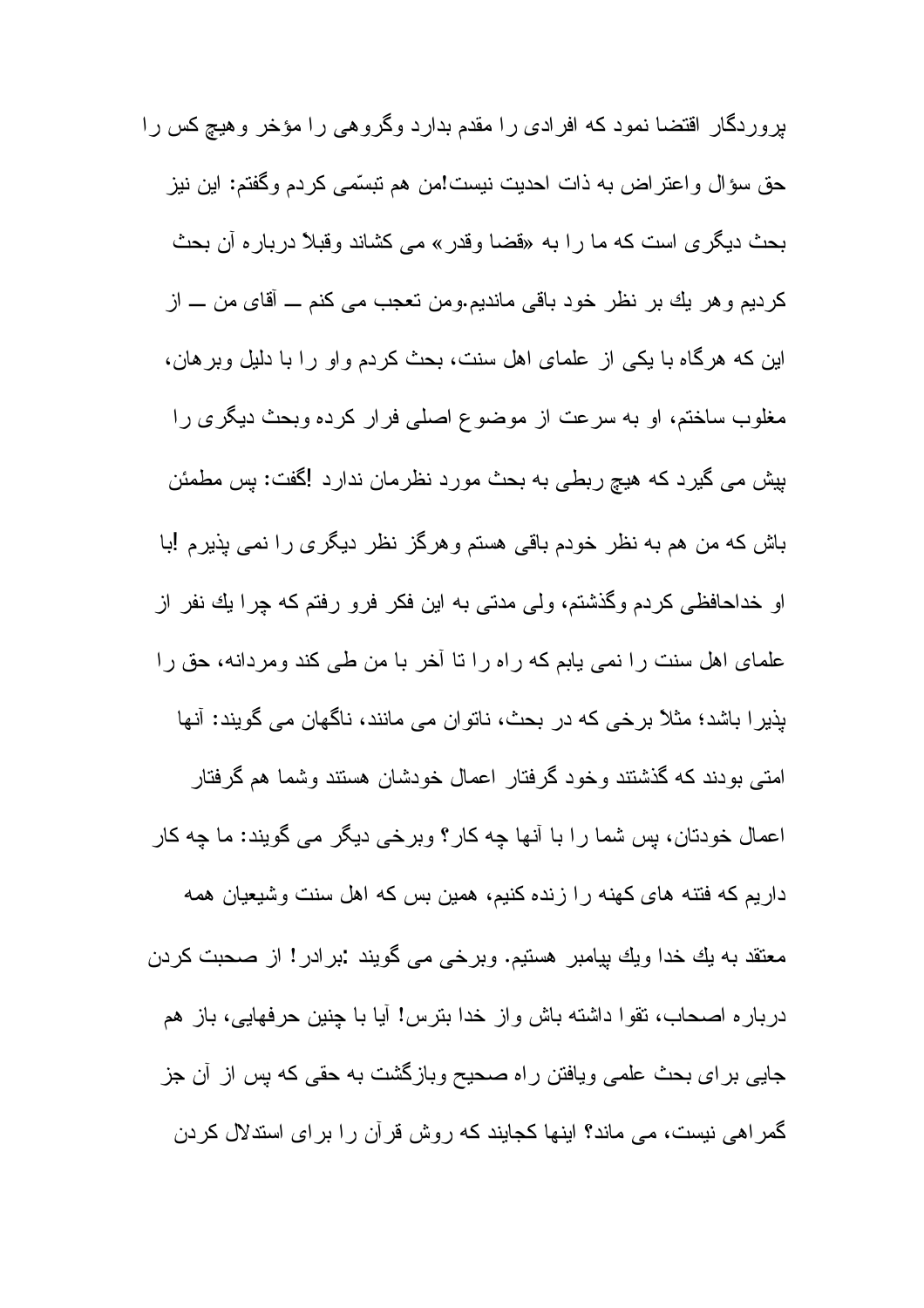دنبال كنند، كه مي فرمايد: قُلْ هاتُوا بُرِ هانَـــكُمْ إِنْ كُنتُم صادِقِين و اين در حالي است که هر جا اسمی از شیعه می آید، و هر وقت با آنها استدلال واحتجاج می شود، از هر نهمت وناسزایی نسبت به شیعیان، طرفی نمی بندند وابایی ندارند.!(٤١)ج ـــ حدیث منزلت:یکی دیگر از احادیثی که متواتراً آمده است، حديث منزلت است كه بيغمبر اكرم در ده مورد خطاب به حضرت على فرمود:«أنتَ مِنِّي بِمنزلةِ هارونَ مِن مُوسى إلاّ أنَّه لا نَبِيَّ بَعدي؛نسبت نو به من همان نسبتی است که هارون به موسی داشت منهای نبوت.»(١٥) بپغمبر اکرم صلّٰے الله علیه و آله در این حدیث تمام شؤونے که بر ای خود مے دانسته است ـــ به استثنای نبوت ـــ بر ای علی می داند.(۱۲)د ـــ حدیث نقلین:یکی دیگر از احاديثي كه از بِيغمبر اسلام رسيده حديث: «إنّي تاركٌ فِيْكُم النّقلين كِتابَ الله وعِثْرَتي واِنَّهما لن يَقْتَرِقا حتَّى يرِدا علىَّ الْحَوض»(١٧) است. اين حديث بين فريقين منواتر است وحجة الاسلام والمسلمين أقاى حاج شيخ قوام وشنوه اى به دستور أية الله العظمى بروجردى (ره) رساله اى در اين باب نوشته است تحت عنوان «حدیث الثقلین «ومصادر بسیاری برای أن از کتابهای اهل سنت أورده است. در این حدیث بیغمبر اکرم صلّبی الله علیه و آلـه فرمود: «کَتاب وعَترت از هم جدا نمی شوند»، مقصود این نیست که اینها از هم قهر نمی کنند وبا هم اختلاف بیدا نمی کنند بلکه مقصود این است که تمسك به اینها از یکدیگر تفکیك نابذیر است. هر کس همچون عمر بگوید «حسبنا کتاب الله» یا مثل اخباریون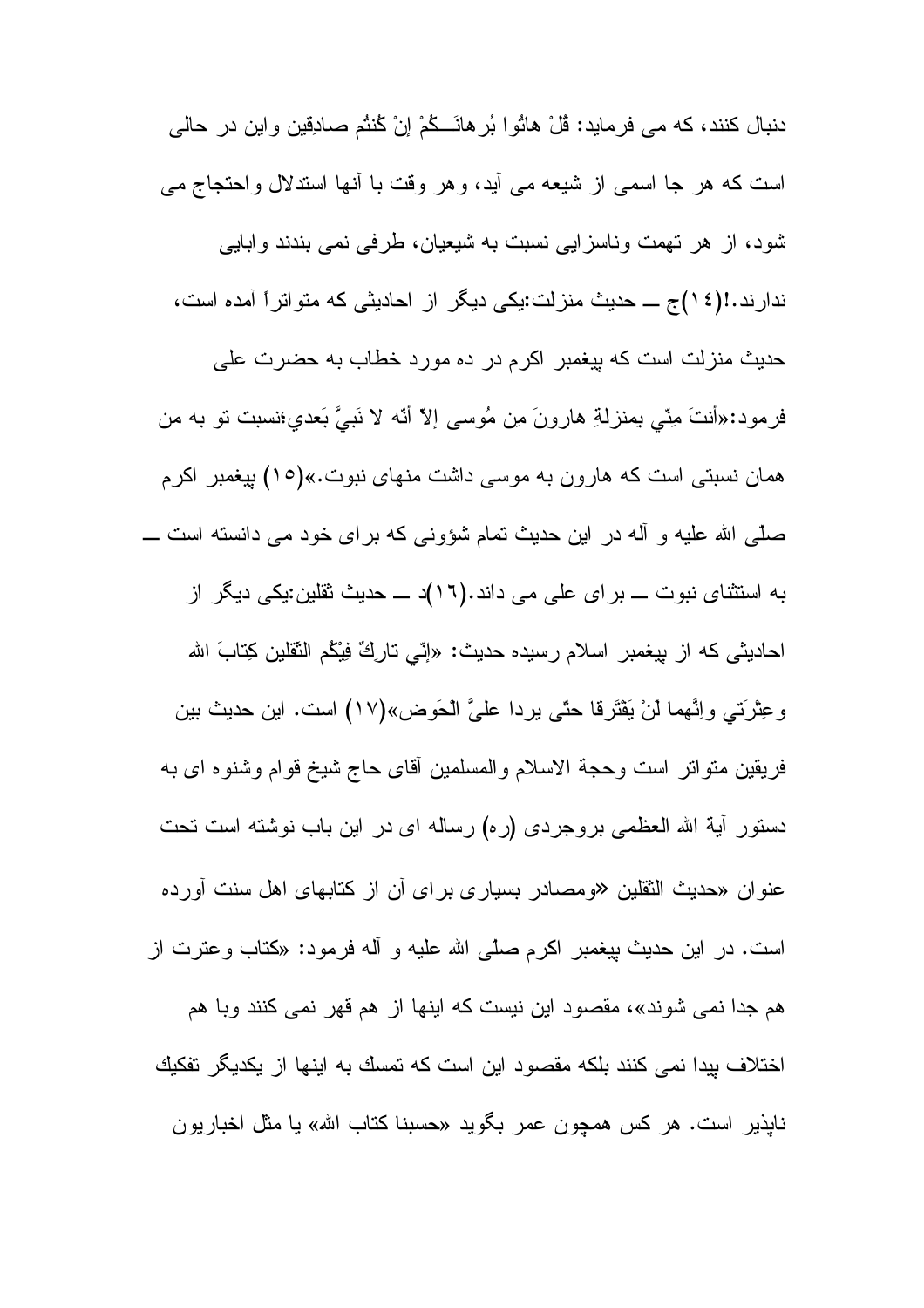معتقد باشد كه: «حسبنا ما روى لنا من العترة» اسلام را نفهميده است، چون جنین چیز ی هرگز میسر نیست. بس همان طور ی که نمسك به قرآن تا روز قیامت واجب است، نمسك به عنرت نیز نا روز قیامت واجب است.(١٨) دلیل سوّم: افضل بودن علی علیه السّلام امامی که می خواهد حاکم بر جامعه اسلامی شود واز طرفی مرجع دینی باشد نا مردم مسائل اسلامی خود را از أن ياد بگيرند بايد افضل الناس باشد، چرا كه قبيح است نقدم مفضول بر افضل، هم عقل به اين واقعيت حكم مي كند، وهم قرآن مي فرمايد: اَفَمَنْ يَهْدي إلىي الْحَقُّ احَقِّ انْ يُثْبَعَ أَمَّنِ لا يَهدّي إلاّ انْ يُهْدي فَما لَكُمْ كَيْفَ تَحْكُمُونِ؛ آيا آن كه هدايت به حق شده سزاوار است پیروی شود یا آن که راه هدایت را نمی داند وخود محتاج هدایتگر است، پس چگونه حکم می کنید.(۱۹)پس تقدم افضل، از ضروریات است، وبدون نردید وبه اعتراف دوست ودشمن، علی علیه السّلام بعد از بیغمبر اسلام صلَّبي الله عليه و أله افضل امت واصـحاب بوده است، وكافي است براي اثبات این حقیقت به آیه مباهله توجه کنید: وَانْفْسَنا وَانْفْسَكُمْ که علی علیه السّلام در این داستان، نفس بیامبر معرفی شده است، زیرا به اتفاق مفسرین وراویان حدیث، منظور از «انفسنا» علی است که بپامبر او را در روز مباهله با خود برد تا با نصارای نجران به نفرین بنشیند ودر کنار آن دو، فاطمه بود :آزواجَنا وَ اَزِ وْ اجَکْمْ وحسن وحسين أَبْناءَ نا وأَبْناءَ کُمْ که نصار ای نجر ان تر سيدند و از مباهله اعلام انصراف نمودند وبه جزيه تن دادند، وهمان طوري كه بيامبر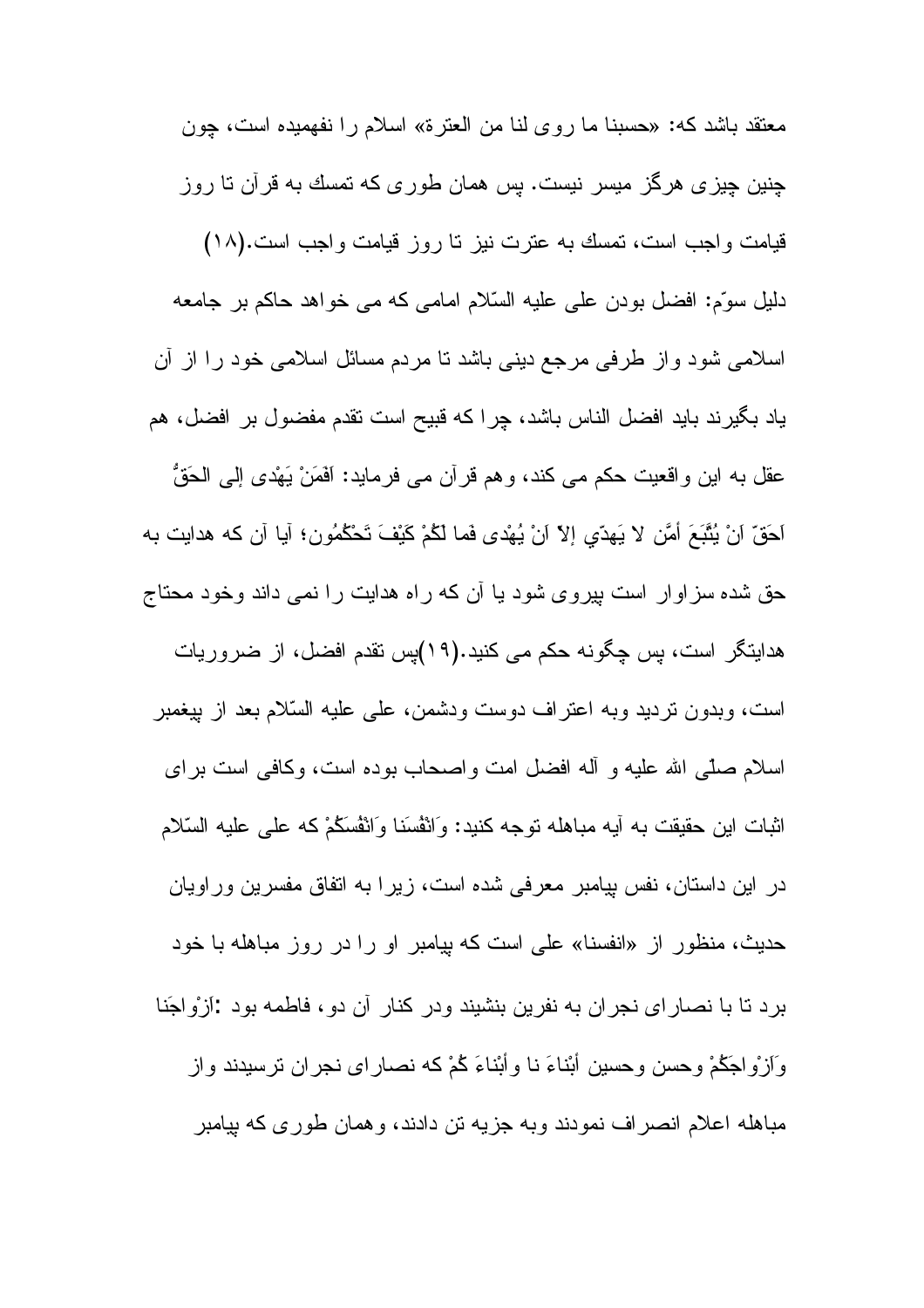افضل الناس است على هم كه جان بيغمبر است افضل الناس است. و افضليت علمي عليه السّلام از همه مردم از همان ابنداي بعثت معلوم است، چنانچه در نهج البلاغه أمده است كه حضرت مي فرمايد:«با بيغمبر در كوه حرا بودم (علي کودك بوده است) وقتى كه وحى بر ايشان نازل شد صداى ناله شيطان را شنيدم، أن حضرت به من فرمود: (يا عليّ) إنّك تَسمعُ ما أَسْمَعُ وتَرى ما أرَى ولكنّك لَسْتَ بِنَبِيٍّ؛ تو مي شَنوي أنچِه من مي شَنوم وتو مي بيني أنچِه من مي بينم ولكن نو بپغمبر نیستی.»(۲۰)مسلماً این فضیلت، مختص به علی است، زیرا اگر در همان جا کنار علي عليه السّلام فرد ديگر ي هم بود آن صدا را نمي شنيد، چون أن شنیدن، صدایی نبوده که در فضا پخش شود که بگوییم هر کس گوش می داشت می شنید بلکه سمع وحسّ وبینش دیگری می خواهد که ما از آن بی خبریم. همان گونه که بیامبر صلّبی الله علیه و أله فرمود:«إنّ الله نبارك ونعالمي جعل لأخي عليّ بن أبي طالب فضائل لا يُحصى عددها غير ه . . . ؛«خداوند بر ای بر ادرم علی فضایلی قر ار داده که قابل شمارش نیست...»(۲۱)وباز می فرمايد:«لمو أنّ الرياض أقلامٌ، والبَحر مداد، والجنُّ حُسّاب، والإنسُ كُنّاب ما أحصوا فضائل عليّ بن أبي طالب؛«اگر باغها قلم شود ودرياها مركب وجن حسابگر وبشر نویسنده شوند نمی توانند فضایل علی را احصا کنند.»(۲۲)دلیل چهارم: اعلم بودن علي عليه السّلام یکی از شرایط امام وحاکم مسلمین وکسی که می خواهد رهبری معنوی و مرجعیت دینی جامعه را عهده دار شود این است که باید داناترین و عالمترین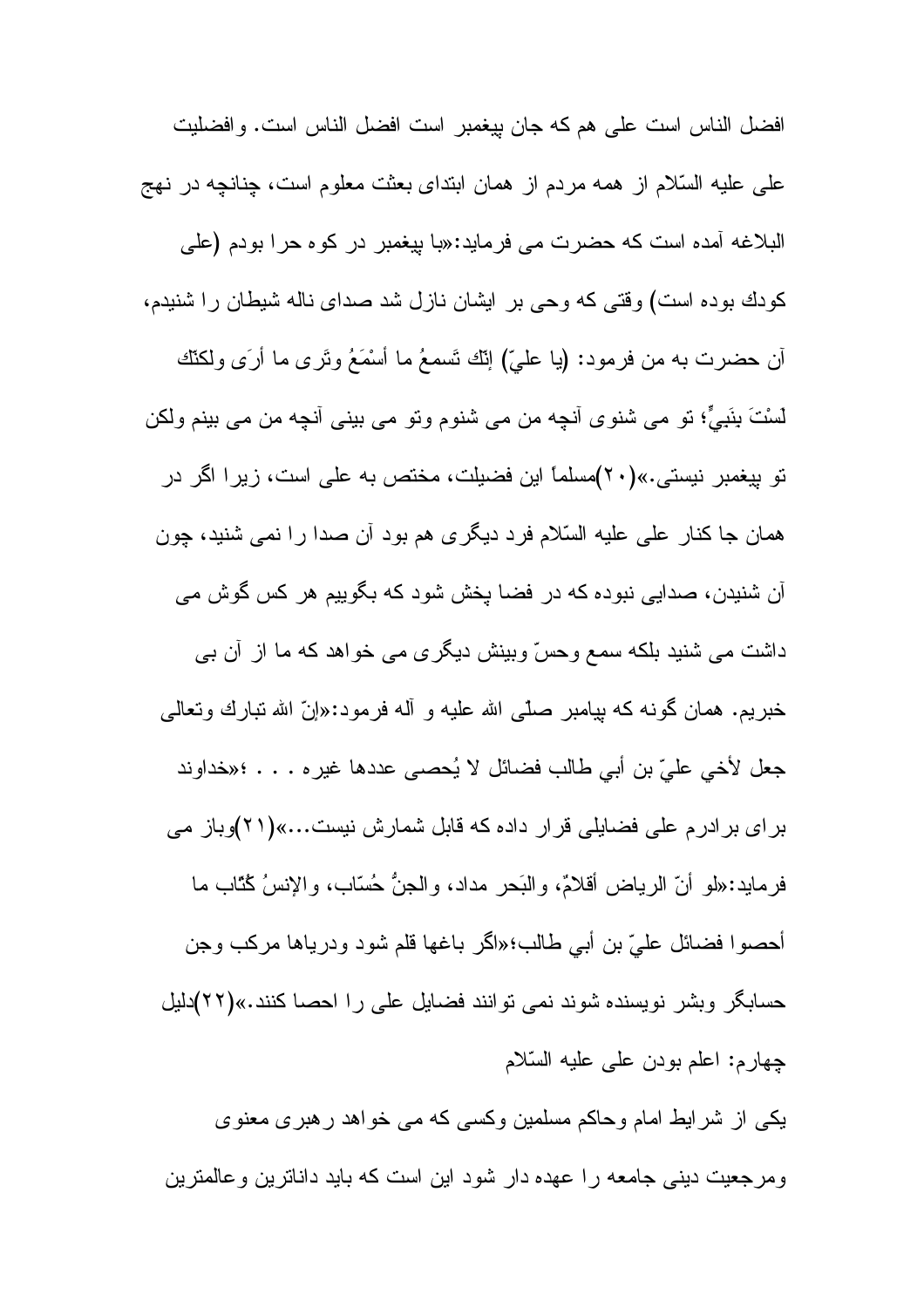خلق باشد ومقدم داشتن غیر اعلم بر اعلم هم عقلاً قبیح است و هم نقلاً جایز نیست، دلایل بسیاری داریم که علی علیه السّلام اعلم ناس بوده است، زیرا روایاتی که در اعلمیت علی آمده وروایاتی که فرمود: موقع رحلت رسول خدا حضرت به گوشم هزار باب علم أموخت كه از هر بابي هزار باب گشوده شد.(۲۳) علاوه بر این روایات، علی علیه السّلام دارای فکر واندیشه سرشار بود وبر یاد گرفتن، حرص می ورزید واز طرفی همیشه همراه پیامبر بود واو هم معلم كامل ومربى على الاطلاق بود وخود داناى بما كان وما يكون بود. قهراً به علي آموخت و علي هم فر اگر فت، از اين ر و ، همه اصحاب و بز ر گان دين به على مراجعه مى كردند واز او مى أموختند لذا ابن عباس گفت: «علم من نسبت به علی مثل قطره ای است در مقابل دریا.»(٢٤ (

دليل بنجم: زاهد بودن على عليه السّلام وقتى معتقد شديم كه» امام» حاكم مسلمین، وحافظ ونگهبان شریعت ومرجع مردم برای شناساندن اسلام است باید چنین شخصبی زهد از دنیا ومیل به أخرت داشته باشد، زیرا افراد زاهد وکسانی که بی میل به دنیا هستند هرگز طمع به جاه ومقام، أنها را به انحراف نمی كشاند. البته ز هد به معناي صحيح أن، نه به معناي ترك دنيا وگوشه نشيني ودوری از جامعه، ولذا علی علیه السّلام چه در زمانی که با بیامبر خدا بود، وچه زمان خانه نشینی اش، وچه دوران زمامداریش، در نمام حالات، زهد وبی نوجهي آن حضرت به دنيا مشهود است، در سخنان، در كردار ، در زندگي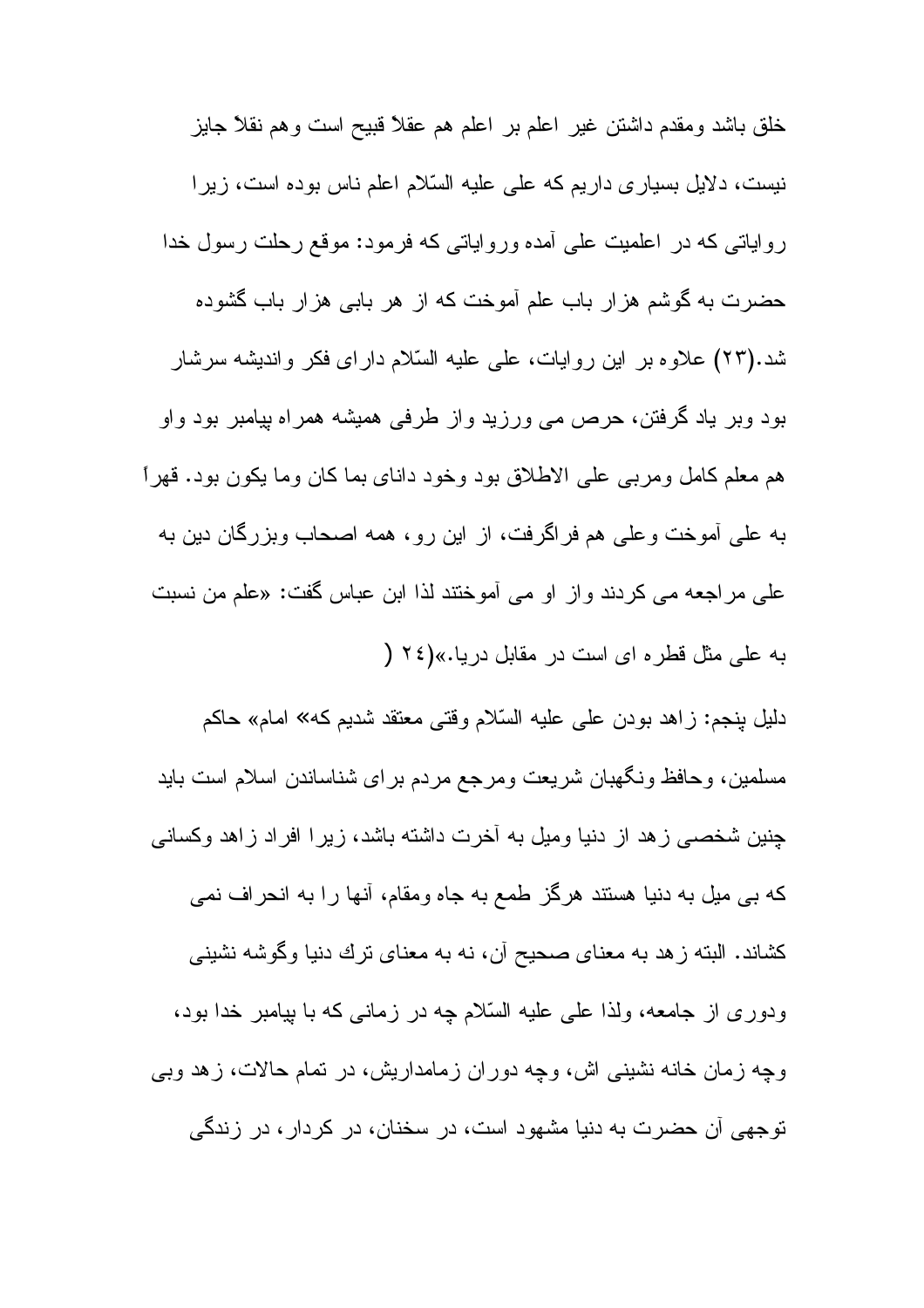فردی و اجتماعی، در عزل ونصبها، در بیامهایش به سران و امرا وفرماندار انش در همه جا زهد حضرت، واضح وأشكار است، على عليه السّلام همان گونه كه بعد از رسول خدا، امام مسلمین است، بعد از آن بزرگوار نیز زاهدترین مردم هست، او به تعبیر خودش دنیا را سه طلاقه کرده است.(٢٥) وأن را کمتر از استخوان خوکی که در دست شخص جذامی باشد می دانست.(۲۲) ونیز آن را جون برگی بر دهان ملخی می بندارد.(۲۷)علی علیه السّلام گفتار وکردارش یکی بود، او اهل عمل وشعار هر دو بود نا هم خود چنین باشد هم دیگران را ارشاد کند. او به گفتن اکتفا نمی کرد بلکه عملاً هم ز هد خود را نشان داد لذا ساده نرین نوع بوشاك وخوراك را برای خود انتخاب می كرد، كفش او از ليف خرما أن هم گاهي وصله دار بود، بعضبي اوقات لباس وصله دار به نن مي کرد، او کمتر از غذای گوشتی استفاده می کرد وبه مردم هم توجیه می فرمود:«لا تَجْعَلُوا بُطْونَكُمْ مَقابِرِ الْحَيْوانِ؛شكمهايتان را گورستان حيوانات قرار ندهید.»(۲۸)علی با آن که می نوانست بهترین زندگی وبهترین ساختمان وحشم وخدم را دارا باشد اما وقتبي از دنيا مي رود أجرى روى هم نگذاشته و مالي ذخیره نکرده بود، باغ وملکی به نامش نبود، به فرموده امام صادق علیه السّلام : علمی وقتی از دنیا رفت به هیچ کس مدیون نبود تا خدا را بدون ملامت ومذمت بلکه محمود ویسندیده ملاقات کرد.»(۲۹)آیا کسی که می خواهد امام مسلمین باشد نباید چنین باشد؟ مسلماً آری، بنابر این علی علیه السّلام این شرط امامت را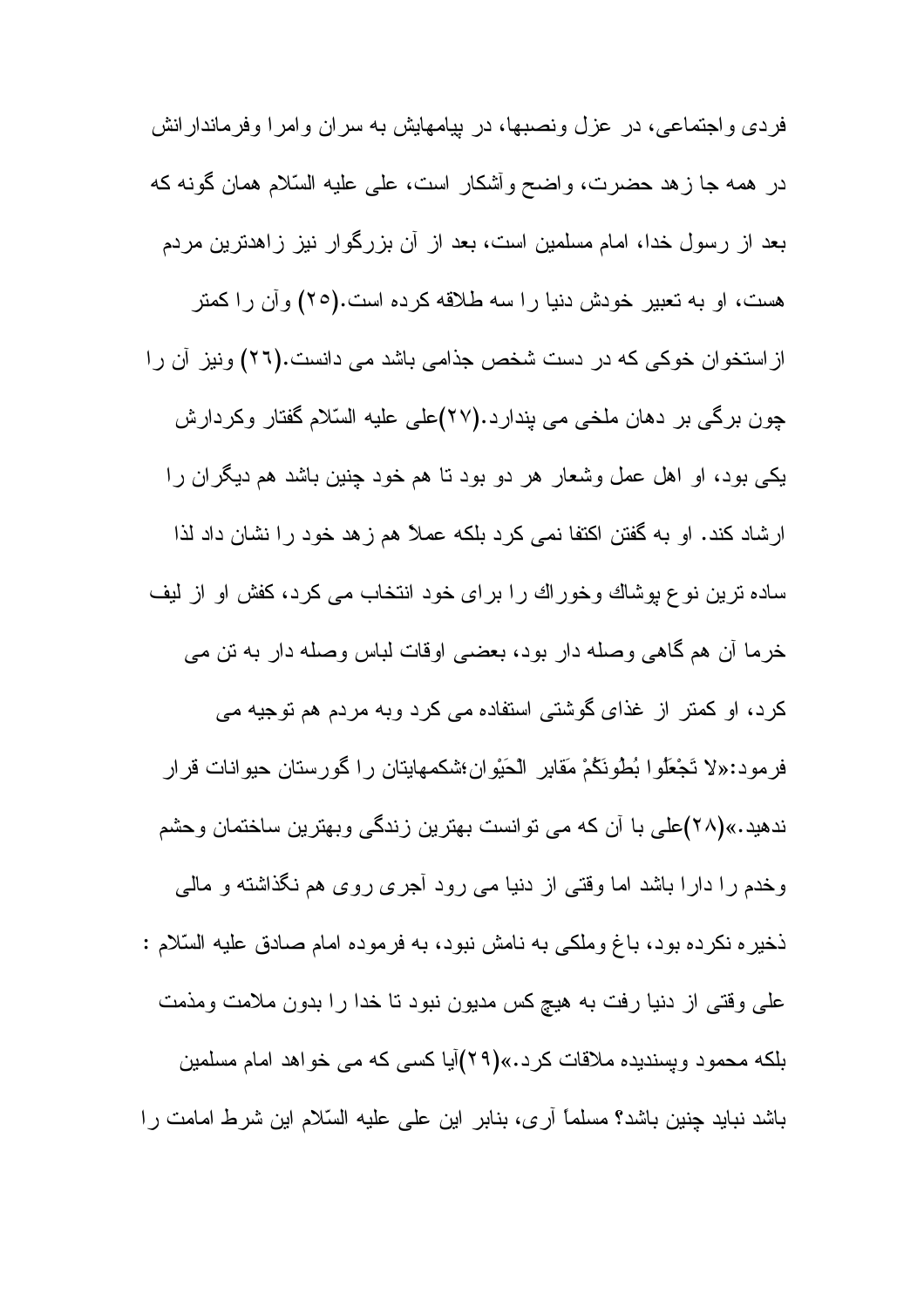هم دار ا بود که سایر خلفا نداشتند.(۳۰)دلیل ششم: انسان کامل بودن علی علیه السّلام

امام به معنای عام کلمه، بایستی دار ای مجموعه کمالات و صفات بسندیده باشد واز تمام عيبها ونقصها، جه جسمي جه اخلاقي وجه روحي، منزه وياك باشد بايد در سیرت وصورت، نمونه ای از همه صفات خوب باشد، امام باید مظهر همه كمالات بسنديده باشد نا جاى هيچ ابهامى براى اطاعت كنندگانش نباشد، ومى بینیم علی علیه السّلام چنین بود، علی در صورت وسیرت بعد از رسول خدا بی همتا بود، ولذا بيامبر به او خطاب كرد وفر مود :

»النَّاسُ مِن شجرٍ شئَّى وأنا وأنتَ مِن شَجِرٍ ةِ واحدة.»(٣١ (

وأيه نطهير بإكيزگي وطهارت ومشتمل بر همه صفات كمال ومترا بودن از همه صفات نابسند را براي بيامبر وعلى وفاطمه وحسنين، نضمين نموده است . دليل هفتم: عصمت على عليه السّلام از نوضيحات قبل روشن شد كه امامت دارای مراتبی است؛ امام، حاکم بر مسلمین است واز همه مهمتر کارشناس دین ومرجع مردم در شناساندن اسلام وحافظ شريعت است ونيز ولايت ورهبري معنوی بر امت دارد .وهمان گونه که درباره عصمت بیغمبر کسی نردید ندارد ولذا هر چه بگوید آن را درست می دانیم بر ای امام نیز قائل به همین مطلب خواهیم بود، ودر صحت آن شکی به خود راه نمی دهیم، زیرا خداوند او را بر اي هدايت جامعه فرستاده است. قطعًا خداوند، يك أدم جايز الخطا يا معصيت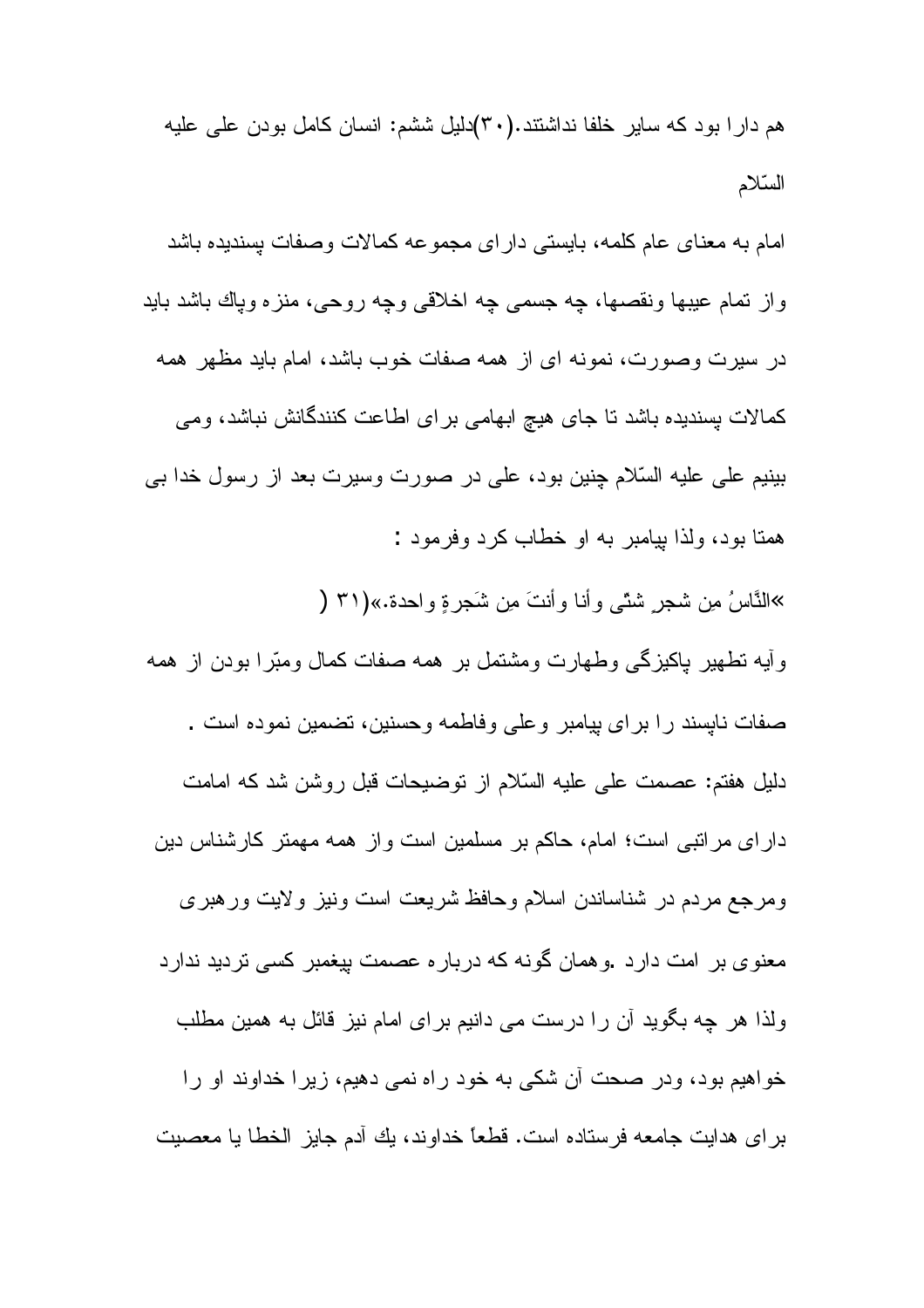كار را مبعوث نمي كند، زيرا اگر جايز المعصبة يا جايز الخطا باشد نقض غرض می شود وبر ضد نبوت است، وچون امامت متمم نبوت است ودر نزد شیعه یکی از اصول مذهب است، بنابر این امام باید معصوم از خطا وگناه باشد تا هر چه می گوید مردم بدون شك ونردید بپذیرند همان گونه كه از بپغمبر می بذيرند ولذا شيعه، قول وعمل ونقرير امام معصوم را حجتمي داند. وعلاوه بر این، اگر امام، معصوم نباشد وگاهی گناه، ویا خطا ویا اشتباه کند، بر مردم است که او را راهنمایی کنند وبه راه راست هدایت نمایند وامامت با این معنا سازگار ی ندار د. ولذا علمای امامیه معتقدند که امام باید معصوم باشد.(۳۲)البته نشخیص این که چه کسی معصوم است به عهده خداست ومردم نمی دانند، از این رو مسأله نتصیص ونصب امام از طرف خدا مطرح می شود همان طوری كه بيغمبر را بايد خدا تعيين كند وكار مردم نيست: اللهُ اعْلَمُ حَيْثُ يَجْعَلُ رسالتَه.(٣٣)حال ممكن است كسي بيرسد: بحث انتصاب الهي ونيز معصوم بودن امام چه ربطی به علی بن ابی طالب علیه السّلام دارد؟ پاسخ این است که هیچ کس نردید ندارد کسی که از طرف خدا به امامت منصوب شده است کسی غیر از علی نیست، زیرا صحبت در این است که آیا بیامبر کسی را نصب کرده یا نه، ما می گوییم آری، امّا مخالفین می گویند پیغمبر کسی را نصب نکرده ومسأله را به امت واگذار كرد. پس صحبت در اين است، نه اين كه همه بگويند پیغمبر کسی را نصب کرد آن گاه ما بگوییم علی را، آنها بگویند ابوبکر را، خير ، اين مورد دعوا نيست وبا بحثي كه شد معلوم شد كه امام، متمم نبوت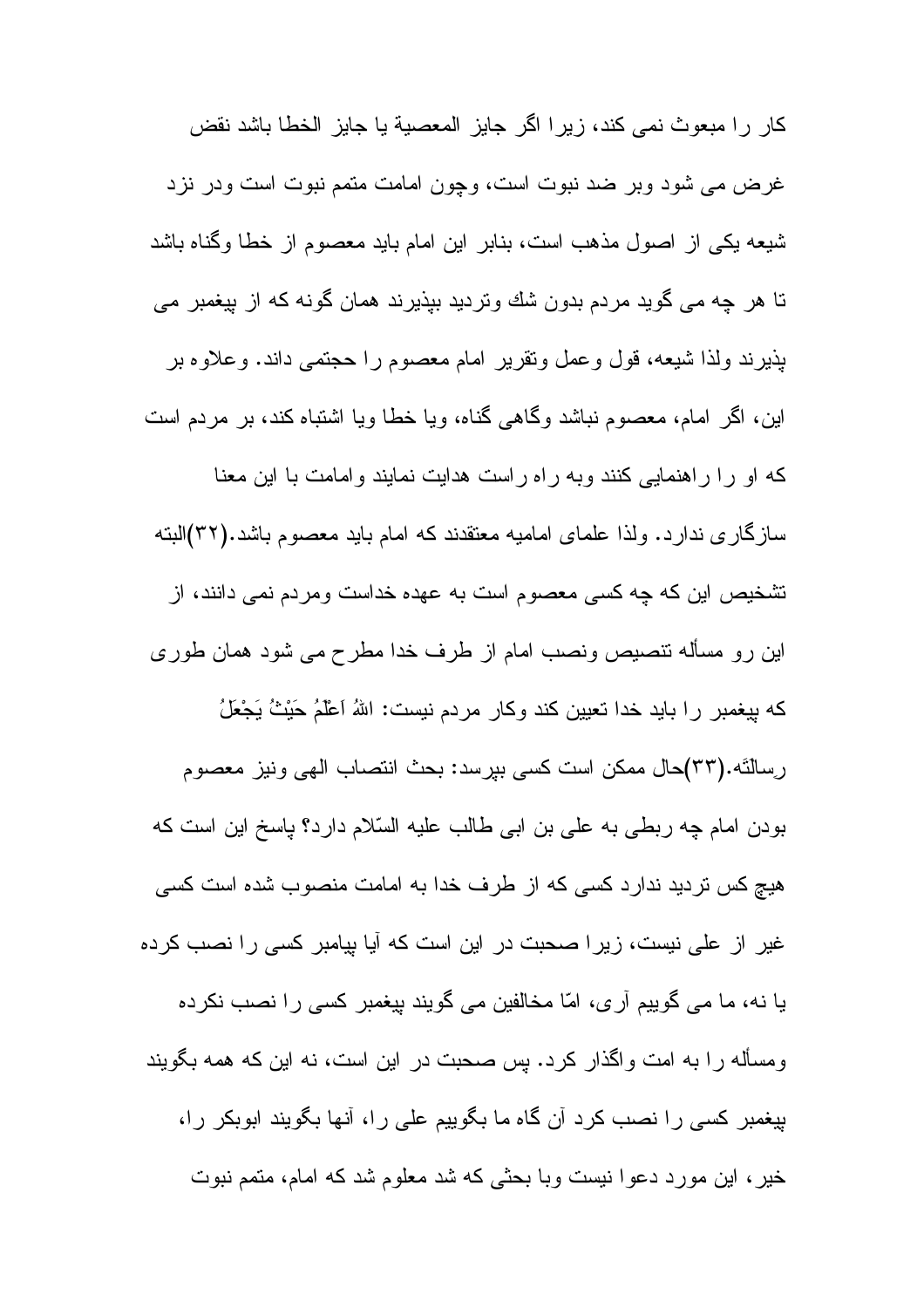است، وباید معصوم باشد، ومعصوم را فقط خدا باید تعیین کند، بس نتیجه می گیریم غیر از علی کس دیگری نمی نواند منصوب شده باشد چون دیگران کس دیگر ی را مدعی انتصاب نیستند حتی خلفا خودشان مدعی نشدند که: چون بیغمبر ما را منصوب کرده است، زمام امور را به دست گرفته ایم، هرگز! أنان چنین ادعایی نکرده اند، اما علی ادعا داشت که بیغمبر مرا نصب کرد ومردم هم نقریر کردند، وشیعه هم به این معنا معنقد است، وحتی سنبی ها هم قبول دارند كه على خود را احق به خلافت مى دانست ومدعى بود كه از طرف خدا وبیغمبر به امامت منصوب شده است . و ادله بسیار ی هم در این باب آمده است كه از مباحث قبل روشن شد.در مورد عصمت هم همین طور است؛ یعنی خلفا خودشان مدعی عصمت نیستند بلکه صریحاً معترف به اشتباه وگناه خود هستند، حتبی أنان (ابوبکر وعمر وعثمان) سالیان طولانبی مشرك بوده اند، وچه گناهبی بزرگ تر از شرك. اتفاقا اهل سنت هم به عصمت أنها اقرار ندارند، چون أنها امامت را منحصر در حکومت می دانند ودر مسأله حکومت، عصمت لازم نيست، بلكه فقط عدالت كافي است. ولذا خود اهل سنت نقل كرده اند كه ابوبكر گفت: «ان لمی شَیْطاناً یَعْتَرینی؛ شیطانی هست که گاهی بر من مسلط می شود ومرا به غلط مي اندازد» عمر خطا بسيار داشت ومولا على عليه السّلام دست او را مكرراً گرفت ونجات داد كه هفتاد بار گفت: «لولا عليٌّ لهَ<u>ا ك</u>َ عُمر .»پس نه خود خلفا مدعى عصمت اند ونه امت آنها جنين اعتقادي درباره آنان دارند. اما ما كه امامت را در حد بسيار بالا ونيز در اين مقام به عصمت، قائليم قهر أ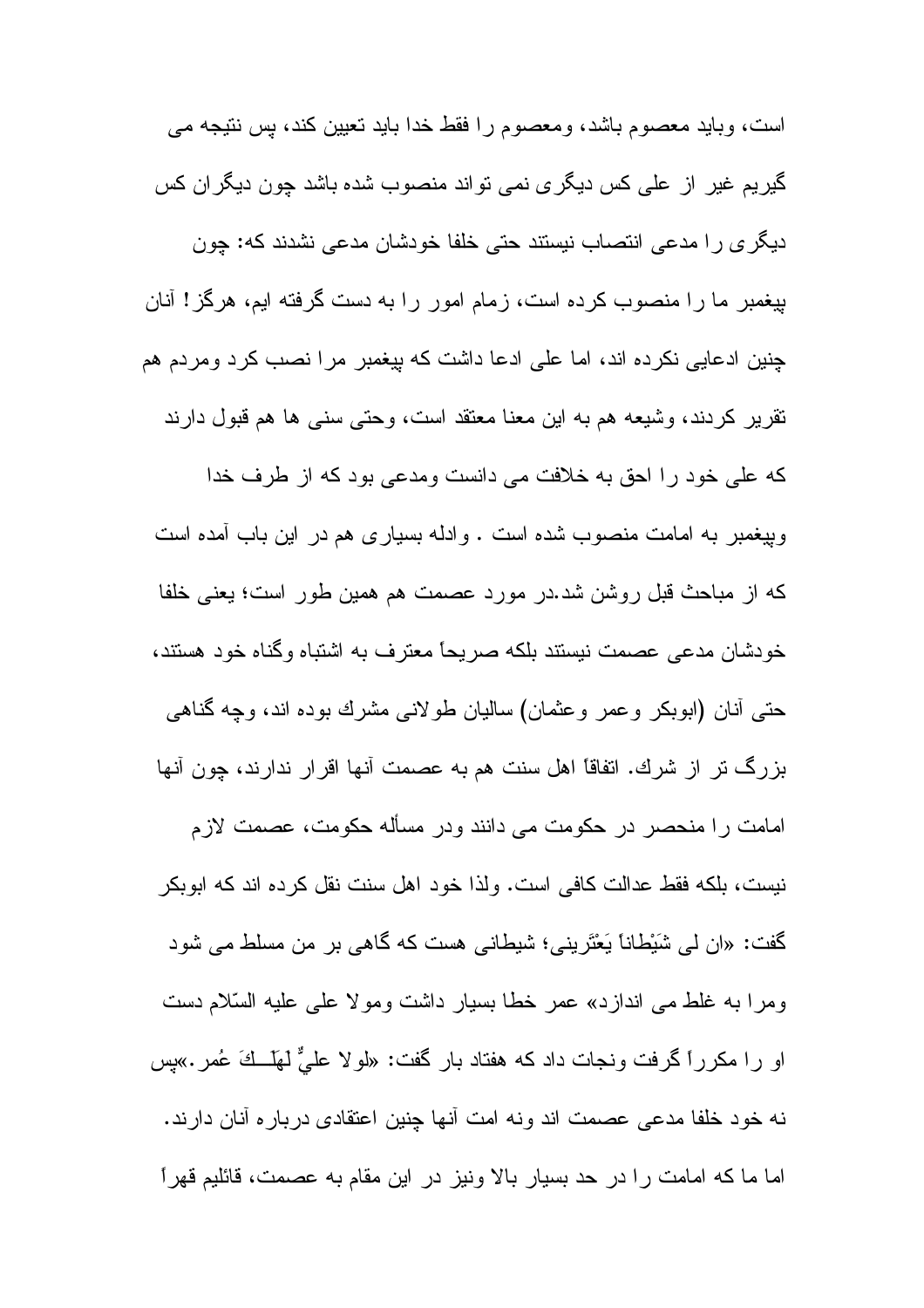غیر از علمی علیه السّلام کسی دیگر نمی نواند دارای این شأن باشد وادله ای که دلالت دارد که امام باید معصوم باشد، بسیار است که به بعضبی از آنها اشاره می کنیم.

دليل هشتم: احتجاجات على عليه السّلام على عليه السّلام در تمام مراحل ومناسبت هایی که بیش می آمد بر ای اثبات حق خود، که امامت بر امت اسلامی وخلافت بس از رسول خدا صلَّى الله عليه و أله باشد، ادله وبراهين مختلفى مى آورد، و شجاعانه از حق خویش دفاع می کرد که در مباحث این کتاب، هر جا بر ای اثبات امامت و و لایت حضرت، دلایلی ذکر شده احتجاج حضرت را به آن دلایل نیز با ذکر سند عنوان کرده ایم در این جا هم احتجاج حضرت با ابوبکر را برای نکمیل ادله وبه عنوان هشتمین دلیل بر امامت ذکر می کنیم .احتجاج امام عليه السّلام با ابوبكر مرحوم طبر سي در كتاب «احتجاج» خود، محاجة امير المؤمنين عليه السّلام براي اثبات حقانيت خود با ابوبكر را به سند خود از امام صادق عليه السّلام از پدران بزرگوارش نقل كرده كه خلاصه آن، چنين است: بس از بیعت مردم با ابوبکر در امر خلافت، او بر ای این که در بر ابر علی علیه السّلام بر این کار خود عذری بتراشد آن حضرت را در خلوت ملاقات کرد وگفت: يا ابا الحسن، به خدا سوگند، من نه در اين امر ميل ورغبتي وحرص وطمعی داشتم ونه خود را به این کار از دیگران برتر می دانستم. و با این سخن مي خواست رضايت امام عليه السّلام را بدست أورد.امام عليه السّلام :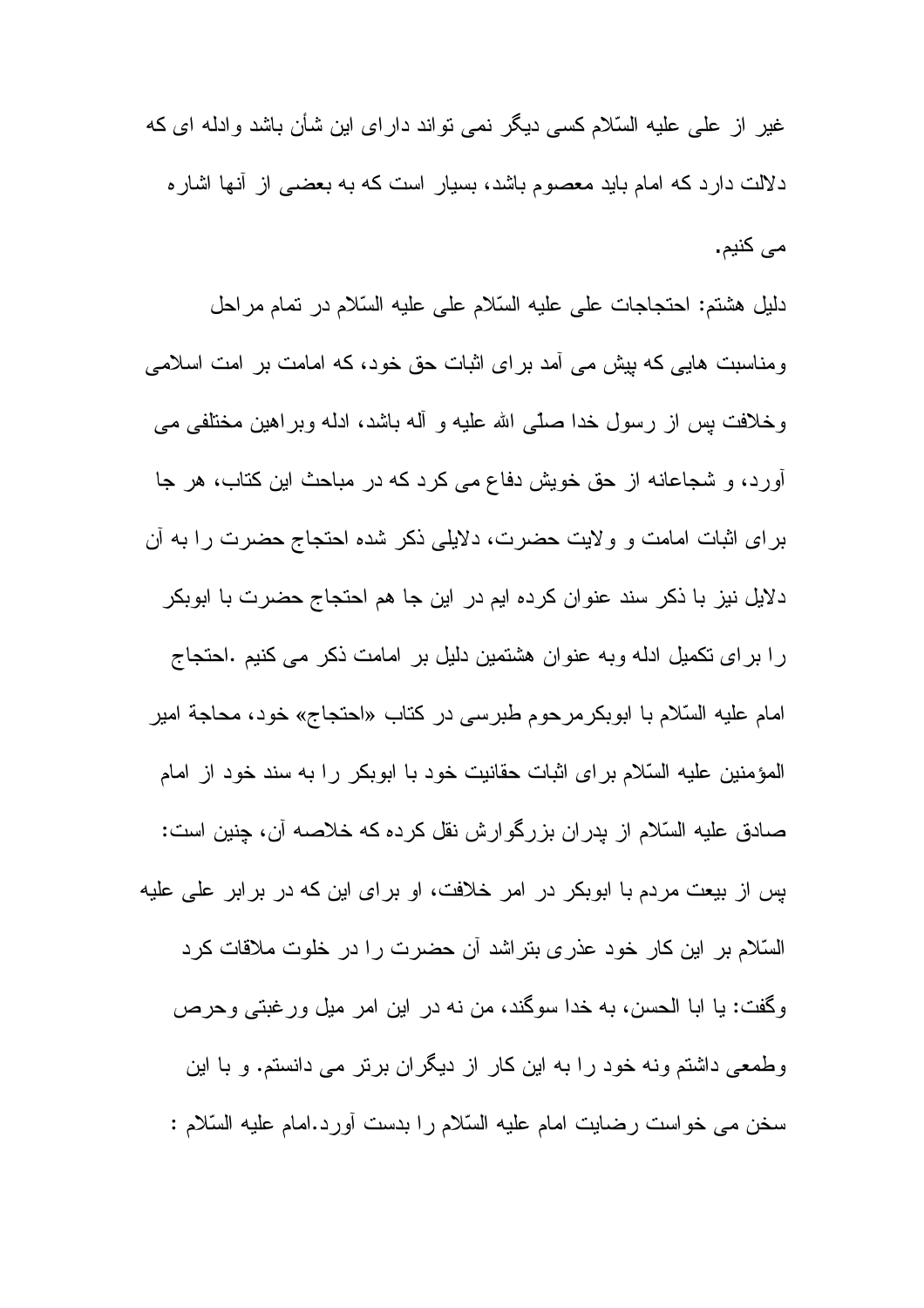بس چه چیز نو را به این کار ، واداشت در حالی که نه به آن میلی داری ونه به أن حريصي ونه خود را لايق أن مي داني؟ابوبكر : حديثي از رسول خدا صلّي الله عليه و أله شنيدم كه فرمود: «إنَّ اللهَ لا يَجمعُ ٱمَّتَى عَلَى ضلال؛ خداوند، امت مرا به گمراهي جمع نمي كند.» وديدم مردم بر خلافت من اجماع كردند ولذا از قول بیامبر تبعیت کردم، واگر می دانستم کسی تخلف می کند از پذیرفتن خلافت، امتناع می ورزیدم.امام علیه السّلام : این که گفتی که پیغمبر فرموده است: «خداوند امت مرا به گمراهی جمع نمی کند» آیا من از امت هستم یا خير؟ابوبكر: بلىلمام عليه السّلام : همچنين افراد ديگرى از امت واز اصحاب بیامبر که از خلافت نو امتناع داشتند؛ مثل سلمان، ابوذر، مقداد، سعد بن عباده وجمعي از انصار كه با او بودند آيا از امت بودند يا نه؟ابوبكر : بلَّى همه أنَّها از امنند.امام عليه السّلام : بِس چِگونه حديث بيغمبر صلَّى الله عليه و أله را دليل خلافت خود مي داني در حالي كه اينها با خلافت تو مخالف بودند؟ابوبكر : من از مخالفت أنها خبر نداشتم مگر بس از خاتمه كار ونرسيدم اگر كنار بكشم مردم از دین برگر دند!امام علیه السّلام : باشد، ولی بگو بدانم کسی که متصدی جنین امری می شود باید چه شرایطی داشته باشد؟ابوبکر : خیرخواهی، وفا، عدم چاپلوسی، نیك سیرتی، أشكار كردن عدالت، علم به كتاب وسنت، داشتن زهد در دنیا وبی رغبتی نسبت به أن، ستاندن حق مظلوم از ظالم، سبقت در اسلام وقرابت با بپغمبر صلَّى الله عليه و أله .امام عليه السَّلام نمام أن صفاتـي كه براي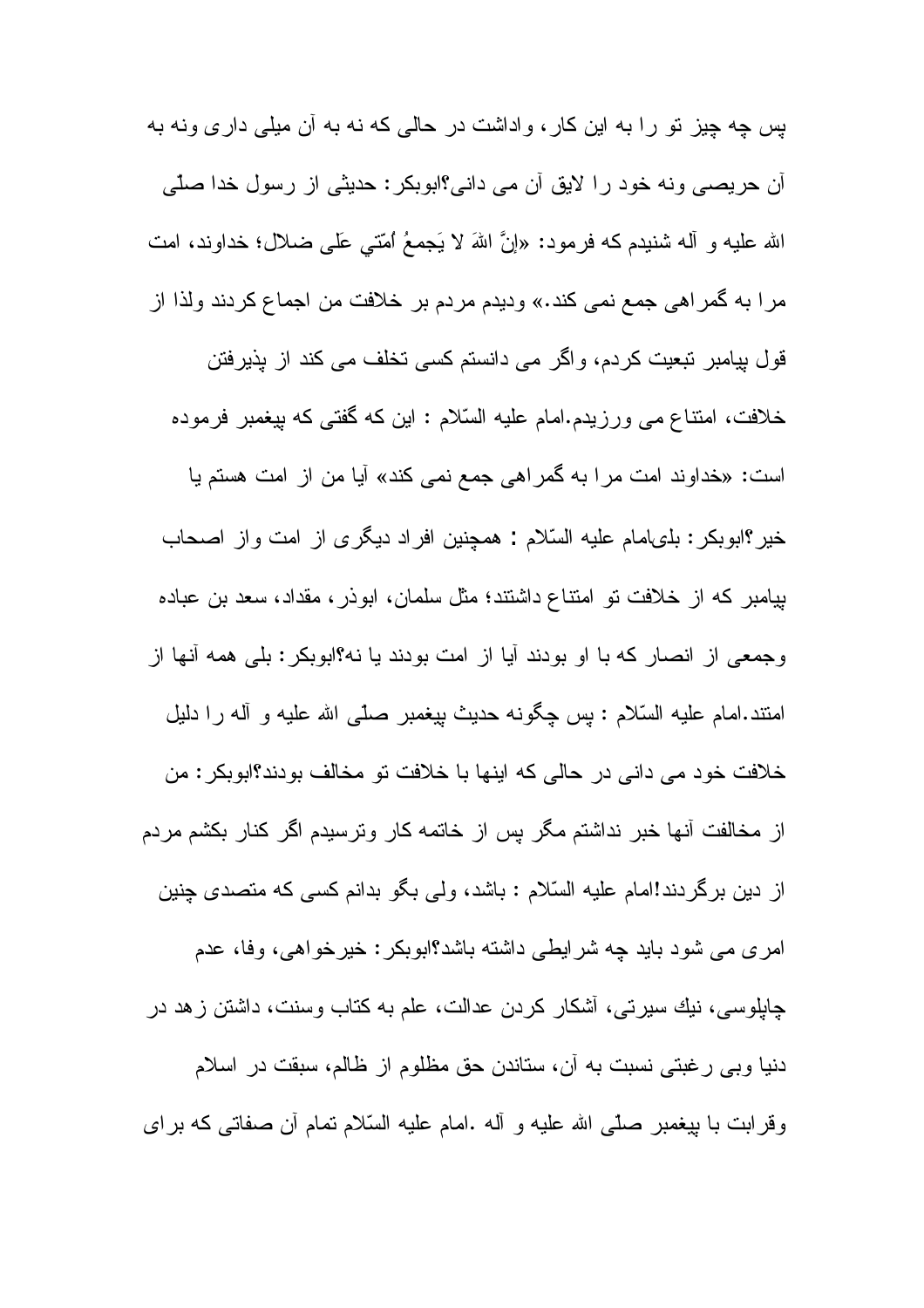خلیفه مسلمین از زبان ابوبکر بازگو شد برای خود یك به یك بیان كرد وتقدم خویش را بر ابوبکر با دلیل وبر هان به اثبات رسانید، و ابوبکر با طوع ورغبت أنها را بِذيرفت واقرار به حق كرد.أن گاه فرمود: بِس چِه چِيز نو را فريب داد كه اين مقام را نصاحب كنى در حالى كه نو از داشتن شرايط آن محرومی؟!ابوبکر گریست وگفت: راست گفتی ای ابو الحسن، امروز را به من مهلت بده تا در این بار ه بیندیشم.حضرت فرمود: باشد یك روز فكر كن، ای ابوبکر !ابوبکر از نزد امام علیه السّلام بیرون رفت وبا کسی صحبت نکرد تا شب فرا رسید، در آن شب رسول خدا صلّی الله علیه و آله را در خواب دید وچون به آن حضرت سلام کرد، پیغمبر روی از او گرداند، ابوبکر عرضه داشت: يا رسول الله! أيا دستوري فرموده اي كه من انجام نداده ام؟رسول خدا صلَّى الله عليه و أله به او فرمود: من سلام را بر نو رد مى كنم، زيرا نو با کسی که خدا ورسولش او رادوست دارند دشمنی کردی، حق را به اهلش بر گر دان.ابو بکر پر سيد: اهل آن کيست؟ر سول خدا صلّبي الله عليه و آله فر مود: أن كه نو را عتاب كرد؛ يعني على عليه السّلام .ابوبكر گفت: بازگردانيدم پارسول الله. ودیگران حضرت راندید و ازخواب بیدار شد.صبح زود به محضر على عليه السّلام أمد وكَفت: اي ابا الحسن! دستت را باز كن نا با نو بيعت كنم، و آنچه در خواب دیده بود به امام خبر داد.» امام دستش را گشود وابوبکر دست خود را به آن كشيد وبيعت كرد وگفت: به مسجد خواهم رفت ومردم را از آنچه در خواب دیده ام واز سخنانی که بین من ونو گذشته است آگاه می گردانم واز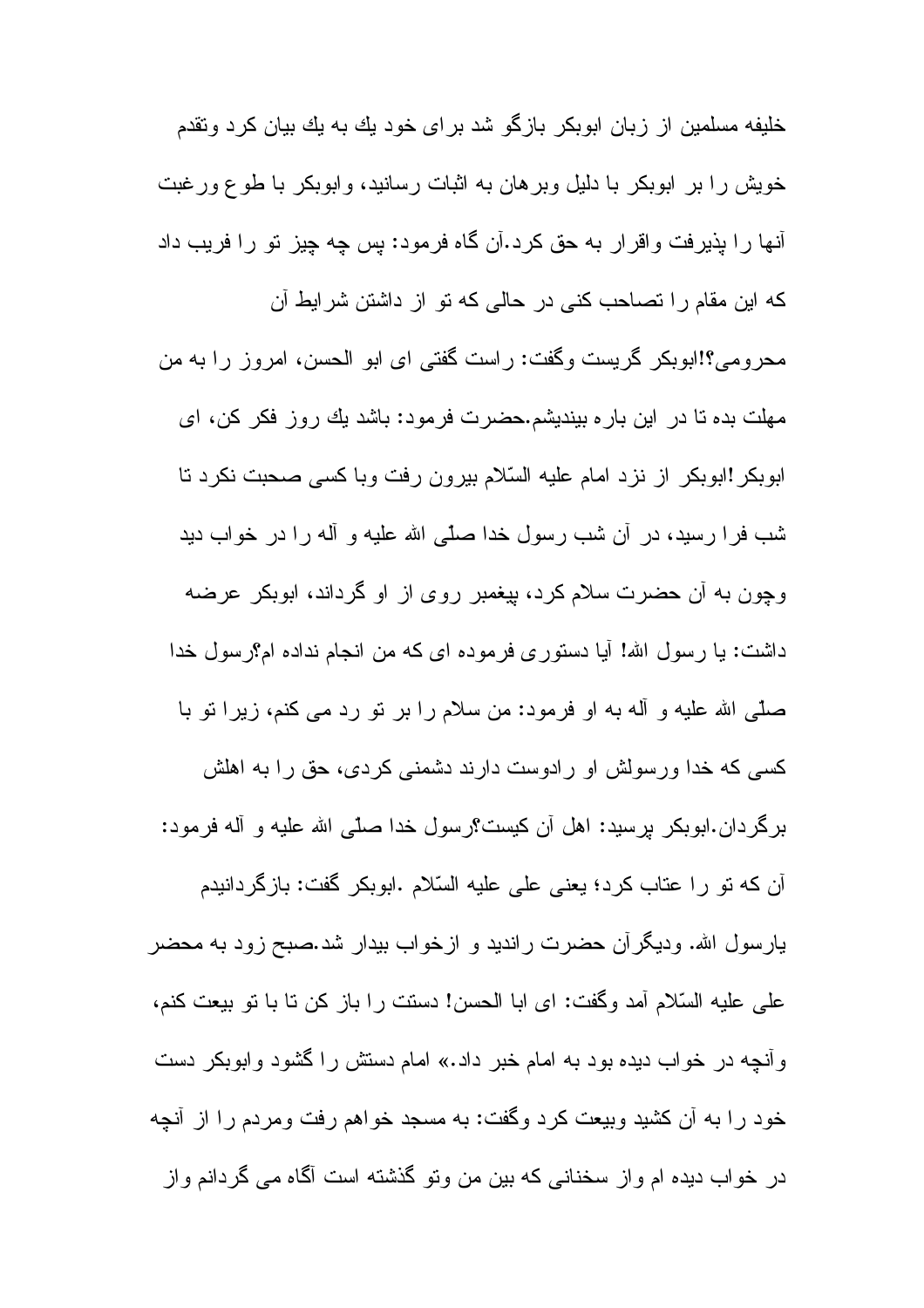اين مقام هم كنار ه كشيده وبه نو نسليم مي كنم. امام عليه السّلام فرمود: خيلي خوب.ابوبکر در حالی که رنگش متغیر بود از محضر امام علیه السّلام خارج شد ومرتباً خود را سرزنش می کرد، اما در بین راه با «عُمر» مواجه شد، عمر برسید: نو را چه می شود ای خلیفه مسلمانان؟ ابوبکر ماجرا را برای عمر نقل كرد.عمر گفت: اى ابوبكر و اى خليفه رسول خدا! تو را به خدا قسم مى دهم كه گول سحر ٍ بنبی هاشم را نخوری وبه آنها اطمینان نداشته باشی، این اولین سحر أنها نيست. عمر أن قدر گفت وگفت نا ابوبكر از نصميم خود برگشت ومجدداً او را به امر خلافت راغب گردانید.(٣٤) ٠ ـ حدیث عبدالعزیز بن مسلم از امام رضا عليه السّلام كه نرجمه أن در) نعريف امامت) اول همين بخش أمد اين بودكه امام فرمود: «فَمَن ذا الذي يَبلُغُ معرفة الامام أو يُمكنه اختيارُه، فَامِنَ الاختيار مِن هذا وأمِنَ العقولُ من هذا وأينَ يُوجَد مثلَ هذا، أَتَظُنُّون أنَّ ذلك يُوجَدُ في غير أل الرَسُولِ محمَّدٍ صلَّى الله عليه و أله كَذِّبَنَّهُم وَاللهِ أنفُسهُم وَمُنتهم الأباطيل» در أخر حديث بس از بيان بقيه اوصاف امام معصوم مي فرمايد: «فهل يقدر ون على مثل هذا فيختار ونه او يكون مختار هم بهذه الصفة فيقدمونه».٢ . مائده (٥) أيه ٥٥ \_ ٢. ٥٦ . ر . ك: طبرسي، مجمع البيان، ج ٣، ص ٢١٠ ؛ حسكاني، شواهد النتزيل، ج ١، ص ١٧٧، حديث ٢٣٥ ؛ اربلي، كشف الغمه،ج ١، ص ٢٢٢ و بحار الانوار، ج ٣٥، ص ١٩٤. ٤ . ر . ك: سيد اصغر ناظم زاده قمي، الفصول المائه، ج ٢ در شرح أيه ولايت، وحياة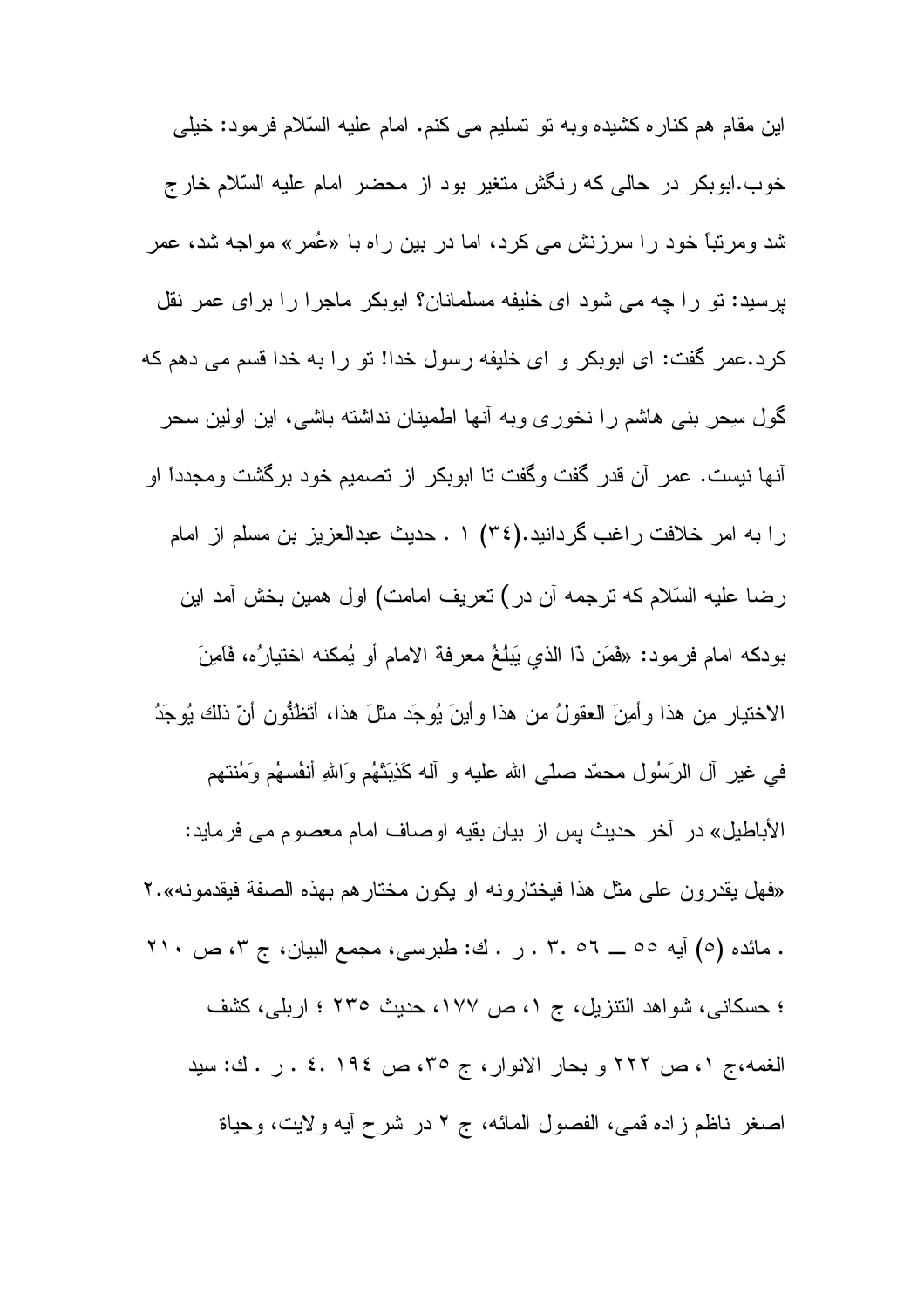أمير المؤمنين عليه السّلام نبذة في حياته و .0.. • . احز اب (٣٣) آيه ٦٠ ٣٣ . ابن اثیر جزری، جامع الاصول، ج ١٠، ص ١٠٣ و ابن حجر، صواعق المحرفه، ص ١٤٨ .٧ . حاكم نيشابوري، مستدرك، ج ٢، ص ٤١٦ و ج ٣، ص 146 و١٥٩ و١٧٢ ؛ ابن اثير، اسد الغابة، ج ٢، ص ١٢ و ٢٠ و ج ٣، ص ٤١٣؛ ابن طلحه شافعي، مناقب آل الرسول، ص ٨ ؛ ابن كثير ، تفسير ابو الفداء، ج ٣، ص ٤٨٣ ؛ ابن حجر عسقلاني، فتح الباري بشرح صحيح بخاري، ج ٣، ص ٤٢٢؛ سيوطى الدر المنثور، ج ٥، ص ١٩٨. 8. نساء (٤) أيه ٥٩. ٩. اصول كافى، ج ١، ص ٢٧٢ ؛ سيد هاشم بحرانى، نفسير برهان، ج ١، ص ٣٨١ و حويزي، نور الثقلين، ج١، ص ٤٩٩ .١٠. مائده (٥) أيه ٦٧ .١١. . برای اطلاع بیشتر درباره شأن نزول این أیه شریفه «یا أیها الرسول بلّغ ما انزل اليك «. . . ر . ك: ناظم زاده قمي، الفصول المائه، ج ٢,١٢ . اين داستان در بیشتر تفاسیر شیعه وسنی وکتاب های تاریخ اسلامی آمده است.۱۳ . این جمله اشار ه است به أيه ٦ سور ه احزاب: «النبي اولي بالمؤمنين من أنفسهم». بيغمبر چون از جانب خداست بر جان ومال وبر همه چیز مردم از خود أنان اولویت دارد، هر کس اختیار مال وجان خود رادارد اما بیغمبر در همین اختیارداری ها از خود صاحب آن، اختیاردارتر است، البته بپامبر به میل شخصبی عمل نمی کند بلکه مصـالح جامعه اسلامـي را در نظر مـي گيرد چون او امـام ورهبر جامعه اسلامي است.٤٤ . سبِّد محمَّد نيجاني، لأكون مع الصادقين، ص ٢١،٣٧٥,٦٠٠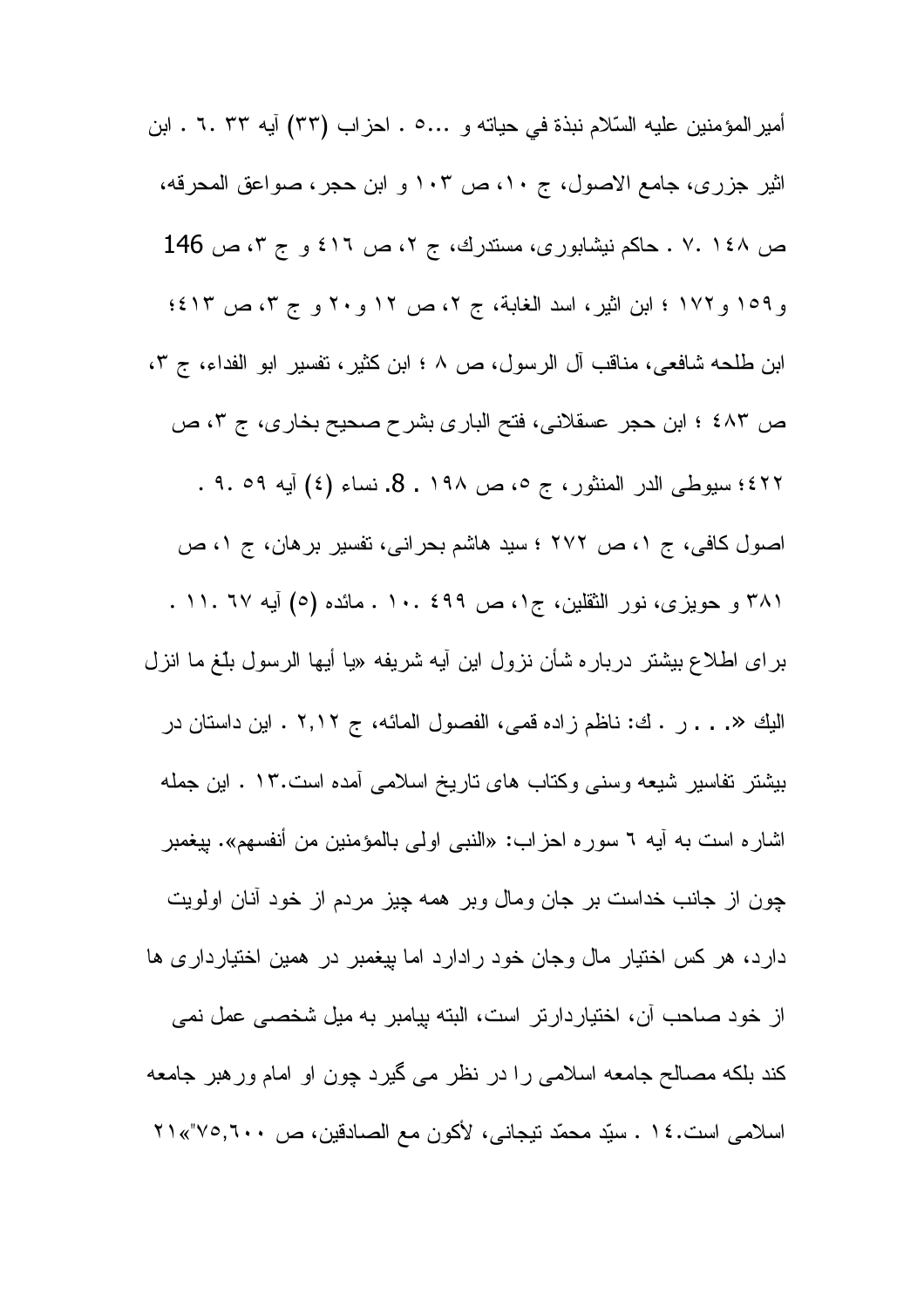. شرح ابن ابي الحديد، ج ١٣، ص ٢١٠؛ قندوزي حنفي، ينابيع المودة، ص ٢٥٤؛ ترمزي، سنن الترمذي، ج ٥، ص ٥٩٦، حديث ٣٧٢٤ و . ١٥. . ١٦. . براي توضيح بيشتر ر . ك: ناظم زاده قمي، الفصول المائه، ج ٢، فصل «علي عليه السّلام وحديث منزلت».١٧ . ٢٣ . احمد حنبل، مسند، ج ٢، ص ١٧ و ابن مغازلي شافعي، مناقب آل الرسول ، ص ٢٣٥، حديث ٢٨١,١٨ . براي نوضيح بيشتر ر . ك: ناظم زاده قمي، الفصول المائه، ج ٢، فصل «علي عليه السّلام وحديث ثقلين» و حياة أمير المؤمنين ١٩... . ونس (١٠) آيه ٣٥,٢٠ . نهج البلاغه، خطبه ١٩٢,٢١ . خوارزمي، كفاية الطالب، ص ٢ و صدوق، امالي، مجلس ٢٨، حديث ٩,٢٢ . جويني خراساني، فرائد السمطين، ج ٥، ص ١٦؛ خوارزمي، كفاية الطالب ص ٢؛ اربلي، كشف الغمة، باب المناقب، ج ١، ص ١٤٨ و بحار الأنوار ، ج ٣٨، ص ١٩٧,٢٣ . ر . ك: ابن عساكر ، تاريخ دمشق، ترجمه امام على عليه السَّلام ، ج ٢، ص ٤٨٤ ؛ اصول كافي، ج ١، ص ٢٩٧ ؛ شيخ مفيد، الارشاد فصل اول از باب ٢؛ صدوق، خصال، ج ٢، ص ٢٤٤ وبحار الأنوار، ج ٤٠، ص ـ 127.24 ر . ك: اميني ، الغدير، ج٢، ص٥٤ و ج ٣، ص ٩٩ و بحارالأنوار، ج ٤٠، ص ١٤٧,٢٥» . يا دنيا، يا دنيا، إليكِ عَنَّى أَبِي نَعَرَّضْتِ أَم إِلَيَّ نَتْنَوَّقْتِ، لا حانَ حينك، هيهات غُرِّي غيري لا حاجة لي فيك، قد طَلَّقْتُكِ ثلاثًا لا رجعة فيها «. ...نهج البلاغه، كلمات قصار ٧٧,٢٦ . «واللهِ لِدُنياكُمْ هٰذِهِ أَهْوَنُ في عيني مِن عِراقٍ خنزيرٍ في يدِ مَجذوم.» همان، كلمات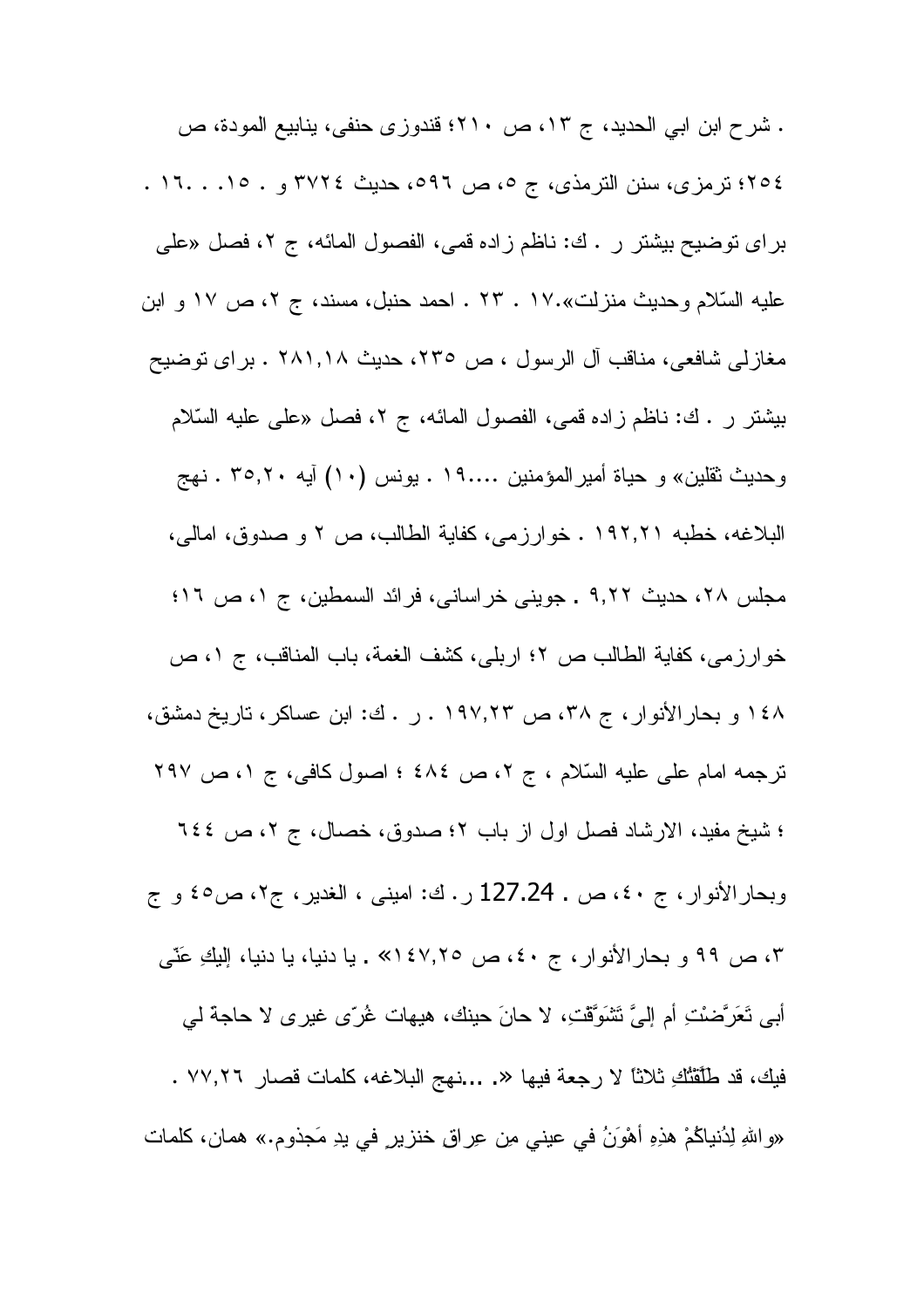قصار ٢٣٥,٢٧ . «وإنّ دنياكُم عندي لأهونُ مِن ورقةٍ في فم جرادةٍ تَقْضَمُها... .» همان، خطبه ۲۲٤٫۲۸ . خوارزمی، مناقب، ص ۲ و جوینی، فرائد السمطين، ج ١٦,٢٩ . شهيد ثاني، كشف الريبه ، ص ٨٩ .٢٠ . براى اطلاع بيثنتر از زهد امام على عليه السّلام ر . ك: ناظم زاده قمي، الفصول المائه، ج ۳ وعلمي عليه السّلام أينه عرفان.٣١ . حاكم نيشابوري، مستدرك، ج ٤، ص ٢٤٠ .او مي گويد اين حديث، صحيح است.٣٢ . علامه حلي كشف المراد، ص ٢٨٦، مقصد ٥، مسأله . 2.33 انعام (٦) أيه ٢٤. ٢٤. . ٣٤. ل . ك: طبرسي، احتجاج، ج ١، ص ١٥٧ \_ ١٨٥.

## جكيده بحث

از مجموع این بحث دانستیم که امامت وولایت مطلقه، یعنی حکومت ور هبر ی سیاسی جامعه، ومرجعیت دینی وکارشناسی، به نمام معنای آن، ویپشوایی جامعه در امور معنوی ورساندن جامعه اسلامی به کمال مطلوب، پس از رسول خدا بر قامت زيباي على عليه السّلام برازنده است وبس. بايد دنياي اسلام، تأسف وغصه بخورد كه ربع قرن، على را از صحنه سياسي بلكه از صحنه ديني به معنای کامل آن خارج کردند ونگذاشتند راهی که رسول خدا نشان داده بود ادامه دهد، واسلام راستین را جامه عمل ببوشاند .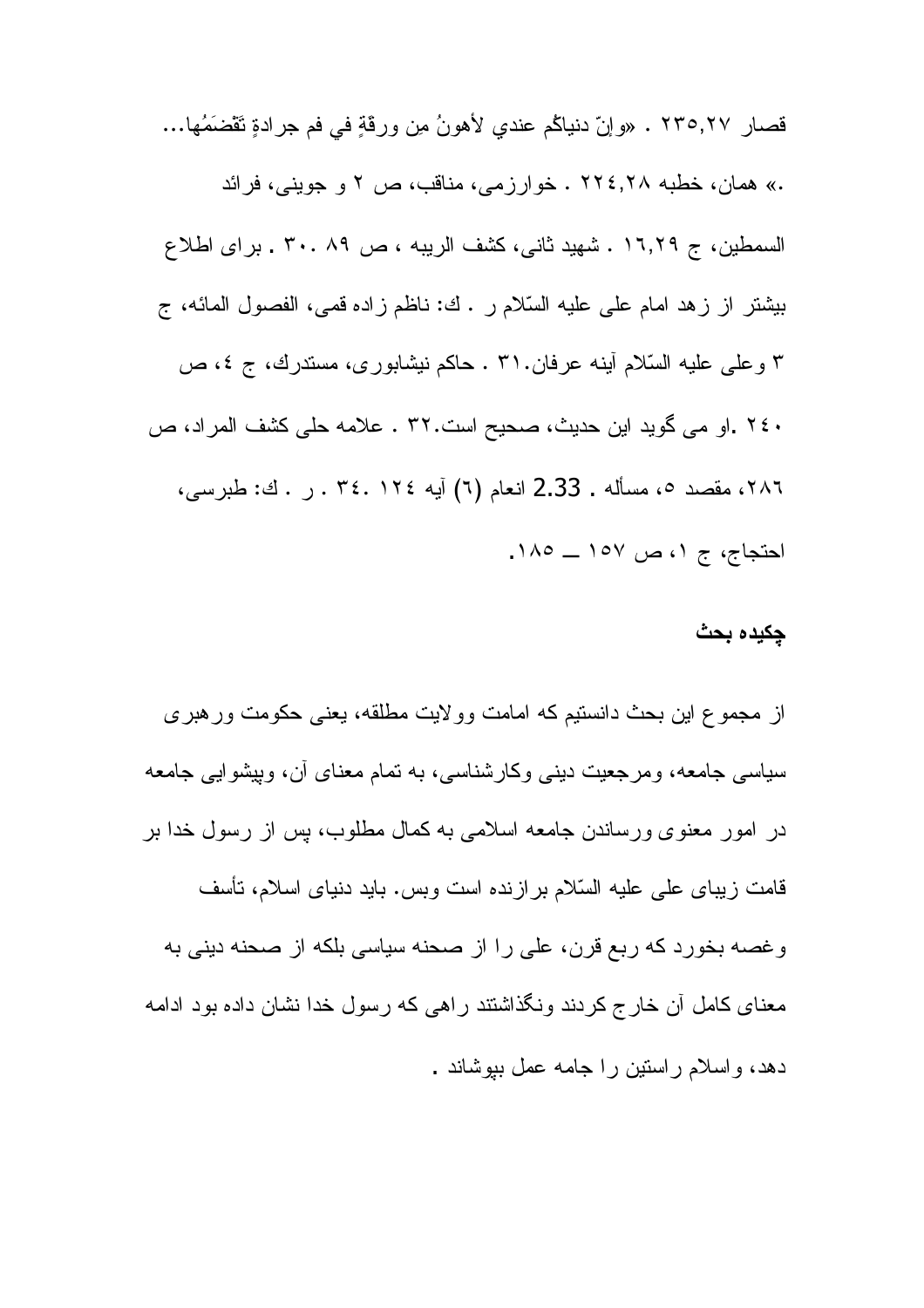بیست وینج سال دست علمی از حکومت ور هبری سیاسی جامعه کوناه شد ومردم از أن مخزن علم وفقاهت وأن اقيانوس نقوا وفضليت محروم شدند وأن بزرگ مرد روزگار، نتوانست با هوش سرشار وعقل بارور وفکر رشیدش در آن مدت به جامعه اسلامی حیات بخشد، از این رو پس از رسول خدا انحراف ها نمودار گشت وبدعت ها وفتنه ها زیاد شد، ومخصوصاً در زمان عثمان به اوج خود رسید نا بالاخر ه مردم قیام کردند و به خانه عثمان ریختند و او را به قتل رساندند و دست بیعت به سو ی علمی در از کر دند .

اگر چه علی علیه السّلام حاضر نبود حکومت را بیذیر د، زیر ا می دانست بار انی كه او را كمك مى كنند بسيار اندكند، مردم عوض شده اند، اوضاع با زمان

بيغمبر فرق كرده است، لذا فر مود :

مر ا ر ها کنید بر وید دنبال دیگر ی، که ما حوادث بسیار نیر ه ای در بیش داریم وكارى در بيش است كه چندين چهره دارد. . . همانا كران تا كران را ابر فتنه بوشانده است وراه راست، ناأشنا گر دیده است «.

ودر بابان می فرماید :

واعلموا أنّي إنْ أجَبِثْكُم رَكِبِتُ بِكُمْ ما أعلَمُ. . . ؛

وبدانید اگر من دعوت شما را ببذیرم طبق آن چه خود می دانم رفتار خواهم نمود نه آن طوری که شما دلتان می خواهد واز گذشتگان برای شما مانده است... .» (۱ (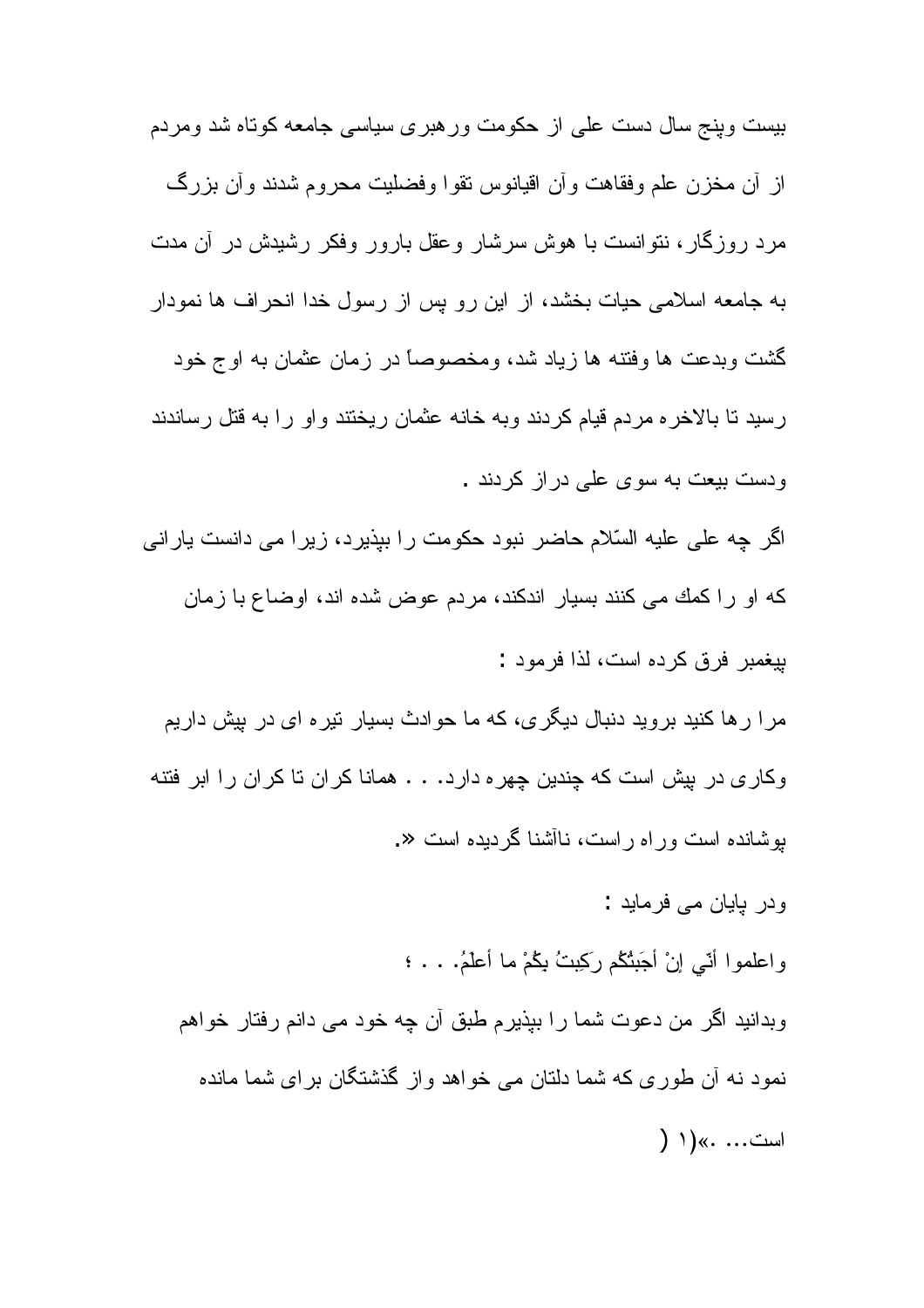باید نوجه داشت بر اساس اعتقاد شیعه، چه مردم بیعت کنند چه نکنند علی علیه السَّلام امام منصوب از جانب خدا است، هر چند مردم با او بیعت نکنند، واگر امیر المؤمنین علیه السّلام این جمله را به آنان فرمود بر ای این بود که اتمام حجت کرده باشد که چنان چه با او بیعت کنند بدانند که علی طبق نظر خود در كنار قرآن وسنت عمل مى كند، فردا به او اعتراض نكنند ويا نقض عهد نكنند نه أن كه اگر أنها بيعت نمي كردند على عليه السّلام امام نبود، بلكه على امام است چه بیعت کنند چه نکنند، زیرا امامت علی علیه السّلام «عهد الله» است . اما همان گونه که حضرت بیش بینی می کرد وفرمود: حوادث بسیاری در بیش داریم و …وبا آن که از آنها بپمان گرفت که به رأی خود عمل کند، اما به محض أن كه حكومت را در دست گرفت وراه اسلام وعدالت اجتماعی را بپاده كرد، مخالفت ها واعتراض ها شروع شد وكم كم سر به مخالفت نهادند وطلحه وزبیر در مکه به عایشه ملحق شدند وطولبی نکشید که جنگ جمل بیا شد، ویس از أن معاويه ـــ عامل به جا مانده از سابقين ـــ از شام شورش كرد وجنگ صفین را به راه انداخت، وسپس خوار ج شورش کردند وأتش جنگ نهروان را افروختند ودر مدت بنج سال حکومت ظاهری حضرت، سه جنگ مهم داخلی که ده ها هزار کشته به جای گذاشت بیا نمودند. تمام این أشوب ها وفتنه ها ناشبی از این بود که منحرفان وبدعت گذاران، تحمل حکومت عدل علی را نداشتند .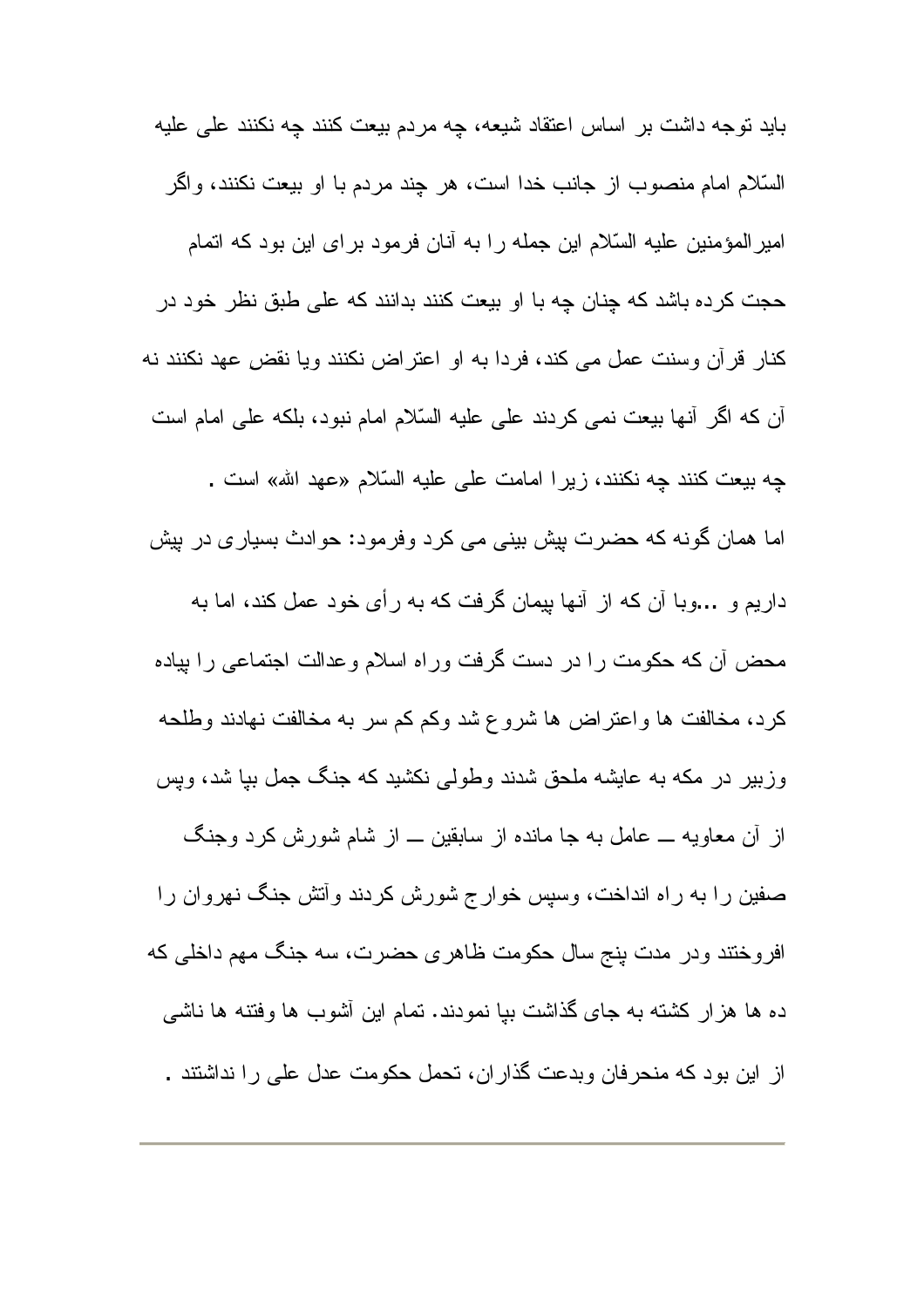. 1نهج البلاغه، خطبه ٩٢ .

بخش دوم

عدالت على عليه السّلام

رسول خدا صلَّى الله عليه و أله فرمود : ابوبکر می گوید: شب هجرت در حالی که از مکه به سوی مدینه خارج شده بوديم، بيغمبر خدا به من فرمود: "اي ابي بكر ! دست من ودست علي در عدل، بر ابر است".» (١ ( »ابن اثير ، اسد الغابه في معرفة الصحابه، ج ٤، ص ٢٥ ؛ و شيخ مفيد، الأمالي ، مجلس ٢٥، حديث ٣ « نگاهی گذرا به تاریخ بشر ، نشان می دهد که آدمیان از همان روز های نخستین خلقت، يك سلسله از فضيلت ها را در جنبه هاى فردى واجتماعى به عنوان اصول خدشه نايذير يذيرفته اند؛ برخي از اين اصول، همچون خوراك وبوشاك وچیز ہایی از این قبیل، مربوط به جنبه مادی انسان وبعضبی دیگر مثل عاطفه، محبت، همنو ع دوستی و ... مربوط به جنبه معنو ی اوست. در این میان، اصول وارزش هایی هم وجود دارد که گستره وسیعی را شامل می شود وهمه جنبه های مادی ومعنوی را در بر می گیرد .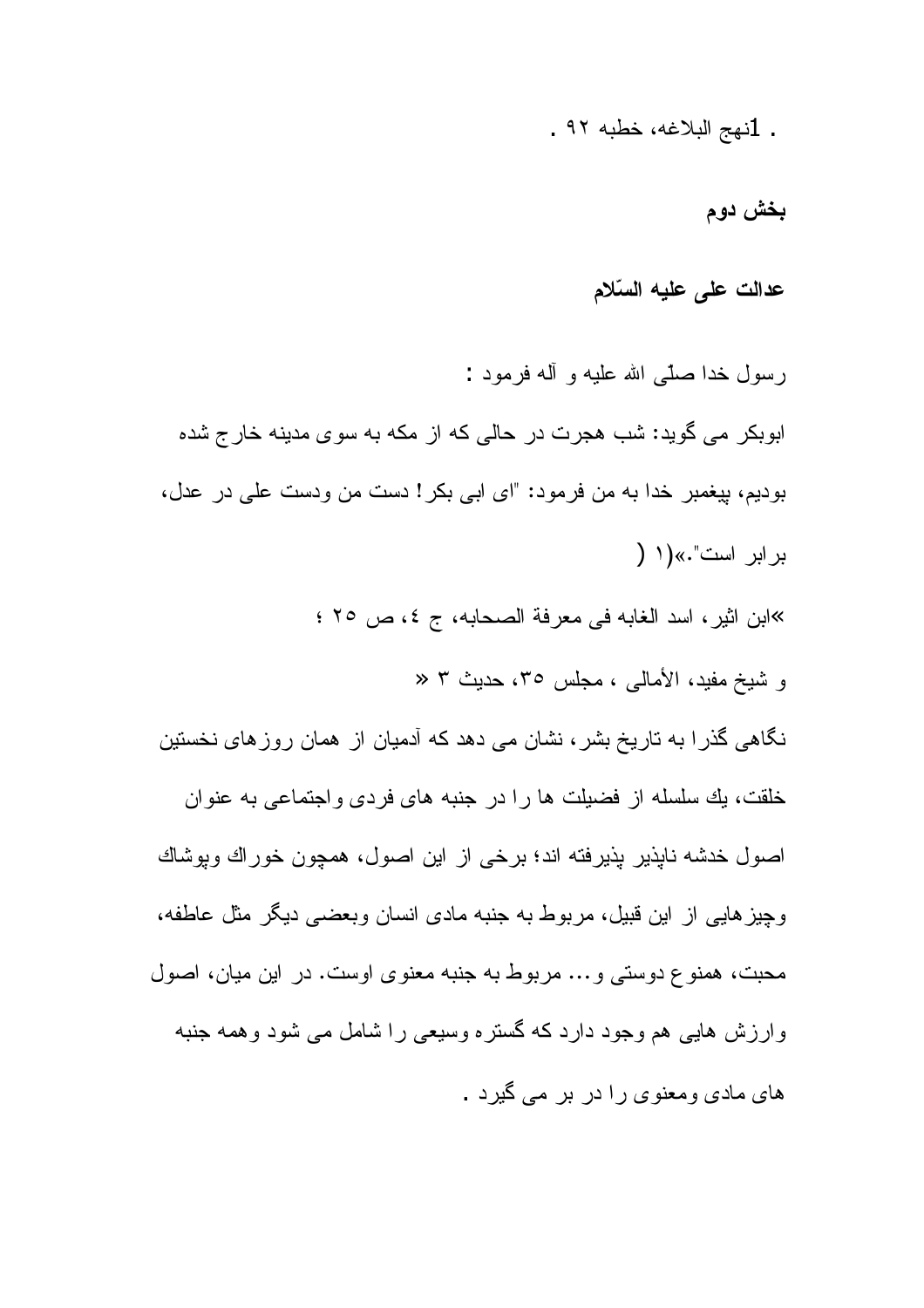»عدالت و مساو ات» از ارزش هایی است که کلیه کردار های فردی و اجتماعی ومادی ومعنوی انسان را می بوشاند وهر کس با هر أبین ومسلکی در أرزوی آن است؛ رفتار بدر ومادر با فرزندان، روابط فاميلي ودوستي، سلوك معلم با شاگردان، برخورد کارگزاران وحاکمان با مردم و . . . باید رنگ عدالت داشته باشد. اما از میان این رفتارهای عادلانه، عدالت اجتماعی، از همه ضروری تر است وبسان آب حیات است که اگر در جامعه ای جاری شود، استعدادهای فر او انبی شکوفا مے شود وطر اوت وشادابے را به همر اه مے آور د ولمی اگر مسؤولان یك حكومت، به هر دلیل از آن سرباز زنند، دیری نمی پاید که نوفان ظلم، ریشه های حیات را در آن جامعه می خشکاند . اجرای عدالت اجتماعی، به دست کارگز اران وحاکمان بك ملت است، از این رو همه جوامع انسانی در جست وجوی بیشوایانی عدل گستر بوده اند تا به رهبری أنان امور ملت را به سامان رسانند. اندیشمندان وفرزانگان نیز از روزگاران بیشین در بحث های علمی خود ـــ که امروزه جزء مباحث سیاسی محسوب می شود ــــ شرایطی را برای حاکم تعیین کرده اند که یکی از اساسی ترین أنها «عدالت» است .

در اسلام پس از بپامبر صلَّى الله علیه و أله بپشوایی ظهور کرد که عدالت ومساوات در همه کردارهای فردی واجتماعی اش، جلوه ای أشکار داشت نا جایی که شهید همین عدالت خود شد. از آن روزگار به بعد گوهر بر ارج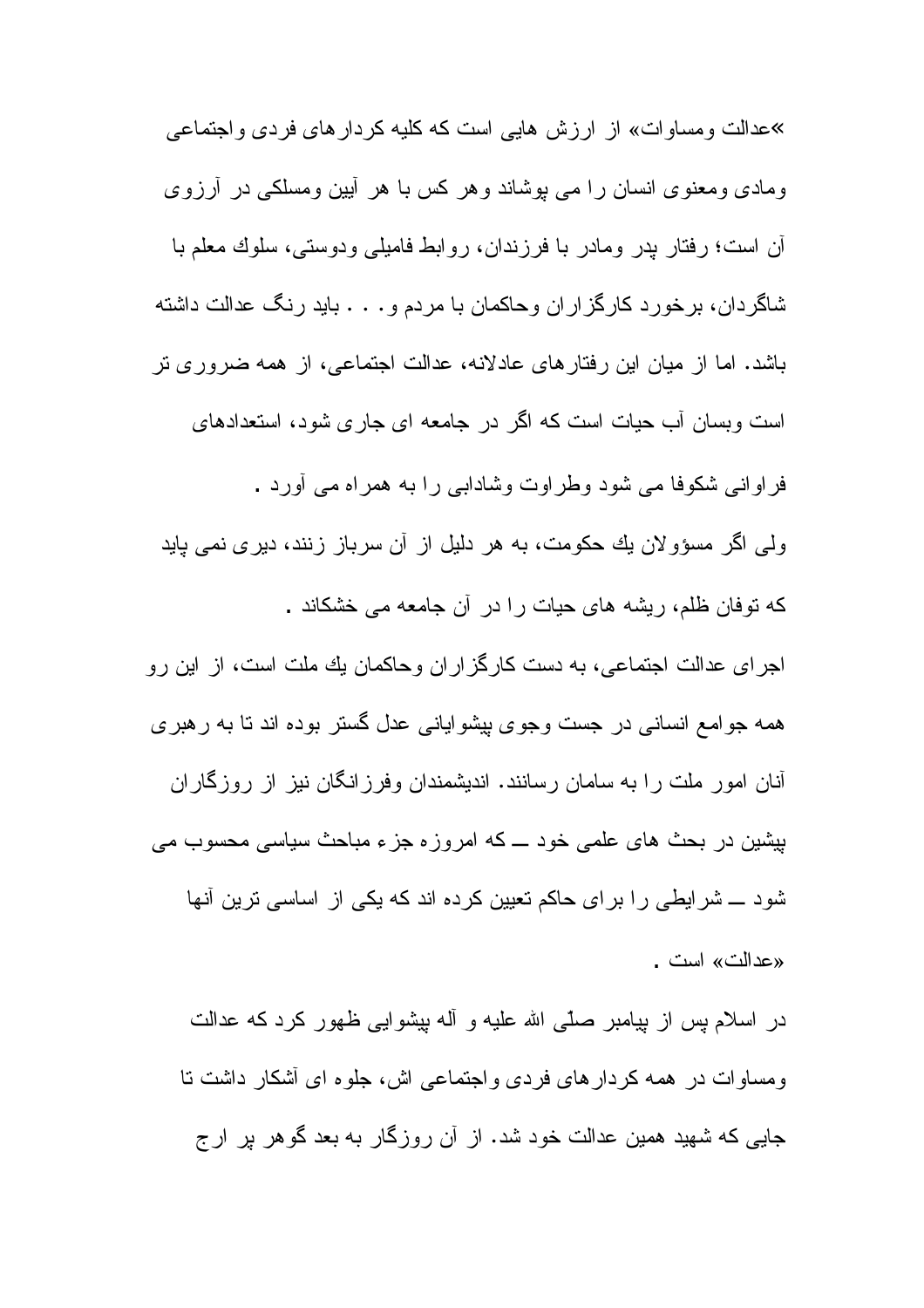عدالت با نام علي، همر اه است و هر جا علي هست، عدالت هم أن جاست، زير ا كه عدالت با ذات على در آميخته است. وى عاشق عدالت بود وبر اى برقرارى أن از هيچ كوششي دريغ نكرد وحتى حكومت را هم براي اجراي عدالت ورفع ظلم، برگزید نه بر ای حکومت . أن بزرگمرد با نأسّی به قرأن کریم وسنت بپامبر صلّی الله علیه و أله الگویبی نمام عيار از سلوك عدالت گسترانه را معرفى كرد وضرب المثل عدالت شد. ما در این بحث، در چهار فصل مستقل ذیل، به بررسی عدالت آن پیشوای بزرگ مے پر داز ہم:

- (1عدالت ومساوات على عليه السّلام ؛
	- (2عدالت در نقسيم بيت المال؛
		- (3عدالت در اجراى قانون؛
	- (4عدالت در رعايت حقوق مردم .
- . 1يا ابابكرَ كَفَّى وَكَفٍّ عَلَى فِي الْعَدْلِ سواءٌ .

## عدالت ومساوات على عليه السّلام

اولین تأثیر تعلیمات مقدس اسلام بر اندیشه ها وتفکر ات بپروانش بود، این دین نه نتها تعلیمات جدیدی در زمینه جهان وانسان واجتماع أورد بلکه طرز نفکر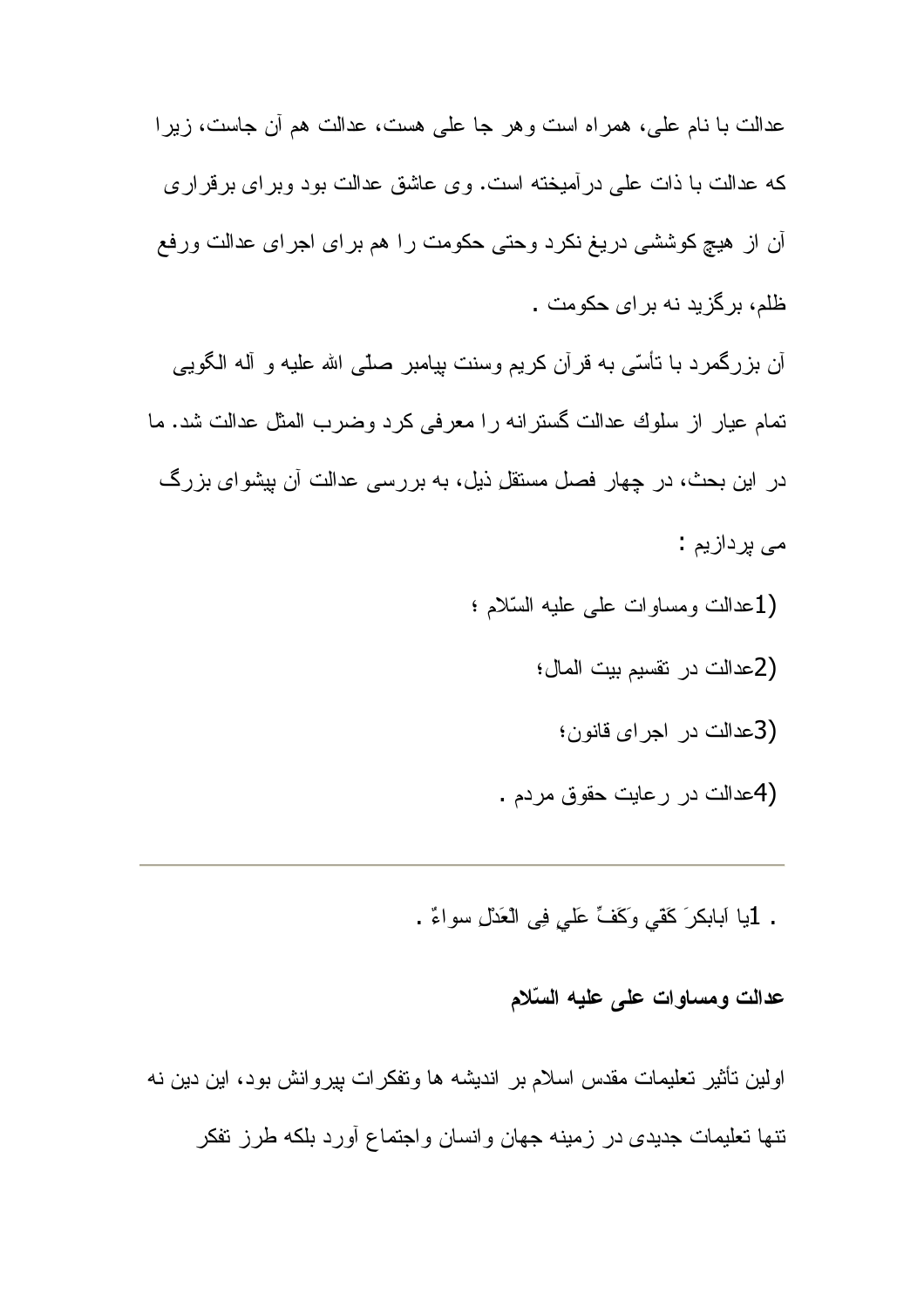ونحوه اندیشیدن ها را هم عوض کرد. اهمیت این قسمت کمتر از اهمیت قسمت او ّل نبست .

هر معلَّمی معلومات نازه ای به شاگردان خود می دهد و هر مکتبی اطلاعات جدیدی در اختیار بپروان خود می گذارد، امّا نتها برخی از معلمان وبرخی از مکتب هاست که منطق جدیدی به شاگر دان و بیر و ان خو د می دهند و طر ز ِ تفکر آنان را تغییر داده نحوه اندیشیدنشان را دگرگون می سازند؛ توضیح آن که: جگونه است که منطق ها عوض می شود؟ طرز تفکر ونحوه اندیشیدن ها دگر گون مے گر دد؟

انسان چه در مسائل علمی وچه در مسائل اجتماعی از آن جهت که بك موجود منفکر است استدلال می کند ودر استدلال های خود، خواه ناخواه بر برخی اصول ومبادی نکیه می نماید وبا نکیه به همان اصول ومبادی است که استنتاج مے نماید وقضاوت مے کند .

نفاوت منطق ها وطرز نفکرها در همان اصول ومبادی اوّلی در این است که چه نوع اصول ومبادیبی نقطه انکا وپایه اسندلال واستنتاج قرار گرفته باشد، این جاست که تفکرات واستتناج ها متفاوت می گردد. در مسائل علمی نقریباً طرز نفکر ها در هر زمانی میان آشنایان با روح علمی زمان، یکسان است، اگر اختلافی هست میان تفکرات عصر ها مختلف است ولی در مسائل اجتماعی حتی مردمان همزمان نیز همسان وهمشکل نیستند .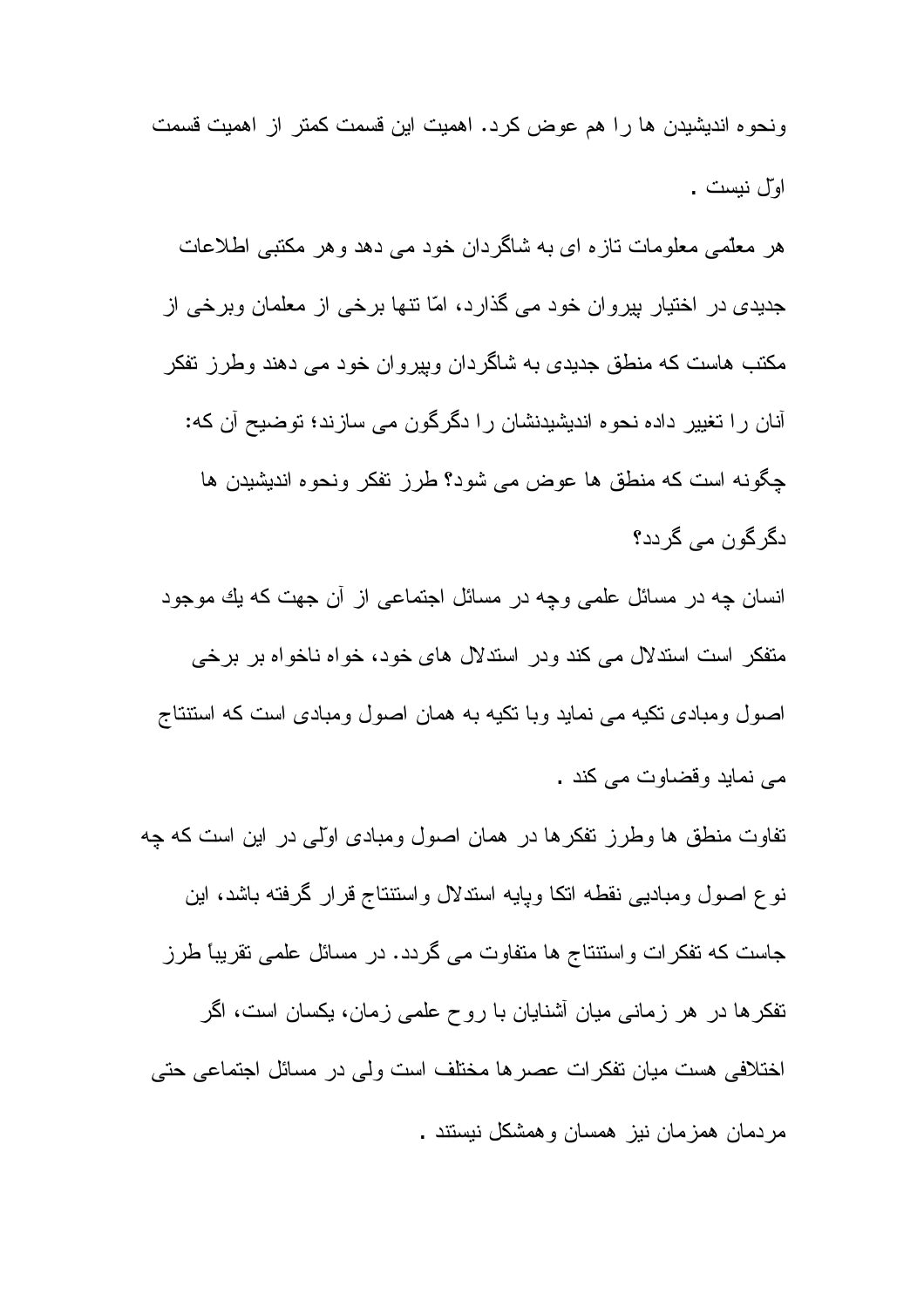بشر در برخورد با مسائل اجتماعی واخلاقی خواه ناخواه به نوعی ارزیابی می بردازد و در ارزیابی خود برای آن مسائل، درجات و مراتب؛ یعنی ارزش های مختلف قائل می شود وبر اساس همین درجه بندی ها وطبقه بندی هاست که نو ع اصول ومبادیی که به کار می برد با آنچه دیگری ارزیابی می کند، متفاوت می شود ودر نتیجه طرز تفکرها مختلف می گردد؛ مثلاً عفاف برای زن، یك مسأله اجتماعی است، أيا همه مردم در ارزيابي خود درباره اين موضوع يك نوع فكر مے كنند؟ البته نه .

اسلام که طرز نفکر ها را عوض کرد به این معناست که ارزش ها را بالا وپایین أورد، ارزش هایی که در حد صفر بود، مانند نقوا در درجه اعلی قرار داد وبهای فراوانی برای أنها تعیین کرد وارزش های رایج از قبیل اصالت دادن به نژاد و قبیله و غیر آن را پایین آورد وتا سر حد صفر رساند .

عدالت یکی از مسائلی است که به وسیله اسلام حیات وزندگی را از سر گرفت وارزش فوق العاده يافت. در قرأن كريم به قسط وعدل، بسيار تأكيد شده است ودر نعاليم نظرى وعملى ائمه معصومين عليه السّلام نيز سفارش هاى فراوانى درباره اجرای عدالت به چشم می خورد. خصوصاً در سخنان ونیز کردارهای بیشوای اول وامام منقین علمی علیه السّلام این اصل اساسی موج می زند. عدالت در نزد آن بزرگوار، بسیار اهمیت داشت به طوری که حتی از بسیاری از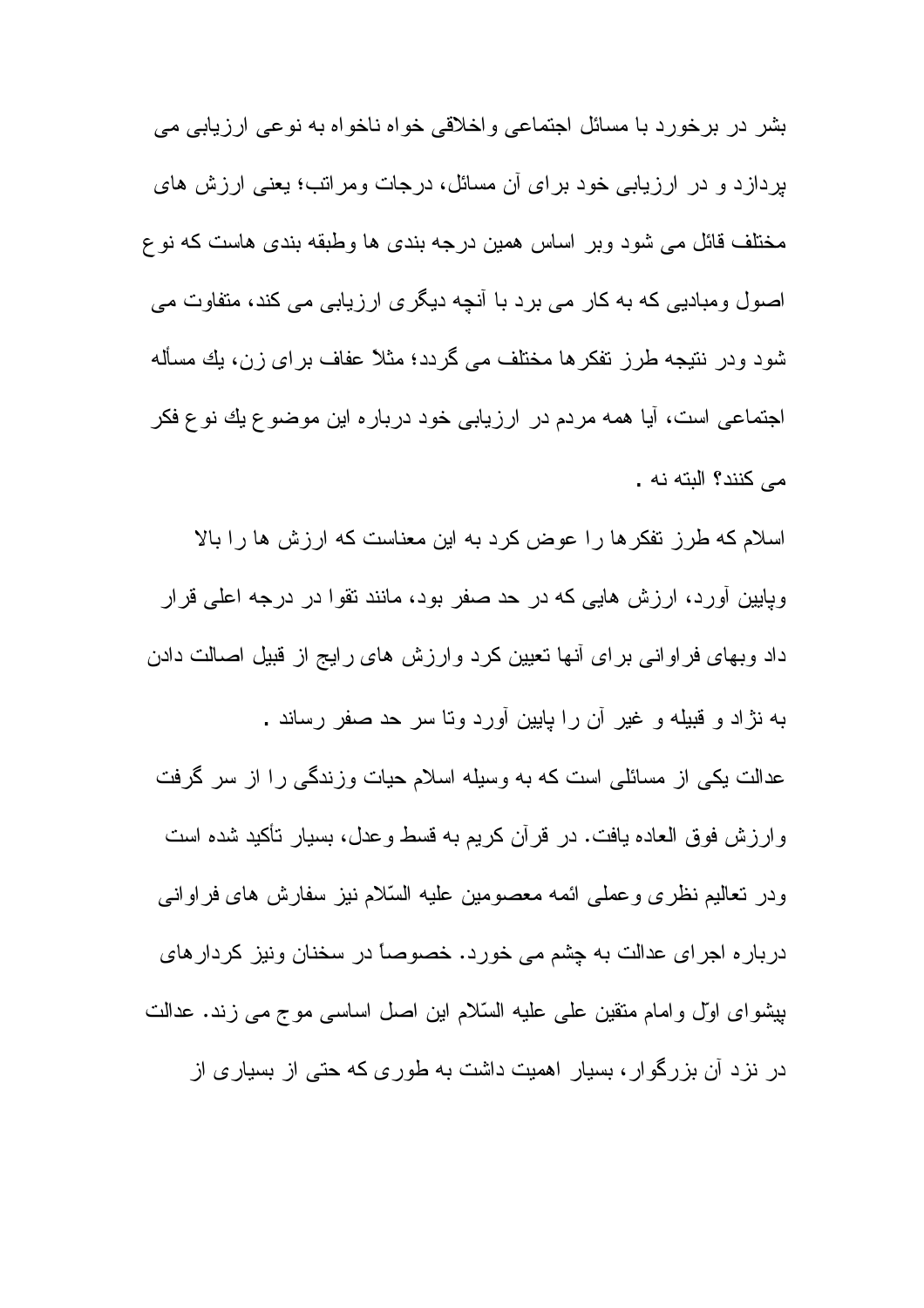اصول و ارزش ها هم آن را برتر می دانست، جنان که فرد با هوش ونکته سنجي از او سؤال کر د که :

»اَيُّها أَفضلَ، العَدلُ أو الْجُودُ؟؛

آبا عدالت شریف تر وبالاتر است یا بخشندگی . «

مورد سؤال، دو خصیصه انسانی است، بشر همواره از ستم گریزان بوده است و همیشه احسان ونیکی به دیگری را که بدون چشمداشت مادی انجام می داده مورد تحسین وستایش قرار داده است .

باسخ این بر سش، با یك دید ساده و بسیط خیلی آسان به نظر می رسد: جود وبخشندگی از عدالت بالاتر است، زیرا عدالت، رعایت حقوق دیگران وتجاوز نکر دن به حدو د و حقو ق آنهاست، امّا جو د این است که آدمی با دست خو د، حقوق مسلّم خود را نثار غیر می کند، آن که عدالت می کند به حقوق دیگران تجاوز نمی کند ویا حافظ حقوق دیگران است ولی أن که بخشش می کند وفداکاری می نماید، حق مسلّم خود را به دیگری نفویض می کند، پس جود وبخشش بالاتر است .

و اقعاً هم اگر نتها با معبارهای اخلاقی وفردی بسنجیم مطلب همین طور است؛ يعني، جود بيش از عدالت، معرّف ونشانه كمال نفس وتعالى روح انسان است، ولی علی علیه السّلام که با دید عمیق خود کل جامعه را در نظر می گیرد به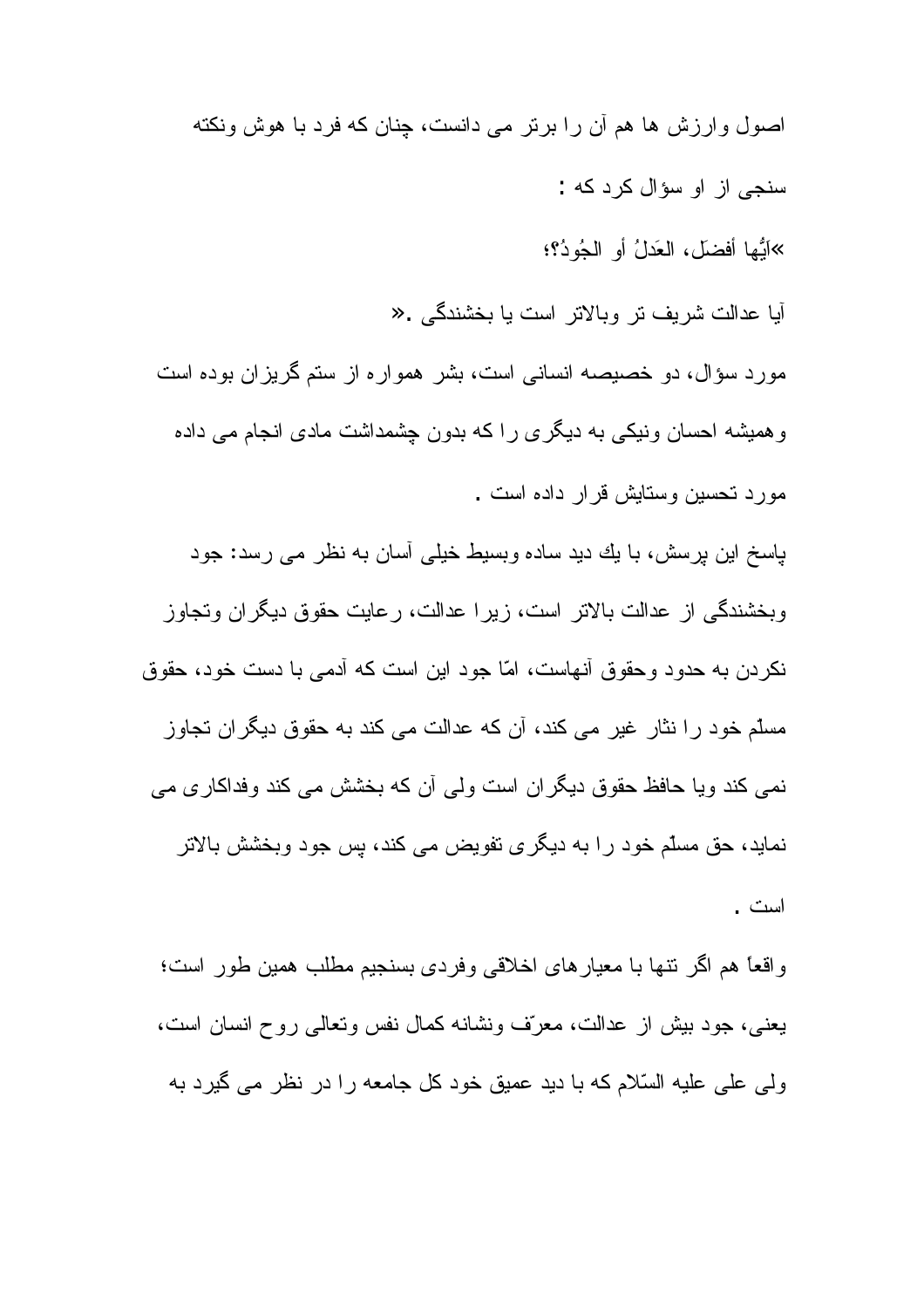عکس این نظر ، جو اب می دهد و می فرماید به دو دلیل عدل از جود بالاتر است :

1\_ «الْعَدْلُ يَضَعُ الْأَمُورَ مَواضِعَها وَالْجُودُ يُخْرِجُها مِنْ جَهَنِها؛ عدل، كارها را در مجراي خود قرار مي دهد امّا جود، كارها را از مجراي طبيعي خود، خارج مي كند «.

ز پر ا مفهوم عدالت این است که استحقاق های طبیعی وو اقعی در نظر گرفته شود وبه هر کس مطابق أنچه به حسب کار واستعداد، لیافت دارد داده شود، در این صورت اجتماع، حکم ماشینی را بپدا می کند که هر جزء آن در جای خودش قر ار گرفته است، اما جود وبخشش، در ست است که از نظر شخص جود کننده، که ما یملك مشروع خود را به دیگری می بخشد، فوق العاده ارزش است اما بايد نوجه داشت كه يك جريان غير طبيعي است؛ يعني، مانند بدني است که عضوی از آن بدن بیمار است وسایر اعضاء موقتاً برای این که آن عضو را نجات دهند، فعالیت خویش را متوجه اصلاح وضع او می کنند. از نظر اجتماعی چه بهتر که اجتماع چِنین اعضای بیماری را نداشته باشد تا توجه اعضای اجتماع به جای این که به طرف اصلاح وکمك به یك عضو خاص معطوف شود، به سوی نکامل عمومی اجتماع، معطوف گردد . 2\_ «الْعَدْلُ سائسٌ عامٌ وَالْجَودُ عارضٌ خاصٌّ؛ عدالت، قانوني همگاني است ولي سخاوت جنبه خصوصبي دارد «.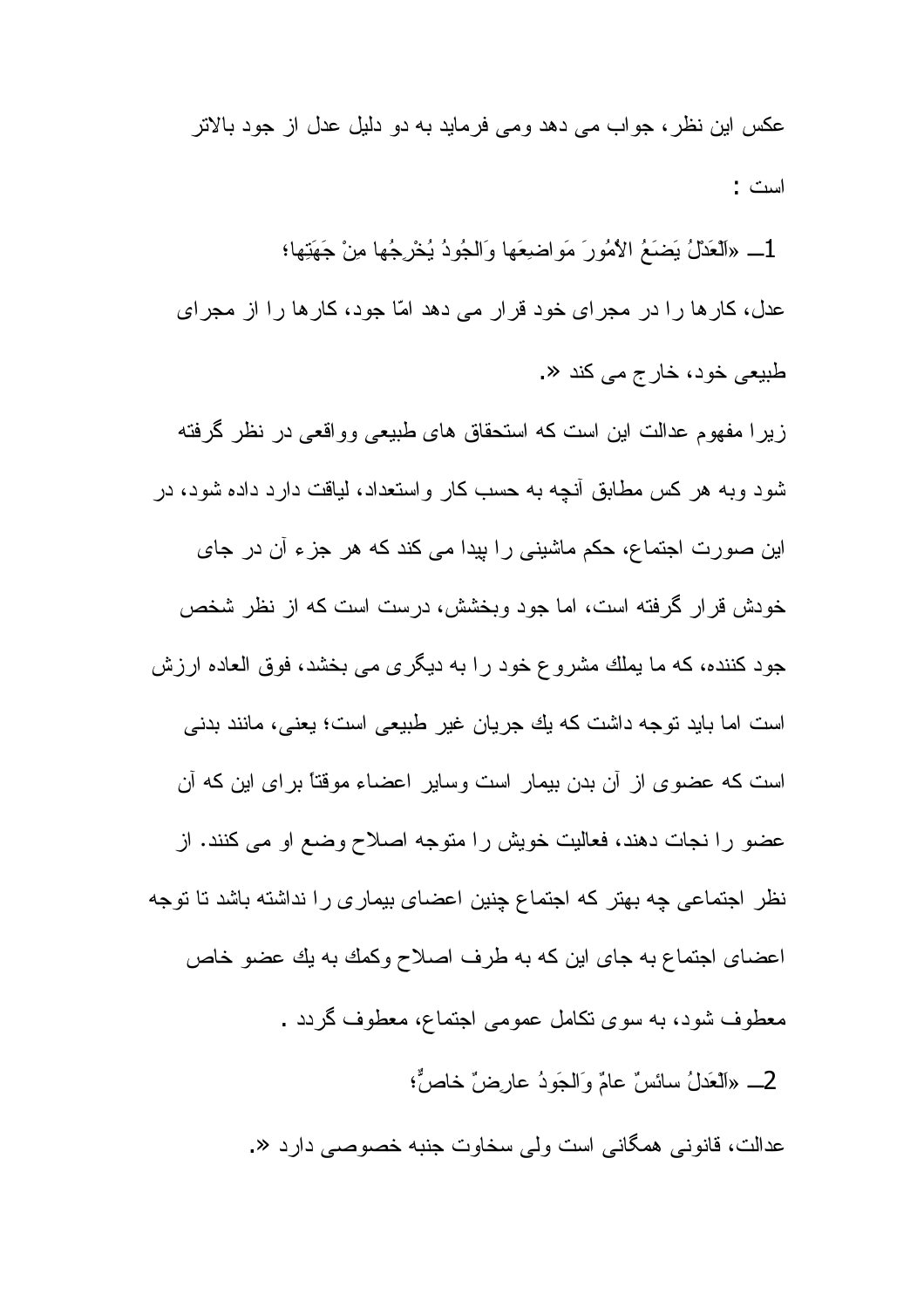آن گاه امام عليه السّلام نتيجه مي گيرد كه :

»فَالْعَدلُ أَشْرْ فُهُما وأَفْضِلَهُما؛

يس عدالت، شريف تر وبالاتر است.»(١ (

از نظر علي عليه السّلام أن اصلي كه مي نو اند نعادل اجتماع را حفظ كند و همه را راضبي نگه دارد، به بيكر اجتماع، سلامت وبه روح أن، أرامش بدهد، عدالت است. ظلم وجور ونتبعیض، قادر نیست حتبی روح خود ستمگر وروح آن کسی را که به نفع او ستمگری می شود، راضی وأرام نگه دارد تا چه رسد به ستمديدگان و پايمال شدگان .

عثمان در دوره خلافتش، قسمتی از اموال عمومی مسلمین را، نیول خویشاوندان ونز دیکانش قر ار داده بود، بعد از عثمان که امام علی علیه السّلام زمام امور را به دست گرفت از آن حضرت خواستند که عطف به ما سبق نکند وکاری به گذشته نداشته باشد وکوشش خود را محدود کند به حوادثی که از این به بعد در زمان خلافت خودش بیش می آید، اما او جواب می داد که :

»اَلْحَقُّ الْقَدِيمُ لا يُبِطِلُهُ شَيَّ ءِ؛

حق کهن به هيچ وجه باطل نمي شود «.

وفر مود :

وَاللَّهِ لَوْ وجِدْتُهُ قَدْ نُزُوِّجَ بِهِ النِّساءُ ومُلِكَ بِهِ الإِماءُ لرَدَدتُهُ فَإِنَّ في العَدلِ سَعَةً وَمَنْ ضاقَ عَلَيهِ الْعَدلُ فَالْجورِ عِليهِ أَضيقُ؛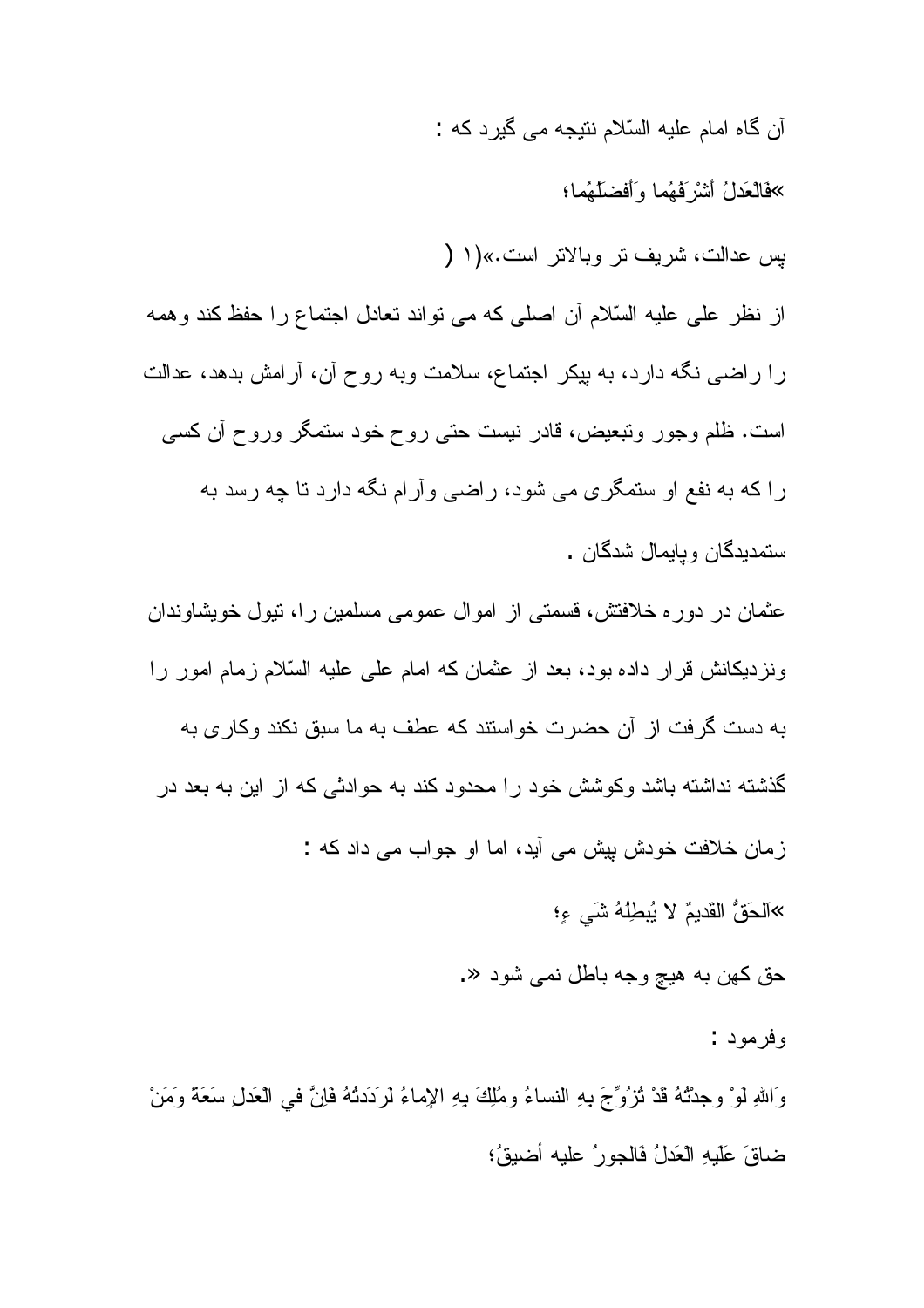به خدا سوگند! اگر آنچه از عطایای عثمان، و آن چه ر ا که بیهوده از بیت المال مسلمین به این و آن بخشیده بیابم، به صاحبش باز می گردانم، گر چه زنانی را به کابین بسته ویا کنیز انی را با أن خریده باشند، زیرا عدالت گشایش می أورد وأن كس كه عدالت بر او گران أيد، تحمل ظلم وستم بر او گرانتر خواهد  $\rightarrow$  7). بو د

أرى، اساس تعاليم گفتاري ورفتاري امام امير المؤمنين عليه السّلام دعوت به اقامه عدل واجرای عدالت است.(۳) آن بزرگوار به حدی به این اصل یای بند بود که در سخنان معصومین علیهم السّلام حتبی معیار نشیع وولایت ونشانه اهل ولايت بودن، اقامه عدل وكوشش براى اجراى عدالت است. در اين باره حديثى بسیار مهم وگران بار از حضرت امام محمد باقر علیه السّلام رسیده است که شيخ ابو الحسن على بن ابر اهيم قمى (از عالمان ومفسر ان سده سوم وچهارم) در نفسیر خویش در شرح وبیان آیه ٢٤ از سوره «انفال» نقل کرده است : »عن أبي جعفر عليه السّلام في قوله تعالى: ي\ أيُّها الّذينَ آمَنُوا اسْتَجِيبُوا للهِ ولِلرَّسُولِ اِذَا دَعاكُمْ لِما يُحْيِيكُمْ يقول: ولاية عَلَىَّ بنِ أَبِي طَالَبٍ عَلَيْهِ السَّلامِ فإنَّ اتباعكم إيّاه وولايته، اجمَعُ لامْرِكْم وَأَبقى لِلْعَدلِ فَيْكُم؛

از امام محمد باقر عليه السّلام در معنا ومقصود اين أيه ،،اى مؤمنان! چون خدا وبپامبر ، شما را به أبینی فرا خوانند که سرچشمه زندگی است، بپذیرید،، روایت كرده اند كه امام باقر فرمود: مقصود، ولايت على بن ابي طالب عليه السّلام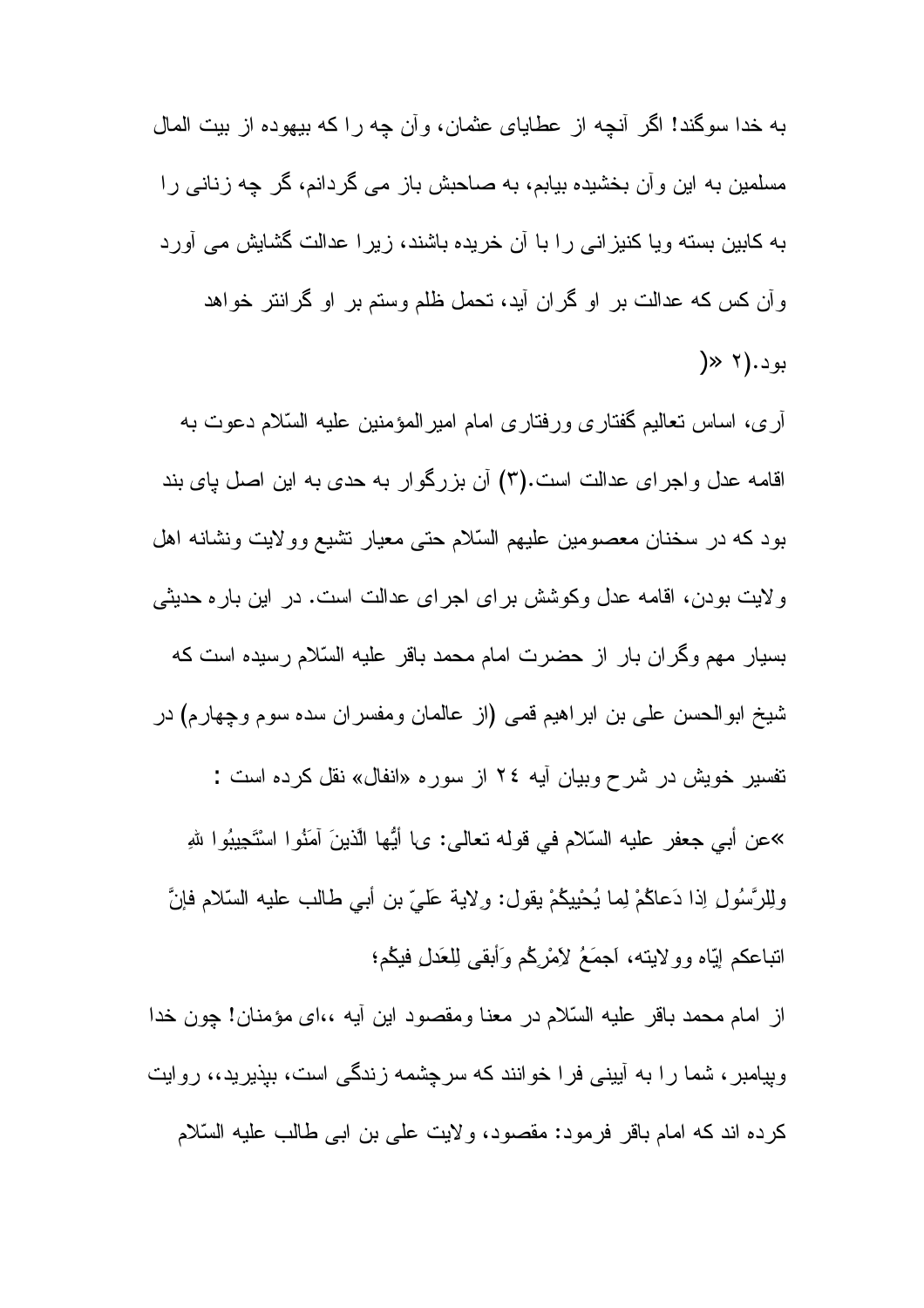است، زیرا که بیروی شما از علمی علیه السّلام وقبول ولایت وامامت او، شما را هر چه بیشتر منشکل می سازد و اجرای عدالت را در میان شما هر چه بیشتر تضمين مي کند «.

اکنون می نگرید که «ما یُحْیِیکُمْ» (عامل پدید آورنده حیات قرأنی) در بیان معصوم به ولايت امام على عليه السّلام نفسير شده است وبراى اين ولايت وقبول أن واعتقاد داشتن به أن وبپروی از أن، دو نشانه ودو ویژگی ذکر شده است: ١ ــ تشكّل ٢ ــ اجر اى عدالت وتداوم آن. (١٤

على عليه السّلام مصداق أيه هاى عدل فرأنـىعلى عليه السّلام چون نشنگان به دنبال چشمه زلال عدالت روان بود. او مظهر عدالت بود وذرات وجودش با عدالت به هم أميخته بود واز كوچك ترين ظلم وستمى گريزان بود. او نتها به شعار اکتفا نمی کرد بلکه عملاً با ظلم وستم در ستیز بود وبرای به با داشتن عدالت حتی از عزیزترین بستگانش گذشت نمی کرد، زیر ا که خدایش به او فرمان داده بود: اِنَّ اللهَ يَأْمُرُ بِالْعَدَلِ وَالاِحْسانِ (٥) بِس چِگونـه از فرمان پروردگارش سر بپچد ویا قدمی عقب نشیند یا ذره ای چشم بوشد نه، هرگز در مکتب و قاموس علی حتی بر ای نثبیت بایه های حکومت نویایش نیز این گونه نبود که کوتاهی به خود راه دهد وچون سیاستمداران دنیابرست مصلحت اندیشی كند وبه انحراف رود ويا از سنم وخطايبي چشم پوشبي نمايد حاشا وكلا! حتى محبت وعطوفت بدرانه اش مانع از اجراى عدالت نگرديد وعملاً ثابت كرد كه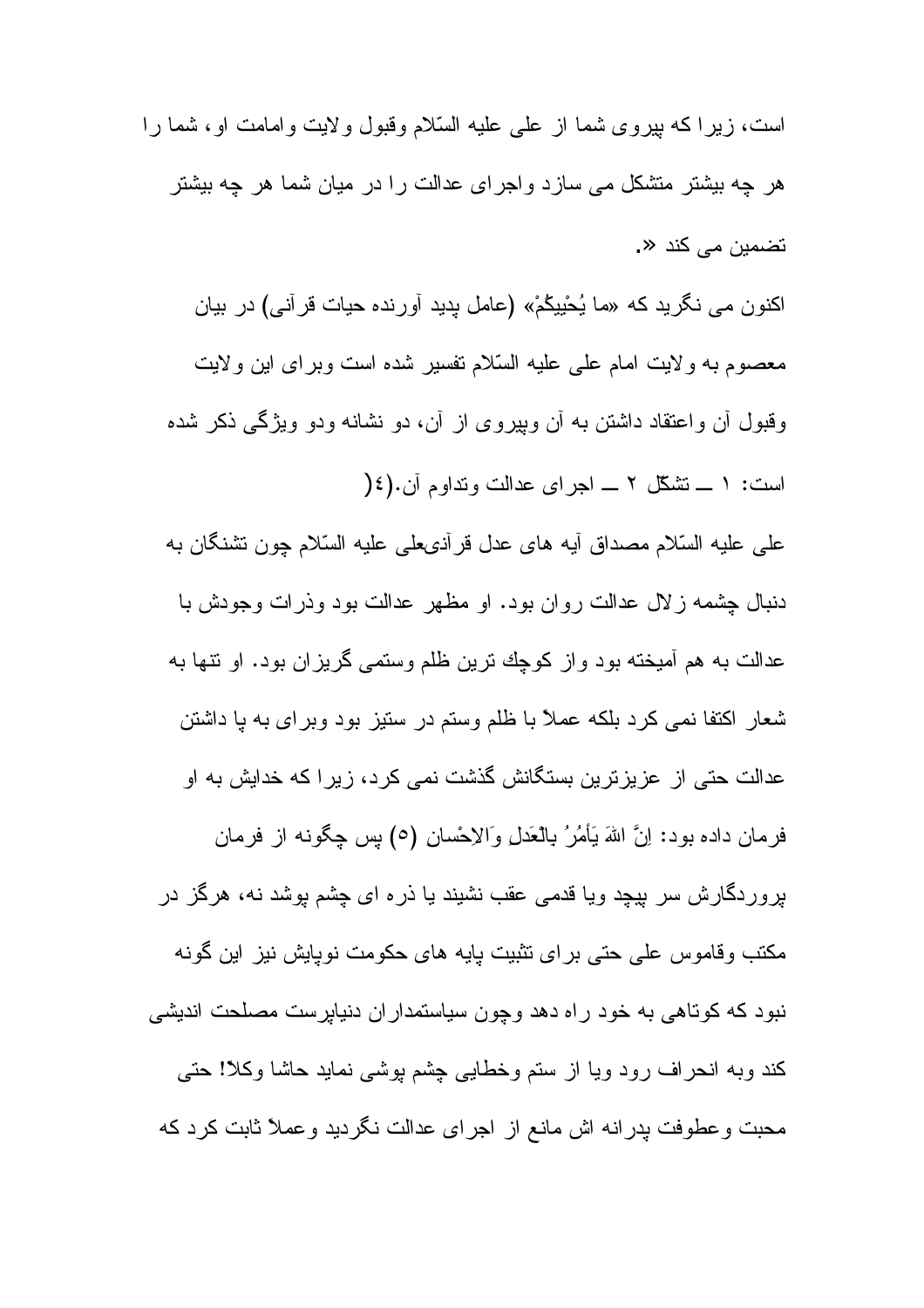مصداق روشن: ي! أَيُّها الَّذينَ آمَنُوا كُونُوا قَوَّامِينَ بِالْقِسط (٦) است، زيرا او نگهدار عدالت شد، او به با دارنده عدل وداد شد، او عادل لقب گرفت نا جایبی كه كشته راه عدالت شد. با نأمل در زندگانی سراسر عدل علی علیه السّلام ، درمی بابیم که او واقعاً مصداق بارز همه أیه های عدل قرأنی است.عدالت علی عليه السَّلام از نظر بيامبر اسلام صلَّى الله عليه و أله

رسول خدا مکرراً عدالت على عليه السّلام را به اصحاب گوشزد مى كرد تا أيندگان بر شدت على عليه السّلام در اجراى عدالت خرده نگيرند؛ كه در ذيل به سه نمونه از فرمایشات پیامبر گرامی اسلام صلّی الله علیه و أله اشاره می کنیم:

(1ابن شهر أشوب از تاريخ طبري به سند خودش از ابن مردويه روايت كرده است: وقتی که علی علیه السّلام از یمن باز می گشت یکی از اصحاب را در میان سربازان، جانشین خود قرار داد وبا سرعت خود را به بپغمبر رساند، مردی که جانشین حضرت بود جامه های غنیمتی را بین سربازان نقسیم کرد و هر کدامشان لباس نو به تن کردند، هنگامی که أنها نزدیك مکه رسیدند، علی عليه السّلام برگشت تا به همراه آنان خدمت رسول خدا برسد، همین که چشمش به لباس ها افتاد به آن مرد اعتراض كرد كه چرا چنين كردي؟ او در جواب گفت: می خواستم با نجّمل وارد مکه شوند!

على عليه السّلام فرمود: «أيا بِيش از أن كه به رسول خدا برسي؟!» سبِس دستور داد لباس ها را از تن خارج كردند وبه غنايم بازگرداندند، اما افراد لشكر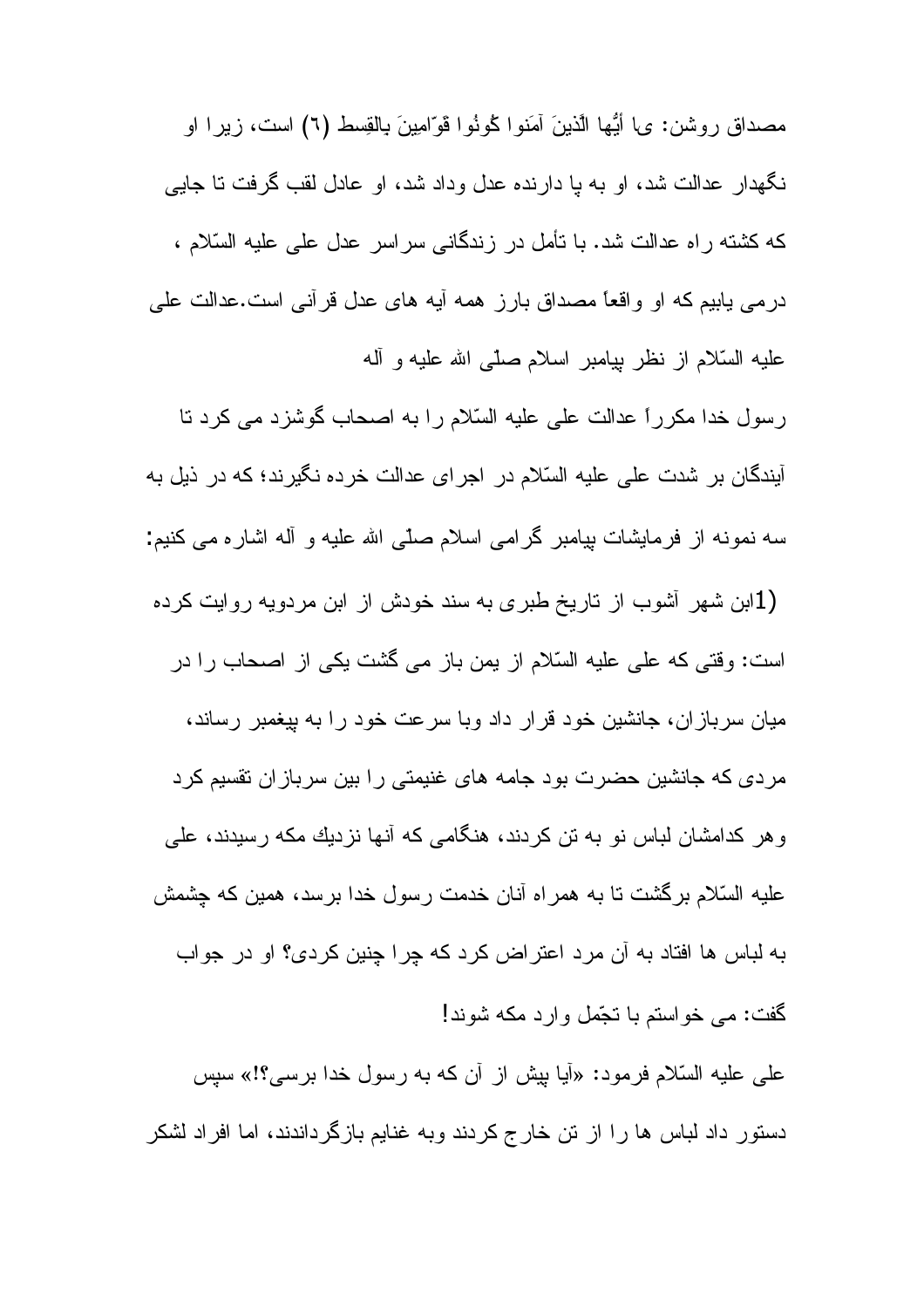وقتی نزد بیغمبر رسیدند از علی علیه السّلام شکایت نمودند، رسول خدا ایستاد ضمن سخنانے فر مود:

»الَّبِها النَّاس لا تَشْكُّوا عليًّا فواللهِ إنَّه لَخَشْنٌ في ذاتِ الله؛ »ای مردم! از علی شکایت نکنید به خدا سوگند! او در راه خدا سخت وخشن است.»(۷(

(2ابو ِ هرير ِه نقل مي كند: روزي خدمت بيامبر رسيدم، ديدم مقداري خرما مقابل أن حضرت است سلام كردم، جوابم را داد ويك مشت از خرماها را به من داد، أنها را شمردم 73 عدد بود، سپس نزد علي رفتم سلام كردم جوابم داد ويك مشت خرما به من داد، ديدم ٧٣ عدد است. پس از آن به محضر رسول خدا برگشتم وگفتم: امروز، مشت خرمایی که به من دادید به مقداری بود که علي به من داد نعجب كردم. بيغمبر خدا لبخندي زد وفرمود: »ىما ابا هُرَيرَه! اما عَلَمتَ اِنَّ يَدي ويَدِ عَلَىَّ بنِ أَبِي طَالَبٍ في الْعَدَلِ سِواء؛ اي ابا هریره! مگر نمی دانی دست من ودست علی در عدالت بر ابر است.»(۸( (3هُبشي پِس جناده گفت: نزد ابي بکر نشسته بودم مردي وارد شد وگفت: اي خليفه رسول خدا! همانا بيامبر اكرم به من وعده سه مشت خرما داده است به من بده.

ابي بکر گفت: علي را به نز د من بخوانيد.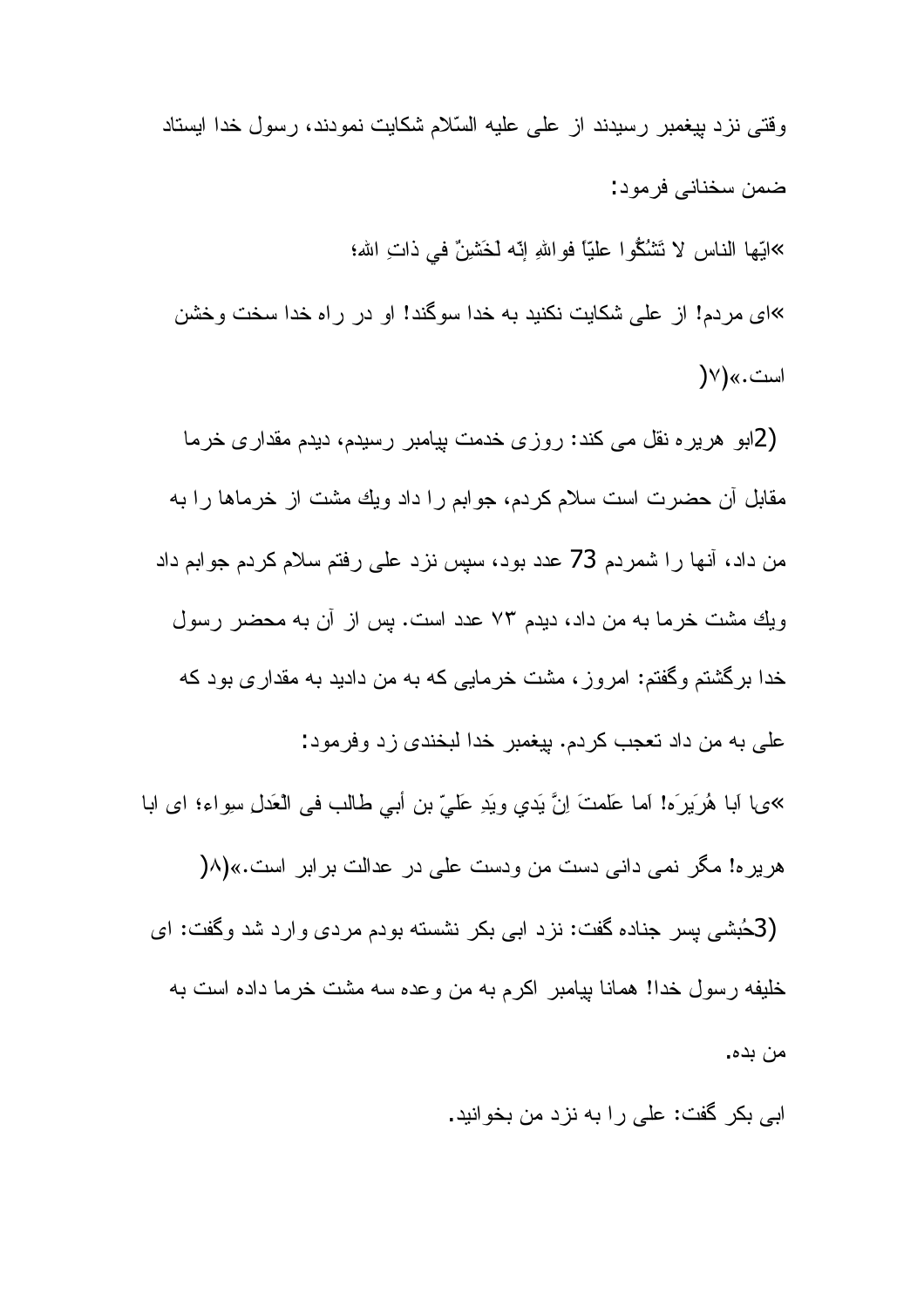وقتي امام عليه السّلام آمد ابوبكر گفت: يا ابا الحسن! اين مرد جنين ادعايي دارد با علي! تو سه مشت خرما به او بده، حضرت سه مشت خرما به او داد. ابوبکر گفت: خرماها را بشمارید، وقتی خرماها را شمردند دیدند هر مشت از أن شصت عدد بوده است نه كمتر ونه بيشتر . ابي بكر گفت: در شب هجرت در حالبي كه از مكه به سوى مدينه خارج شده بوديم بيغمبر صلَّبي الله عليه و أله به من فرمود:

»ای ابی بکر! دست من ودست علی در عدل مساوی است.»(9( علی(ع)از نظر بزرگان ودانشمندانعلی علیه السّلام در اجرای عدل به قدری کوشا وسخت گیر بود که حتی غیر مسلمانان هم به دادگستریش اعتراف کردند، ما در این فراز از بحث، برخی از نظریات آنان را می آوریم:شبلی شمیل مادی مبی گوید: «علمی علیه السّلام بیشوای همه بشر است، شرق وغرب در گذشته وحال نظیر او را ندیده است.»(۱۰)ابن اثیر می نویسد: «ما از نرسیم زهد وعدل على عليه السّلام ناتوانيم.»(١١)ابن عبدالبر مالكي مي نويسد: مالي نزد علمی نمی أوردند مگر أن كه بی درنگ أن را نقسیم می كرد وچیزی از أن را در بیت المال نمی گذاشت مگر آن که در آن روز، مستحقی را نمی یافت ومی فرمود: «يا دُنيا غُرٌي غَيْري؛ اي دنيا! ديگري را فريب ده» وهيچ چيزي برای خود از بیت المال بر نمی داشت ودور ونزدیك در نزد او یكسان بود وکسی را به امارت شهرها نمی گمارد مگر آن که از اهل دین وامانت باشد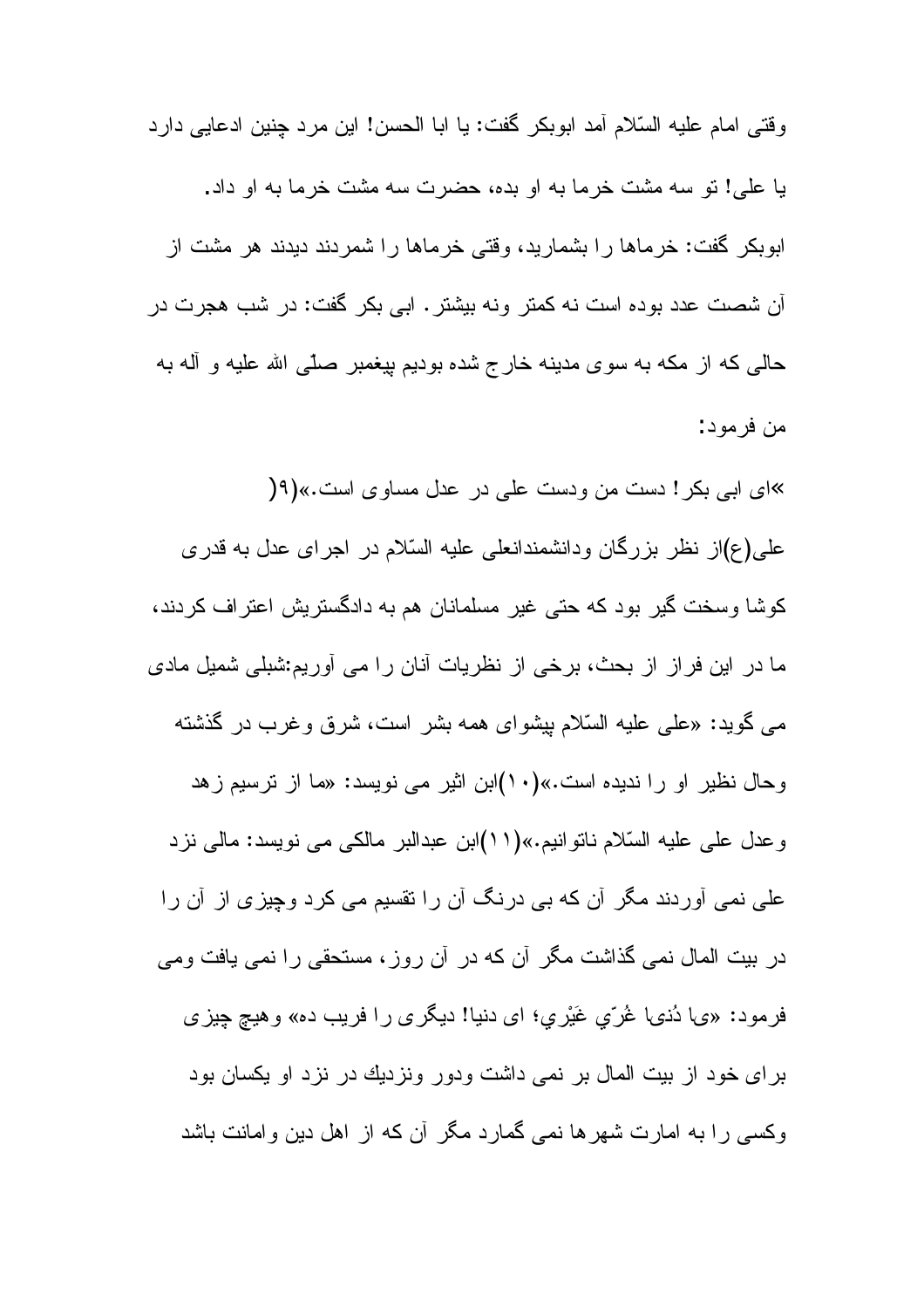وهنگامی که گزارشی از خیانت عمّالش وکارگزارانش می رسید به او نامه می نوشت: قدْ جائَتْكُمْ مَوْعِظَةٌ مِنْ رَبِّــكُمْ(١٢)فَأُوفُوا الْكَيْلَ وَالْمِيزانَ بِالْقِسطِ(١٢) ولا تَبْخَسُوا النّاسَ أشياءَ هُمْ ولا تَعْثَوا فِي الأرضِ مُفسِدين(١٤) بَقَيَّتَ اللهِ خَيْرٌ لَكُمْ اِنْ كُنْتُمْ مُؤمنينَ وَما أنا عَلَيْكُمْ بِحَفِيْظٍ (١٥ (ودنباله نامه مي نوشت: وقتي نامه ام به تو رسید آنچه در بیت المال است حفظ کن تا کسی را بفرستم که آن را تسلیم او نمايي، سيس به أسمان نكَّاه مي كرد ومي گفت:«اللَّهمَّ إنَّك تَعْلَمُ أنّي لَمْ أمرِهُمْ بِظُلْمِ خَلْقِكَ وِلا بِنَرِكَ حَقَّكَ؛خدايا نو مي داني كه من أنها را به سنم كردن به بندگانت و ترك كردن حق تو ، فرمان ندادم.»(١٦)ابن ابي الحديد معتزلي از «مدائنی» نقل می کند که «فضیل بن جعد «گفت: مؤثر ترین عاملی که مردم را از اطراف على عليه السّلام براكنده نمود عدالت او در نقسيم اموال بود، زيرا او اشراف را بر دیگران برتری نمی داد ونه عربی را بر عجمی، و او چون بادشاهان با رؤسا وسران قبایل ساخت وساز نمی کرد واحدی را از بیت المال به سوی خود جلب نمی نمود ولمی معاویه به خلاف او بود، از این رو مردم علی را ترك كردند وسراغ معاويه رفتند.(١٧)سيد قطب مي گويد: بار ديگر علي أمد نا نظريه اسلام را در حكومت، در دل رهبران ومردم عالم جا دهد وبه آن لباس عمل ببوشاند… او آمد نا نان جویبی که آردش به دست همسرش نهیه می شد بخورد وبر کیسه آن نان خشك مهر بزند وبگوید: «من دوست ندارم از غذایی که نمی دانم چگونه تهیه شده بخور<sub>م</sub>» وچه بسا شمشیر واسلحه میدان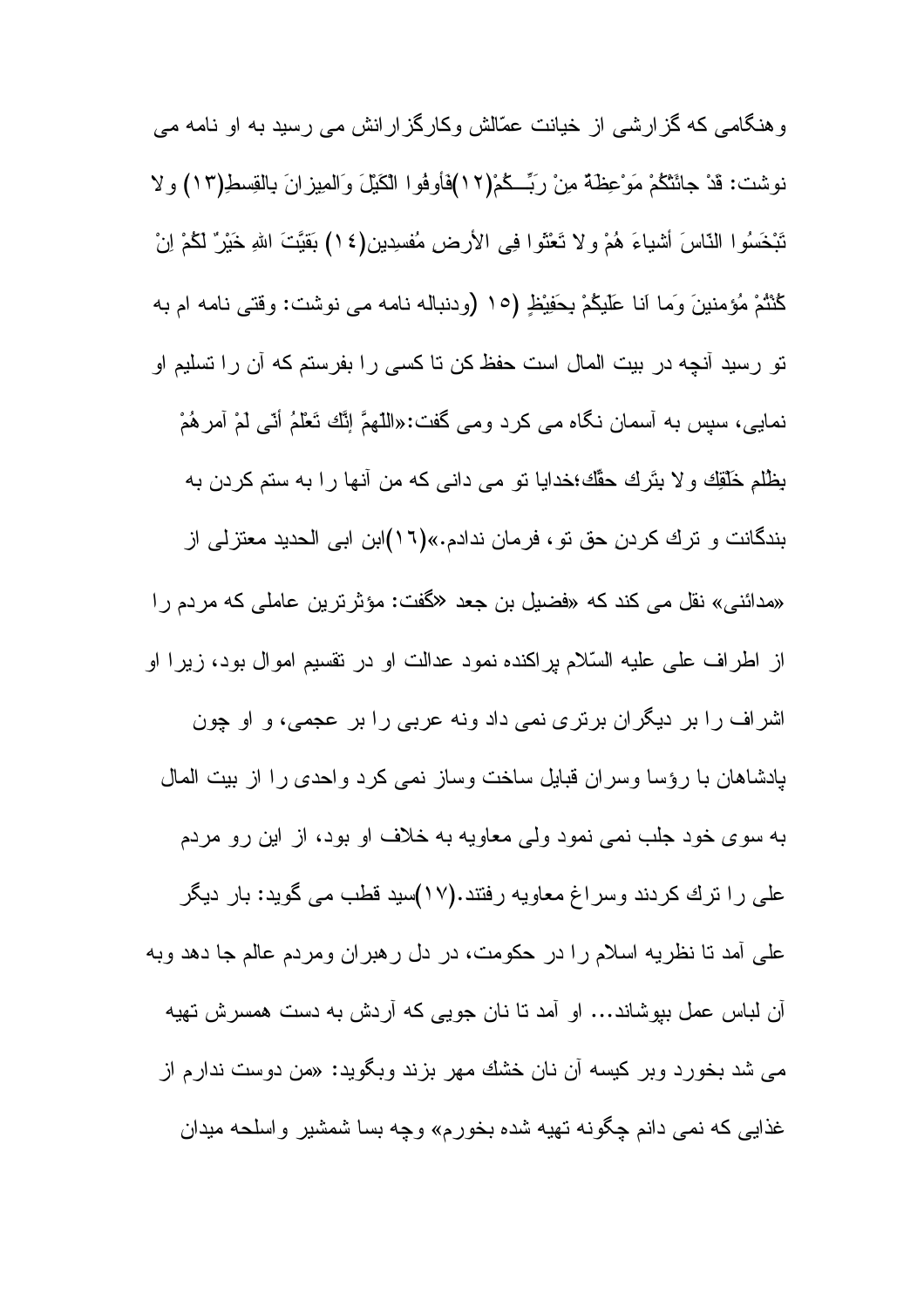نبردش را می فروخت نا با بول آن لباس وغذا نهیه کند ودر قصر های مجلل وبا شکوه هرگز سکونت نکرد.(۱۸)جرج جرداق مسیحی در کتاب «الامام علی صوت العدالة الانسانية» مي نويسد: أيا فرمانروا وحاكمي را ديده ايد كه بگويد من باید به گرسنگی بسازم چون در ناحیه دور دست مرزهای کشورم گرسنگانی وجود دارند؟ آیا امیری را سراغ دارید که دورترین افراد سرحد کشورش را مد نظر داشته باشد؟ واگر نمی نواند همه آنها را سیر کند خود نیز گرسنه بماند وحتى از فرزندان واصحاب خود بخواهد كه أنها هم گرسنه بمانند وغذاي سير نخور ند، آیا سلطانی را می شناسید که به نفس خود ز نهار بدهد که مبادا نان سیر بخورد چون در کشورش گرسنگانی هستند؟ آیا حکمرانی را سراغ دارید که از بوشیدن لباس نرم خودداری کند، زیر ا که در گوشه وکنار کشور کسانی هستند که لباس» زبر» به تن دارند؟ وبیم داشته باشد از این که در همی بس انداز کند چون در بین مردم، تهیدستان یا حاجتمندان وجود دارند؟ وبرادر خود عقیل را محاکمه می کند که چرا او دیناری از مال ملت بیشتر تقاضا کرده است؟او شخصيتي بود كه فر ماندار ان و حاكمان منصوب از جانب خود را محاكمه مي كرد كه مبادا ناني به عنوان رشوه از ثروتمندي خورده يا بخواهند بخورند وبا تھدید به یکی از والیان نامه می نویسد که من سوگند صادقانه یاد می کنم که اگر به مال نوده ملت، خیانت بکنی اگر اندك هم باشد بر نو سخت خواهم گرفت نا نو را بیچاره کند واز مال بی بهره واز مقام ومنصب محروم کند. چقدر این گفته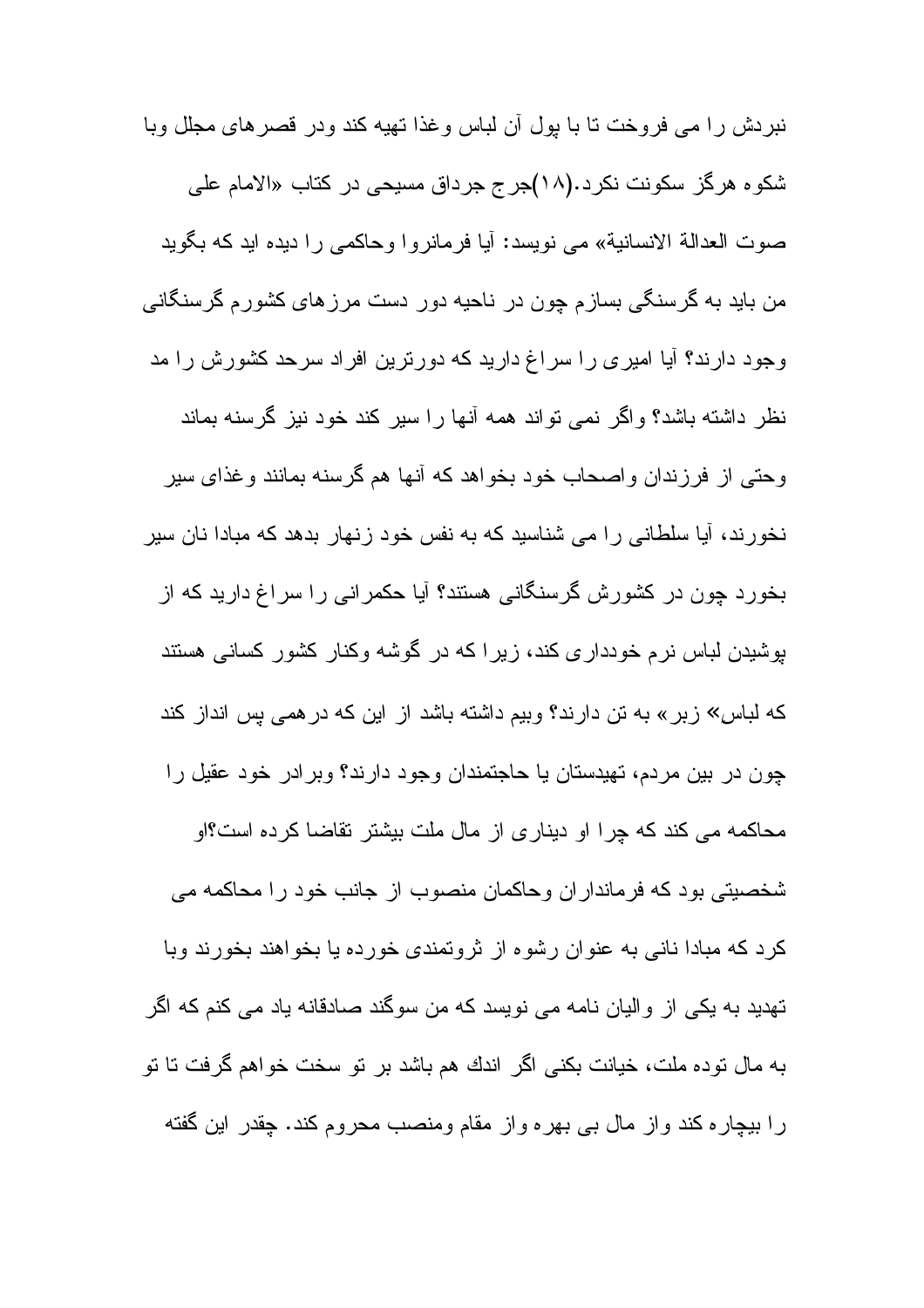شرافت دارد که می فرماید: آیا من قانع باشم که مرا امیر المؤمنین بنامند وبا آنها در ناملایمات روزگار ورنج بسیار سهیم وشریك نباشم؟ كمترین چیز دنیا حتى كفش كهنه او بهتر است از فرماندهی بر مردم. اگر حقی را اقامه نكند يا باطلی را از بین نبرد وسوگند یاد کند که اگر هفت اقلیم و آنچه در زیر این افلاك هست را به او بدهند که از دهان مور ضعیفی بوست جوی را بگیرد وحق او را از آن سلب کند، نخواهد کرد. در جواب یك تن از رشوه دهندگان می گوید: شبانه در زده اقسام شیرینی ها در طبق گذاشته برایم آورده به خیال آن که جایی را مجدداً بگیرد (اشعث بن قیس بوده است (به اومی فرماید :من به نو ستاره «سُها» را نشان می دهم نو به من «ماه» را ارائه می دهی، آیا من که از یك نار مویبی یا کرکبی که از کُرّه شتری افتاده باشد امتناع دارم چسان شتر وبار آن را ببلعم ودر گلویم گذارم؟ بگذارید اکتفا کنم به این نمك واین چند قرص نان که من به نقواي خدا اميد خلاصبي براي خود دارم. من وشيعيانم بايد با شكم گرسنه خدا را دیدار کنیم. سپس این مرد مسیحی ادامه می دهد: آیا هیچ شخصبت عظیم وبزرگواری را دیده اید که جز بر حق نباشد اگر چه تمام خلق علیه او شورش كنند ويك صدا شوند؟ ودشمن او جز بر باطل نباشد اگر چه چون كوه ودشت بِهناور باشند؟ چون عدالت او جزء سرشت وذات اوست نه از عقیده اکتسابی است که بعداً راه وروش مذهبی او شده باشد ونه آن که عدالت برای آن بیش گرفته باشد تا به هدف ومقصد برسد، نه، نه اینها نبودبلکه عدالت در آسمان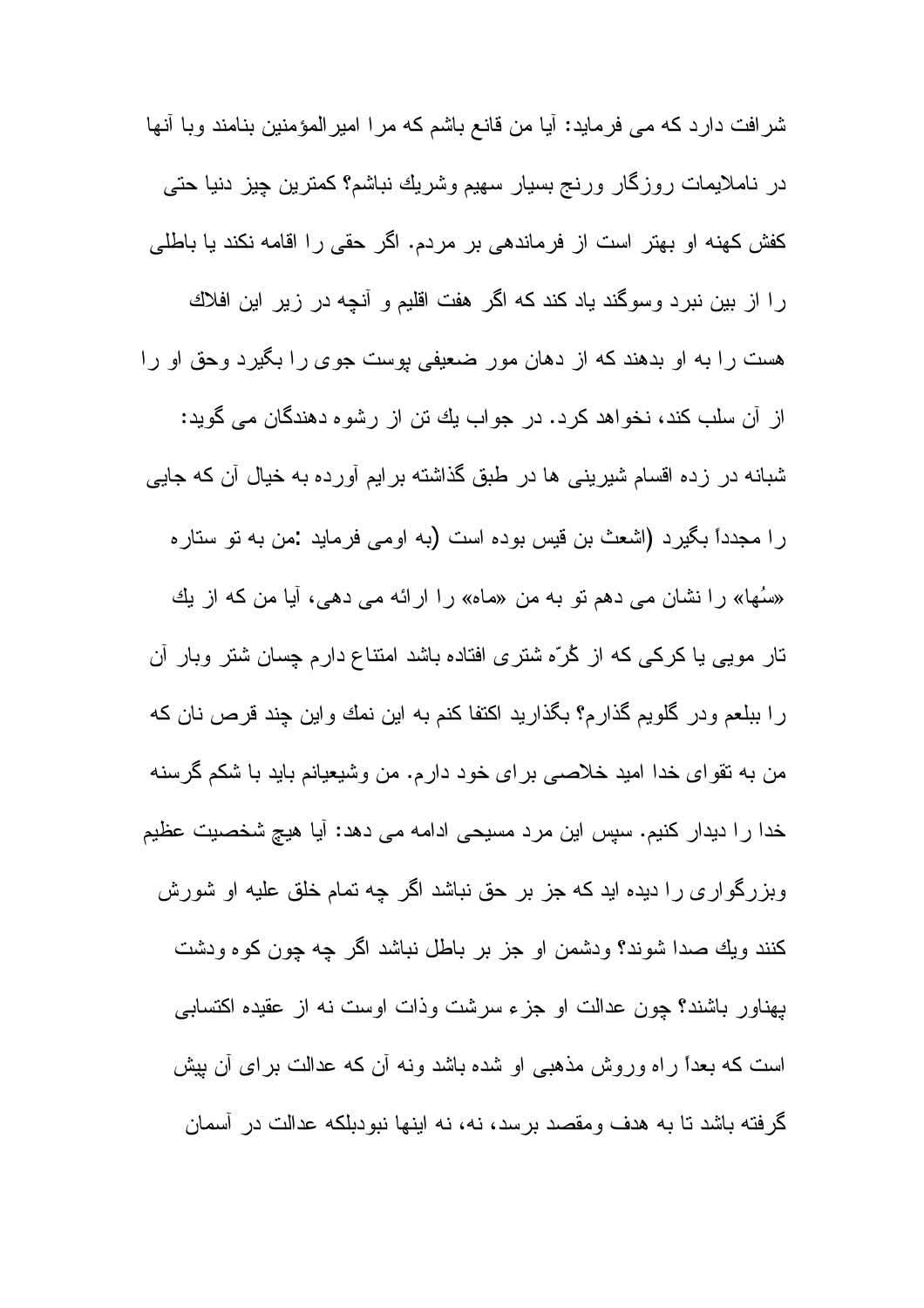روح او، در سرشت اخلاقی او وادبی او، عنصری از عناصر ذات او بود که با سایر عناصر دیگرش انحاد بافته ونشکیل روح بزرگی داده بود ودر زمین جسم او وطبیعت او به نحوی بود که هرگز نمی توانست از آن جدا شود وگویی که این عدالت ماده ای است که بنیان جسمانی علی با آن نرکیب یافته ودر خون او مخلوط شده وبا روح او چون روح او شده است.(۱۹( شرط على عليه السّلام در قبول حكومتچرا امام على عليه السّلام كه عاشق وفدایی اجرای عدالت است پس از قتل عثمان موقعی که مردم به او روی أوردند تا با او بيعت كنند حضرت زير بار أن نمي رفت ومي فرمود: «سراغ دیگری بروید.» آیا علی خود را صالح بر حکومت نمی دید؟ قطعاً چرا، او خود ر ا امام منصوب از جانب خدا می دانست، ده ها وصدها بار به مردم گوشزد كرده بود ويس از تسلط بر اوضاع هم بيان كرد وبه مردم گفت كه حقم غصب شد؛ پس چرا علمی علیه السّلام در ابتدای امر از پذیرفتن حکومت وبیعت مردم با او سر باز می زند؟ پاسخ این است که: حکومت از دیدگاه علی علیه السّلام هدف و مقصد نیست، بلکه و سیله ای است که بنو ان در بوشش آن اقامه حق وابطال باطل کرد، حدود الهی اجرا شود، عدالت بر جامعه گسترانده شود، همه مردم زير پرچم حكومت الهي به حقوق حقه خود برسند، فكرهاى خفته بيدار شود، انحرافات وكجي ها جمع شود. در نظر علي حكومت وقتي ارزش بيدا مي کند که بنواند در سایه آن، جامعه را به سوی کمال الهی ومسیر احکام خدایی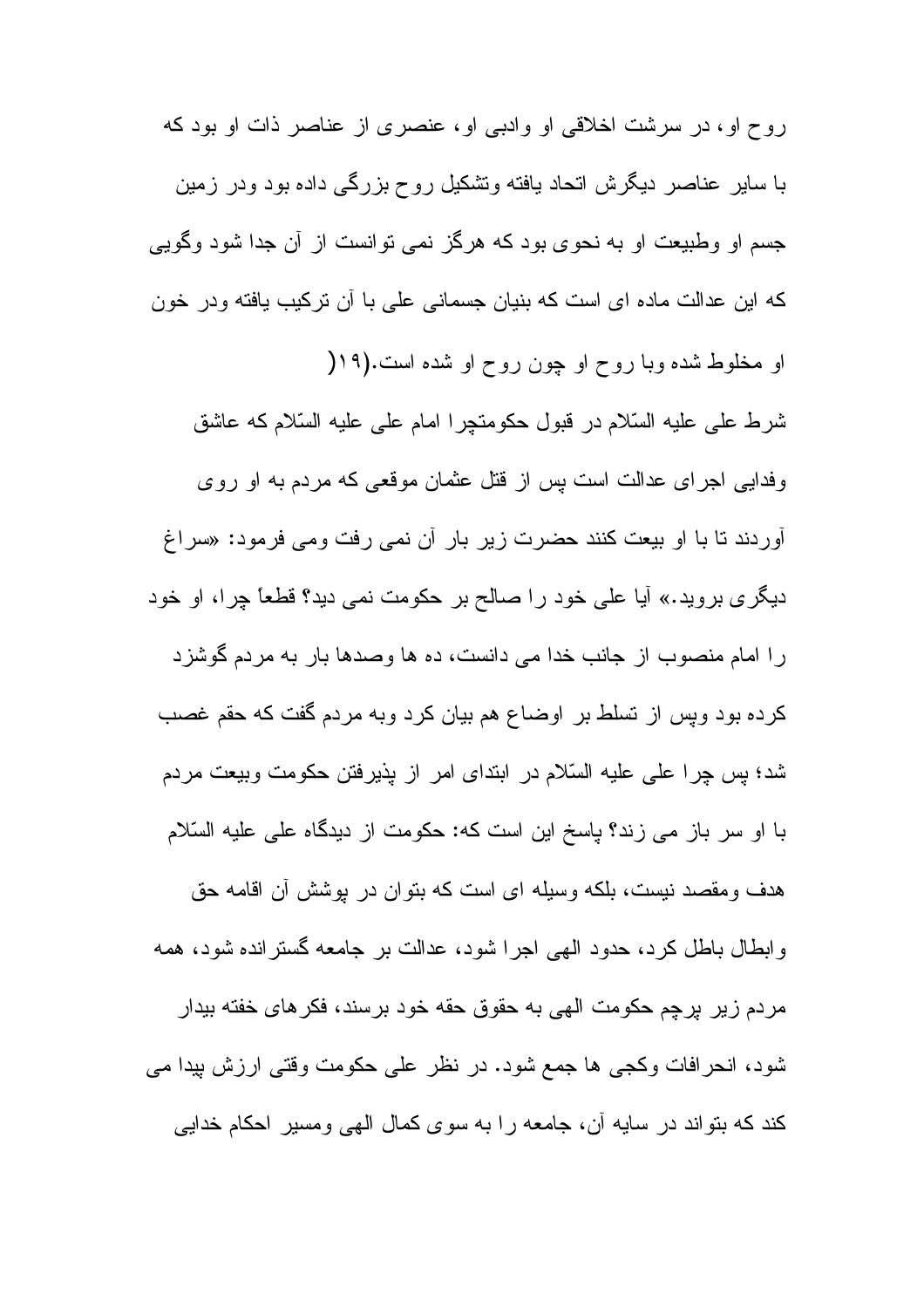سوق دهد و آنجه تحر یف شده و یا بدعت گذاشته شده بر جیده شو د و لذا به این عباس فرمود: «حكومت من بر شما از اين كفش وصله دار بي ارزش تر است مگر آن که حقی را احیا کنم و یا باطلی را از بین ببرم».(۲۰)حال با این بینش واین دیدگاه ببینیم آیا علی در آن لحظه ای که عثمان را کشته بودند وانقلابیون با عجله سراغ حضرتش أمده بودند اگر بیعت مردم را بدون قید وشرط می بذیر فت به هدف خود زیر سایه حکومت می رسید؟ علی کسی نیست که طالب حکومت ظاهری دنیا باشد نا به محض این که به او اقبال شد بدون نعمق ونأمل آن ر ا ببذیر د بلکه دار ای شر ایطے است که باید آن شر ایط به کار گرفته شود تا بنواند در سایه حکومت به هدف خود که ادامه راه بیغمبر اسلام است، برسد. اگر يك قدم به عقب بگذاريم وبه يازده سال قبل برگرديم باز همين موقعيت براي حضرتش بیش آمد اما بر ای یك شرط كه عبدالرحمان خواست بر علی علیه السّلام تحمیل کند، حضرتش از پذیرفتن حکومت سرباز زد تا زیر بار آن شرط نرود. قضیه از این قرار بود که: بعد از مرگ عمر، شورای شش نفره تشکیل

شد که یکی از اعضای شورا، علی علیه السّلام بود. در این شورا سه نفر به نفع سه نفر كنار رفتند: زبير به نفع على عليه السّلام كنار رفت، طلحه به نفع

عثمان وسعد ابن ابي وقاص به نفع عبدالرحمان بن عوف. سه نفر باقي ماندند .در این جا عبدالرحمان گفت: من خودم داوطلب حکومت نیستم، زیر ا خود می دانست امر حکومت بین علی علیه السّلام وعثمان دور می زند. اینك دو نفر باقی ماندند: علی علیه السّلام و عثمان، کلید کار هم به دست عبدالرحمان است،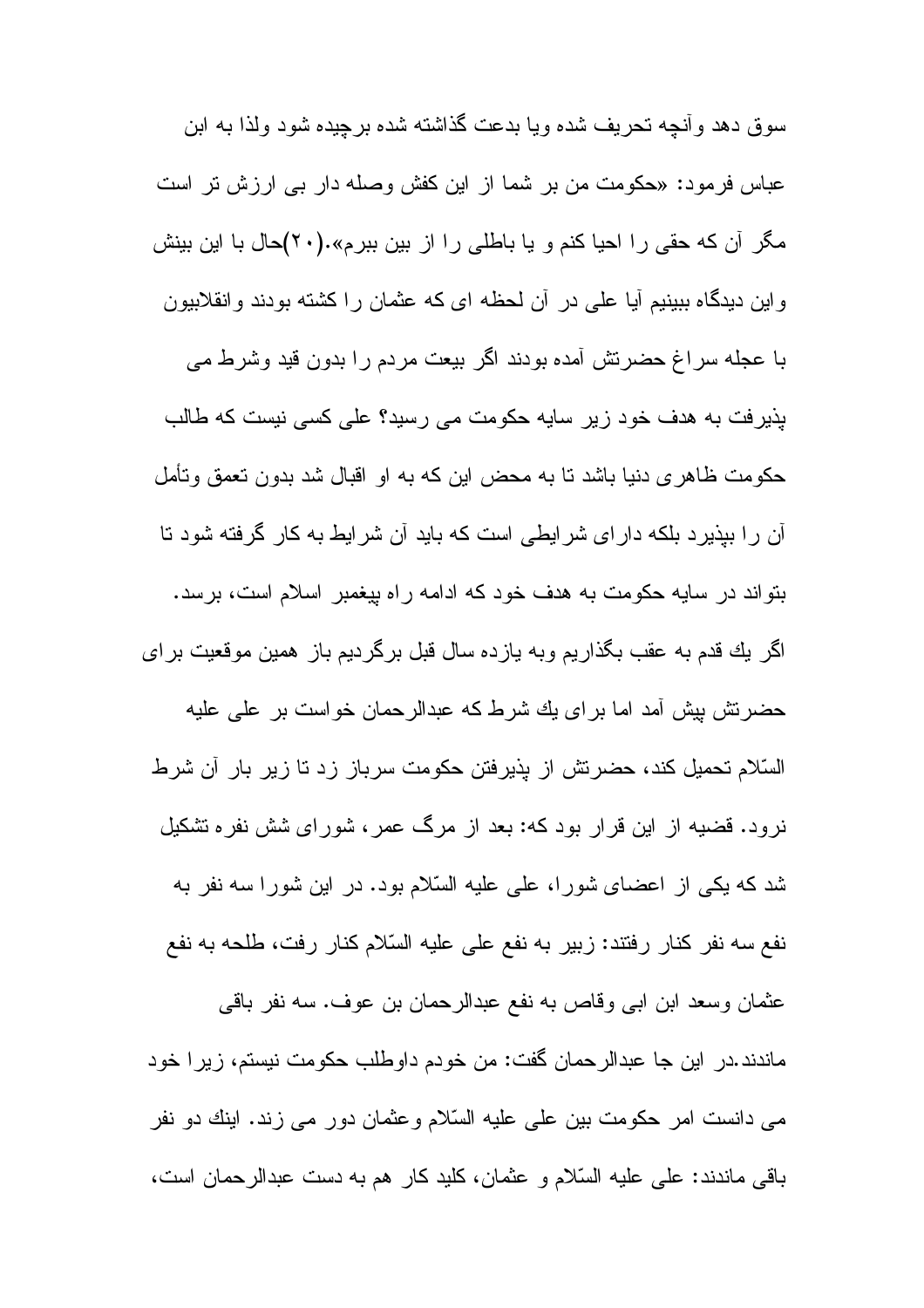هر كس راكه او انتخاب كند خليفه است .به سراغ امير المؤمنين عليه السّلام آمد و گفت: من حاضرم با نو بیعت کنم به شرط این که به کتاب خدا، سنت رسول وسيره شيخين عمل كني.حضرت فرمود: من حاضرم حكومت را بيذيرم ولي به كتاب خدا وسنت رسول عمل مي كنم. على عليه السّلام سيره شيخين را كنار گذاشت. عبدالرحمان به سراغ عثمان رفت و همان شرط را مطرح کرد، عثمان گفت: بله من حاضرم به كتاب خدا، سنت رسول وسيره شيخين عمل كنم. اتفاقا عثمان نه به کتاب خدا درست عمل کرد نه به سنت رسول ونه به سیره دو خليفه، همه را زير يا گذاشت وبه رأى خود عمل كرد.چرا على عليه السّلام حكومت راباعمل به سيره شيخين نيذيرفت؟ زير الكر امير المؤمنين عليه السّلام آن شرط را قبول می کرد انحرافاتی را هم که در دوره شیخین بیدا شده بود امضا كرده بود وديگر نمي توانست با أنها مبارزه كند وحال أن كه على با أنها سخت مخالف بود. پس اگر مے گفت من به سیر ہ شیخین عمل مے کنم و این شرط ر ا هم قبول دارم مجبور بود همه را تثبیت کند وحال آن که چنین اعتقادی نداشت ودروغ هم نمی خواست بگوید. که امروز بگوید عمل می کنم وفردا عمل نکند. این بود که حکومت را با این شرط، به کلی قبول نکرد.حال وقتی که علی علیه السّلام بعد از عمر حاضر نیست به مردم بگوید که من به سیره شیخین ـــ که انحرافات أنها خيلي كمتر بود ـــ عمل مي كنم، طبيعي است كه بعد از عثمان كه اوضاع به كلَّى دگرگون شده بود و امتياز ات طبقاتي سر اسر وجود جامعه را فرا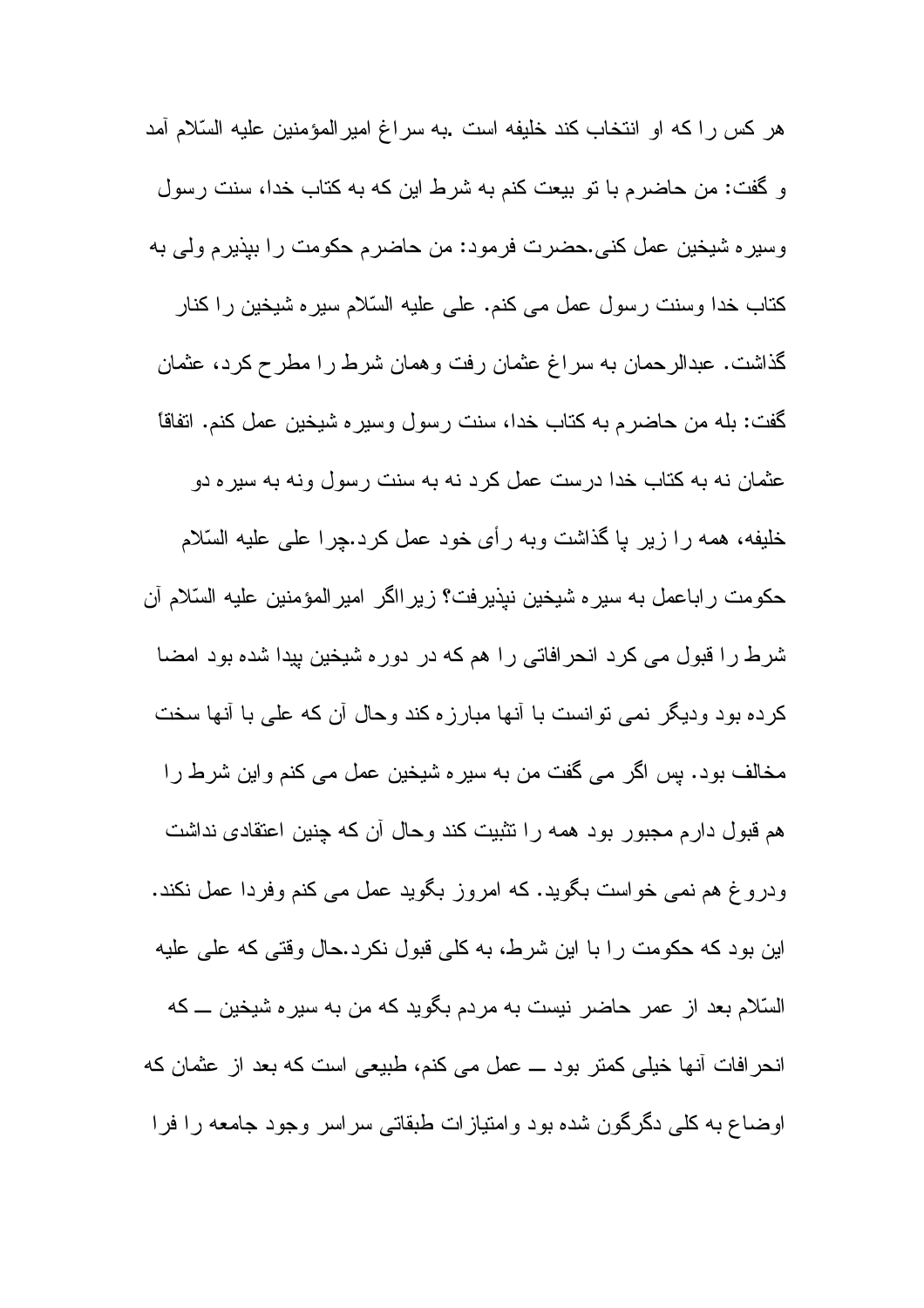گر فته بود، هر گز نمبی گفت، زیر ا عثمان، قریش و همه صحابه ر ا به امتیاز ها عادت داده و دنیا را به دامنشان ریخته بود، خاندان خود از بنی امیه را بر بلاد اسلامی حکومت بخشیده بود گویی مردم زر خرید أنهایند. بیت المال مسلمین را به ناحق به نزدیکان ودار ودسته خود بخشیده بود. در تاریخ آمده است در یك نوبت صد هزار دینار در فتح أفریقا وبه روایتی تمام خمس أفریقا را به مروان بخشيد! شتر ان صدقه را به «حرث بن حكم بن عاص» داد! تمامي صدقات «قضاعة» كه سيصد هزار بود يك جا به حكم بن ابي العاص، كه والي صدقات بود، اهدا کر د!علی علیه السّلام همه این نابر ابر ی ها ر ا می دید و چار ه ای جز نذکر وگوشزد نداشت. آن بزرگوار می دید نمام ناصالحان بر مسند فرمانروایی تکیه زده اند واگر بیعت ستمدیدگان وانقلابیونی که عثمان را از پای در آورده اند بیذیر د آن مارهای خفته ای که دست برورده عثمانند، در بر ابر عدالت علی عليه السَّلام شورش خواهند نمود ونمي گذارند حق گرفته شود واسلام محمدي بیاده شود، لذا می خواست بر مردمی که حاضر شده بودند بیعت کنند اتمام حجت نماید و همه آنها را برای پاری خود بسیج کند تا فردا که عدالتش گسترده شد و مخالفین سر بر آور دند بیعت کنندگان ساکت ننشینند و علی ر ا نتها نگذار ند ولذا در يك سخن كوناه أينده ناريك وجِند چهره را به أنان گوشزد كرد وفرمود:«دَعُوني وَالنَّصِسُوا غَيري، فإنَّا مُستَقْبِلُونَ أَمْراً لَهُ وُجُوهٌ وَأَلوانٌ لا نَقُومُ لَهُ الْقُلُوبُ وَلا نَتْبُتُ عَلَيْهِ الْعُقُولُ... ؛مرا واكذاريد وبه دنبال ديگرى برويد، زيرا به استقبال چیزی می رویم که چهره های مختلف وجهات گوناگون دارد…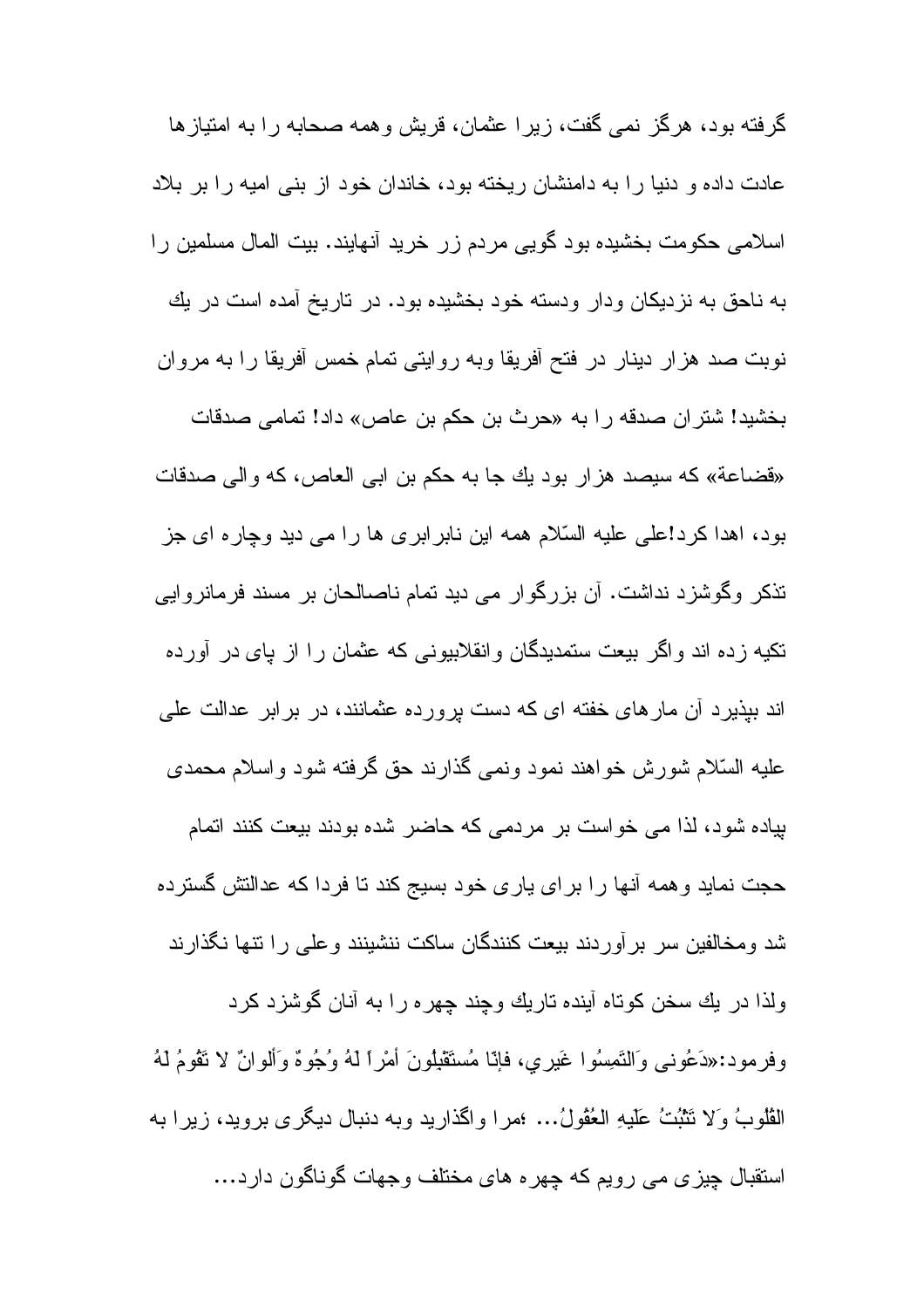.»(۲۱)امام می داند که اصلاحات انقلابی حضرتش با مخالفت ها روبه رو می شود وناکثین وقاسطین ومارقین به وجود خواهد آمد لذا مبی فرمود: «دل ها بر این امر وحکومت من استوار وعقل ها ثابت نمی ماند، چرا که ابر نیره فساد چهره افق حقیقت را فرا گرفته وراه مستقیم حق ناشناخته مانده است» اما وقتی مردم خَلِمی فَشَار أوردند که با حضرتش بیعت کنند وراهی جز بیعت با علی نمی ديدند اتمام حجت كرد وفرمود:وَاعْلَمُوا اِنِّي اِنْ أَجِيْتُكُمْ رَكِبْتُ بِكُمْ ما أَعْلَمُ... ؛أَكَاه باشید اگر دعوت شما را اجابت کنم طبق أنچه خود می دانم با شما رفتار خواهم کر د، به آنچه از عثمان به پادگار مانده و بر خلاف سنت حق است بشت با می زنم وبه اعتراض این وأن وسرزنش ها گوش نمی کنم. اما اگر مرا رها کنید من هم مثل یکی از شماها هستم وشاید نسبت به امیر ورئیسی که برمی گزینید از شماها شنواتر ومطيع تر خواهم بود ودر اين حال من وزير ومشاورتان باشم بهتر است از این که امیر ورهبرتان گردم.»(۲۲)اما مردم دست برنداشتند وگفتند: از نو جدا نمی شویم نا با نو بیعت کنیم؟ امام فرمود: حال که ناچارم در قبول حکومت بس باید این بیعت در مسجد ودر ملأ عام وبا رضا ورغبت مسلمین باشد. لذا برخاست وبه مسجد أمد ومسلمانان بشت به بشت بکدیگر ایستاده و هجوم می آوردند تا با او بیعت کنند وبیعت با او بر اساس عمل به كتاب خدا وسنت رسول ورأى خود أن حضرت بود.على عليه السّلام از همان روز اول، برنامه های خود را أغاز کرد وعدالت اجتماعی را، که برقراری حق در همه زمینه ها بود بریا نمود، از این رو، آنش کینه ها نسبت به امام علیه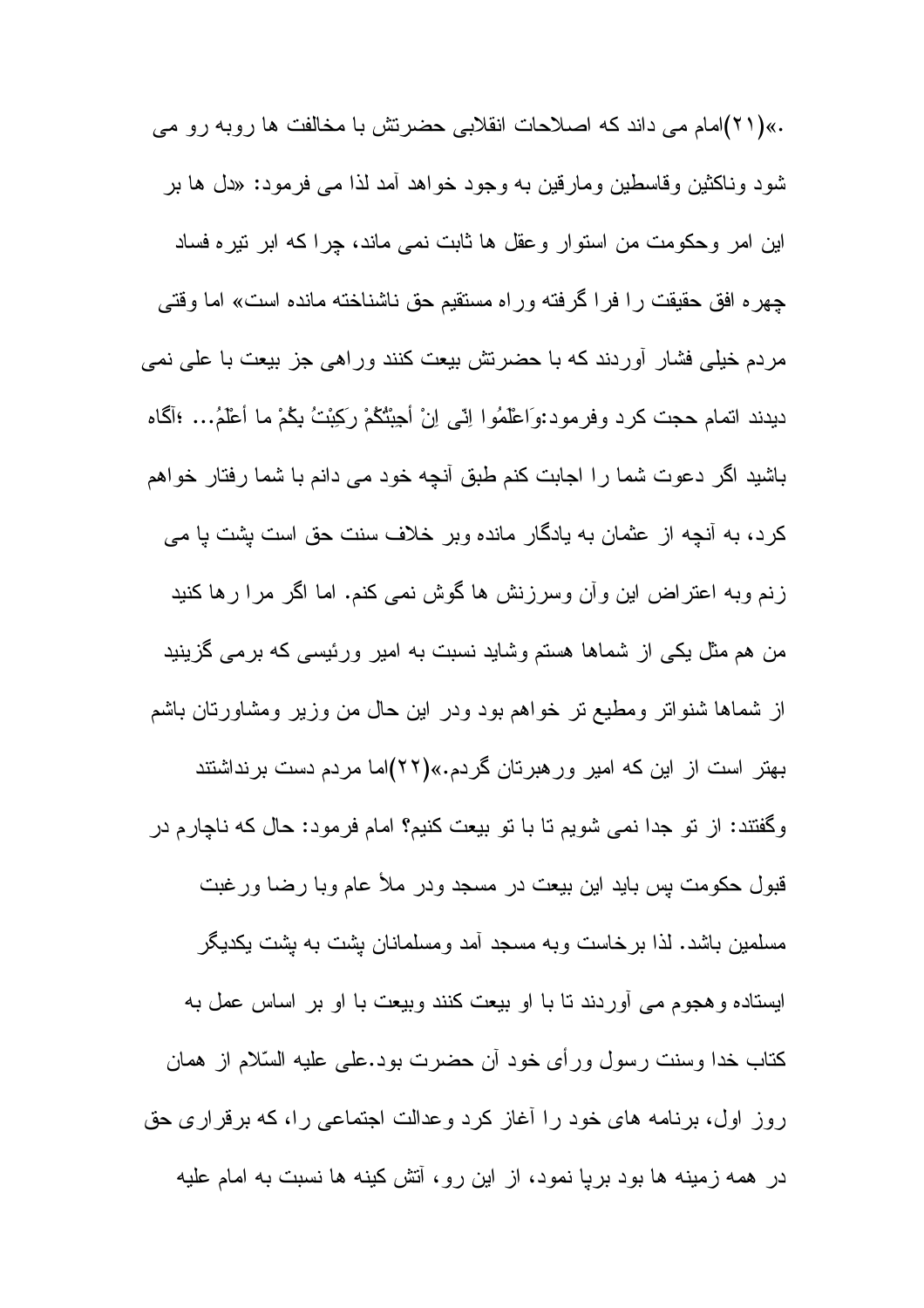السَّلام زبانه كشيد ونايره جنگ وفنته وسركشى وطغيان بر ضد حكومتش شعله ور شد وحوادث نلخ ناكثين سبس فاسطين ودر أخر، مارقين بيش أمد وبالاخره به شهادت مولای منقیان امیر مؤمنان انجامید.

عدالت در گفتار ونامه های امام علی علیه السّلام سخنان ونامه ها وکلمات کوناه امام على عليه السَّلام مملوِّ از اصرار به عدالت ودورى از ظلم وستم است. كه در این فراز از بحث، برخی از آنها را به عنوان نمونه می آوریم: ١ ــ أحرز دِينَكَ وامانَتَكَ بِانصافك من نفسِكَ والعَمَلِ بِالعَدْلِ في رَعيَّتِكِ؛خودت را در حفظ دین و امانت، به انصاف و ادار کن و در بار ه ر عیت و زیر دستانت به عدل و انصاف عمل نما.»(٢٢)٢ \_ العدلُ حياة؛عدل، باعث زندگي است.»(٢٢٤)٣ \_ دولة العادل من الواجبات؛بريايي دولت عدل از واجبات است.»(٢٥)٤ ــ العدلُ نظام الإمْرَة؛عدالت، سبب بيوند ونظام حكومت است.»(٢٦)٥ ـــ مَنْ عَدلَ نَفَذَ حکْمه؛هر کس که عادل باشد، حکمش نفوذ بیدا می کند.»(۲۷)7 ـــ ملاكُ السياسةِ العَدلُ؛معيارِ وملاك سياست، عدل است.»(٢٨)٧ ــ اِنَّ أفضلَ قُرَّةٍ عين الو'لاة، استقامةُ العدل في البِلادِ وَظْهِور ُ مَوِدّةِ الرَّعيّة؛بِهِتر بن جِبز ي كه حكمر انان را خشنود می دارد، برپا داشتن عدل ودادگری در شهرها وأشکار ساختن دوستی با رعيت است.»(٢٩)٨ ـــ العدلُ قِوامُ الرَعيّة وجَمالُ الوُلاة؛عدل، پايدار ي رعيت و زيبايي فرمانروايان است.»(٣٠)٩ \_ جمالُ السياسة، العدلُ في الإمرَة؛زيبايي سياست، عدل در حكومت است.»(٣١)١٠ \_ بالسيرةِ العادله يُقْهَرُ المناوى؛به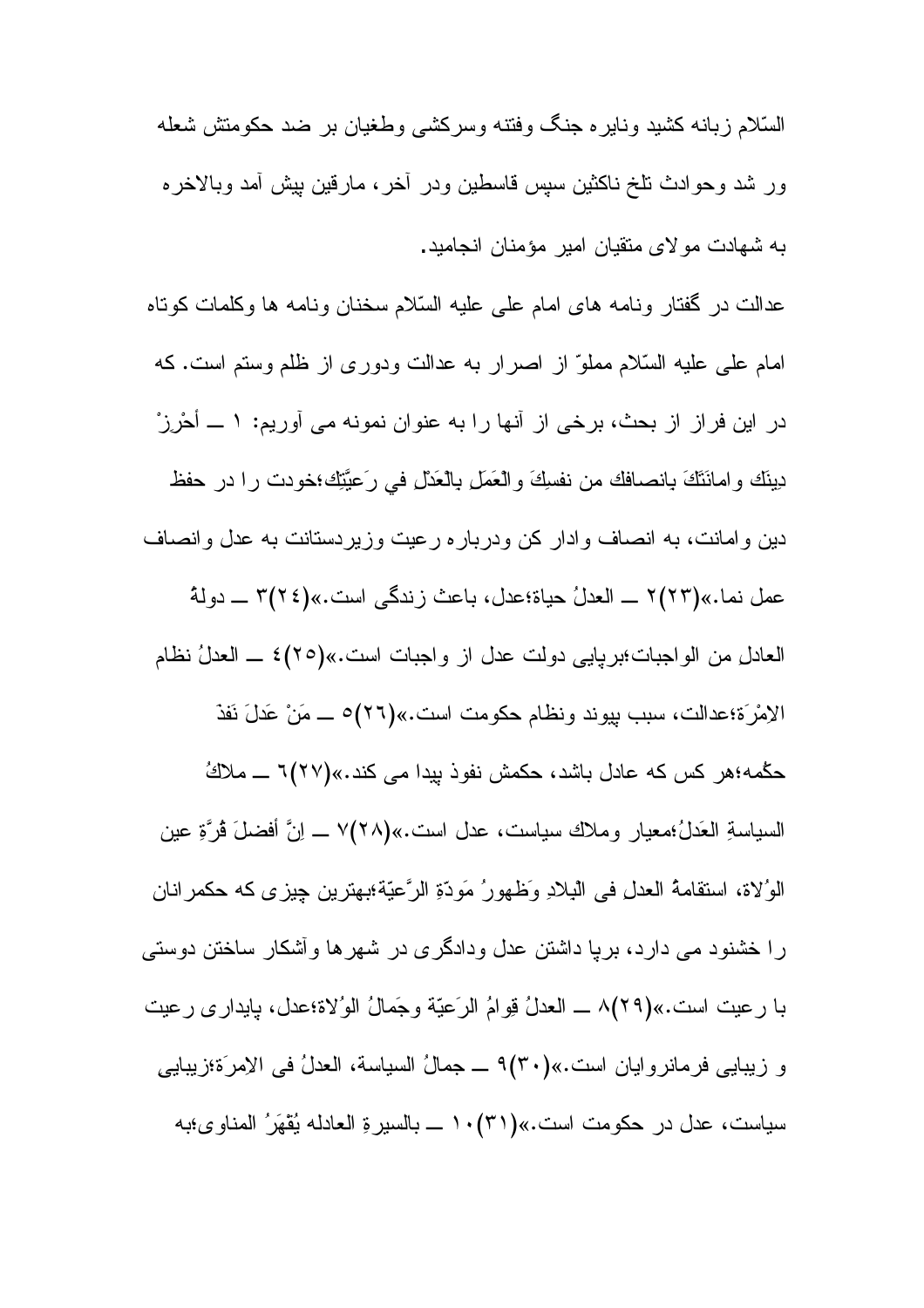سير ، وكردار عدل، دشمنان شكست مي خورند.»(٣٢) ١١ ـــ اِجعَلِ الدينَ كَهْفَكَ والعدلَ سيفَك تَنجُ من كلِّ سوءِ وتَظهَرُ كلَّ عدوٍّ؛دين را بناه گاه خود وعدل را شمشیر خود قرار ده تا از هر بدی نجات یابی وبر هر دشمنی بیروز شوي.»(٣٣)١٢ ــــ العدلُ اساسٌ به قولمُ العالمِ؛عدل، بايه اي است كه هستي بر آن استوار است.»(٣٤)١٣ ــ بالعدل تتضاعَفُ البَرِكات؛به وسيله عدل، بركت ها زياد مي شود.»(٣٥)٤ ١ ـــ مَنْ عَدَلَ في البلادِ نَشَرَ اللهُ عليه الرحمة؛(٣٦)هر کسی عدالت را بگستراند، خداوند بر او رحمت می فرستد.»(۳۷)۱۰ ــــ مِنْ علاماتِ النَّبل، العَمَلُ بِسُنَّةِ العَدلِ؛از نشانه هاي بزرگواري، عمل كردن به روش عدالت است.»(٣٨)١٦ \_\_ «امّا بَعْد، فَإِنَّ الوالبيَ اِذا اختلفَ هواهُ مَنَعَهُ ذلك كثيراً من العدل فليكُنْ أمرُ النّاسِ عِندَكَ في الحقِّ سواءً فإنّه لَيْسَ فِي الْجُورِ عِوصَنٌ مِنَ الْعَدْلِ؛(علي \_ عليه السلام \_ طي نامه اي به اسود بن قُطبه سردار سياه حلوان فرمود:) هرگاه میل وخواست حکمران، یکسان نباشد، این روش او را از دادگری باز می دارد، پس باید کار مردم در نزد نو یکسان باشد، زیرا ستم، نتيجه وسود عدل وداد را نمي دهد.»(٣٩)١٧ \_ «ولا يَتْقُلْنَّ عليك شي ءٌ خَقَّفْتَ بِهِ المؤونة عنهُم، فانَّه دُخرٌ يَعُودُونَ به عليك في عمارةِ بِلادَكَ وتزيينٍ ولاَبَنكَ مَعَ إستِجلايكَ حُسنَ ثنائهم وتَبَجُّحِكَ بِاستِفاضَةِ الْعَدلِ فيهم... ؛بايد سبك ساختن سنگینی بار ایشان بر تو گران نیاید، زیرا تخفیفی که به آنها داده ای اندوخته ای است که با آبادی شهر ها و آر ایش دادن حکومتت به نو باز می گردانند با جلب خوش بینی وستایش أنها به خود وخرسند بودن تو از برقرار کردن عدل وداد در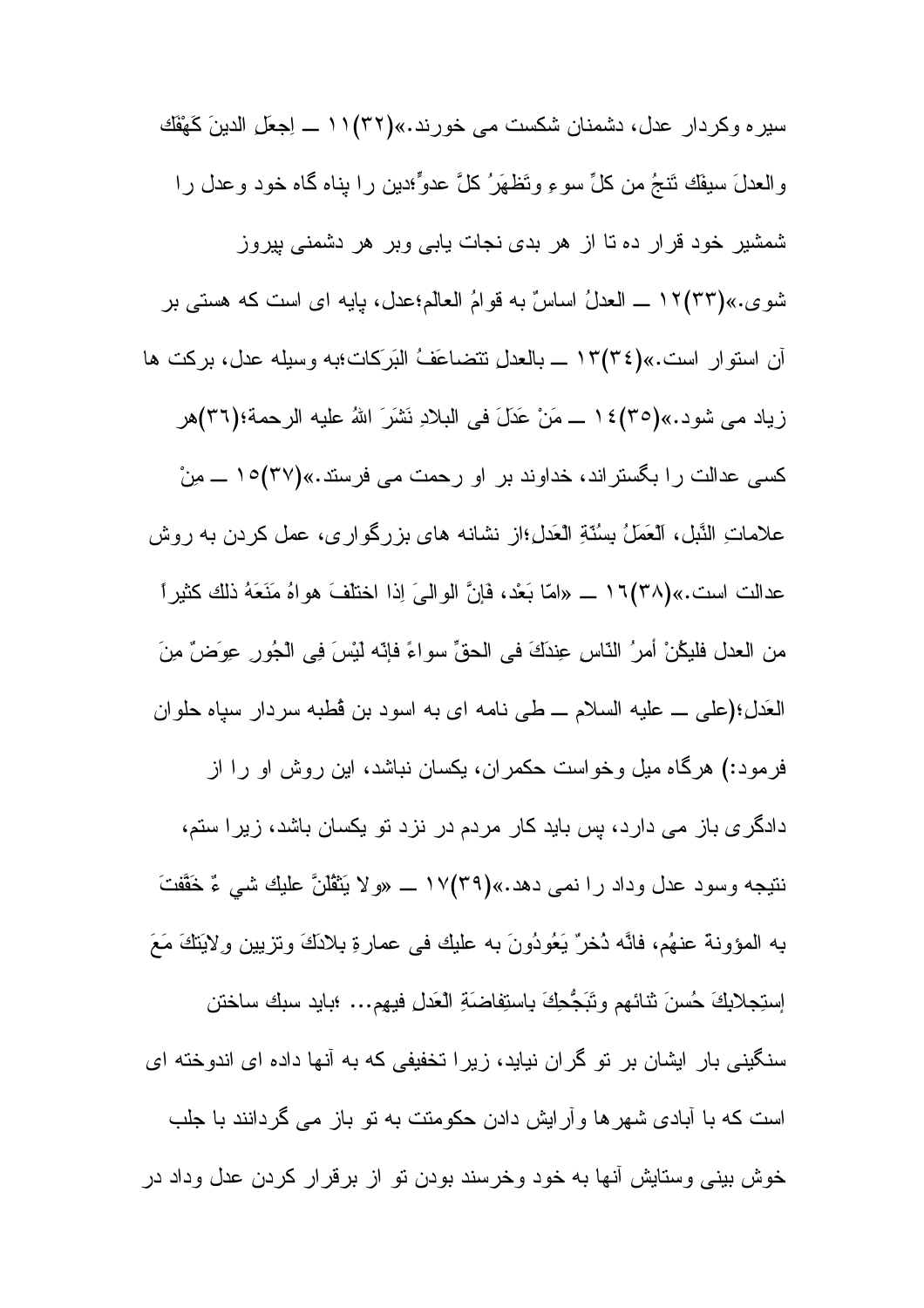بينِ آنانِ.»(٤٠)١٨ ـــ «ولَيَكُن أَحبُّ الأَمورِ ۖ إِلَيْكَ أُوسُطَها في الْحقِّ وِ اَعَمَّها في العدل؛وكاري كه بايد بيش از هر چيز دوست داشته باشي، ميانه روي در حق است و همگانی کردن در بر ابر عدالت.»(٤١) ١ .نهج البلاغه، کلمات قصار ٢٠٤٣٧ . همان، خطبه ٢٠١٥ . شهيد مطهري، سيري در نهج البلاغه، شهيد مطهر ي، ص ١٠٨ ـــ ١١١٤، با اندكي تلخيص ٤٠ . محمد رضا حكيمي، گزيده اى از : الحياة، ص ١٠٢ .٥ . نحل (١٦) آيه ٦. ٩ . ٦ . نساء (٤) آيه ١٣٥ .٧. . ابن شهر آشوب، مناقب آل ابی طالب، ج ۲، ص ۱۱۰ .۸ . عبدالرحمان سيو طي، اللآلي المصنو عة في الأحاديث الموضو عة، ص ٥٤ . ٩ . ابن مغاز لي، مناقب، ص ١٢٩، حديث ١٧٠؛ جويني، فرائد السمطين، ج1 ، ص ٥٠، حديث ١٥؛ خطيب بغدادي، تاريخ بغداد، ج ٥، ص ٢٧؛ خوارزمي، مناقب، ص ٢٣٥,١٠. جرج جرداق، الامام على صوت العدالة الانسانية، ج ١، ص ٧ ١١. ١ . اسد الغابة في معرفة الصحابه، ج ٤، ص ٢٥ ١٢. بونس (١٠) أيه ١٣. ١٣. انعام (٦) ١٥٢ .١٤ . شعراء (26) أيه ١٨٣,١٥ . هود (١١) أيه ٨٦,١٦ .الاستيعاب در حاشيه الاصابة، ج ٣، ص ٤٨,١٧ . شرح ابن ابي الحديد، ج ٢، ص ١٩٧,١٨ . سيد قطب، العدالة الاجتماعية في الاسلام، ص . 95.19 به نقل از : خلیل کمر ه ای، سرچشمه حیات، ص ۲۹۰ با اندکی تصرف۲۰۰ . نهج البلاغه، خطبه ٣٣: «قال عبدالله بن عباس (رضي الله عنه): دخلت على امير المؤمنين عليه السّلام بذي قار وهو يخصف نَعله، فقال لي: ما قيمة هذا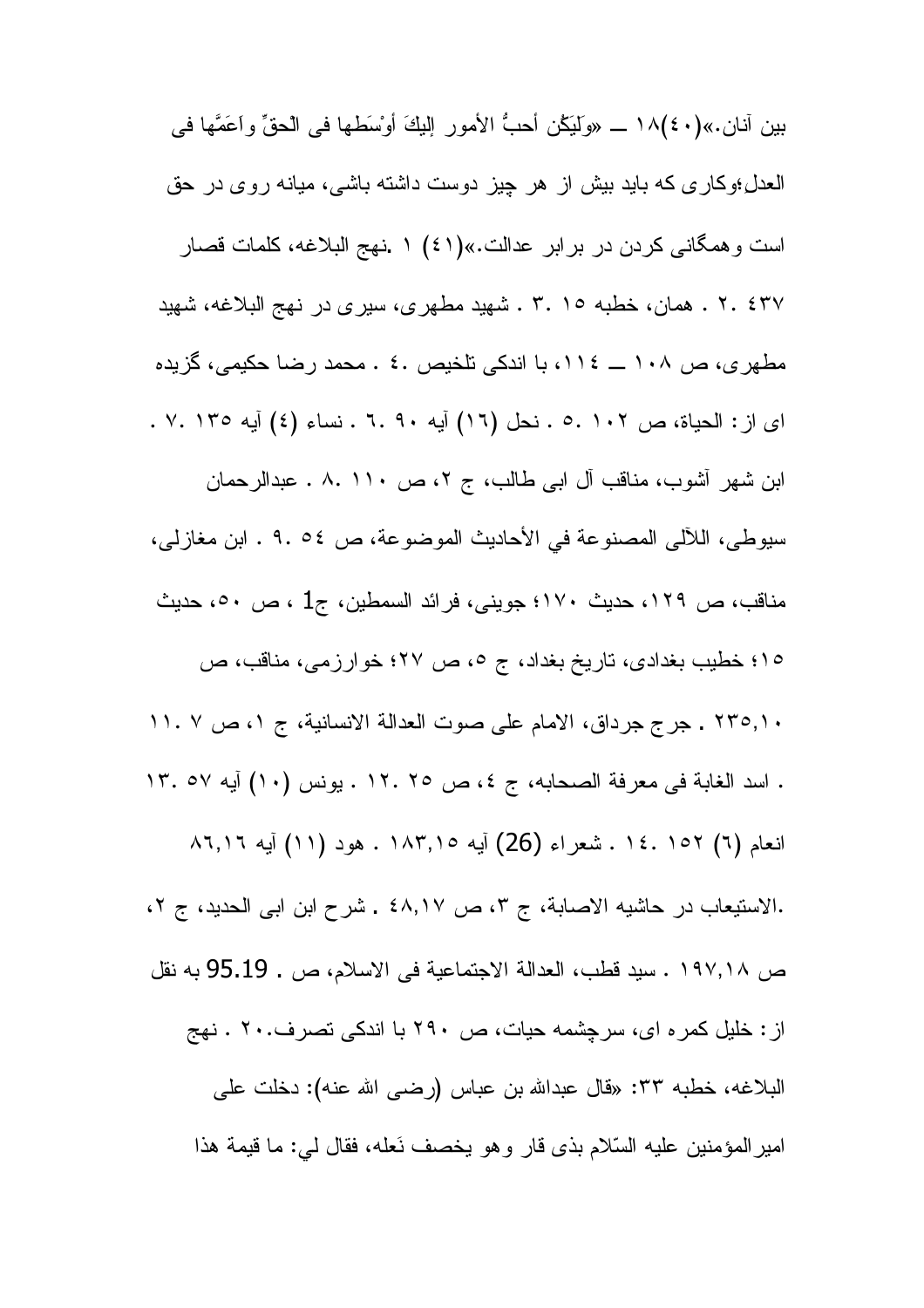النعل؟ فقلت: لا قيمة لها! فقال عليه السّلام : و اللهِ لَهِيَ أحبُّ إليَّ مِن إمرِنِكُم إلاّ أن أُقيِمِ حقًّا أَو أَدفعَ باطلاً».٢١ . نهج البلاغه، خطبه ٩٢,٢٢ . همان.٢٣ . غرر الحكم، ج ١، ص265 ، حديث ٣٣,٢٤ . همان، ج ١، ص ٢٠، حديث ٣٠٧,٢٥ . همان، ج ١، ص ٣٦٠، حديث ١٠,٢٦. همان، ج ١، ص ٤٠، حديث ٨٢٤,٢٧ . همان، ج ٢، ص ١٥٩، حديث ٢٠٣,٢٨ . همان، ج ٢، ص ٢٧٨، حديث ٢,٢٩ . نهج البلاغه، نامه ٥٣,٣٠ . غرر الحكم، ج ٥١ ص ١٠٢، حديث ١٩٧٥,٣١ . همان، ج ١، ص ٣٣٥، حديث ٧٦,٣٢ . بحار الانوار، ج ٧٥، ص ٣٥٩,٣٣ . غرر الحكم، ج ١، ص139 ، حديث ٢٠٧,٣٤ . بحار الانوار، ج ٧٨، ص ٨٣,٣٥ . غرر الحكم، ج ١، ص ٢٩١، حديث . 33.36 بحار الانوار، ج ٧٨، ص ٨٣,٣٧ . همان، ج ٢، ص ٢٠٤، حديث ٩٨٣,٣٨ . همان ، ج2 ، ص ٢٥٤، حديث ١٠٧,٣٩ . نهج البلاغه، نامه ٥٩,٤٠ . همان، نامه . همان  $\circ$ ۳٫٤۱ . همان

عدالت در رفتارهای امام علیه السّلام أنچه را که علی علیه السّلام در مورد عدالت می گفت، خود با نمام وجود به أن عمل می کرد، رفتار عادلانه او ناشی از بینش وسیعی بود که آن بزرگوار از ضرورت اجرای عدالت داشت ودر تمام جنبه های فردی واجتماعی، خصوصاً در روزگار زمامداریش، به آن پایبند بود. اگر کسی بست ومقامی نداشت وحاکم وفرمانروایی هم نبود ودیگران را به عدالت سفارش می کرد، سخنانش تأثیر جندانی نداشت، اما اگر شخصبی،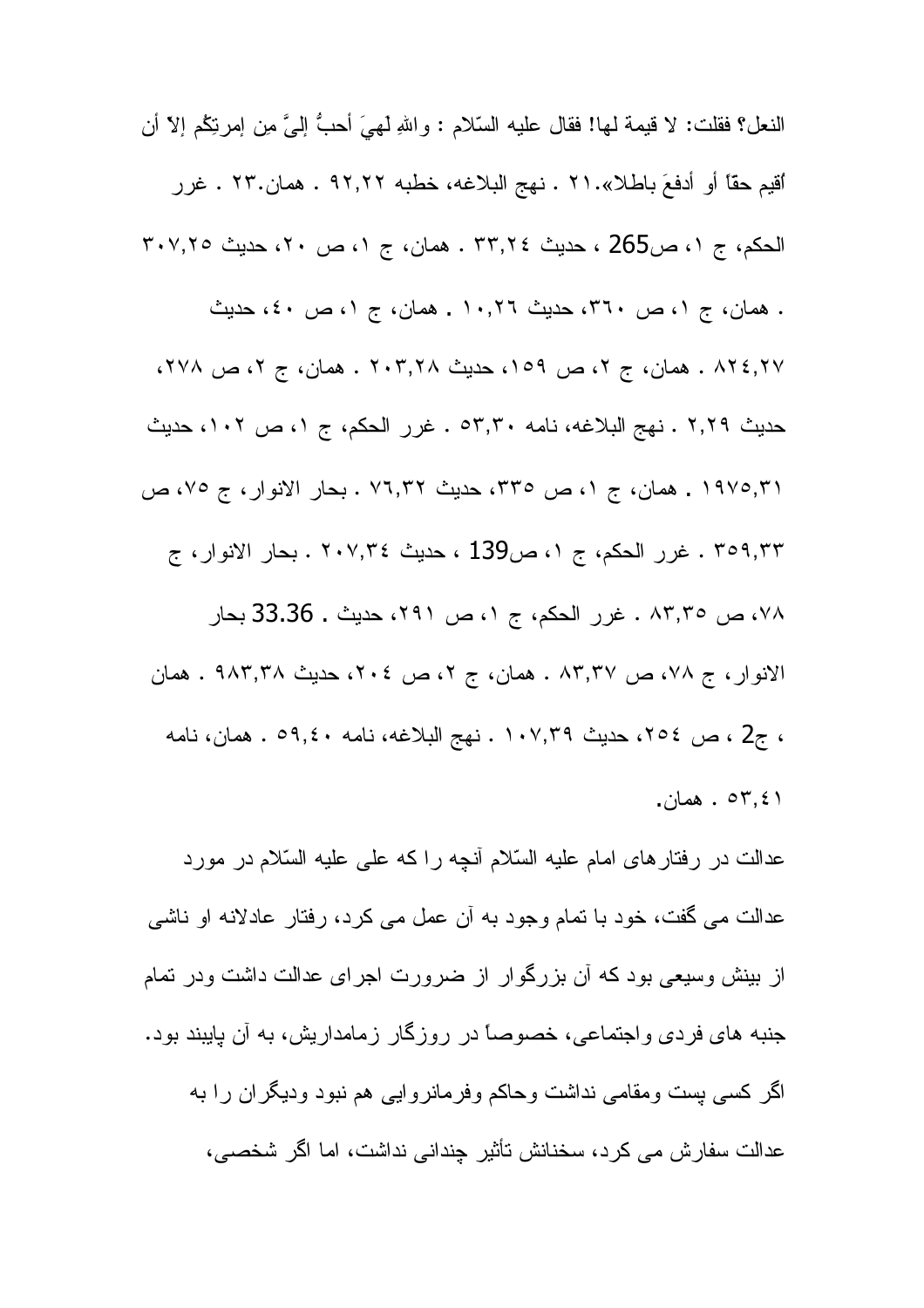فرمانروای قلمرو وسیعی بود و اموال ونفوس مردم در دستش بود و آن گاه سرسختانه به عدالت رفتار كرد، بسيار ستودني وقابل تمجيد است. على أن يگانه مردی است که نه فقط در گفتار بلکه در رفتار فردی واجتماعی اش، عدالت موج می زند. او از همان روزهای نخست که قدرت اجرایی حکومت را به دست گرفت، مردم را به دادگستری دولت خود نوید داد وبرنامه های اصلاحی خود را أغاز كرد. استانداران، فرماندهان، وهمه كارمندان عالمي رتبه اي كه عثمان بر شهرها ومناطق به ناحق گماشته بود برکنار کرد وبه جای أنان کسانی که امتحان فضبلت وباك دامنے داده بودند به کار گمار د وتمام آنها ر ا با دستور العمل های اسلامی وبا شعار نقوا، راستی، باك دلبی، مهربانبی، صدافت ودرستی اعزام می کرد. أرى، امام على عليه السّلام در طول بنج سال حکومتش، به گونه ای رفتار کرد که نمونه کامل یك فرمانروای جامعه انسانی برای همیشه تاریخ شد. وبه حق می نوان گفت که اگر حکومت علی علیه السّلام نمی بود عدالت اجتماعي در جامعه بس از رسول خدا صلّى الله عليه و آله معنا ومفهوم بيدا نمي كرد وبه جز مسموعاتي باقي نمي ماند. ما در اين جا فقط چند نمونه از کردارهای عادلانه أن امام بزرگوار را می آوریم ۱ (مصادره اموال به یغما رفته(ابن ابی الحدید از ابن عباس نقل می کند: روز دومی که مردم با امام بیعت كرده بودند به مسجد أمد وفرمود: «وَاللهِ لو وَجَدْتُهُ قد نُزوِّجَ بِهِ النِساء، وَمُلكِ بِهِ الإماء، لرَدَدْتُهُ، فإنَّ فِي الْعَدلِ سَعَةً وَمَن ضاقَ عَلَيهِ الْعَدلُ فَالْجُورُ عَلَيهِ اضْيَقْ؛به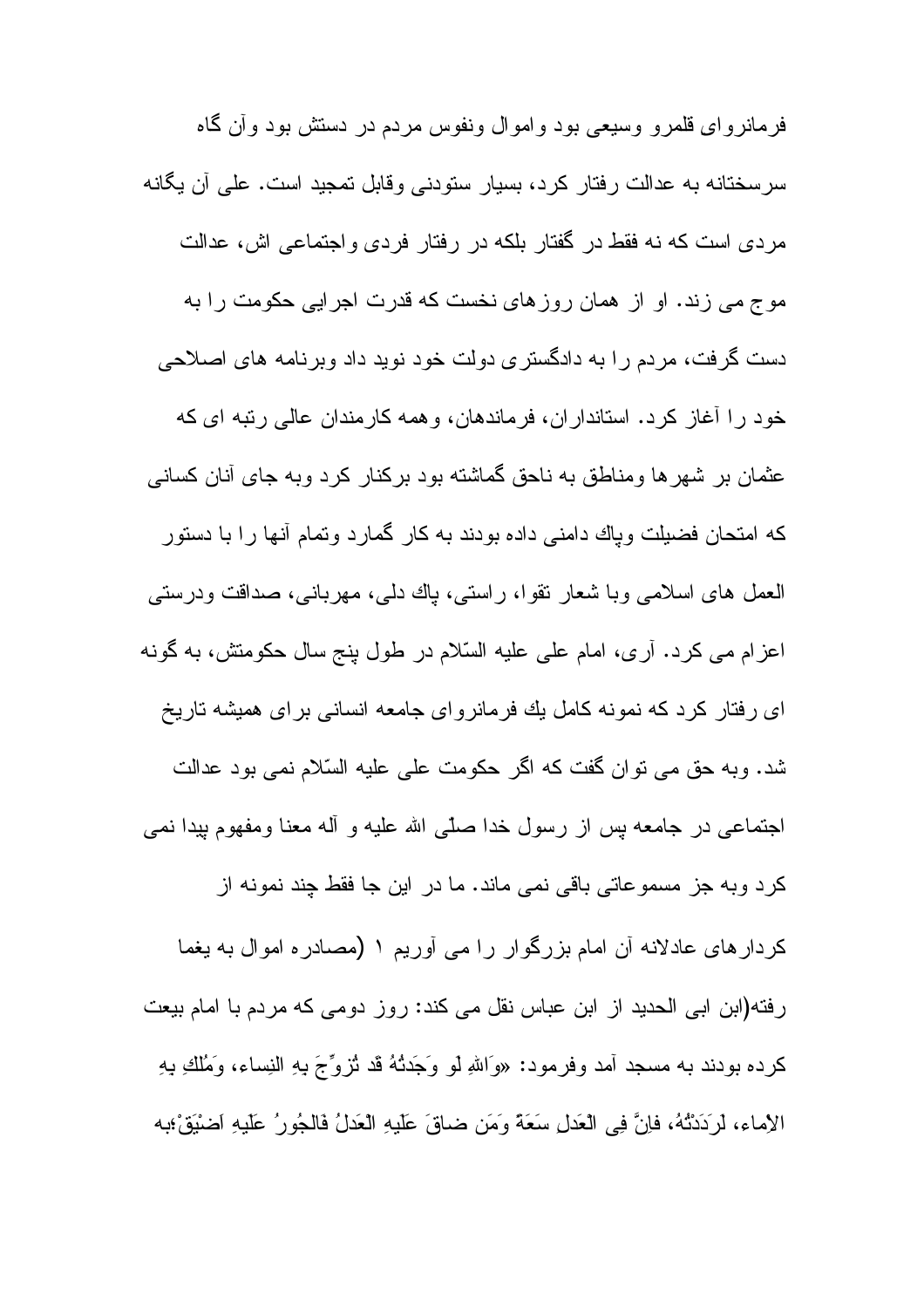خدا سوگند! أنچه از عطایای عثمان وأنچه از بیت المال مسلمین به این وأن بخشیده به صاحبش (بیت المال (برمی گردانم اگر چه با آن اموال، کابین ومهریه زنان ویا با آن کنیزان خریده باشند .زیرا عدالت گشایش می آورد وکسی که عدالت بر وی گران أید تحمل ظلم وستم بر او گران بارتر خواهد بود.»(۱)این سخنان نند ولمی صریح وأشکار درباره باز گرداندن اموال کسان*ی* بود که عثمان به جمعی از بستگان واصحابش بدون این که خدمتی به اسلام ومسلمین کرده باشند بخشیده بود. (۲) أرى علمي علیه السّلام از همان روزي که به مقام حکومت رسید عملاً دست به کار شد وعدالت اجتماعی را به اجرا در أورد.٢) سهم مساوي على عليه السَّلام وبنده اشابي رافع نقل مي كند كه طلحه وزبیر نزد امیرالمؤمنین أمدند وگفتند :عمر از بیت المال به ما سهم بیشتری می داد. امام فرمود: رسول خدا چقدر می داد؟ آنها ساکت شدند، امام فرمود: مگر نه رسول خدا اموال را به طور مساوى بين مسلمين نقسيم مى كرد؟ گفتند: چنين بود. امام فرمود: روش بیامبر نزد شما درست نر است یا راه عمر؟ گفتند: البته روش رسول خدا، اما ما سابقه بیشتری در اسلام داریم وزحمت بیشتری متحمل شده ایم و نیز از بستگان رسول خدا هستیم؟ امام فر مود: سابقه شما به اسلام بيشتر است يا سابقه من؟ گفتند: سابقه شما. فرمود قرابت وبستگي شما به رسول

خدا بيشتر است يا من؟ گفتند: شما. فرمود: زحمت من در راه اسلام بيشتر است يا شما؟ گفتند: زحمت شما سيس فرمود: به خدا سوگند! بين من واين اجيرم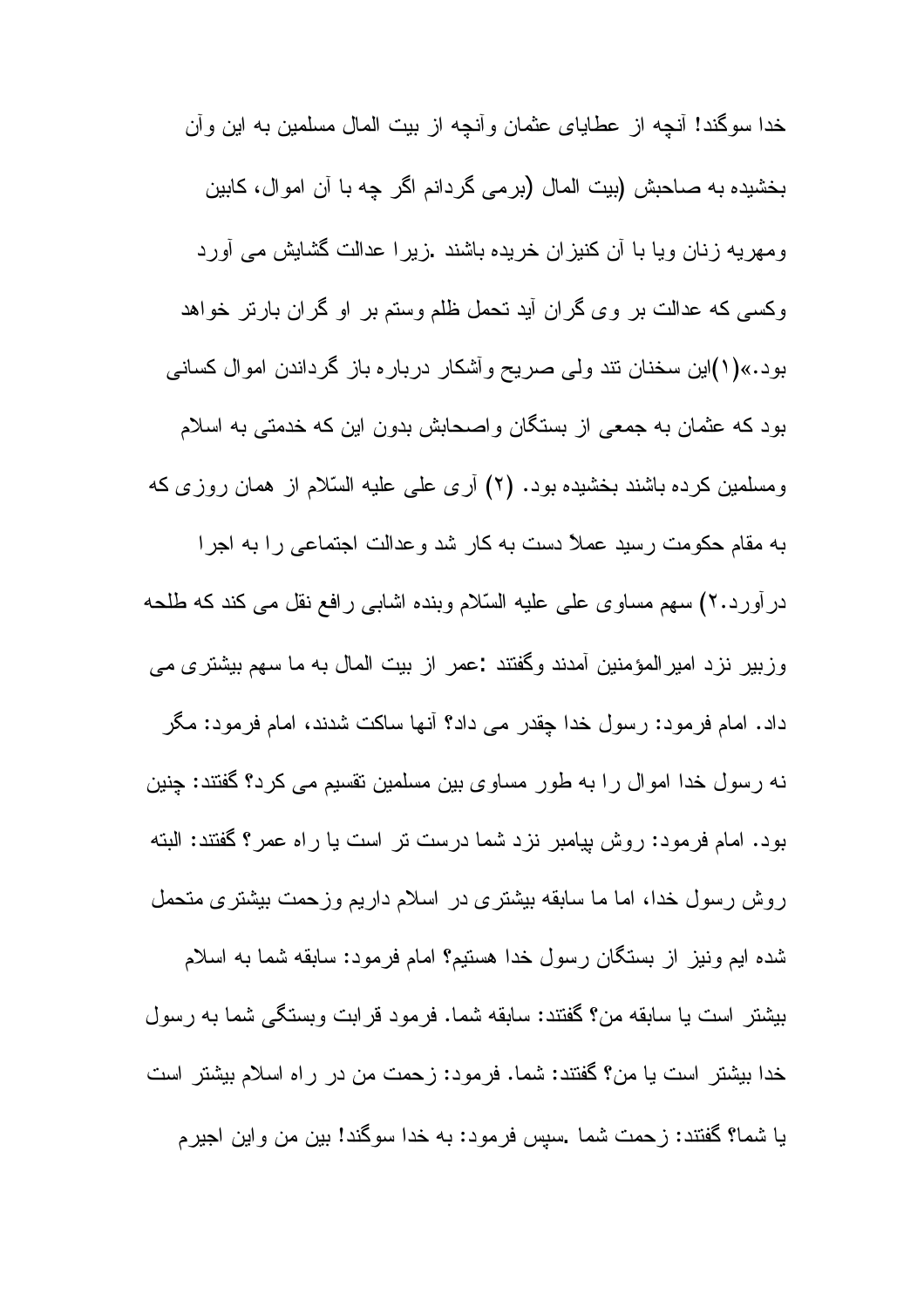امتیازی نیست. وبا دست مبارك اشار ه به اجیر كرد.(۳(۳) خاموش كردن چراغ بیت المالکشفی حنفی ودیگران روایت کرده اند که: شبی امیر المؤمنین علیه السّلام بر بيت المال داخل شد تا نقسيم أنها را در دفتر حساب بنويسد. در اين هنگام طلحه وزبیر وارد شدند. علمی علیه السّلام چراغی که مقابلش بود خاموش كرد وفرمود چراغ ديگرى را از خانه اش بياورند. آنها سؤال كردند ميان دو چراغ، چه فرقی است؟ فرمودند: روغن این چراغ از بیت المال است، در روشنبي أن نشستن وبا شما در غير بيت المال سخن گفتن، درست نيست.(٤(

### (4درد دل على عليه السلام با مالك اشتر

روزی امام علیه السّلام در نزدِ مالك اشتر از فرار مردم به سوی معاویه شكایت كرد. مالك اشتر گفت: يا اميرالمؤمنين! ما به همراهي مردم كوفه با اهل بصره قتال كرديم ونظر هايمان يكي بود. بعد اختلاف بيدا شد ودشمني يافتند ونيت ها سست شد وعدالت کم شد، شما هم میان أنها به عدل وانصاف عمل می کنی وطبقات شریف را بر وضیع امتیازی نمی دهید؛ لذا طایفه ای که با تو هستند به نتگ آمده و از حقی که فراگیر شده خسته ودلنتگ شده اند واز عدالتی که در آن واقع شده اند افسرده گردیده اند وساخت وساز معاویه واحسان های او متوجه به اهل غنا وشرف است. از این جهت نفوس مردم، مشتاق دنیا شده است. کم هستند کسانی که طالب دنیا نباشند و بیشتر شان از حق گریز انند و خریدار باطلند ودنیا را بر آخرت ترجیح می دهند، اینك اگر شما صلاح بدانید مقداری سركیسه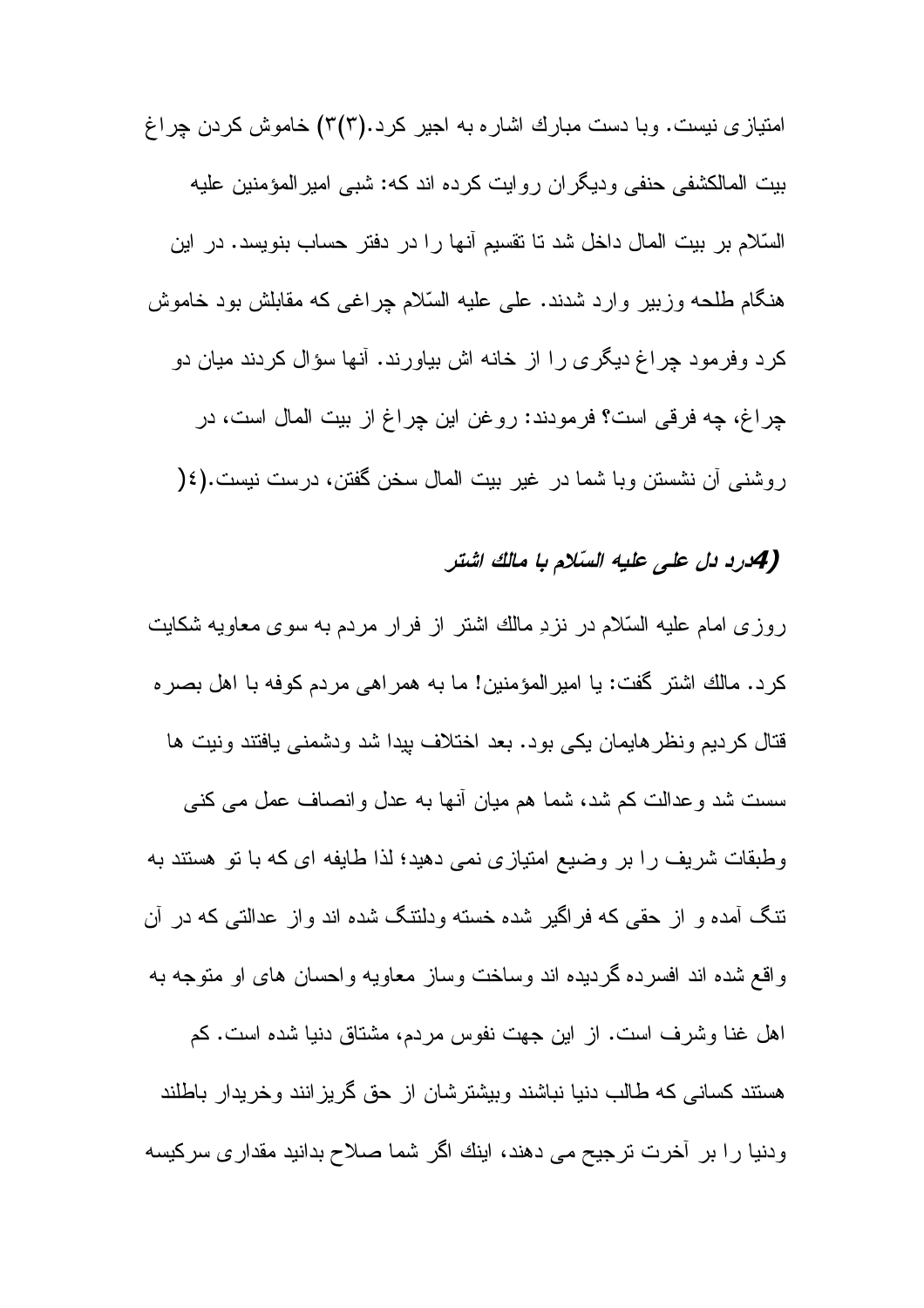را باز کنید، گردنشان به سوی تو خم خواهد شد ونسبت به شما صمیمیت نشان می دهند ودوستی آنان بر شما خالص می گردد. خداوند کار ساز نو باشد یا امیر المؤمنین! ودشمنانت را خوار ، نقشه آنان را سست وامورشان را بریشان واز هم بیاشد. خدا به أنچه عمل می کنند أگاه است .

علي عليه السّلام ضمن حمد وستايش خدا ودرود بر بيامبرش فرمود: اما اين كه از طرز عمل وروش ما درباره عدالت گفتی، خداوند متعال می فرماید: مَنْ عَمِلَ صالِحاً فَلِنَفْسِهِ وَمَنِ اساءَ فَعَلَيها وَما رَبُّك بِظلامٍ لِلْعَبِيدِ(٥) من از اين كه كوناهي

كرده باشم در أنجه ذكر كردي بيشتر خائفم، واما أنجه گفتي كه حق بر أنها سنگین است بدین جهت از ما جدا می شوند، خداوند عالم است که فرار آنها از جور وستم نیست نه آن که از ما جدا شده اند وبه عدلی بناه برده اند، بلکه آنها فقط در طلب دنیایی بوده اند که زوال بذیر است وبه زودی از آن جدا خواهند شد وروز قیامت سؤال خواهند شد که آیا به دنبال دنیا رفتند یا بر ای خدا کار كر دند؟

و اما أنجه ذکر کردی که ما اموالی را به أنها ببخشیم و با مردانی ساخت وساز کنیم تا دل هایشان را صید نماییم، ما نمی توانیم بیشتر از حقی که دارند به أنها ببخشيم وخداى سبحان مي فرمايد: كَمْ مِنْ فِئَةٍ قَليلَةٍ غَلَبَتْ فِئَةً كَثيرةً بِإِنْنِ اللهِ (٦) خداوند، محمد را نتها برانگیخت بعد از آن که نتها بود، زیاد کرد بیروان او را، بس از آن که ذلیل بودند عزّت بخشید واگر خداوند خواسته باشد که این امر به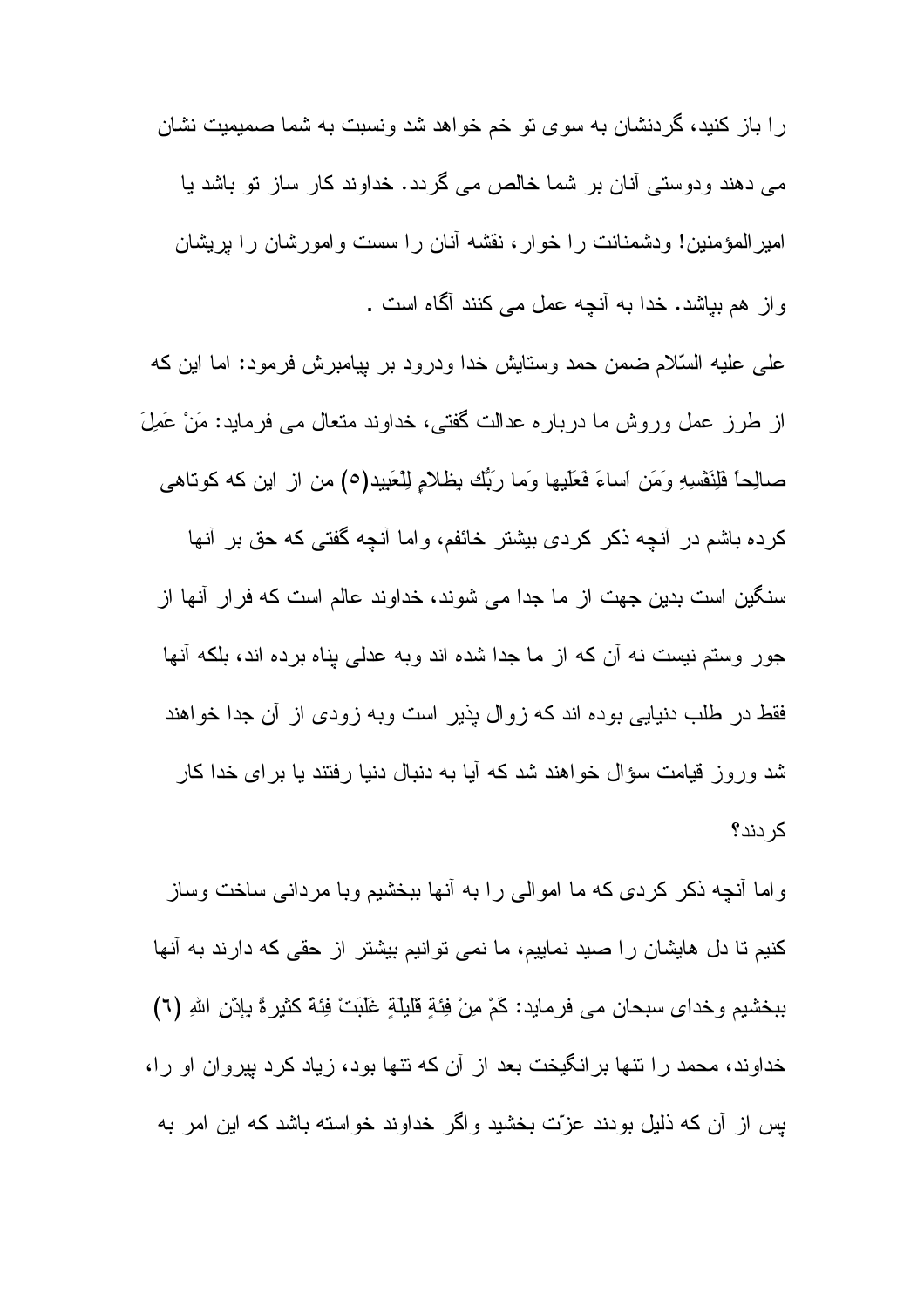ما واگذار شود مشکلات آن را بر ای ما آسان خواهد کرد واندوه را از ما می ز دابد .

اي مالك! من نظريات نو را نا جايي كه رضاي خدا در آن باشد مي بذيرم ونو امین ترین مردم نزد منی وبپش من از صمیمی ترین و معتمدترین وموثق ترین  $\setminus$  مر دم هستي. $\setminus$ 

## توبيخ خزانه دار بيت المال5)

در روایتی آمده است که یکی از دختران امیرالمؤمنین علیه السّلام از ابو رافع خز انه دار بيت المال(٨) گر دن بندِ قيمتي، كه از غنايم بصر ه و در بيت المال بود، به عنوان عاریه مضمونه گرفت نا در عید قربان به آن زینت کند وپس از سه روز بازگرداند،

امیر المؤمنین علیه السّلام گردن بند را به گردن دخترش دید وشناخت، از او بر سيد :از كجا اين گلوبند به تو ر سيده است؟

دختر گفت: از ابی رافع گرفتم تا در عید قربان به آن زینت نمایم ! امیر المؤمنین علیه السّلام به ابو رافع فرمود: أیا به مسلمانان خیانت می کنی؟ گفت: بناه به خدا می برم که به مسلمانان خیانت کنم. حضرت فرمود: بس چگونه گردن بندی که در بیت المال مسلمین بوده بدون اجازه من ورضایت مسلمانان به دختر م عار يه دادي؟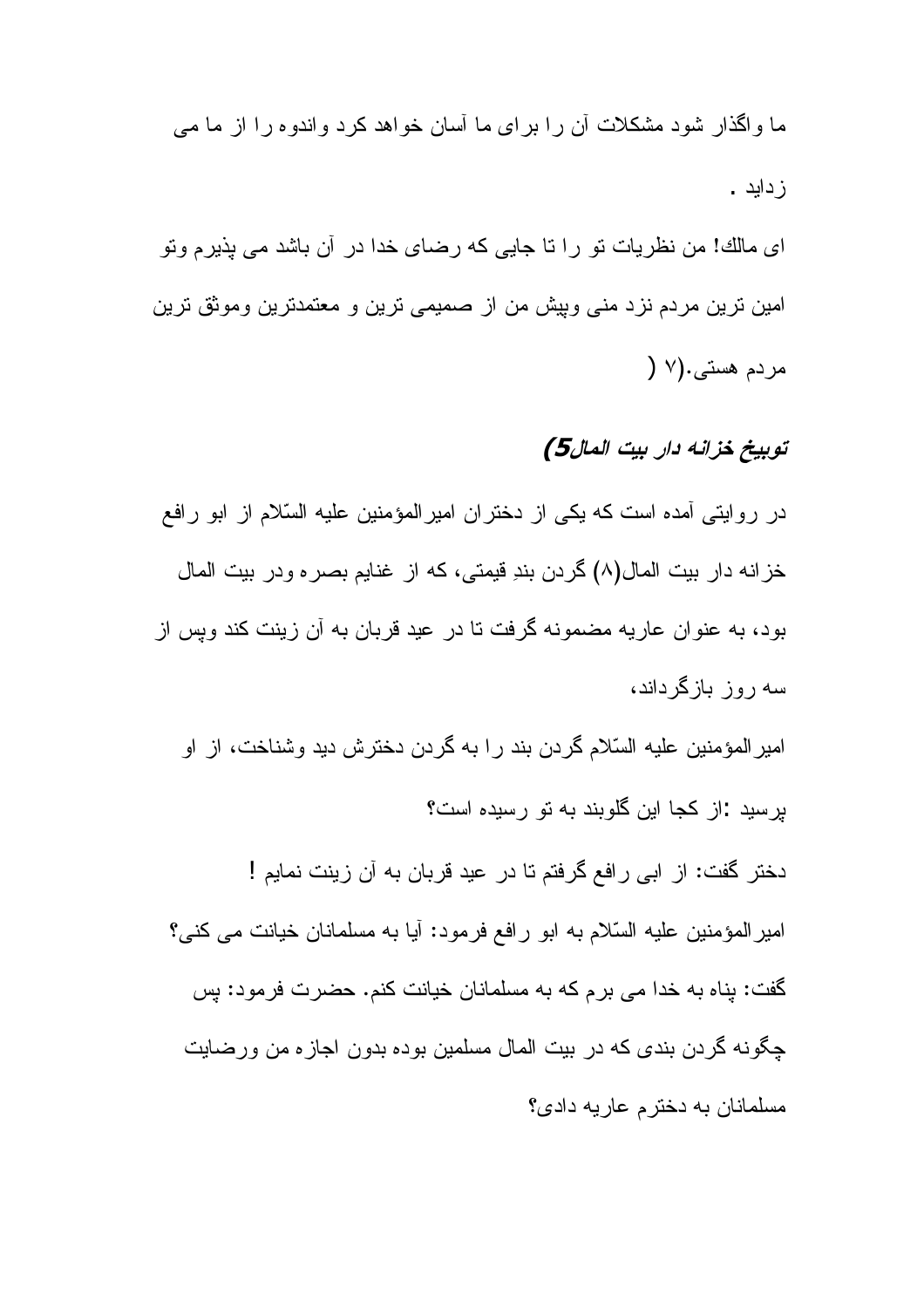گفت: اي امير المؤمنين! او دختر تو بود و از من خواست كه بر اي زينت خود، آن ر آ به وی عار به دهم ومن هم به عنوان عار به مضمونه که آن ر آ به من بازگرداند به وی عاریه دادم، وانگهی من با مال خودم آن را ضمانت می کنم و بر من است که آن را سالم به جایش برگردانم .

حضرت فرمود: همین امروز آن را برگردان، ومبادا این کار نکرار شود که مورد عقوبت من قرار خواهي گرفت و دخترم را بيش از اين مؤاخذه مي كنم. اگر او گردن بند را به غیر عاریه مضمونه گرفته بود می دیدی که اولین زن

هاشمیه بود که دست او رابه خاطر سرقت قطع می کردم.(۹ (

ر او ی مے گوید: این خبر یه دختر ً علے علیه السّلام رسید، آمد خدمت بدر وعرض كرد :يا اميرالمؤمنين! من دختر وپاره تن تو هستم، چه كسى سزاوارتر از من است كه از اين گردن بند استفاده كند؟

حضرت به وي فرمود: اي دختر علي بن ابي طالب! خود را از حق دور مكن. آیا همه زنان مهاجرین در این عید با مثل این گردن بند، خود را می توانند ببار ابند و زبنت دهند؟!

> ابی رافع می گوید: من گردن بند را از وی گرفتم وبه بیت المال باز گرداندم.(۱۰)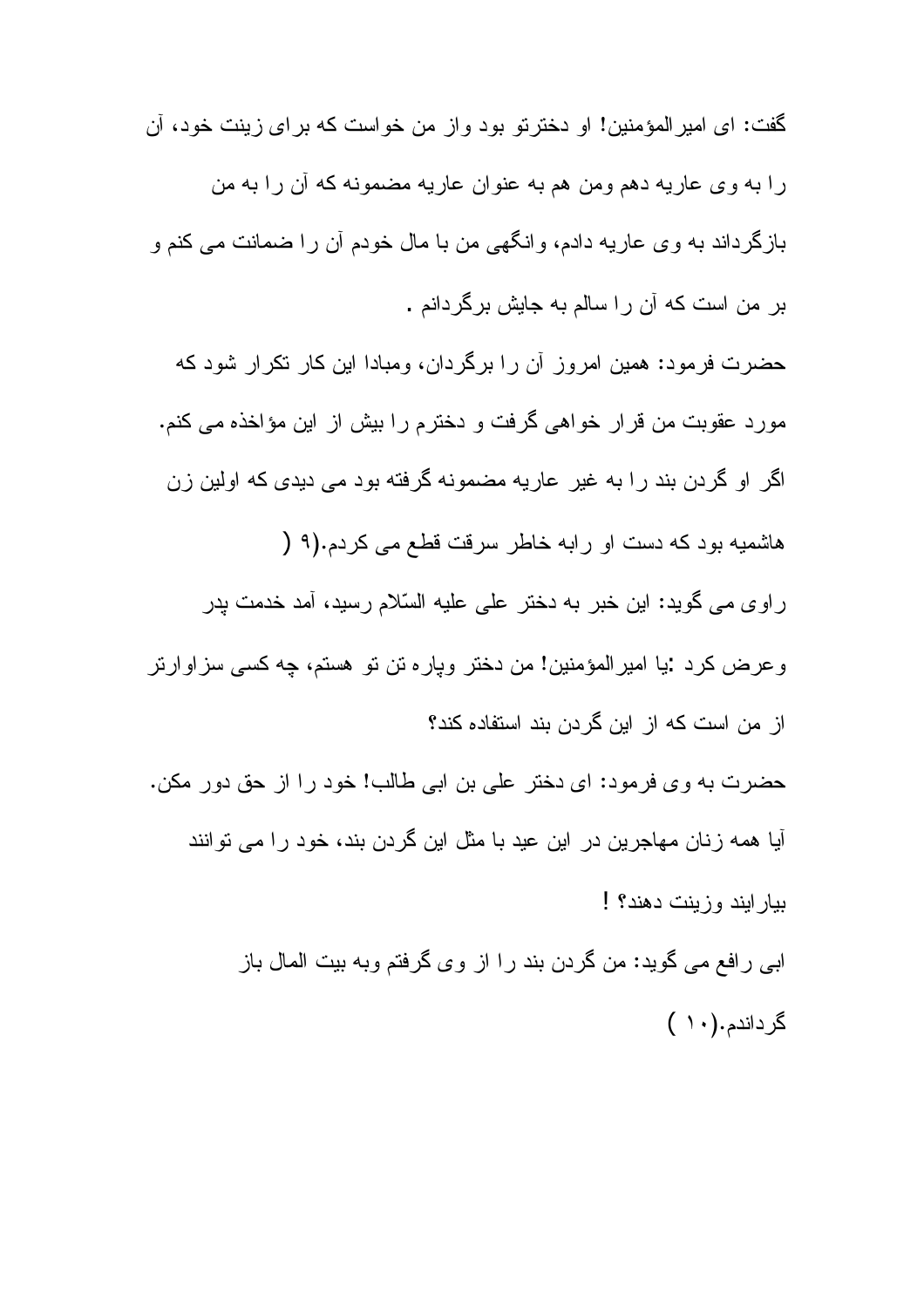## 6) على عليه السّلام ومرد يهودى

»علي عليه السّلام در ماجر ايي قضايي همر اه مرد يهودي به نزد شريح قاضي رفت، آن حضرت به يهودي فرمود: اين زره، براي من است نه آن را فروخته ام و نه به کسی هدیه کرده ام. یهودی گفت: زره از آن من است و در دست من است، شریح از امیرالمؤمنین پرسید: أیا شاهد (بینه) داری؟ حضرت فرمود: این قنبر و فرزندم حسین هر دو شهادت مے دهند که این زر ه مال من است . شریح گفت: شهادت فرزند برای پدرش پذیرفته نیست وشهادت بنده نیز برای مولایش مورد قبول نیست، زیرا اینها هر دو، طرف تو را می گیرند . امير المؤمنين عليه السّلام فرمود: «واى به حال نو اى شريح! از چند جهت خطا كردي :يك جهت اين كه من امام وبيشواي نو هستم ونو با اطاعت من مندين به دین خدا هستی ومی دانی که من سخن باطل وبیهوده نمی گویم ونو ادعای مرا باطل می دانی وقول مرا رد کردی آن گاه از من بیّنه خواستی، بك بنده ویكی از سروران جوانان بهشت مطابق نظر من گواهی دادند ولی نو شهادت أن دو را نیز نیذیرفتی، بعد هم ادعا می کنی که اینان در این قضیه به نفع من شهادت می دهند.» أن گاه فرمود: «من عقوبت نو را در این می بینم که سه روز در میان یهودیان به قضاوت بگذرانی، او را بیرون ببرید «. شريح را به قُبا (محل يهودي نشين) بردند وسه روز در بين يهوديان قضاوت

کر د آن گاه به مدینه باز گشت.»(۱۱ (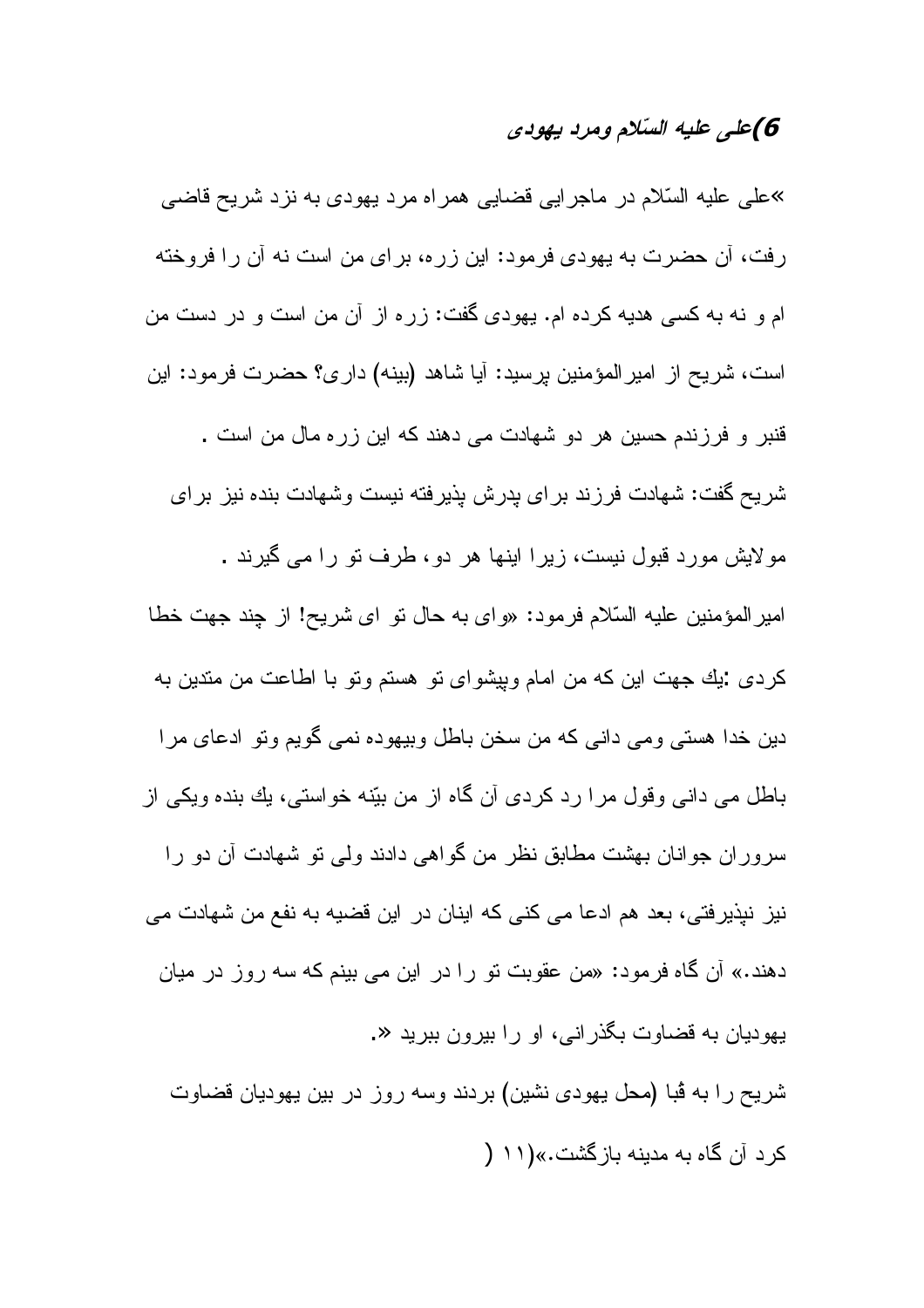مرد بهودي كه شاهد اين قضايا بود و اين ماجر ا را شنيد گفت: اين امير المؤمنين است که مرا به نزد قاضبی أورده وقاضبی هم علیه وی حکم کرده، او مسلمان شد. سپس گفت: بلبی این زره، زره شماست که در جنگ صفین از شتر خاکستری رنگ شما به زمین افتاد ومن آن را برداشتم.(۱۲ (

# (7على عليه السلام ومرد سارق

مرحوم كليني در كافي از «حارث بن حضير ه» نقل مي كند كه گفت: در مدينه عبور می کردم به مرد حبشی که در حال کشیدن آب بود ودستش قطع شده بود بر خو ر د کر دم، از او بر سیدم جه کسی انگشتان دستت ر ا بر یده است؟ مرد حبشی گفت: دستم را بهترین مردم (علی بن ابی طالب) قطع کرده است، چون با جمعی که مشغول سرقت بودیم دستگیر شدیم وما را نزد علمی ابن ابی طالب بردند، پس اقرار به سرقت کردیم. امام به ما فرمود: می دانید که سرقت حرام است؟ گفتيم: بلي مي دانيم. أن وقت حضرت دستور داد حد خدا را بر ما جاری کنند وانگشتانمان را قطع کردند وکف دست را باقی گذاشتند. بعد دستور داد ما را در خانه ای بازداشت نمودند. با روغن وعسل ما را بذیرایی کردند تا جراحت های دستمان بهبودی یافت. بعد دستور داد ما را از حبس بیرون آوردند وبهترین لباس را به ما پوشانیدند وبه ما فرمود: اگر نوبه کنید واصلاح شوید

بر ای شما بهتر است و خداوند دست های شما را در بهشت به شما ملحق می کند واگر نوبه نکردید واصلاح نشوید در آتش جهنم به شما ملحق خواهد کرد.(۱۲ (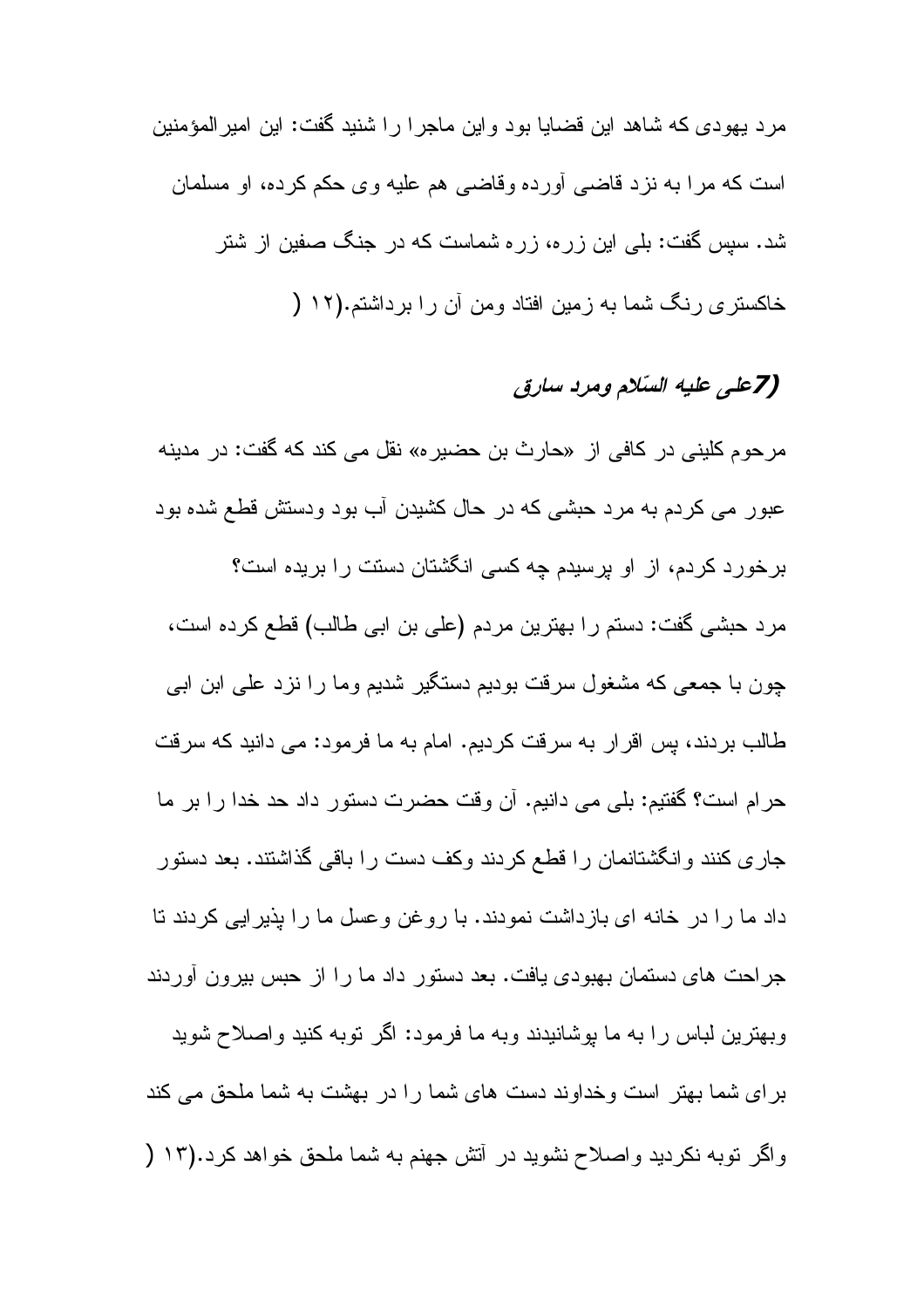آری، اگر چه عدالت نلخ است اما اگر کسی خدا را در نظر بگیرد عدالت بر او گو ار است اگر چه به زیان او باشد .

# (8سفارش على عليه السّلام در مورد ابن ملجم

بِسِ از ِ آن که اشقی الاشقیاء، ابنِ ملجم مر ادی، مأمور بِنبی را که در جلسه سر ی خوارج به عهده گرفته بود انجام داد ونه نتها عالم بشريت بلكه ملكونيان وساكنان قرب الهي را در مرگ بيشواي أز ادگان و الگوي فضايل ونقوا وحاكم به عدالت ور أفت، مولای متقیان سوگوار ومصبیت زده کرد، شاید بعضبی فکر می کردند در لحظاتی که حضرت چشم باز می کند و برواز روح ملکونیش به عالم بالا نزديك مي شود درباره مجازات قاتلش سخن بگويد.

اما علمی که مرد خدا ومرد حق است ونا روز قیامت سرمشق است، درباره قاتل ناباكش جنين گفت:

»با این مردی که در بند شماست مدار اکنید و از همان شیری که من می نوشم به او بنوشانید. اگر جان به در بردم خود می دانم با او چه کنم و اگر از شمشیر او به عالم دیگر رفتم وخواستید قصاص کنید او را با یك ضربت بكشید، مبادا او ر ا مُثله کنید.(١٤ (که از رسول خدا شنیدم از مثله بیر هیزید ولو نسبت به سگ گز نده≪.

لحظه ای بعد اضافه کرد: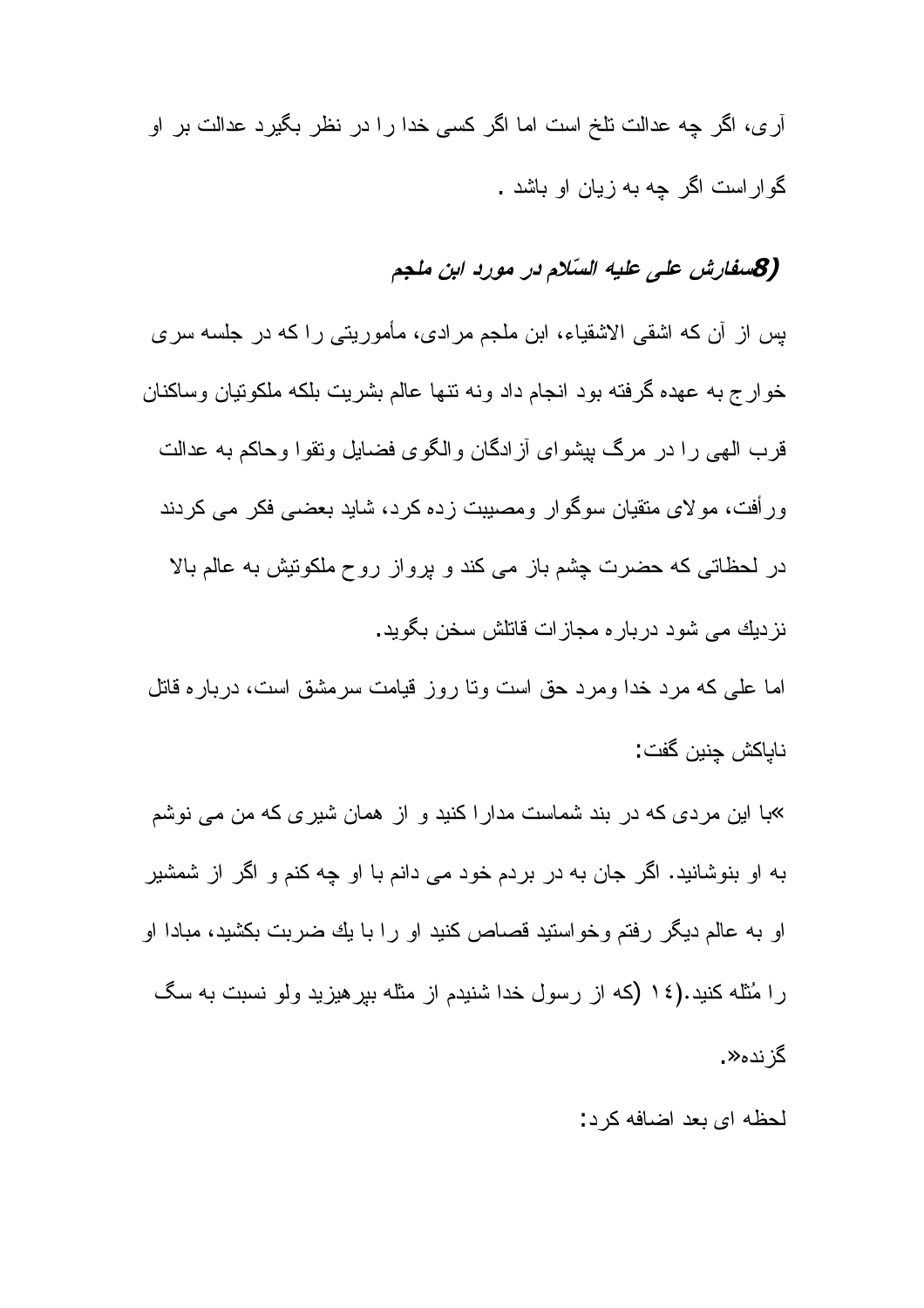»ای فر ز ندان عبدالمطلب! از نعدی به جان و مال مر دم دو ر ی کنید، نبینم شما بس از مرگ من به نام این که امیر المؤمنین را کشته اند دست به خون مردم بیالایید وکسانی را به نام محرك ومعاون جرم به قتل برسانید.»(١٥( در کجای ناریخ شما سراغ دارید که خلیفه یا پادشاه یا امیری کشته شود ودم مرگ درباره قاتل خود چنین سفارش کرده باشد؟ آیا الفاظ می تواند این همه روح بلند وبزرگ وبا عظمت را بیان کند؟ هرگز! زیرا همان گونه که علی نتها بود کارهای او هم منحصر به اوست ولفظی گنجایش آن همه بزرگی را ندارد. أخرين سخنحضرت على عليه السّلام قبل از لحظاتي كه اجل وى فرا رسد، مردم را سفارش می کند که مراقب باشند وبدانند که اجل ناگهان فرا می رسد در حالی كه شما از آن فرار مى كنيد. ووصيت مى كند مردم را كه به خدا شرك نورزند وسنت وشریعت بپامبر را ضایع نکنند. بعد فرمود: «من دیروز رهبر وهمراه شما بودم، امروز مايه عبرت شمايم وفردا از شما جدا خواهم شد.» گفت وگفت تا رسید به آن جایی که مردم را متوجه عدالت گستری خود کرد وفرمود:«غدا نَرَونَ أَيّامِي وَيُكتَنفُ لَكُمْ عَنِ سَرِائِرِي وَتَعرِفُونَني بَعْدَ خُلُوٌّ مَكانِي وقِيامٍ غَيْرِي مَقامی؛فر دا ارزش ایام زندگی مر ا به خوبی خواهید دانست و مکنونات خاطر وناراحتی درونیم برایتان آشکار خواهد شد ویس از آن که جای مرا خالی دیدید ودیگری به جای من نشست کاملاً مرا خواهید شناخت.»(۱۱)۰. شرح ابن ابی الحديد، ج ١، ص ٢٧٠ و نهج البلاغه، خطبه ١٥,٢ . شرح ابن ابي الحديد، ج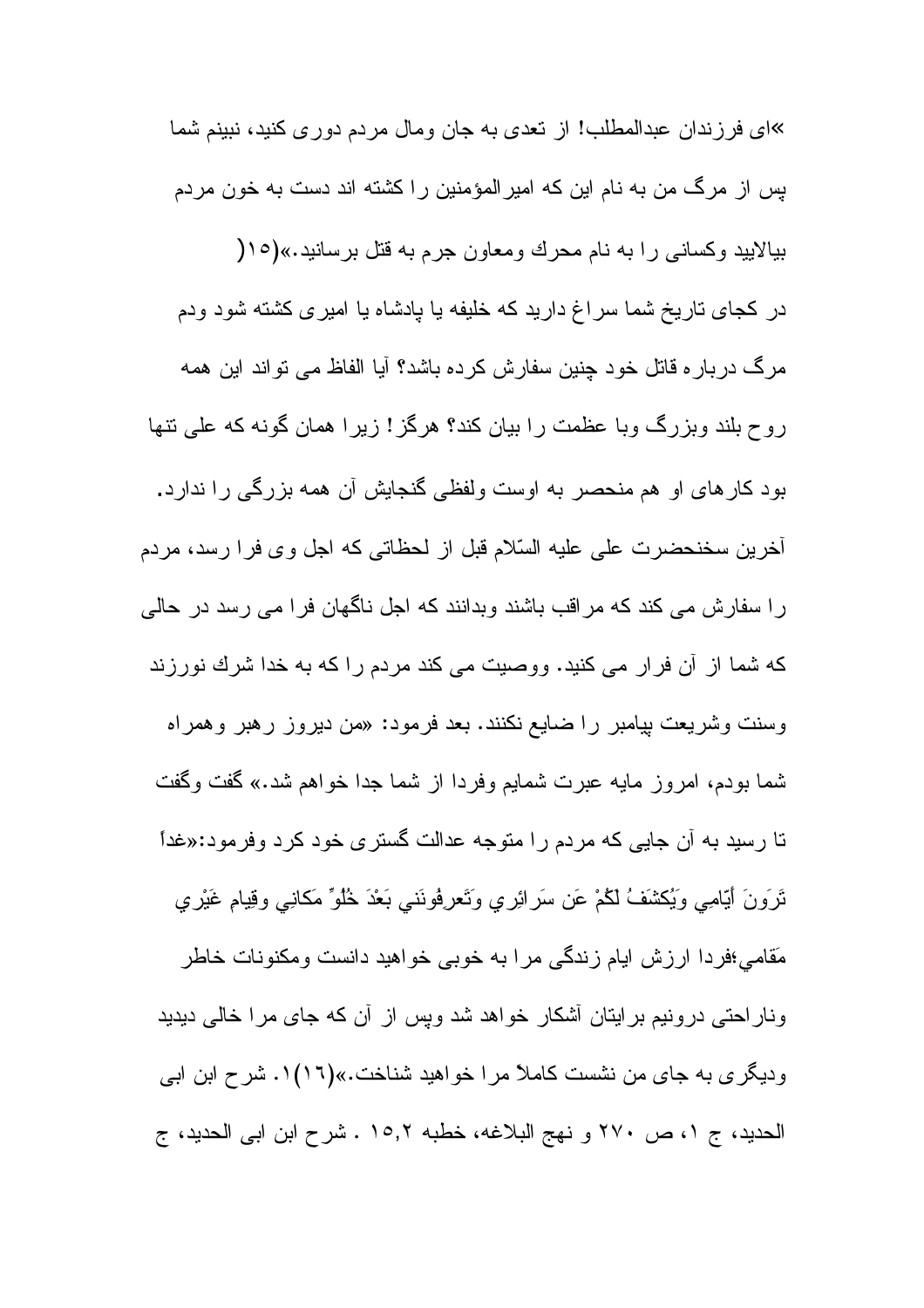١، ص . 269.3 بحار الانوار ، ج ٤١، ص ١١٦. ٤ . حنفي كشفي ، مناقب مرتضويه، ص ٣٦٥ ؛ ابن شهر أشوب، مناقب أل ابي طالب، ج ٢، ص ١١٠ وبحار الانوار، ج ٤١، ص ١١٦٫٥. فصلت (41) أيه ٤٦٫٦ . بقره (٢) أيه ٢٤٩,٧ . ابو اسحاق ثقفي ، الغارات، ج ١، ص ٧٠ .٨ . ابو رافع غلام رسول خدا بود، در ابتدا غلام عباس بود بعداً او را به رسول خدا هدیه کرد. وقتی شهادت داد که عباس مسلمان شد، حضرت آز ادش کر د. و ی از شیعیان ومخلصین حضرت علی علیه السّلام بود و او را در عهد خودش خزانه دار بیت المال كرد، داراى چند اسم است: ابراهيم، اسلم، هرير وثابت.٩ . از روايت استفاده می شود که اگر کسی از اموال عمومی و بیت المال دزدی کند مثل سرقت از اموال شخصبي است وبايد دستش قطع شود. ١٠ ـ شيخ طوسي، تهذيب الأحكام، ج ١٠، ص ١٥١ ؛ وسائل الشيعه، ج ١٨، ص ٢١٥ و ابن شهر أشوب، مناقب آل ابي طالب، ج ٢، ص ١٠٨ .١١. در نقل «عبقرية الامام» است که وقتی شریح به نفع یهودی حکم کرد. یهودی برخاست ورفت و امیر المؤمنین علیه السّلام نگاه می کرد. مرد یهودی چند قدمی نرفته بود که برگشت وگفت: آگما باشید من شهادت می دهم که این قانون واحکام بپامبر ان خداست، چرا كه خليفه مسلمانان براي حق خودش به نزد قاضى منصوب خود مبي رود وقاضبي هم عليه او حكم مبي كند، شاهد باشيد من مسلمانم (شهادتين را گفت) سپس گفت: زره از آن علی علیه السّلام است که در صفین از مرکب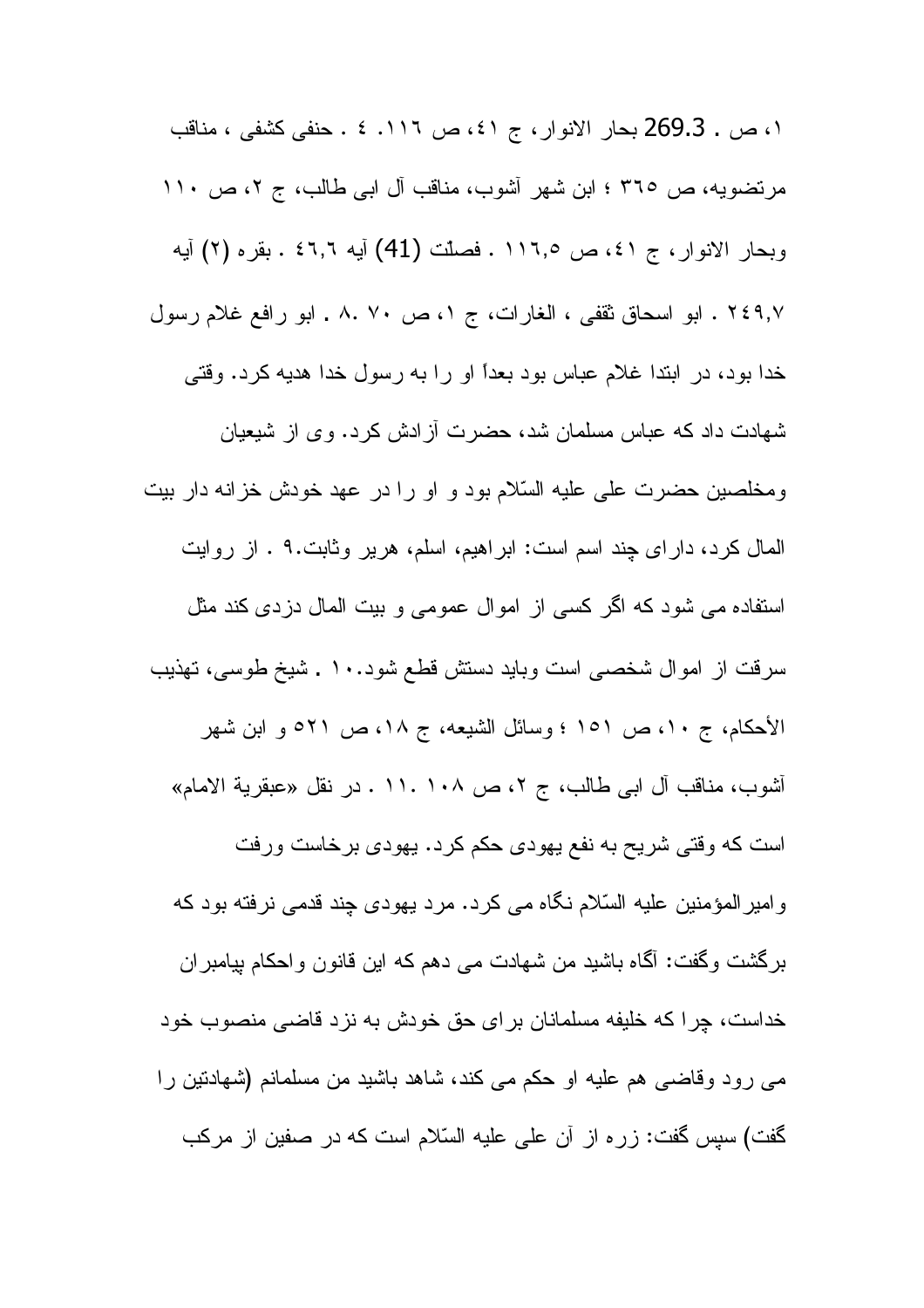خاکستری رنگ شما افتاد ومن أن را برداشتم. امام فرمود: حال که مسلمان شدی زره هم مال نو باشد. آن مرد ازبهترین باران حضرت شد ومشاهده شدکه در میدان جنگ نهروان در رکاب حضرت علی علیه السّلام می جنگید.۱۲ . ابن شهر أشوب، مناقب، ج ٢، ص ١٠٥؛ بحار الانوار ، ج ٤١، ص ٥٦، اين داستان در الكامل في التاريخ، ج ٣، ص ٤٠١، الغارات، ج ١، ص ١١٤ اخبار القضاة، ج ٢، ص ٢٠٠ وعبقرية الامام عباس عقاد مصرى، ص ٤٩، با كمبي اختلاف نقل شده است. ١٣ . فروع كافي، ج ٧، ص ٢٦٤، وسائل الشيعه، ج ١٨، ونيز كليني در كافي، ج ٧، ص ٢٦٠، نظير همين قضيه را از محمد بن مسلم از امام باقر علیه السّلام نقل کرده است. ١٤ . در جاهلیت رسم بوده که کسی را که می خواستند خیلی مجازات کنند گوش وبینی او را می بریدند، همچنان که دشمنان اسلام، حمز ه را چنین کردند و در اصطلاح عرب به این كار مُثْلَه مي گويند.١٥ . حسن صدر مرد نامتناهي، ص ٢٥,١٦ . نهج البلاغه، خطبه ١٤٩.

#### عدالت در تقسيم بيت المال

امام امیر المؤمنین علیه السّلام در چند سال زمامداریش تمام کوشش خود را در ریشه کن کردن فقر والغای امتیازهای طبقاتی به کار برد. آن بزرگوار کوشید تا فقر وتهیدستی، نیاز وحاجتمندی، که خلق وخوی انسانی را می میراند ومردم را به ذلت وبدبختی سوق می دهد، از بین ببرد وروح مردانگی وأقایی را، که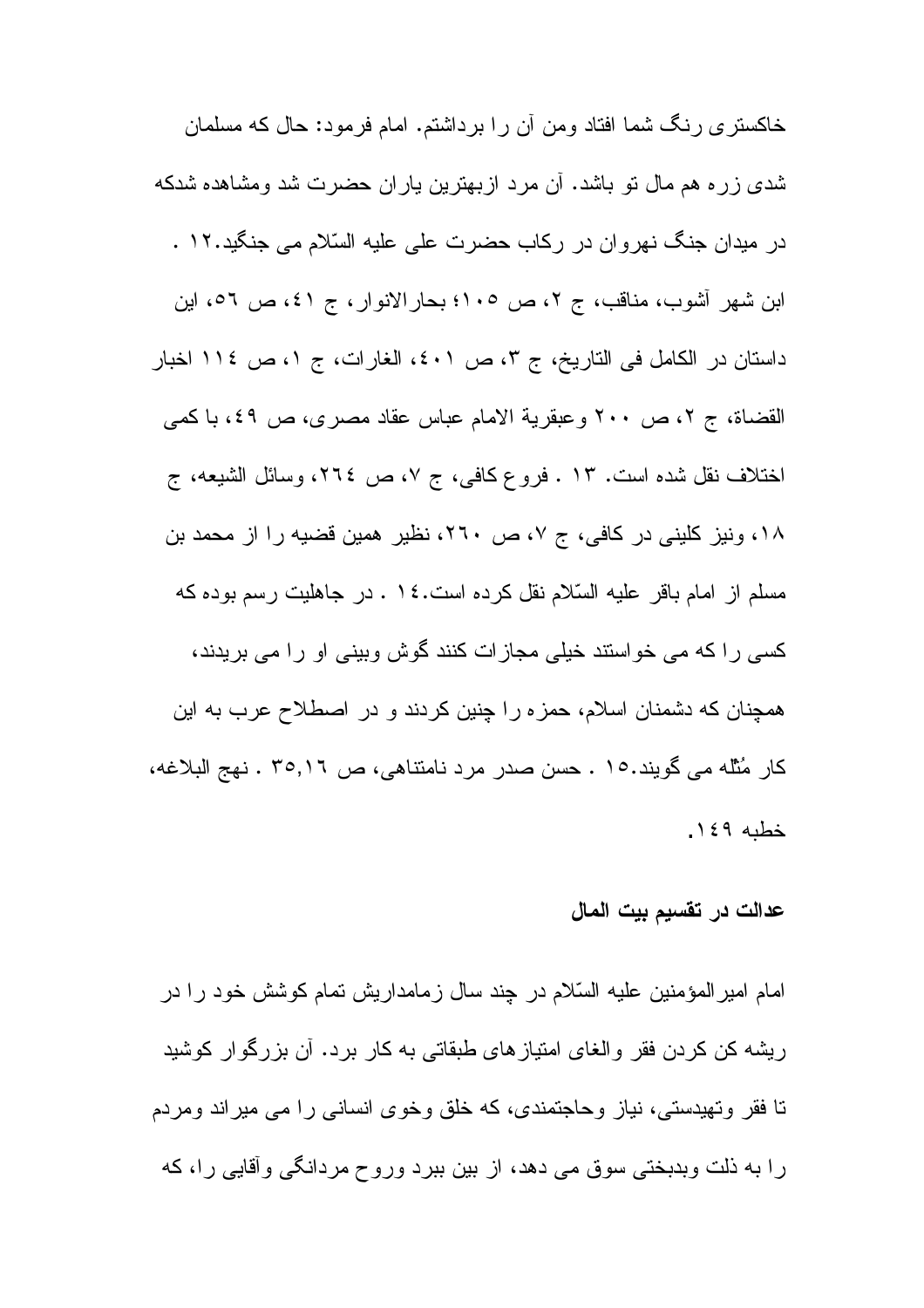به مرور زمان بعد از رحلت حضرت رسول اکرم صلَّبي الله عليه و أله از بين رفته بود، به حال اول برگرداند .امام به خاطر شناخت کاملی که از برنامه های حیات بخش اسلام داشت و انسان را به حکم قرآن، جانشین خدا روی زمین می دانست، به خوبی آگاه بود که راه نجات انسان ها از ذلت وخواری، لغو امتیازات طبقاتی غلطی است که در جامعه حاکم شده وباید با برنامه های انقلابی، همه آنها از بین برود وفقر وتهیدستی ریشه کن گردد . در حقيقت امام مي خواست همان برنامه مساواتي كه در عصر رسول خدا بود به حال خود بازگرداند، لذا قبل از آن که بایه های حکومتش استوار شود سخنی دارد كه حكايت از تصميم قاطع آن حضرت در عدل گسترى دارد. آن جا كه مے فرماید : »لمو قدِ اسْتَوَت قدَمايَ مِن هذِهِ المَدَاحِضِ لغَيَّرْتُ أشْياءَ؛ اگر دو بایم در این لغزشگاه استوار ماند (از مشکلات بیرون آیم) خیلی چیزها را تغییر مے دھم.»(۱ ( این سخن حاکی از ناسف ونگر انی امام از انحر افاتی است که در جامعه اسلامی أن روز به وجود أمده بود ودر جای دیگر هنگامی که در زمان عثمان، سعید بن عاص، حق مسلَّم امام را از بيت المال به منظور محاصره اقتصادي آن حضرت دريغ داشت فرمود :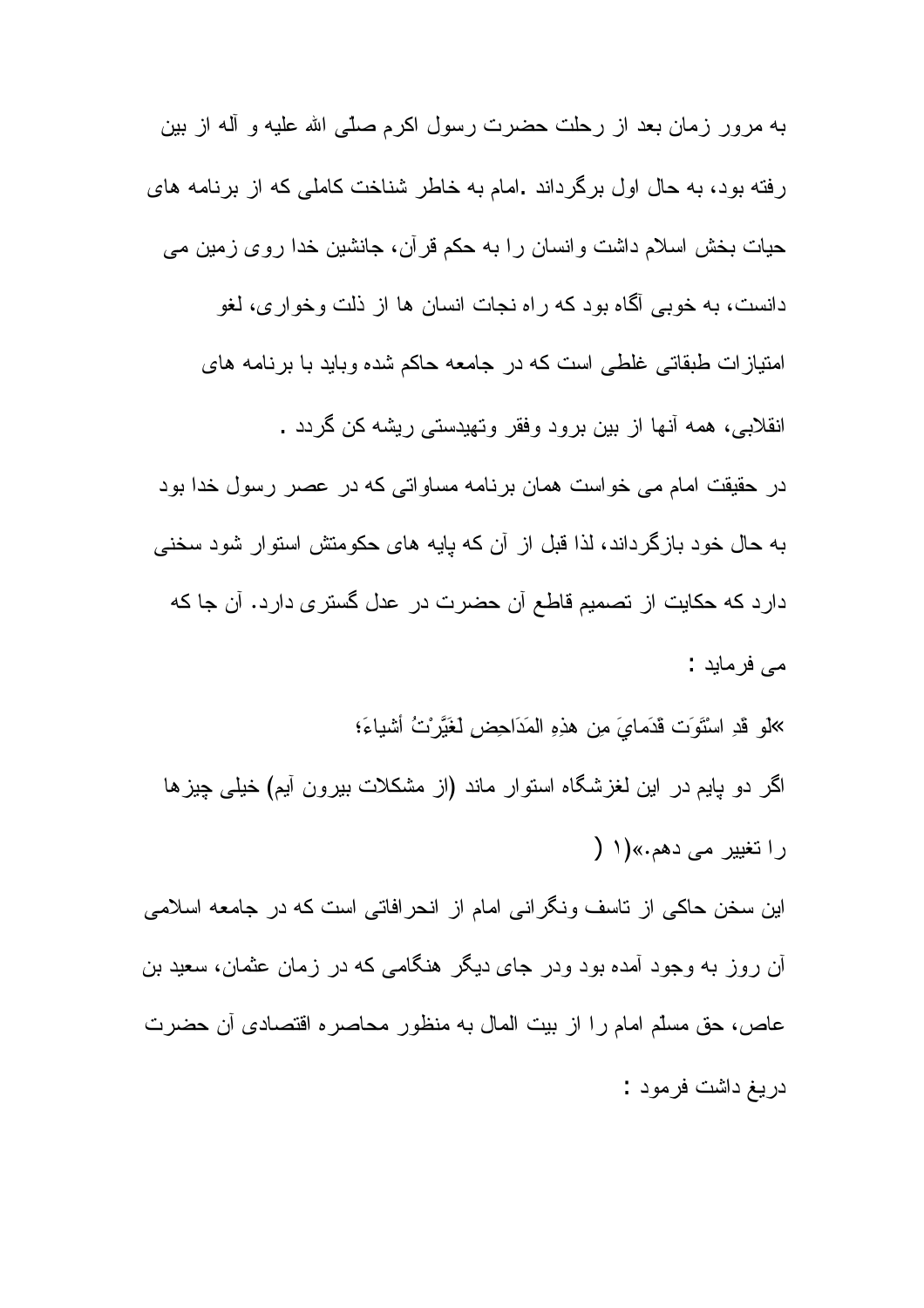»إِنَّ بَنِي أُمَيِّهٌ لَيُفَوِّقُو نَنِي ثُرِ ابْ َ مُحمَّدٍ صلَّى الله عليه و آله نَقْوِ بِقاً و اللهِ لئِن بَقيتُ لَهُمْ لأَنْفَضَنَّهُم نَقْضَ اللَّحَّامِ الْوِذَامَ النَّرِبةَ؛ بنبي اميه از ميراث محمد صلَّى الله عليه و أله جز كمبي در اختيار من نمبي گذارند، به خدا سوگند! اگر زنده ماندم همچون شکمبه حیوان که خاك آلوده است وقصاب أن را دور مي ريزد، أنها را از صحنه حكومت بيرون خواهم ريخت.»(۲ ( امام عليه السّلام به محض رسيدن به قدرت تمام املاكي كه عمر أنها را مخصوص بیت المال گردانیده بود وسپس عثمان أنها را به نزدیکان خود داده بود مالكيت شخصبي أنها را ملغي كرد وجزء بيت المال قرار داد وفرمود : <sup>»</sup>سوگند به خدا! اگر به کابین زنها هم در آمده باشد وکنیز کانبی با آن خریده باشند همه را به بیت المال برمی گردانم، زیرا در عدالت وسعتی است وکسی که عدالت بر او نتگی کند ستم بر او بیشتر سنگینی می نماید.»(۳ ( می توان گفت: بزرگ ترین اقدام انقلابی حضرت در دوران حکومتش این بود که امتیازات کلیه سران کشور را از أنها گرفت ودستور داد که همه مردم چه نظامی وچه غیر نظامی، چه عرب وچه غیر عرب همه به طور مساوی از بیت المال بهر ه مند شوند؛ البته این انقلاب مالی و اقتصادی بر جمعی از سر ان گر ان أمد. كم كم لب به اعتراض گشودند، در ميان أنان طلحه وزبير وعبدالله بن عمر وسعید بن عاص ومروان بن حکم وبرخی دیگر از بزرگان قریش وغیره بودند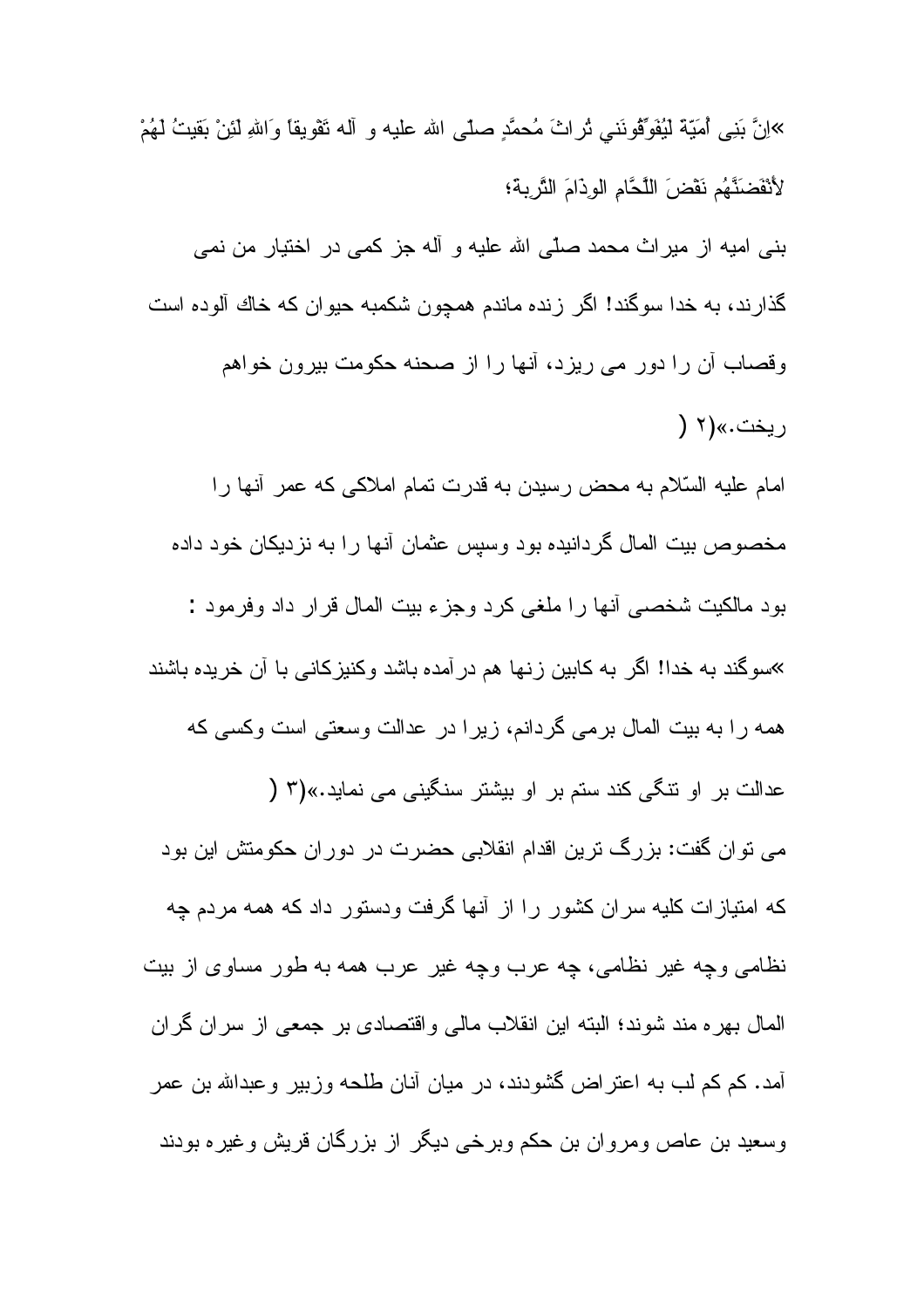ونا أن جا بيش رفتند كه بيعت را شكستند وتحت عنوان خون خواهي عثمان با امام اعلان جنگ دادند وجنگ جمل را به یا کردند در حالی که خود از تحریك كنندگان قتل عثمان بو دند .

ولی امام علیه السّلام مقابل این حرکت های منفی ــ که می خواست برنامه های اصلاحی و انقلابی حضرت را تحت تأثیر گذار د ــ سخت مقاومت کر د و حتی پك قدم هم عقب نشینی نکرد و هنگامی که بعضبی از اصحاب ملاحظه کردند که معاویه نسبت به پارانش بخشش بسیار دارد به امام عرض کردند: ای امیر مؤمنان! مردم عموماً علاقه مند به دنیا هستند وبر ای آن تلاش می کنند اگر از این اموال مقداری بیشتر به اشراف عرب وبه قریش وبه کسانی که مخالفت ودور شدن آنها را دوست نداری می بخشیدی، وضع بهتر می شد ویراکندگی ایجاد نمی گردید وبهتر می توانستی در میان مردم به عدالت عمل کنی وأن گاه در آخر وپس از استقرار حکومتت، بیت المال را به مساوات تقسیم می کردی. حضرت در باسخ اين سخن فرمود :

»اَنتَامُرُنِي أَنْ أَطْلُبَ النصرَ بِالْجُورِ فِيمَنِ وُلِّيتٍ عَلَيْهِ؟ واللهِ مَا أَطْوُرُ بِهِ ما سَمَرِ سَميرٌ وَما أُمَّ نَجمٌ في السَّماءِ نَجماً، لو كانَ المالُ لي لسوَّيتُ بَينَهُم، فَكَيفَ وإنَّما المالُ مالُ الله، ألا وَإِنَّ إعطاءَ المالِ فِي غَيْرِ حَقَّهِ نَبْذِينٌ واِسرافٌ وَهُوَ يَرِفَعُ صـاحِبَهُ فِي الدُّنيا ويَضَعَهُ فِي الأخِرةِ ويُكَرِّمُهُ فِي النّاسِ ويُهيُنُه عِندَ اللهِ... ؛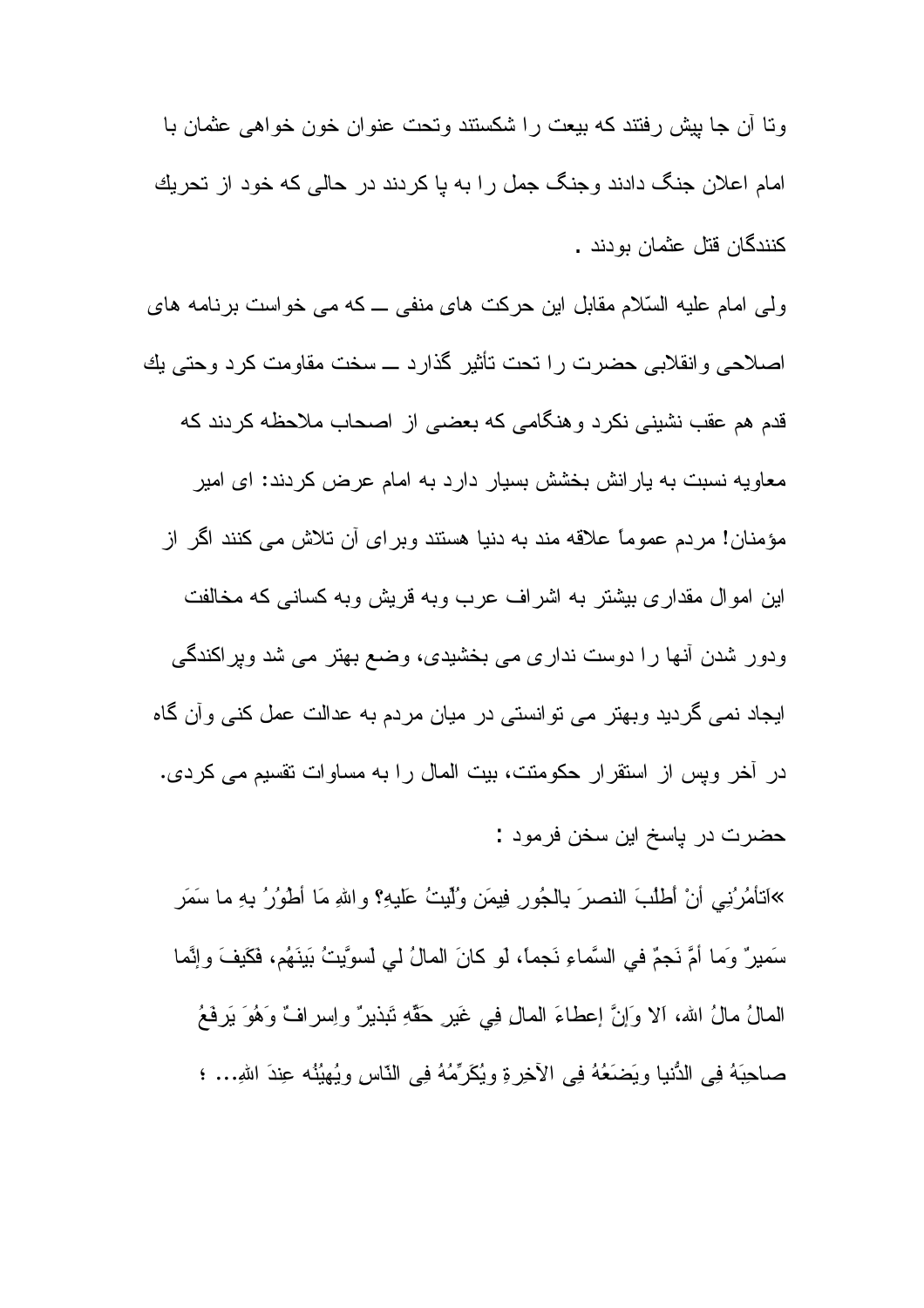آیا مرا وادار می کنید که بیروزی خود را با جور وستم بر کسانی که حکومت أنان را به عهده دارم جویا شوم؟! به خدا سوگند! نا هنگامی که شب ها بِشت سر هم می آیند و ستارگان آسمان یکدیگر را دنبال می کنند برای همیشه چنین کاری نخواهم کرد، اگر اموال از آن خودم بود به طور مساوی در میان آنان نقسیم می کردم، چه رسد به این که اموال، بر ای خداوند و متعلق به بیت المال است. آگماه باشید که بخشیدن مال در غیر جای خود نبذیر واسراف است واین کار صاحب أن را در دنیا بالا می برد اما در آخرت پایین می آورد. او در میان مردم خوش أوازه می شود اما در بیشگاه خدا خوار می گردد وهرگز کسی مال خود را در غیر جای خود وبه غیر اهلش نسپرد مگر این که خداوند وی را از شکرگزاری آنان محروم ساخت ومحبنشان را متوجه دیگری نمود، پس اگر روزی پایش بلغزد وبه کمك أنان نیازمند گردد بدنرین یاران ونلخ نرین دوستان  $\left( \begin{array}{c} 2 \end{array} \right)$  ذو اهند بو د.»(ځ

حضرت در اولین سخنرانی خود به این حقیقت تغییر نابذیر اشاره کرد وفرمود: «من خود از بیت المال شما حتی در ه*می* بر ای شما گز ندی ندار م تا مادا*می* که یك ریشه یا شاخه ای از خرما برای من در مدینه بریاست بنابراین شما خود تصدیق می کنید وباور دارید که من از خود جلوگیری کنم به شما بخشش بی جا نخو اهم کر د «.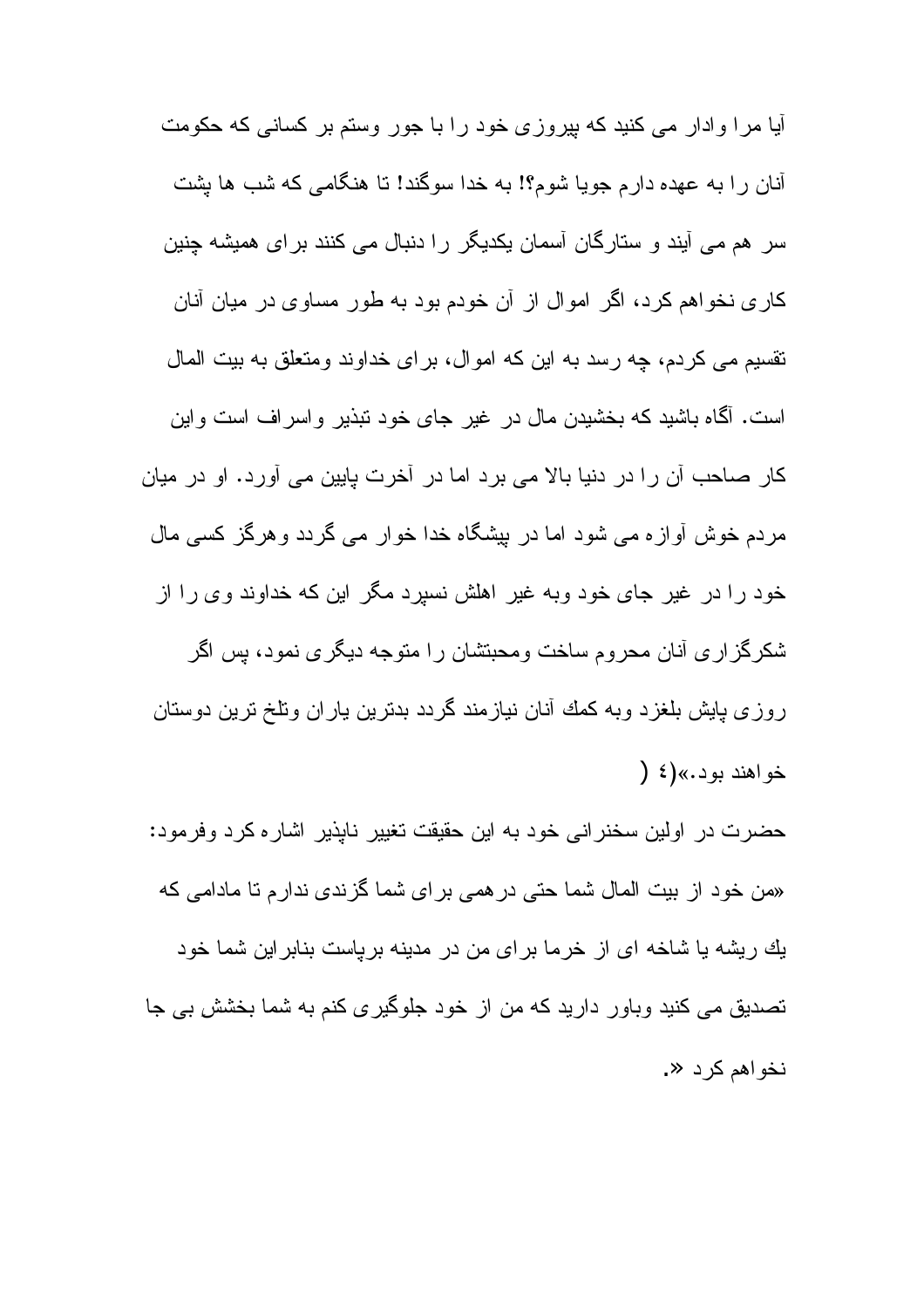عقبل بر خاست وگفت: نو را به خدا آیا مر ا با یك غلام سیاه در مدینه یكسان قرار مے دھے؟ فرمود: «تو بنشین آیا کسی دیگر این جا نبود که سخن بگوید؟ آری تو فزونی بر او نداری مگر به سابقه خدمات در اسلام یا نقوا.»(٥ ( سخت گیری امام در نساوی حقوق ولغو امتیازات، درباره حقوقی بود که بین مجاهدین یا اشخاص به خاطر حاجاتشان داده می شد، زیرا معنا ندارد که در این خصوص سفید را بر سیاه یا عرب را بر عجم امتیازی باشد حتی سوابق در خدمات اسلامی ونقوا و غیر ه موجب تفضیل در گرفتن بیت المال نیست، بلکه ارزش های معنوی، نزد خداوند باداش خواهند داشت. بله کسانی که کار بیشتر يا با ارزش تر انجام مي دادند قطعاً بول بيشتري از بيت المال على عليه السّلام می گرفتند، زیرا حقشان بوده است .

نمونه هايي از عدالت آن حضرت در تقسيم بيت المال

(1در روضه كافي از محمد بن جعفر عقبي، مرفوعًا نقل شده كه: علي عليه السَّلام در یکی از روزها خطبه ای خواند وپس از حمد وثنای المهی فرمود : »ای مردم! أدم ابوالبشر وحوا غلام وکنیز نزاییده اند، همه مردم حر وأزادند لکن خدا بعضبی از شما را بر بعضبی دیگر نعمت داده که خدمت گزار باشد وفرمان برد. پس هر کس برای او سوابق رنج وخدمتی در اسلام هست صبر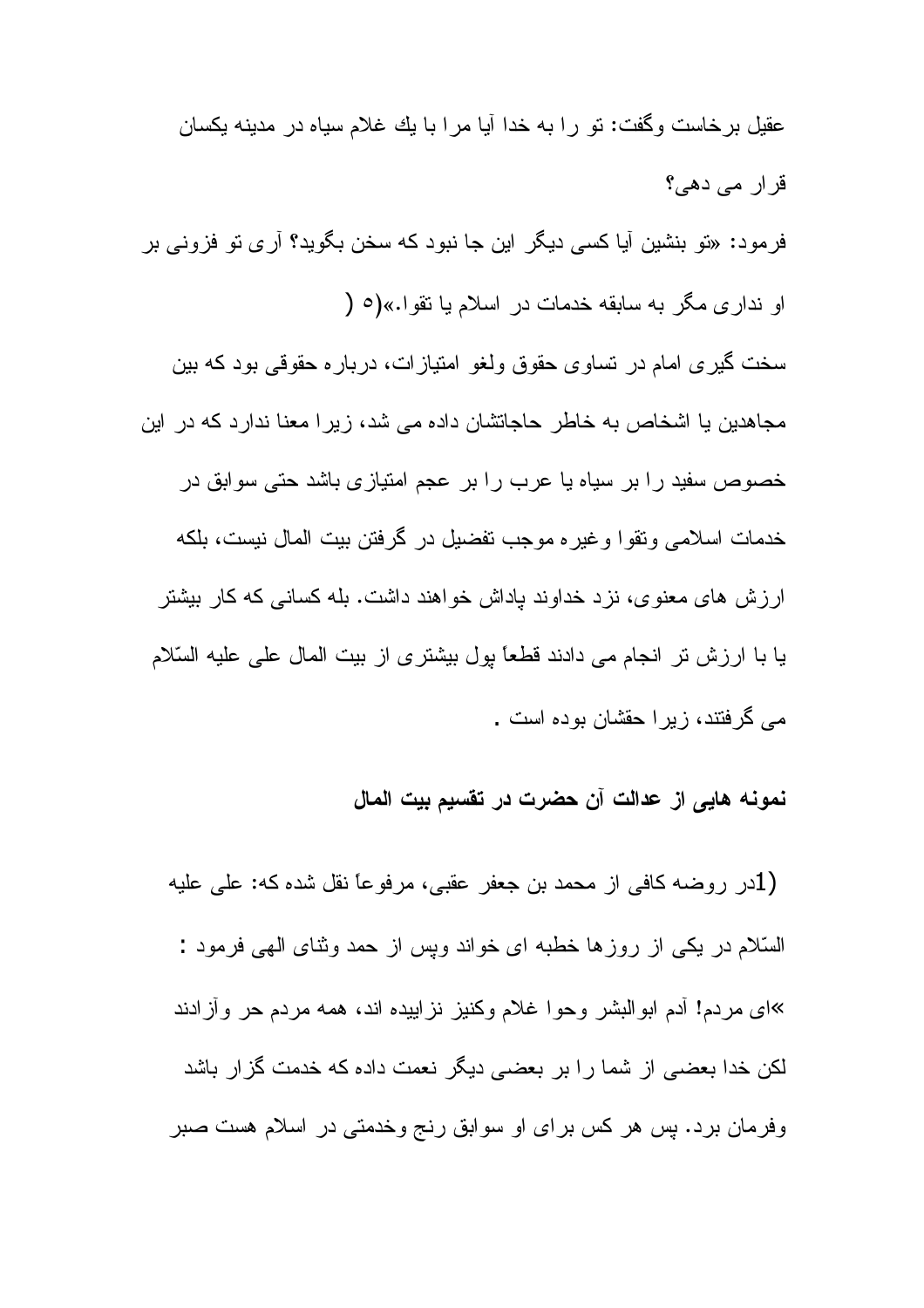کند و بر خدا منت نگذار د، بدانید اگر جیز ی در بیت المال حاضر باشد ما آن ر ا به طور یکسان ونسا*وی د*ر بین نژاد سیاه وسرخ پخش می کنیم «. در آن جمع، مروان به طلحه وزبیر گفت: علی از این سخن غیر از شما را قصد نكرد .راوي مي گويد: امام به هر كدام از مردم سه دينار عطا فرمود وبه بِك نن از شخصيت هاي انصـار سه دينار داد وبه غلام سياه آزاد شده همان انصاري هم سه دينار ، مرد انصاري گفت: يا امير المؤمنين! اين غلامي است كه من دیروز او را آزاد کرده ام مرا واو را یکسان قرار می دهی؟ فرمود: من در كتاب خدا نظر كردم براي او لاد اسماعيل برتري بر او لاد اسحاق نيافتم.(٦ ( اين نقسيم عادلانه اولين حركت انقلابي حضرت بس از بيعت مردم با او بود ونشان داد که قول علی با عملش یکی است و همه در استفاده از اموال بیت المال مساوى هستند .

(2در روضه كافي از ابي مخنف ازدي نقل شده كه مي گويد: جمعي از شيعيان نزد امیر المؤمنین أمدند وگفتند: یا امیر المؤمنین! هرگاه این اموال را بیرون بدهی وبین سران، رؤسا واشراف یخش کنبی و آنها را بر ما برنری دهی چه شود؟ وقتی که امر حکومت انتظام یافت سپس به عدالت ونقسیم به مساوات میان رعیت برگرد که افضل شیوه های رعیت بروری است وخدا نو را به آن عادت داده است .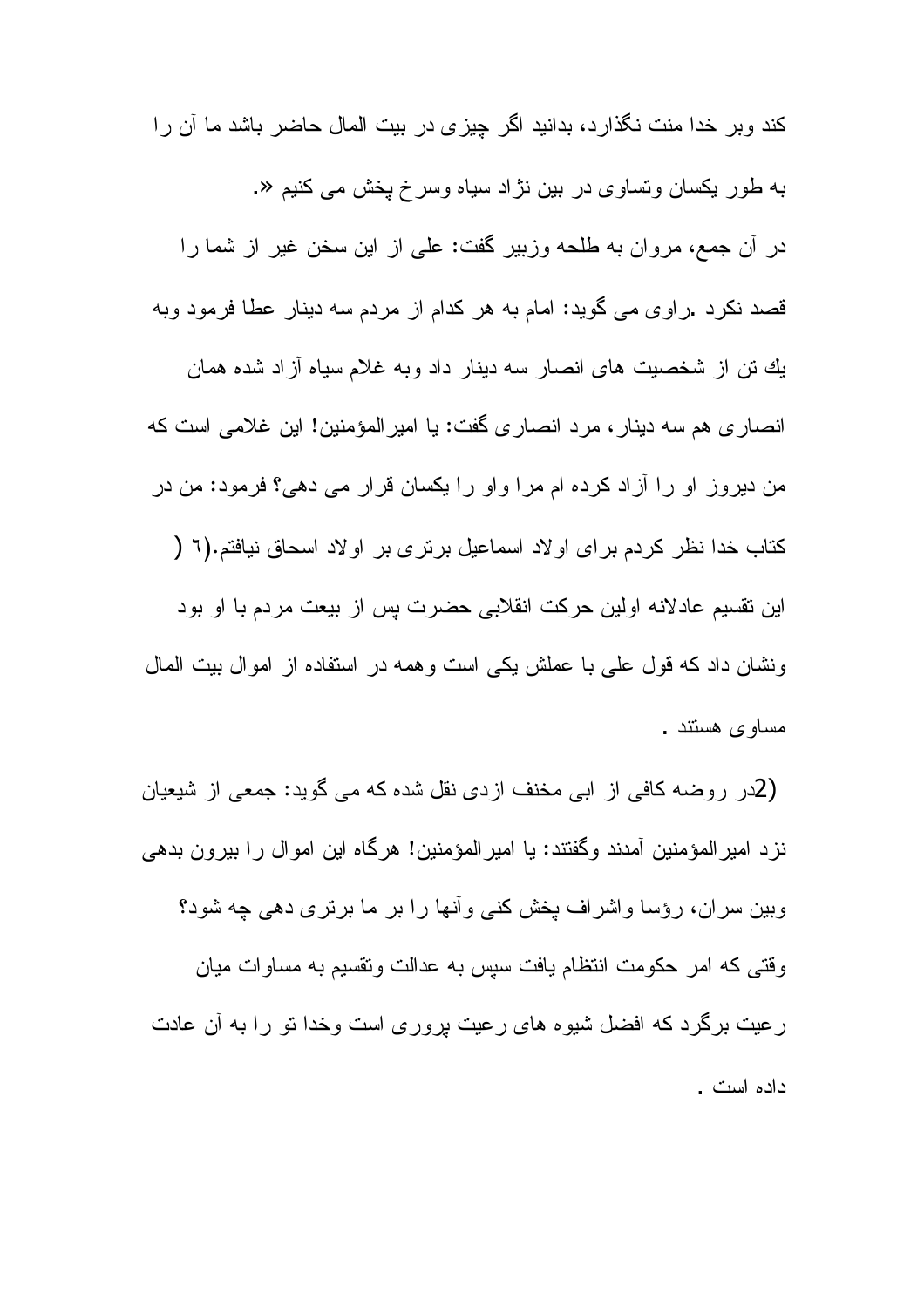امام در باسخ أنها فرمود: «اي واي! أبا مرا ــ كه سربرست مسلمانان هستم ـــ امر می کنید که با ستم کردن به اهل اسلام، به بیروزی برسم؟ نه، به خدا سوگند! مادامی که شب نشین ها حدیث شب می گویند و تا در ِ آسمان ستار ه ها ر ا می بینم چنین نخواهد شد. والله اگر اموال أنان، برای خود من هم بود باز به تساوی میانشان یخش می کردم تا چه رسد به آن که فقط اموال خود آنان است وبس «.

راوی می گوید: سپس امام سر به زیر انداخت وسکونی طولانی کرد وبه اندیشه فر و رفت .

چرا امام سکوت کرد ودر فکر فرو رفت؟ شاید سکوت امام برای این بود که چرا مخلصین او چنین بپشنهادی را داده اند واین کاشف از خطری است که دولت آل علمی را منزلزل کرده است. شاید فکر کرد که ممکن است با این جوابی که داد این دوستان نزدیك هم سرخورده شوند واز دور حضرنش بروند وعلی را نتها بگذارند وشايد هم فكر كرد كه أيا اينها از چنين سخني قانع شدند يا خير؟ و شابد ....

خلاصه امام سر برداشت وباز شروع به سخن نمود وفرمود : »هر کس از شما که مالی دارد او را زنهار از فساد، زیرا اعطای آن در غیر حق نبذیر و اسر اف است، بس هر کدام از شما مالی دارد باید به وسیله آن به خویشاوندان خود برسد وبه أنان هدیه ای بدهد، به طرز نیکو وپسندیده ای با أن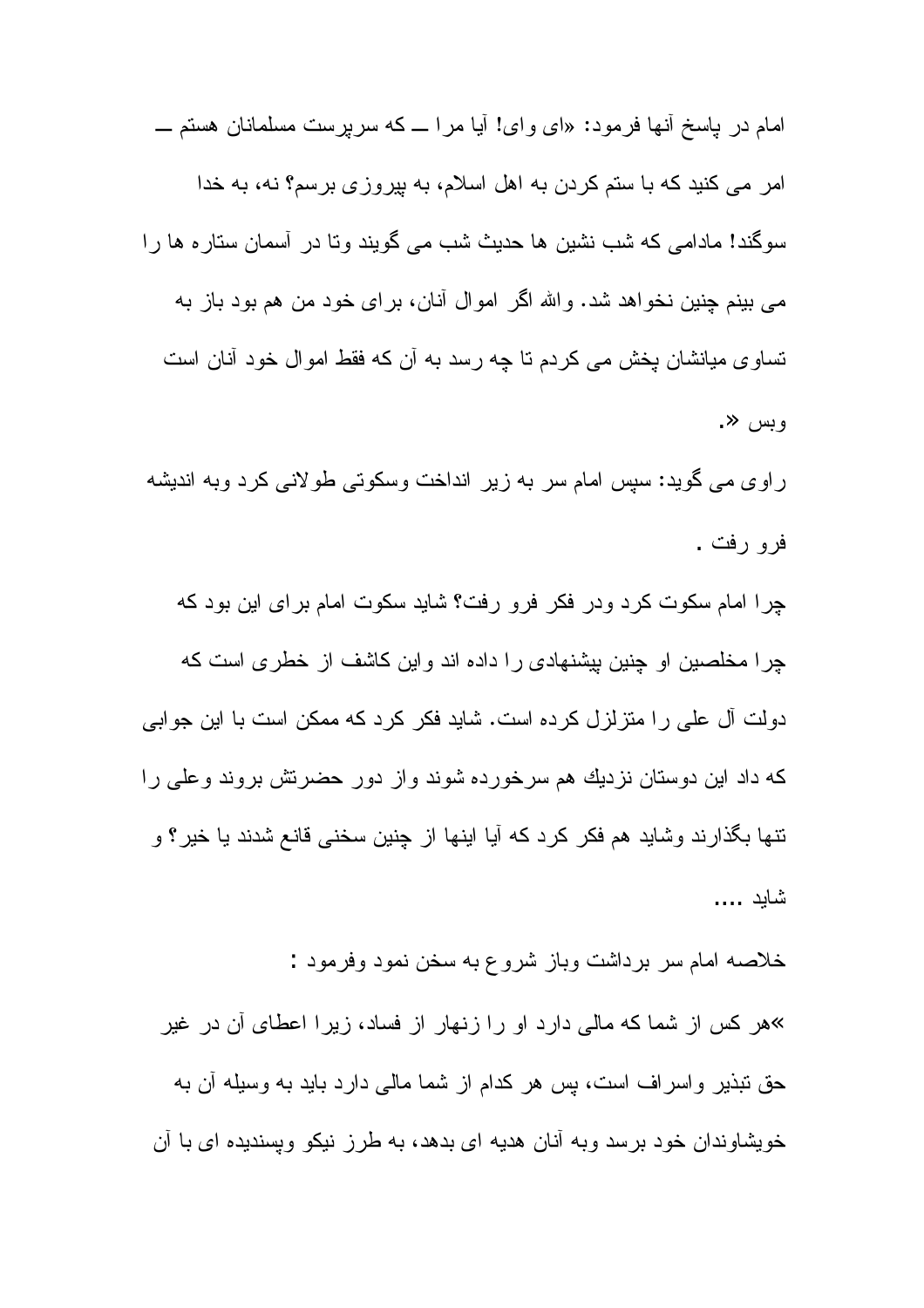مهمان دار ی کند، ر نج دیدگان، در ماندگان، افتادگان، اسیر ان و در ار اه ماندگان ر ا از غم برهاند که موفقیت به این خصال بلند، بزرگواری های دنیا وشرف أخرت است.»(۷ (

محاسن برقی نظیر همین برخورد را نسبت به جماعتی از قریش، گزارش می دهد.(۸) شیخ صدوق وشیخ مفید این جریان را از ربیعه وعماره نقل مبی کنند.(۹ (

(3هارون بن عنتره از پدرش نقل می کند: من در قصر خورنق (بارگاه معروف پادشاهان حیره) بر علی بن ابی طالب علیه السّلام فرمانروای کل ممالك اسلامی وارد شدم. فصل زمستان بود. دیدم حضرت لباس مستعملی به خود بيجيده و از ِ سر ماي هو ا به خود مي لر ز د .گفتم: يا امير المؤمنين! خدا بر اي نو وخاندان تو هم، چون دیگران، در این مال سهمی قرار داده است، چرا با نفس خود چنين مي کني؟

امام فرمود: «من در بيت المال براي شما زحمتي ندارم واين قطيفه مستعملي هم که دار م از مدينه به همر اه خود آور ده ام.»(١٠ (

(4اصبغ بن نباته می گوید: هرگاه مالی برای امام علیه السّلام می آوردند معمول آن بود که آن را داخل بیت المال مسلمین می گذاشت، سپس مستحقین را جمع می کرد، دستی در مال می کرد وأنها را از چپ وراست می فشاند می فرمود: ای طلای زرد وای سیم سفید، غیر مراگول بزنید. سپس بیرون نمی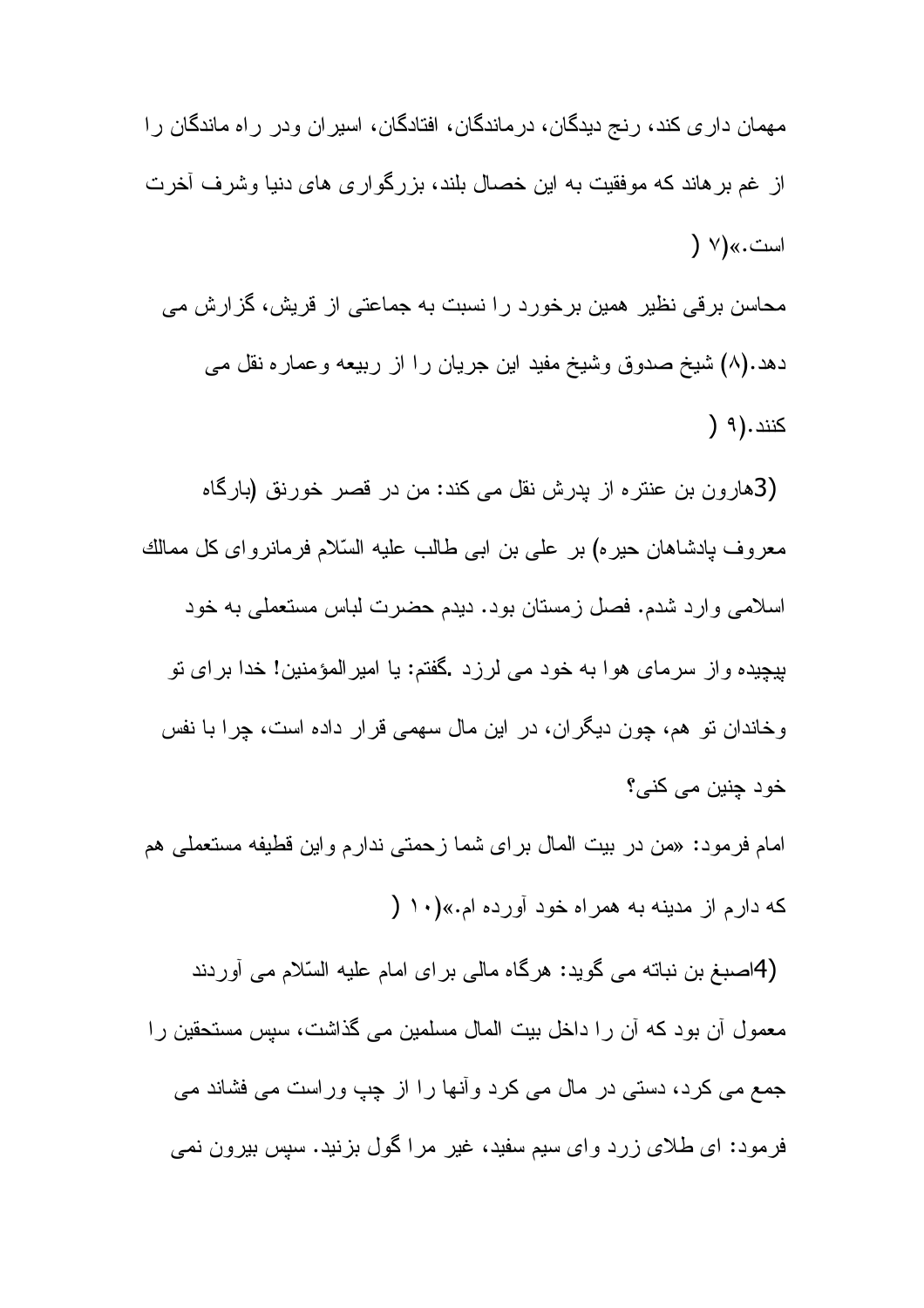آمد نا همه آن چه در بيت المال بود بخش مي كرد وبه هر صاحب حقي، حق او را می داد. بعد دستور می داد که جاروب شود و آب بیاشند. سپس در آن جا دو ركعت نماز مي گذارد وبعد دنيا را سه طلاقه مي كرد وبعد از سلام مي گفت : »ای دنیا! خود را به من عرضه مکن، خود را بیش من زینت منما، مرا گول مزن كه من تو را سه طلاقه كردم كه رجوع در آن نيست.»(١١ ( (5محمد بن فضيل از هارون بن عنتره از زاذان نقل مي كند كه گفت: من با قنبر ، غلام على عليه السّلام ، رفتم ديدم قنبر مي گويد: برخيز يا اميرالمؤمنين! چیز ی بر ای شما بنهان کرده ام.

امام فرمود: چه چیز است؟ گفت: به همراه من برخیز ، امام علیه السّلام برخاست وی را تا خانه اش برد ودر أن جا برخورد كردند به غراره اي (جوال بزرگي) مملو از ظروف طلا ونقره، گفت: يا اميرالمؤمنين! من چون ديدم كه نو هر چه هست نقسيم مى كنى وچیزی برای خود نمی گذاری اینها را از بیت المال برای شما ذخیره کرده ام. (١٢ (

علمی علیه السّلام فرمود: دوست داشتم به جای این اموال، أنش عظیمی به خانه ام داخل می کردی؟ سپس شمشیرش را کشید و آنها را تکه تکه کرد. آن قدر با شمشیر بر طلاها ونقره ها زد که مقداری از آنها نصف ومقداری بیشتر قطعه قطعه شد. بعد فرمود: نقسیم کنید به حصص، أن گاه این شعر را خواند :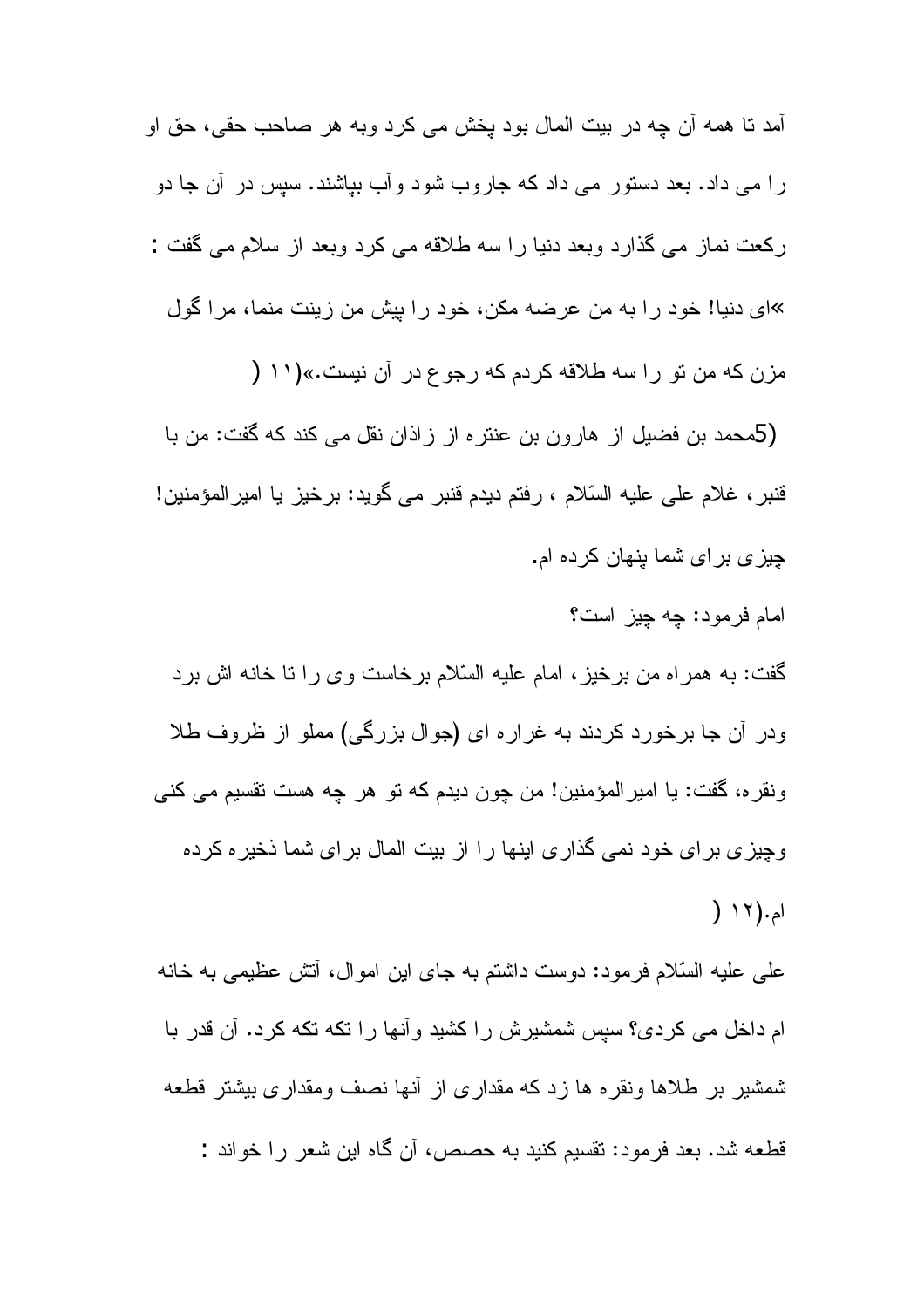هذا جناى وخياره فيه

### اذ كل جان بده الى فبه

سپس از جا برخاست وبه سوی بیت المال رفت و هر چه در آن جا یافت آن را هم نقسیم کرد، در آخر دید که در محل بیت المال سوزن نخ هایی باقی است. فرمود: اینها را هم نقسیم کنید .

به امام گفتند: به اینها نیاز ی ندار یم . فرمود: به خدایی که جانم در دست قدرت اوست به خوب وبدش مؤاخذه می شويم.(١٣ (

(6عاصم بن كليب از پدرش نقل مى كند كه: مالى از اصفهان براى امام على عليه السّلام أوردند واهل كوفه أن روزها اسباع(١٤) بودند. امام اميرالمؤمنين عليه السّلام همه أن مال را به هفت قسمت كرد. در أن ميان رغيفي (گرده ناني) دید آن را هم هفت قسمت کرد وبرای هر کس یك پاره از آن رغیف را گذاشت، سیس بین سران اسباع، قرعه انداخت که اولی را به کدام طایفه بدهد ودومی را به كدام طايفه و… .(١٥ (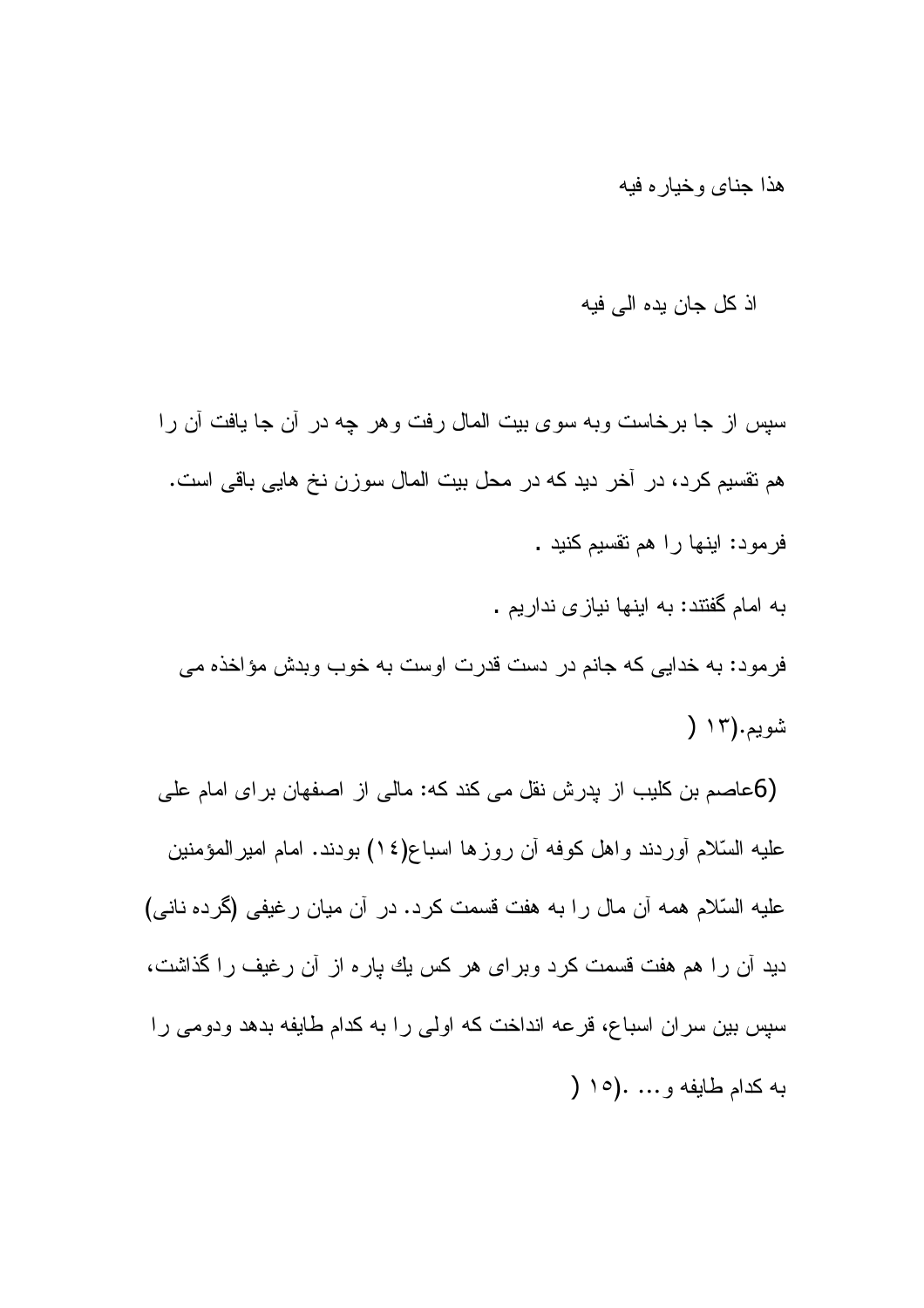(7هلال بن مسلم از جدش نقل می کند: عصر بود، مالی بر ای بیت المال أوردند، خود شاهد بودم كه حضرت على عليه السّلام فرمود: «ابن مال را نقسيم كنيد.» گفتند: عصر است يا امير المؤمنين! تا فردا تأخير بينداز . فرمود: آيا ضمانت می کنید که تا فردا زنده باشم؟ گفتند: چه چیز در اختیار ماست؟ امام فر مو د: بس تأخير نينداز يد و تقسيم كنيد .

راوی می گوید: شمعی آوردند و آن مال را در روشنایی شمع نقسیم کردند.(۱۲( (8شعبي گويد: من داخل رحبه (ميدان) كوفه شدم در حالي كه من بسركي بودم. ناگهان امیر المؤمنین علی بن ابی طالب علیه السّلام را دیدم ایستاده، دو خرمن از طلا ونقره بیش روی او ریخته بود تازیانه ای به دست ومردم را دور مے زد. سپس برگشت به سوی آن مال، بس آن را تقسیم کرد میان مردم تا چیزی از آن باقی نماند. آن گاه به خانه خود رفت وهیچ چیز از آنها را (نه کم ونه زیاد) با خود نبرد. من بپش پدرم برگشتم وگفتم :ای بدر ! من امروز «بهترین مردم» یا «نادان ترین مردم» را دیده ام! پدر گفت: چه کسی بود ای بسر؟ گفتم: على بن ابى طالب امير المؤمنين را ديدم چنين وچنان كرد. پس قصه را برای او گفتم، بدرم گریست وگفت: ای پسرم! بهترین مردم را دیده ای.(١٧ ( (9روزی امام علیه السّلام شمشیرش را به بازار آورد نا بفروشد وبا بول آن لباس نهيه كند ومي گفت: چه كسي اين شمشير را از من مي خرد. به خدا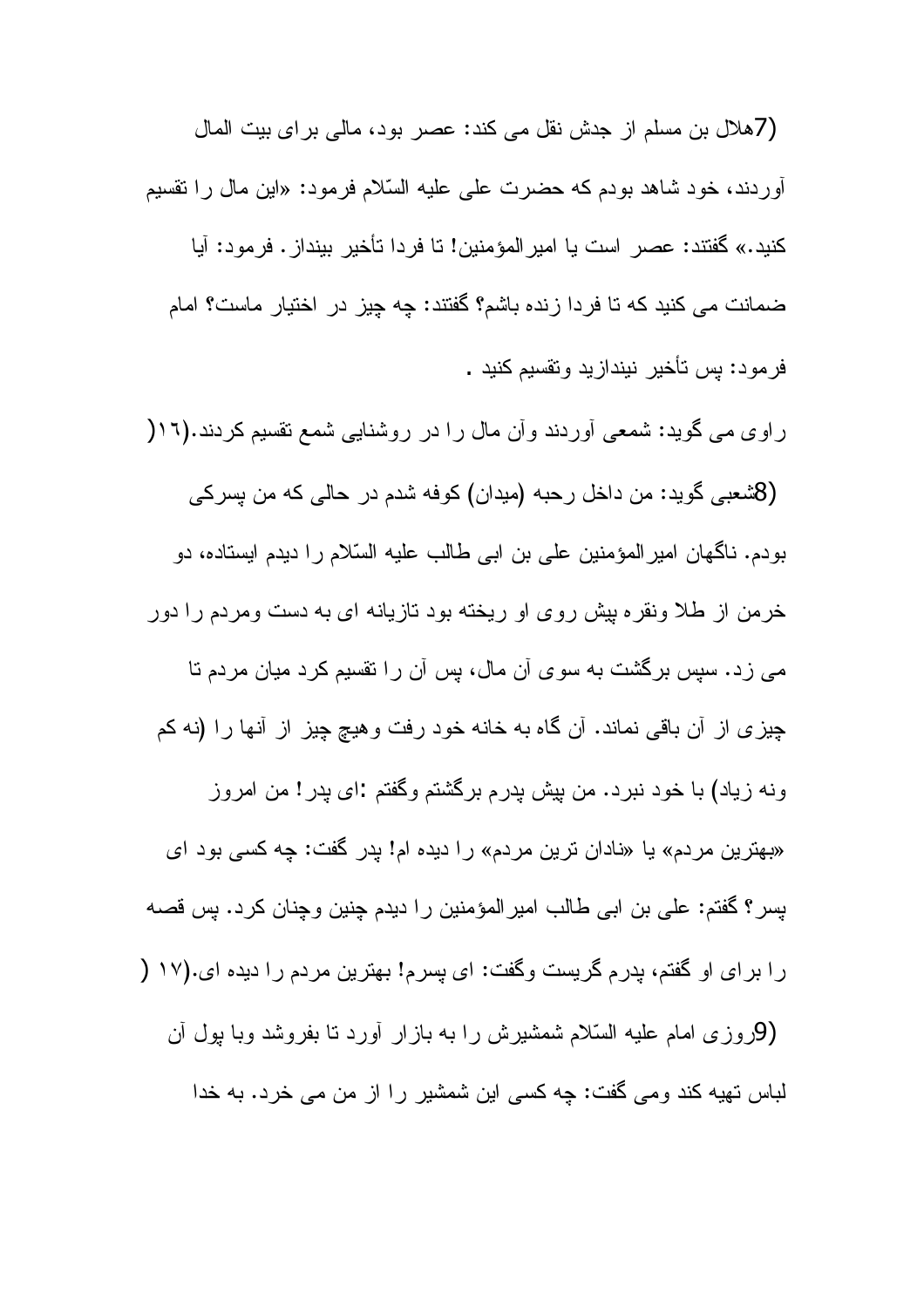سوگند! چقدر با همین شمشیر ، غبار اندو ه را از صورت بیامبر خدا زدودم واگر بهای لباسی را داشتم آن را نمی فروختم.(١٨ ( در استیعاب می افزاید: مردی به نزد امام آمد وگفت من این لباس را به طور سلف به شما می فروشم. این در حالی بود که همه دنیای اسلام به غیر از شام در اختيار امير المؤمنين بود.(١٩ (

(10عبدالله بن زمعه كه از شیعیان آن حضرت بوده است می گوید: هنگامی كه علمي عليه السّلام در مقام خلافت وحكومت بود به نزدش أمدم ودرخواست مالمي کردم. عبدالله خیال می کرد که حضرت او را بر دیگران مقدم می دارد ویا بیش از أن چه حق اوست از بیت المال به وی می دهد. امام علیه السّلام در باسخش فرمود: «همانا این ثروت نه مال من است ونه از آن نو! غنیمتی است مربوط به مسلمانان که با شمشیر هایشان به دست آورده اند. اگر نو در نبرد همر اهشان بوده ای سهمی همچون سهم آنان داری، وگرنه دسترنج أنها برای غیر دهان أنان نخو اهد بود.» (۲۰ (

- . 1نهج البلاغه، كلمات قصار ٢٧٢ .
	- . 2همان، خطبه ۷۷ .
	- . 3همان، خطبه ١٥.
	- . 4همان، خطبه ١٢٦.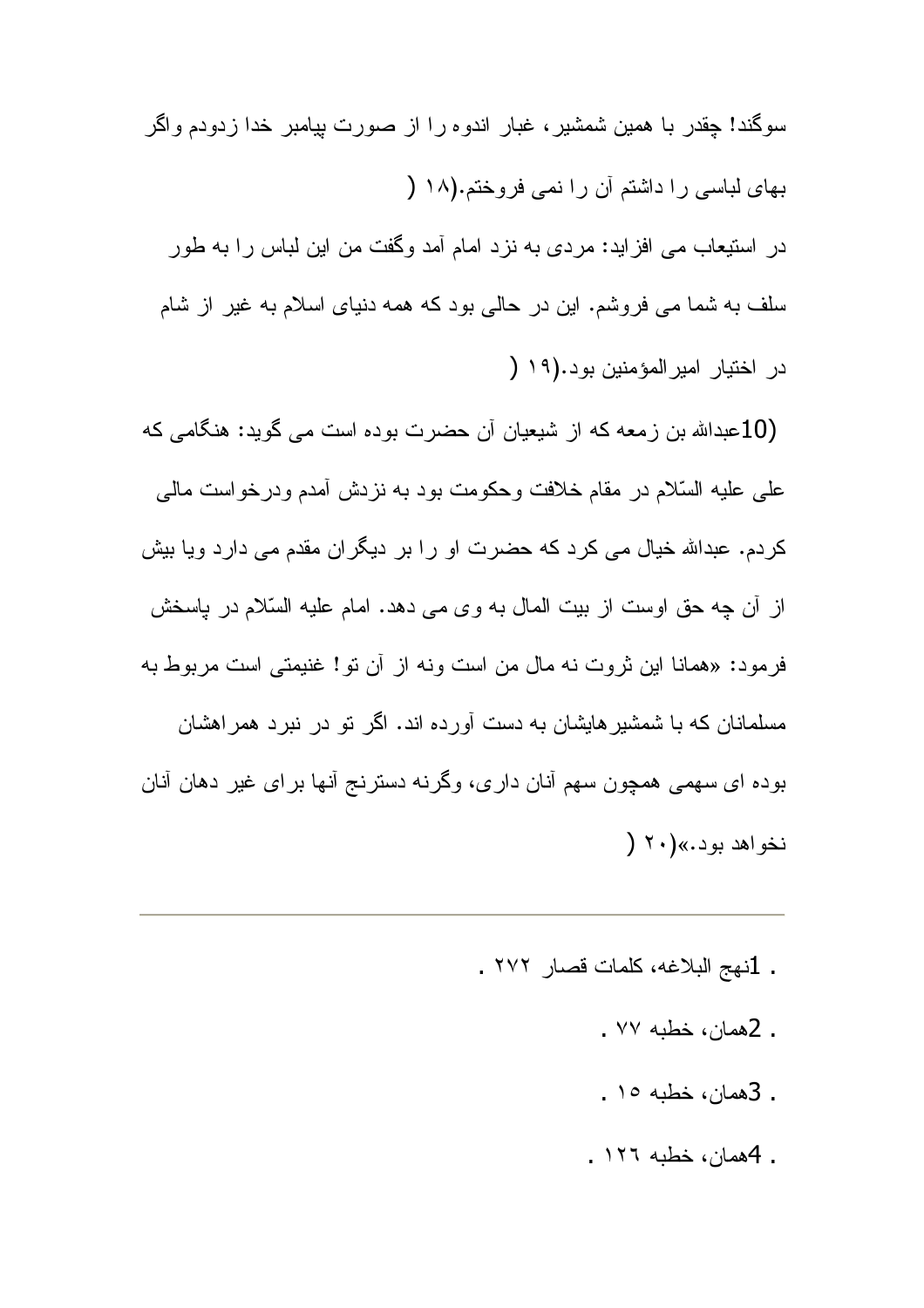. كروضه كافي، ص ١٥٨ ؛ وسائل الشيعه ، ج ١١، ص ٧٩ و بحارالانوار،  $. 171$  ص ١٢١. . 6روضه كافي، ص ٥٧، حديث ٢٠٦ . . 7خلیل کمر ه ای، سرچشمه حیات، ص ٥٠٧، به نقل از کافی . . 8همان، ص ۲۲م . . 9همان، ص ٥٣١ . . 10ابن اثير، الكامل في التاريخ، ج ٢، ص ٤٤٢ ؛ ابن جوزي، تذكرة الخواص، ص ١٠٨ و اربلي، كشف الغمة، ج ١، ص ٢٣٠ . . 11صدوق، امالی، مجلس ٤٧، حدیث ١٦ و اربلبي، كشف الغمه، ج ١، ص

 $. 771$ 

. 12عمل قنبر براي اين بوده كه اشيا وصفاياي غنايم اختصاص به امام دارد يا خمس بوده، لذا خلافی مرتکب نشده بود ولی امام قبول نفرمود .

. 13ابو اسحاق ثقفي، الغارات، ج ١، ص ٥٥ .

. 14کوفه گاهی ارباع بوده وگاهی اسباع؛ یعنی چهار ماه یك مرتبه یا هفت ماه یك نوبت بر ای جهاد در مرزهای آذربایجان وقزوین می رفته اند، بقیه به طور منتظر خدمت در مرکز مے ماندند .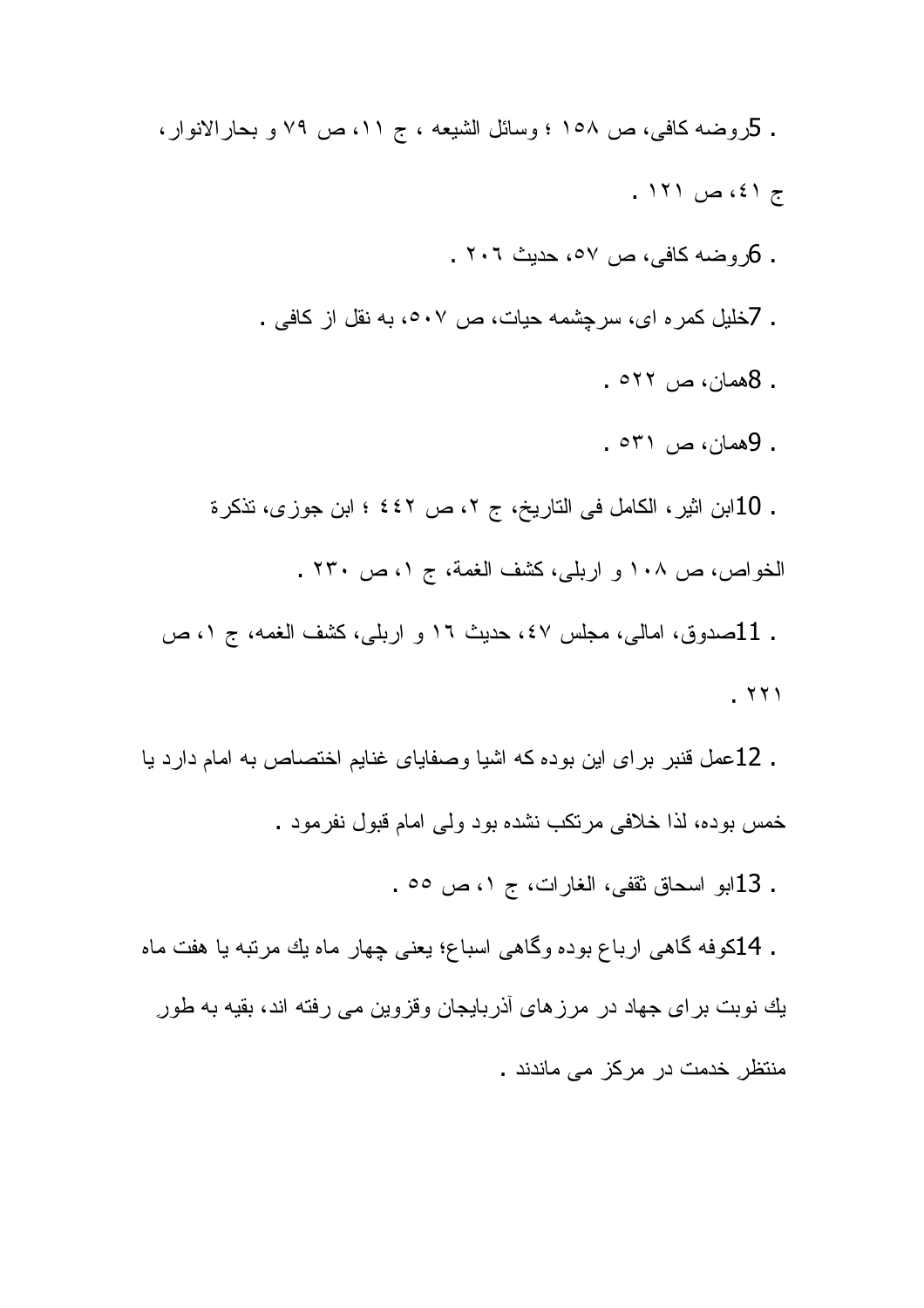. 15ابن عبدالَّتِر ، الاستيعاب، ج ٣، ص ٤٩ ؛ الغارات، ج ١، ص ٥١ و الكامل في التاريخ، ج٣ ، ص ٣٩٩ . . 16وسائل الشيعه، ج ١١، ص ٨٢ . . 17همان، ج ۱، ص ٥٣ . . 18إربلي، كَشْف الغمه، ج ١، ص ٢٢٢ و ابن جوزي، تذكرة الخواص، ص  $. \rightarrow .9$ . 19ابن عبدالبر ، الاستيعاب، ج ٢، ص ٥٠ .

. 20نهج البلاغه، خطبه ٢٣٢ .

عدالت در اجراي قانون

یکی از ویژگی های قانون اسلام این است که همه مردم در برابر آن مساوی اند وهیچ فرد یا گروهی ـــ جز به نقوا ـــ بر دیگری امتیازی ندارد. در برابر قوانين أسماني اسلام، تمام امتيازهاي طبقاتي ملغا گرديده وقانون جزايبي وقضايبي و. . . . براي همه مساوي است؛ رنگ ونژاد، زبان ولهجه، قدرت وضعف، ثروت وفقر ، عربیت وعجمیّت، سفید وسیاهی هیچ کدام ملاك ارزش وبرنری نيست: وَجَعَلْناكُمْ شُعُوباً وقبائلَ لِنعارِفُوا اِنَّ اكرَمَكُمْ عِندَ اللهِ انْقَى كُمْ(١) فقط كسي که نقوای بیشتری دارد از مقام معنوی وکمال روحانی بیشتری برخوردار است .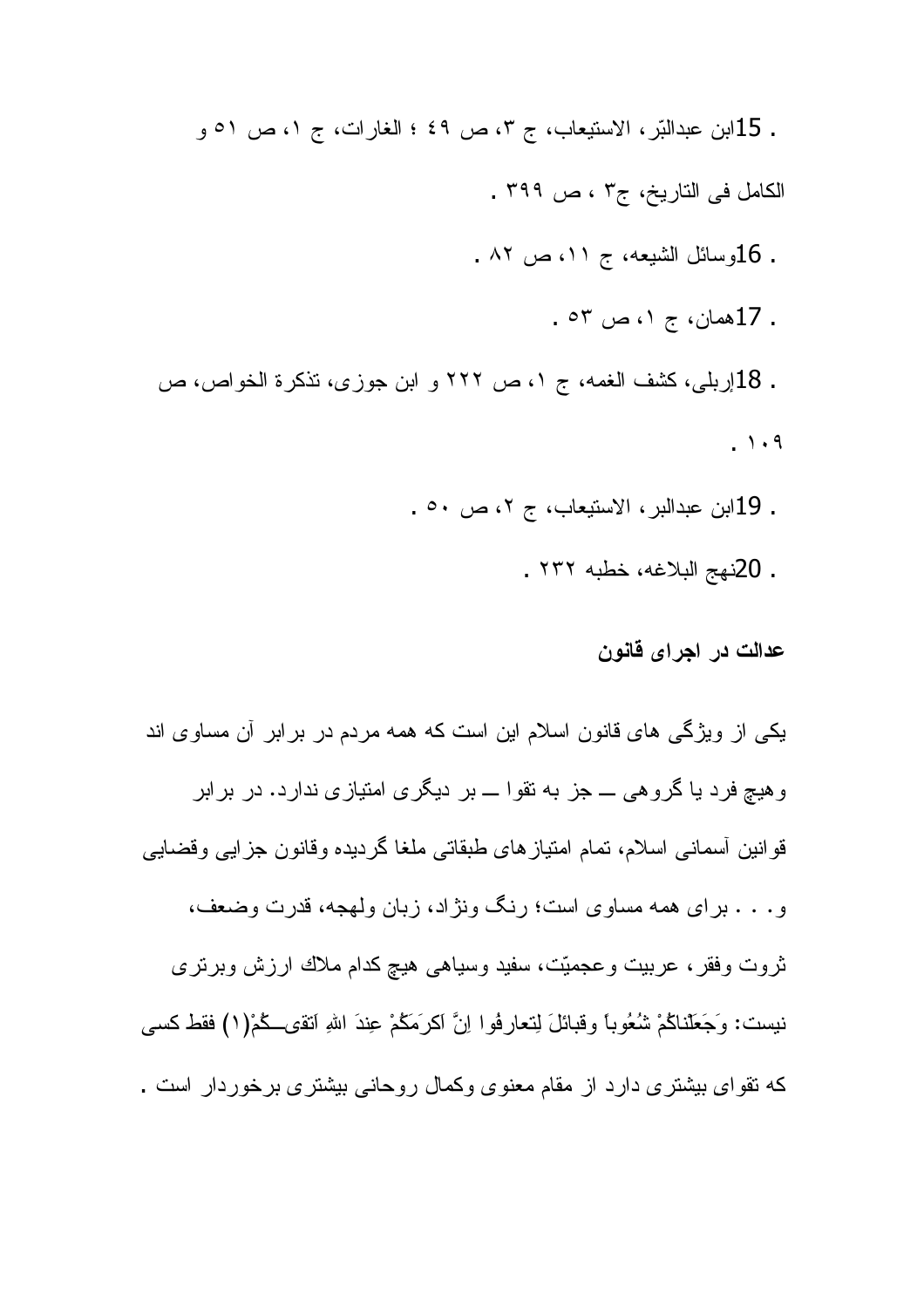مساو ات و اقعے در اسلام به حدی است که بلال حبشی سیاه بوست وفقیر ، سلمان ایرانی وبی بضاعت، عمار پاسر ومقداد ضعیف را به حکم انسانیت ومسلمانی با نوانگران وزورمندان اشراف ونجباى عرب برابر كرده وبه خاطر نقوا وفضيلت بر آنها بر تر ی وسیادت داده بود .

در حدیث آمده است: بیغمبر خدا در حالی که در منی بر شتر خود سوار بود فرمود :

»النّاسُ فِي الاسلامِ سَواءٌ، الناسُ طَفُّ الصّاعِ لِأَدَمَ وحَواءِ لا فُضلِّلَ عَربيٌّ علمي عَجَميٌّ ولا عَجَميٌّ عَلَمي عَربيٍّ إلا بنقوى اللهِ الا هَلْ بَلَّغتُ؟ قالوا: نَعَمْ، قالَ اللَّهم اشْهَدْ؛

مردم در اسلام مساوی اند، تمام افراد مردم هر یك همچون بیمانه ای پُر بدون تفاوت از أدم وحوا هستند، هيچ يك از مردمان عرب را بر عجم فضيلتي نيست و هيچ بِك از مردمان عجم را بر عرب فضيلتي نيست مگر به نقوا؛ آيا من ابلاغ كردم؟ گفتند: بلي، أن حضرت فرمود: بار بروردگارا شاهد باش.»(٢ ( در حدیث دیگر ی از علی علیه السّلام آمده است : كَان تَقدس أُمَّة لا بُوَخذ للضعيف فيها حقَّه؛ جامعه ای که در آن با صراحت وبدون لکنت، حق ناتوان از زورمند باز گرفته

نشود روی باکیزگی وتقدس نخواهد دید.»(۳ (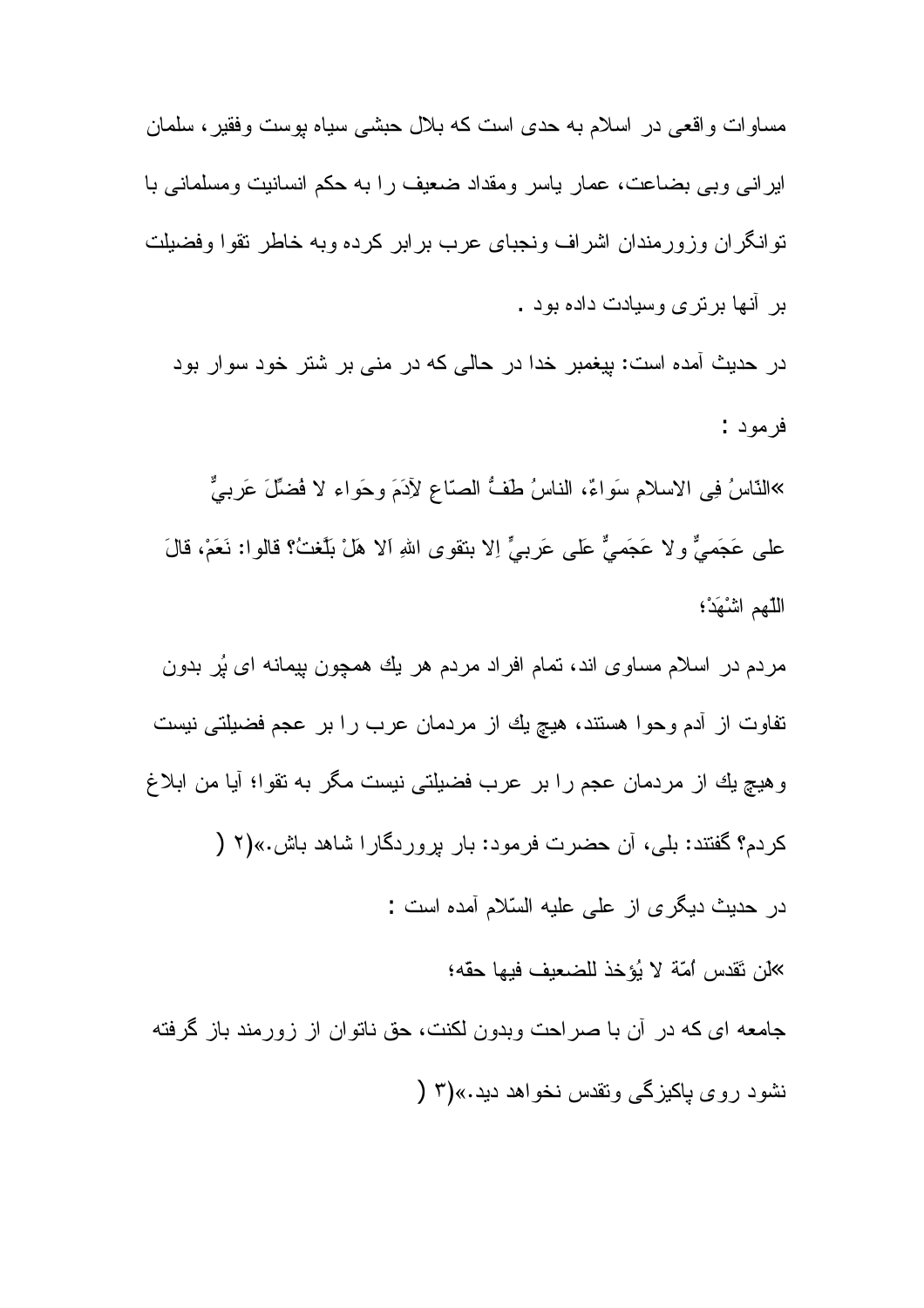بیامبر خدا صلّی الله علیه و آله در این زمینه تشبیه جالبی دارد: «الناسُ گاسْنانِ المَشْط سواء؛ مردم همانند دانه های شانه بر ابرند.»(٤) یعنی هیچ کس در بر ابر قانون الھي بر ديگر ي، ترجيحي ندارد .

رسول گرامی اسلام صلّی الله علیه و آله این نساوی در برابر قانون را در اواخر عمر شريفش در ماجرايي كه بين ايشان و «سواده» اتفاق افتاده بود عينيت بخشید وبه همه عالم، دموکراسی اسلامی را عملاً به منصه ظهور وبروز ر ساند، شرح آن ماجر ا جنین است :

در ایامی که بپامبر اکرم صلّی الله علیه و آله بیمار بود، به بلال فرمود: ای بلال! مردم را خبر كن كه در مسجد جمع شوند. چون جمع شدند، حضرت بیرون آمد، عمامه مبارك را بر سر بسته بود وبر كمان خود نكیه كرده بود تا أن كه وارد مسجد شد وبر بالاي منبر رفت وحمد وثناي الهي را كرد وفرمود: ای گروه اصحاب! من برای شما چگونه بیغمبری بودم؟ آیا خود به همراه شما جهاد نكردم؟ أيا دندان مرا نشكستيد؟ أيا بيشانـي مرا خاك ألود نكرديد؟ أيا خون بر روى من جارى نكرديد؟ أيا از نادانان قوم خود متحمل سختى ها ورنج ها نشدم؟ أيا براي همدردي وايثار، از شدت گرسنگي، سنگ بر شكمم نبستم؟ صحابه گفتند: بلی یا رسول خدا، به تحقیق که بر ای خدا، صبر کننده بودی و از بدی ها نهی کننده بودی، پس خدا بهترین نیکی را به تو بدهد .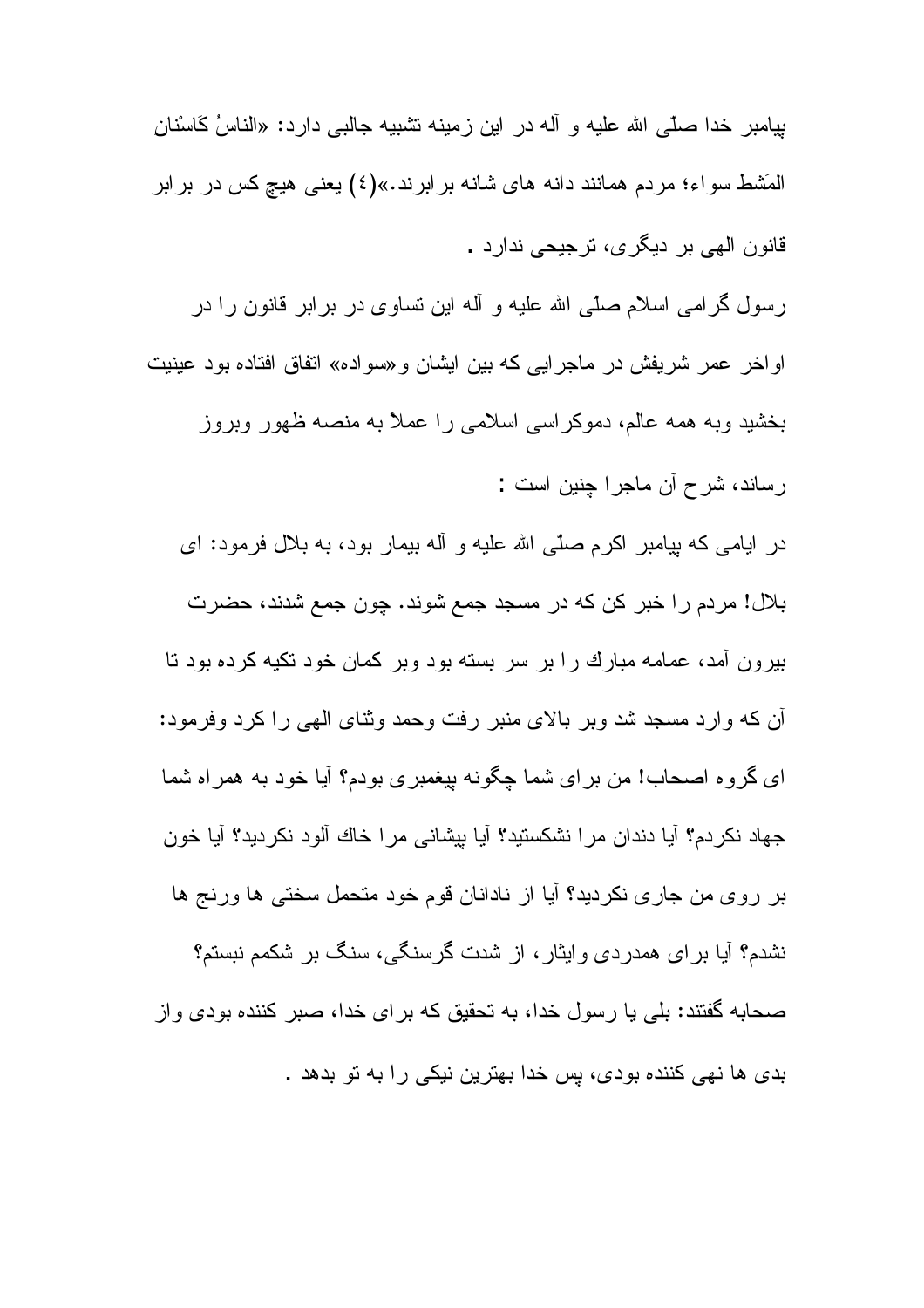حضرت فرمود: خدا شما را نیز جزای خیر دهد. هان ای مردم! حق تعالی حکم کرده وسوگند یاد نموده است که از ظلم وستم کاری نگذرد. پس سوگند می دهم شما را به خدا که هر که از ناحیه من ستمی بر او وارد شده برخیزد وقصاص كند كه قصاص دنيا نزد من محبوب تر از قصاص عقبى است. پس مردى به نام «سوادة بن قيس» از انتهاى جمعيت برخاست وعرض كرد: يا رسول الله هنگامی که از طائف باز می گشتید، من به استقبالتان آمدم، شما بر شتر «غضبا» سوار بودید، در آن روز چوب دستی که در دستتان بود بالا بردید که به مركب بزنيد به شكم من خورد. بيامبر به و ى فر مود: قصاص كن. سوادة گفت: ای رسول خدا! شکم خود را بر هنه کنید. حضرت، بیر اهن را بالا زد، سوادة گفت: اجاز ه مي فرماييد كه لبانم را به شكم شما بگذار م و آن ر ا ببوسم؟ بیامبر اجازه دادند، سوادة گفت: بِناه می برم به بدن مبارك بپغمبر خدا از آتش روز قيامت. أن كَاه حضرت فرمود: اي سوادة بن قيس! أيا عفو مي كني يا قصاص؟ عرض كرد: يا رسول الله! عفو مي كنم. حضرت فرمود: «اللَّهمَّ اعْفَ عَنْ سَوادَةِ بنِ قِيسٍ، كَما عَفي عَنِ نَبِيِّكِ محمّد؛ بار خدايا از سوادة بن قيس بگذر همان گونه که از محمّد بیامبر ت گذشت  $\cdot$   $\times$  (5)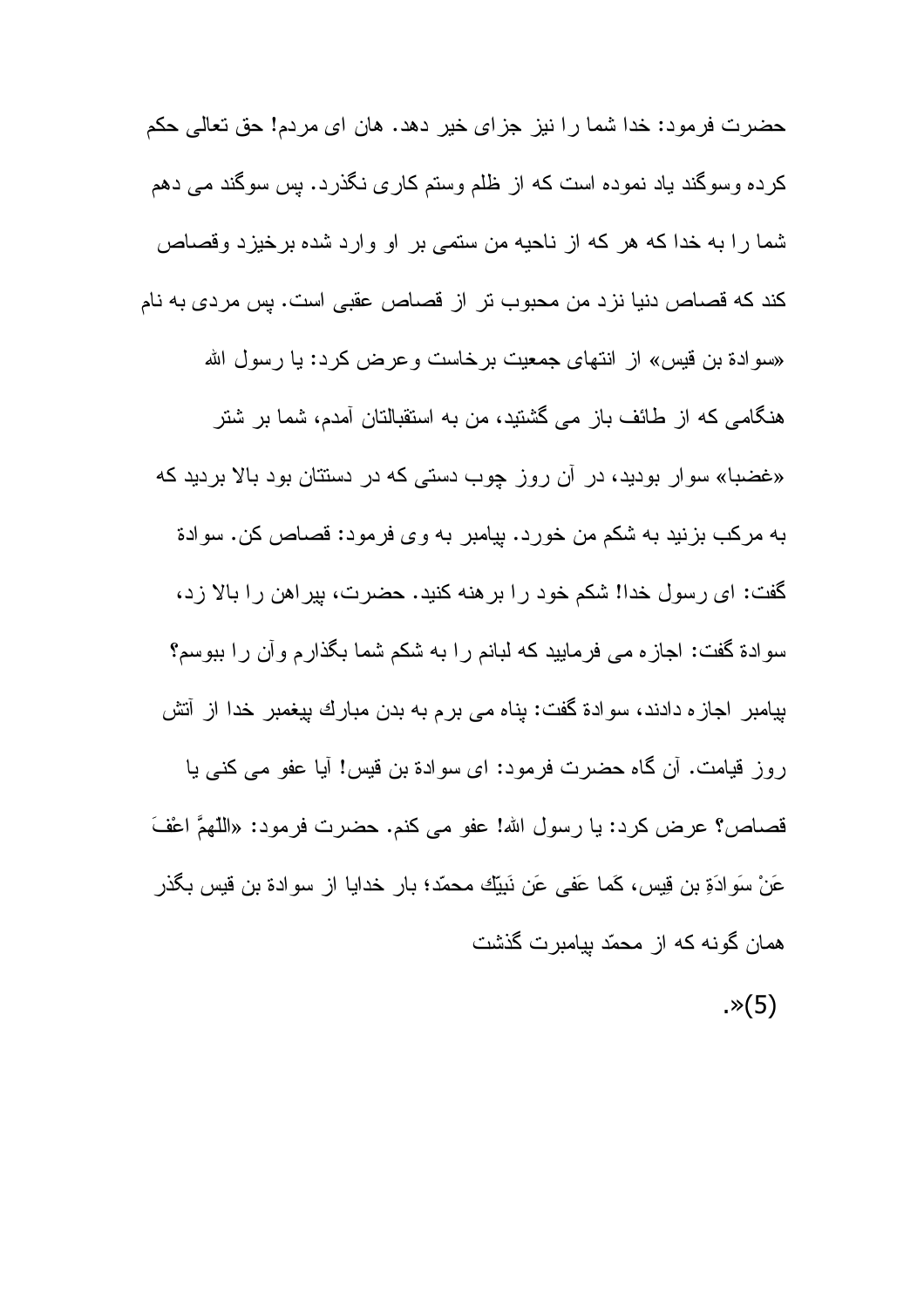از این حو ادث و ماجر اها که بیانگر ، مساو ات اسلامی است، در صدر اسلام، فراوان است، يك نمونه ديگر ، ماجرايي است كه در صحيح بخاري ومسلم به نقل از عائشه آمده است که :

زنی از قبیله «مخزوم» دزدی کرده بود، قریش در صدد شدند که نزد رسول خدا صلَّى الله عليه و آله شفاعت كنند نا حد سرقت بر او جار ي نشود؛ بس از مشاوره با یکدیگر گفتند غیر از اسامه، که مورد علاقه حضرت است، کسی جرأت چنین کاری را ندارد، لذا از اسامه خواستند تا در باره آن زن شفاعت كند. آن گاه كه اسامه در اين بار ه با حضرت صحبت كرد، بيامبر خدا فرمود : »اَتَتْنْقَعُ فِي حَدٍّ مِن حُدوٍ دِ اللهِ؛

آیا در اجرای حد الهی شفاعت می کنی؟ «

أن گاه برخاست وبرای مردم خطبه خواند وفرمود :

»ای مردم! بپشینیان شما هلاك شدند به این خاطر كه اگر فردی زورمند وتوانگری دزدی می کرد رهایش می کردند وبر او حد جاری نمی نمودند واگر انسا*ن* ضعیفی دزدی می کرد بر وی حد جاری می کردند، به خدا سوگند! اگر فاطمه دختر محمّد نیز سرقت کرده بود دست او را می بریدم.»(٦ ( نمونه های بسیار دیگری از اجرای مساوات اسلامی در خصوص شخص بیامبر صلَّـى الله عليه و أله وجود دارد كه به خاطر بر هيز از نطويل، از ذكر أنها خودداري مي شود .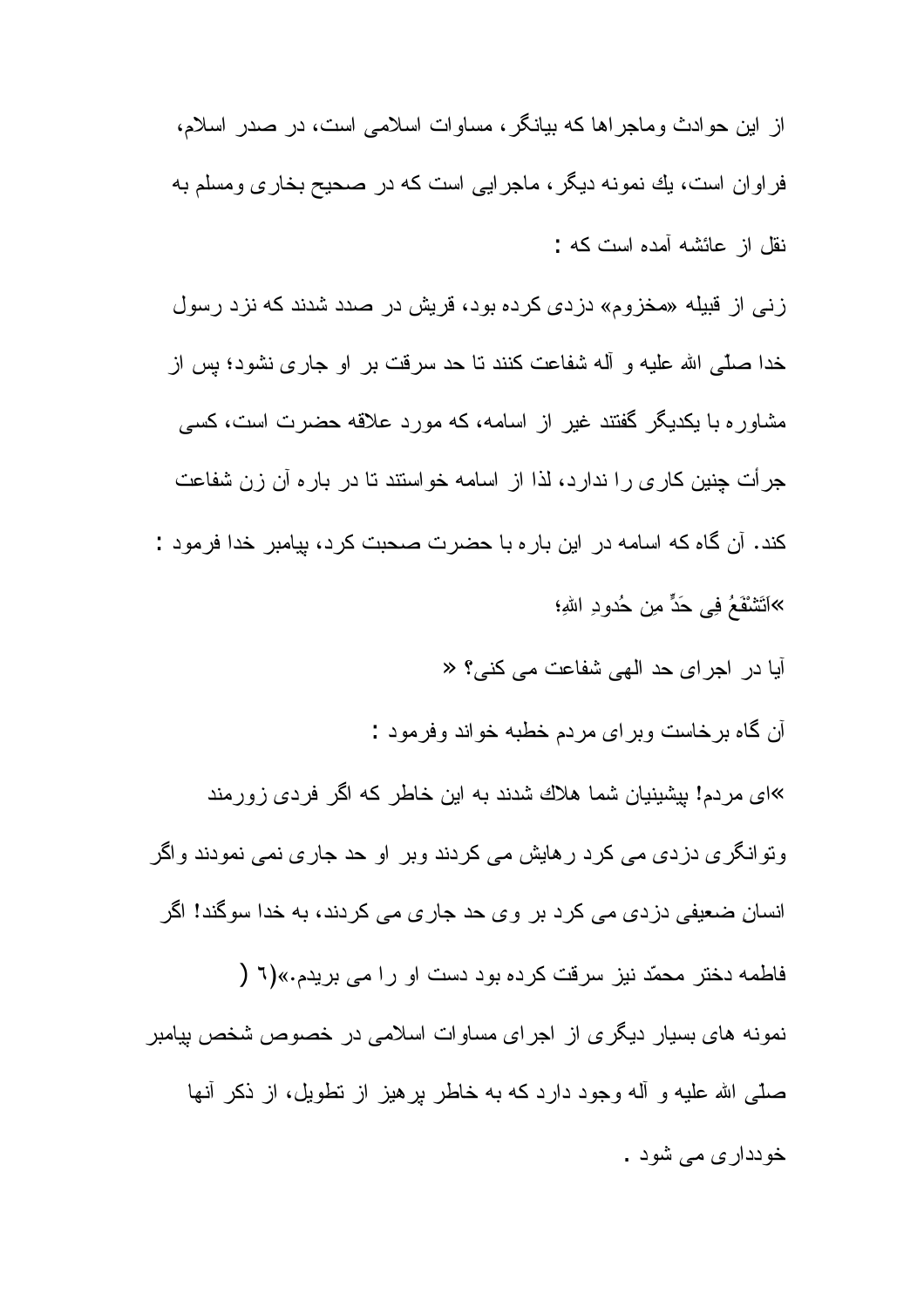# اجرای قانون در حکومت علی علیه السّلام

| کسی که سیره وروش امیرالمؤمنین در مدت پنج سال حکومتش را دقت کند می                           |
|---------------------------------------------------------------------------------------------|
| بیند که آن حضرت مثل مولا وبپشوایش رسول خدا صلّمی الله علیه و آله در                         |
| اجرا <i>ی</i> قانون بر طبق عدالت ومساوات عمل می کرد ونسبت به هیچ کس در                      |
| قانون الهى ارفاق وكوناهى نمى كرد ونمام اركان مملكت واعضاى حكومت ونيز                        |
| <mark>آحاد مردم از نزدیك ودور حتی برادران وفرزندانش می دانستند كه در حكومت</mark>           |
| علی علیه السّلام همه در بر ابر قانون مساوی هستند و او در اجرای حدود الهی                    |
| جز رضا <i>ی</i> خدا چیز دیگری در نظرش نخواهد بود. آن حضرت در هنگام                          |
| خلافت خلفاى بپشين هم در مقام ارشاد ونصيحت ائمه مسلمين از اين حقيقت                          |
| چشم پوشی نمی کرد وخلفا را هم به اجرای مساوات توصیه می نمود .                                |
| حلبی از امام صادق علیه السّلام نقل می کند که فرمود: امیرالمؤمنین علیه                       |
| السّلام به عمر بن خطاب فرمود: سه چیز است که اگر حفظ کنبی وبه آن عمل                         |
| نمایی تو را از سایر امور بی نیاز خواهد کرد واگر به آنها عمل نکنی <mark>چ</mark> یز <i>ی</i> |
| غير از اينها نو را سود نخواهد بخشيد. عمر گفت: أن سه چيز چيست؟ فرمود :                       |
| »أقامة الحدود عَلى القريب والبَعيدِ، والحُكمُ بكنابِ اللهِ فِي الرِّضا والسَّخَط، والقِسم   |
| بالعَدل بَيَنَ الأحمر والأسوَد؛                                                             |
|                                                                                             |

اقامه حدود الهي بر دور ونزديك، قضاوت وحكومت مطابق كتاب خدا در حال رضايت وغضب وسوم نقسيم به عدالت بين سرخ پوست وسياه پوست «.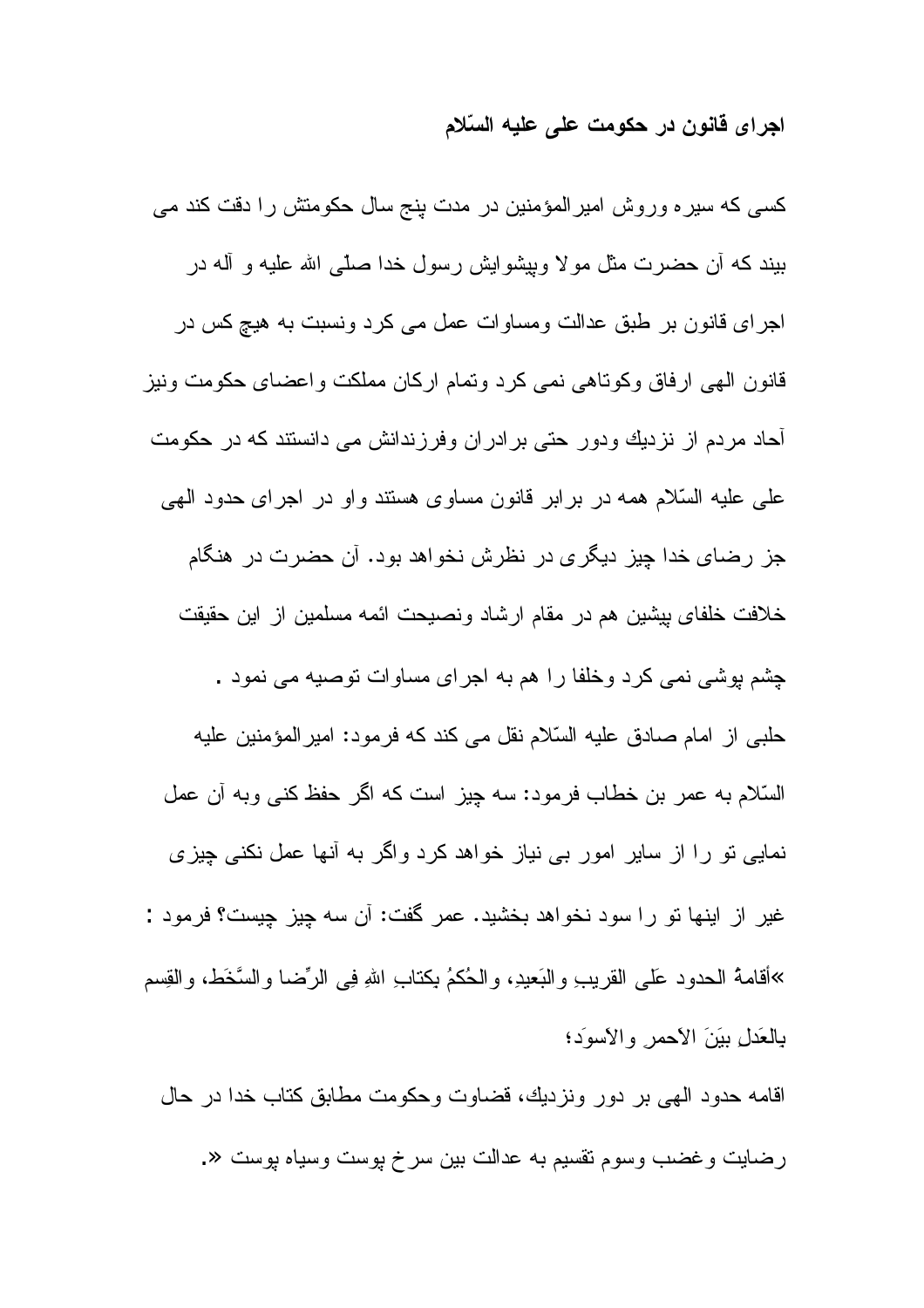عمر گَفت: «لَعُمر ي لَقَد أوجَز تَ وَابِلَغتَ؛ به جان خودم سوگند! که کوتاه ور سا گفتى.»(٧(

ييام على عليه السّلام به استانداران

از بیام ها ونامه هایی که حضرت علی علیه السّلام در زمامداری خود به والیان واستانداران مراکز مهم کشور اسلامی می فرستاده است به خوبی این حقیقت آشکار مے گر دد که تمام کو شش آن حضر ت ابن بو ده است که حاکمان وفرمانداران به دستورهای الهی عمل کنند وچنان چه ذره ای تخطی می کردند، مورد عتاب وخطاب شدید قرار می گرفتند واحیاناً از کار برکنار می شدند، که ده ها نامه ودستور العمل براي فرماندهان واستانداران در نهج البلاغه آمده است که هر کدام دریایی از معرفت وحقایق کشورداری وتأکید وسفارش به رعایت قانون الهي است. كه در اين جا نتها به دو نمونه از آنها اشار ه مي كنيم :

(1در نامه ای بر ای «اشعث بن قیس» استاندار آذربایجان می نویسد : »إِنَّ عَمَلَكَ لَبِسَ لَكَ بِطُعمَةٍ وَلَكِنَّهُ فِي عُنُقِكَ امانَةٍ وأنتَ مُسْتَرِعًا لِمَن فَوقُكَ، لَبِسَ لَكَ أَنْ نَقْتَاتَ فِي رَعِيةٍ وَلا تُخاطِرَ إِلا بِوَتَبِقَةٍ وَفِي بِدِيكَ مالٌ مِنْ مالِ الله عزّوجلّ وَانتَ مِن خُزَّانِهِ حتَّى تُسَلِّمَهُ الْمَيَّ ولعَلَّمِي أن لا الْمُونَ شَرَّ وُلانِكَ لَك والسلام؛ وبدان که حکومت، طمعه ای برای رزق وخوراك نو نیست بلکه امانت وسپرده ای در گردن نوست ونو نسبت به کسی که بالاتر از نوست، مسؤولی. نو را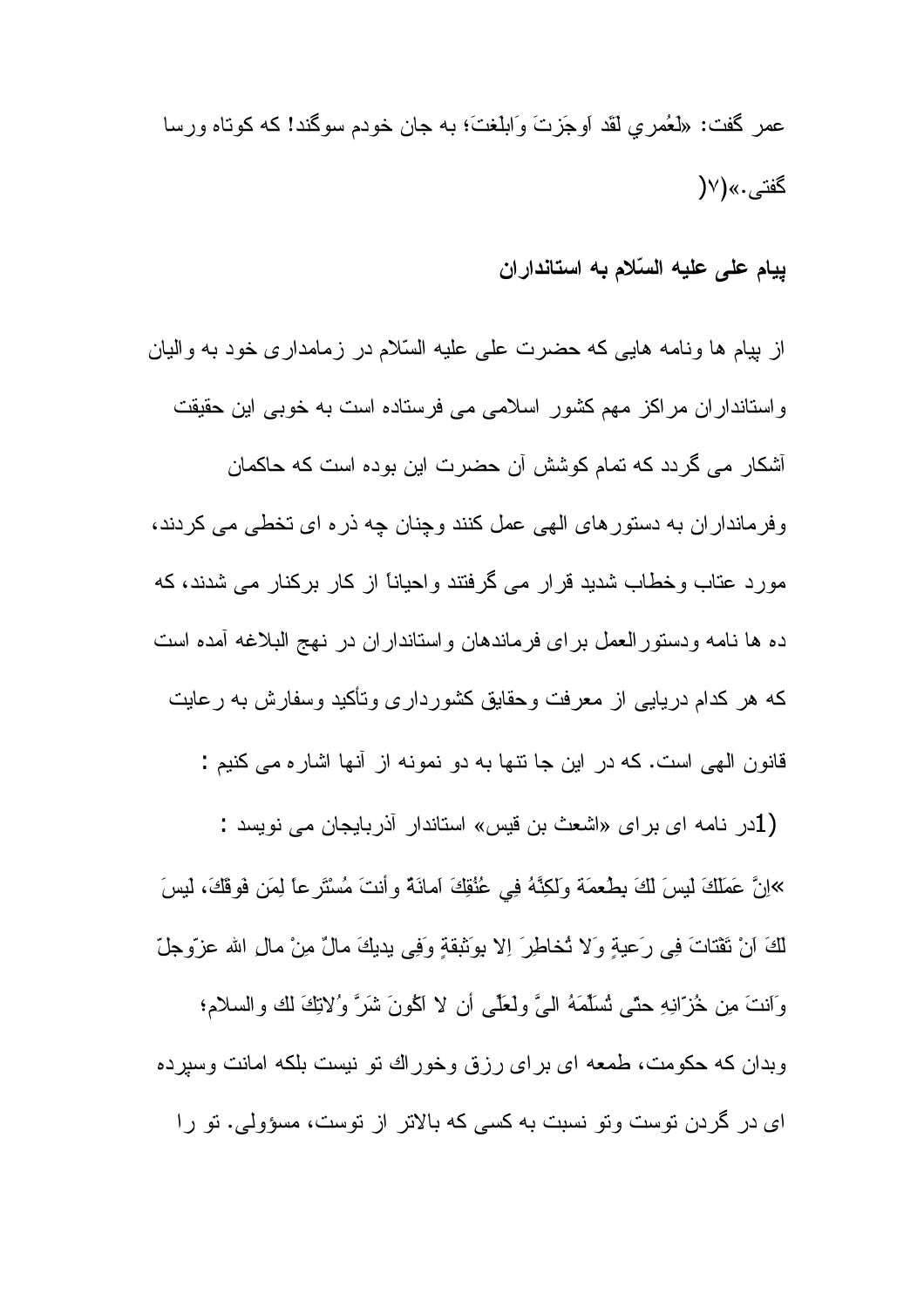نمی رسد که در کار رعیت به میل خود رفتار نمایی ونمی رسد که متوجه کار بزرگی شوی، مگر به اعتماد امر وفرمانی که به نو رسیده باشد. در نزد نو مال ودارایی خداوند است ونو خزانه دار اموال خدایی، نا أنها را به من نسلیم نمایی و اميد است من بدنرين و الى ها وفرماندهان بر اى نو نباشم. والسلام.»(٨ ( (2و در نامه دیگر ی بر ای «زباد بن ابیه» که در بصر ه نایب عبدالله بن عباس بودہ، می نویسد :

»وَإِنِّي أَقْسِمُ بِاللهِ قَسَماً صادِقاً لَئِنْ بَلْغَنِي أَنَّكَ خُنْتَ مِنْ فَيْ ءِ المسلمينَ شيئاً صَغيراً أو كبيرٍ! لأَشْدَّنَ عَلَيْكَ شَدَّةً تَدَعُكَ قُليلَ الوَفر ثقيلَ الظَّهر ضَئِيل الأَمْرِ والسلام؛ وهمانا من به خدا سوگند می خورم، سوگندی راست که اگر مرا خبر رسد نو در فَیئ مسلمانان اندك یا بسیار خیانت كرده ای، چنان بر تو سخت گیرم كه تهیدست بمانی و در هزینه عیالت در مانده شوی و خو ار ویریشان حال گر دی..»(۹ (

# نجاشي(١٠) در چنگال قانون

عوان بن حکم نقل می کند: روز اول ماه رمضان، نجاشی از خانه خارج شد وبه «ابی سمال اسدی»، که جلو در خانه اش نشسته بود، برخورد کرد، ابی سمال گفت: هان! نجاشی کجا می روی؟ ـــ به کناسّه می روم .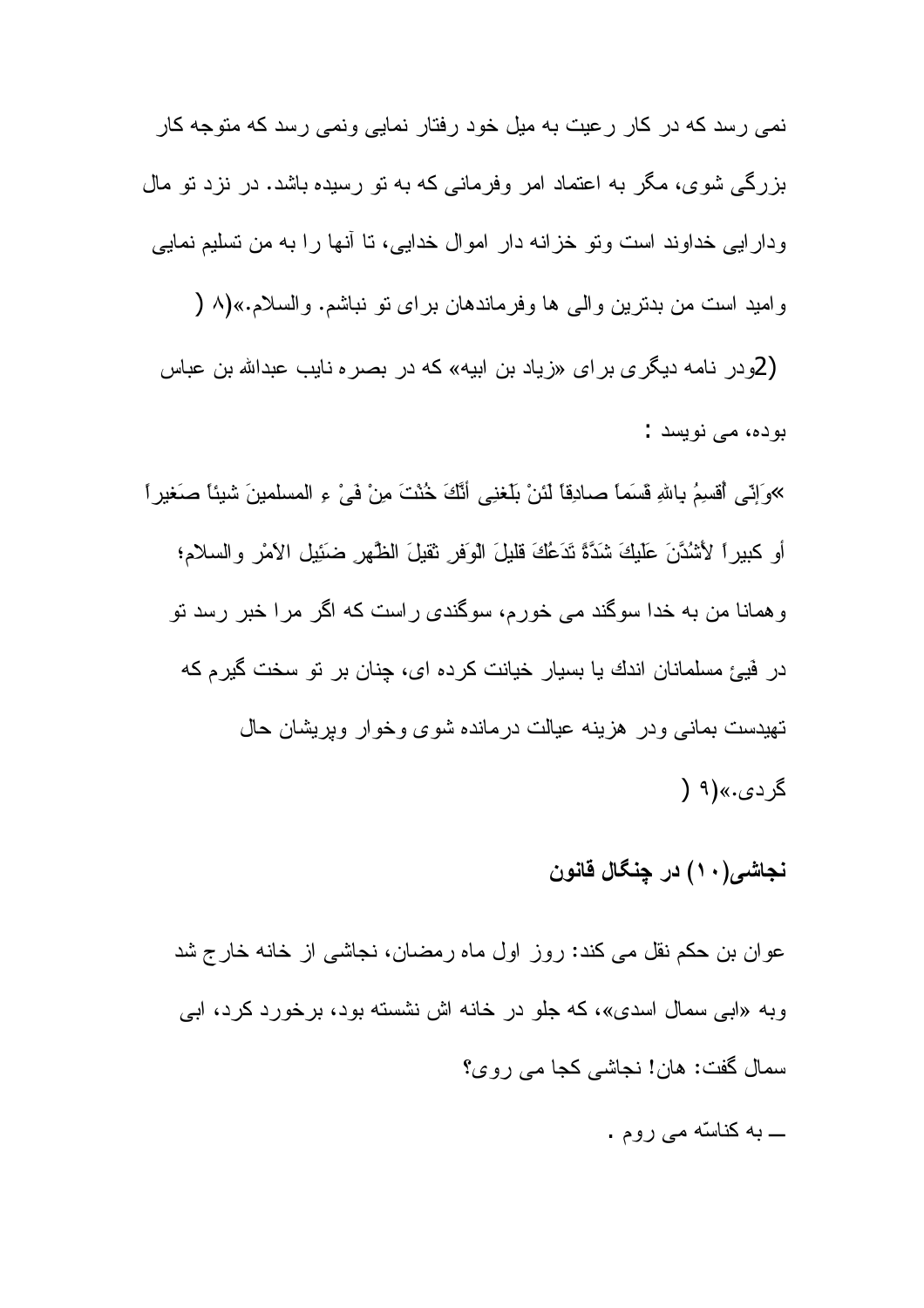ـــ آیا دوست دار ی با هم کبابی، که در نتور گذاشته ام، بخور بم؟ ۔ وای بر تو! امروز اول ماہ رمضان است؟ \_ رها كن اين حرف ها را، شوال ورمضان ندارد همه ماه ها يكي است، بيا شرابی که به جان روح می بخشد با کباب های بریان شده بخوریم ولذت ببریم . نجاشی که مرد ضعیف النفس وسست ایمان بود از مرکبش بیاده شد ودر خانه ابی سمال با هم طعام را خوردند وسپس شرابی نوشیدند. در اواخر روز بود که شراب در آنها اثر بخشید وصدایشان بلند شد. همسایه ابی سمال مردی از شيعيان و اصحاب علي عليه السّلام بود، به محضر لمام آمد وقصه آن دو را به عرض رسانید. حضرت جمعی را فرستاد خانه آنها را محاصره کردند. ابی سمال که راه های فرار را می دانست از خانه های بنی اسد فرار کرد ولی نجاشی بیچار ه که راه را نمی دانست دستگیر شد واو را به محضر امیرالمؤمنین أوردند. در صبحگاه فردای أن روز، امام دستور داد هشتاد ضربه شلاق که حد شراب بود، بر او جاری کردند، بعد هم بیست ضربه دیگر بر او زدند . نجاشي عرض كرد: يا امير المؤمنين! من حد شراب را مي دانستم، ولي اين بیست ضر به اضافی که ز دند بر ای جه بود؟ حضرت فرمود: این شلاق اضافه به خاطر جرأتی بود که بر بروردگارت کردی واحترام ماه رمضان را شكستى وافطار كردى.(١١ (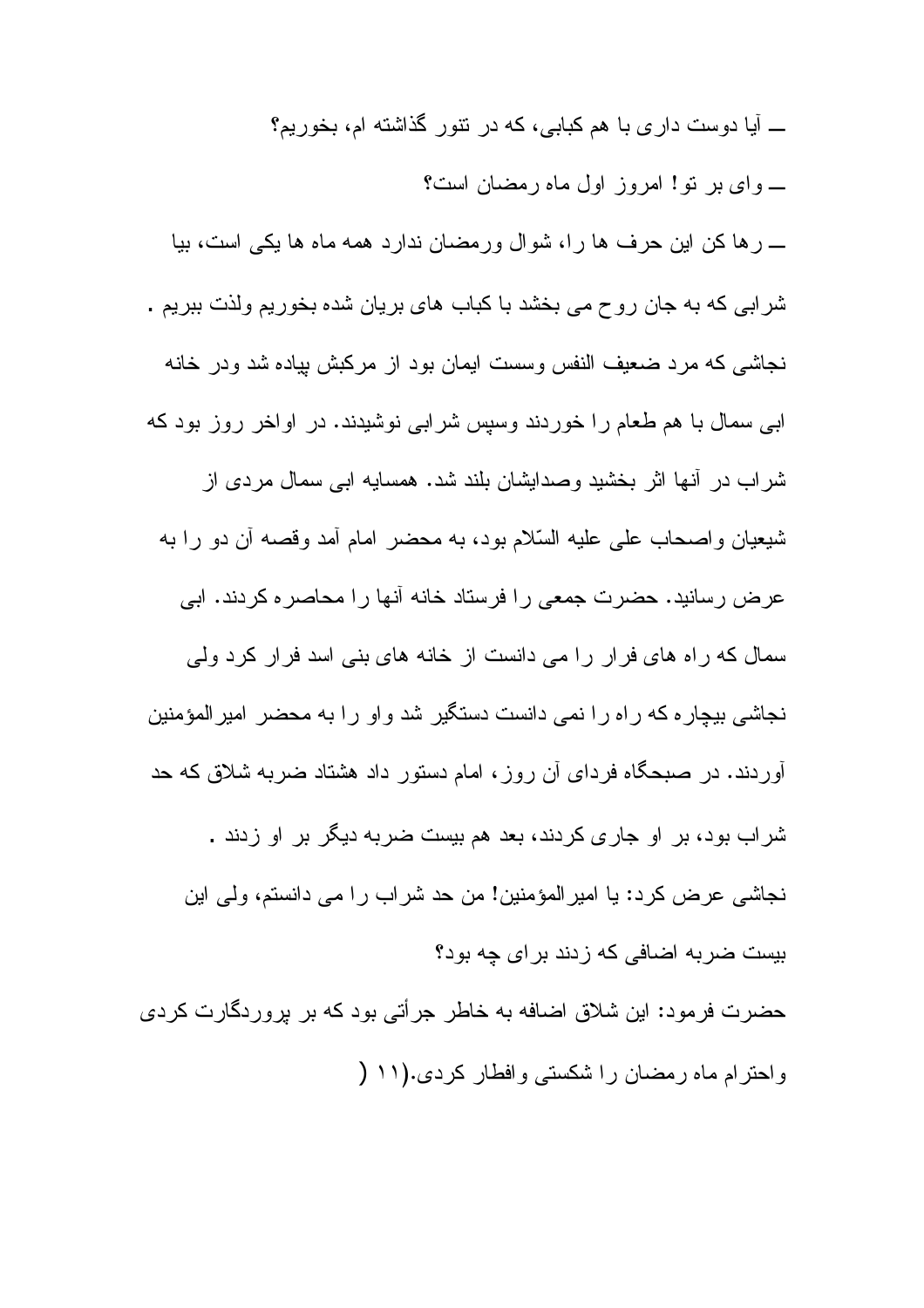مي بينيم كه على عليه السّلام در اجراي قانون خدا از شاعر حكومت خود نمي گذرد وحتی تعزیر بی احترامی به ماه رمضان را هم جاری می کند وشفاعت احدی را نمی بذیرد .

پس از آن که حد را بر نجاشی جاری کرد ج*معی* از طایفه «یمانیه» بر حضرت خشم گرفتند. در میان أنان از همه مهم نر «طارق بن عبدالله» بود. وی بر امیر المؤمنین علیه السّلام و ارد شد، گفت: یا علی! گمان نمی کردیم که سرکشان وفرمانبر دار ان، نزد فرمانر و ایان عاقل وبا فضیلت در مجاز ات یکسان باشند با آن كار كه شما با برادر حارث، يعني نجاشي كردي دل ما را أتش زدي وکار هایمان را در هم ریختی وما را به جاده ای کشانیدی که فکر می کنیم که لگر کسی آن راه را برود از آتش جهنم سر در می آورد . حضرت در پاسخ أنان اين أيه قرأن را نلاوت فرمود: اِنَّها لكَبيرةٌ اِلاَّ عَلَى الخاشعين (١٢) اي برادر بني نهد! آيا نجاشي جز فردي از مسلمانان بود كه برده ای از برده های الهی را دریده بود؟ وما حد او را جاری کردیم تا نزکیه شده واز گناه باك گردد. اى برادر بنى نهد! كسى كه مرتكب گناهى شود كه موجب حد است وحد بر او اقامه شود، کفار ه گناه اوست. ای بر ادر بنی نهد! همانا خداوند عزوجل در قرأنش مي فرمايد :وَلاَيَجْرِمَنَّــكُمْ شَنَأَنُ قَوْمٍ عَلَى الاّ تَعْدِلُوا اِعدِلُوا هُوَ أَقْرَبُ لِلنَّقوى؛(١٣) ملامت قومي موجب نكردد كه به عدالت رفتار نکنید. به عدالت رفتار کنید که به نقوا نزدیکتر است بس از این ماجرا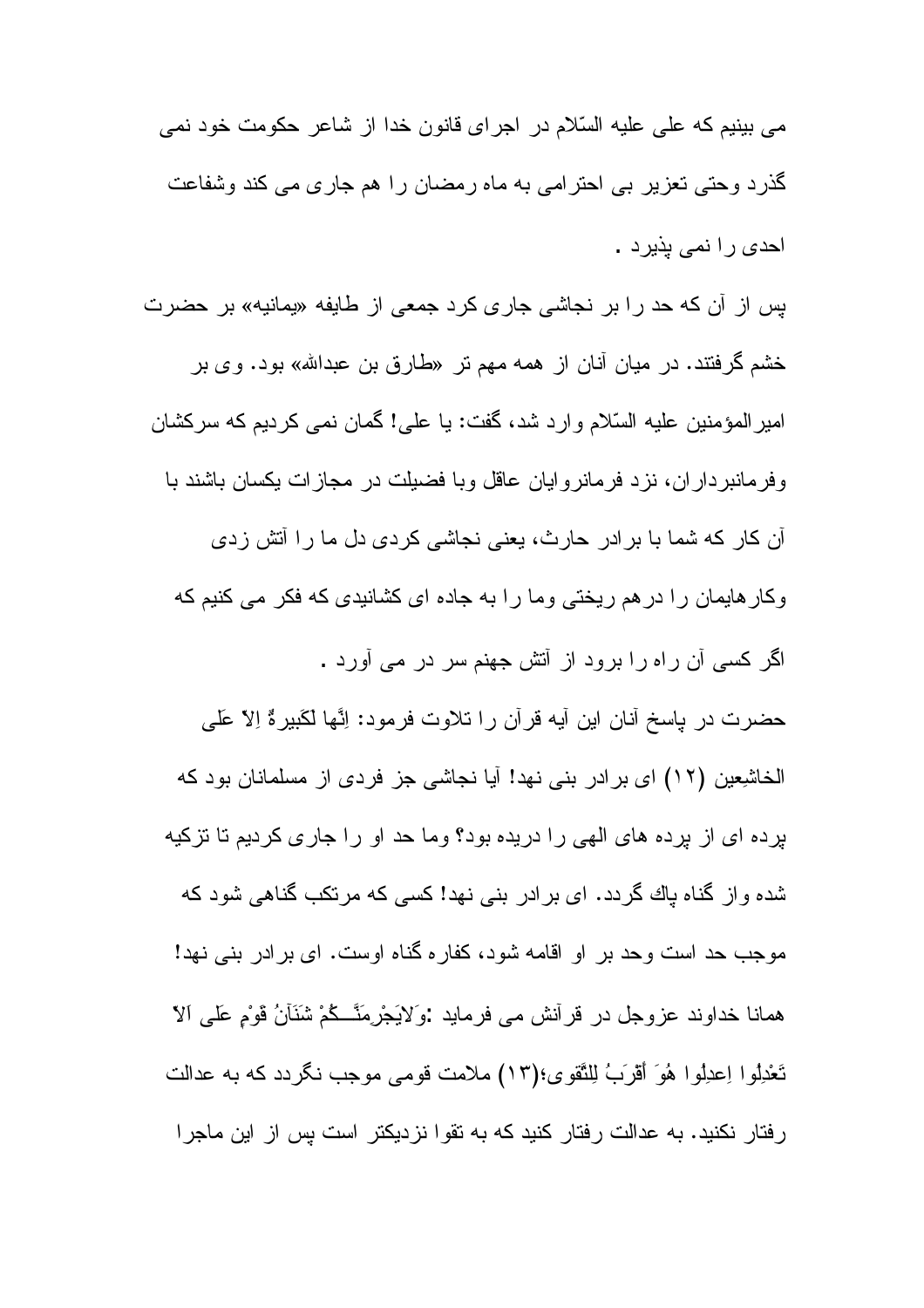طارق ونجاشی به سوی معاویه رفتند. ولی برخی گفته اند مجدداً به اردوگاه امير المؤمنين عليه السّلام باز گشتند .

### توبيخ فرزند

در مناقب ابن شهر أشوب أمده است: روزي امير مؤمنان عليه السّلام بر فرزندش، حسن مهمانی وارد شد. حسن بن علی علیه السّلام برای پذیرایی از مهمانش، يك رطل از عسلي كه از يمن بر اي بيت المال آمده بود از قنبر ، غلام بدرش، قرض گرفت واز مهمانش بذیرایی کرد . هنگامی که امیر المؤمنین علیه السّلام خواست عسل ها را نقسیم کند فرمود: ای قنبر ادر این ظرف عسل دست برده شده است؟ قنبر عرض کرد: درست می فرمایید، وأن گاه ماجرای پسرش امام حسن را به اطلاع رساند، حضرت غضبناك شد وبه او فرمود: چرا قبل از نقسیم بیت المال از آن برداشتی؟ عرض كرد: بدرم! ما هم در أن حقى داريم هر وقت سهم ما را دادي أن را بر مے گر دانیم .

امام فرمود: پدرت به فدایت اگر چه نو در آن حق داری اما نباید بپش از سایر مسلمین از حقت استفاده کنی. اگر ندیده بودم که رسول خدا نو را می بوسید نو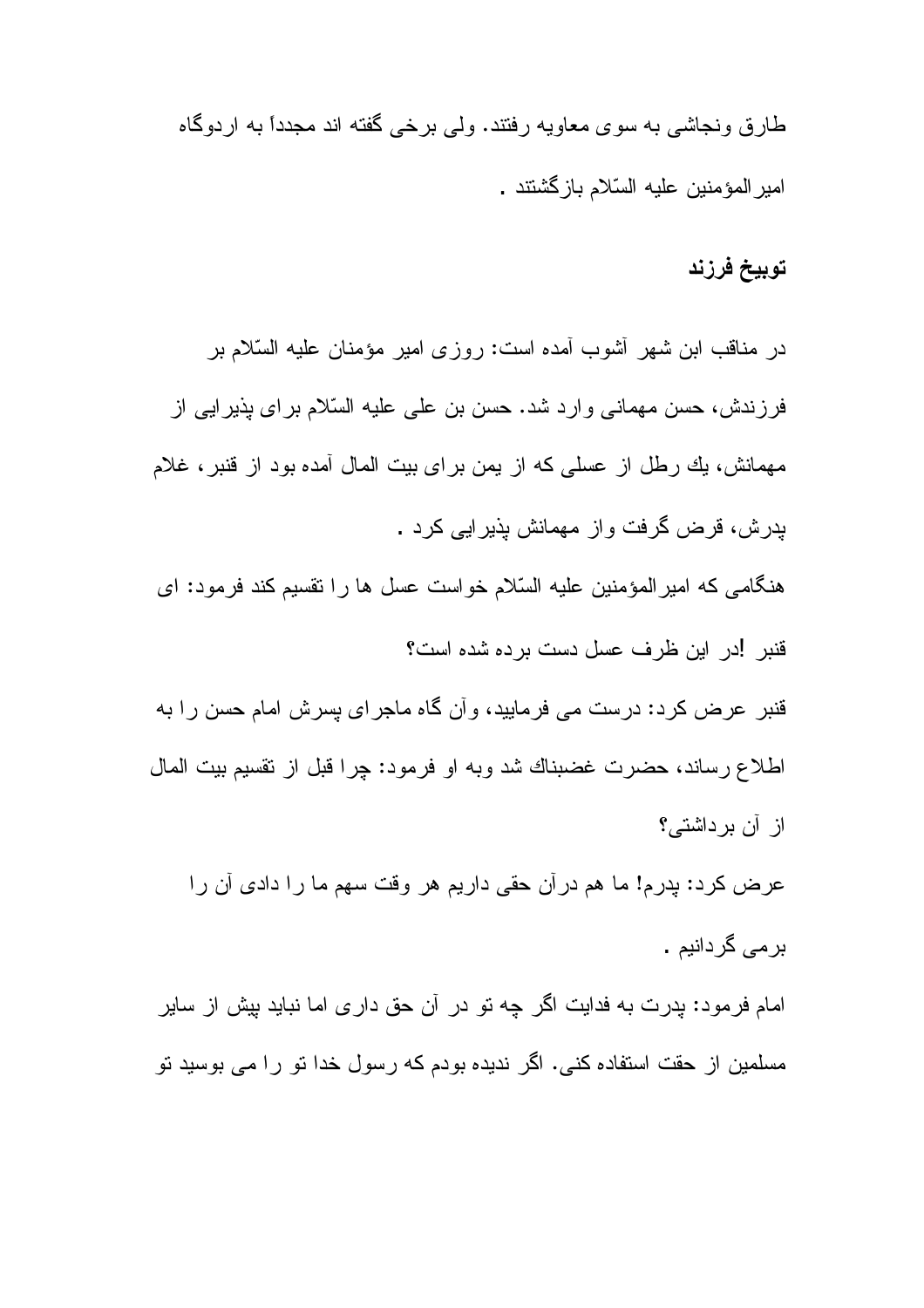را می زدم، بعد در همی به قنبر داد وفرمود: بهترین عسل را تهیه کن وبه بیت المال برگر دان . راوی می گوید: به دست علی ودهانه خیگ عسل می نگریستم که قنبر آن را جابه جا مي كرد وبعد او را بست، مثل اين كه على مي گفت: «اللّهمّ اغفرها للحسن فإنَّهُ لا يَعْرِف؛ خدايا حسن را بيخش زير ا او نمي دانست.»(١٤ ( نظیر همین حدیث را عقیل در مجلس معاویه در خصوص امام حسین علیه السَّلام نقل كرده واز برادرش اميرالمؤمنين عليه السَّلام نجليل به عمل أورده است.(١٥ (

### توبيخ ابن عباس

از میان نامه هایی که امام علیه السّلام برای عمالش نوشته است، میان شارحان نهج البلاغه درباره مخاطب دو نامه، اختلاف نظر وجود دارد؛ بعضبي گفته اند: «عبيدالله بن عباس» است كه از طرف حضرت فرماندار يمن بوده ودر آخر هم به معاويه ملحق شده است .برخي ديگر هم گفته اند: «عبدالله بن عباس» فرماندار بصره واهواز وفارس از طرف امام بوده ودر بسیاری از جنگ ها ملازم رکاب حضرت بوده است که بعضبی از عبارت های نامه شاهد این احتمال است؛ مثل :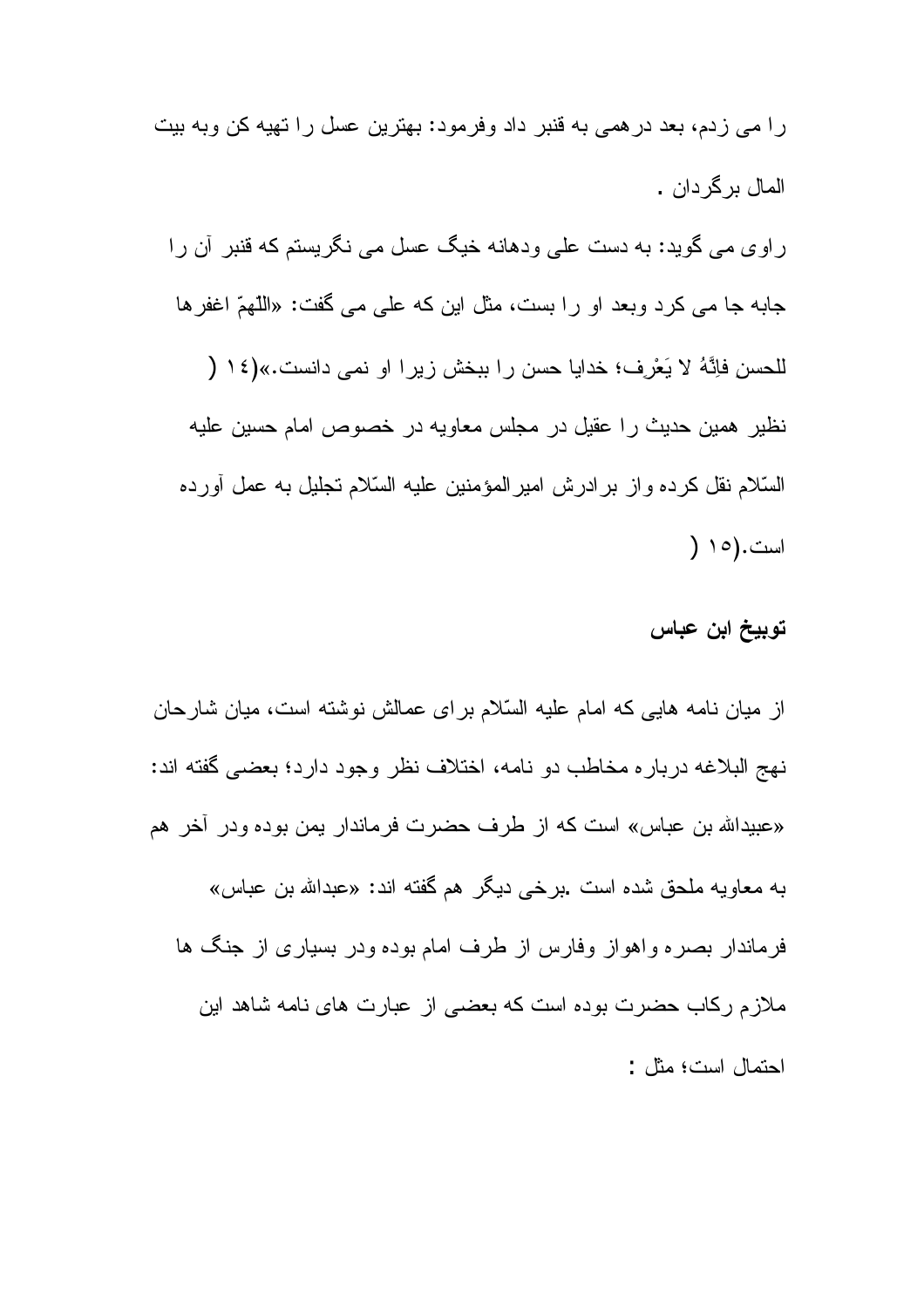»فَاِنِّي كُنْتُ أَشْرَكْنُكَ في امانَتي شَعِارِي وبِطانَتِي ولم يَكُن في أهلي اَوثَقَ مِنْكَ فِي نَفسي لِمُواساتِي و. . . » وعبارت: «فَلما رأيتَ الزَّمانَ عَلَى ابنِ عَمِّكَ» وعبارت: «قُلّْبِتَ لأَبْنِ عَمِّكَ» وعبارت: «فَلا ابنَ عَمِّكَ أَسَيِتَ «.

در رجال کشی آمده است که زهری می گوید از حارث شنیدم: که حضرت علی عليه السّلام عبدالله بن عباس را بر بصره حاكم قرار داد. وى همه اموال موجود در بیت المال را که دو میلیون درهم بود برداشت وبه مکه فرار کرد. همین که این خبر ناگوار به حضرت رسید، آن نامه شدید اللحن را برای او نوشت. از طرفی شخصیت والا وارزشمند دینی وعلمی عبدالله بن عباس اقتضا ندارد که جنین کاری را انجام داده باشد. در نامه هم نه ذکری از عبدالله بن عباس آمده است ونه از بیت المال بصره. افزون بر اینها در ناریخ أمده است که عبدالله بن عباس نا هنگام شهادت حضرت علیه السّلام در بست حکومت بصره باقی بوده است ولذا ابن ابي الحديد مي گويد: «من با أن همه فضايل ومناقبي كه از ابن عباس سراغ دارم ترجیح می دهم که مخاطب نامه، ابن عباس نباشد.» وسرانجام مي گويد: «من نمي توانم اظهار نظر كنم «.

در كتاب «در اسات» جنين آمده است: «آنچه به ذهن مي رسد اين است كه عبدالله بن عباس، حبر الامة واز علما ومفسرين اسلام است ومحبت او به مولايش اميرالمؤمنين وياريش نسبت به حضرت معروف است پس چطور ممكن است که چنین خیانتی از او صادر شود، با این که می بینیم او همیشه ثناگوی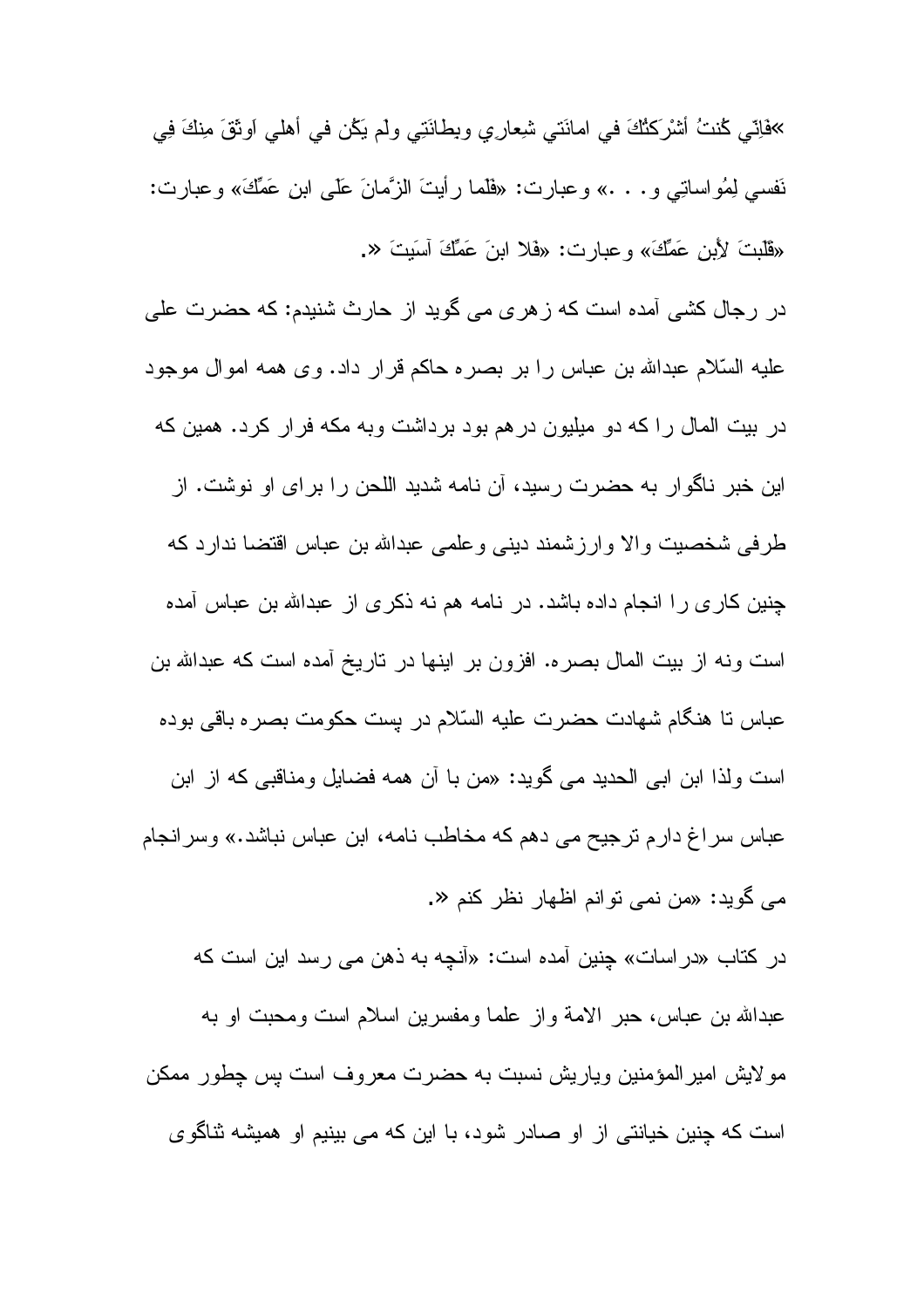حضرت بوده است، حتى بعد از شهادت حضرت نزد معاويه از مقام والاي امیر المؤمنین علیه السّلام نجلیل به عمل أورده است. ومعاویه با این که با بول همه یاران امام علیه السّلام را می خریده همان گونه که عبیدالله برادر ابن عباس را خریده بود، اما شنیده نشده که ابن عباس را خریده باشد. لکن أنچه موضوع را حل می کند این است که ابن عباس معصوم نبوده و از طرفی متوجه شده که حکومت علی علیه السّلام به زودی به دست دشمنانش قرار می گیرد ومی دانست که معاویه با بنبی هاشم به ظلم وجور عمل خواهد کرد لذا به ذهن وفکر خو دش خو استه است که با بر دن ببت المال در آبنده خدمتی به بار ان علی علبه السَّلام كرده باشد: إنَّ النفس لامَّارةٌ بالسوء إلا ما رَحِمَ رَبِّي وانسان براي خود نوجيه مي كند وكارش رابا حيله هاي شرعي جلو ه مي دهد. لذا ممكن است مخاطب، عبدالله بن عباس

باشد. اگر چه باز هم این نسبت دادن به وی کار مشکلی است واز طرفی چون این بحث خاصیت عملی ندار د لذا اطاله کلام ضر و ر تی ندار د. آنچه بر ای ما مهم است شناخت روش حضرت از این نامه در برقراری عدل ومبارزه با کسانی است که به قانون اسلام به درستی عمل نمی کنند.»(١٦/

نامه اوّل حضرت عليه السّلام به ابن عباس

»اما بعد! در بار ه تو به من گز ار ش شده است که اگر انجام داده باشبی بروردگارت را به خشم آورده ای وامامت را عصیان کرده ای وامانت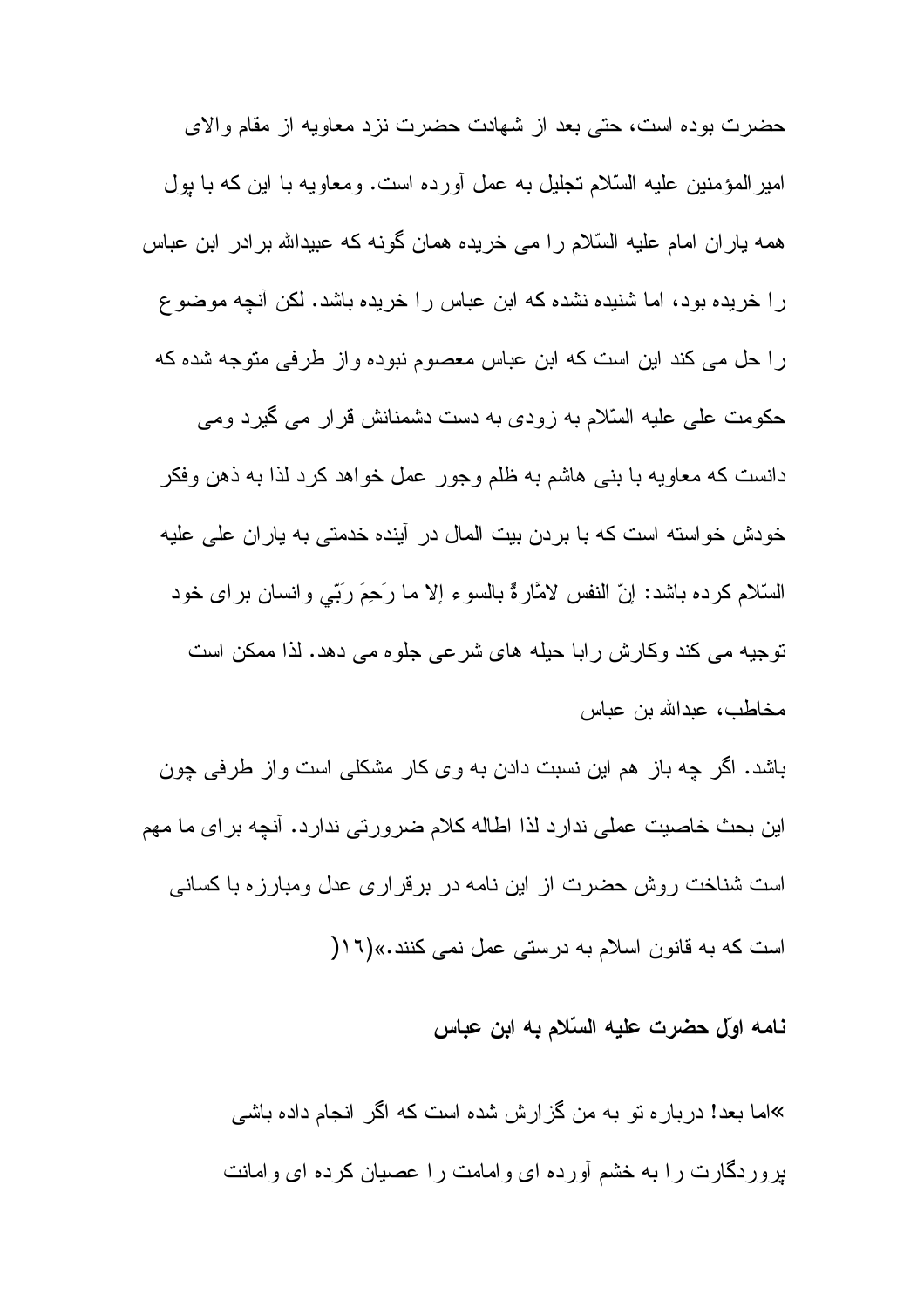(فرمانداری) خود را به رسوایی کشانده ای. به من خبر رسیده که نو زمین های آباد را ویران کرده ای و آنچه توانسته ای تصاحب نموده ای و از بیت المال که زیر دستت بوده است به خیانت خورده ای. فوراً حساب خویش را برایم بفرست وبدان كه حساب خداوند از حساب مردم، سخت تر است.»(١٧ (

نامه دوم به ابن عباس

»اما بعد! من نو را شريك در امانتم (حكومتم) قرار دادم ونو را صاحب اسرار خود ساختم. من از ميان خاندان وخويشاوندانم مطمئن تر از تو نيافتم به خاطر مساوات ویاری وادای امانتی که در نو سراغ داشتم، اما نو همین که دیدی زمان بر بسر عمويت سخت گرفته ودشمن در نبرد محکم ايستاده، امانت در ميان مردم خوار وبی مقدار شده واین امت، اختیار را از دست داده وحمایت کننده ای نمی یابد عهد ویپمانت را با بسر عمویت دگرگون ساختی وهمراه دیگران مفارقت جستی، با کسانی که دست از پاریش کشیدند همصدا شدی و با خائنان نسبت به او خیانت ورزیدی. نه بسر عمویت را باری کردی ونه حق امانت را ادا نمودی، گویا نو جهاد خود را به خاطر خدا انجام نداده ای. گویا حجت وبیّنه ای از طرف بروردگارت دریافت نداشته ای وگویا نو با این امت بر ای تجاوز وغصب دنیایشان، حیله ونیرنگ به کار می بردی ومقصدت این بود که اینها را بفریبی وغنائمشان را در اختیار گیری. بس آن گاه که امکان نشدید خیانت به امت را بيدا كردي تسريع نمودي وبا عجله به جان بيت المال أنها افتادي وأنچه در قدرت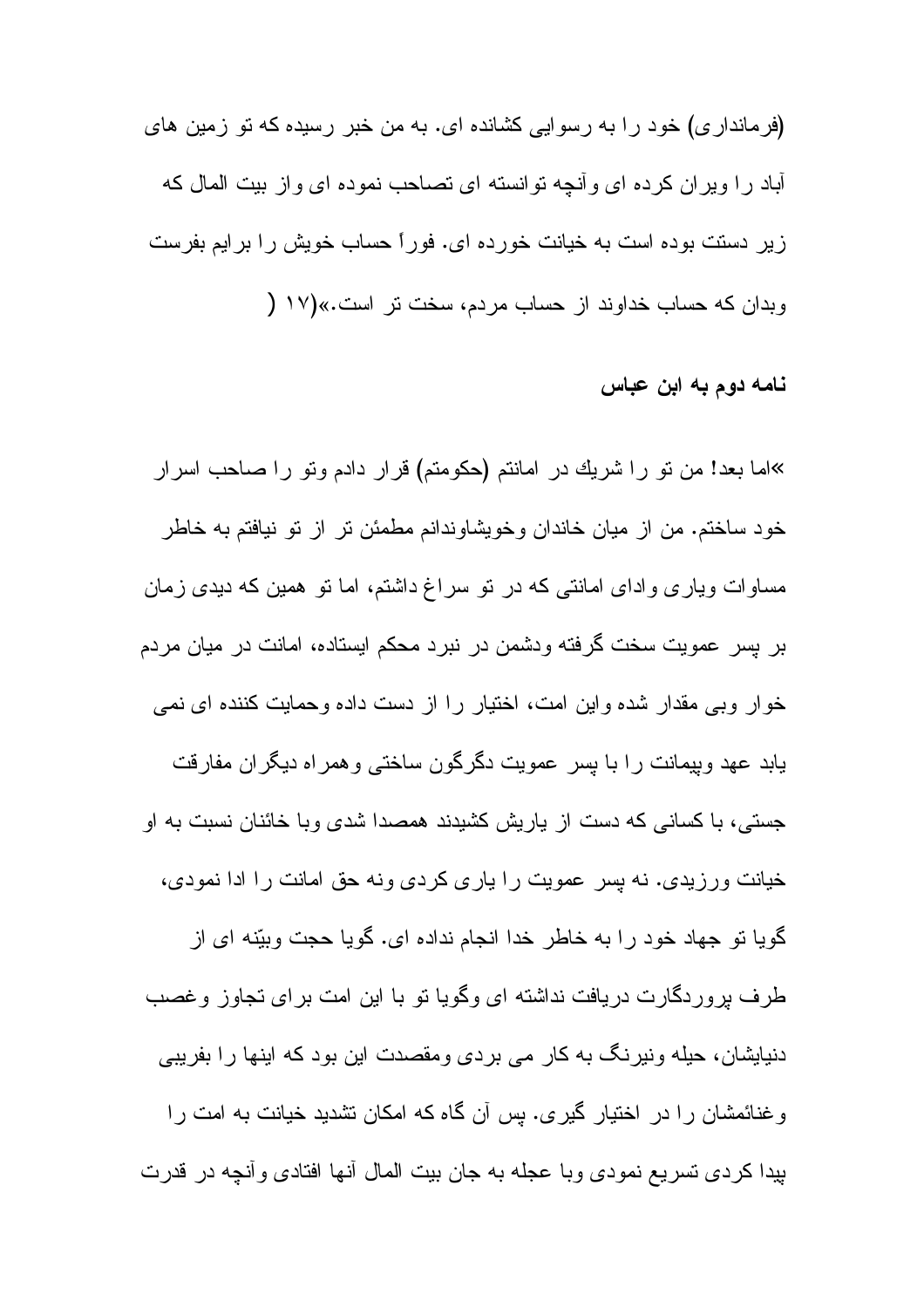داشتی از امو الشان ـــ بر ای ز نان بیو ه و اینامشان نگهدار ی می شد ـــ ر بودی، همانند گر گ گ

رسنه ای که گوسفند زخمی واستخوان شکسته ای را برباید. سپس آن را با سینه ای گشاده ودلی خوش به سوی حجاز حمل نمودی، بی آن که در این کار احساس گناه کنی، تو را بدر مباد، گویا میراث بدر ومادرت را به سرعت به خانه حمل می کردی. سبحان الله! آیا به معاد ایمان نداری؟ از بررسی دقیق نمی ترسی؟ ای کسی که در بیش ما از خردمندان به شمار می آمدی! چگونه خور دنبی و آشامیدنی را در دهان فرو می بری در حالی که می دانی حرام می خوری وحرام می أشامی؟ چگونه با اموال ایتام ومساکین ومؤمنان ومجاهدان راه خدا کنیز می خری وزنان را به همسری می گیری؟ در حالی که می دانی این اموال را خداوند به أنان اختصاص داده وبه وسيله أن مجاهدين بلاد اسلام را نگهداری وحفظ می نماید، از خدا بنرس واموال آنان را به سویشان باز گردان كه اگر اين كار را نكنى وخداوند به من امكان دهد وظيفه ام را درباره تو انجام خواهم داد وبا این شمشیر ــ که هیچ کس را با آن نزدم مگر این که داخل

دوز خ شد ـــ بر تو خواهم زد .

به خدا سوگند! اگر حسن وحسین این کار را کرده بودند هیچ پشتیبانی وهواخواهی از ناحیه من نداشتند ودر اراده من اثر نمی گذاردند تا آن گاه که حق را از آنها بستانم وستم های ناروایی را که انجام داده اند دور سازم. به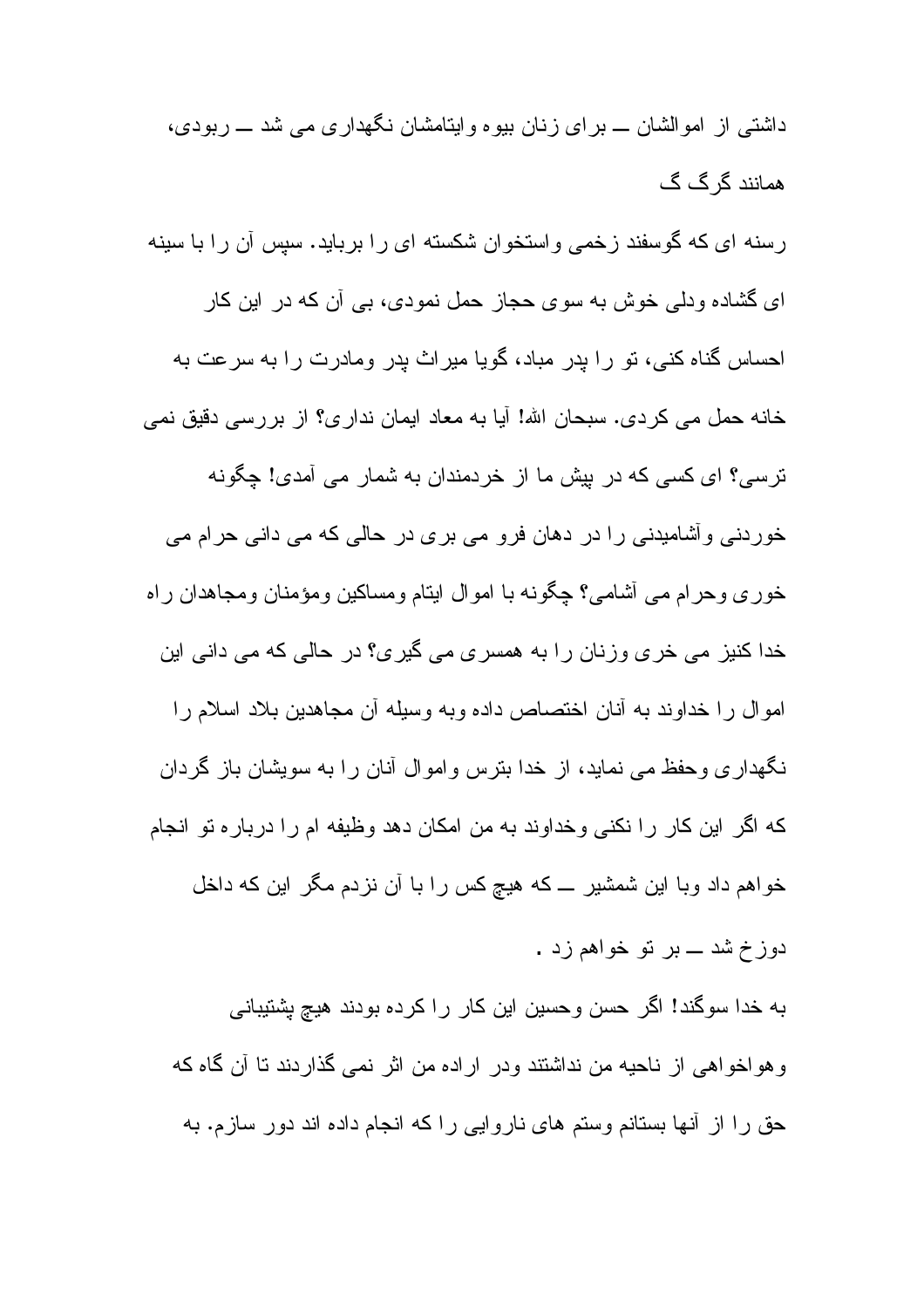خداوندی که بر و ر دگار جهانیان است سوگند! اگر آنجه تو گر فته ای بر ای من حلال بود خوشایندم نبود که آن را برای بازماندگانم به میراث بگذارم. بنابراین دست نگهدار واندیشه نما! فکر کن به مرحله آخر زندگی رسیده ای، در زیر خاك ها بنهان شده اى واعمالت به نو عرضه شده در جايبي كه ستمگر با صداى بلند ندای حسرت را می دهد وکسی که عمر خود را ضایع ساخته درخواست بازگشت می کند ولی راه فرار وچاره مسدود است.»(۱۸ ( از برخورد حضرت در این نامه با بسر عمویش که قانون شکنی کرده وبه بیت المال خیانت نمو ده است، کاملاً فهمیده می شود که همه بر ای امیر المؤمنین در برابر قانون مساوی بوده اند حتی پسر عمویش را آن چنان مورد توبیخ قرار می دهد که گویی او بیگانه است.

#### تهديد بر ادر ش عقبل

آن طوری که از تاریخ به دست می آید، عقیل مکرراً برای دریافت حقوق اضافی به امیر المؤمنین مراجعه می کرده ولی با مخالفت امام علیه السّلام مواجه می شده است، یکی از آن موارد، قضیه آهن داغ است، که عقیل در روزگاری که در شام با معاویه روبه رو شد، معاویه ـــ روی هر قصدی که داشت ـــ به عقيل گفت كه داستان أهن داغ را برايش نقل كند، واو چنين گفت : زندگی بر من سخت شده بود، فرزندانم را جمع کردم وبه نزد برادرم علی علیه السّلام بردم، گرسنگی در قیافه فرزندانم أشكار بود. حضرت به من فرمود: شب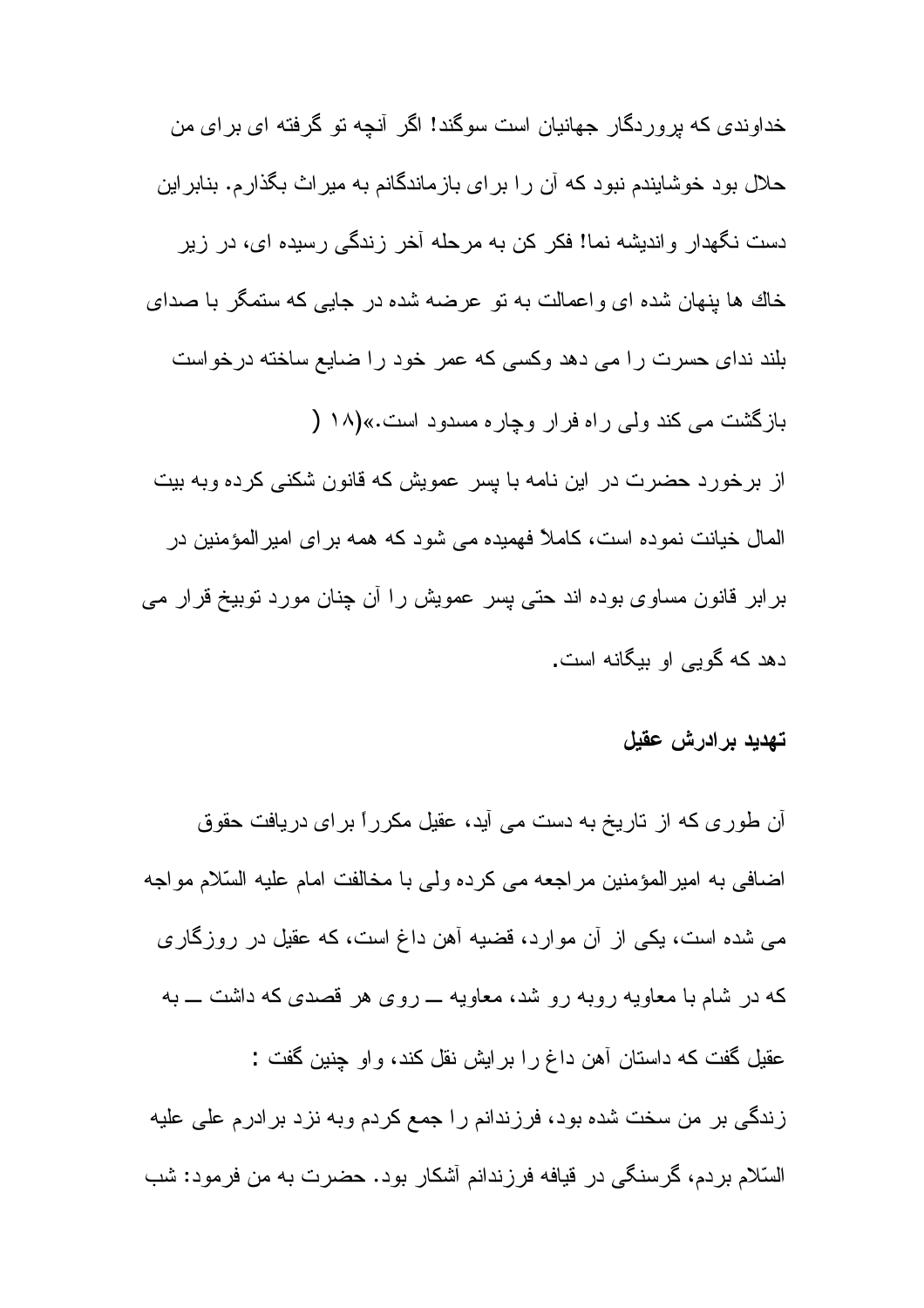بیا نا چیزی به نو بدهم. شب یکی از فرزندانم دست مرا گرفت وبه سوی او برد. پس از نشستن به پسرم دستور داد خارج شود. بعد به من فرمود بگیر . من خیال کردم کیسه ای از طلاست، با حرص وولع دستم را در از کردم که ناگهان أهن داغی در دستم گذاشت، به محض أن كه أهن را گرفتم او را افكندم وناله ام بلند شد. به من گفت: مادرت به عزایت گریه کند، این آهنی است که آتش دنیا آن را داغ کرده است، بنابراین من وتو چه خواهیم کرد آن گاه که به زنجیرهای جهنم كشيده شويم؟ بعد اين أيه را قرائت كرد: اِذا الاغلالُ فِي اعْناقِهِمْ والسَّلاسلُ يُسْحَبُونَ (١٩) اي معاويه! بس از آن به من فرمود: «بيش از آنچه خداوند براي نو قرار داده است نزد من نیست «.

عقيل مي گويد: پس از نقل جريان، معاويه در نعجب وشگفتي فرو رفت وگفت :

»هَدِهات، هَدِهات حَقِّمَتِ النَّساءُ أن بَلِّدنَ مِثْلُهُ؛

هیهات، هیهات دیگر زنان، همانند علی را نخواهند زایید.»(۲۰ (

- . 1حجرات (٤٩) آيه ١٣ .
- . 2تاريخ يعقوبي، ج ١، ص ١١٠ .
	- . 3نهج البلاغه، نامه ٥٣.
- . 4شيخ صدوق، من لا يحضره الفقيه، ج ٤، ص ٣٧٩، حديث ٥٧٩٨ .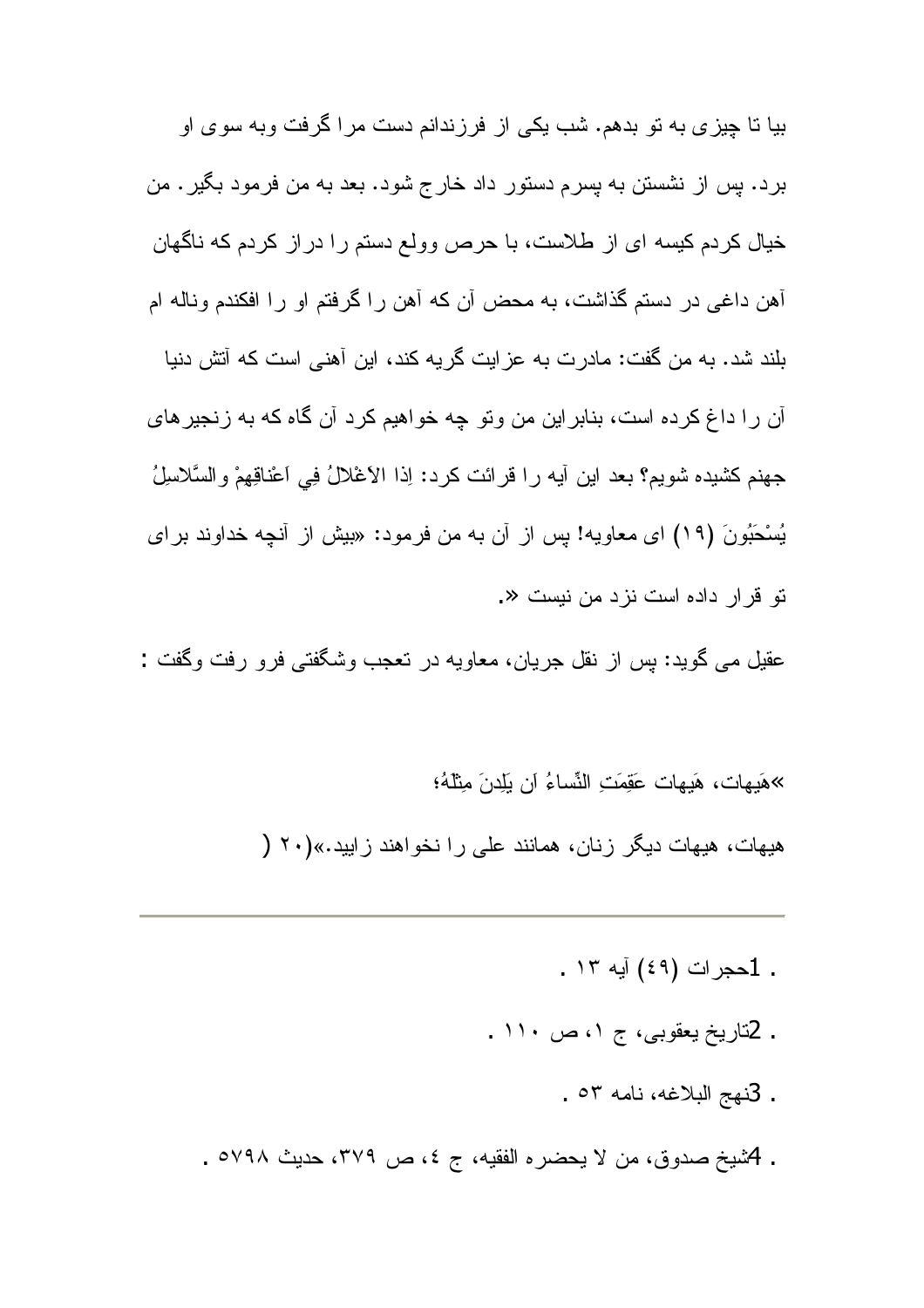- . 5شيخ عباس قمي، سفينه البحار ، ج ١، ص ٦٧١، حرف سين . . 6صحيح بخاري، به شرح كرماني، ج ٢٣، ص ١٨٩، حديث ٦٢٨٦ و صحيح مسلم، ج ٣، كتاب الحدود، ص ٣١٥، حديث ١٦٨٨ . . 7وسائل الشيعه، ج ١٨، ص ١٥٦ . . 8نهج البلاغه، نامه ٥ . . 9همان، نامه ۲۰ . . 10نجاشی حارثی، اسم او «فیس بن عمرو» است، او در ایمانش ضعیف بود ولی از کسانی بود که در جنگ صفین بر ای لشکریان حضرت علی علیه السّلام شعر مي سرود. «ثقفي، الغارات، ج ٢، ص ٥٣٣ .« . 11ابو اسحاق ثقفي، الغارات، ج ٢، ص ٥٣٢ ؛ بحار الانوار، ج ٤١ ص ٩ . . 12بقره (۲) أيه ٤٩ . . 13مائده (٥) أيه ٨ . . 14ابن شهر أشوب، مناقب أل ابي طالب، ج ٢، ص ١٠٧و؛ بحار الانوار، ج  $.117$  ص ١١٢. . 15شرح ابن ابی الحدید، ج ١١، ص ٢٥٣ .
	- . 16آية الله منتظري، دراسات في ولاية الفقيه، ج ٢، ص ٦٧٧ .
		- . 17نهج البلاغه، نامه ٤٠ .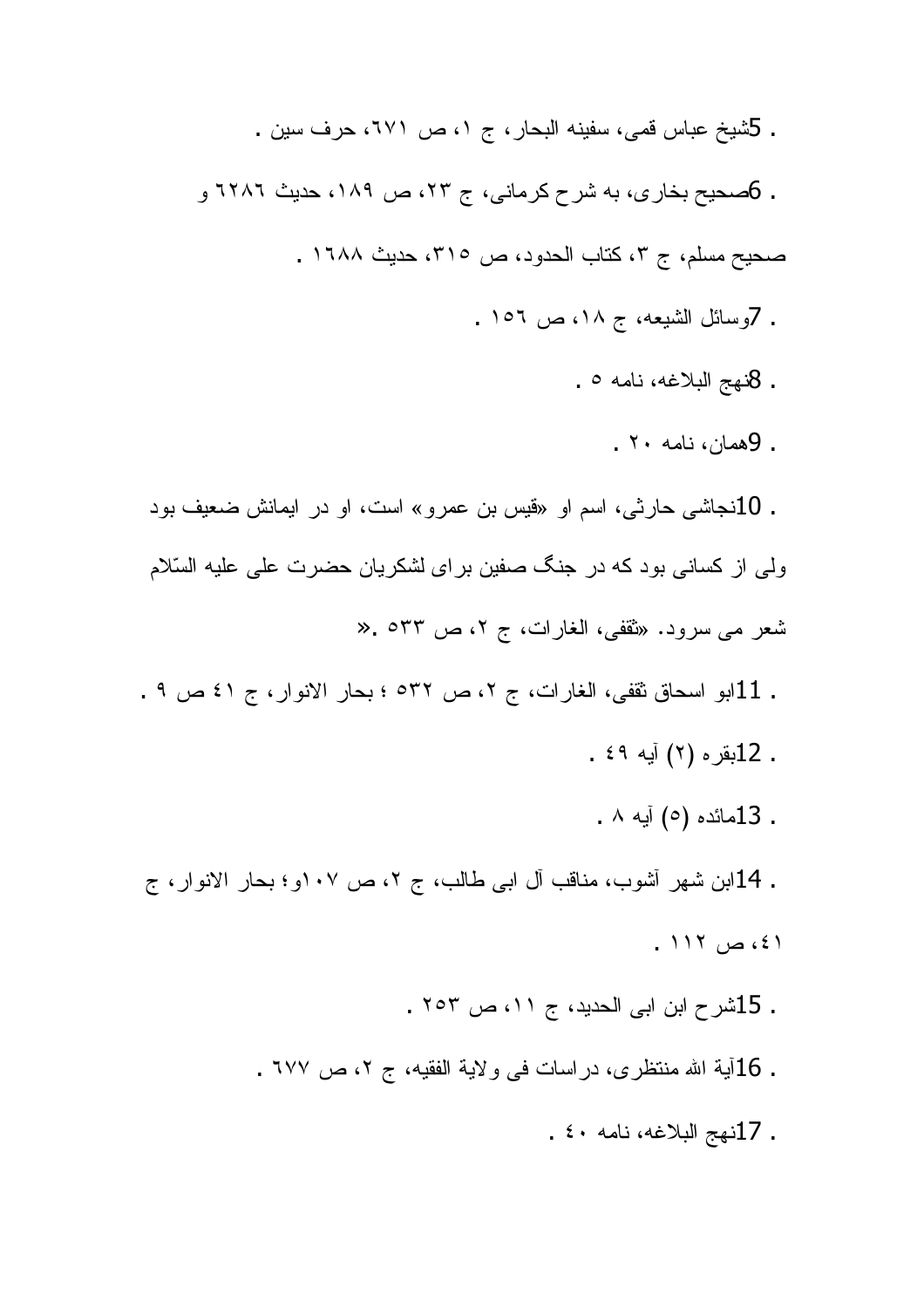- . 18همان ، نامه ٤١ .
- . 19غافر (٤٠) أيه ٧١ .
- . 20شرح ابن ابی الحدید، ج ١١، ص ٢٥٣ .

### عدالت در رعايت حقوق مردم

همان طوری که استقرار نظام بك جامعه بستگی به مساوات واجرای قانون دارد، رضایت عموم یك ملت نیز بستگی به احترام به حقوق آحاد مردم دارد. در شر ایطے افر اد بك ملت ر اضبى هستند و با حكومت همر اهند كه ببینند سردمداران آن حکومت با چه دیدی به آنان می نگرند، آیا با چشم بردگی واستعمار واستثمار يا با ديد احترام وصاحب حق؟ أيا برخورد ورفتار مسؤولان حکومنتشان با أنان همچون رفتار مولا با غلام وبرده اش می باشد یا چون امین صالح وخدمت كزار؟

بدون هیچ تردیدی اسلام بیش از هر مکتب وأبینی به حقوق مردم احترام گذاشته وحكام كشور را خدمت گزاراني بيش قرار نداده است. مكتب حيات بخش اسلام همه مسؤولان کشور را اعم از رئیس، وزیر، استاندار، فرماندار، بخشدار وهمه دست اندرکار ان یك نظام، جزیی از ملت دانسته كه نمایندگان وخدمت گزار ان آن ملت می باشند، زیرا حکومت از دیدگاه اسلام یك هدف نیست، بلکه وسیله ای برای خدمت به مسلمانان وافراد تحت بوشش آن می باشد، بدون هیچ گونه درخواست ونوقعی که با دقت در سیره بپامبر اسلام صلَّی الله علیه و أله وأبین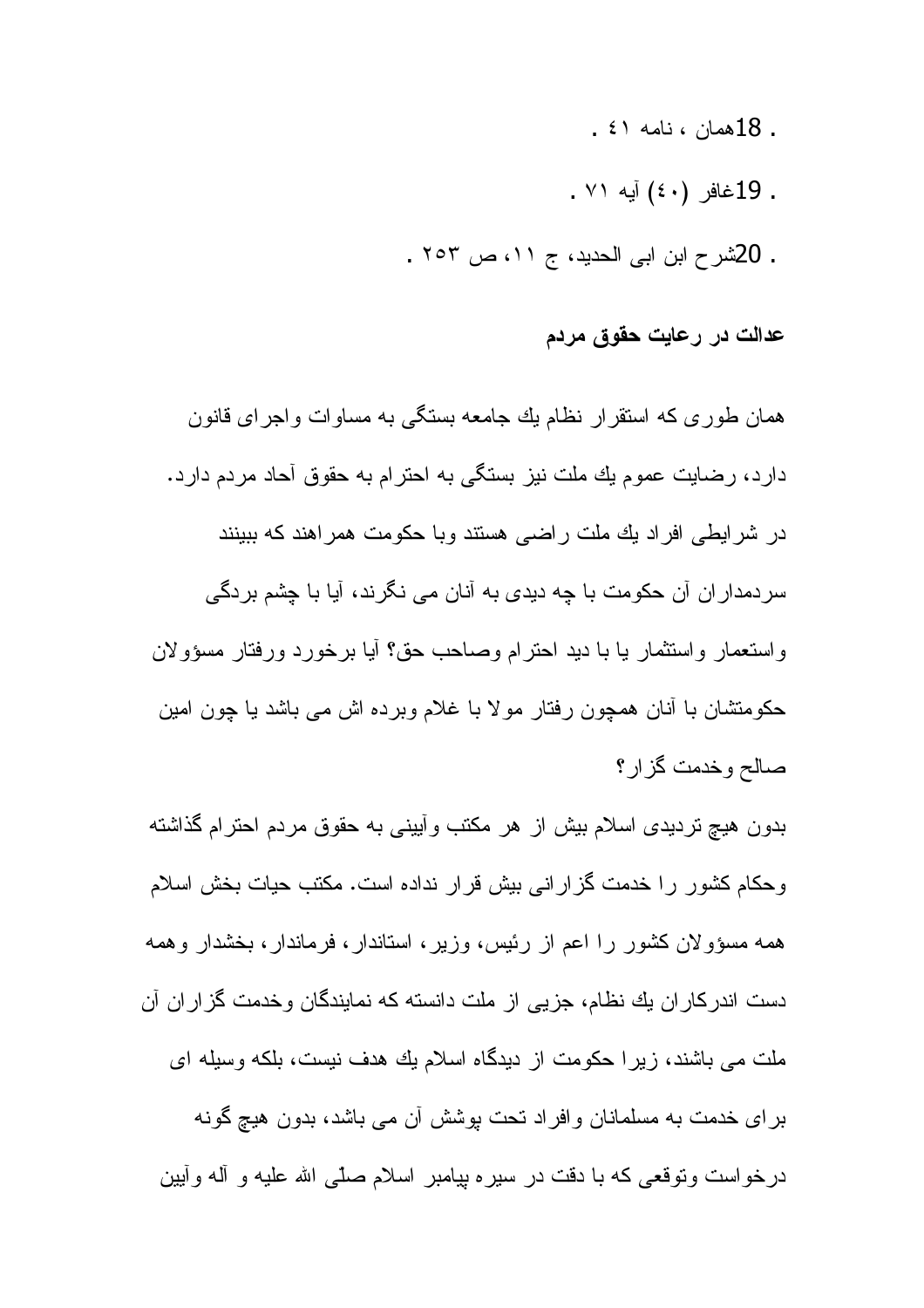مملکت دار ی علی علیه السّلام این حقیقت آشکار می گردد ما در دنباله همین بحث به برنامه على عليه السّلام بيرامون احترام به حقوق مردم اشاره مى كنيم .

## على عليه السّلام واحترام به حقوق مردم

دوران حکومت بنج ساله امام علی علیه السّلام نشان می دهد که آن بزرگوار چه احترامی به حقوق مردم قائل بود که هر کس ـــ ولو مخالف علی علیه السّلام ـــ تحت تأثیر و اعجاب قرار می گیرد. وی انسان را بزرگ می شمارد ودر همه ز مینه ها حقوق انسانی را باس می داشت. همه تلاش هایی که آن بزرگوار در جهت بریایی عدالت داشت به خاطر رشد انسان وتعالی او بود. عظمت این نگرش ودیدگاه، وقتی به درستی مشخص می شود که سیره امام علی علیه السّلام را در احترام به حقوق مردم با دیدگاه های دیگر سیاستمداران ودانشمندان غیر مسلمان، مقایسه کنیم؛ مثلاً «ژان ژاك روسو» مي نویسد : »فيلون» (حکيم يوناني اسکندراني در قرن اول ميلادي) نقل مي کند که: «کالیگو لا) امیر اتور خونخوار روم) می گفته است: همان طور که چوپان طبیعتاً بر گله های خود برتری دارد، رهبران هر ملتی هم ذاتاً بر زیردستان خویش تفوق دارند واز استدلال خود نتیجه گرفته است که: أنها نظیر خدایان، ورعایا نظیر چاریایان می باشند.»(۱ (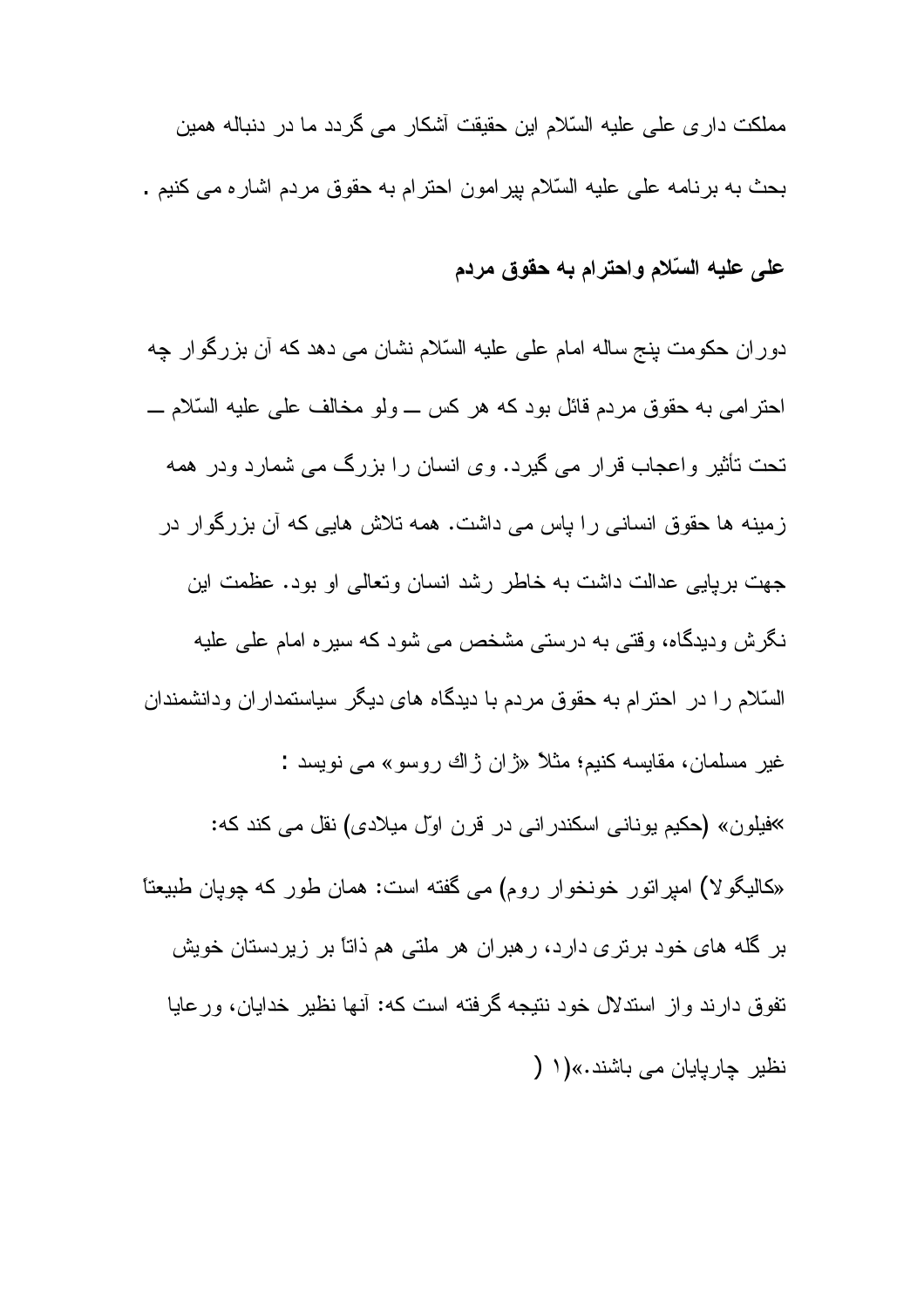در روزگار اخیر هم این نظریه کهن، احیا شده است، چنان که باز «روسو» می نوبسد:

»گرسیوس (رجل سیاسی وتاریخ نویس هلندی که در زمان لویی سیزدهم در پاریس به سر می برد ودر سال ۱۶۲۰ میلادی کتابی به نام «حق جنگ وصلح» نوشته است) قبول ندارد که قدرت رؤسا فقط برای أسایش زیردستان، ایجاد شده است. وی برای اثبات نظریه خود، وضعیت غلامان را شاهد می أورد ونشان می دهد که بندگان بر ای راحتی اربابان هستند نه اربابان بر ای راحتی بندگان …

»توماس هوبز» نیز همین نظر را دارد، به گفته این دو دانشمند: «نوع بشر از گله هایی چند تشکیل شده که هر یك بر ای خود رئیسی دارند که آنها را بر ای خوردن، برورش مي دهد.»(٢ ( نظریه فلسفی «هوبز» در حقوق سیاسی این است که حکمران، تجسم دهنده شخص مردم است و هر كار ى كه بكند مثل اين است كه خود مردم كرده اند، جنان که می گوید :

»نباید بنداشت که وجود این آزادی (آزادی فرد در دفاع از خود) قدرت حکمران را بر جان ومال مردم از میان می برد یا از آن می کاهد، چون هیچ کار حکمر اِن با مر دم، نمی نو اند ستمگر ی خو انده شود، زیر ا تجسم دهنده شخص مردم است، كار ى كه او بكند مثل آن است كه خود مردم كرده اند، حقى نيست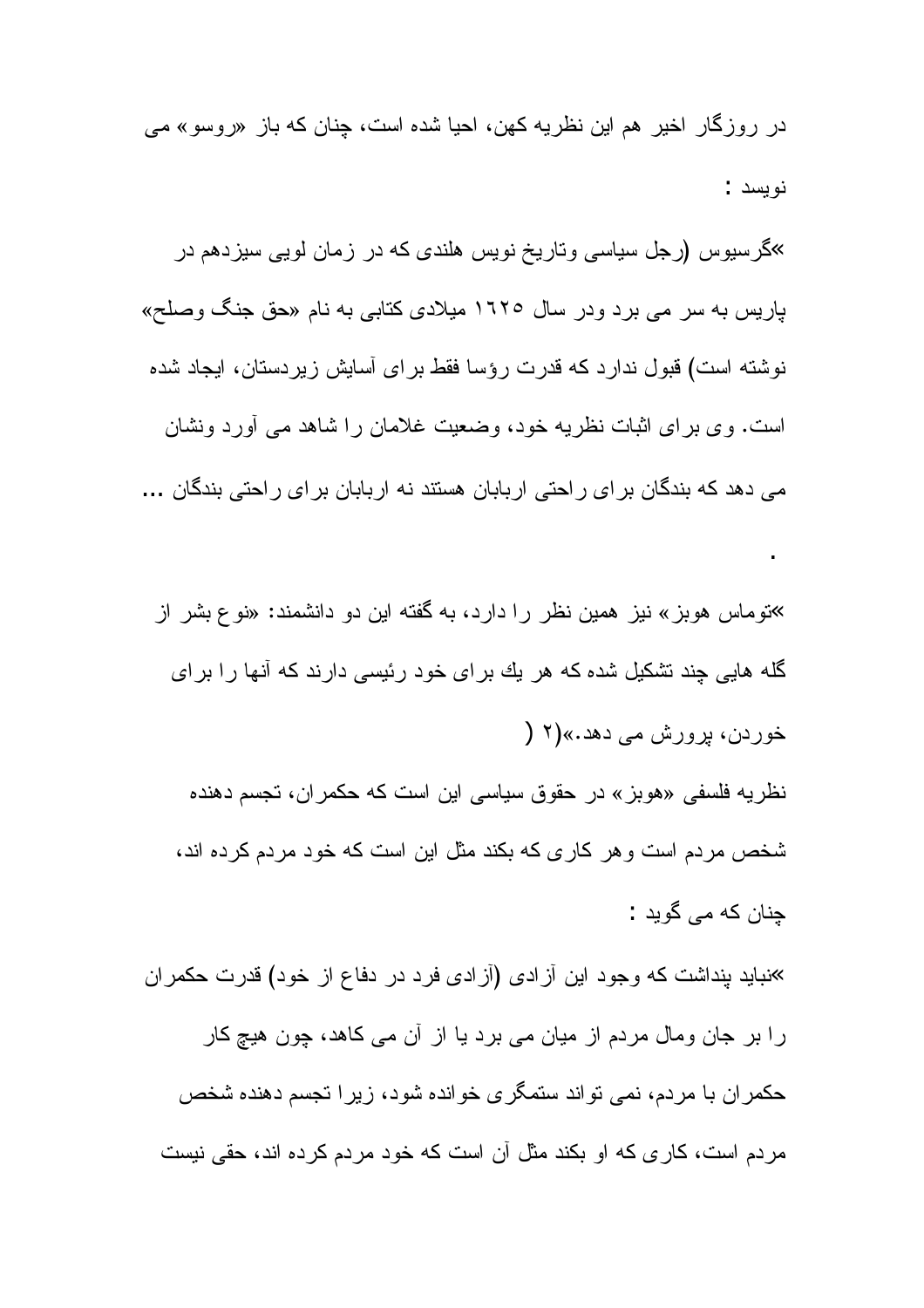كه او نداشته باشد وحدّى كه بر قدرت او هست از آن لحاظ است كه بنده خداست وباید قوانین طبیعت را محترم بشمارد. ممکن است ـــ واغلب بیش می آید ـــ که حکمران، فردی را بی گناه از بین ببرد، امّا نمی نوان گفت به او ستم کر ده است.....»(۳ (

تأملی کوتاه در سخنان این دانشمندان غربی، نشان می دهد که در فلسفه سیاسی آنان هیچ جایی بر ای مردم نیست، بلکه آنان گوسفندانی هستند که حاکم می تواند هرگونه ظلم وستمی بر آنها روا دارد. از دیدگاه اینان، شخصیت انسان، از جار پایان نیز پایین تر وکم ارزش تر است. وحال آن که در حکومت علی علیه السّلام ، كه از اسلام ناب محمّدي سرچِمشه مي گيرد، احترام به حقوق مردم وعزیز داشتن أحاد جامعه در هر لباس ویُستبی که باشند بسیار رعایت شده وکوچك ترين استخفافي به چشم نمي خورد .

### على عليه السّلام در شهر انبار

در حدیث آمده است آن گاه که امام علیه السّلام از مدینه به سوی شام می آمد وارد شهر انبار ــ که مردمش ایرانی بودند ـــ شد، کدخدایان وکشاورزان ایرانی خرسند بودند که خلیفه و مولای محبوبشان از شهر آنها عبور می کند به استقبالش شتافتند وبه خاطر امام مسلمین از مرکب بیاده شدند وبا سرعت به سوى او شتافتند، عبارت نهج البلاغه اين است» :فَتَرجَّلُوا لَهُ واشْتَدُّوا بَينَ يَديه؛ بیاده شدند وجلو امام دویدند.» احتمال دارد که وقتی امام سوار بر مرکب شد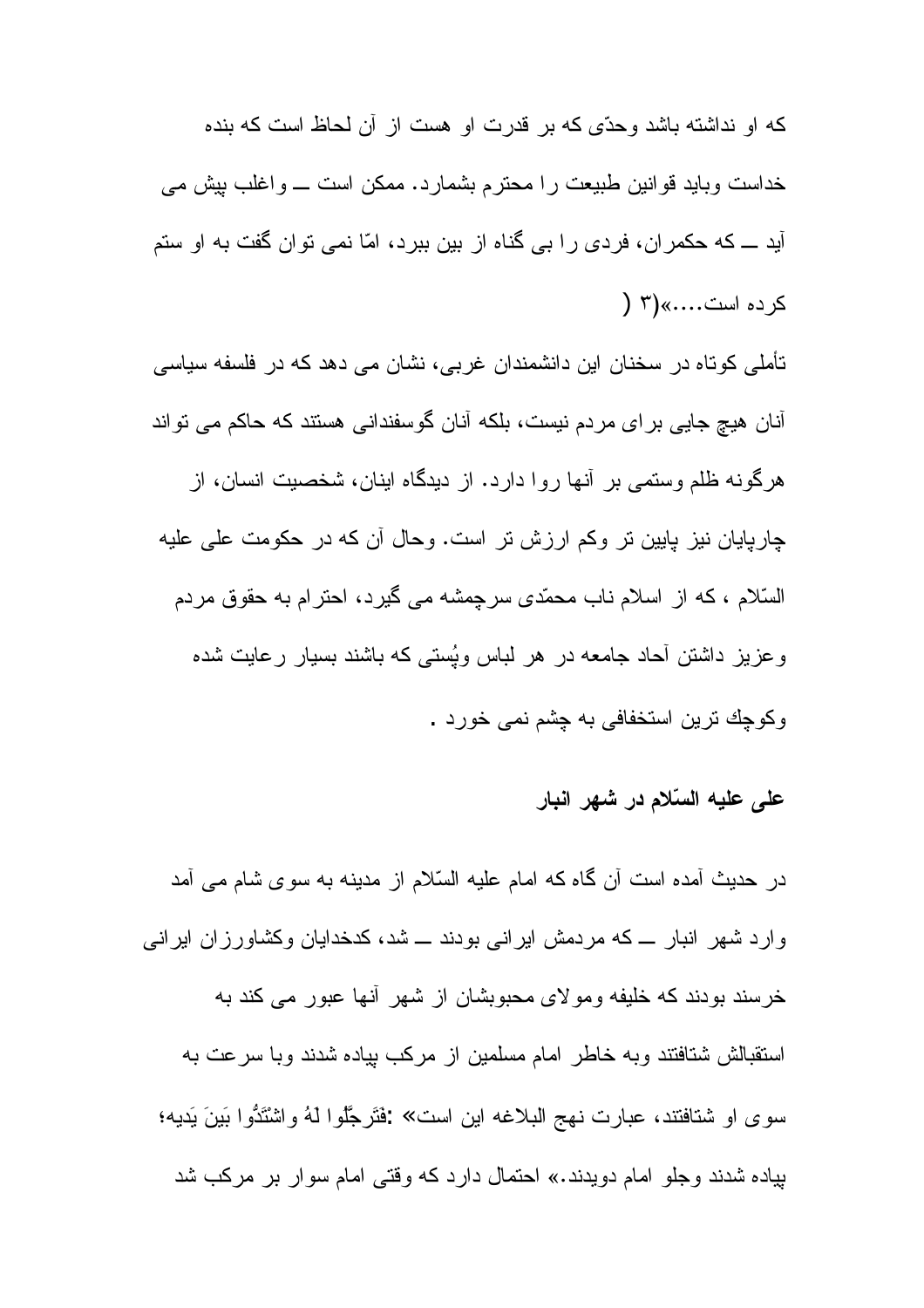وبه راه افتاد أنها در جلو مركب على عليه السّلام شروع كردند به دويدن. على عليه السّلام أنها را طلبيد ويرسيد: «ما هذا الّذي صنعتموه؟ جرا مي دويد؟ اين چه کاری است که می کنید؟ « گفتند: این آداب ورسومی است که بین ما معمول است که نسبت به امرا و افراد مورد احترام خود می کنیم .

امام فرمود :

»واللهِ ما يَنْتَفِعُ بهذا امراؤُكُم وإنَّـــكُم لَتَتْنُقُونَ بـه علـى أنفْسِكُم فـى دُنياكُم وتَشْقَونَ بـه في أخِرتِكم وما أُخْسَرَ الْمَشْقَة وراء ها الْعِقَابُ وأربَحَ الدَّعَة مَعها الأمانُ مِن الذَّارِ؛ به خدا سوگند! با این کار زمام داران شما بهره مند نمی شوند وشما را دنیا به رنج می انداز د و در آخرت به شقاوت می کشاند و چه زیانبار است مشقتی که پشت سر آن مجازات الهی باشد وچه بر سود است آرامشی که با آن امان از عذاب دوز خ باشد.»(٤ (

در قضیه برخورد امام با مردم شهر انبار امام علیه السّلام نه نتها خود چنین بود، بلکه در سخنانی که با اصحاب خود داشت و همچنین بخش نامه هایی که به استاندار انش می نوشت به این حقیقت کاملاً اشار ه می کند و آنها را به احترام ور عایت حقوق مردم موظف می ساز د، جنان که در خطبه ای و به پار انش در صفين مي فرمايد :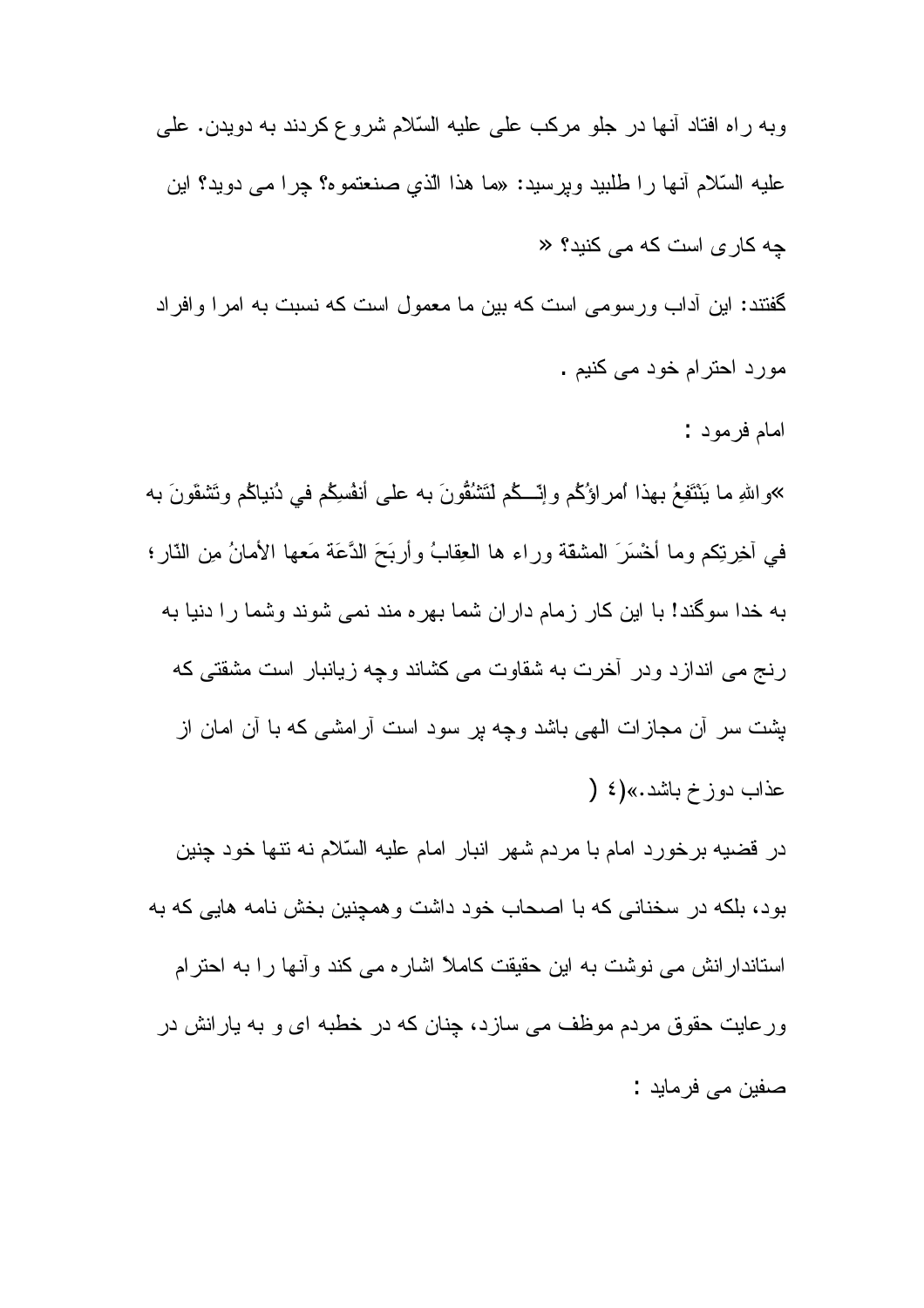»أَمَّا بِعدُ فَقَدْ جَعَلَ اللهُ لِي عَلَيْكُمْ حَقًّا بِهِ لاَيَةِ أَمرِكُم وَلَكُمْ عَلَيَّ مِن الْحَقّ مثلُ الذي لى عَلَيْكُمْ، وَالْحقِّ أَوْسَعُ الأَشْيَاءِ فِي النَّواصُفِ وَاضْيَقُها فِي النُّناصُفِ لا يَجْرِي لِاحَدِ الاَ جَرَى عَلَيه وَلاَ يَجْرِى عَلَيْهِ اِلاَ جَرَى لَهُ؛

خداوند برای من به موجب این که ولی امر وحکمران شما هستم حقی بر شما قر از داده است و بر ای شما نیز بر من به همان انداز ه حق است که از من بر شما. همانا حق براى گفتن، وسيع نرين ميدان ها وبراى عمل وانصاف دادن، نتگ نرین میدان هاست. حق به سود کسی جریان نمی بابد مگر آن که به زیان او نیز جار ی مے گر دد وحقے از دیگر ان پر عهده اش ثابت مے شود ویر زیان کسی جاری نمی شود وکسی را متعهد نمی کند، مگر این که به سود او نیز

جاری می گردد ودیگران را درباره او متعهد می کند.»(0 (

جنان كه مي بينيد در اين بيان امام عليه السّلام ، سخن از خدا وحق وعدالت ونكليف ووظيفه است، اما نه به اين شكل كه خداوند به بعضبى از مردم فقط حق اعطاء فرموده وأنها را نتها در برابر خود مسؤول قرار داده است وبرخي ديگر را از حقوق محروم كرده آنان را در مقابل خود وصاحبان حقوق، بي حد ونهايت، مسؤول قرار داده است ودر نتيجه عدالت وظلم، ميان حاكم ومحكوم، مفهوم نداشته باشد. در همان خطبه می فرماید:

»ولَّبْسَ امْرُوُّ وَإِنْ عَظْمَتْ فِي الْحَقِّ مَنْزِلَتُهُ ونَقَدَّمَتْ فِي الدِّينِ فَضِيلَتُهُ بِفَوْقِ أَنْ يُعانَ عَلَى مَا حَمَّلَهُ اللهُ مِنْ حَقَّهِ؛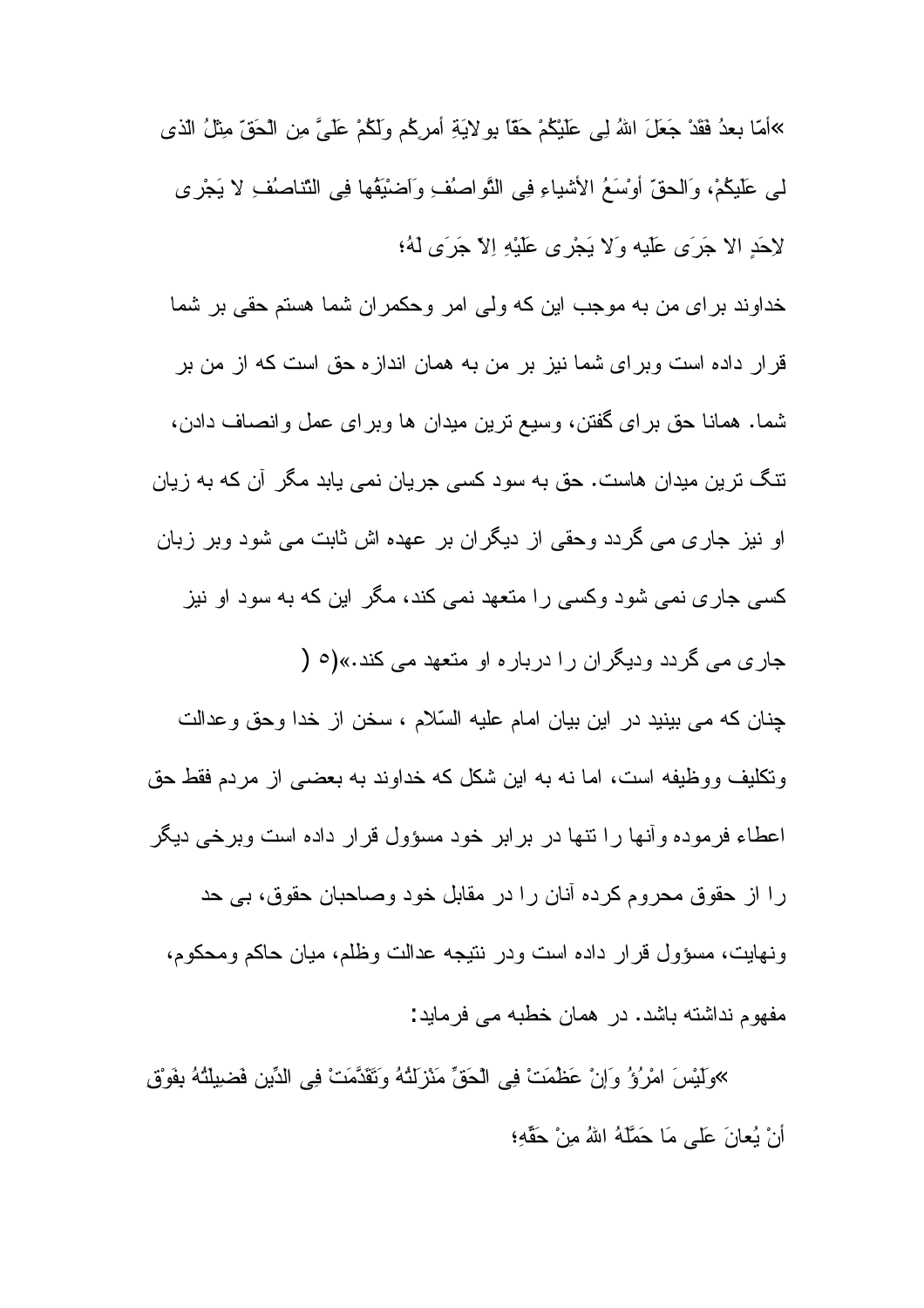هيچ کس هر چند مقام ومنزلتي بزرگ وسابقه اي درخشان در راه حق وخدمت به دین داشته باشد در مقامی بالاتر از همکاری وکمك به او در ادای وظایفش نمبي باشد وهيچ كس هم هر اندازه مردم او را كوچك بشمارند وچشم ها او را خُرد بینند، در مقامی پایین نر از همکاری وکمك رساندن وکمك گرفتن نيست.»(٦ (

ودر ادامه می فرماید :

> فَلا تُسكَلِّمُوني بِما تُكَلِّمُ بِه الْجَبابِرَةُ وَلا نَتَحقَّظُوا مِنِّي بِما يُتَحَقَّظُ بِهِ عِندَ اهْل الْبَادَرِةِ وَلا تُخالِطُوني بِالْمُصانَعَةِ وَلا تَظْنُوا بِيَ إِسْتِنْقَالاً فِي حَقٍّ قِيلٍ لِي وَلا النِماسَ اعظامِ لِنَفسي فَإِنَّهُ مَنِ استَثْقَلَ الْحَقِّ أَنْ يُقالَ لَهُ أَوِ الْعَدْلَ أَنْ يُعْرَضَ عَلَيْهِ كانَ الْعَمَلُ بِهِما أَنْقُلَ عَلَيْهِ فَلاَ تَكْفُوا عَنْ مَقَالَةٍ بِحَقٍّ أَو مَشْوُرٍ ۚ بِعَدْلٍ؛ با من أن سان كه با جبّار ان وستمگر ان سخن مى گويند، سخن نگوييد، القاب بر طنطنه بر ایم به کار نبرید، آن ملاحظه کار ی ها و موافقت های مصلحتی که در بر ابر مستبدان اظهار می دارند، در بر ابر من اظهار مدارید، با من به سبك باز شکاری معاشرت نکنید، گمان مبرید که اگر به حق، سخنی به من گفته شود بر من سنگین آید ویا از کسی بخواهم مرا نجلیل وتعظیم کند که هر کس شنیدن حق يا عرضه شدن عدالت بر او ناخوش وسنگين أيد، عمل به حق وعدالت بر او سنگین تر است، پس از سخن حق یا نظر عادلانه خودداری نکنید.»(۷ (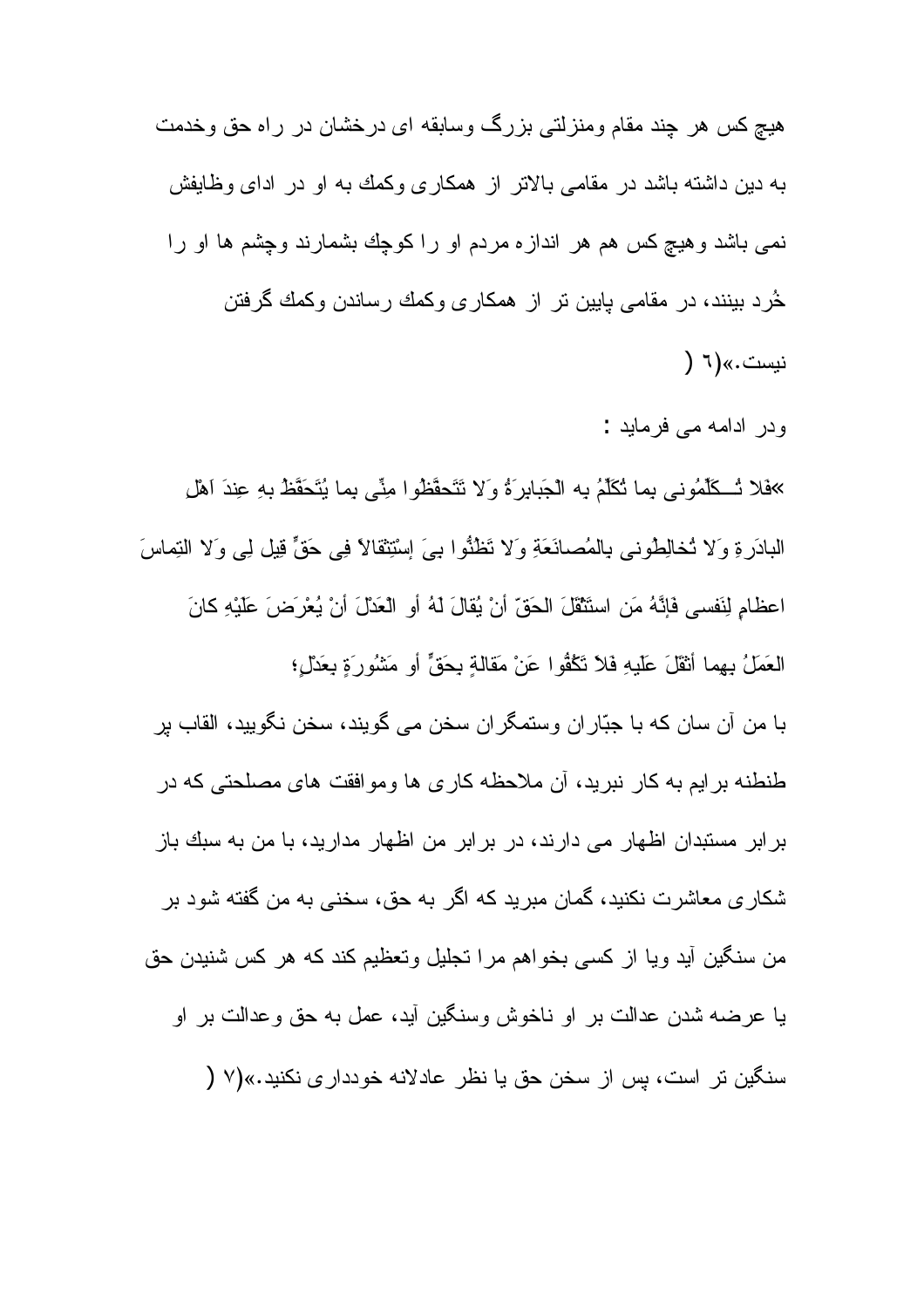در رهنمودهای امام علی علیه السّلام به حقوق و اقعی نوده مردم وموقع شایسته وممتاز أنها در برابر حكمران واين كه مقام واقعي حكمران، امانتداري ونگهباني مردم است، سخت توجه شده است؛ في المثل در بخش نامه اي كه براي مأمورين جمع أورى ماليات نوشته ∙است، پس از چند موعظه ونذكر مى فر مايد :

بِهَفَانْصِفُوا النَّاسَ مِن أَنْفُسِكُمْ واصْبِرِوُا لِحَوِائِجِهُمْ فَإِنَّــكُمْ خُزَّانُ الرَّعِيَّة وَوُكَلاءِ الأمّة وسُفر اء الإئمة؛

به عدل و انصاف، رفتار كنيد، به مردم دربار ه خودتان حق بدهيد، بر حوصله باشید و در ابر آور دن حاجت های مرادم، نتگ حوصلگی نکنید که شما گنجور ان وخزانه داران رعيت، ونمايندگان ملت وسفيران حكومتيد.»(٨ (

در فرمان معروف، خطاب به مالك اشتر مي نويسد :

»وَاشْعِرْ قَلْبَكَ الرَّحْمَة لِلرَّعِيَّةِ وَالْمُحَبَّة لَهُمْ وِاللُّطْفَ بِهِمْ وَلا تَكُونَنَّ عَلَيْهِمْ سَبُعا ضارِياً تَغْتَنِمُ اكْلَهُمْ، فَإِنَّهُمْ صِنْفانٍ: إمّا أَخْ لَكَ فِي الدِّينِ أَوْ نَظْيِرٌ لَكَ فِي الْخَلْقِ؛ در قلب خود، مهربانی ومحبت ولطف به مردم را بیدار کن، مبادا مانند یك درنده که دریدن وخوردن را فرصت می شمارد، رفتار کنی که مردم تو یا مسلمانند وبرادر دینی تو ویا غیر مسلمانند وانسانی مانند تو.»(۹ ( در بخش نامه های علی علیه السّلام به فرمانداران وحاکمان شهرها ومناطق، حساسيت عجيبي نسبت به عدالت ومهرباني به مردم ومحترم شمردن شخصيت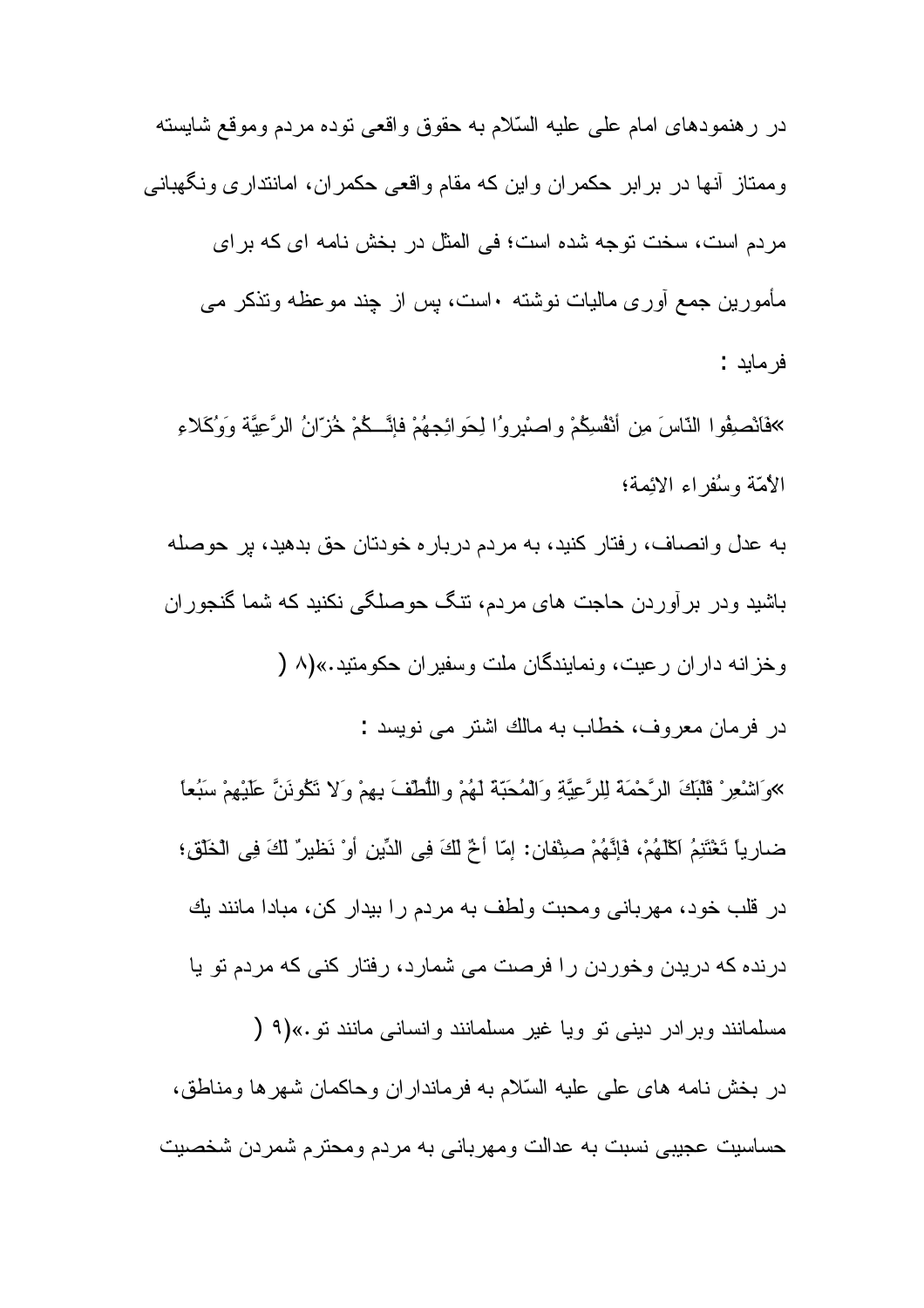و حقوق آنان مشاهده مے شود که بر استے عجیب است؛ مثلاً در نهج البلاغه سفارش نامه ای برای کسانی که مأمور جمع آوری زکات بودند، آمده است که اختصاصی نبوده بلکه صورت عمومی داشته است. سید رضی می گوید: «ما این نامه را در این جا می أوریم نا دانسته شود که علی علیه السّلام حق وعدالت را چگونه بیا می داشت وچگونه در کارها بزرگ وکوچك، آن را منظور می داشت دستورها اين است :

<sup>»</sup>بر و بر اساس نقوای خدای بگانه، مسلمانی را مترسان، طوری رفتار مکن که از نو کراهت داشته باشد، بیشتر از حقی که به مال او تعلق گرفته است از او مگیر ، وقتی که بر قبیله ای که بر سر أبی فرود أمده اند وارد شدی تو هم در کنار آن آب، فرود آی، بدون آن که به خانه های مردم داخل شوی، با تمام أرامش ووقار ، نه به صورت يك مهاجم، بر أنان وارد شو وسلام كن وبر أنها درود بفرست، سپس بگو : بندگان خدا! مرا وليّ خدا وخليفه او فرستاده است كه حق خدا را از اموال شما بگیرم، أیا حق الهی در اموال شما هست یا نه؟ اگر گفتند: نه، بار دیگر مراجعه نکن، سخنشان را بپذیر وقول أنها را محترم بشمار ، اگر فردی جواب مثبت داد او را همراهی کن بدون آن که او را بترسانی ویا تهدید کنبی؛ هر چه زر وسیم داد بگیر، اگر گوسفند یا شتر دارد که باید زکات أنها را بدهد بدون اجازه صاحبش داخل شنران یا گوسفندان مشو که بیشتر آنها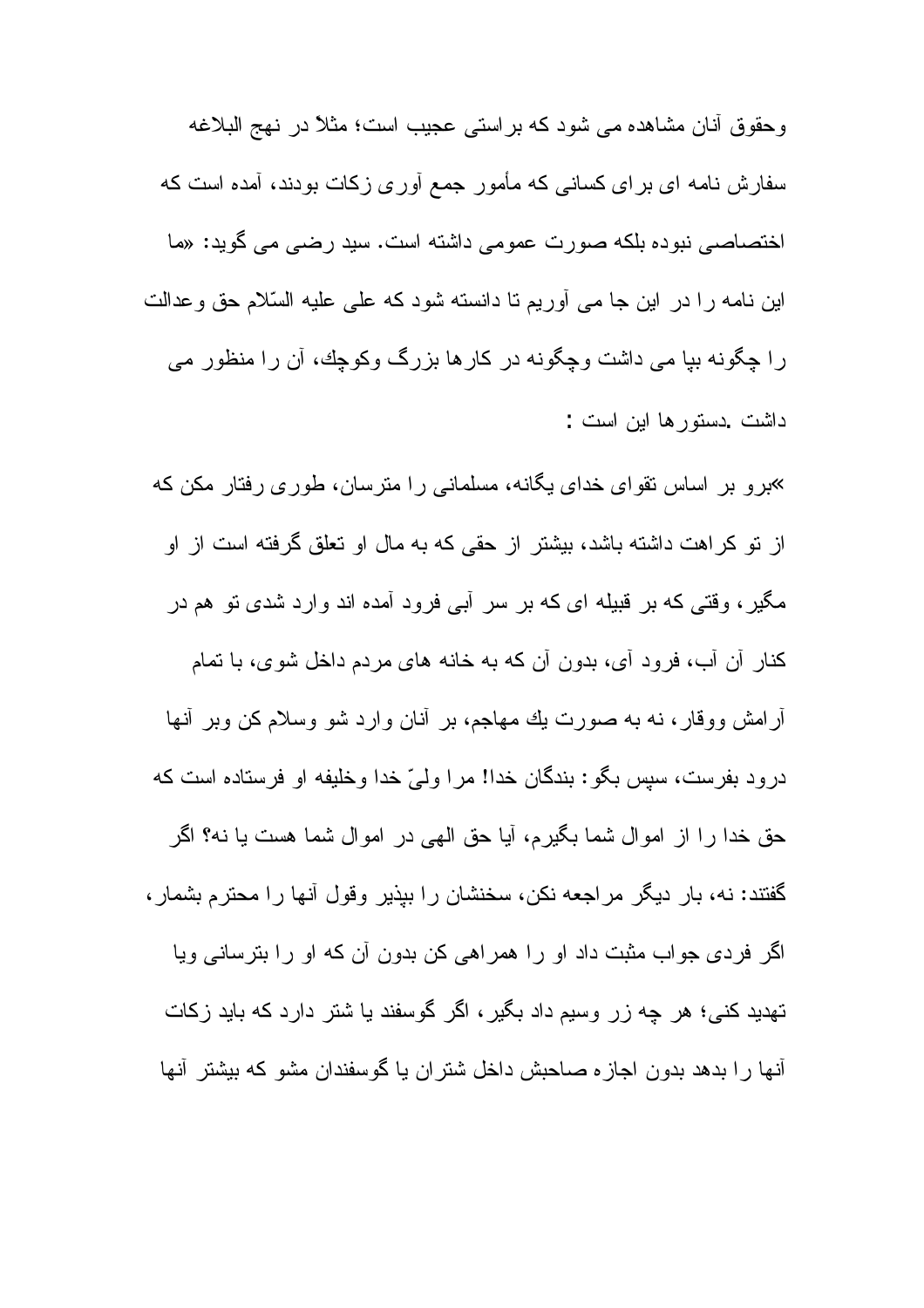- . 1قرارداد اجتماعی، ص ۳۷.
	- . 2همان ، ص ۳۸ .
	- . 3خداوندان اندیشه سیاسی
- . 4نهج البلاغه، كلمات قصار ٣٧ .
	- . 5همان ، خطبه ٢١٦ .
		- . 6همان .
		- . 7همان .
		- . 8همان، نامه ٥١.
		- . 9همان، نامه ٥٣ .
		- . محمان ، نامه ٢٥ .
- . 11افتباس از : مرتضى مطهرى، سيرى در نهج البلاغه، ص ١١٨ \_ ١٣٥ .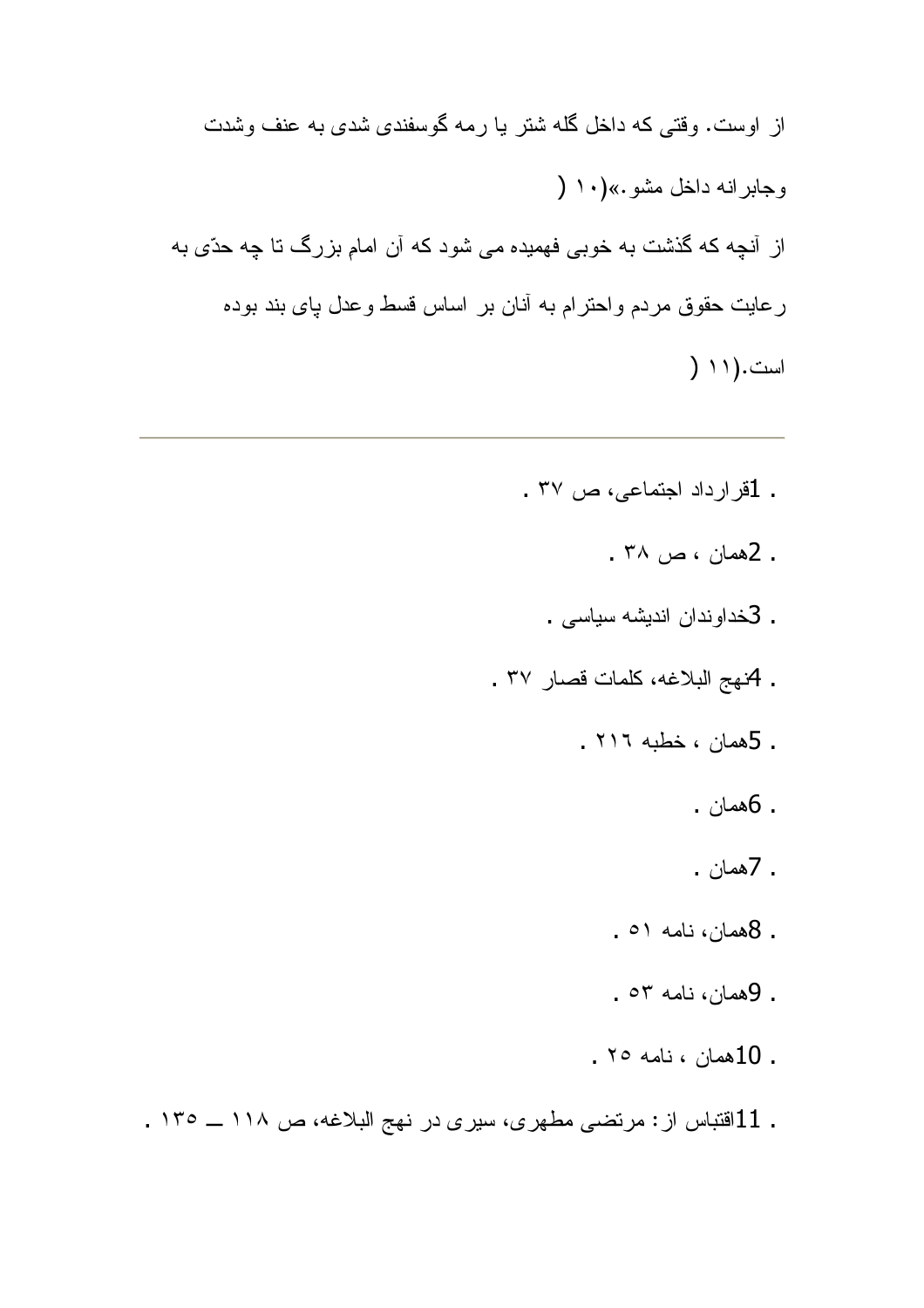بخش سوم

### سیاست علی (ع)

علمي (ع) فرمود :

»اگر نشنیده بودم از رسول خدا که می فرمود: همانا مکر وخدعه وخیانت در أنش است من از همه عرب، مكارتر بودم.»(١ ( »بحار الانوار، ج ٤١، ص ١٠٩ «

جگونگی ندبیر امور جامعه، در جنبه های مختلف زندگی بشر ، مسأله ای است که همه دانشمندان وفرز انگان، در راه آن تلاش کرده ومی کنند. سرآغاز چنین تلاشی، همزاد بپدایش انسان ها بر روی زمین است چرا که هر جا افرادی گرد هم آیند، ندابیری در جهت اداره صحیح وبایسته آنان نیز ضروری است. دیرینه ترين اسناد مكتوبي هم كه از فيلسوفان سياسي همجون سقراط، افلاطون، ارسطو ودیگر متفکران بیش از میلاد به دست ما رسیده است نشان می دهد که سیاست وأبين كشورداري براي أنان هم بسيار بر اهميت نلقي مي شده است.(٢) اين قرائن ، آشکارا حکایت از این می کند که انسان، همیشه در پی آن بوده است که از ميان مباحث علمي، بهترين شيوه حكومت را بيابد ودر ميدان عمل، الگوهاي سیاسی را بشناسد. امّا با تأسف باید گفت که هر جا انسان رابطه خود را با آسمان قطع کرده و از وجی بریده است، در راه کسب این مقصود، ناکام مانده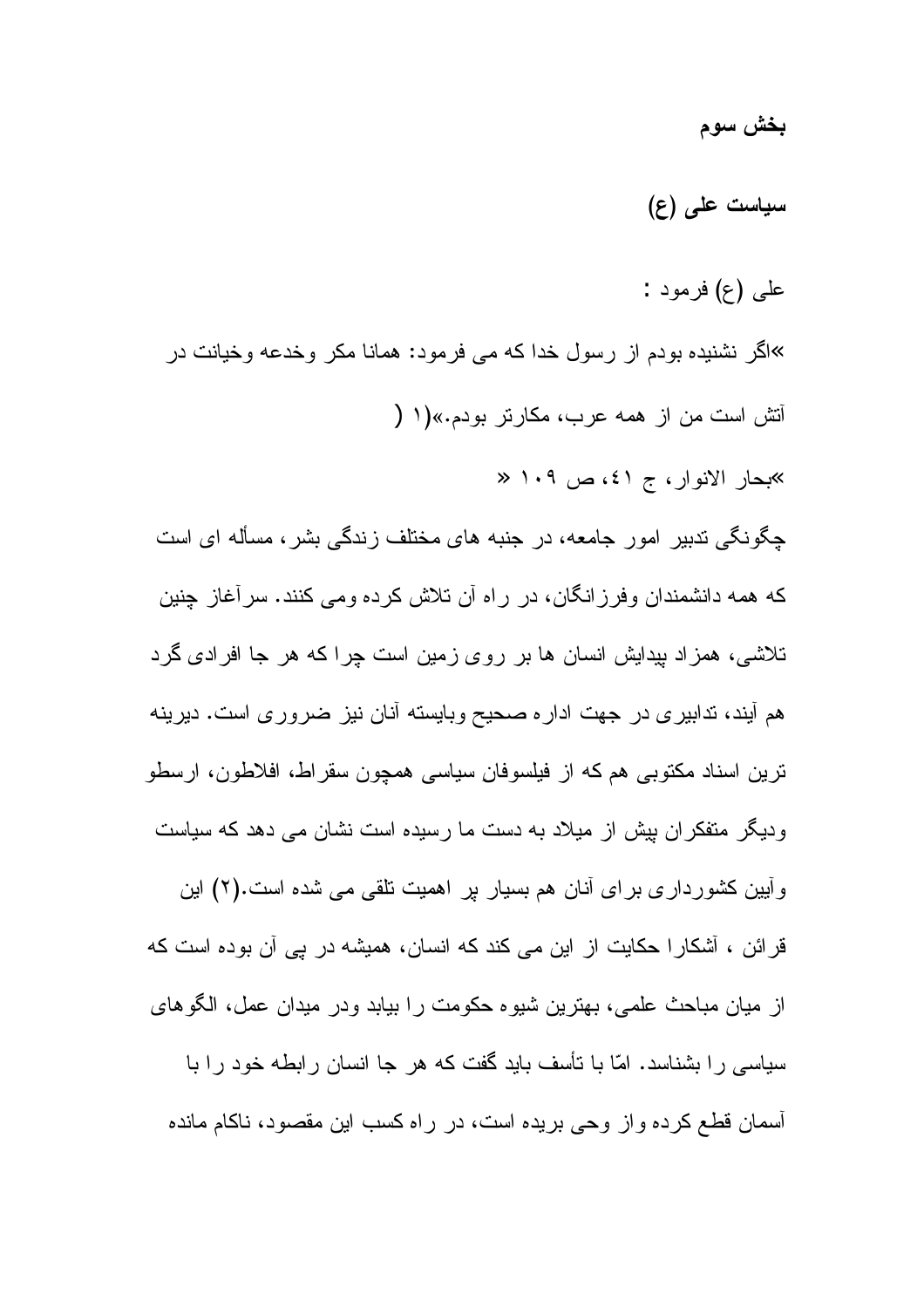است؛ حتی تلاش های مردان صادقی که جدا از دستورات الهی درصدد تدبیر امور جامعه بوده وبه موفقیت های ظاهری هم دست یافته اند، در واقع شکست خورده اند، زیرا تلاش هایشان با فلسفه أفرینش وهدف خلقت انسان، ناساز گار بوده است، چون ف

لسفه حکومت در یك نظام ارزشمی این است كه انسان ها در سایه امنیت ورفاه ونظم به رشد وفلاح برسند وبا عمل به وظیفه به بیشگاه حق، نقرّب جویند نه این که بر و ار شوند .

و لمی تاریخ گو اه است که در بر هه ای از زمان، در سرزمین بهناور اسلامی، مردی ظهور کرد که با مدد جستن از قرآن وسیره پیامبر اسلام، الگوی تمام عیاری از سلوك سیاسی را به جهانیان عرضه كرد. بس از بیامبر (ص) كه همه چیز فدای مصلحت اندیشی ومنفعت طلبی شده بود ومعیارها دگرگون گشته بود، کردار سیاسی این امام سترگ، یك بار دیگر بژواك ملكوتی بیامبر را در گستره گیتی طنین انداز کرد وهمگان را به معیارهای حقّ، فراخواند . این شیوه سیاست مداری از آن روزگار نا به امروز، برای همه حق پرستان، الكَوى جامع وكاملي است. ما در اين فراز از بحث، برأنيم نا گوشه اي از ویژگی های این روش سیاسی را بازگوییم وموضع گیری اش را در مقابله با نیر و های دغل باز ، نادان وییمان شکن بیان نماییم .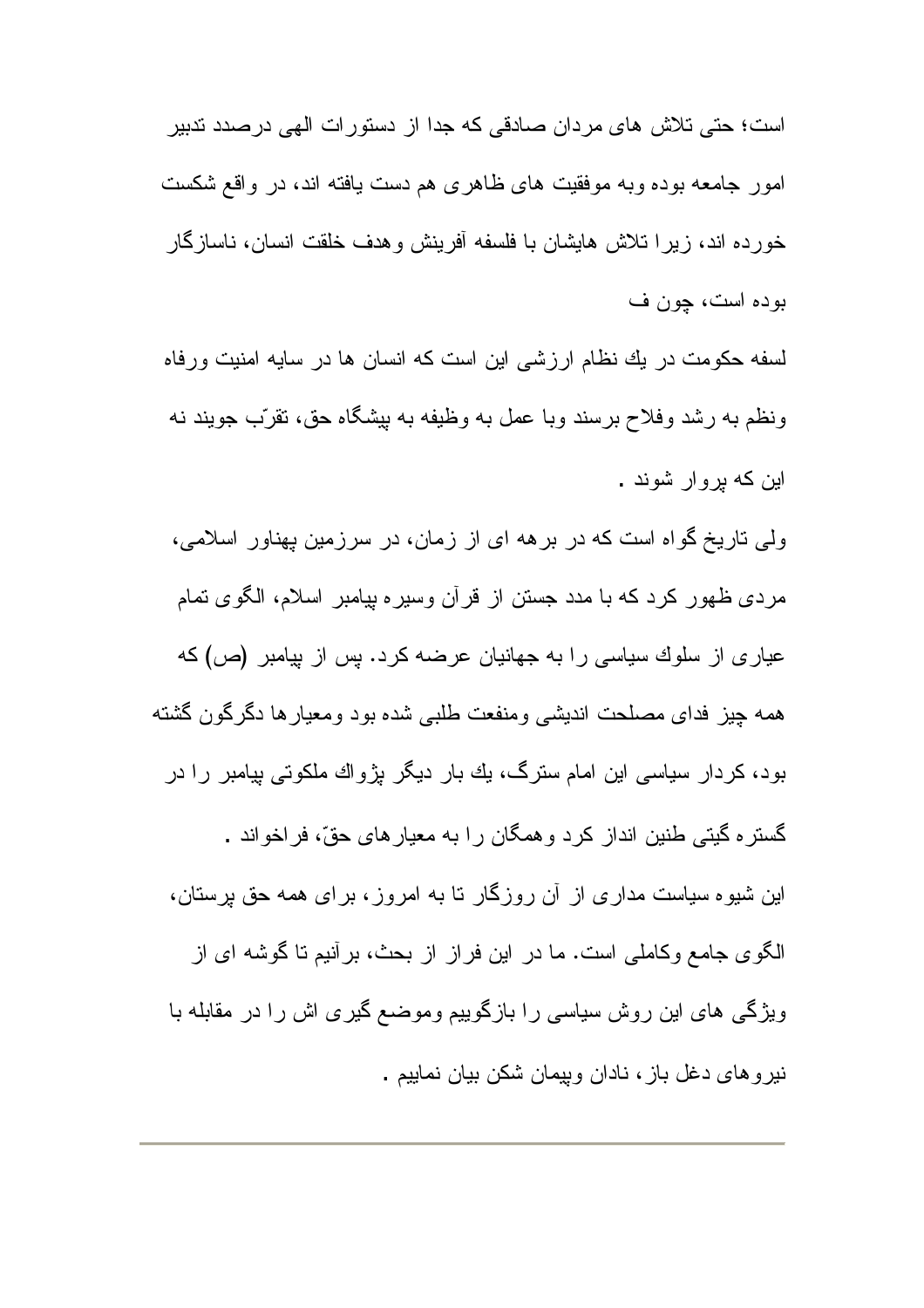» .1لو لا أنّي سَمِعْتُ رِسولَ اللَّه (ص) يَقُولُ: إنّ المَكْرِ وَالْخَدِيعةِ وَالْخِيانةِ فِي النّارِ لَكُنْتُ اَمْكَرُ الْعَرَبِ «.

.2برای اطلاع بیشتر ر . ك: سیاست، ارسطو ، ترجمه حمید عنایت، ص ١٠٠ – ١٥٤؛ خداوندان انديشه سياسي، مايكل. ب. فاستر ، ترجمه جو اد شيخ الاسلامي، ج ١، بخش افلاطون وارسطو .

#### معنای لغوی سیاست

اساساً ابـهام ز دایـی از و اژ گان – خصـوصـاً و اژ گانـی کـه خو د ر ا جند بـهلو نشان می دهند ویا تحریف شده اند – نقش مهمی در گره گشایی از مباحث دارد؛ از این رو بیش از برداختن به سلوك سیاسی امام علی (ع)، لازم است كه و اژ ه سیاست را از دیدگاه لغت شناسان بزرگ، معنا کنیم: ۱) کلمه سیاست از ریشه «ساسَ، بَسُوسُ وسوّس» گرفته شده است که به معنای نربیت ونیز سرپرستی امور است، همچنین به معنای اهلی کردن چهار پایان نیز آمده است.(۱) اسم فاعل آن، «سائس» وجمعش «ساسه» است .

(2در اقرب الموارد آمده است :

»السِّياسةُ اِسْتِصلاح الْخَلْقْ بْإِرْشَادِهِمْ اِلْمَى الْطَّرِيقِ الْمُنْحِي فِي الْعَاجِلِ وْالْاجِلْ؛ سیاست، یعنی اقدام به اصلاح و هدایت مردم به راهی که در دنیا وأخرت موجب نجاتشان شود.»(۲ (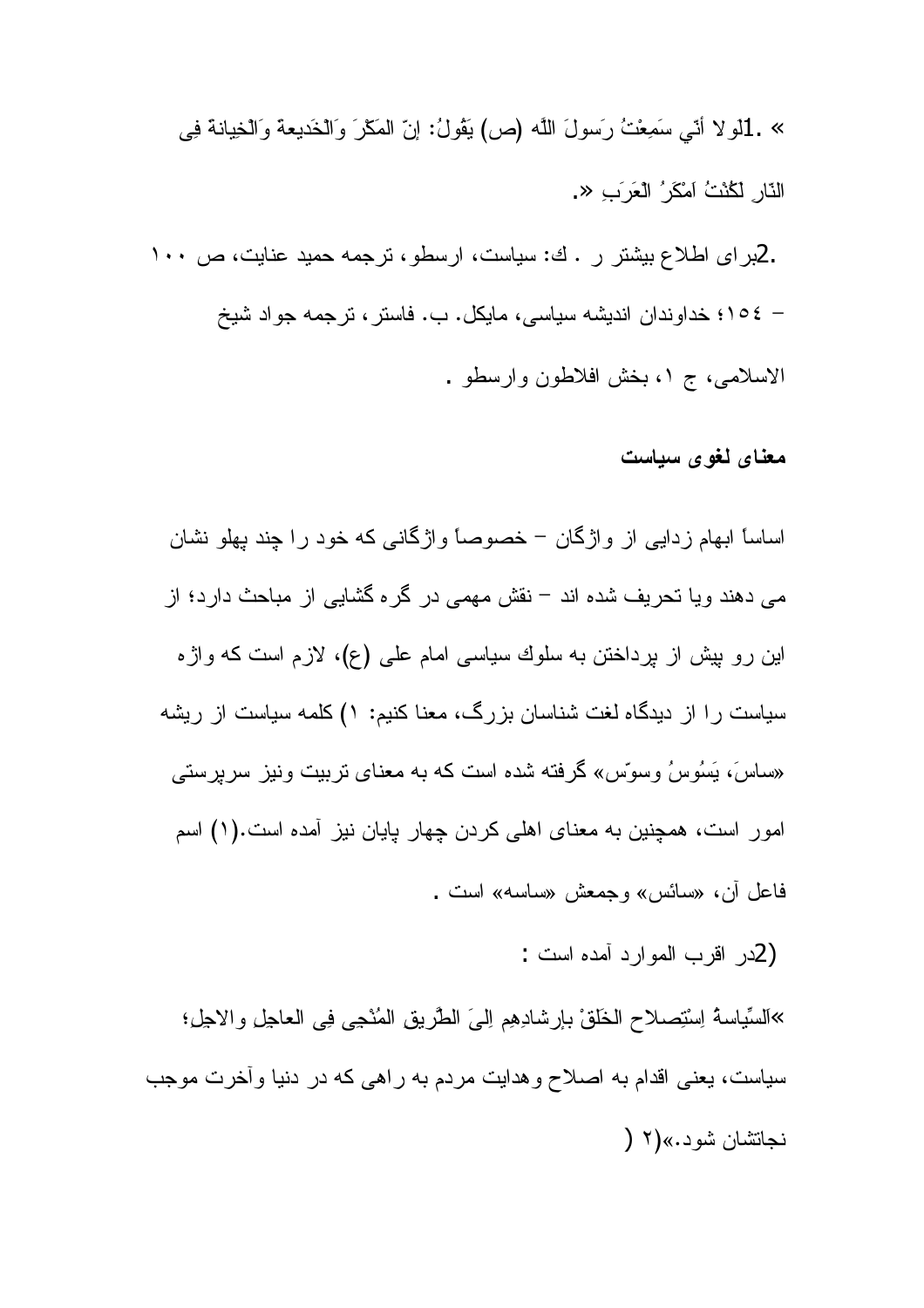وسیس ادامه می دهد که :

»السِّياسَةُ الْمَدنيةُ، تَدْبِيرُ الْمَعاشِ مَعَ الْعُمُومِ عَلَى سُنَنِ الْعَدْلِ وَالْـاِستقامة؛ سیاست کشورداری، یعنی نتظیم زندگی ومعیشت مردم بر اساس قسط و عدالت.»(۳ (

(3ابن اثیر می گوید: در حدیث آمده است :

»كَانَتْ بَنُو ٳسرائيلَ تَسُوسِيهِم انبيباؤهُم تَتَولَّى ٱمُورَهُم كَما تَقْعَلُ الأَمراءِ والوُلاةِ بِالرَّعِيَةِ، والسِّياسَةُ، الْقِيام على شَي ءِ بِما يُصلْحُهُ؛

بنی اسرائیل را انبیاءشان سیاست می کردند، یعنی متولی امر حکومت أنان، فرستادگان خدا بودند نظیر آنچه امرا وحکام با رعیت می کنند، پس سیاست،

یعنی قیام بر چیزی که صلاح است انجام دهد.»(٤ (

معنای سیاست در کلام ابن اثیر این است که سیاست مدار در جهت احقاق حق، ابطال باطل، اجرای عدالت ودعوت جامعه به صلاح، نلاش کند .

(4در مجمع البحرين أمده است :

»وَفِي وَصِفِ الائمةِ أَنْثُمْ ساسَةُ الْعِبادِ وفي الحديثِ الإمامُ عارِفٍ بِالسِّياسَةِ وفِيهِ ثُمَّ فَوَّض اِلِّي النَّبِي اَمْرِ الدِّينِ والأُمَّة لِيَسُوسُ عِبادِه. كُلّ ذلكَ مِنْ سُستِ الرَّعيةِ سباسَة: امرنها ونهينها.... والسباسةُ القِيام عَلَى الشَّبِي ءِ بِما ي ُصْلِحُهُ؛ در وصف امامان (ع) أمده است: ،،شما اداره کننده امور دنیای مردم هستید ودر حدیث است: امام عارف به سیاست است ودر حدیث دیگر آمده: پس از آن، امر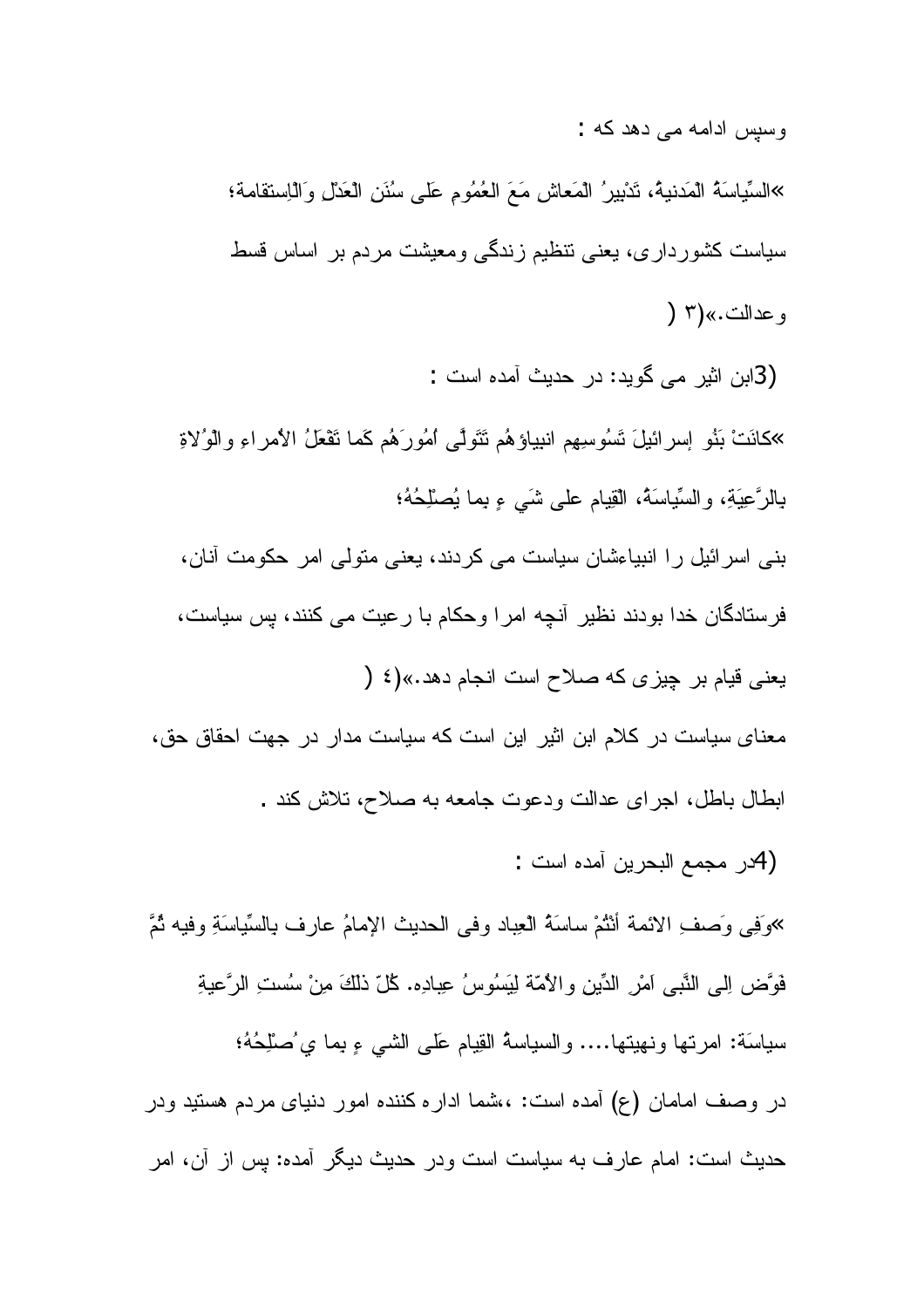دین و امت به بیامبر و اگذار گر دید تا بندگان خدا ر ۱ ادار ه کند… سیاست، یعنی قیام بر چیزی به آنچه صلاح ودر جای مناسب او است.»(٥ ( (5لسان العرب هم به همین مضمون سیاست را معنا کرده است ومی گوید : »سیاست یعنی قیام بر چیز ی بر آنچه صـلاح آن چیز است، بنابر این اگر قیام بر اصلاح واجراى عدالت واحقاق حق وابطال باطل نباشد أن سياست نيست بلكه نیر نگ است. بعد نتیجه مبی گیر د هر کس به کار مردم و ادار ه جامعه به روش خوب قيام كند بحق سياست مدار است، وإلا جبّار ومنك بر است.»(٦ ( غرض از بررسی واژگانی کلمه «سیاست» این بود که معنا ومفهوم درست این کلمه را یادآوری کنیم، زیرا که در طول ناریخ، نیرنگ بازان، در جایی که منافعشان اقتضا می کرده، و اژه ها را از معانی اصلی خود، نهی ومعانی مخالف را جایگزین آنها کرده اند .دربار ه واژ ه های «دیان ت» و «سیاست» همين خيانت، تحقق يافته است؛ يعني از همان صدر اسلام – خصوصاً بس از رحلت بیامبر طرّاران وفریب کاران، تبلیغ کردند که «سیاست«، یعنی فریب ونیرنگ ودروغ وخیانت؛ و «دیانت» یعنی بر هیز از سیاست وحکومت وپرداختن به امور عبادی. استدلال أنان این بود که بدو ن دروغ ونیرنگ، نمی نوان سرزمینی را اداره کرد ودر معاملات سیاسی فعّالانه شرکت جست وحال آن که دیانت، چنین روش هایی را نمی پذیرد .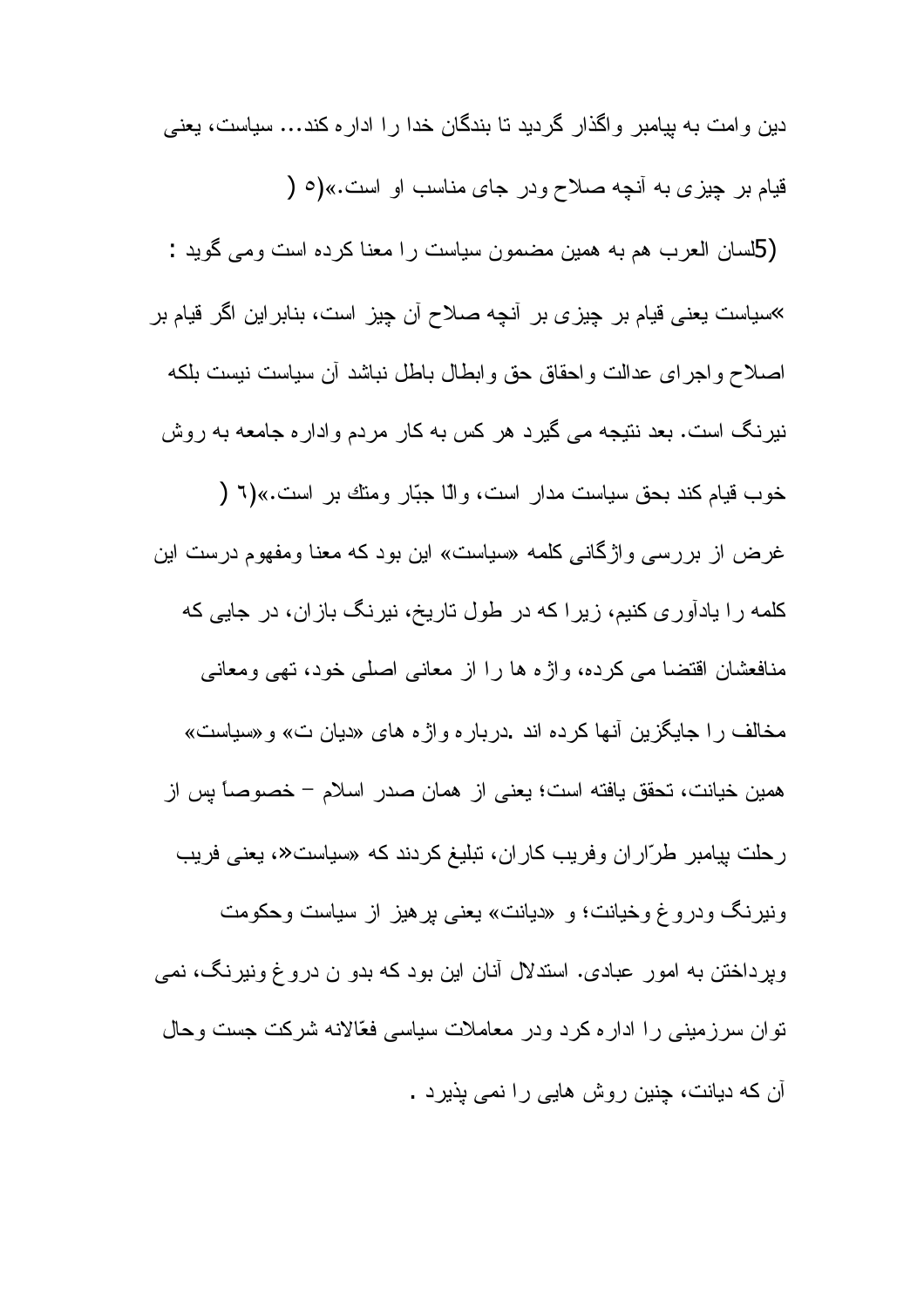بس از این ریشه باببی لغوی، اکنون نظری به سلوك سیاسبی امام علمی (ع) مبی افكنيم نا مصداق واقعي اين نعريف را به روشني بيابيم .

> .1المنجد . .2شرنوني، اقرب الموارد ذيل كلمه «سَوَسَ .< .3همان . .4ابن اثير، النهاية، ج ٢، ص ٤٢١ . .5طريحي، مجمع البحرين، ج ٤، ص ٧٨ . .6ابن منظور، لسان العرب، ج ٢، ص ٢٣٩ .

# سلوك سياسي على (ع) ييش از خلافت

مقصود ما از دوران بیش از خلافت، همان بیست وینج سالبی است که امام از حق خود، محروم گشته وخانه نشین شده، بود. در این دوران، امام علی (ع) غیر از فعالیت های مختلفی که در زمینه های علمی، نربیتی، عبادی و …. داشت؛ کردار های سیاسی نمونه ای هم از خود نشان داد. نخ ست این که در همان أغاز شروع فنته به بیان های گوناگون برنری وشایستگی خود را برای خلافت، اظهار داشت وفر مود :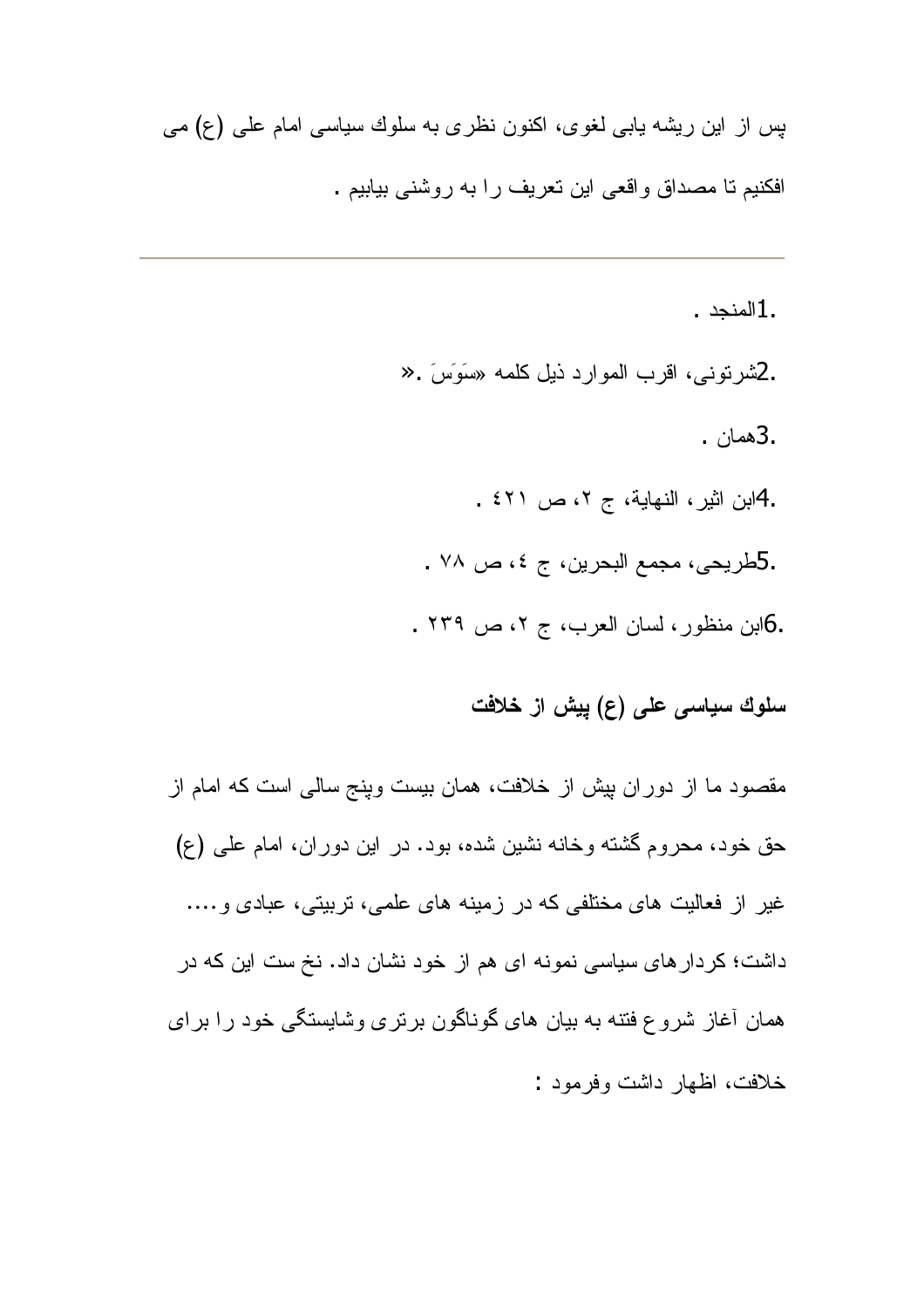»ای گروه مهاجر! حکومتی را که حضرت محمّد، اساس آن را بی ریز ی کرد، از دودمان او خارج نسازید ووارد خانه های خود نکنید. به خدا سوگند، خاندان بیامبر به این کار سزاوارترند، زیرا در میان آنان کسی است که به مفاهیم قرآن وفروع واصول دین، احاطه کامل دارد وبه سنتها ی پیامبر گرامی أشناست ومی نواند جامعه اسلامی را به خوبی اداره کند وجلو مفاسد را بگیرد وغنائم را عادلانه میان آنان قسمت کند، با وجود چِنین فردی نوبت به دیگران نمی رسد، زنهار، از هوا وهوس بیروی کنید که از راه خدا گمراه شوید واز حقیقت دوری مے گز بنبد.»و در ایبان دیگر افر مواد :

<sup>یم</sup>من در حیات بپامبر وهم پس از مرگ او به مقام ومنصب او سزاوارترم، من وصبي و وزير وگنجينه اسرار مخزن علوم او هستم، منم صديق اكبر وفاروق اعظم، من نخستین فردی هستم که به او ایمان آورده واو را در این راه تصدیق نموده ام، من استوارترين شما در جهاد با مشركان واعل م شما به كتاب وسنت بیامبر ، أكماهترین شما به فروع واصول دین وفصیح ترین شما در سخن و قوی ترین واستوارترین شما در برابر ناملایمات هستم، چرا در این میراث، با من به جنگ ونزاع برخاستید.(۲ (

ودیگر این که: امیر مؤمنان علی (ع) در باز ستاندن حق خویش نتها به بند واندرز ونذکر ویادأوری اکتفا نکرد، بلکه بنا به نوشته بسیاری از ناریخ نویسان در برخی از شب ها همراه دخت گرامی بپامبر ونوردیدگان خود حسنین با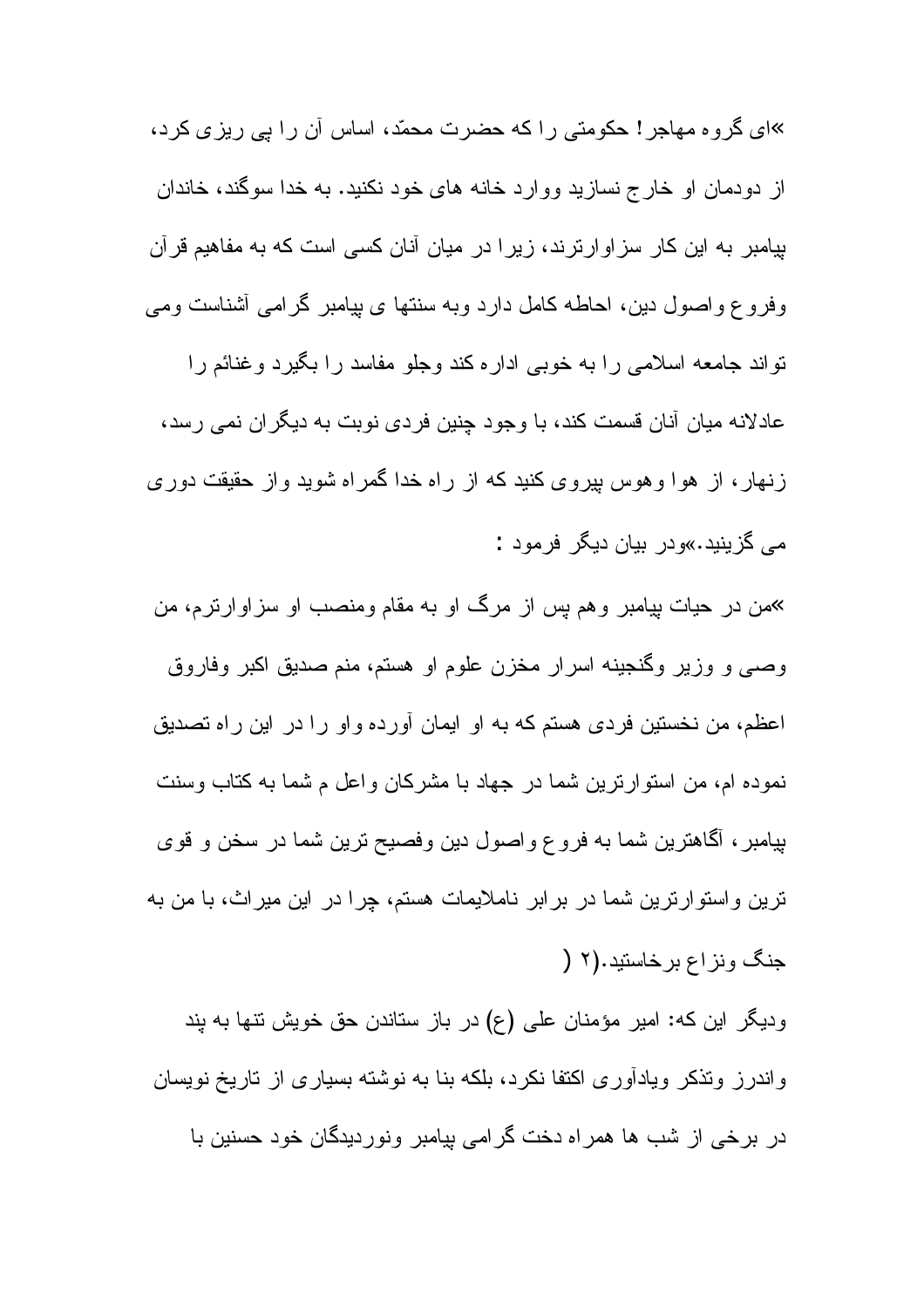سران انصار نماس برقرار كرد نا خلافت را به مسیر واقعی خود بازگرداند، ولی متأسفانه باسخ مساعدی از آنان دریافت نکرد وأنان عذر أوردند که اگر علی بیش از دیگران به فکر خلافت افتاده بود واز ما تقاضای بیعت می کرد ما هرگز او را رها نكرده وبا ديگرى بيعت نمى كرديم! اما چه كنيم كه كار از كار گذشته وما با دیگری دست بیعت داده ایم .

امیر مؤمنان در پاسخ آنان گفت: آیا صحیح بود که من جسد مطهر بپامبر را در گوشه خانه ترك مي كردم وبه فكر خلافت ورأى گيرى مي افتادم. دخت گرامي بیامبر در نأیید سخنان حضرت فرمود: علی به وظیفه خود از دیگران أشناتر است، حساب این گروه که علی را از حق خویش بازداشت ه اند با

خداست.»(۳ (

با این اسناد ومدارك روشن است كه امام، در مقابل غصب ِخلافت، بی نفاوت نبود. ولی تلاش های آن حضرت برای بازگرداندن مسیر حکومت اسلامی به جابگاه و اقعي خو د، در اولين گام، نتيجه اي نداد . برخی که می بندارند امام می نوانست با کمك يارانش، به قيام مسلحانه بپردازد، از يك اصل مهم واساسي كه همان «وحدت جامعه اسلامي» است، غافلند. امّا

حضرت به این مطلب بسیار معتقد بود وبر آن مصرّانه پافشاری می کرد؛ چِنان كه مے فر ماہد :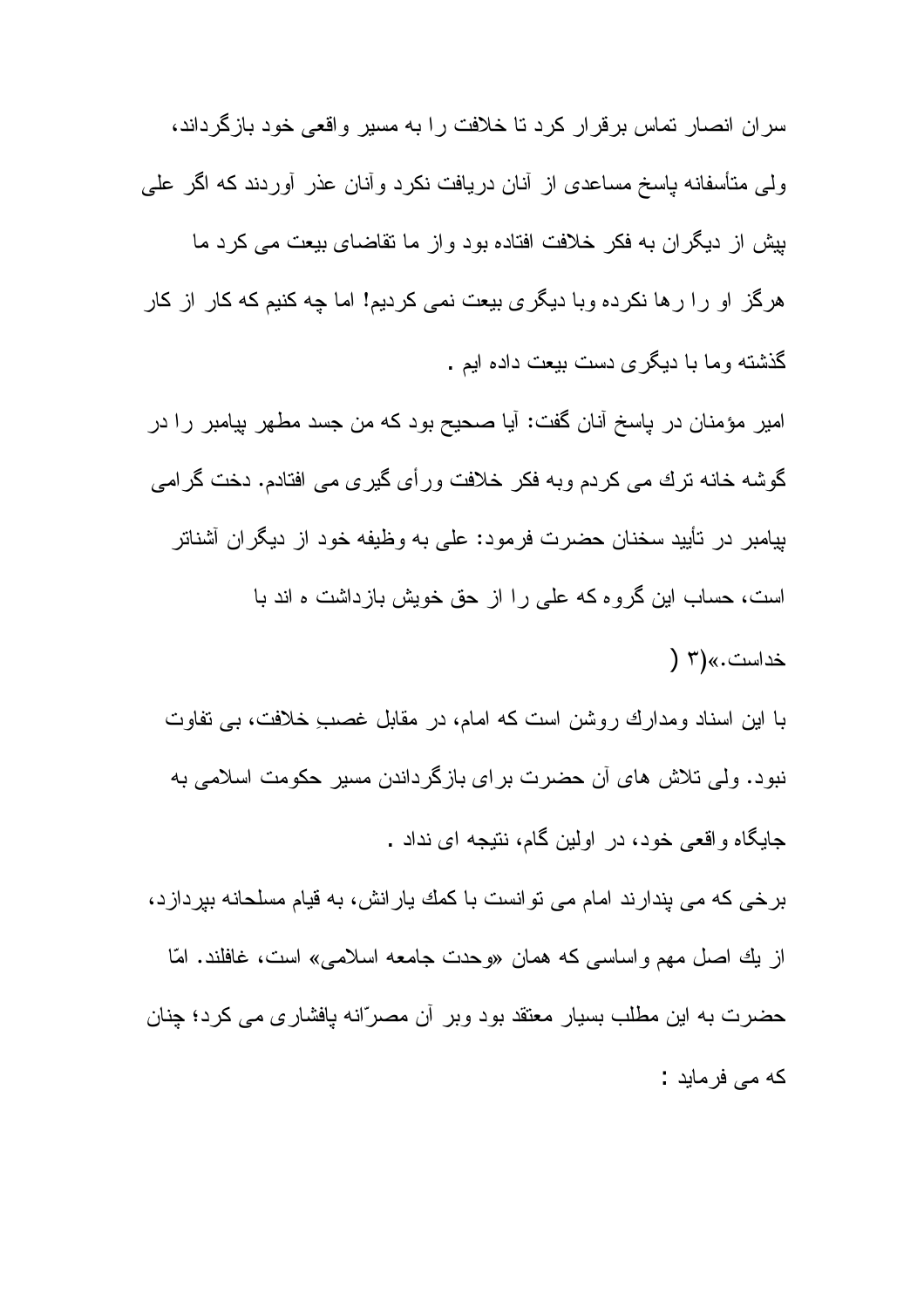»إنّ اللَّه لمَّا قبض نبيّه استأثر تُ علينا قر يشّ بالأمر ِ وَدَفعنا عَنْ حقٍّ مَنْ أَحقُّ بِهِ ۖ مِنَ الناسِ كاقة فرأيتُ انَّ الصّبرَ عَلى ذلك أفضلُ مِنْ نفريقٍ كلمةِ المسلمينِ وسَقْكِ دِمائهم والناسُ حديثوا عهدٍ بالاسلامِ والدين يُمْخَضُ مَخْضَ الرَّطْبِ يُفْسِدُهُ أُولِمِي وَهْنِ وَيُقْلَبُهُ آقَلٌ خَلْقٍ؛

هنگامی که خداوند بیامبر خود را قبض روح کرد، قریش با خودکامگی، خود را بر ما مقدم داشتند وما را از حقّ خود بازداشتند، من دیدم که در بر ابر این کار ، صبر از ایجاد شکاف ونفرقه میان مسلمین وریختن خون آنان بهتر است، زیرا مر دم، تاز ه اسلام ر ا بذیر فته بودند و دین، مانند مشك بر از شیر ی است كه كف كرده باشد وكمنزين سستى أن را فاسد مى سازد وكمنزين وضعيف نزين افراد، أن را وارونه مي كند.»(٤ (

ودر جا*ی دی*گر مے فرماید :

....»اَيْمُ اللَّهِ لوْلا مَخافَةُ الْفُرْقَةِ بين المسلمينَ وانْ لا يعودَ الكفرُ ويَبُورَ الدينُ لَكُنّا على غير ما كُنّا عليه...؛

سوگند به خدا! اگر بیم اختلاف در بین مسلمانان نبود ونرس از این نبود که دوباره کفر وبت برستی به جامعه اسلامی باز گردد ودین، نابود شود، وضع ما غیر از این بود که اکنون می بینید.....»(0( وقت دیگر هم، هنگامی که فاطمه زهرا(س) او را به قیام علیه حکومتِ ابوبکر

دعوت كرد همين كه صداى «اَشْهدُ أنّ مُحمّداً رَسولُ اللَّه» از مؤذن شنيده شد،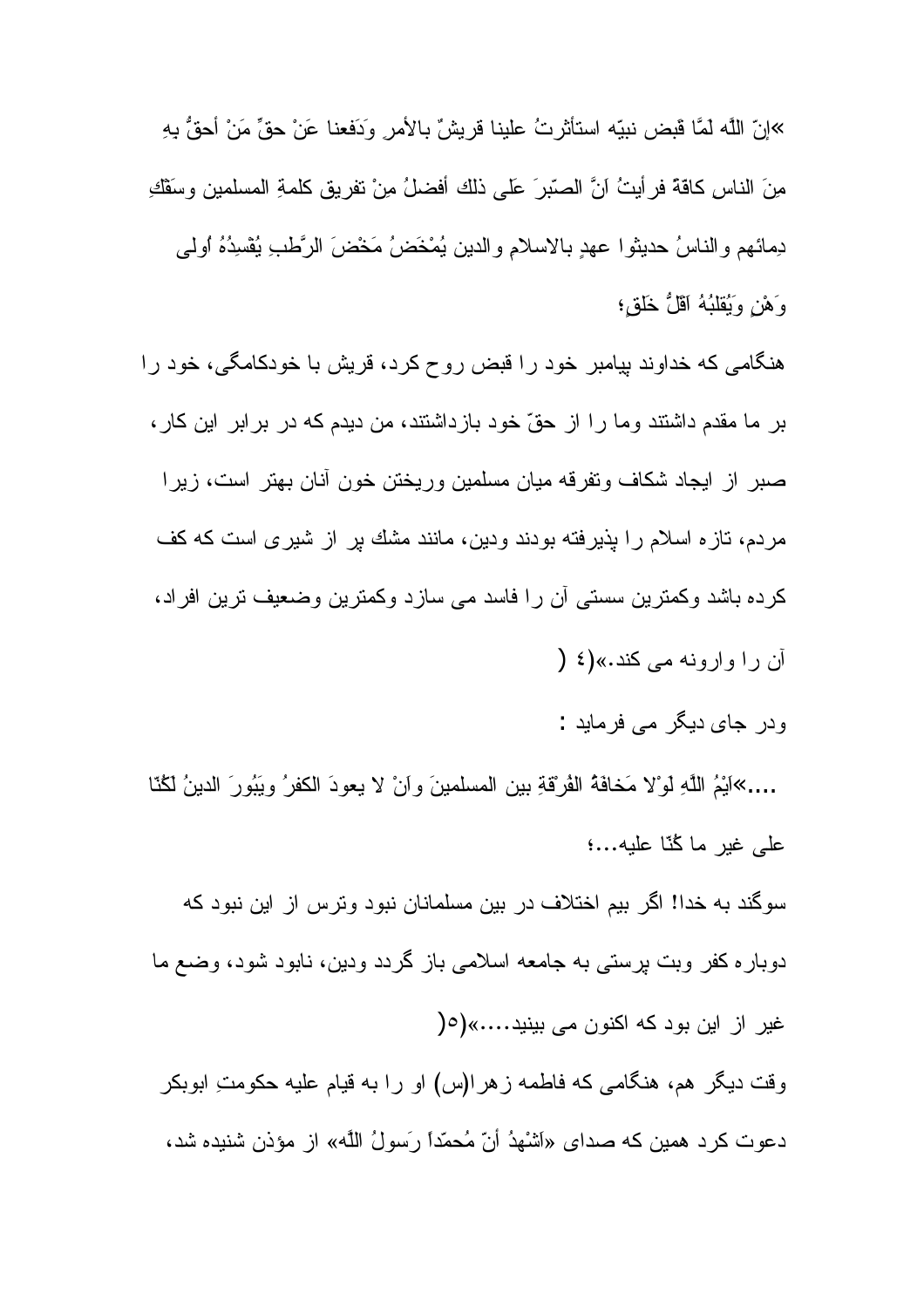فرمود» :یا فاطمه، أیا می خواهی این صدا خاموش شود؟، فاطمه گفت: خیر ، بلکه می خواهم این نام بماند. فرمود: بس صبر کن، همان که گفتم؛ یعنی اگر قيام كنم اين صدا هم از بين مي رود.»(٧ ( از آنچه که گذشت چنین برمی آید که امام، سلوك سیاسی اش مبتنی بر معیارهای حق بود وهیچ چیز را جز از راه حق نمی بذیرفت، حتی هنگامی که عبدالرحمان بن عوف در شورا، به او بیشنهاد داد که اگر به قرآن وسنت بیغمبر و اجتهاد شيخين (ابوبكر وعمر) عمل كني با نو بيعت مي كن م كه خليفه مسلمانان بشوی آن امام بزرگوار می توانست در ظاهر موافقت کند وحکومت اسلامی را بگیرد وبعد هم به اجتهاد ورأی خود عمل کند، اما علی حکومت را

بر ای خود نمی خواهد، بلکه بر ای بقای صداقت ویاکی می خواهد تا راستی وحق وعدالت بماند. از این رو به عبدالرحمان ف رمود: به کتاب خدا وسنت رسولش عمل مے کنم، اما به اجتھاد شیخین نه، اگر علی جو اب ر د نمے داد، یاز ده سال زودتر به حکومت می رسید، امّا علی، هدفش رسیدن به حکومت نبود، بلکه عمل به حق ورفتار بر طبق موازين شرع بود .

علي (ع) کسي نبود که بر اي رسيدن به حکومت از راه کج وارد شود وکجي را عقل ودرایت وکیاست بداند، اگر تمام دنیا را به کام علی می ریختند تا لختی به انحراف برود ممکن نبود، واین روند را ادامه داد تا در زمان خلافتش در ذیل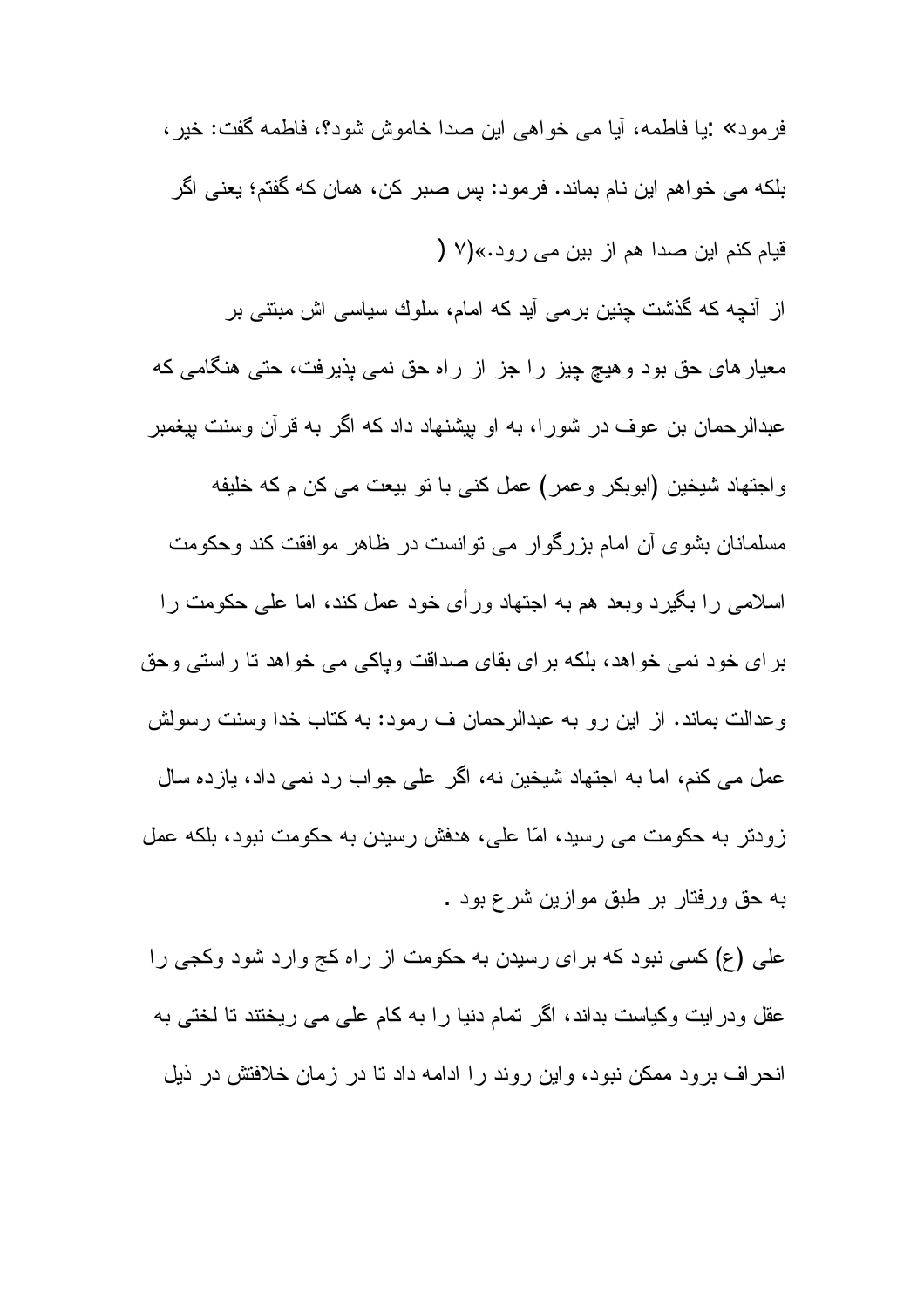خطبه ای که داستان «عقیل و آهن نفتیده» را ب ازگو می کند به این حقیقت اشار ہ دار د آنجا که مے فر مابد : »وَاللَّهِ لو ْ اعطيْتُ الأقاليمَ السبعة بما تحتَ أفلاكِها عَلَى أن أعصنَى اللَّه في نَملةٍ أَسْلَبْها جِلبَ شعبر ة ما فَعَلَتْهُ؛ به خدا سوگند اگر هفت اقلیم با آنچه در زیر آسمان هاست به من دهند تا خداوند را در گرفتن پوست جوی از دهان مورچه ای نافرمانی کنم هرگز نخواهم کرد ≪.

و در ادنباله اش فر مو د :

»وإنّ دنياكم عِندي لـأهون مِن وَرَقَّةٍ في فَم جَرادةٍ نَقْضَمُها ما لِعليٍّ وَلِنَعيمٍ بَفني ، وَلَدَةٍ لا نَبقى نعوذُ بِاللَّهِ مِن سُباتِ العقلِ وقْبِحِ الزَّللِ وَبِهِ نَستَعينٍ؛ همانا این دنیای شما از برگ جویده ای که در دهان ملخی باشد نزد من خوارتر وبی ارزش تر است. علی را با نعمت های فنابذیر ولذت های نابودشدنی دنیا چه کار! از خواب رفتن عقل ولغزش های قبیح به خدا بناه می برم واز او یاری مي جويم.»(٦ (

علمی همان است که پس از قتل عثمان وقتی که مردم با او بیعت کردند، مغیر ه بسر شعبه از روى نصيحت وخيرخواهي به او گفت: «اگر فرصت ها را از دست بدهی فردا کار ها از دستت در می رود! بس معاویه وسایر فرمانداران را در کار هایشان باقی بگذار ویس از محکم شدن پایه های حکوم نت هر که را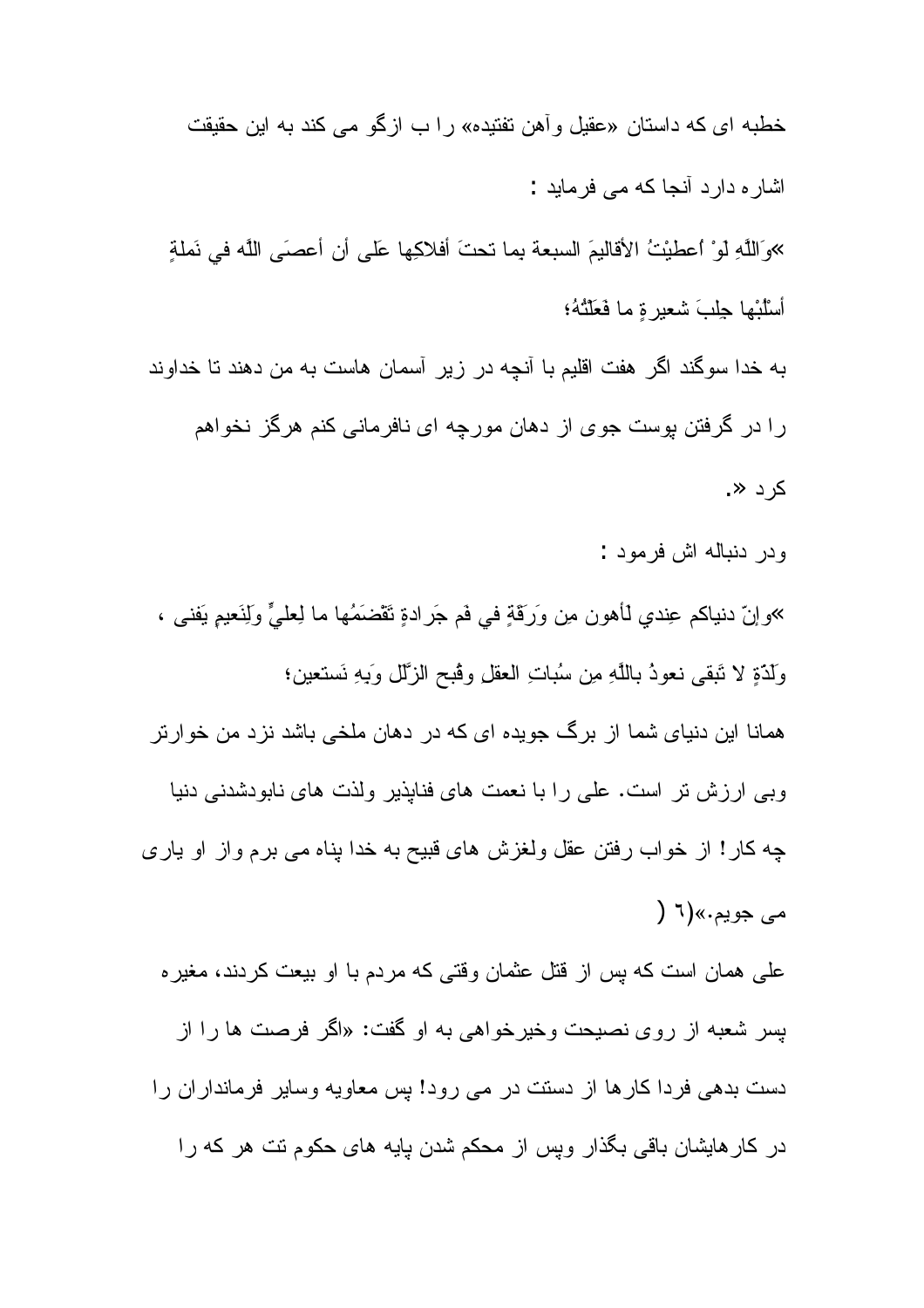خواستی برکنار کن.» حضرت زیر بار مصلحت اندیشی او نرفت وفرمود: «من لحظه ای در کار دین سستی نمی کنم ودون فطرتان را در کارم شریك نمی سازم.» مغیره گفت: «اگر بپشنهاد مرا ببذیری هر کسی را می خواهی عزل کن، اما معاویه را باقی بگذار ، زیرا او در شام پایِ گاهی دارد. ضمناً دلیلی هم برای ابقای او داری، چراکه عمر او را نصب کرده است؟» فرمود : »لا وَاللَّهِ لا أَستَعْمَلُ مَعَاوِيَّة يومِينِ؛

نه به خدا سوگند او را برای دو روز هم به کار نمی گیرم.»(۸ (

.1ابن قتيبه، الامامة والسياسة، ج ١، ص ١١،به نقل از : جعفر سبحاني، بِزْوِهشي بِيرِامون زِندگاني امام علي(ع)، ص ٢٠٦ . .2طبرسي ، الاحتجاج، ج ١، ص ٩٥، به نقل از : همان، ص ٢٠٧ . .3ابن قتيبه، الامامة و السياسة، ج ١، ص ١٢ و شرح ابن ابي الحديد، ج ٢، ص ٤٧، به نقل از همان، ص ٢٠٨ و ٢٠٩ . ـ اكشرح ابن ابي الحديد، ج ٨، ص ٣٠ ـ . 5همان، ج ۰، ص ۳۰. .6همان، ج ۱۰، ص ۱۱۳. . 7ر ك: همان، ج ١٠، ص ٢٤٥ و نهج البلاغه، خطبه ٢٢٤ .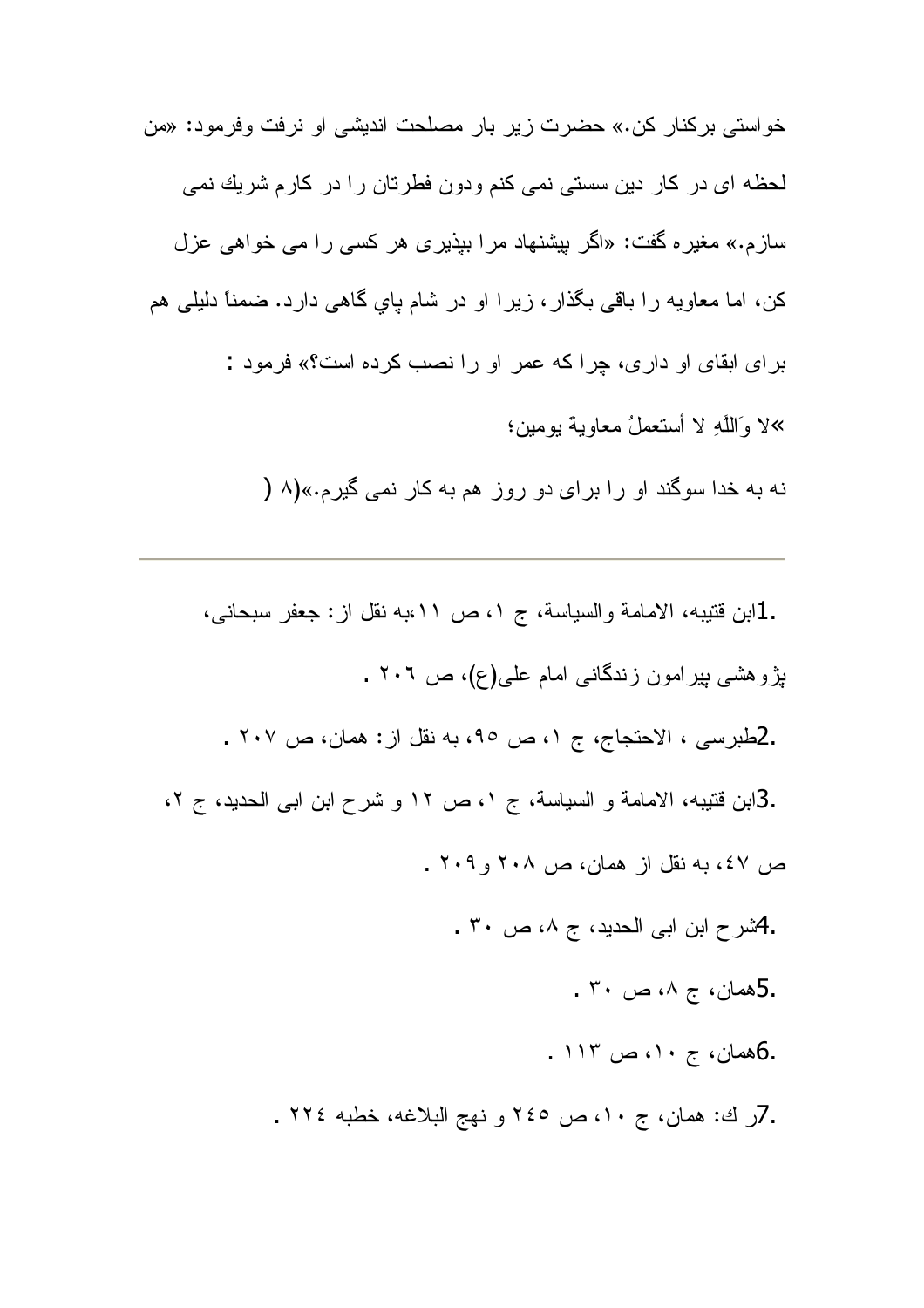.8عباس عقاد، عبقرية الامام، ص ١٢٢ ومسعودي، مروج الذهب ج ٢، ص  $.777$ 

سلوك سياسى على (ع) در زمان خلافت

زمانی که امام علی (ع) اداره کشور اسلامی را به عهده گرفت سیاست مداری او بر اساس موازین اسلام وقرآن متبلور شد و هیچ گاه از موازین اسلام منحرف نگر دید و ذر ّه ای از احکام اسلامی تخطی نکر د .

ابن ابی الحدید معتز لی سنی می گوید: «همانا دشمنان علی (ع) هم گفته اند که او مقید به شرع انور بود ودر اداره کشور اسلامی بر خلاف آن عمل نمی کرد. به آنچه اسلام نهي كرده بود نز ديك نمي شد وخود مي فر مود :

> لو لا الدين النُّقي لكُنتُ أدهَى العَرب؛

اگر بای دین ونقوی در میان نبود نیرنگ بازنرین مردم عرب بودم «. بعد ابن ابی الحدید ادامه می دهد: «اما غیر علی، خلفای دیگر به مقتضای مصلحت خود عمل می کردند چه أن مصلحت مطابق شرع انور باشد یا نه» سیس می افزاید: شکی نیست کسانی که به مصلحت اندیشی عمل می کنند وخود ر ا محدود به موازين شر ع اسلام نمي بينند امور دنيايي آنان ب ه ظاهر بهتر انتظام می یابد، ولی آن کس که چنین نباشد وبخواهد بر اساس موازین بیندیشد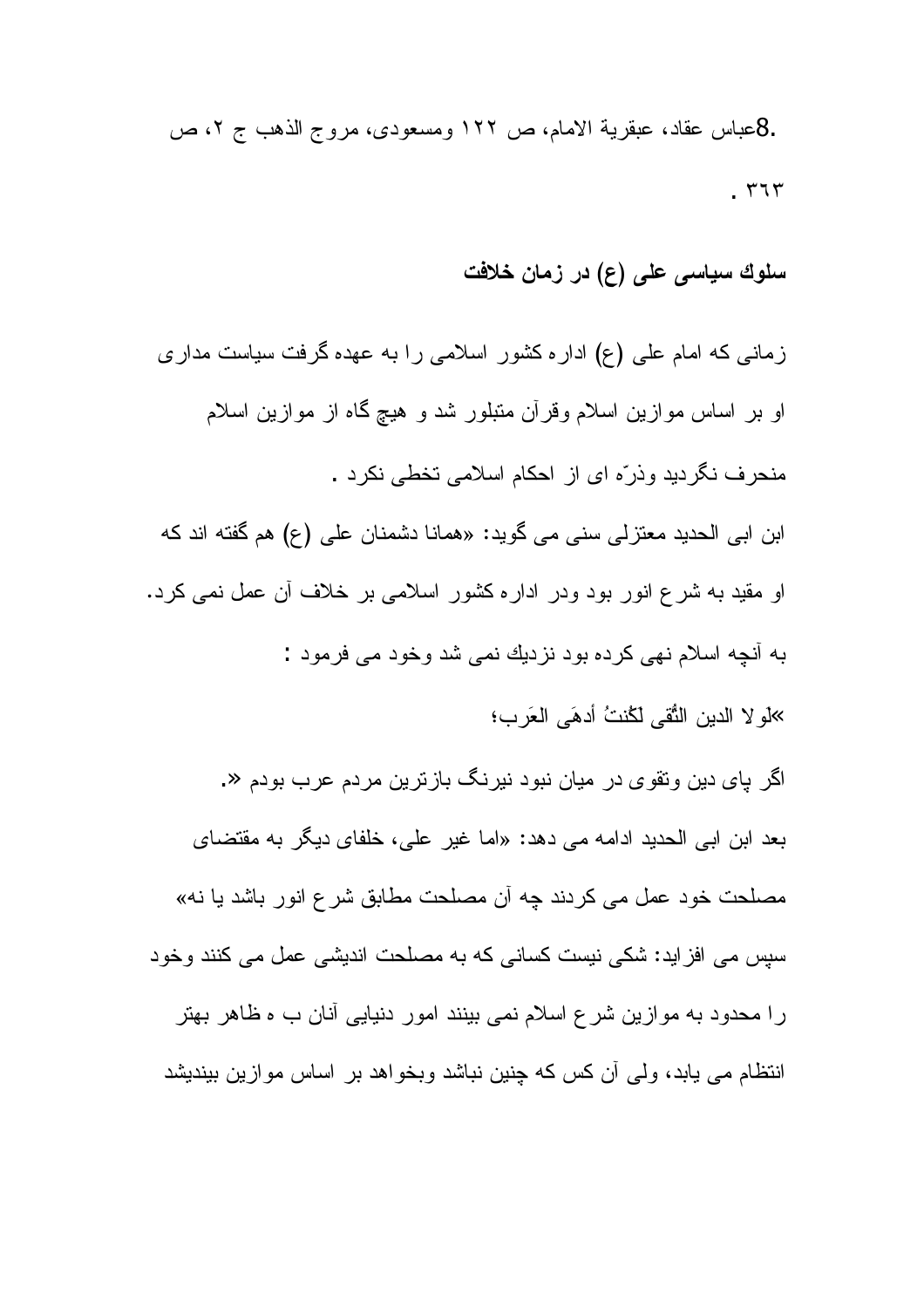وعمل کند با خواسته های نفسانی مردم رو به رو خواهد بود ودنیای او به بر اکندگی نز دیك تر است.»(۱ ( به طور قطع امام علی (ع) از شیوه ها وابزارهایی که حکومت او را نداوم بخشد و او از نمام نیرنگ هایی که پایه های حکومتش را استوار نماید، باخبر بود، اما أنچه او را باز می داشت دین ونقوا بود. علی موفقیت وپیروزی را در خشنودي ورضاي خدا واجراي حق وعدالت مي ديد، ن ه در حكومت چند روزه بر مردم، زیرا نه دنیا را می خواست ونه ریاست بر آن را، وبه تعبیر خودش، تمام دنیا وحکومت بر آن در نزدش، جون بال مگسی ویر کاهی واستخوان بوسیده وکمنر از کفش وصله دار بود، بلکه هدف ومنت های آرزوی علی (ع) این بود که حقی را احیا و باطلبی را ب میراند و عدالتی را بگستراند . این روش، به معنای سستی در رأی وضعف در سیاست نیست، بلکه کمال قوت وقدرت است، زیرا ضعیف کسی است که هر از چند گاهی بر طبق مصالح شخصبی ویا نرس وطمع ویا عوامل دیگر از معیارهای حق عدول کند. امّا علمی، معیارهای حق را بر هم نزد وسستی نورزید .وبی هیچ گونه واهمه ای، سیاست رسول الله وهمه بيغمبران ومردان بزرگ الهي را ادامه داد. علي مي توانست با دادن مقام ومنصبي بي جا به طلحه وزبير ، از غائله جمل جلوگيري كند، وبا ادامه حکومت معاويه در شام موافقت نموده وغائله صفين بيش نيايد وبا بذيرفتن مطالب جاهلانه خوارج از جنگ نهروا ن جلوگیری کند، اما علی هرگز چنین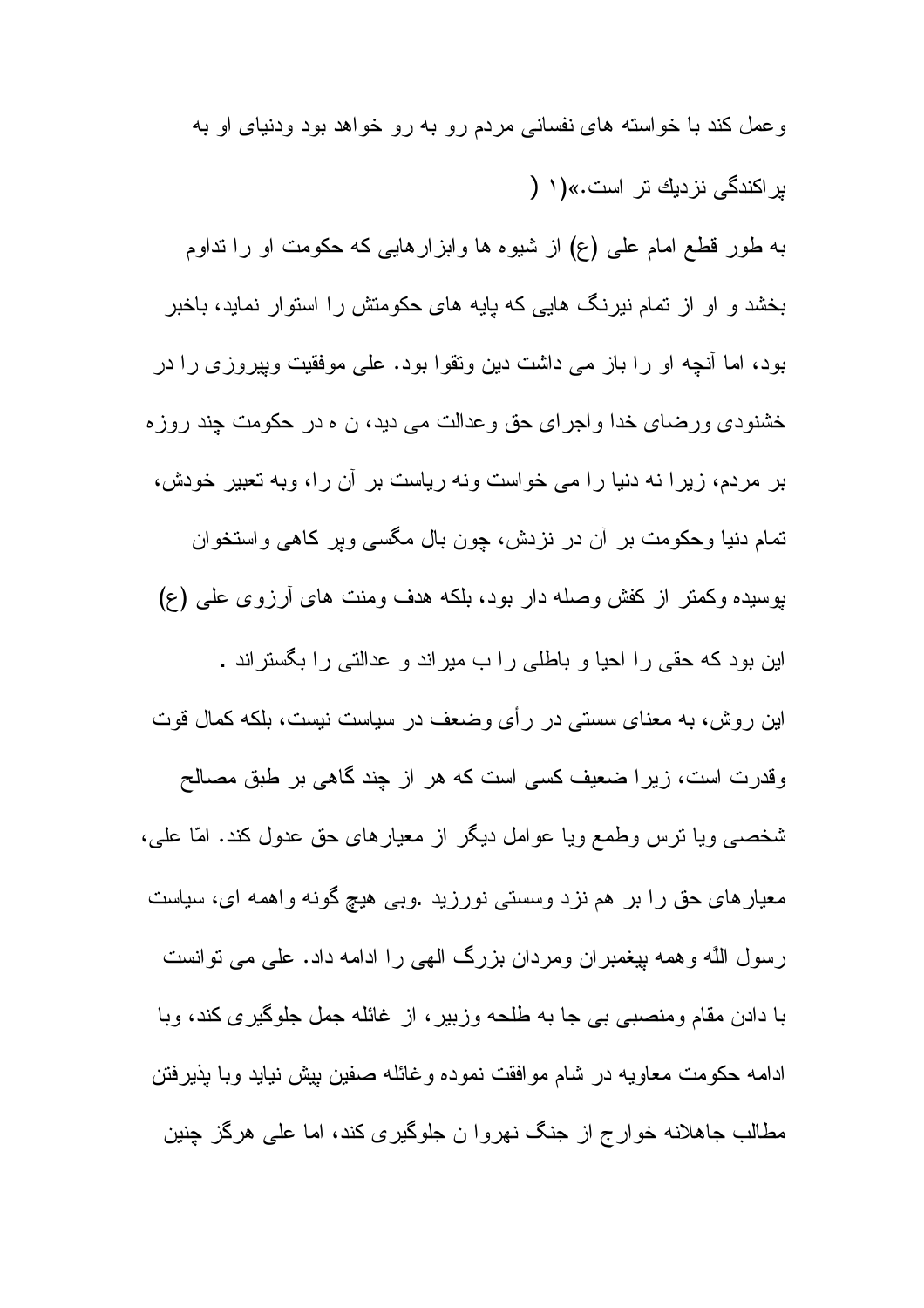نکرد، چون او سیاست مدار عادل است و هر چیزی را باید در جای حقش بگذارد. علی که همچون معاویه ها مکار ودغل باز نیست تا همه جا مماشات کند و هر چیزی را که برای بقای خودش سود دارد بپذیرد ولو اسلام زیر یا برود. ولذا حضرت خوب مي دان ست كه بعداً به او خرده مي گيرند واو را در سیاست، ضعیف می بندارند. از این رو، در یکی از خطبه های خود این حقایق را به سبك زيبايى، به نصوير كشيده است :

. . . »ولَقَد أصبْحنا في زمانٍ قد اتَّخَذَ أكثرُ أهلِه الغَدْرِ كَيْساً ونَسَبَهُمْ أهلُ الْجَهْلِ فِيه إلى حُسنِ الْحِيْلَةِ. ما لهُمْ! فَاتَلَّهُمُ اللَّهُ قَدْ يَرَى الْحُولُ الْقُلَّبُ وَجْهَ الْحِيْلَةِ وَدُونَهُ مانعٌ مِنْ أَمْرِ اللَّهِ وَنَهْى وِ فَيَدَعُهَا رَأَىَ عَيْنِ بَعْدَ الْقُدْرَةِ عَلَيْها، وَيَنْتَهِنّ فُرْصتَهَا مَنْ لا حَرِيجَةَ لَهُ فِي الدِّينِ؛

. . . »در زمانی هستیم که بیشتر مردم خیانت ونیرنگ را کیاست و عقل می بندارند ونادانان، أنها را اهل ندبير مي خوانند. چگونه فكر مي كنند، خدا أنان را بکشد، چه بسا انسان دانا راه چاره هر کاری را می داند وآگاه به فراز ونشیب ها هست، اما سبب آن که حیله نمی کند آن است که امر ونهی پروردگار مانع اوست و یا آن که قدرت بر انجام آن را دارد، ولی به روشنی رها می سازد، ولی أن كس كه در دين خدا از هيچ گناهی پروا ندارد ، از همين فرصت ها و حیله ها استفاده مے کند وبه مکر ونیرنگ دست مے زند.»(۲ (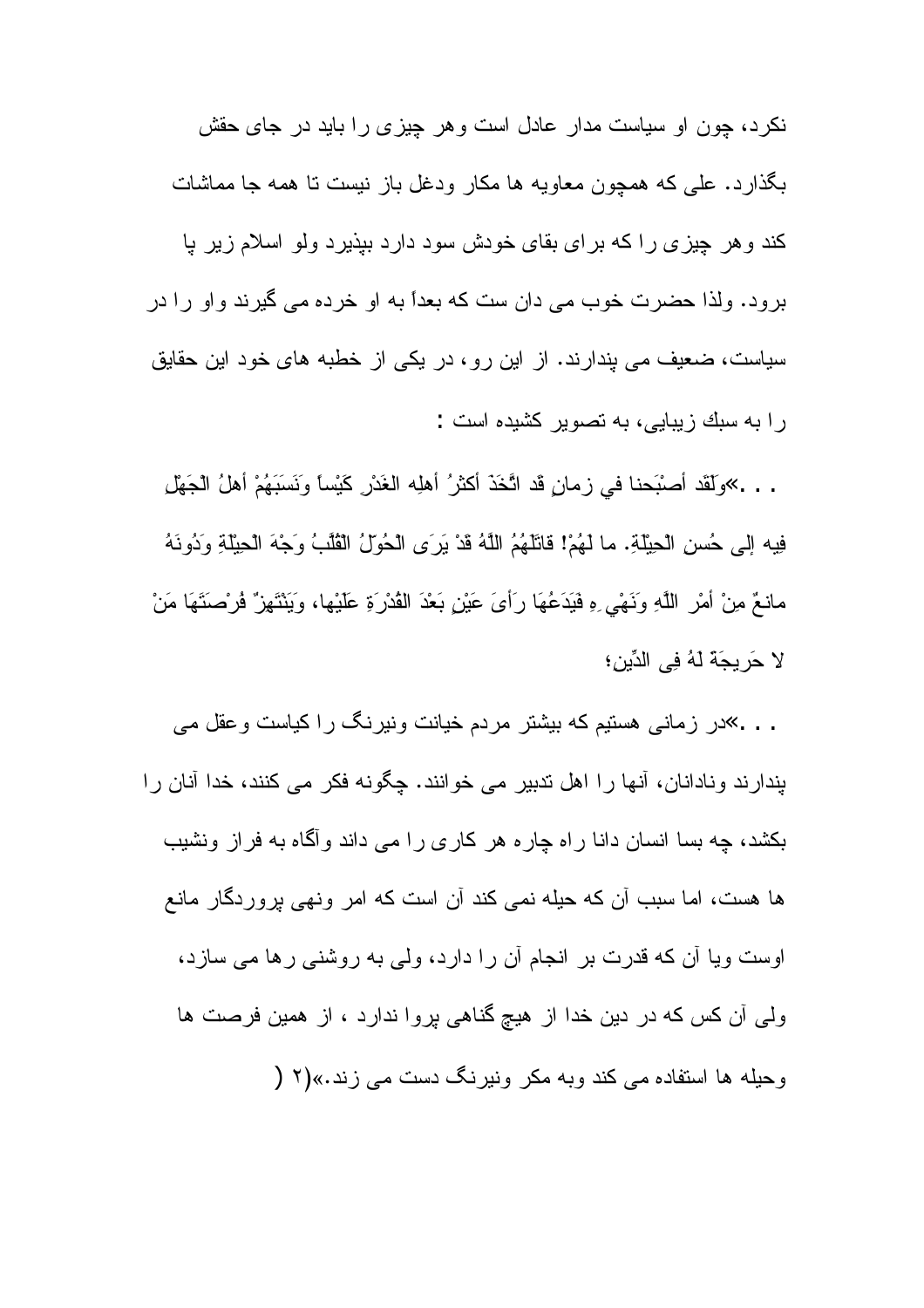امير المؤمنين على (ع) در تمام مدت حكومتش، كتاب خدا وسنت رسولش را مدّ نظر داشت ودر هیچ کاری سلیقه های شخصبی را که مخالف آن دو بود به کار نمی گرفت، زیرا بپروزی های زودگذر را موفقیت نمی دانست. در حقیقت هیچ سیاستی را از راستی وصداقت در چارچوب موازین شرع بهتر نمی دانست و آنانی را که معاویه نیرنگ باز ومکار را سیاست مدار می دانستند نکوهش می کر د ومے فرمود :

»واللَّهِ ما معاوية بأدهى مِنَّى وَلكنَّهُ يَغْدِرُ ويَقْجُرُ ولوْلا كَراهِيَّةُ الغَدْرِ لَكُنْتُ مِنْ أدْهي الناس َ<...

<sup>»</sup>سوگند به خدا! معاویه از من سیاست مدارتر نیست، ولی او نیرنگ می زند و گناهکار ِ است و اگر ِ نبر نگ و حبله ناشابسته نبود، من سباست مدار تر بن مر دم بودم. اما هر نیرنگی، خود گناهی است و هر گناهی یك نوع كفر است. (۳) وروز رستاخیز برای هر نیرنگ باز وم کاری نشانه ای است که به آن شناخته می شود. به خدا سوگند من با کید ومکر اغفال نمی شوم (زیرا به شگردهای آنان آگاهم) و در سختی وگر فتار ی عاجز وناتو ان نمبی گر دم.»(٤ ( در این سخن، امام علی (ع) نوجه خود را به حیله های دشمن بیان می کند وبر تر ی اندیشه خود ر ا باز گو ً می نماید، او نه نتها در مرحله سخن، بلکه در عمل هم فکر بلند و هشیار ی خود را نشان داده است، او در میدان های گوناگون جنگ از فکر صائب وبلند خود بهره برده وهر غول بیك رى را به خاك انداخته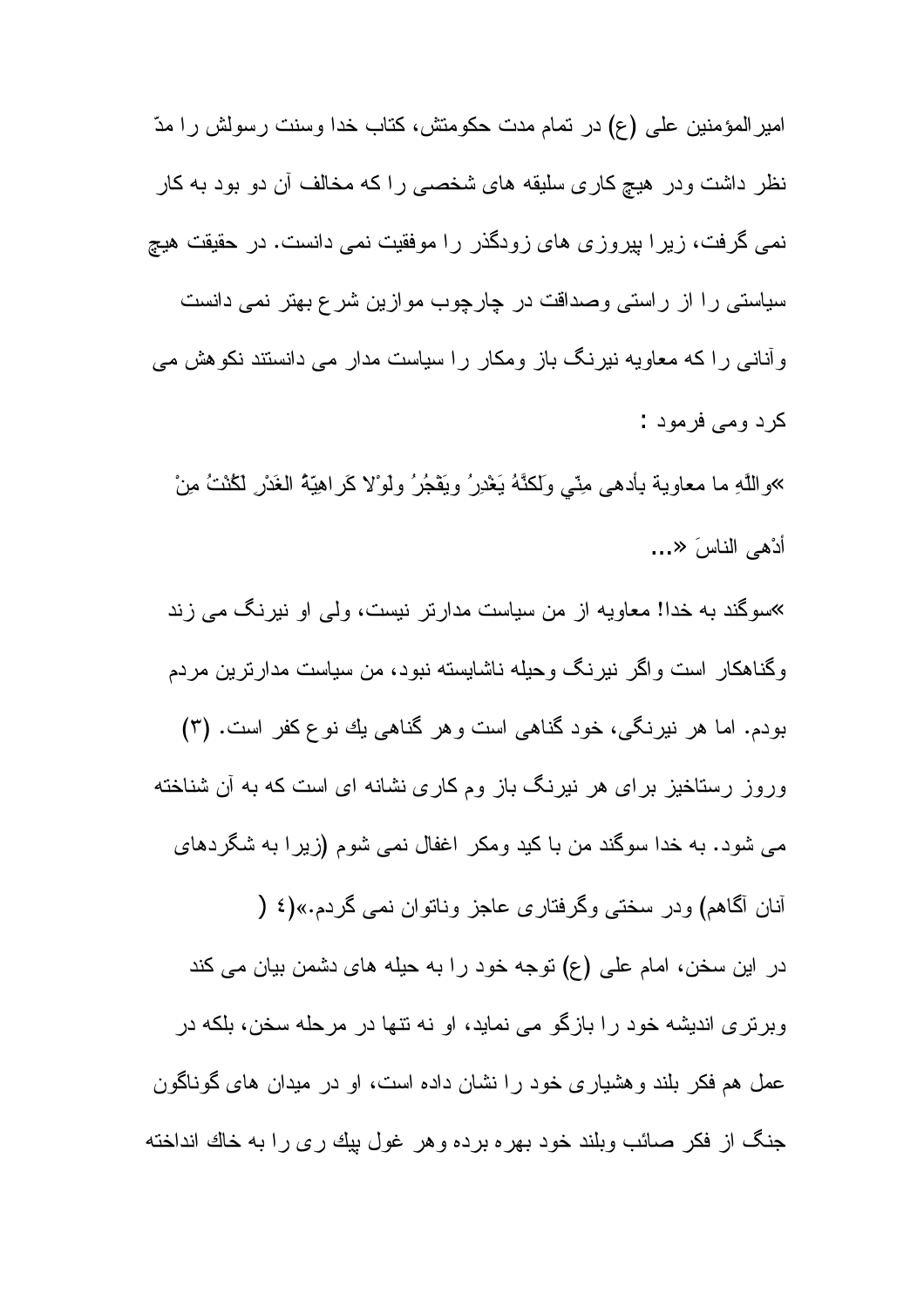است، مگر نه آن است که یکی از عوامل مهم بیروزی در جنگ، هشیاری وشناخت نسبت به موضع گیری های دشمن است، پس چرا کونه فکران، علی را در سیاست ناتوان می بندارند ومعاویه را زیرك ونیزبین؟ هیهات! هیهات !علی هرگز برای چند روز حکومت، از روش آلوده دامن ها وسیاست مداران زورمدار ودنیابرست استفاده نمی کند وأنچه را دنبال می کند شریعت مقدس اسلام وقوانین حیات بخش أن است، لذا سیاست ها وتدابیری که با قانون خدا وسنت رسول اکرم مخالف است به دور می ریزد. اگر چه او را متهم به ضعف در سیاست کنند. از امام صادق ( ع) سؤال شد :

. . . »ما العَقل؟ قالَ: ما عُبِدَ بِه الرَحْمنُ وَاكْتُسِبَ بِه الْجَنانِ قال: قلتُ: فالذي (فما الذي – ن خ) كان في معاويه؟ فقالَ: نِلْك النَكْر اء نِلْك الشَّيْطْنَة وهِي شَبَيبِهَة بِالْعَقْلِ لَيْسَتِ بِالْعَقَلِ؛

. . . »كه عقل چیست؟ امام (ع) فرمود: عقل چیزی است كه با آن خدا ستایش شود وبهشت، به دست آید. راوی برسید در معاویه چه؟ فرمود: آنچه در معاویه بود عقل نبود، بلكه زشتى وشيطنت بود، مردم او را عقل بنداشتند، ولى شبيه عقل بود نه عقل.»(٥ (

> .1شرح ابن ابی الحدید، ج ۰، ص ۲۸ . . 2نهج البلاغه، خطبه ٤١.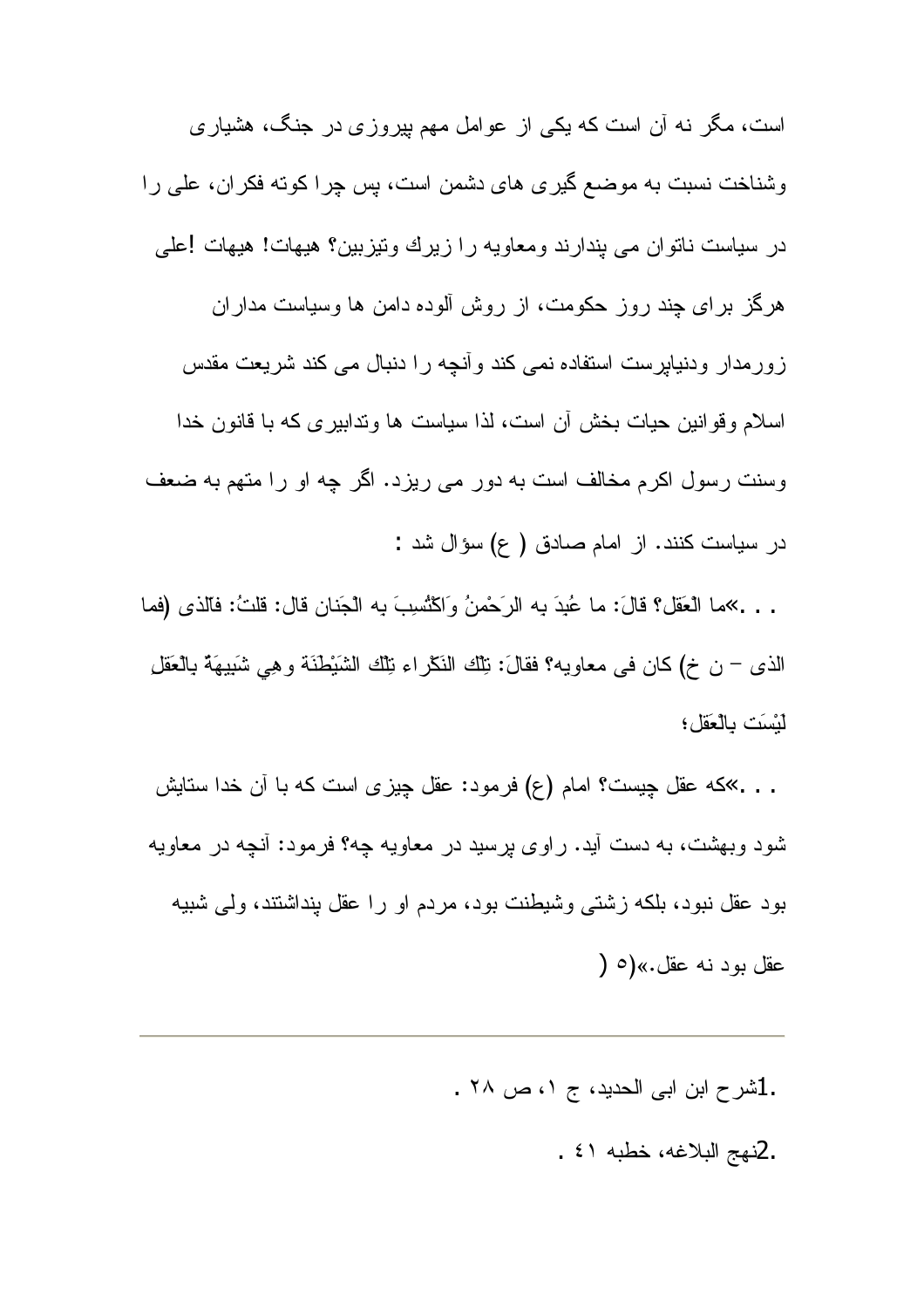.3زیرا چیزی که در شرع اسلام حرام باشد وکسی او را حلال بداند نوعی کفر است؛ معاويه وانباعش محرمات اسلام را مباح مي دانستند . .4نهج البلاغه، خطبه ٢٠٠. .5اصول كافى، ج ١، ص ١١ .

# دو سيره همگون رسول خدا وعلى (ع)

روش علی (ع) در سیاست همچون روش بپغمبر اسلام بود. برای أن که این حقيقت، بيشتر روشن شود خلاصه اي از كلام ابن ابي الحديد را نقل مي كنيم : »بعضی که مقام وفضل امیر المؤمنین را درك نكرده اند، گمان برده اند که عمر از على سياست مدارتر بوده است، اگر چه على از عمر عالم تر است، بلكه دشمنان علمی وأنها که بغض او را در دل دارند بنداشته اند که حتی معاویه هم از آن حضرت با ندبیر نر وسیاست مدارنر بوده است « خود ابن ابی الحدید در پاسخ این تصور غلط می گوید: «سیاست مدار اگر بخواهد نوفیقی در ثبات حکومتش بیدا کند، باید مصلحت را در نظر بگیرد؛ حال

این مصلحت، موافق شرع باشد یا مخالف آن، اما وقتی که این طور نبود بعید است در امر حکومت، ثباتی به دست آورد. امیر المؤمنی ن (ع) مقید به قیود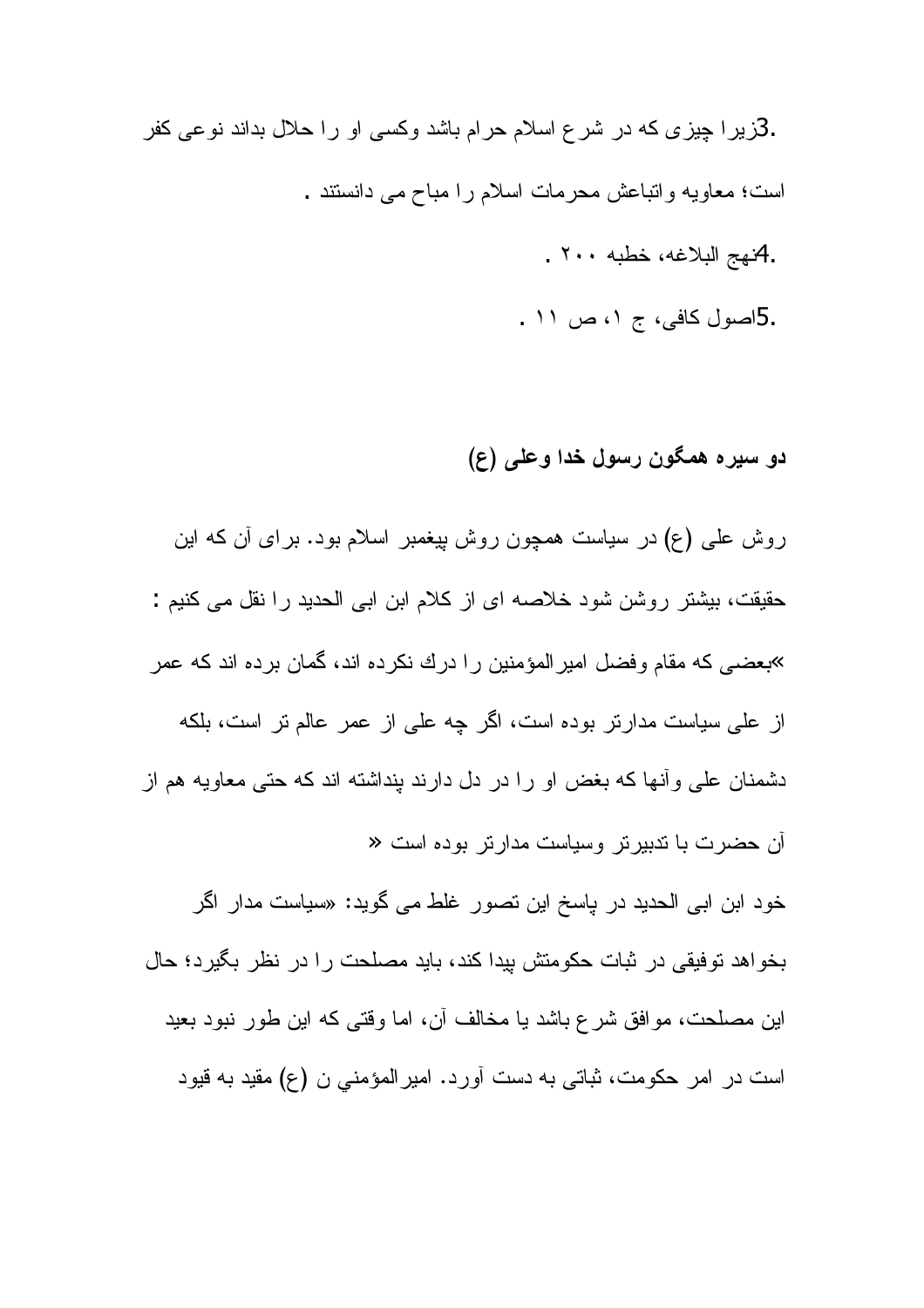وحدود شریعت بود، او مصالحی که موافق اسلام نبود کنار گذاشت، پس روش آن حضرت با كساني كه التز ام عملي به قو انين اسلام نداشتند فر ق مي كند «. وى در ادامه مى گويد: «البته ما درصدد خرده گيرى بر عمر بن خطاب نيستيم، چرا که او در مسائل به قیاس واستحسان ومصالح مرسله عمل می کرد (۱) وبا ر أي خود، عمومات را تخصيص مي زد وبا استنباط اصولي كه خلاف آن عمومات بود مدد می جست، وبه دشمنان خ ود حیله می زد وحتی به امرا وفرمانداران خود دستور می داد نیرنگ بزنند و هر کس که گمان می کرد استحقاق شلاق دارد او را با شلاقش تأديب مي كرد، اما على جنين نبود، او در برابر نصوص وظواهر، كاملاً نسليم بود وبه قياس وأراى شخصى رو نمى أورد وامور دنیا را با امور د بن نطبیق می داد وبه همه با یك دید می نگریست وجز به کتاب خدا ونص رسولش عمل نمی کرد. بس راه این دو (علی وعمر) در خلافت وروش ادار ه آن از این جا از هم جدا می شود، با این حال، عمر سخت گیر بود، ولی علی بردبار ، ودر خلافت خیلی گذشت می کرد، لذا عمر از این ر اه، قد ر ت زیادی در حکومت بیدا کر د، اما حکومت علی با نر می وملاطفت همراه بود…. این امور در کار حاکم ووالبی امر نأثیر بسیار دارد. عمر در دوران حکومتش با مشکلی رو به رو نشد وچقدر بین این دو خلیفه فاصله است «.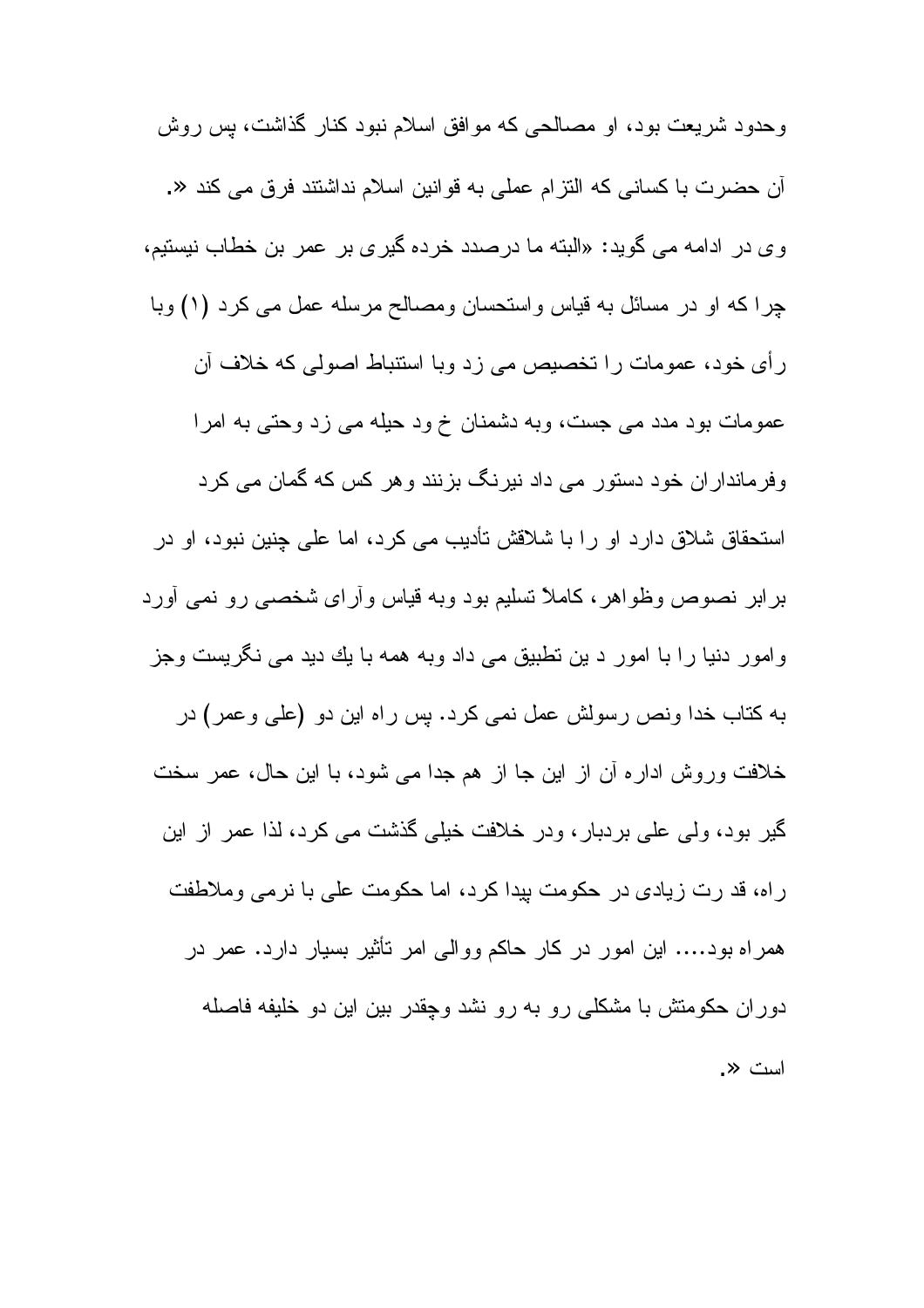سبس مے گو بد: «اگر کسے اشکال کند که آبا حکومت ر سو ل خدا، آن انتظام لاز م را داشت یا نه؟ با نوجه به این نکته که بپامبر به نص ووحی الهی عمل می كرد، ولَّـى علَّـى فقط به نصٌّ؛ در جواب مـى گوييم: سياست بپيامبر از بحث ما خارج است، زیرا آن حضرت در افعال خود معصوم بود وبد بن جهت در اداره امور دجار اشتباه نمي شد، اما اين دو جنين نبو دند.»(٢ ( در نوضيح جواب ابن ابي الحديد بايد گفت: به عقيده ما شيعيان، علي (ع) هم از جانب خدا به امامت منصوب شده بود ومثل بیغمبر ، از گناه، خطا واشتباه، مصون بوده است، لذا - غير از وحي – هيچ فرقي در اين جهت بين پيغمبر وعلى نيست. سخن ابن ابي الحديد راجع به عمر صادق ا ست، زير ا عمر از طرف ابوبکر به خلافت رسید نه از طرف خدا، وابوبکر هم به رأى جمعى از

مردم مدینه منصوب شده بود، نه از جانب بیامبر ، بنابر این نه عمر ، ونه ابوبکر ونه عثمان، هيچ كدام مصون از خطا، نسيان وگناه نبودند. براي تأييد اين نكته به حدیثی که خود ابن ابی الحدید آورده است توجه فر مایید : قال رسول الله (ص): «يا على أخصمِكَ بالنُبِّوةِ ولا نُبِّوةَ بَعدي، وتَخصمِ الناسَ بسبع؛

بیامبر خدا (ص) فرمود: «یا علی! امتیاز من بر نو فقط در نبوت است ونو هفت امتیاز بر مردم داری که دیگران در أنها با تو شریك نیستند وبر مردم غلبه می جويبي.»(٣ (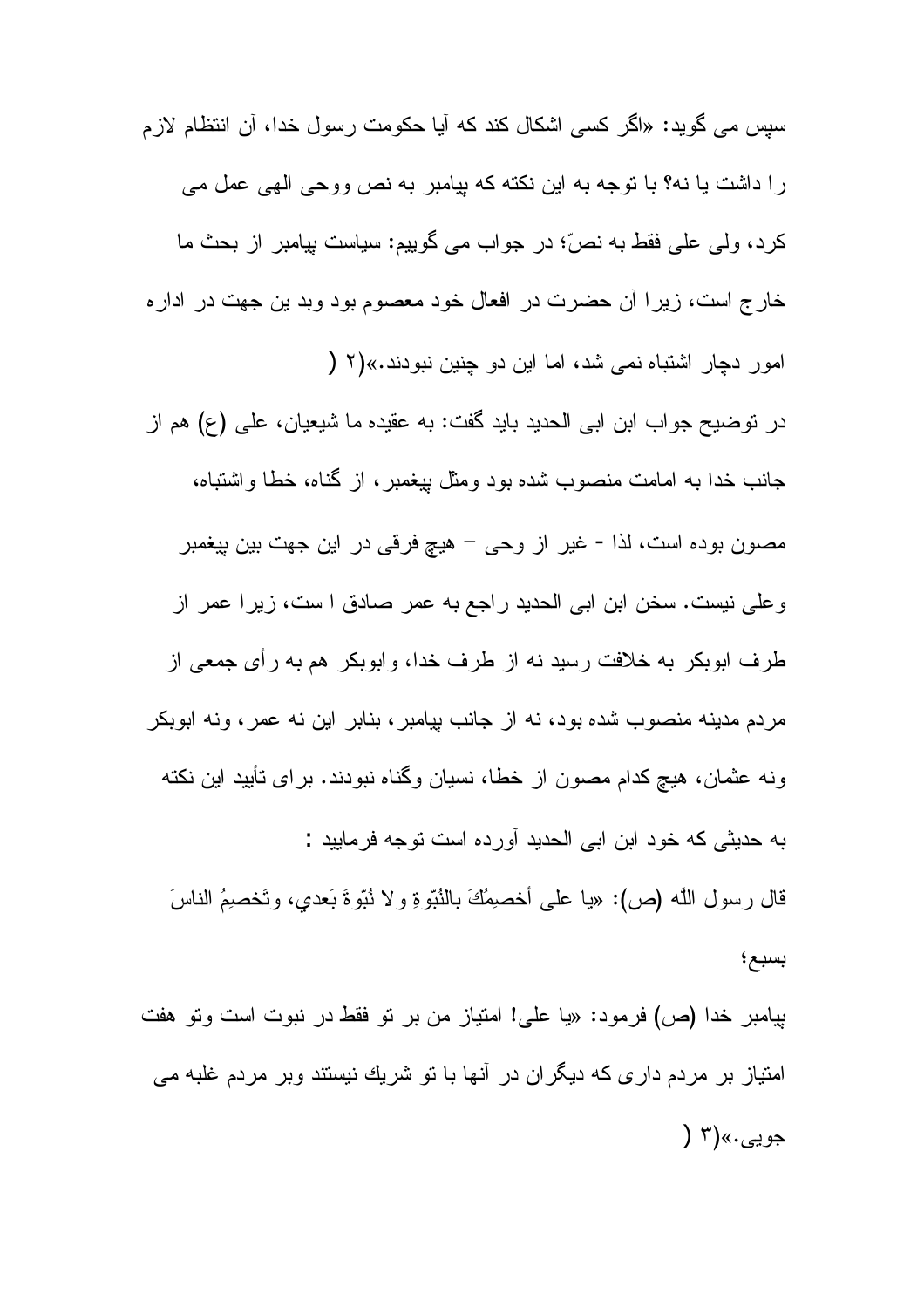نقیب بصره (ابی جعفر بن ابی زیدالحسنی) کلام بسیار جالبی در همگونی روش علمی(ع (با رسول خدا (ص) دارد که از شرح ابن ابی الحدید آن را نقل می کنیم: «کسی که سیره بیامبر وسیاست اصحابش را در زمان حیاتش ونیز سیره علمی وسیاست اصحابش را در ایام زندگیش مطالعه کند، فرق ی بین این دو بزرگوار نمی یابد؛ یعنی همان گونه که حکومت علی (ع) به سبب مخالفت ها وسریپچی اطرافیان وفرار أنها به سوی دشمن وفتنه ها وجنگ ها با مشکلات روبه رو بود همین طور هم بیغمبر اسلام با نفاق منافقان وأزار أنها ومخالفت بعضبي اصحاب وفرار برخي از آنان به كف ار ، وكثرت جنگ ها وفتنه ها مو اجه بو د .

سپس می گوید: أیا نمی بینی که قرأن عزیز از نکوهش منافقین وناراحتی پیامبر از اذیت آنان پر است، همان گونه که بسیاری از بیانات علی (ع) از ناراحتی ها وأزار بعضبي از ياران منافقش حكايت دارد .

و ی سپس بسیار ی از آبات قرآن را که در این بار ه آمده ذکر کرده است(٤)، تا آن جا که می گوید: اگر کسی در زندگانی این دو سرور، دقت کند، می بیند که بیغمبر و علم در همه موارد یا بیشتر آنها به یکدیگر شبیه اند. در ادامه می گوید: شگفتی در این جاس ت که بیامبر در نخستین جنگش (بدر) بپروز شد وعلمی هم در اولین نبردش (جمل) به پیروزی رسید. دیگر این که صلحنامه صفين با صلحنامه حديبيه بكي است .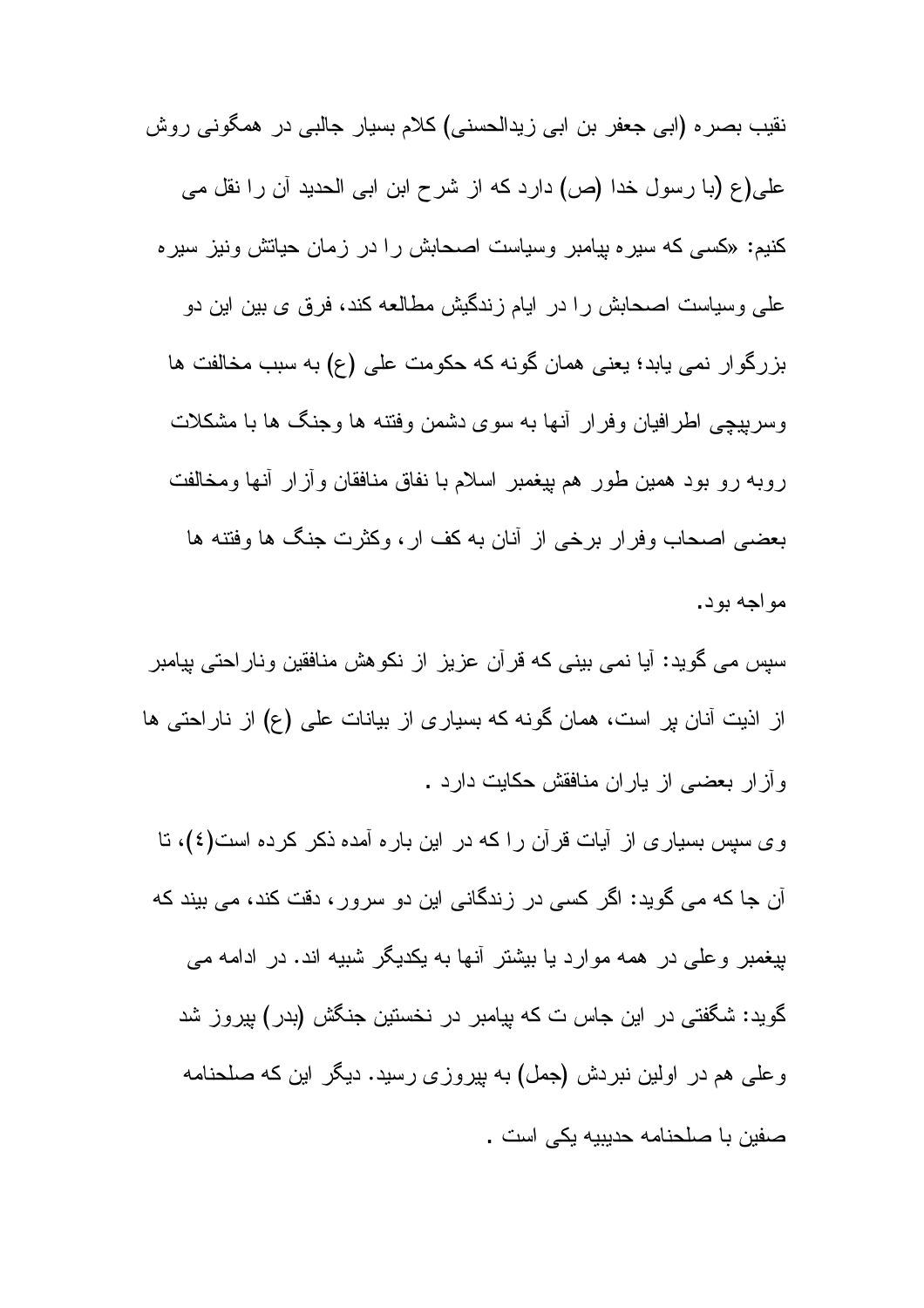باز می بینیم که معاویه در آخر روزگار علی (ع)، مردم را به سوی خود می خواند وخود را خليفه معرفي مي كرد؛ مسيلمه كذاب واسود عنسى هم در أخر عمر رسول خدا مردم را به خود دعوت كردند وخود را بيغمبر معرفي نمودند. همان طوری که ادعای معاویه بر علی سخت گران بود ادعا ی این دو مدعی نبوت دروغین هم بر بیغمبر سخت گران آمد وهمان طوری که کار آن دو بس از بیغمبر تمام شد، کار معاویه وبنی امیه هم پس از شهادت علی تمام شد و حکو منشان بر ای همیشه بر جیده شد .

رسول خدا در همه جنگ ها – جز جنگ حنین – با قریش جنگید وعلی هم در جنگ های خود - بجز نهروان – با قریش جنگید .

امیر المؤمنین با شمشیر زهرآلود شهید شد ورسول خدا هم با زهر .(٥ ( بیغمبر خدا در حیات خدیجه با زن*ی* دیگر ازدواج نکرد علی هم در حیات فاطمه ز هرا با زنی دیگر ازدواج ننمود .

رسول خدا در ٦٣ سالگي از دنيا رفت، علي هم در همين سن، به شهادت رسيد . سيس مي افزايد: اخلاق وسيره آن دو بزرگوار مثل هم بود، هر دو شجاع، فصيح، بخشنده وسخي، عالم به احكام الهي ورموز دقيق علمي بودند . هر دو نسبت به دنیا بی رغبت بودند واز لذات آن بهره ای نبرده وبه دنبال کسب آ*ن* هم نبو دند .

بیغمبر ، جسم مبارکش را در عبادت ونماز ذوب می کرد، علی نیز همچنین .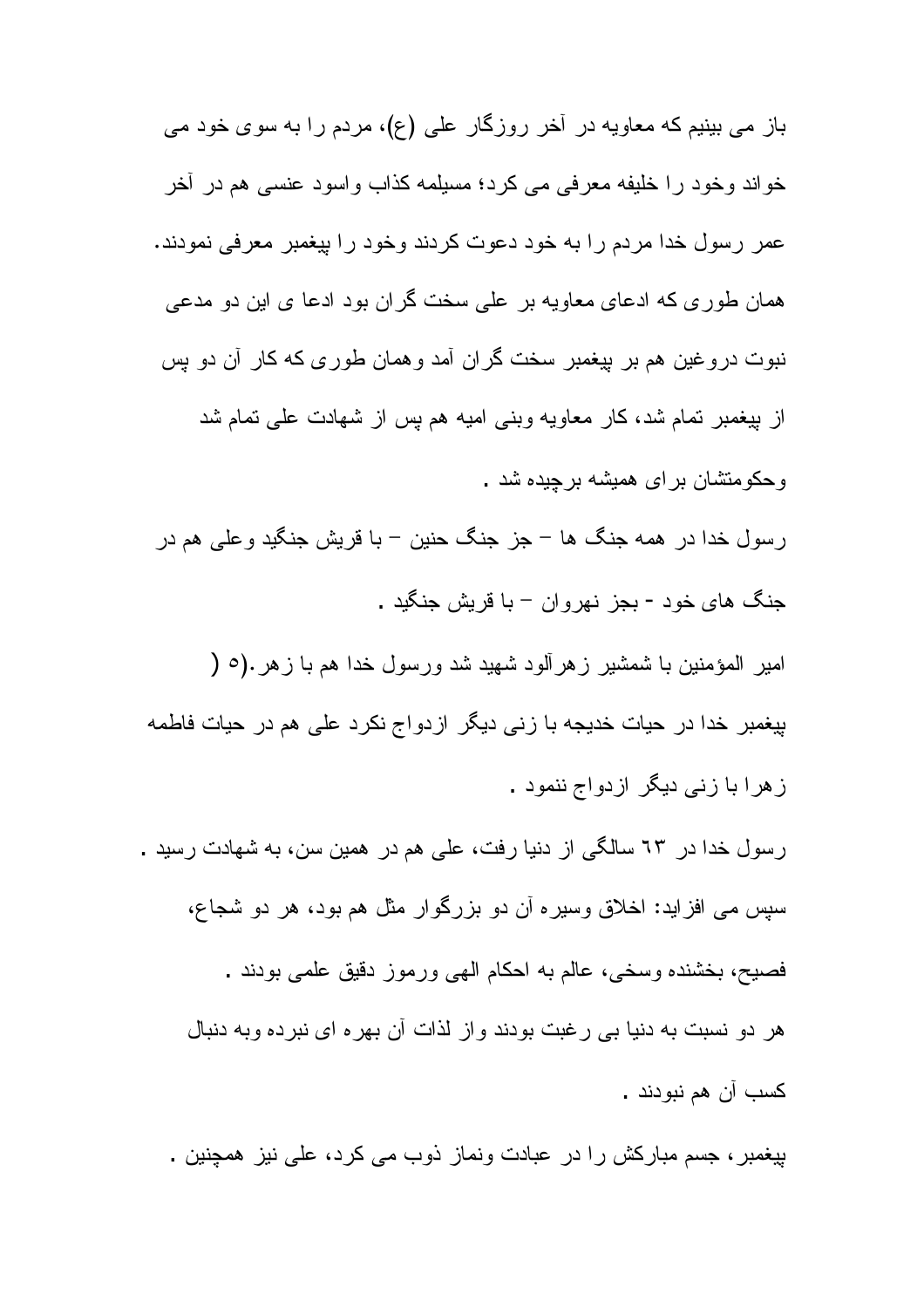هر دو ی آنان از اعقاب وفرزندان عبدالمطلب بودند ویدر هر دو ، بر ادر بدر ی و مادر ی بو دند، اما سایر فر ز ندان عبدالمطلب جنبن نبو دند .

محمّد در خانه ابوطالب (يدر علي) نربيت شد ومانند يكي از فرزندان او بود وبس از أن كه حضرت جوان شد، على را از ابوطالب گرفت ودر كنار خويش تربیت کرد تا خدمات ابوطالب را جبران کند، بس بدین وسیله اخلاقشان در هم آمیخت وفطرنشان یکی شد، زیرا همنشینی، ناثیر بسیاری دارد و اگر این زمان طولانی تر شود، اثر تربیتی وفرهنگی آن خیلی بیشتر است. پس اخلاق محمد همانند اخلاق ابوطالب واخلاق على هم مانند اخلاق ابوطالب ومحمّد بود، جرا که محمّد، مربّی علّی بود وهمه أنّها دارای روش، اصل، سرشت وروح یگانه ای بودند و هیچ کدام با دیگری فر ق نداشتند، جز این که خداوند محمّد ر ا به رسالت برگزید ومصالح خلق را به او آموخت ومورد لطف وعنایت بیشتری قرار گرفت وبا این ویژگی او را بر دیگران امتیاز داد. خود پیامبر به این معنا اشاره دارد وفرموده است: «يا علي! من فقط به نبوت بر نو برنري دارم وبیامبر ی بس از من نیست، اما تو با هفت امتیاز بر دیگر ان بر تر ی دار ی» ونیز فرمود: «هر نسبتی که هارون به موسی داشت، تو با من داری به استثنای نبوت.»(٦ (

.1نعریف این سه اصطلاح را به صورت مختصر می آوریم :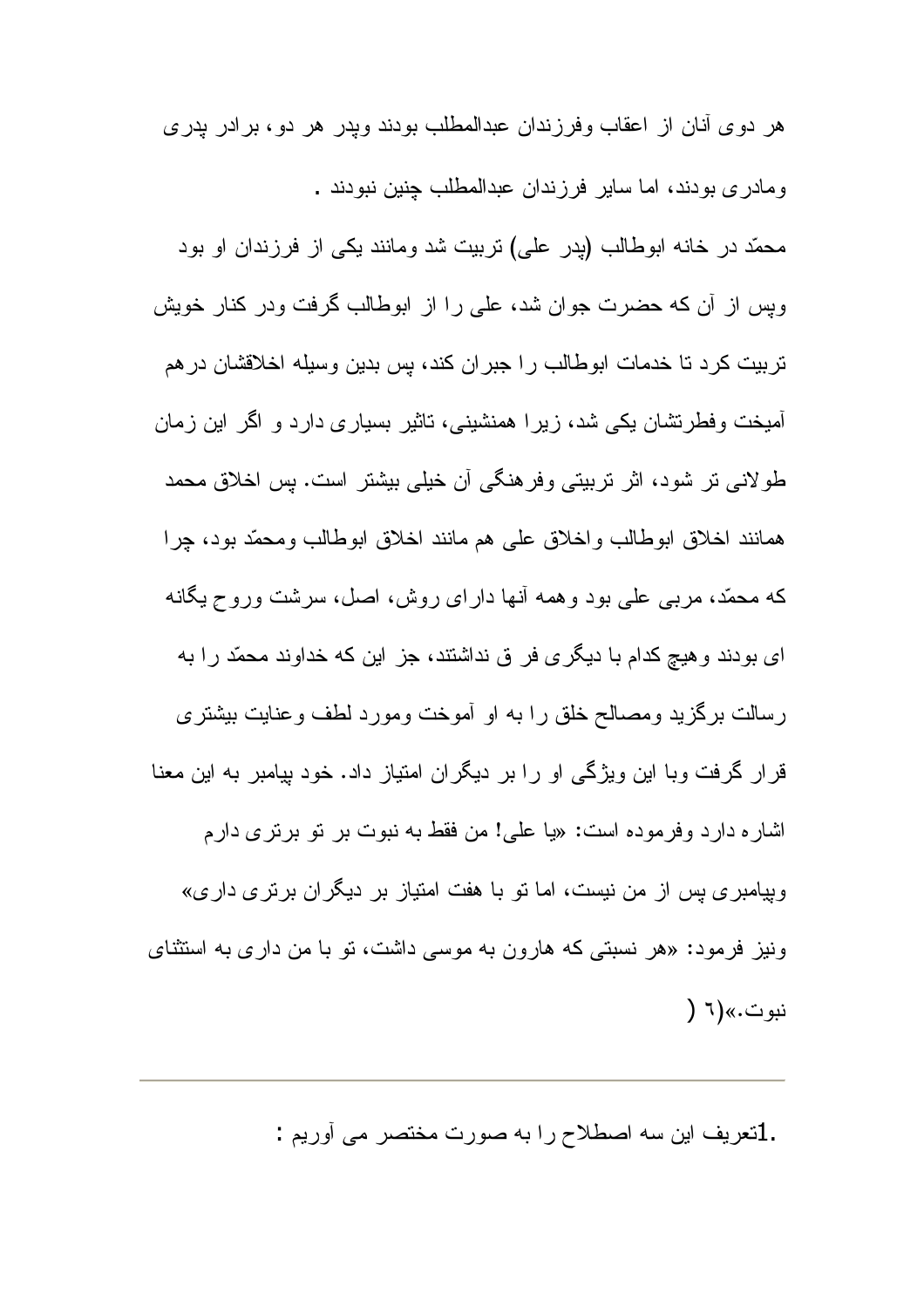الف – قياس: در لغت به معناى «نقدير وسنجش» وهمچنين به معناى «مساوات وبر ابر ی «آمده است،امّا در علم اصول عبارت است از : سر ایت دادن حکم موضوعي جزيي كه شرعاً بذيرفته ايم به موضوع ديگري كه نصبي بر حكم أن در دست نیست، به ادعای وجود اشتراك بین آن دو در علت حكم. واضح است که قیاس در علم اصول با قیاس مصطلح در منطق کاملاً متفاوت است، بلکه قياس اصولي را با تمثيل منطقي مي توان برابر دانست .

ب – استحسان: در لغت به معنای «نیکو شمردن ویسندیدن» آمده است. ولی در علم اصول بدین معناست که از حکمی که به مقتضای دلیل شرعی ویا به وسیله قیاس برای موضوعی مشخص شده صرف نظر گردد وبه حکم دیگری که در نظر استحسان کننده بهتر است روی آورده شود .

ج – مصـالح مرسله: كـه بـه أن «استصـلاح» نيز گفته مـي شود، يعنـي قرار دادن نظر شخصبي، و صلاح انديشي در موضع حكم الهي؛ به عبارت روشن تر ، اگر کسی بخواهد درباره موضوعی نظر دهد ودرشریعت حکمی برای آن نیامده باشد، چنان چه پیرامون أن مصلحتی بیندیشد وأن گاه بر اساس أن مصلحت، حکمی صادر کند وسپس این حکم را به عنوان حکم اسلام وفرمان خدای سبحان قلمداد کند،این عمل وی را استصلاح گویند .

گفتنی است که اندیشور ان شیعی در بحث مربوط به «فلسفه فقه»، بحث های مفصلّلي در خصوص مباني شرعي اين اصول انجام داده اند، نتيجه تمامي أن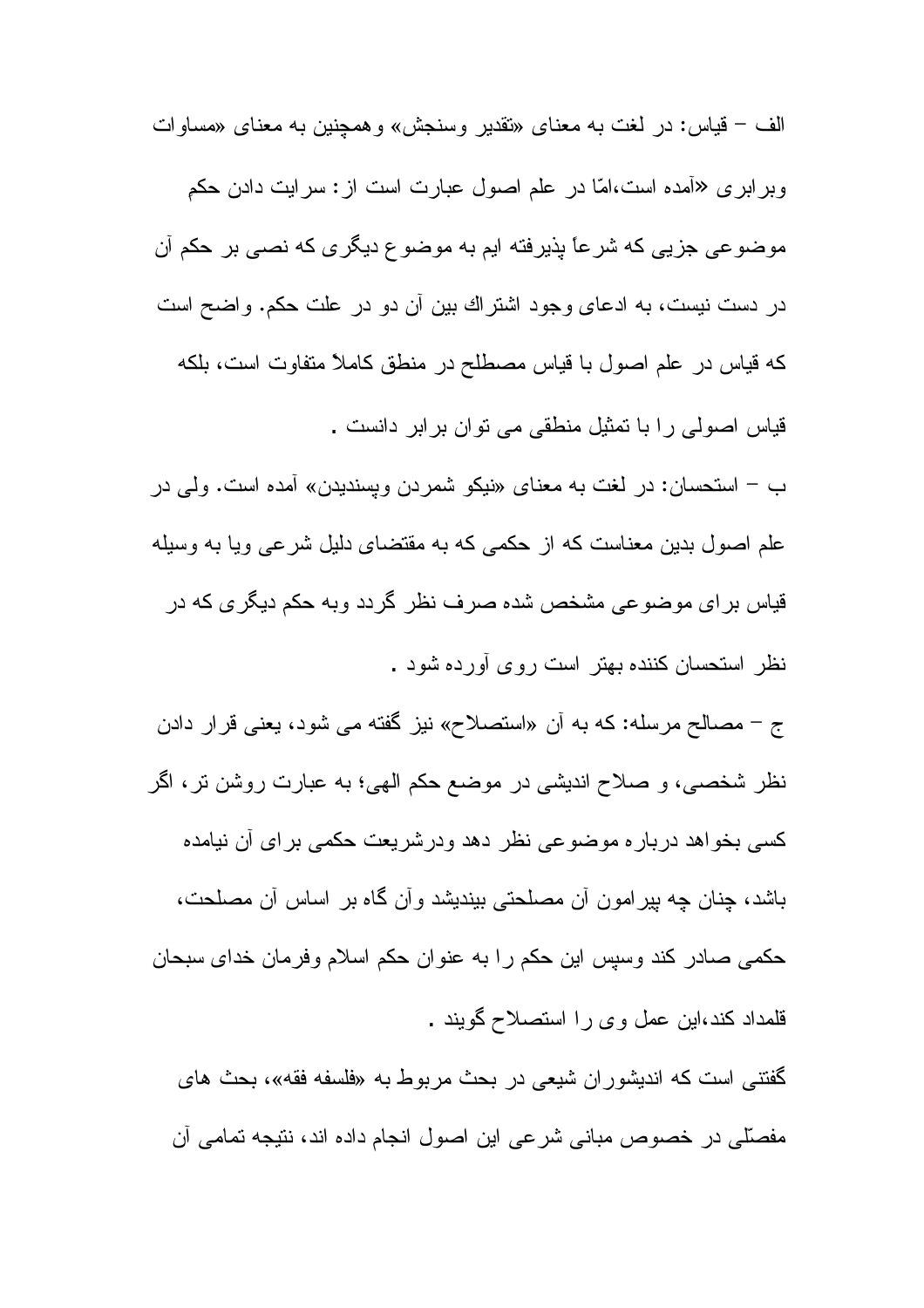مباحث این است که این روش ها نادرست است و احکامی هم که به وسیله آن به دست مے آبد باطل است .

.2شرح ابن ابی الحدید، ج ۱۰، ص ۲۱۲ .

.3شرح ابن ابی الحدید، ج ۱۰، ص ۲۲۲، دنباله روایت را از حر عاملی، اثبات الهداة، ج ٤، ص ٩٤ نقل مي كنيم: ايمانت به خدا از همه آنان كامل تر ووفايت به عهد از همه أنان زيادتر ونقسيمت از همه أنان مساوى تر وعدالتت از همه أنها بیشتر وبیناییت د ر داوری از همه أنها فزون تر ومزیت وفضیلتت نزد خدا از همه بزرگ تر است) .راوی هفتمین مزیّت را فراموش کرده است .( .4سوره های نساء: ۱۰۵، مجادله: ۸ و ۹ ؛ منافقین ؛ محمد: ۲۰ و ۲۹ و ۳۰ ؛ فتح: ١١ و ١٢ و ١٥ و ٣٠؛ حجر ات: ٤ و ٥ ؛ انفال: ١، ٦ و ٧ ؛ آل عمر ان: ۱۵۳ و ۱۵۲ و توبه: ۳ و ٤٥ ـ

.5در این که رحلت رسول خدا (ص) به وسیله سمّ بوده یا خیر ، اختلاف است . .6شرح ابن ابی الحدید، ج ١٠، ص ٢١٤ - ٢٢٢ .

دو روش سياسي ناهمگون علي(ع) ومعاويه

مقایسه بین امام علمی (ع) ومعاویه، در واقع مقایسه نور وظلمت است. وچنین مقایسه ای از یك جنبه شاید درست نباشد، چون برتری نور بر ظلمت، امری روشن وبدیهی است، زیرا» أفتاب أمد دلیل أفتاب»، امّا در تاریخ، گماهی اوقات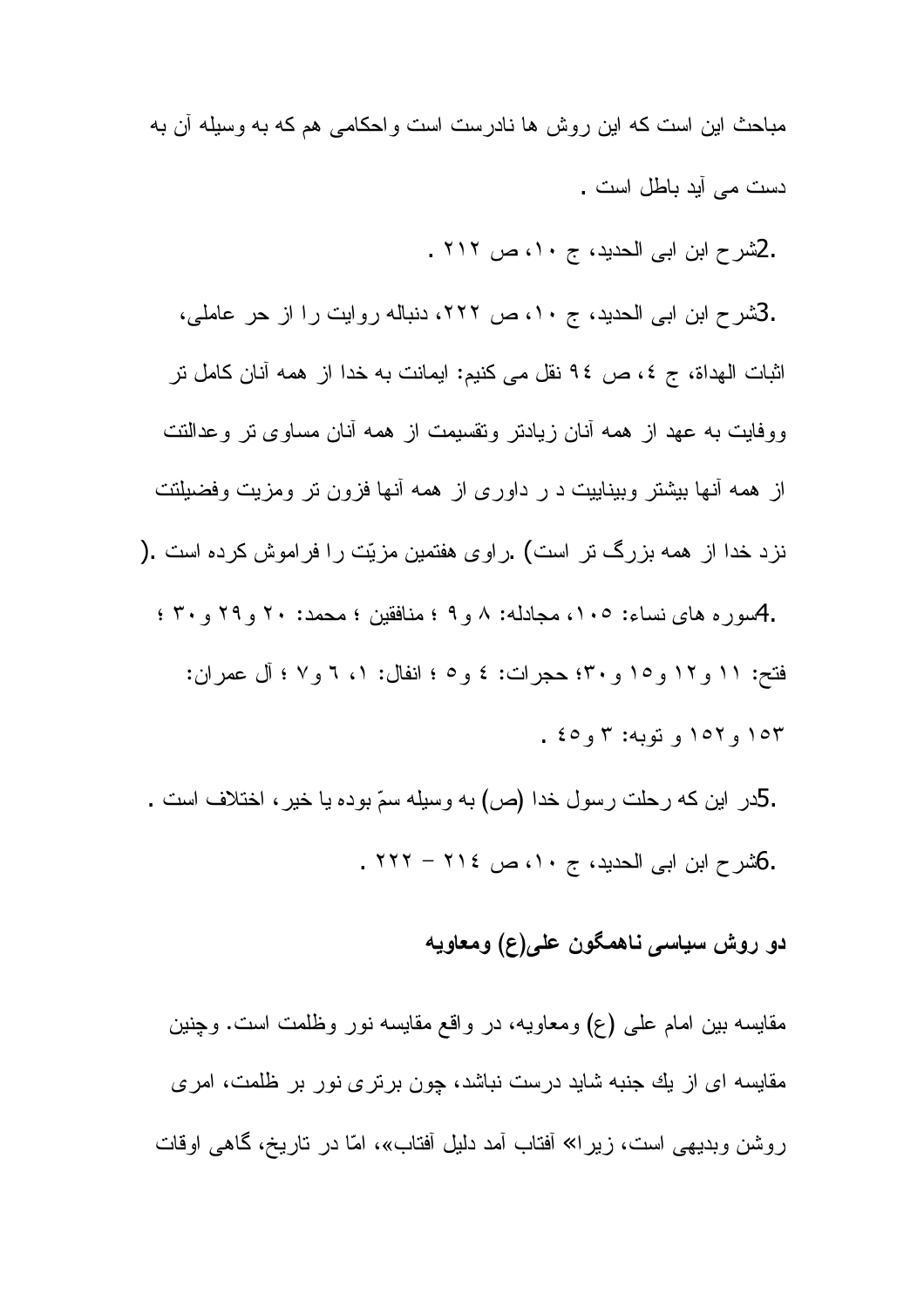جر بانات اجتماعی و سیاسی به شکل مضحك و غمبار ی تحر یف شده اند، به طوری که نور را ظلمت وظلمت را نور جلوه داده اند، از این رو اندیشمندان آگماه، در هنگام پژوهش درباره امام علمی (ع) وقتبی که به این مقایسه رسیده اند، فصل دردناك واستخوان سوزى را أغاز كرده اند وهر كدام – چه مسلمان وچه غیر مسلمان – أه از نهاد خود ب رأورده اند وجنبه ای از مظلومیت علی (ع) را رقم زده اند، آبا مظلومیت از این بزرگ تر هست که علمی (ع) با معاویه مقایسه شود وحتی در نظر برخی، برتر از علی نشان داده شود؟ این است یکی از معانی اولین مظلوم عالم . ما نیز در این فراز از بحث ناچاریم که به این مقایسه دردناك تن دردهیم واز

قول دو نن از برجستگان اهل سنت، «دکتر طه حسین مصری، وابو عثمان جاحظ» این مطلب را عرضه کنیم :

دکتر طه حسین می گوید: «تفاوت سیاست علی (ع) با معاویه بسیار است، علی (ع) مؤمن به خلافت بود وبر خود لازم می دانست که عدالت را به نمام معنا در بین مردم اجرا کند و هیچ کس را بر دیگری ترجیح نمی داد که دست اسراف وتبذیر در بیت المال باز شود وحتی نسبت به خود وکس انش نیز سخت گیر بود وجز حقٍّ مقرر ِ أنـان، بذل وبخششـي نداشت، امـا مـعـاويـه در اين بـار ه هيچ مرزى نمی شناخت، أزمندان وطمع كاران هر چه می خواستند نزد او می یافتند وزاهدان هم برای أنچه دوست داشتند به سراغ علی می رفتند. حال نظر نو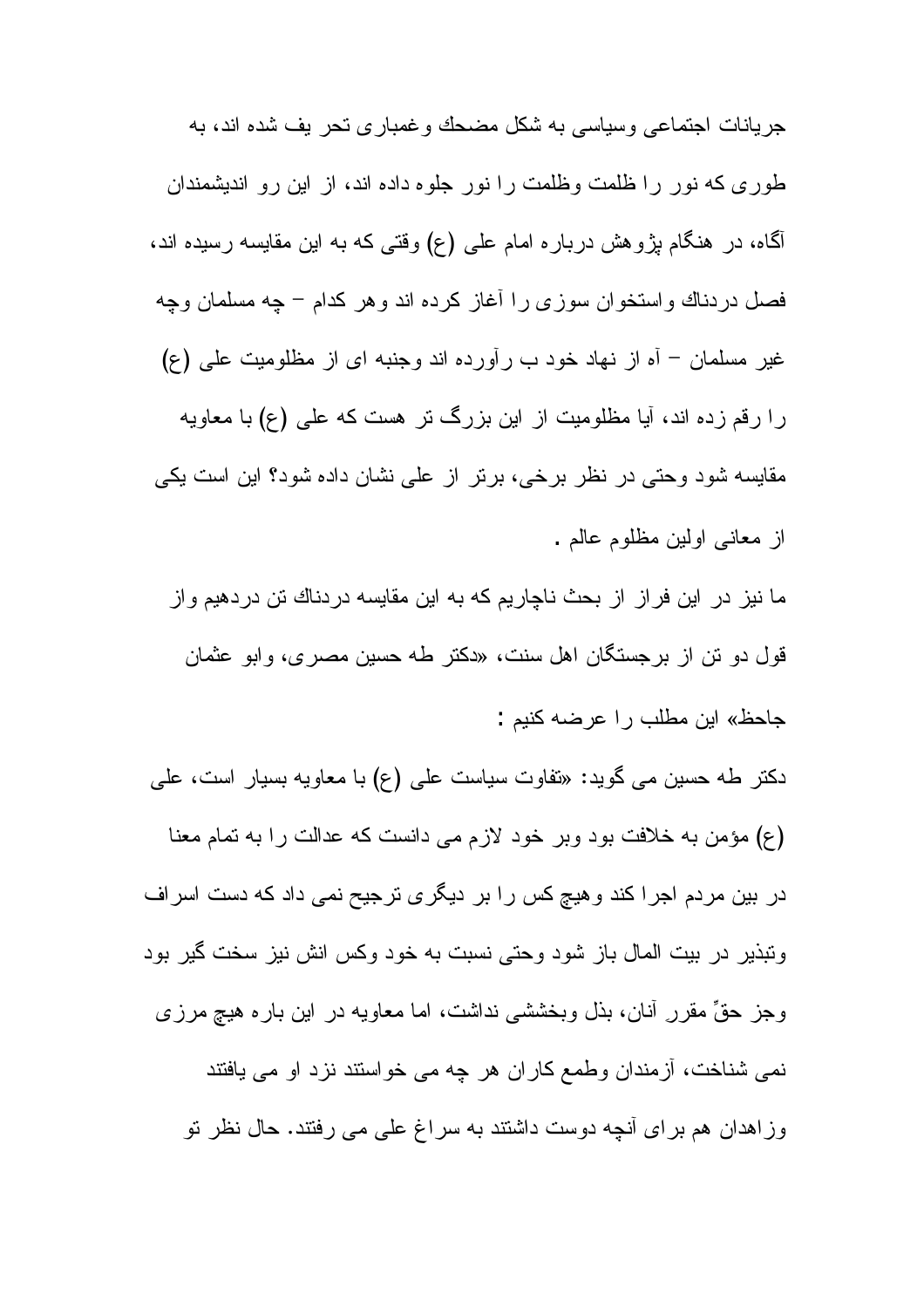وقضاوتت چگونه است درباره کسی که و قتی برادرش عقیل نقاضای حقوق اضافه ای کرد، به فرزندش حسن فرمود: از سهم من در بیت المال بر ای عقیل جامه ونعلين نهيه كن وچيز ديگرى اضافه نكرد. اما همين عقيل وقتى به اين حقوق قانع نمی شود ومشکلش برطرف نمی گردد نزد معاویه می رود. او هم یك صد هزار دینار به عقیل می بخشد؟ علي در دين خدا سستي به خود راه نداد، به ويژه نسبت به اموال عمومي اجازه نمي داد كه يك در هم بي جا مصرف شود، همان گونه كه از مكر وحيله و هر جیز ی که به جاهلیت بستگی داشت بیز ار بود.»(۱ ( ابو عثمان جاحظ می گوید: «برخی که خود را اهل فضل وعقل می دانند

وفکرمی کنند از خواص هستند در حالی که از عوامند. گمان می برند که معاویه از نظر فکر وسیاست وتأمل در مسائل از علمی (ع) آگما تر بوده است، در حالی که این طور نیست. حقیقت را می گویم تا خطای اینها مع لوم شود، حقيقت اين است كه على (ع) در جنگ ها طبق كتاب خدا وسنت رسول اكرم عمل مے کرد، ولی معاویه جنگ می کرد خواه موافق قرآن وسنت باشد، خواه مخالف آن. او در جنگ ها چون پادشاهان هند مقابل کسری وخاقان مقابل رُتبیل بو د .

علی به اصحاب خود می فرمود: هرگز آغازگر جنگ نباشید، بگذارید دشمنان شما جنگ را شروع کنند، فراری ها را تعقیب نکنید وزخمی ها را نکشید، به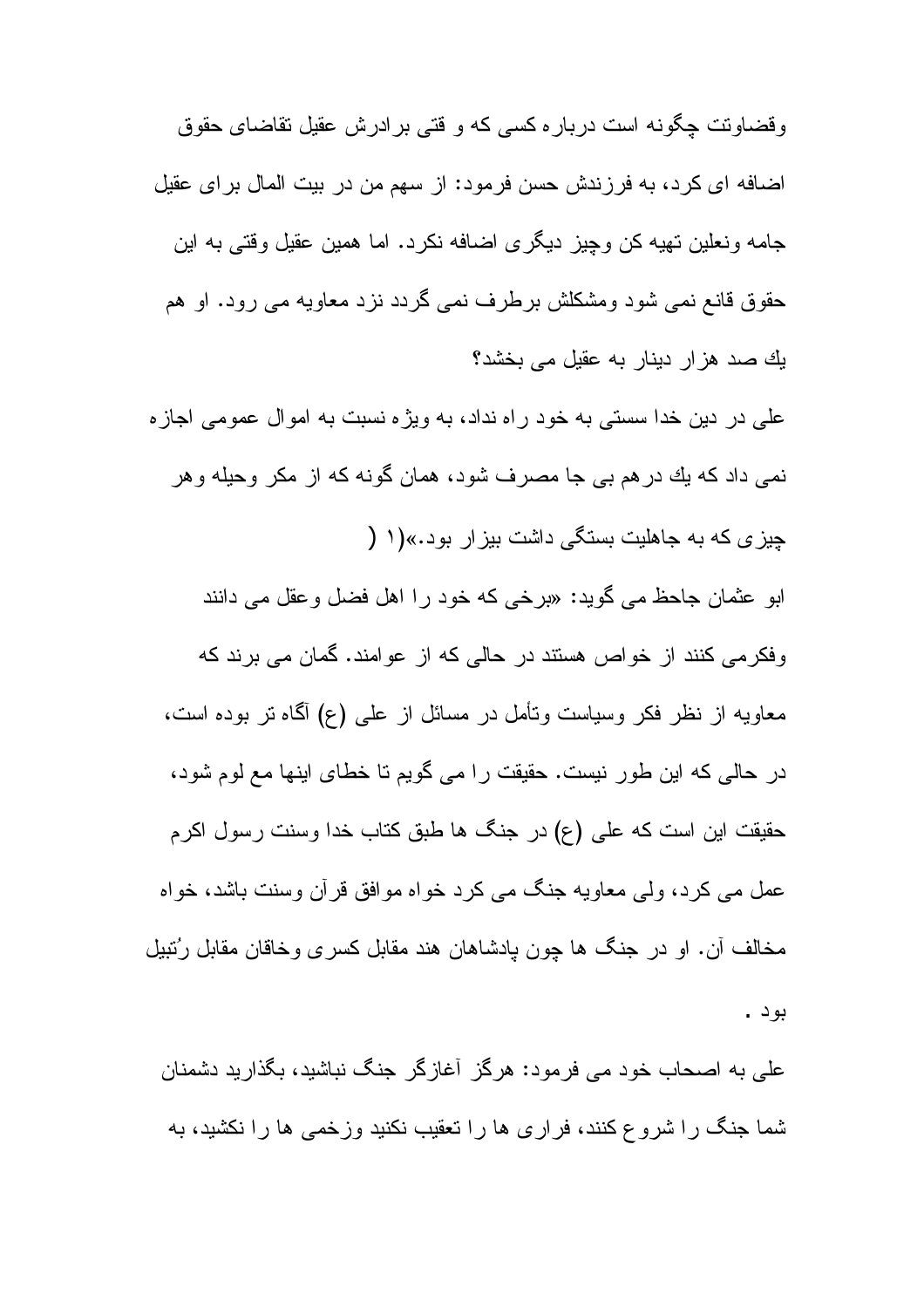خانه های در بسته وارد نشوید و . . . این سیره وروش علی (ع) نسبت به ذی كلاع، ابي الاعور سلمي، عمرو بن عاص، حبيب بن مسلمة وهمه رؤسا بود، درست همان طوری که با اطرافیان أنان نیز چنین بود، هیچ گاه متعرض خانو اده وبستگان آنها نشد .

اما اصحاب جنگ، فقط می خواهند دشمن خود را هلاك كنند وبرای رسیدن به این هدف، از همه روش ها وابزارهای غیر شرعی، مثل آتش زدن خانه، به دریا انداختن آنها، سم ریختن به غذا، شایعه بر اکنبی، نامه بر اکنبی ها و دروغ ساز ی ها در میان لشگرشان استفاده می کنند. امّا علی ب ه این شیوه ها نوسل نمی جست، زیرا او فقط به کتاب وسنت رسول خدا رضایت داشت، از این رو دستش در خیلی از جاها بسته بود. حال وقتی کوته فکران، خدعه های معاویه را مشاهده می کنند واز علی چنین حقه بازی ها را نمی بینند، گمان می کنند که معاويه از علي بر تر است .

شما به نیرنگ معاویه در جنگ صقین به هنگام بالا بردن قرآن ها نگاه کنید، ببینید چه کسی فریب این خدعه را خورد؛ مگر نه اصحاب نادانی بودند که فکر علمی را نبذیرفتند وعمق قضایا را درك نكردند، لذا با علمی مخالفت كردند. اگر گفته شود که معاویه به نفرقه بین اصحاب عل ی نوفیق یافت وساده لوحان وابلهان، فريب خدعه معاويه را خوردند صحيح است، اما بحث اين است كه فرق واضح وروشن بین علمی ومعاویه در مکر وحیله وصحت عقل وصواب در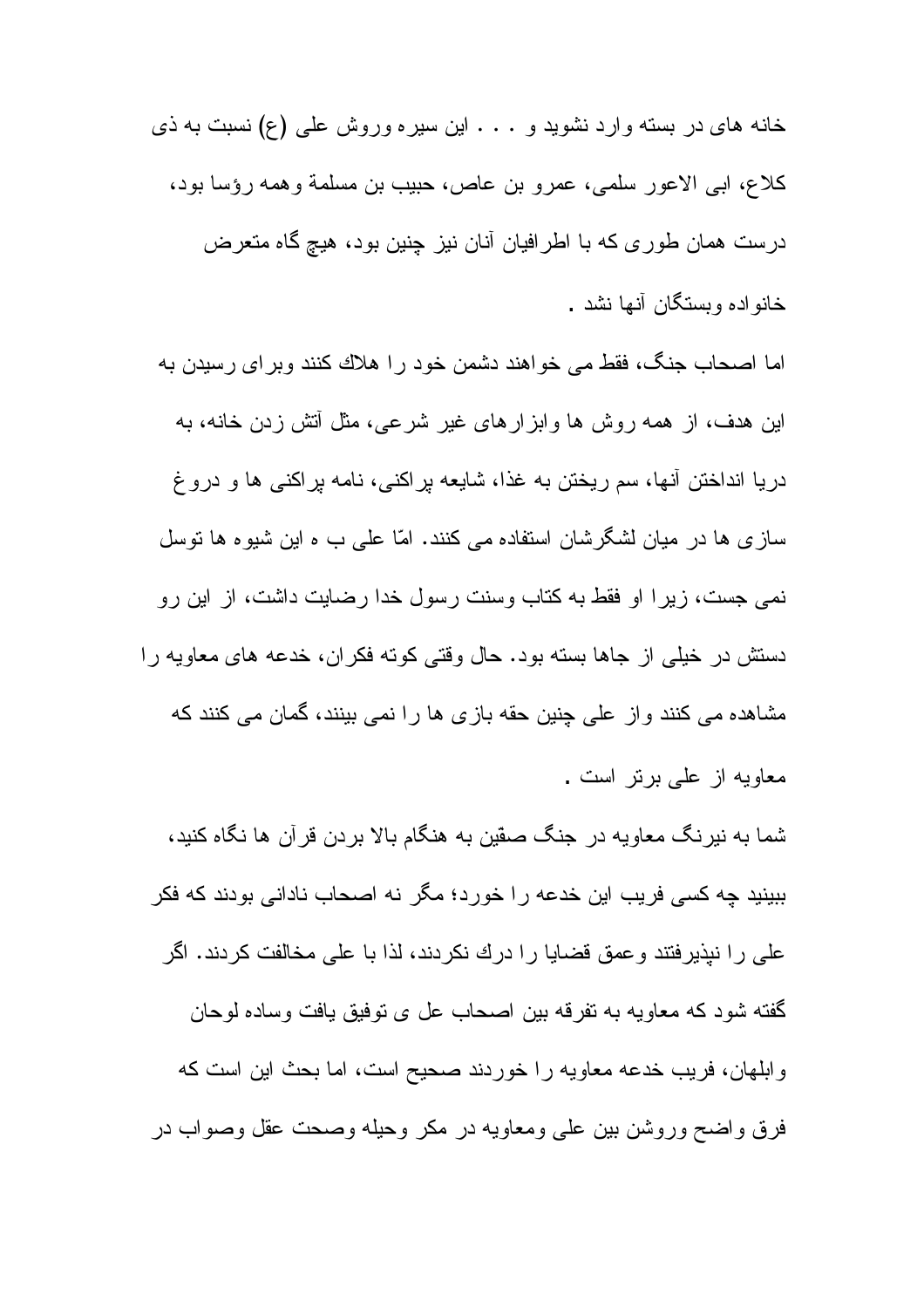ر أي وندبير ً معلوم شود كه معاويه، مكار بود و علي، صاحب عقل وراي در ست.»(۲ ( شارح معتزلی می گوید: «اگر کسی با دقت وبا دید انصاف به کلام محققانه «جاحظ «نگاه کند واز هوای نفس دور باشد، صحت أنچه را گفته است می بذيرد، زيرا اختلاف اصحاب امام واطاعت بد أنان از حضرت وهمچنين دقت امام در اجرای عدالت در میانشان واز طرفی خروج معاویه وعمرو عاص از این روش وروی أوردن هواپرستان به أنها، هر نوع زمینه ای را برای علی فراهم آورد که نسلیم حکمیّت شود، این شرایط برای هر کس دیگری غیر امام هم بود به آن جا می رسید. اگر امام عارف به جمیع مسائل سیاسی نبود ودر حكومت وخلافت، تيزبيني نداشت، قطعًا غير از عد ه كمبي كه اهل أخرت ونقوا بودند، كسى اطراف حضرت جمع نمى شد وحال آن كه مى بينيم با تدبير وهشیاری وسیاست صحیح امام، جمعیت بسیاری که از شماره فزون است دور حضرتش جمع شدند و از او بیروی کردند . امام نوانست با همین جمعیت کذابی – که بسیاری از آنها از نظر خُلق وخو،

همچون دشمنان حضرت بودند – به جنگ دشمنان اسلام برود وپیروز شود، تنها در جنگ صفین، قضیه به طور مساوی به پایان رسید، با این که پیروزی علی بسیار نزدیك بود. این جا پی می بریم كه امام علی (ع ) از لحاظ سیاست ودرايت واداره كشور در عالى ترين مرتبه قرار داشته است.»(٣ (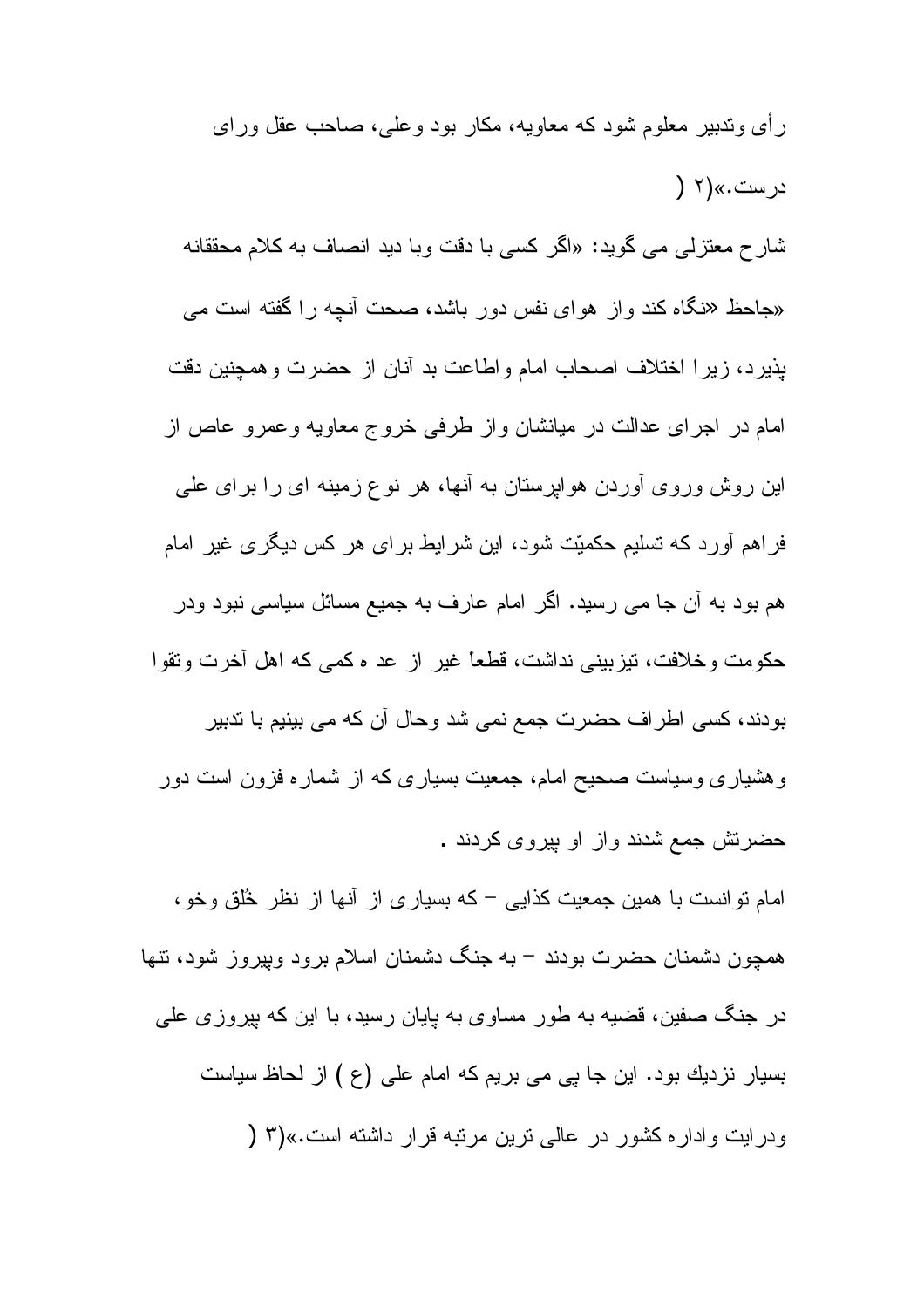.1طه حسين، على ودو فرزندش، نرجمه احمد آرام ، ص ٥٩ . .2شرح ابن ابی الحدید، ج ١٠، ص ٢٢٨ . .3شرح ابن ابی الحدید، ج ۱، ص ۲۳۱؛ برای آگاهی بیشتر به خدعه و مکر معاويه ر . ك: همان، ص ٣٣٤ .

### ایرادها ویاسخ ها

ایر ادهایی که به سیاست ملك داری علی (ع) وارد شده است، یا از روی نادانی و جهل به مسائل آن زمان است، یا به خاطر کینه و عداوت با آن حضرت است، امّا متأسفانه این انتقاداتِ غلط، به طوری در جامعه اسلامی شایع شده که حتبی در اذهان بعضبي از شيعيان سست عقيده هم رسوخ پ يدا كرده است، به قول عباس عقاد، نویسنده مصری: «مسائلی در تاریخ اتفاق افتاده که بیشینیان ما نسبت به أنها عجولانه وبي نأمل قضاوت كرده اند وبعد سينه به سينه ودهان به دهان، به أيندگان رسيده است ومادام كه بِژوهشگران درباره صحت وسقم أنها نیندیشند وبطلانشان را ب ا دلیل نشان ندهند، قضاوت ناصحیح بپشینیان وشایعه نادرست، قدرت خود را حفظ می کند وبه صورت بك اصل انكارنابذير مورد قبول واقع مبي شود. از جمله أن قضاياي باطل وناصحيح، همين مسأله است كه می گویند: «علی مرد شجاعی بود، اما به فنون وسیاست جنگی آشنا نبود.» این مسأ له حتى در زمان خود امام وميان اصحابش ونيز بين دشمنانش مشهور شد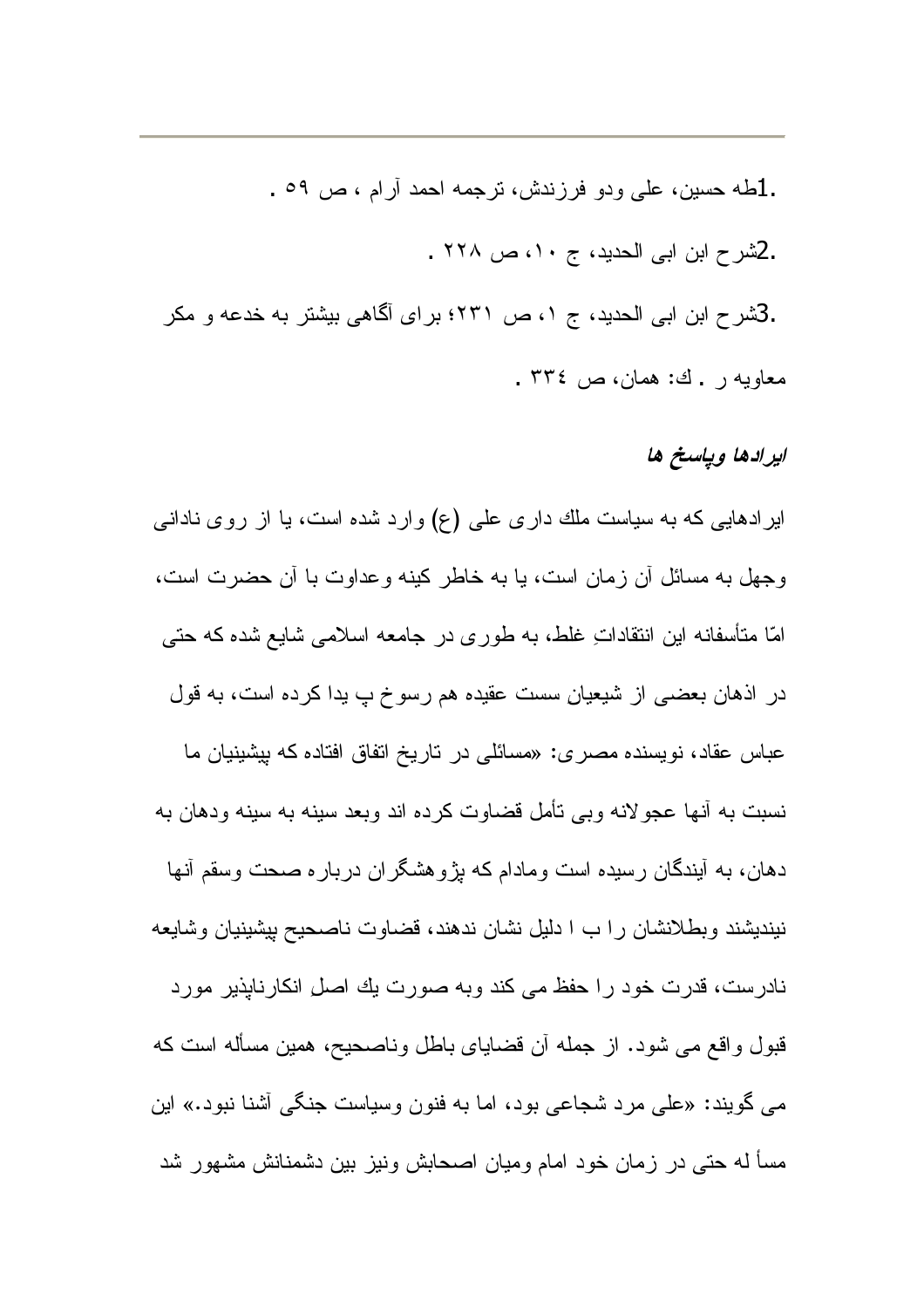ومی گفتند: علی(ع) سخن بزرگان وسیاست مداران عرب را نیذیرفت، لذا در کار هایش موفق نبود. وحال آن که اگر آنان به عمق مسائل یی می بردند چیز های دیگری می یافتند.(۱ (

وی سپس به ایرادهایی که در این باب شده برداخته وجواب هایی داده است که ما را بر آن داشت برای روشن شدن اذهان خوانندگان به طرح برخی از اشکالات ویاسخ أنها که در کتاب عباس عقاد وشرح ابن ابی الحدید وغیره أمده است بير داز يم :

# کوتاهی علی (ع) در کسب خلافت در زمان ابوبکر!

یکی از اشکالاتی که به سیاست وندبیر حضرت شده این است که ایشان در کسب خلافت در زمان ابوبکر کوتاهی کرد، در حالی که بنی هاشم وجمعی از بزرگان اطرافش جمع بودند ومی نوانست با مخالفین مقابله نماید، اما چنین کاری نکرد، نه از روی ترس، چون او شجاع ترین انسان ها بو د، بلکه از سستی رأی و کو تاهے در تدبیر ۔

#### جو اب:

امام (ع) بر اي أن كه بين مسلمين نفرقه و اختلاف نيفتد و اسلام نضعيف نشود، از حق مسلّم وقطعی خود دست بر داشت وسکوت اختیار کر د که این هم به دستور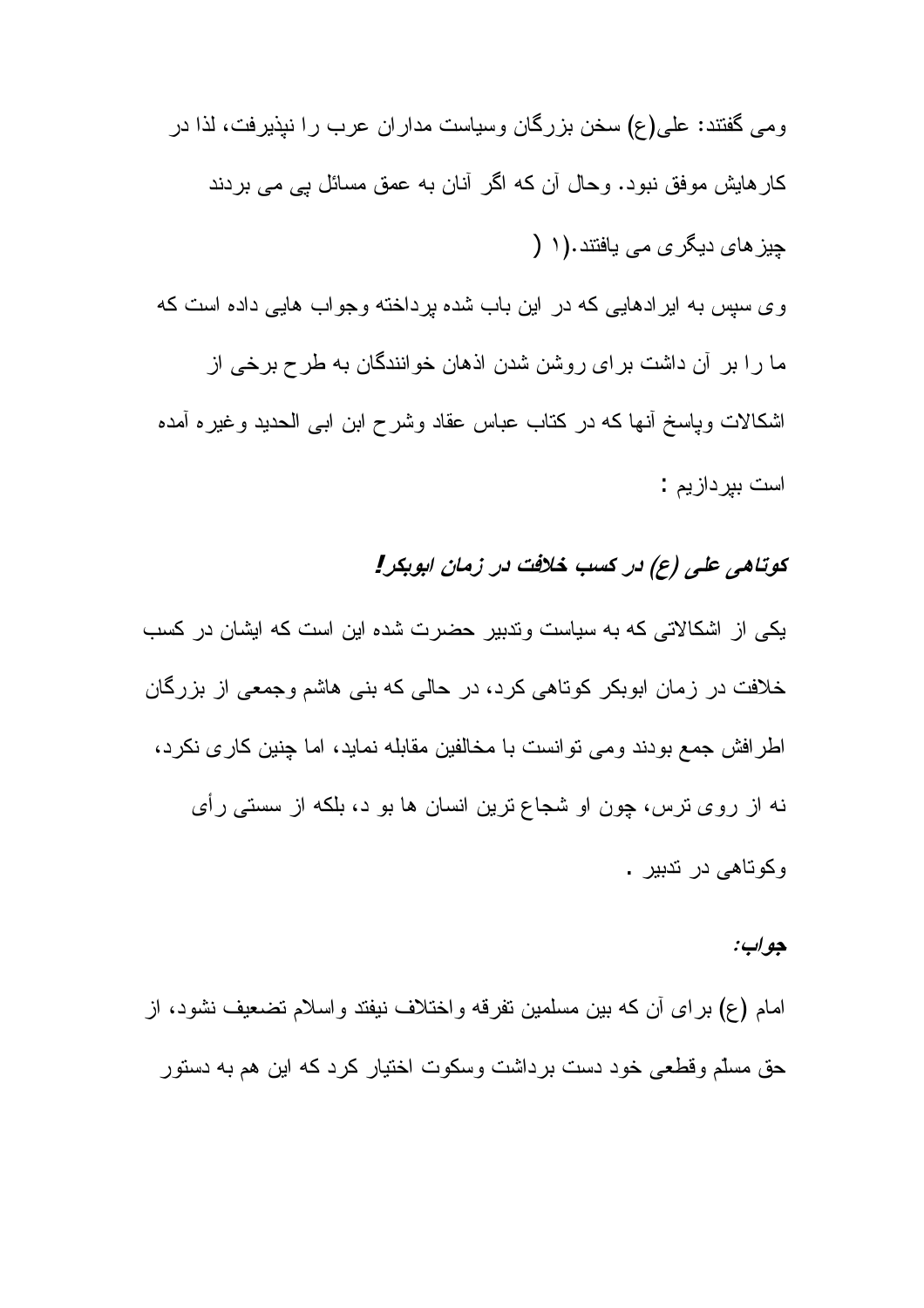رسول خدا بر ای حفظ جامعه اسلامی بود که خود حضرت در موارد مختلف به این حقیقت اشاره نموده است؛ یکی در ابتدای حکومتش د ر مکه فرمود : »وأيمُ اللَّه لو لا مَخافة الڤرقة بَينَ المُسلمين وأنْ يَعودَ الكفر ويَبُورَ الدينُ لكنّا عَلَى غَيْرٍ ما كُنَّا لَهُم عَليه فولِّيَ الأَمْرَ وُلاة لَمْ يَأْلُوا الناسَ خَيْرٍ أَ؛ به خداسو گند اگر به خاطر خوف نفرقه وشکاف بین مسلمین نبود و اگر ترس از بازگشت کفر ونابودی دین نبود، موضع دیگری می گرفتیم وبا او (ابوبکر) به شکل دیگر ی برخورد می نمودیم. بس کسانی و لایت وحکومت را در دست گرفتند که خیری بر ای مردم نداشتند.»(۲ ( باز هنگام رفتن به سوی بصره در کلامی جواب این خرده گیری را داد : »فر أبتُ أنّ الصنّرَ على ذلك أفضلُ مِن نفرٍ بق كلمةِ المسلمين وسَفْكِ دِمائِهِم، والناسُ حديثو عهد بالإسلام. . . ؛

دیدم صبر بهتر از ایجاد شکاف بین مسلمین وریختن خون أنان است، زیرا مردم نازہ مسلمان بودند ونظام دین، سخت از ہم می پاشید وکوچك نرین قصوری أن را از بین می برد وکم ترین اختلافی آن را زیرورو می کرد، پس کسانی به حکومت رسیدند که کمترین کوششی در کار مسلمانان ندا شتند. بعد هم به ر و زگار جز ا و قبامت انتقال بافتند.»(۳ (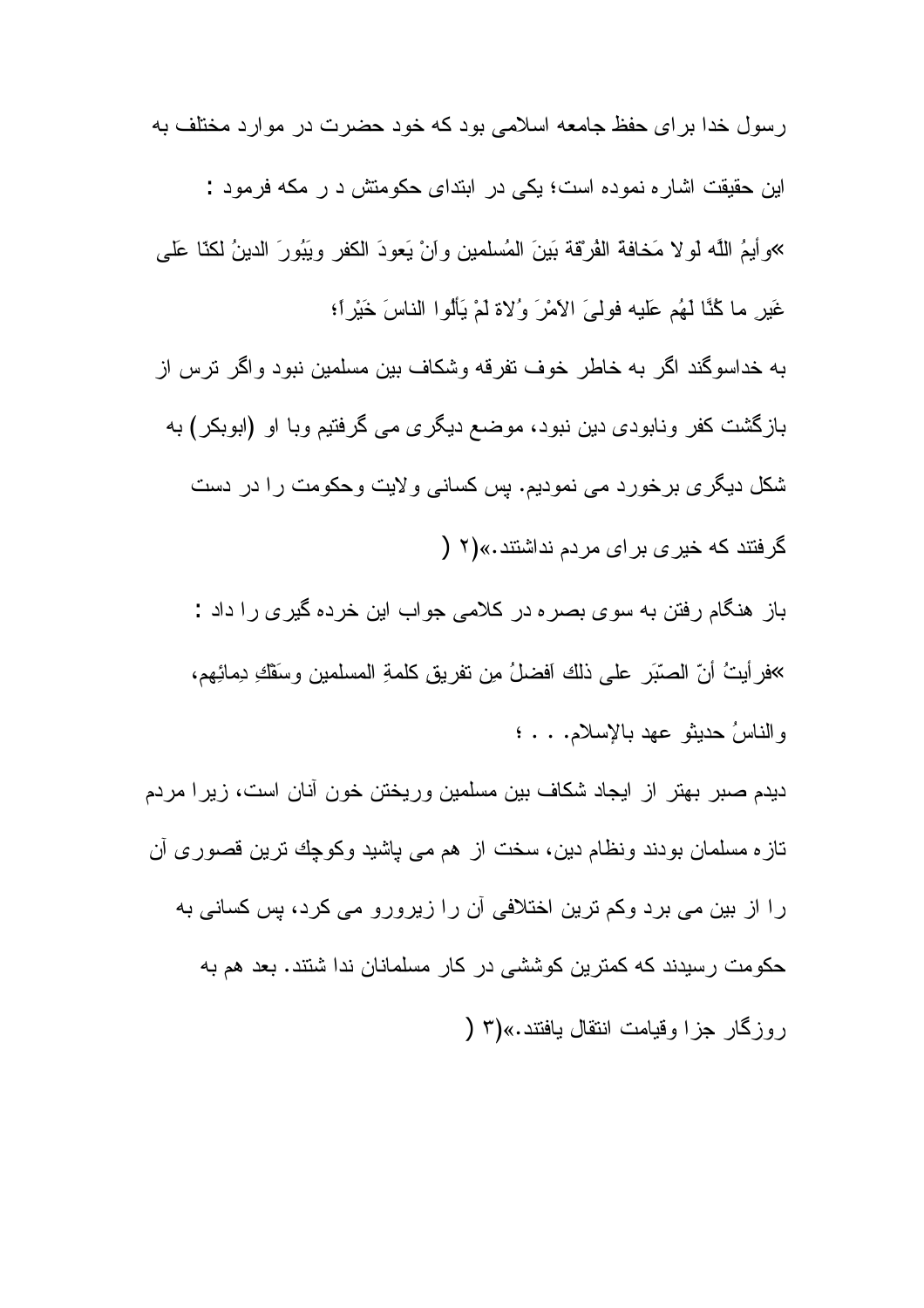شاهد دیگر وقتی است که: «فاطمه زهرا(س) أن حضرت را دعوت به قیام علیه حکومت ابوبکر کرد . در این هنگام صدای مؤذن بلند شد که می گفت أشهدُ أنّ محمّداً رسولُ اللّه حضرت به فاطمه فرمود : »أَبَسِّرُكِ زِوِالَ هذا النِداء مِن الأرضِ؛ أيا براى نو أسان است اين صدا خاموش شود؟ « حضرت فاطمه گفت: نه، حضرت فرمود: پس همان است که می گویم، (یعنی اگر برای گرفتن حق امامت قیام کنم نه نتها امامت را نمی گیرم، بلکه بعد از قيام من اثر ي از بيامبر نخواهد ماند (.  $(4)$ 

### معاويه، خلاف سياست بوڊ عزل!

یکی از ایرادهایی که به سیاست علی (ع) می گرفتند این بود که حضرت نباید با سرعت معاويه را عزل مي كرد، بلكه بايد صبر مي كرد تا بايه هاي حکومتش استوارتر شود، آن گاه چنین کاری را انجام می داد. اولین کسی که این مسأله را مطرح كرد «مغيرة بن شعبه» از مردان نامى ع رب بود. او روزهاى اول خلافت خدمت امام أمد وبرسيد با معاويه چه خواهي كرد؟ فرمود: او را عزل می کنم، زیرا شایسته حکومت بر مسلمانان نیست. مغیر ة به امام توصیه کرد چنین نکند، بلکه با او مدار ا نماید نا دو سالی با او مماشات شود نا هم حکومت امام بر تمام قلمرو وس یع حکومت اسلامی مستقر گردد وهم از مردم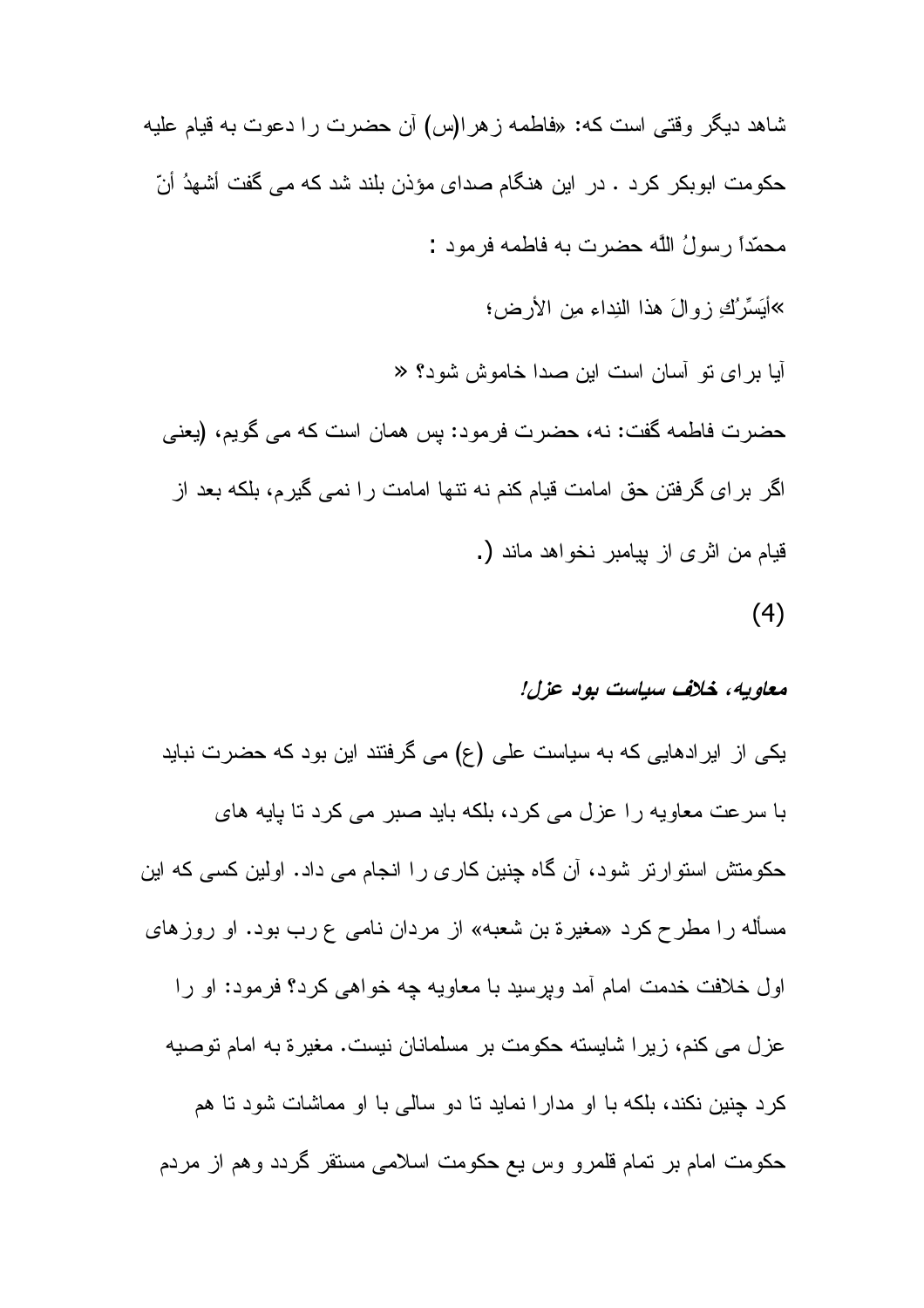شام بيعت گرفته شود، سپس با فراغ بال واطمينان خاطر عليه معاويه دست به کار گر دد .

امام علمي (ع) در جوابش فرمود :

من در دین خدا ملاحظه نمی کنم وحتی دو روز هم به معاویه اجازه نمی دهم نا بر جان ومال وعِرض مردم مسلمان مسلط باشد .

فردای أن روز ابن عباس به محضر امام أمد ونظر خواهی مغیرة را به عنوان خیرخواهی وحسن نیت به عرض ایشان رساند، امام (ع) با قاطعیت تمام تصمیم خود را اعلام کرد.(٥ (

برخی این برخورد امیرالمؤمنین (ع) با معاویه را یك ضعف سیاسی نلقی می كنند ومي گويند: اگر حضرت تأمل مي كرد ودر خلع معاويه عجله نمي كرد، قھر ا معاویه و اھل شام با حضر نش بیعت مے کر دند و ھمه سر ز مین بنھاور اسلامی، حتی شام در زیر چتر حکومت حضرت قرار می گرفت، بعد معاویه را برکنار می کرد. در آن صورت، به طور طبیعی معاویه قدرت مقابله با امام را نداشت ودر نتیجه جنگ صفین رخ نمی داد وتحریکات معاویه به جایی نمی

رسيد .

#### جو اب:

در این مورد، درست نرین وعاقلانه نرین راهی که در آن اوضاع واحوال، حضرت علي(ع (مي نوانست بيش گيرد، همان عزل معاويه بود واگر اين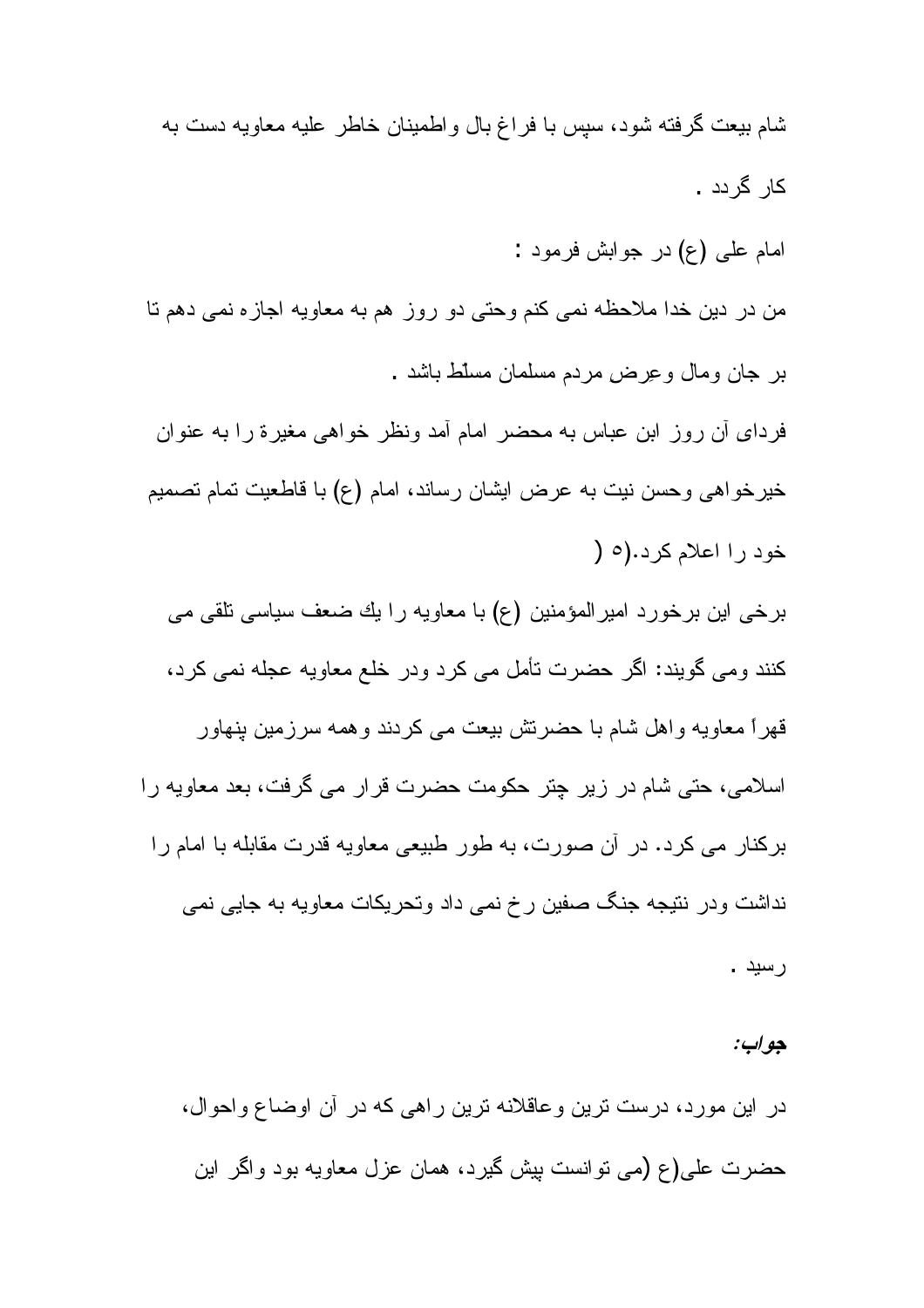تصمیم قاطع را نمبی گرفت بر خلاف اصول سیاست وملك دار ی عمل كرده بود، زيرا :

اولاً: أن حضرت اهل مكر سياسي ودروغ وظاهرسازي نبود . ثانیاً: وبر فرض اگر کسی غیر از علی ولو اهل نیرنگ سیاسی بود، باز برای او هم در آن شرایط، غیر از راهی که امیرالمؤمنین انتخاب کرد راه دیگری وجود نداشت. در این باره عباس عقاد می گوید: «به دو دلیل امام نمی نوانست معاویه را در کارش باقی گذارد: یکی این که اما م بارها از عثمان خواسته بود معاویه را عزل کند ومهم نرین اعتراضی که علی واصحابش به روش حکومت عثمان داشتند، ابقای معاویه بر شام بود. این انتقاد را مردم کراراً از زبان علمی شنیده بودند وپاسخ عثمان هم این بود که چون معاویه از طرف عمر به حکومت شام منصوب شده، ل ذا نمي نواند در صلاحيت او نرديد كند و او را عزل نماید. امام این بهانه را از عثمان نمی پذیرفت ومی فرمود: معاویه بیش از «یرقاء» غلام سیاه عمر از او می نرسید، ولی از نو نمی نرسد وبر اریکه قدرت نكيه زده وبر جان ومال مردم مسلط است. حال اگر على (ع) بس از أن كه حكومت را در دست گرفت، معاويه را بر امارت شام باقي مي گذاشت، آيا نوده مردم از این ابقا ناراضی نمی شدند و آیا در آینده، تاریخ قضاوت نمی کرد كه چرا على چيزى گفت كه وقتى خود به قدرت رسيد به أن عمل نكرد؟ دوّم این که: اگر امام از نظر قبلی خود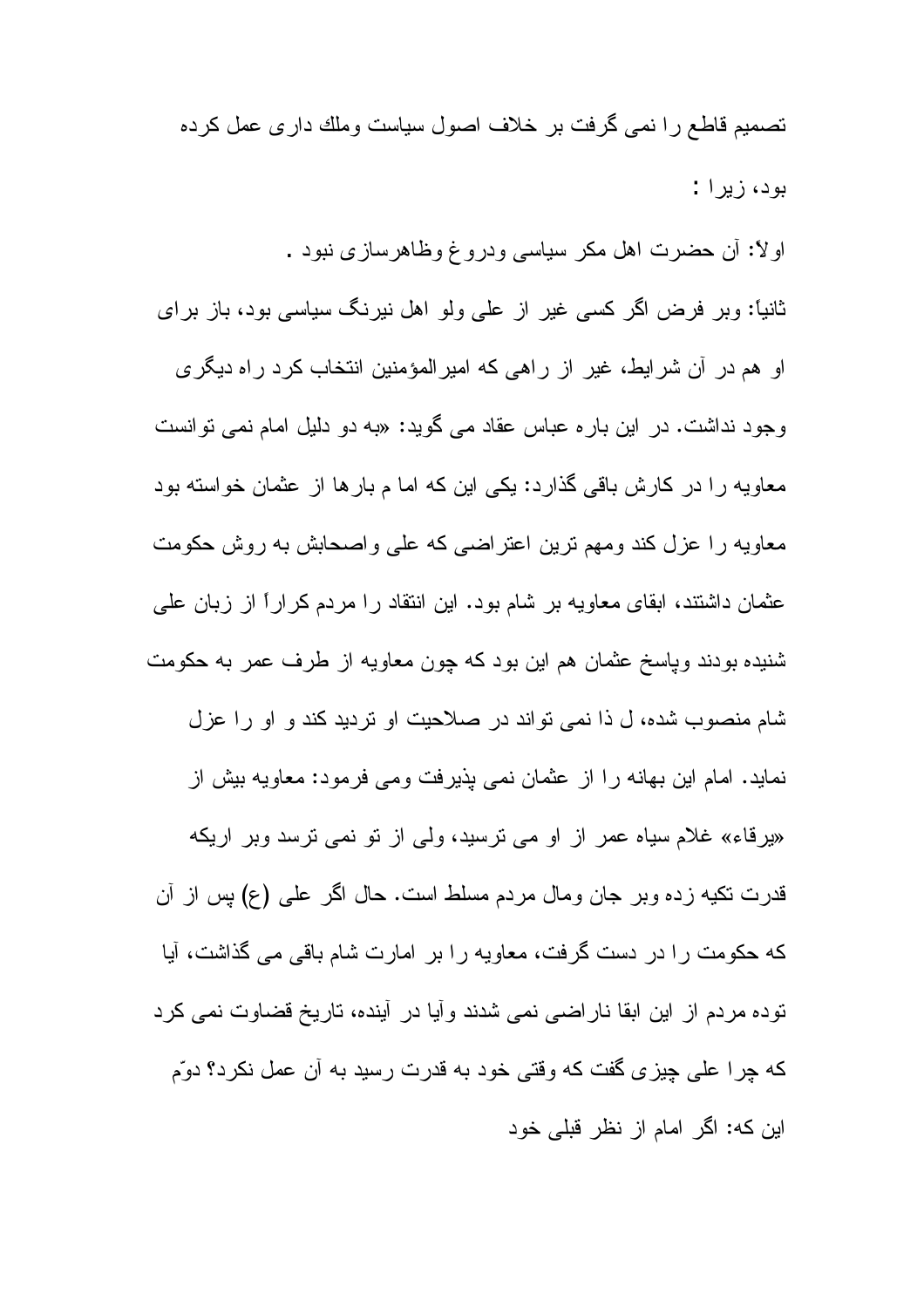عدول مبي كرد وبا معاويه مماشات مبي نمود واو را بر حكومت شام ابقا مبي كرد، با قطع نظر از موازين شرعي وتقواي الهي – كه على به آن باي بند بود – أيا از خواسته هاى انقلابيونى كه حكومت عثمان را برچيده بودند وبا على بیعت کرده بودند تا نظام نویایی را بریا کنند، می توانست عدول نماید؟»(٦ ( ابن ابی الحدید در این بار ه می نویسد: «امیر المؤمنین (ع) قرائنی در دست داشت که حتی اگر معاویه را در شام باقی می گذاشت، باز او با حضرت از در صدق وصفا وارد نمبي شد، بلكه با ابقاى معاويه موقعيتش نقويت مبي شد وأن گاه با دلیل بهتری از بیعت با علی سرباز می زد.» (٧ (

به نظر می رسد که ابن ابی الحدید مطلب را خوب یافته است، زیرا معاویه مرد نیرنگ بازی بود که موقعیت ها را به خوبی می شناخت ودر مورد افراد وشخصيت ها شناخت فوق العاده اي داشت. او به خوبي مي دانست كه اگر علي او را ابقا کرده وکنار نگذاشته، به خاطر حفظ موقعیت خو دش بوده است واین

مدارا ومماشات مدت كوناهي دارد؛ او مي دانست به محض أن كه على قدرت بیدا کند او را کنار خواهد گذاشت. بس معاویه با درك این و اقعیت، از این فر صتبی که بر ایش بیش آمده بود و این مشر و عیتی که از ناحیه علی به دست اورده بود، آیا خود را تطهیر نمی کرد ود ار ودسته بیشتری را به دور خود جمع نمی نمود، ومردم شام را با خود بیشتر موافق نمی ساخت؟ در این صورت آیا علی می نوانست او را بر کنار کند؟ واگر بر کنار می کرد آیا معاویه ساکت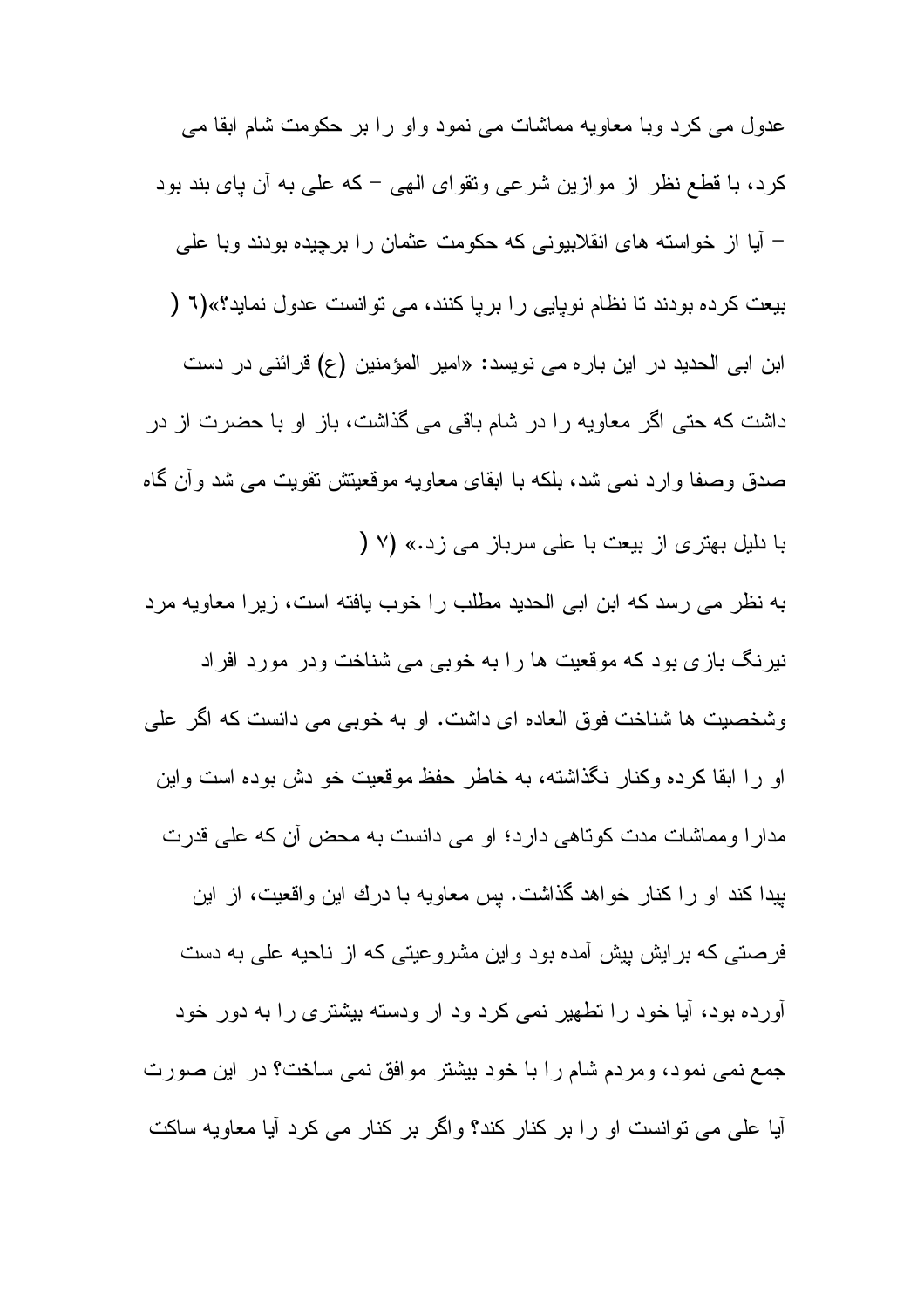می نشست یا ضربه سخت تری بر حکومت علی (ع) وارد می ساخت؟ آیا به همین مقداری که معاویه از این ابقا بر حکومت، بهره می جست، متقابلاً علی ضرر نمی کرد ویاران وشیعیانش، او را یك مرد جاه طلب ومتظاهر معرفی نمی کردند؟ آیا با این شرایط، باز هم صلاح بود علی (ع) معاویه را بر حکومت شام ابقا كند؟ از همه مهم نر، على(ع) در حكومت، اصول قط عبی ومسلمبی داشت که هرگز خلاف آنها عمل نمبی کرد، یکی از آنها این بود که لجازه نمی داد گناهکار وستمگری، حتی یك لحظه بر مردم مسلمان فرمانروايي کند. (که از داستان سوده و حاکم پمن، قضیه روشن است) آیا چطور علی اجاز ه دهد معاويه كه بر مال وجان مردم رحم نمي كند وهيچ گونه نقواي الهي ندارد، بر سرزمین شام حکومت کند .

دکتر طه حسین در این باره می نویسد: «لحظه ای برای علی (ع) در ایمان به خداوند ونبعیت از حق وبریا داشتن أن، شك وسستبي به وجود نیامد، او به راه راست بپش رفت وهرگز از این طریق منحرف نشد، شکست وبپروزی در رأی استوار ونظر قاطع وي اثري نداشت، وچون حق را مي ديد ب دون ملاحظه عاقبت کار وبدون حساب برد وباختِ نظامی وسیاسی به سوی أن با قدم های محکم بیش می رفت. علی (ع) از معدود مردانی است که در راه اجرای حق به این نمی اندیشید که سر انجام این کار مرگ است یا زندگی، غلبه است یا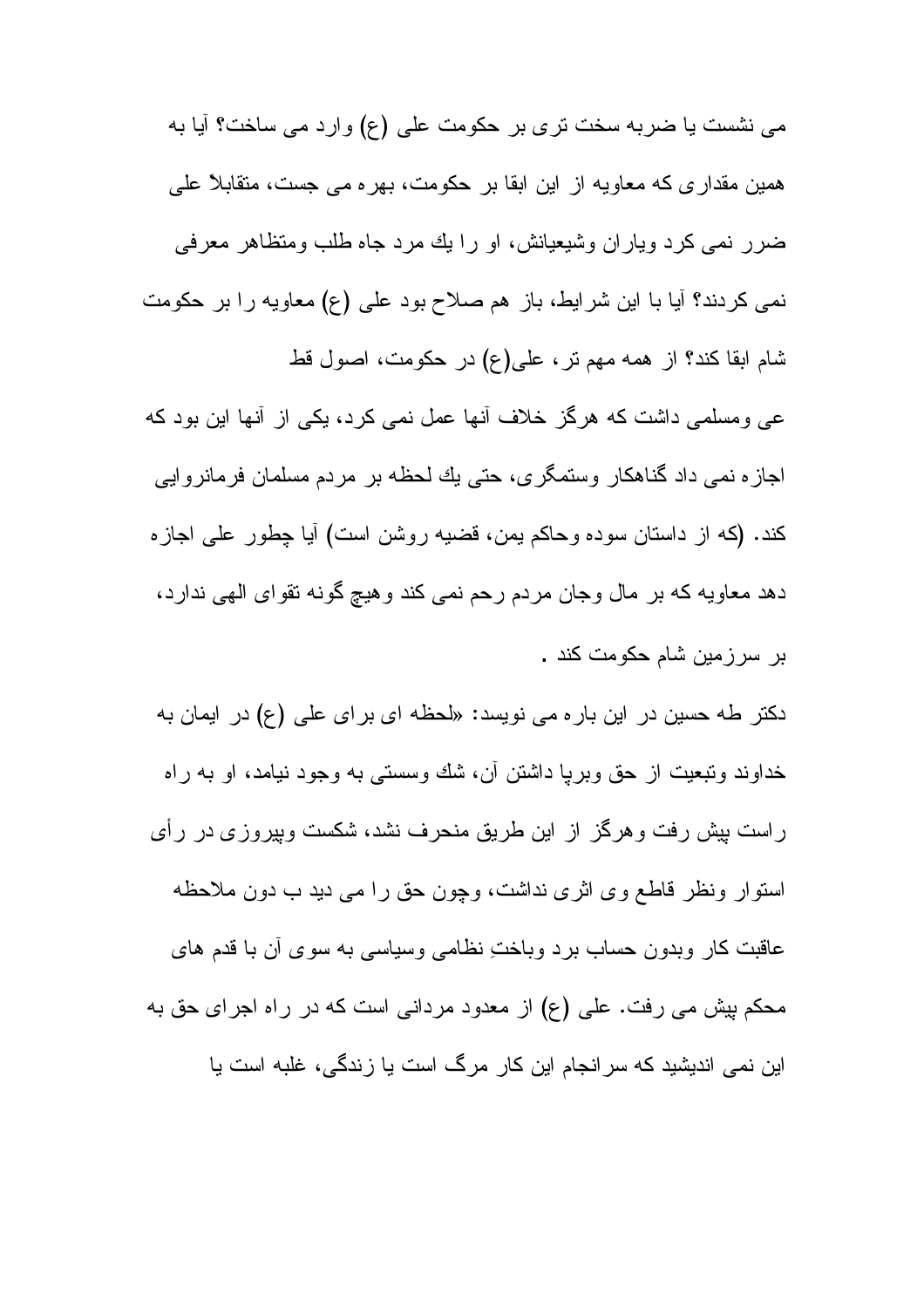شکست. نتها هدف ثابت امام در سراسر ایام حیات خ ود این بود که خداوند از او راضبي وضمبر ش خشنود باشد.» (۸ ( از آنچه گفتیم نتیجه می گیریم که نتها راه حلی که در برابر علی (ع) بود،

برکنار ی معاویه بود و لا غیر .

. . . . . . . . . . . . . . . . . . . . . . . . . . .

# وصيت امام (ع) دربار ه کيفيت غسل وکفن ودفن

محمد بن حنفیه روایت کرده است: شب بیست ویکم ماه رمضان رسید وشب تاريك شد على(ع (همه فرزندان واهل بيت خود را جمع كرد وبا أنها وداع نمود، سپس به فر زِ نِدش امام حسن فر مود: «خداو ند این مصبیت ر ا بر شما نیکو گرداند، همانا من از میان شما می روم، وهمین امشب به ملاقات خدا خواهم رفت وبه حبيبم رسول خدا (ص) همان طوري كه وعده ام داده، ملحق خواهم شد، ای پسرم! وقتی من از دنیا رفتم مرا غسل ده وکفن کن، وبه بقیه حنوط جدّت رسول خدا (ص) كه از كافور بهشت است وجبرئيل أن را أورده بود مرا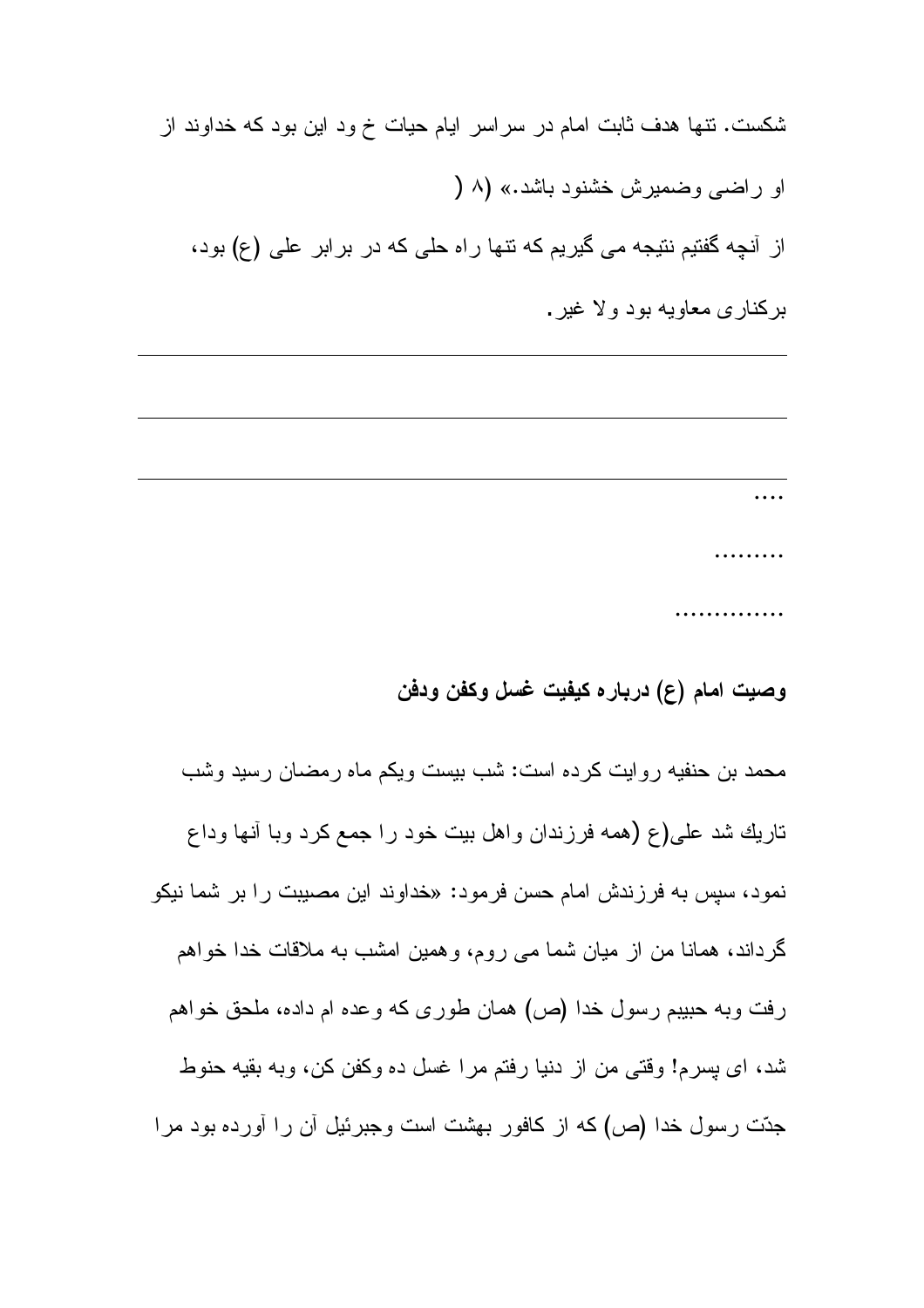حنوط کن، بعد مرا بر روی سریر گذارید، جلوی تابوت را کسی حمل نکند بلکه دنبال او را بگیرید، وبهر جانبی که تابوت رفت شما هم بروید، وهر جا که ایستاد بدانید قبر من آن جاست، جنازه ام را آن جا زمین بگذارید ونو ای پسرم بر جنازه ام نماز بگذار ، هفت تکبیر بگو ، وبدان که هفت تکبیر به غیر از من بر هیچ کس مشروع نیست جز بر فرزند برادرت حسین که او قائم آل محمد ومهدی این امت است و او کجی های خلق را راست خواهد کرد، وقتی تو از نماز بر من فار غ شدی، جناز ه را از آن محل بردار وخاك آن جا را حفر كن، قبر كنده ولحدی ساخته و تخت جوبے نوشته شده خواهے بافت که مر ا در أن جا دفن مي كني، وقتي خواستي از قبر خارج شوي اندكي صبر كن أن

گاه نگاه کن می بینی که من در قبر نیستم، زیر ا به جدت رسول خدا ملحق خواهم شد، چون هر بیغمبری را در مشرق به خاك سیارند ووصبی او را در مغرب دفن كنند حق تعالى بين روح وجسد أن دو را جمع نمايد، وبس از زماني از هم جدا خواهند شد وبه قبرهای خویش برمی گردند، سپس قبر مرا با خاك پر کن و آن محل را از مردم بنهان دار .(۸ (

آن گاه علی با فرزندان خود اندکی صحبت کرد وأنان را از أينده ای که حسن وحسين دارند أگماه نمود وأنها را به صبر ونقوى دعوت كرد، سپس لختى بيهوش شد چون به هوش آمد فرمود: «اينك رسول خدا، وحمزه عم بزرگوارم، وجعفر برادرم نزد من أمدند وگفتند: زود بشتاب كه ما مشتاق ومنتظر نو هستیم»، بس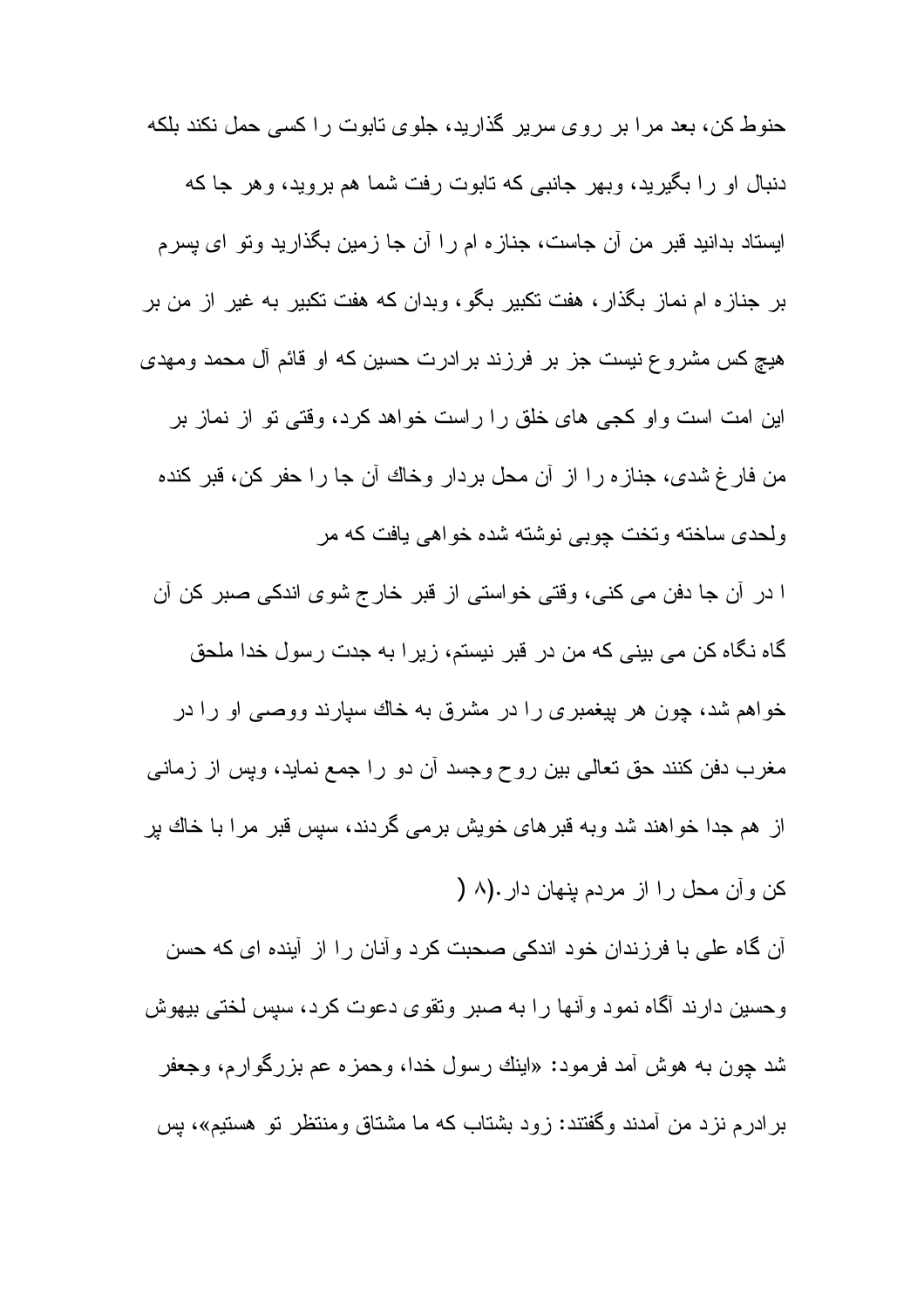نگاهی به اهل بیت خود کرد وفرمود: «همه شما را به خدا می سپارم، خداوند همه را به راه راست هدایت واز شرّ دشمنان محافظت نماید، خدا خلیفه من است بر شما وشما را كافي است براي خلافت ونصرت» سپس به فرشتگان خدا سلام داد وگفت :

»لِمثِّل هذا فَلْيَعْمَلِ العامِلُونِ إنَّ اللَّهَ مَعَ الَّذينَ اتَّقوًّا والَّذينَهُم مُحسِنُونِ؛ از برای مثل این مقام باید عمل کنند عمل کنندگان، زیرا که خداوند با بر هيز كار ان ونيكو كار ان است «.

سپس عرق بر بیشانی مبارکش جاری شد، چشمهای مبارك را بر هم گذاشت، دست وبا به جانب قبله كشيد وكَفت: «أشهدُ أن لا إله الاِّ اللَّه وَحدهُ لا شَرَ بِكَ له وأشهدُ أنَّ محمَّدًا عَبدهُ ورَسولُه» اين را گفت ومرغ روحش به ملكوت اعلى در كنار بيغمبران واولياء خدا برواز كرد، صلوات الله وسلامه وسلام ملائكته و انبيائه ورسله عليه، ولعنة الله على قاتله .

وبدین نرتیب مشعل هدایت وکانون عدالت خاموش شد، این واقعه در شب جمعه بیست ویکم ماه رمضان سال چهلم هجری بود.(۹(

## غسل ودفن شبانه حضرت على (ع)

هنگام شهادت، سن شریف امام (ع) ٦٣ سال ومدت امامنش نزدیك سی سال ودور ان خلافت ظاهريش حدود بنج سال بود. امام حسن (ع) به اتفاق بر ادرانش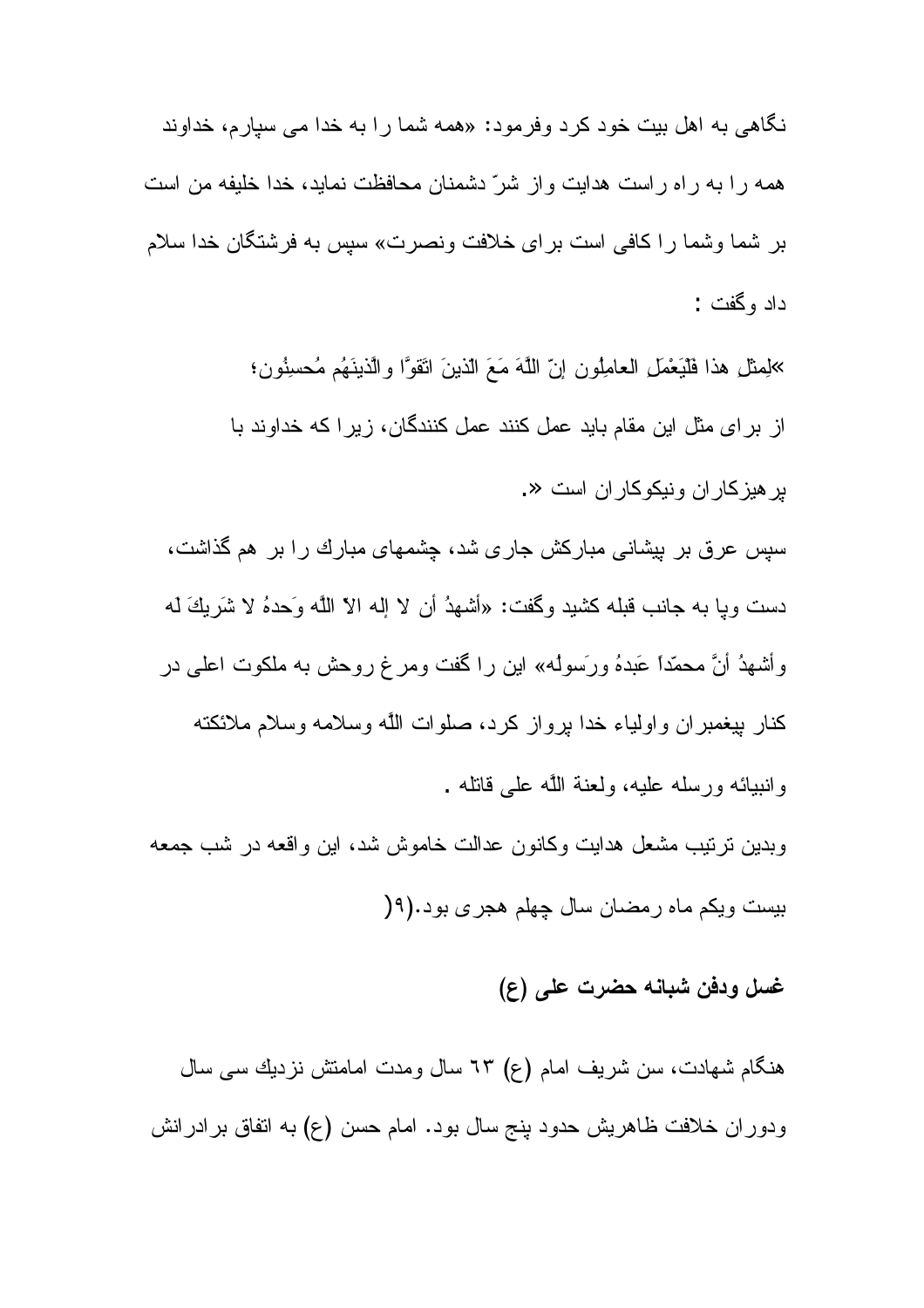حضرت حسين(ع) ومحمد حنفيه وجند تن ديگر به تجهيز بدر برداختند ويس از تشریفات مذهبی، بدن مطهر آن حضرت را در بشت کوفه در «غَریّ»، که امروز به نجف معروف است، دفن كردند وطبق وصيت بدر محل قبر را مخفى نمودند نا مورد اهانت دشمنان وی از بنبی امیه وخوار ج قرار نگیرد . محمد حنفیه روایت می کند: چون بر ادر انم شبانه مشغول غسل بدن بدر شدند، امام حسین أب می ریخت و امام حسن غسل می داد، و احتیاجی نبود که کسی بدن آن حضرت را بگرداند بلکه بدن مبارك هنگام غسل دادن خود از اين سو بدان سو می شد وبوی خوشتر از مشك وعنبر از جسد مطهرش به مشام می رسید. وقتبي كار غسل يايان يافت امام حسن (ع (خواهرانش زينب وام كلثوم را صدا زد که حنوط جدم رسول خدا را بیاورید، فوراً زینب همان حنوطی که جبرییل بر ای رسول خدا وعلی آورده بود حاضر کرد، همین که بارچه آن حنوط را باز كردند تمام شهر كوفه از بوى خوش أن معطر شد، سپس بدن باك بدر را در بنج پارچه کفن کردند واو را در تابوتی نهادند وبنا به وصیت امیرالمؤمنین دنبال تابوت را حسن وحسین گرفتند وجلو تابوت را جبرئیل ومیکائیل حمل می کردند وبه جانب نجف رفتند .

محمد بن حنفیه می گوید: به خدا سوگند که به هر در ودیواری و هر درخت وعمارتی می گذشتیم در برابر أن جنازه تعظیم می کردند، تا همان جایی که امروز قبر مولای منقیان ومزار شیعیان وعاشقان است نابوت بیش رفت، امام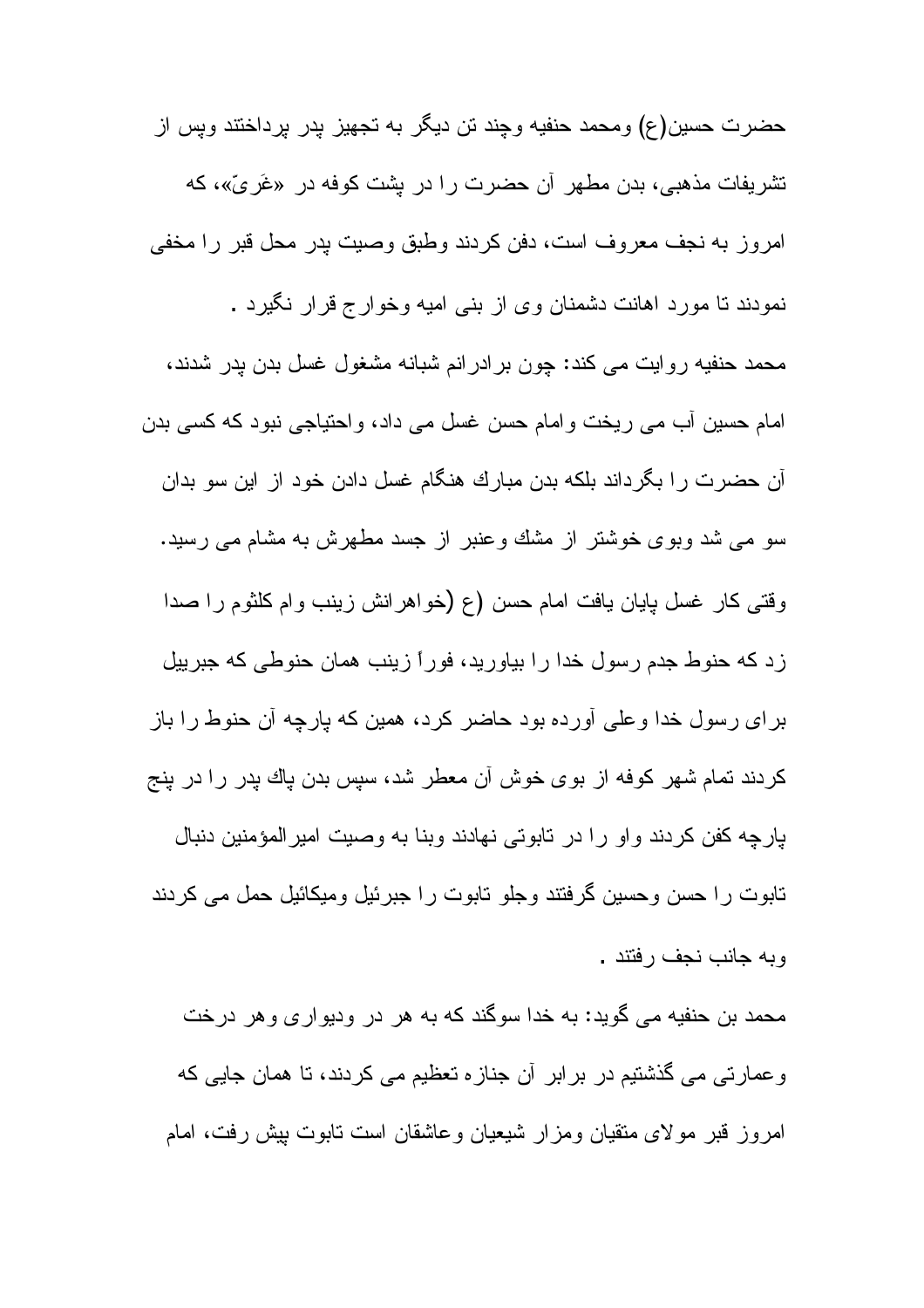حسن بر جناز ه نماز خواند و همر اهان اقتداء کردند و آن موضع ر ا حفر کردند ناگاه چشمشان به قبر ساخته ویرداخته ای افتاد ولوحی را یافتند که به سریانی نوشته بود که ترجمه آن این است : »هذا ما ادَّخَرَهُ لهُ جَدُّهُ ثوحُ النبي للعبدِ الصالحِ الطاهرِ المُطهَّرِ ؛ این همان قبری است که نوح پیغمبر برای بنده شایسته طاهر ومطهر ذخیره کر ده است.» (۱۰ ( وچون خواستند أن حضرت را داخل قبر نمايند هاتفي ندا داد : >انزلوه إلى النزبةِ الطاهِرَةِ فَقَدْ اشتاقَ الحبيبُ إلى الحَبيب؛ فرو برید او را به سوی تربت طاهر ومطهر که حبیب به سوی حبیب خود مشتاق گر دیده است «. وبدين نرتيب بدن مطهر مجسمه علم ونقوا، كانون عدل وانصاف، امام بحق يعسوب الدين امير المؤمنين (ع) را در آرامگاه ابدي به خاك سيردند، ولحد را روی قبر چیدند، بس از لحظه ای خشت بالا سر را برداشتند نگاه کردند کسی را در قبر ندیدند، ناگاه هاتفی ندا داد: «خداوند بنده شایسته خود را به بدن بيغمبر خود ملحق گردانيد وچنين كند خداوند با اوصياء پس از انبياءش.»(١١ (

اشعار امام حسن (ع) در رثاء پدر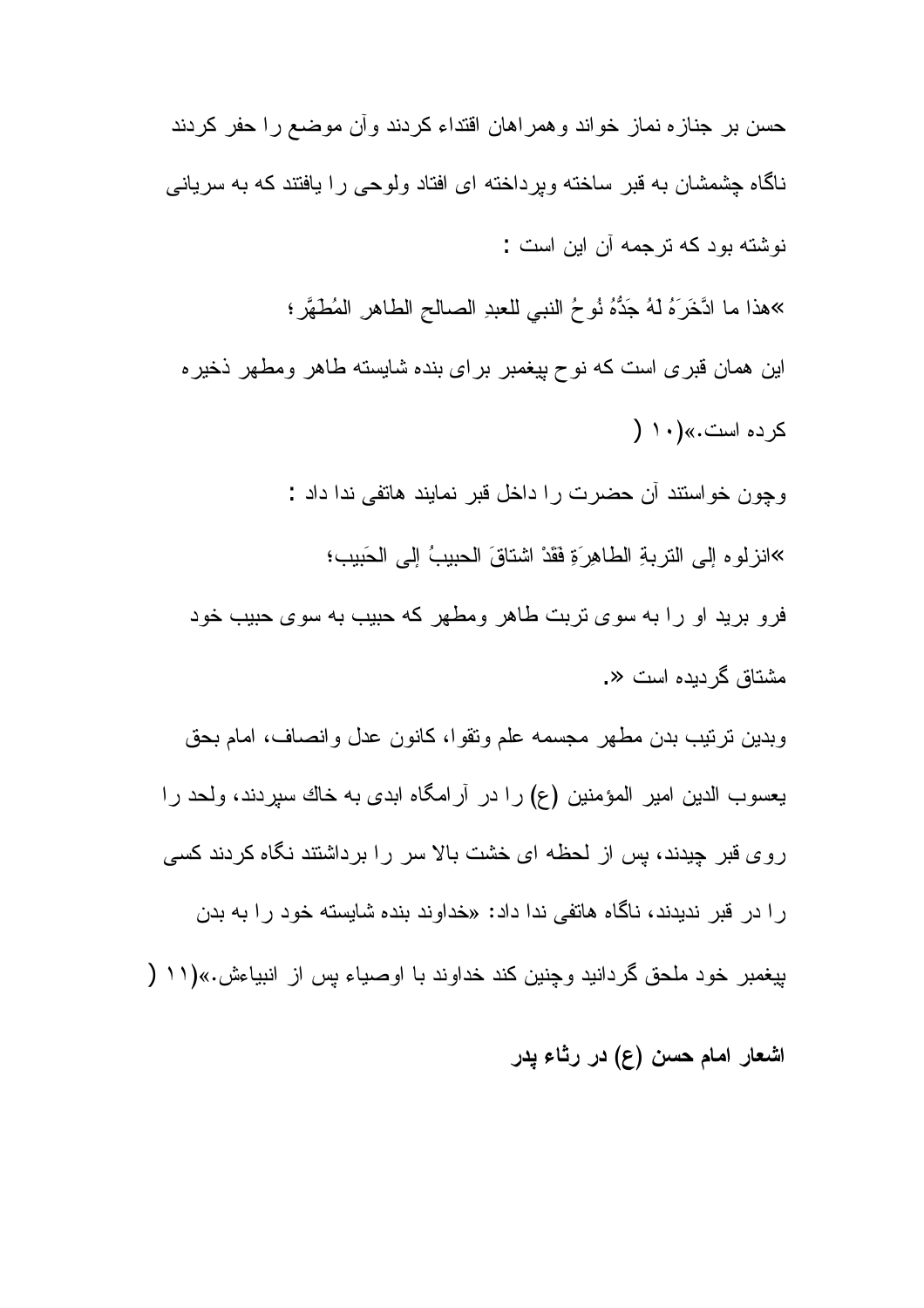در حدیث است که امام حسن (ع) در شهادت بدر بس از دفن آن حضرت چنین اشعار ی خو انده است : أينَ مَن كان لِعلم المُصطفى في الناسِ باباً أينَ مَن كان إذا ما قَحَطَ الناسُ سحابا أينَ مَن كان إذا نودي في الحربِ أجابا أينَ مَن كان دُعاهُ مُستجاباً ومُجابا کجاست بدر مکه در ب ِ علم بیغمبر در بین مردم بود ؛ کجاست کسی که در موقع خشکسالی ابر رحمت بود . کجاست کسی که سینه اش در جنگها سیر اسلام بود ؛ کجاست کسی که دعای او به درگاه بروردگار مستجاب بود.(۱۲ (

# سخنان صعصعة بن صوحان در كنار قبر على (ع)

هنگامی که بدن پاك امیر المؤمنین (ع) در قبر گذاشته شد وبر آن لحد چیده شد »صعصعة بن صوحان» از شیعیان مخلص و از پار ان وفادار امام که در تشییع جنازه با فرزندان حضرت همراه بود بيش أمد يك دست به سينه نهاد وبا دست

ديگر از خاك قبر مطهر برداشت وبر سرش ريخت، وگفت:

»بأبي أنتَ وأميِّ يا أمير المؤمنين! هنيئًا لك يا أبا الحسن، فلقد طابَ مَولِدُكَ وقوِّي صَبْرُكَ وعَظْمَ جهادُكَ وظَّفرتَ برأيك ورَبِّحتَ تجارثُك، وقَدِمتَ على خالِقِكَ فَتَلْقَاكَ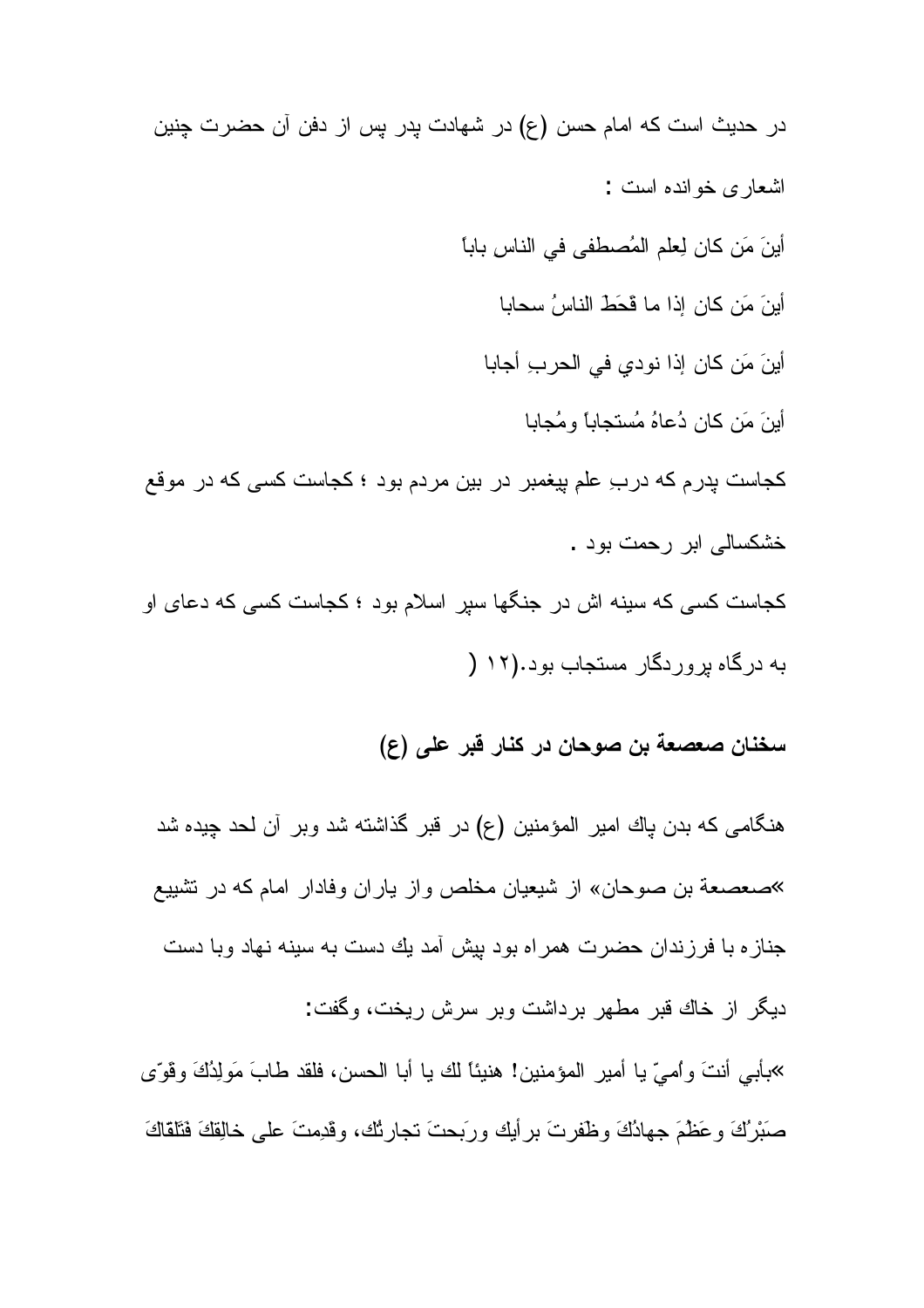اللَّهُ ببِشارتِه، وحَقَّتُكَ ملائكتُه، واستقررتَ في جَوارِ المُصطفى ، فَأكرمكَ اللَّهُ بِجوارِهِ ولحِقتَ بِدرِجةِ أخيكَ المُصطفى ، وشَرِبتَ بكأسِ الأوفى ، فأسألُ اللَّهَ أن يَمُنَّ عَلَيْنا بِاقْتِفائِنا زُمرة أُوليائك، فَقد نِلْتَ ما لم يَنَلّهُ أحدٌ وأدركتَ ما لم يُدركهُ أحدٌ وجاهَدتَ في سَبيلِ ربِّك بين يَدى أخيكَ المُصطفى حقَّ جهاده وقُمْتَ بدين اللَّه حقَّ القِيام حتى أفمتَ السُنَنْ وأبرتَ الفِتَن، واسنقامَ الإسلامُ وانتَظم الإيمانُ فَعليكَ مِنَّى أفضلَ الصلاة والسّلام... ؛

پدر ومادرم به فدایت یا علی! بهشت برای تو گوارا باد یا ابا الحسن! که در خاندانی باك به وجود آمدى، در سختيها صابر ودر جنگ ثابت قدم وداراى رأيي متین بودی، تو به آرزوی خود رسیدی واز زندگی خود بهره کامل گرفتی، تو بر پروردگارت وارد شدی ودر حالی خدا را ملاقات کردی که از نو راضی بود وملائكه نو را احاطه كردند نا در جوار بپغمبر جايگزين گشتى، خدا نو را به این مقام برگزید که با محمد مصطفی (ص (همدرجه شوی. یا علی! از خدا می خواهیم که بر ما منت نهد وتوفیق دهد تا از تو بپروی نموده و به رو به شما عمل کنیم و با دوستانت دوست و با دشمنانت دشمن باشیم و ما ر ا

در زمره اولیائت محشور گرداند.

یا علی! به مقامی رسیدی که احدی به أن نرسد وبه درجه ای نائل شدی که هیچ کس بدان راه نیافت، در پیشروی دین خدا قیام کردی تا سنت را بیا داشته وأنشهاى فتنه را خاموش ساختى نا اسلام نضج گرفت وإيمان رونق يافت،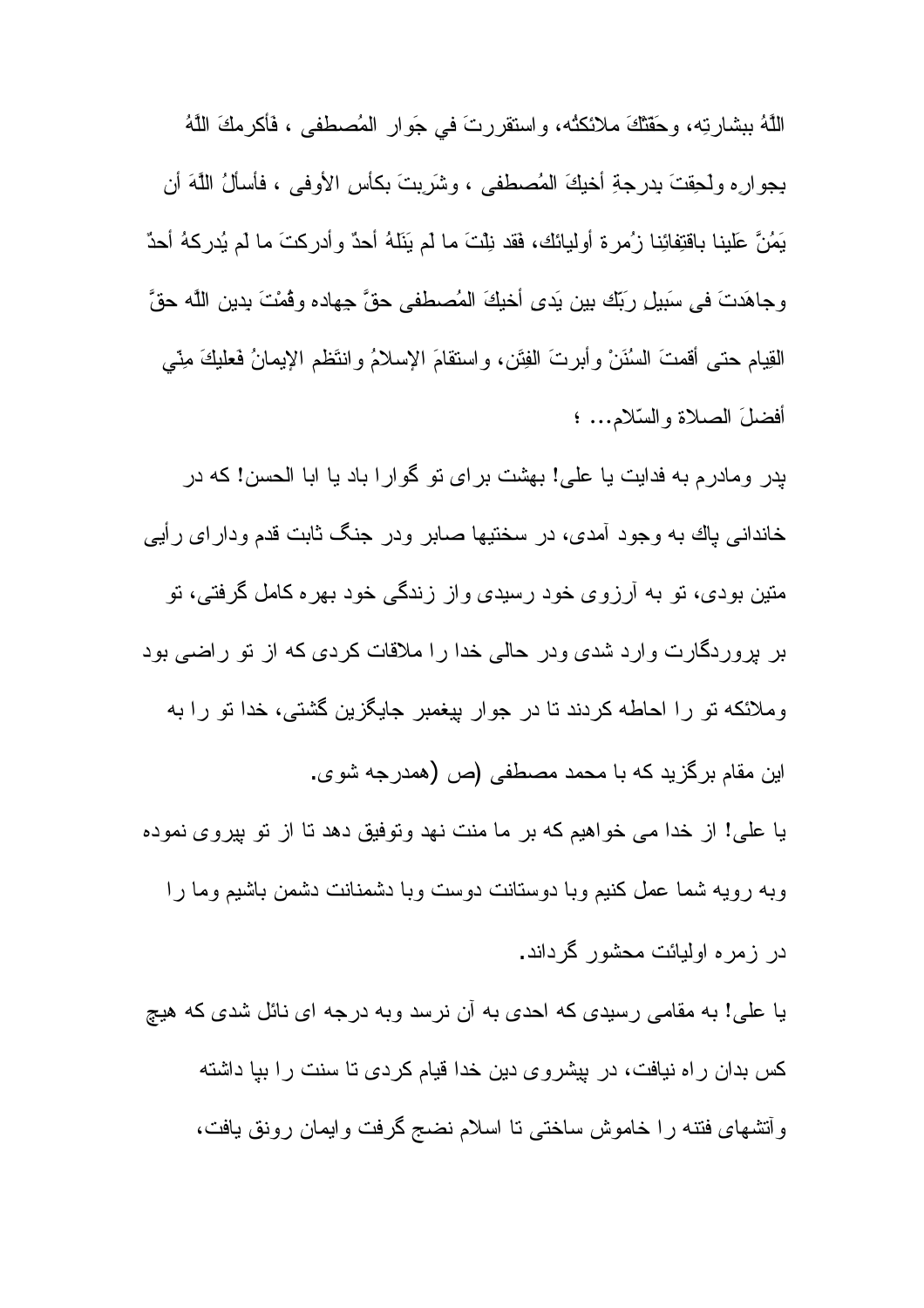بهترین درود وسلام ما بر تو باد که به وسیله تو پشت مؤمنان محکم شد ونشانه ها وراهها روشن وواضح گردید«. گفت وگفت وبسیار درد دل کرد وبعد به خود دعا کرد سپس چنان گریه کرد که همه حضار را گریانید وأن گاه رو به جانب امام حسن وامام حسین ومحمد وجعفر وعباس ويحيى وعون وعبدالله كرد أنها را در شهادت بدر نسليت گفت، وپس از أن با يك دنيا غم واندوه از كنار قبر امير المؤمنين جدا شدند وبه شهر کوفه برگشتند در حالی که هنوز صبح نشده بود وکسی هم از دفن امام خبردار نگر دیده بود. (۱۲

## شهر كوفه غرق ماتم

در همان شب كه امير المؤمنين (ع) به شهادت رسيد وروح بلندش به ملكوت اعلمي پيوست صداي شيون وزاري از خانه عليي (ع) بلند شد خصوصاً زينب وام کلثوم وزنان خانه، صدای گریه شان به همسایگان رسید، کم کم تمام شهر کوفه دانستند بنیم وبی پدر شدند، صدای مردم شهر چون روز رحلت رسول خدا، به گریه وناله بلند شد، شهر یك پارچه عزا وماتم گردید. زن ومرد به سوی خانه امیر المؤمنین حرکت کردند با فریاد و ا اماما، و ا علیا، بر سر وسینه می زدند ودر فقدان امام خود می گریستند، در آن شب آسمان تغییر کرد وزمین به خود لرزید وصدای تسبیح فرشتگان از آسمان شنیده می شد وجن وپریان برای او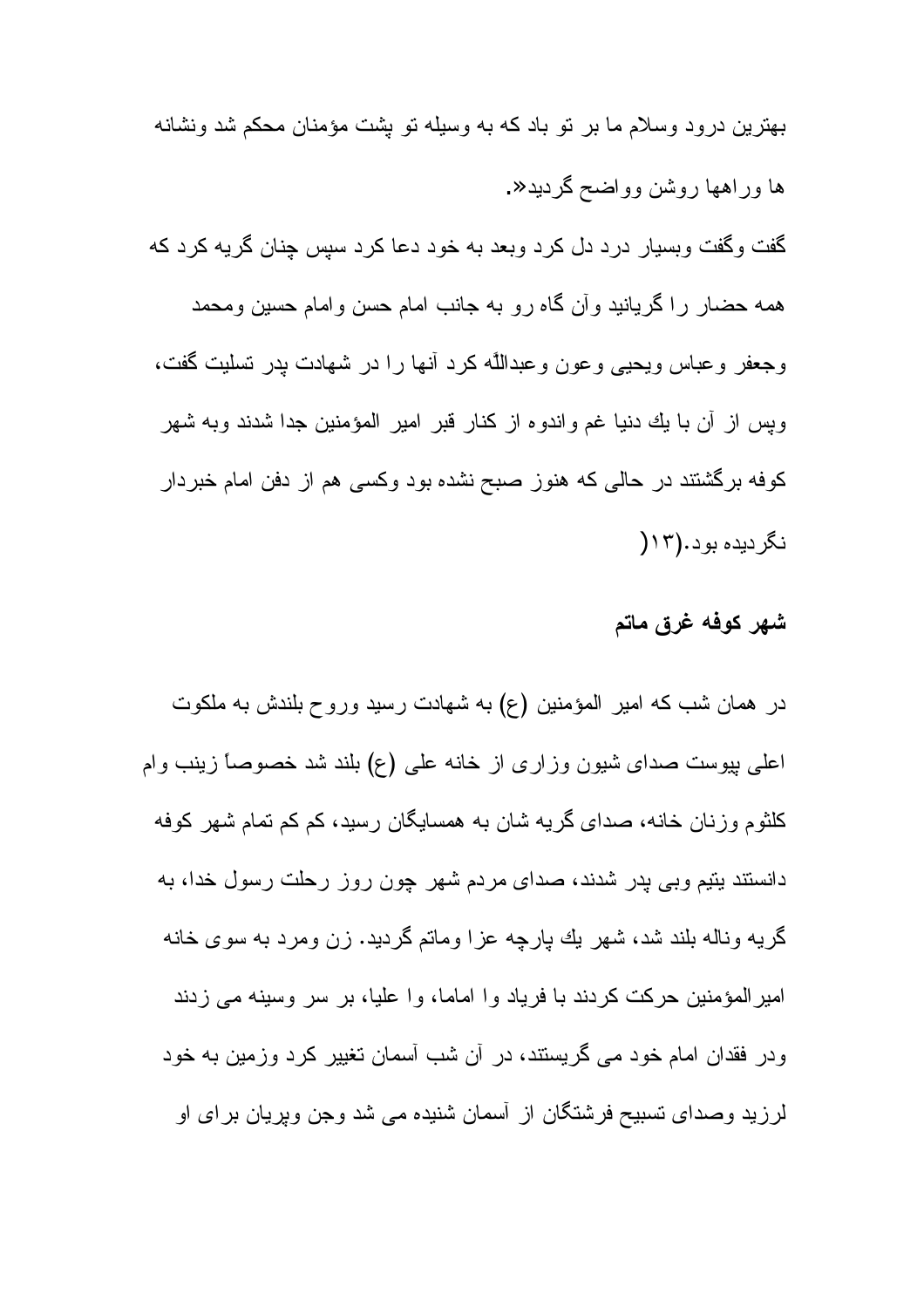نوحه سرايي ومرثيه خواني مي كردند، وأن شب نا طلوع فجر به همين منوال گذشت.(١٤ ( روز روشن، نقوا وفضيلت وحلم وعقل زنده بود وشب زير خاك نيره نهان شد .

وبا قتل علی، برادر بیغمبر هادی بزرگ ارکان هدایت خراب شد.(١٥ (

## شیون وماتم در شهادت علمی (ع)

اسید بن صفوان از اصحاب رسول خدا نقل می کند که : روز شهادت حضرت امیر (ع) صدای شیون از مردم بلند شد واضطراب ونگرانی زیادی در مردم افتاد – مانند روزی که بپامبر از دنیا رفته بود – ودر أن حال بيرمردي اشك ريزان با سرعت وشتاب أمد وگفت: «إنّا للَّه وإنّا اليه راجعون» اي مردم! امروز رشته خلافت نبوّت قطع شد، أن مرد أمد مقابل خانه امير المؤمنين ايستاد وسيس گفت: خدا رحمت كند تو را يا اباالحسن، تو اوّل کسی بودی که به اسلام ایمان أوردی واز همه در ایمان خالص تر بودی ودر يقين از همه شديدتر، وخوف تو از خدا، بيشتر از همه بود، بسياري از فضايل ومناقب امیر المؤمنین را بر شمرد ومردم هم ساکت بودند ومی نگریستند او خود گریست واصحاب را گریاند، همین که سخن او به پایان رسید از نظرها ناپدید شد هر چه او را جستجو كردند وى را نيافتند.(١٦ (

مجلسي در نوضيح حديث مي نويسد: ظاهراً او خضر بيغمبر بوده است.(١٧ (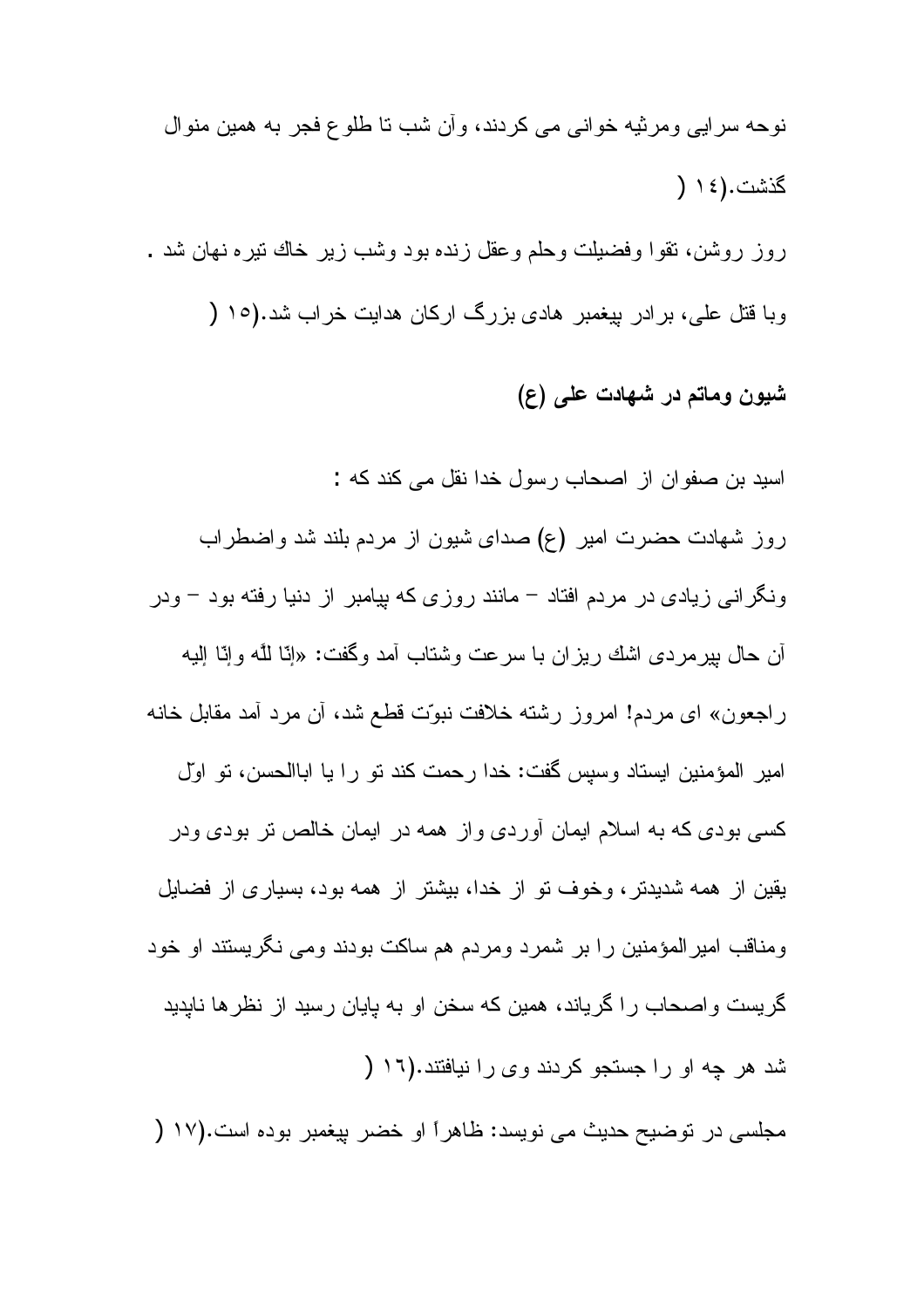ابن عساکر شافعے نقل مے کند: موقعے که خبر شھادت امیر المؤمنین را به معاويه دادند او در حال خواب بود، تا خبر را شنبد نشست وشر و ع كر د به گريستن وكلمه إنّا للَّه وإنّا إليه راجعون گفتن، همسرش، فاخته دختر قرظه، از روی تعجب سؤال کرد ای معاویه! تو دیروز بر او طعن می زدی ولی امروز بر شهادتش گريه مي کني؟ ! معاويه گفت : »ويلك أنا أبكي لما فَقَدَ النّاسُ مِن حِلْصِهِ وعِلِمه؛ وای بر نو! من بر چیزی از حلم وعلم او که مردم از دست دادند می گر يم.»(۱۸ ( در همان كتاب به طريق ديگر از مغيره نقل مي كند: وقتي خبر شهادت حضرت را به معاويه دادند او كلمه استرجاع گفت، سپس گفت: مردم، چه عالم حليم وفاضل فقیهی را از دست دادند، همسرش به او گفت: تو دیروز به او طعن می زدی امروز برای او کلمه استرجاع می گویی؟ باسخ داد : »وبِلْك! لا نَدْرِينَ ماذا فَقَدُوا مِن عِلْمِهِ وفَضْلِهِ وسَوَابِقِهِ؛ وای بر نو! نمی دانی مردم چه چیز از علم وفضلش وسابقه اسلامی او را از دست دادند.» (١٩ ١

خطبه امام حسن (ع) پس از شهادت پدر بزرگوارش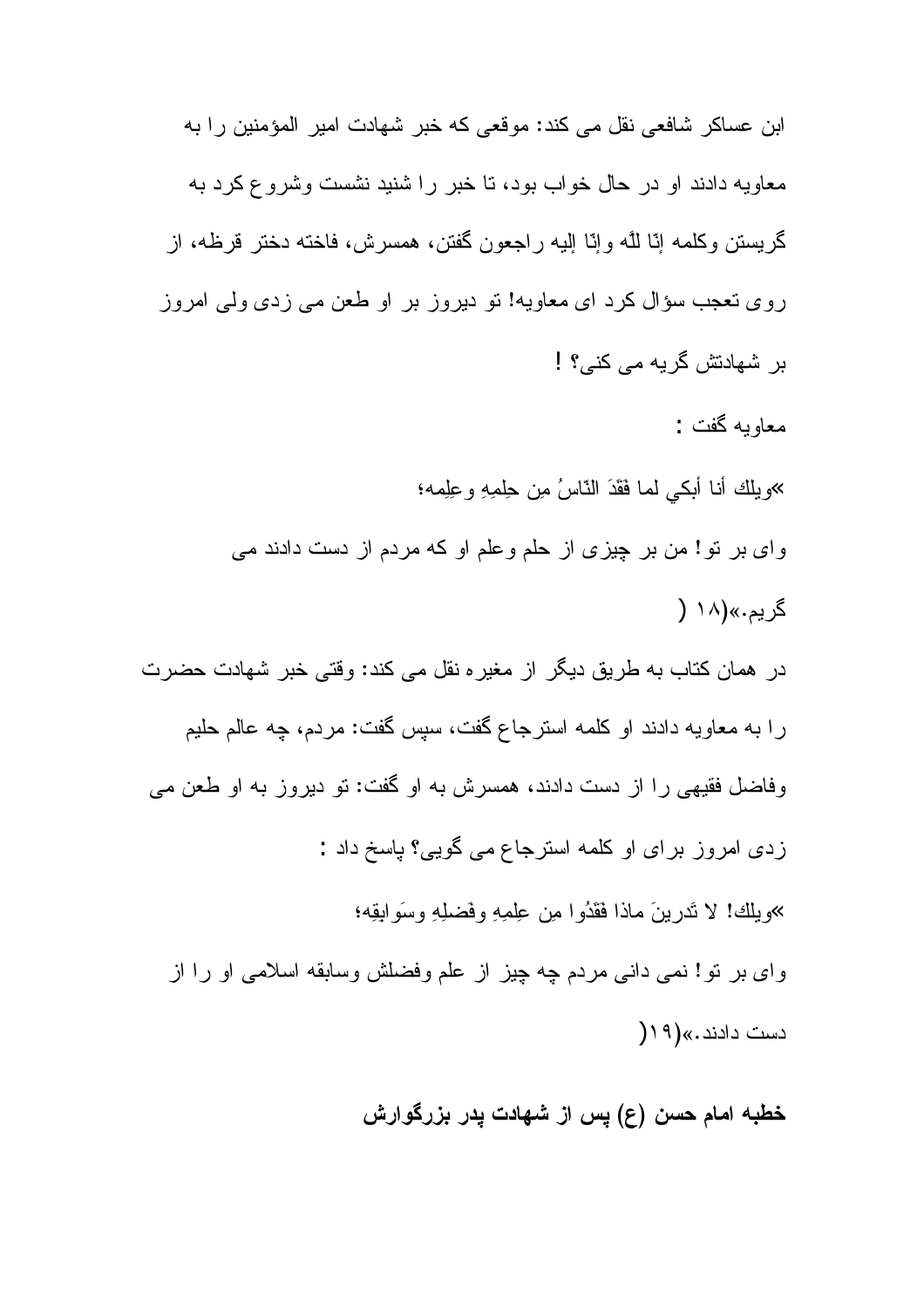امام حسن (ع) بس از فراغ از ندفین و مراسم خاکسیار ی بدر ، با بر ادر ان وهمراهان به کوفه برگشتند وفردای آن روز، برای آن که مردم با وی بیعت كنند در ميان جمعي از اصحاب وشيعيان بدر در مسجد كوفه بالاي منبر رفت، همین که خواست خطبه بخواند چشمانش را اشك گرفت وبغض گلویش را فشرد به طور ی که نتوانست حرف بزند، لختی بالای منبر گریست سپس برخاست وخطبه اي در كمال فصاحت وبلاغت مشتمل بر معارف رباني وحقايق سبحاني قرائت کرد، ودر مصیبت فقدان پدر از خدا صبر وتحمل خواست، در این جا به خلاصه ای از آن اشار ه می کنیم : ابو مخنف از عده ای روایت کرده: فردای آن شبی که حضرت امیر بدرود حیات گفت، امام حسن (ع) خطبه ای خواند، پس از حمد وثنا وصلوات بر

بيغمبر خدا فرمود :

<sup>»</sup>مردم! امشب مردی از این عالم درگذشت که هیچ یك از بیشینیان در انجام وظیفه بر او بیشی نگرفتند، و آیندگان هم نتوانند بابیای او بگذارند، او در رکاب بیغمبر جهاد کرد ودر راه نگهداری اسلام ایثار واز خود گذشتگی نشان داد، رسول خدا او را برجمدار خود در میدانهای جنگ قرار داد وجبرئیل از طرف راست وميكائيل از طرف چپ مراقب ومحافظ پدرم بودند واو از ميدان نبرد برنمی گشت تا خدای متعال به کمك او لشگر اسلام را بپروز می گردانید ويشمنان را مضمحل ويراكنده .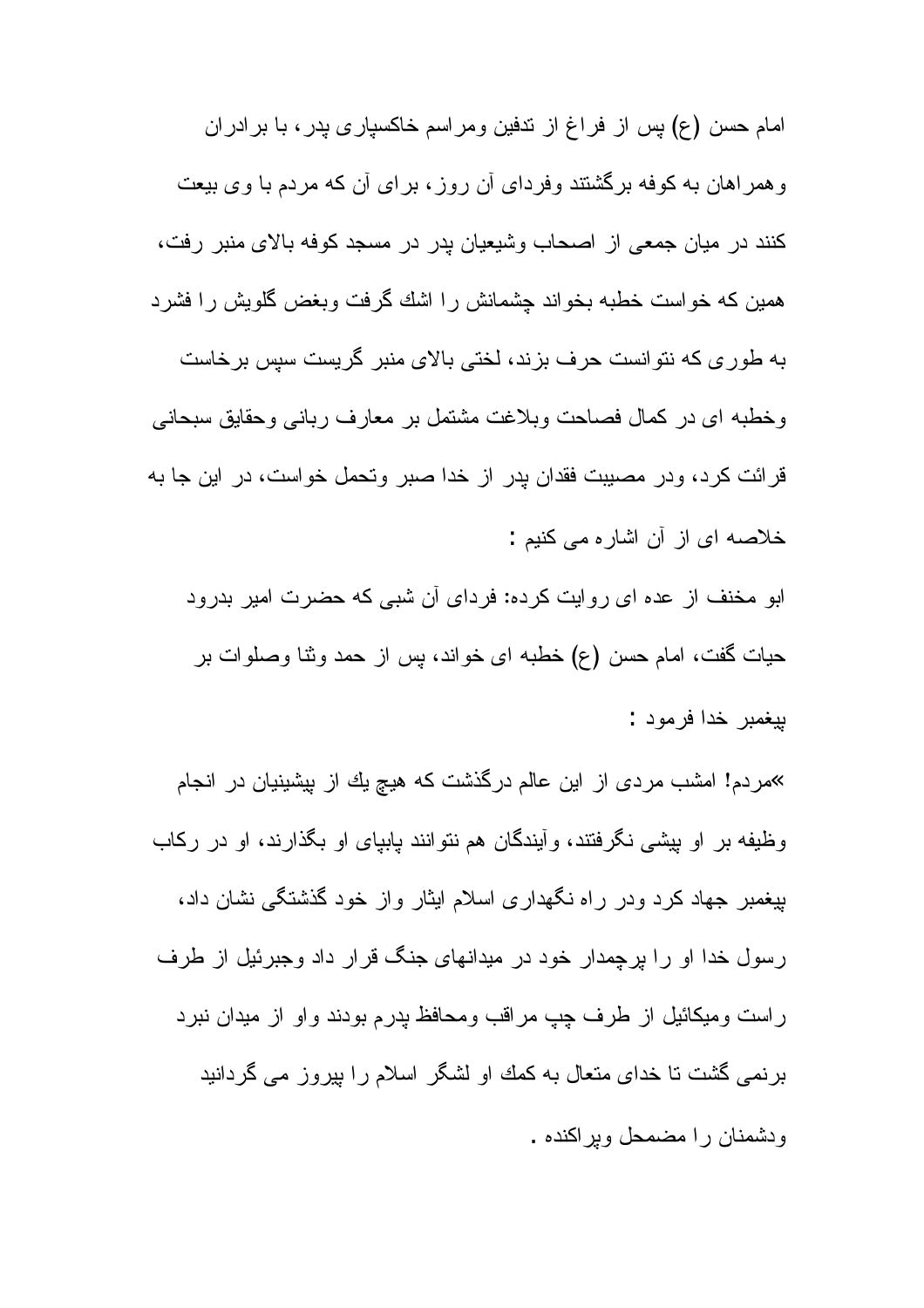مردم! علی در شبی از دنیا رفت که در آن شب عیسی مسیح (ع) به آسمان صعود کرد ويوشع بن نون، وصبي موسى، درگذشت . مردم! پدرم دار فانی را در حالی وداع گفت که از مال ومنال دنیا به جز هفتصد در هم(۲۳) از عطایا بر ای خود باقی نگذاشت آن هم بر ای خرید کنیز ی جهت خدمت در خانه «.

در این هنگام گریه، گلوگیر امام (ع) شد گریست ومردم هم با گریه او همصدا شدند .

سبس به خطبه ادامه داد وفر مود :

»من بسر بشیرم، من بسر نذیرم، من فرزند کسی هستم که مردم را به اذن الله به جانب او دعوت كرد، من بسر چراغ تابانم، من از خاندانى هستم كه خداى، بلِيدي را از أنان دور ساخته وبخوبي، أنان را بِاكيزِه نموده، من از خانواده اي هستم كه خدا دوستي آنان را در كتاب خود واجب كرده است: (ڤل لا أسئلْكُم عَليه أجراً إلاَّ المَودَّة فِي الْقُربِي ومَن يَقْتَرِف حَسَنَةً نَزِدْ لَهُ حُسناً) (٢٤) بنابر اين دوستی ما همان حسنه ای است که خدا بدان اشاره فرموده است «. عبداللَّه ابن عباس مردم را دعوت كرد كه با حضرت بيعت كردند وامامت امام حسن(ع (در روز جمعه بیست ویکم رمضان سال چهلم هجری أغاز وحکومتش با بيعت مردم با وى نحقق يافت.(٢٥ (

كيفيت قصاص ابن ملجم قاتل على (ع)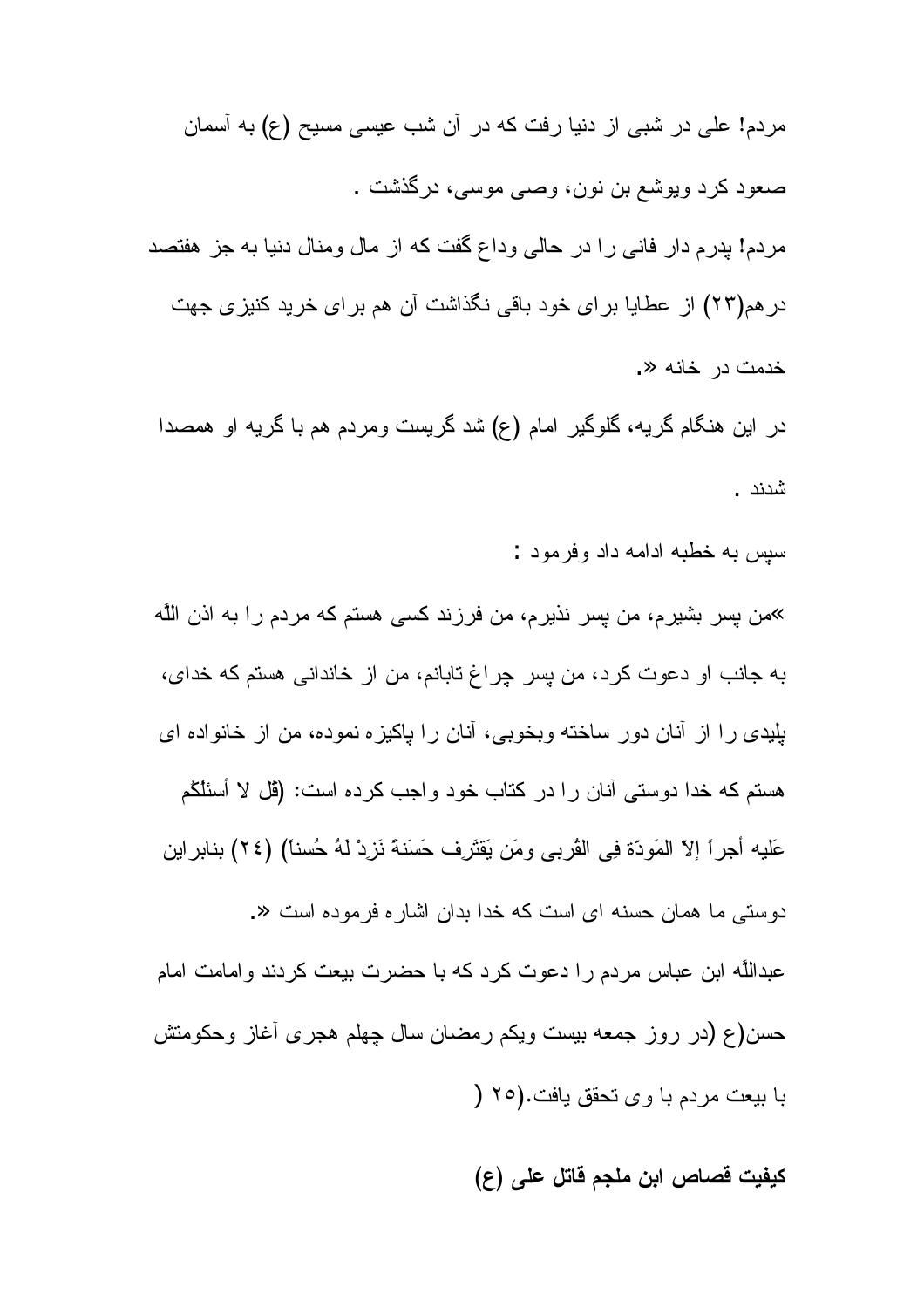بس از آن که امام حسن (ع) خطبه خواند واز مناقب وفضایل بدر گفت وخود را به مردم معرفی کرد ومردم هم با او بیعت کردند دستور داد ابن ملجم مرادی را براي قصاص حاضر نمودند، همه فرزندان امير المؤمنين وياران، اجتماع كردند امام حسن (ع) به او فرمود» :اى دشمن خدا! چه چيز باعث شد كه امير المؤمنين امام مسلمين را كشتي وفساد بزرگي در دين انداختي.» آن ملعون گفت: یا حسن ویا حسین، هر کاری می خواهید با من انجام دهید ودرباره کسی که شيطان او را به لغزش انداخته وراه حق را بر او بسته است كوناهي نكنيد، من هر چه كردم دلم را راضى كنم تا اين عمل را انجام ندهم نشد، وهر چه خود را ملامت ونهي كردم نفس من منزجر نشد .

در این جا گفته هایبی رد وبدل شد وبالاخره امام حسن طبق وصبیت ودستور پدرش با يك ضربت أن ملعون را به جهنم فرستاد، وبعد هم مردم بدنش را در أتش سوز اندند.(٢٦ (

معلوم می شود طبق این روایت ابن ملجم همان روز بیست ویکم ماه رمضان به جهنم فرستاده شده است. در تاریخ طبری وکامل ابن اثیر وکتابهای دیگر تاریخ وحديث أمده است: أن معلون به امام حسن بيشنهاد داد وگفت اگر به من امان دهید به شام خواهم رفت ومعاویه را به قتل می رسانم ونو را از شر او أسوده می کنم وبرمی گردم دستم را در دست شما می گذارم اگر خواستی قصاص کن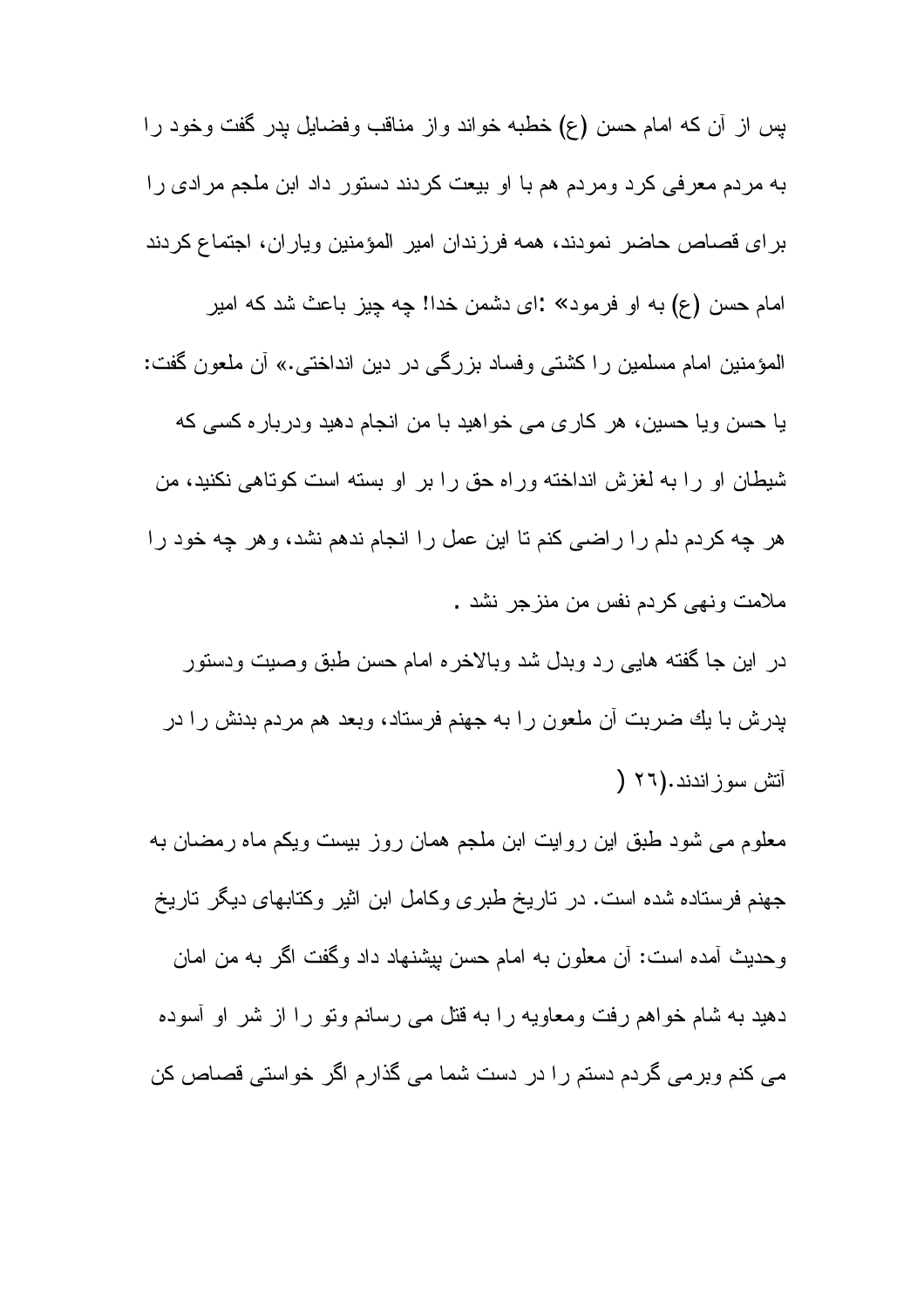و مرا بكش؟ امام (ع) فرمود: «هيهات به خدا قسم! به نو مهلت نمي دهم نا روح نو به أنش جهنم ملحق شود.»(۲۷ (

## كيفيت قصاص همدستان ابن ملجم

بس از آن که مردم از کشتن ابن ملجم ملعون، فارغ شدند وبدن نحسش را در أنش سوزاندند به سوی قطام، أن زن فاسده که در تحریك وتحریض ابن ملجم بر ای قتل حضرت علی) ع) شریك بود، شتافتند، با شمشیر بدنش را قطعه قطعه كردند وخانه اش را خراب نمودند بعد هم جسدش را بیرون شهر كوفه در أنش سوز اندند وروحش را به أنش جهنم وعذاب الهي فرستادند.(٢٨ ( واما سرنوشت «وردان» و «شبیب» که هر دو در کنار ابن ملجم در شب نوزدهم رمضان در مسجد کوفه به روی علی (ع) شمشیر کشیدند، این شد که «وردان» در تاریکی شب فرار کرد وبین مردم مخفی شد.(۲۹) وطبق بعضبی از نقلها او را هم مردم گرفتند و همان شب کشتند.(۳۰ ( واما «شيب بن بجره» كه شمشيرش در أن شب به خطا رفت ونتوانست كارى انجام دهد او هم فرار كرد، مردى او را دستگير كرد روى سينه اش نشست كه با شمشیر خودش وی را بکشد، مردم که با خبر شهادت امیر المؤمنین در خشم

وبه جانب مسجد روان بودند متوجه أن مرد شدند، وی نرسید مبادا او را به جای شبیب به عنوان قاتل بکشند وحرف او را گوش ندهند شبیب را رها کرده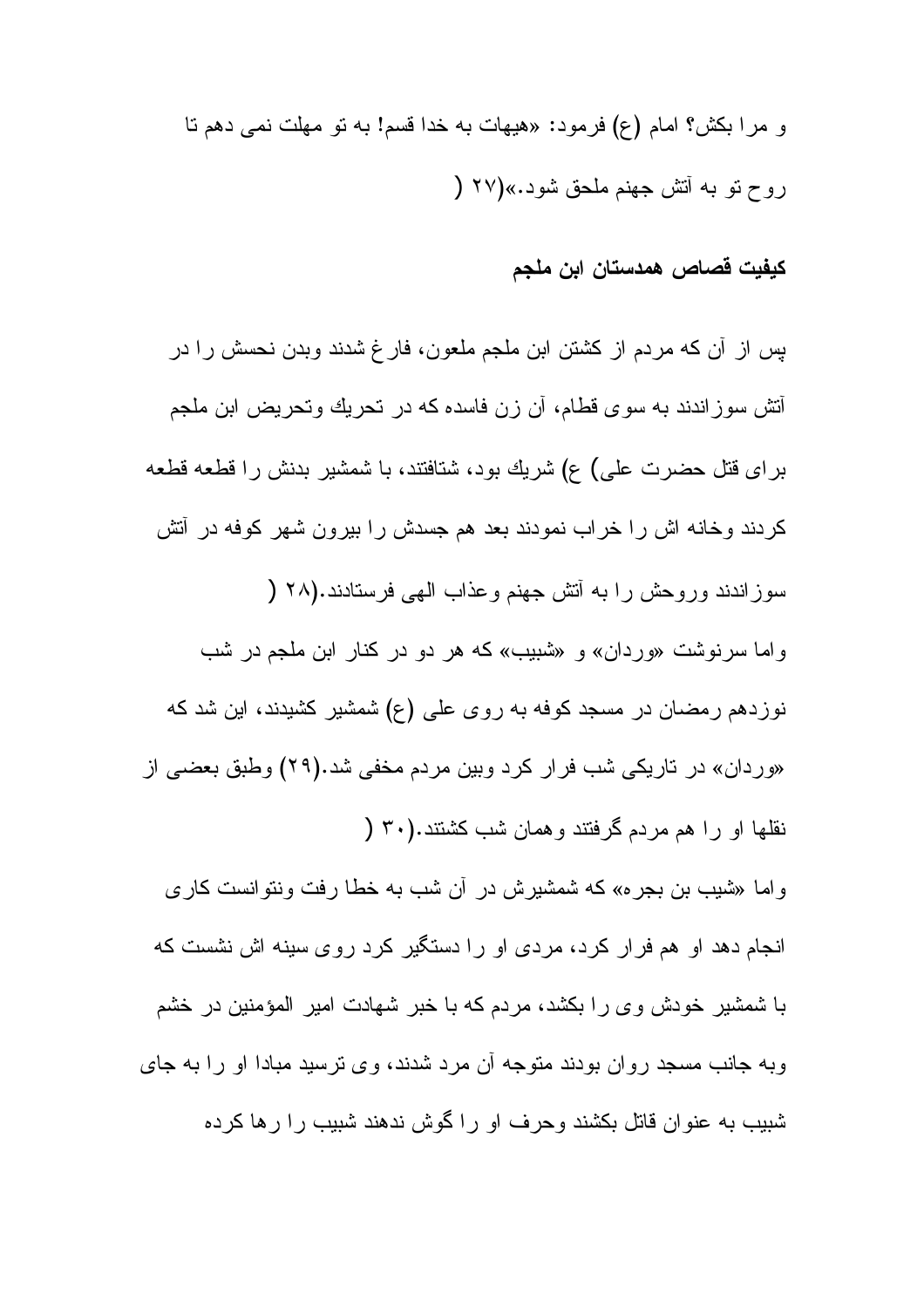وشمشیر را به روی زمین انداخت، شبیب از فرصت استفاده کرده وفرار نمود وداخل منزل خود شد، بسر عمويش كه از ياران على (ع) بود وبه منزل شبيب آمده بود، دید حریری به سینه اش بسته، سؤال کرد: این چیست به سینه ات بسته اي؟ مكَّن نو قاتل امير المؤمنين هستي؟ خواست بكويد: خير ، ولي خدا ار اده كرد كه راستش را به زبان جاري كند، گفت: آري من علي را كشتم، پس عموي شبیب رفت شمشیری برداشت داخل شد ودر همان لحظه شبیب را کشت وبه جهنم فرستاد.(٣١(

ظاهر شدن قبر امام (ع) در زمان هارون

محمد بن عایشه از عبداللَّه بن حازم نقل می کند: روزی با هارون الرشید برای شکار از کوفه خارج شدیم، وبه قریه غریین وثویه (جایبی که قبر امام علمی – ع – است) رسیدیم، تعدادی آهو در آن جا مشاهده کردیم، بر ای شکارشان چندین سگ شکاری فرستادیم، اما ساعتی سگها برای شکار آهوها تلاش کردند ولی نتوانستند آنها را شکار کنند، آن آهوان به نیه ای بناه بردند وبالای همان نیه ایستادند وسگهای شکاری برگشتند، هارون از این جریان در شگفت شد، اما طولبی نکشید باز آهوان از نتیه به زیر آمدند، دوباره هارون سگها را به طرف أنها روان كرد، وسگها به سوى أنها دويدند باز أنها به أن نيه يناه بردند سگها جلو نرفتند واز شکار کردن خودداری کردند واین کار سه مرتبه نکرار شد سگها كار ى انجام ندادند .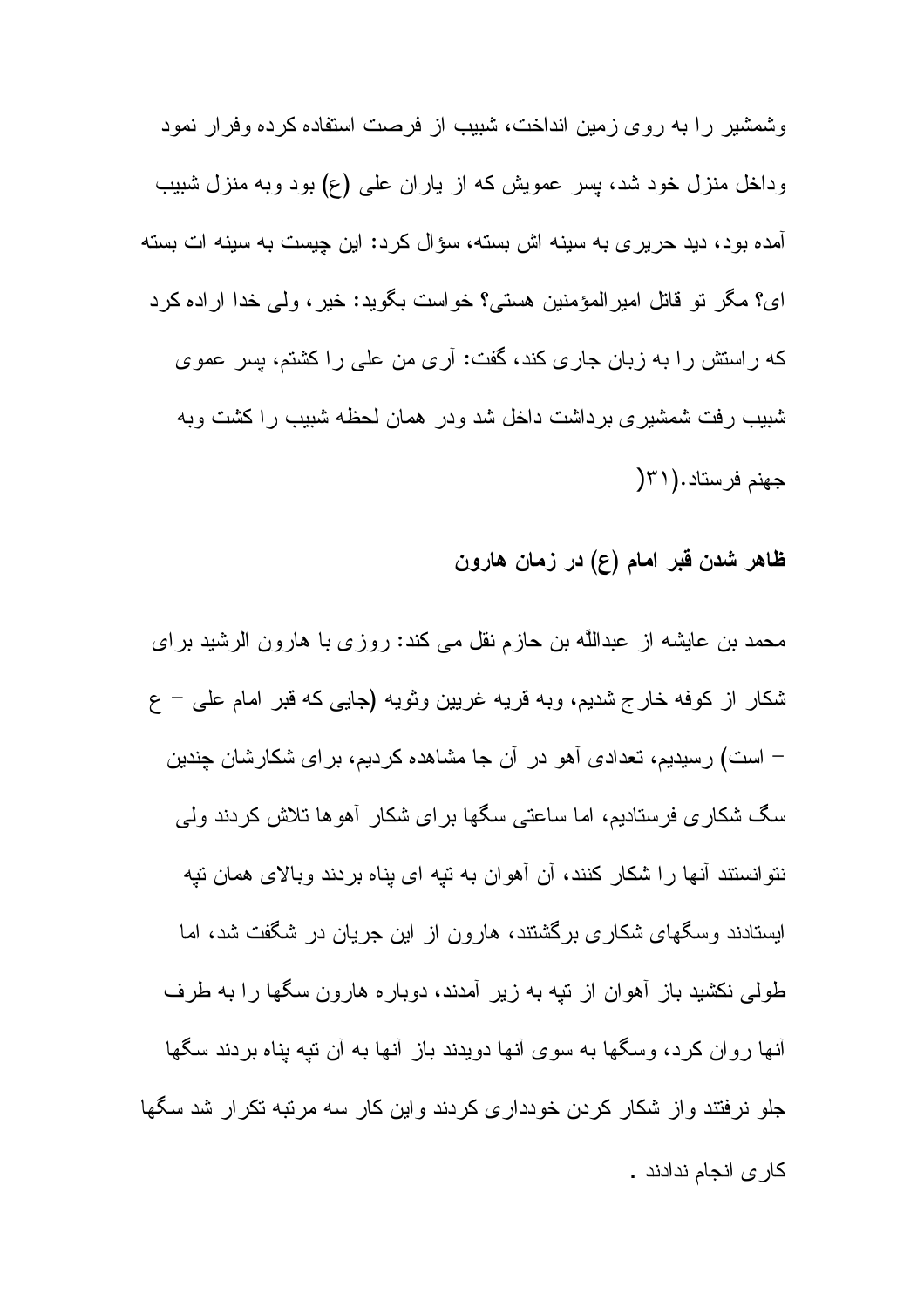هارون الرشید خیلی در شگفت شد وگفت: در این مکان رازی است بروید هر کس را یافتید او را نزد من بیاورید، بیرمردی از قبیله «بنی اسد» را بیدا کردند وبه نزد هارون أوردند، هارون به وی گفت: مرا از این نیه آگاه کن که چیست؟ بیرمرد گفت: اگر بگویم در امانم؟ هارون گفت: عهد وبیمان خدا برای تو است که نو را از جایگاهت بیرون نکنم وأزارت ندهم، ودر امان هستی، هارون با خدا عهد ويپمان بست كه به او امان دهد وأسيبي به او نرساند . مرد اسدی از قول بدرانش نقل کرد که: در زیر این نیه، قبر مطهر امیر المؤمنين على بن ابي طالب (ع) است وأن جا را خداي متعال حرم امن قرار داده هر کسی به آن جا بناهنده شود از هر آسیب وگزیندی در امان است . هارون قسی القلب به خود أمد ووضو گرفت در کنار أن محل نماز گذارد وصورت به خاك ماليد وگر به كرد، بعد با هم باز گشتيم .

محمد بن عايشه مي گويد: اين حكايت را همان طور ي كه نقل كردم از عبدالله بن حازم شنیدم اما باورم نبود نا سالی که به حج بیت الله الحرام مشرف شدم در أن جا با یاسر، ساربان هارون الرشید، ملاقات کردم پس از طواف در گوشه ای

با او نشستم واز هر دری سخنی می گفتیم تا رسید به قضیه رفتن هارون به «غريين» در كنار قبر امير المؤمنين (ع)، ساربان گفت: أرى در كنار أن بشته دو رکعت نماز خواند وصورت بر أن بشته مالید وبه قبر علی (ع) خطاب می كرد ومي گفت: اي پسر عم! سوگند به خدا من به فضيلت وبزرگي تو عارفم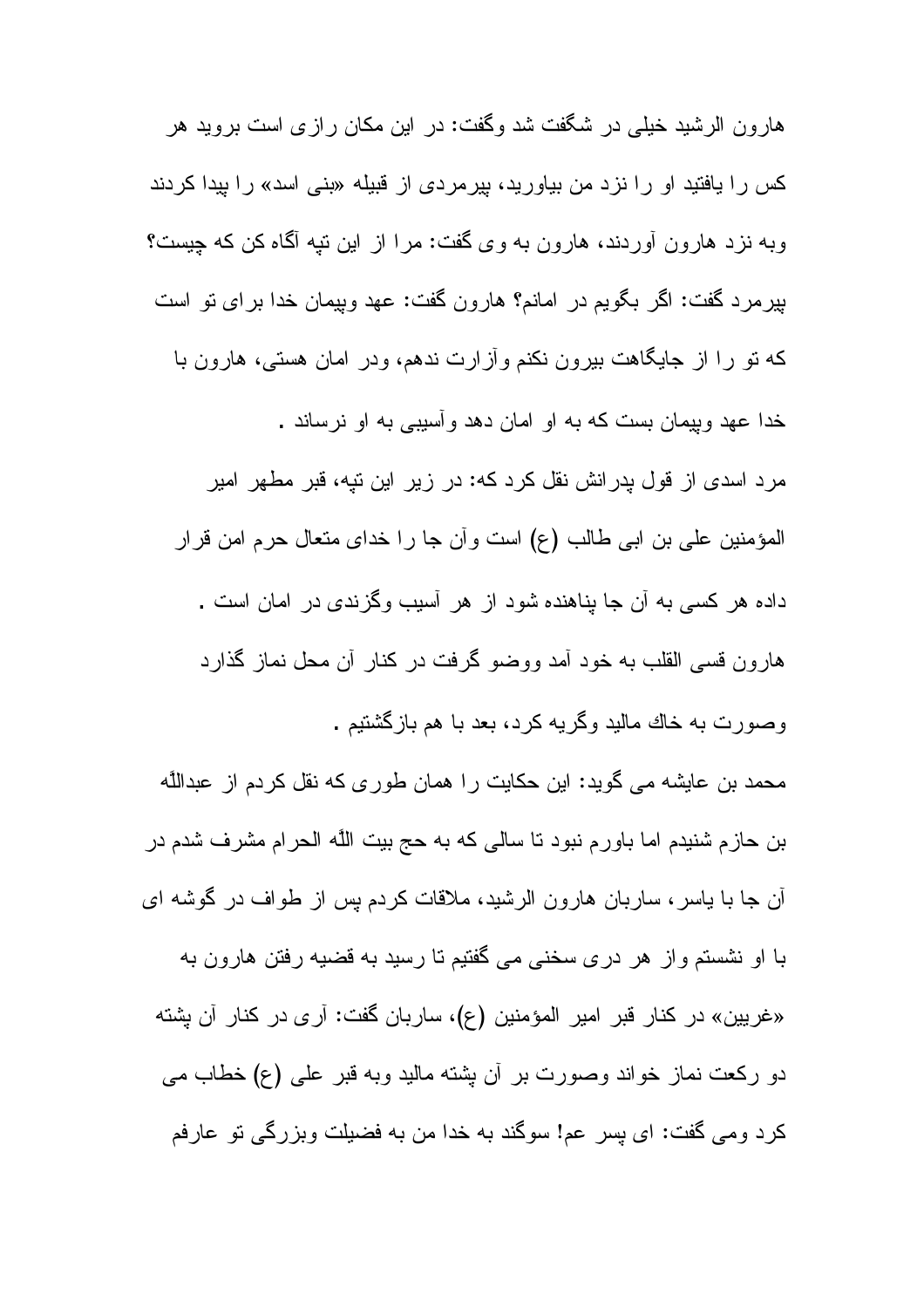ومی دانم نو از همه جلونز به اسلام ایمان آوردی، واین مقامی که دارم به خدا از بركت شماست، لكن فرزندت موسى بن جعفر (ع) مرا اذيت مى كند وبر من خروج نموده است.....(۳۲ (

از أن ناريخ، قبر امير المؤمنين (ع) بر همه ياران وشيعيانش مكشوف شد وكم کم زیارتگاه گردید. از خدای بزرگ می خواهیم هر چه زودتر با فرج حضرت مهدی (عج) قبر فاطمه زهرا (ع) همسر علی را برای ما مکشوف گرداند .

فضيلت زيارت امير المؤمنين (ع)

فضيلت زيارت امير المؤمنين چون فضيلت خود آن امام بزرگوار بسيار زياد است ودر روایات، ثواب زیارت آن حضرت را بسیار شمرده اند : ابن شهر آشوب در مناقب ومفید در مقنعه از بیامبر خدا نقل کرده است : »مَن زِ إِنَّ عَلَيًّْا بَعْدَ وَفَاتِهِ فَلَهُ الْجَنَّةُ؛ کسی که علی را پس از وفاتش زیارت کند برای او بهشت است «. باز در همان كتاب از امام صادق (ع) نقل مى كند كه فرمود : »مَن تَركَ زِيارَة أمير المؤمنين (ع) لم يَنظُرَ اللَّهُ اِلْيهِ، ألا تَزْوِرونَ مَن تَزورُهُ

المَلائِكةُ و النَبِيّونِ؛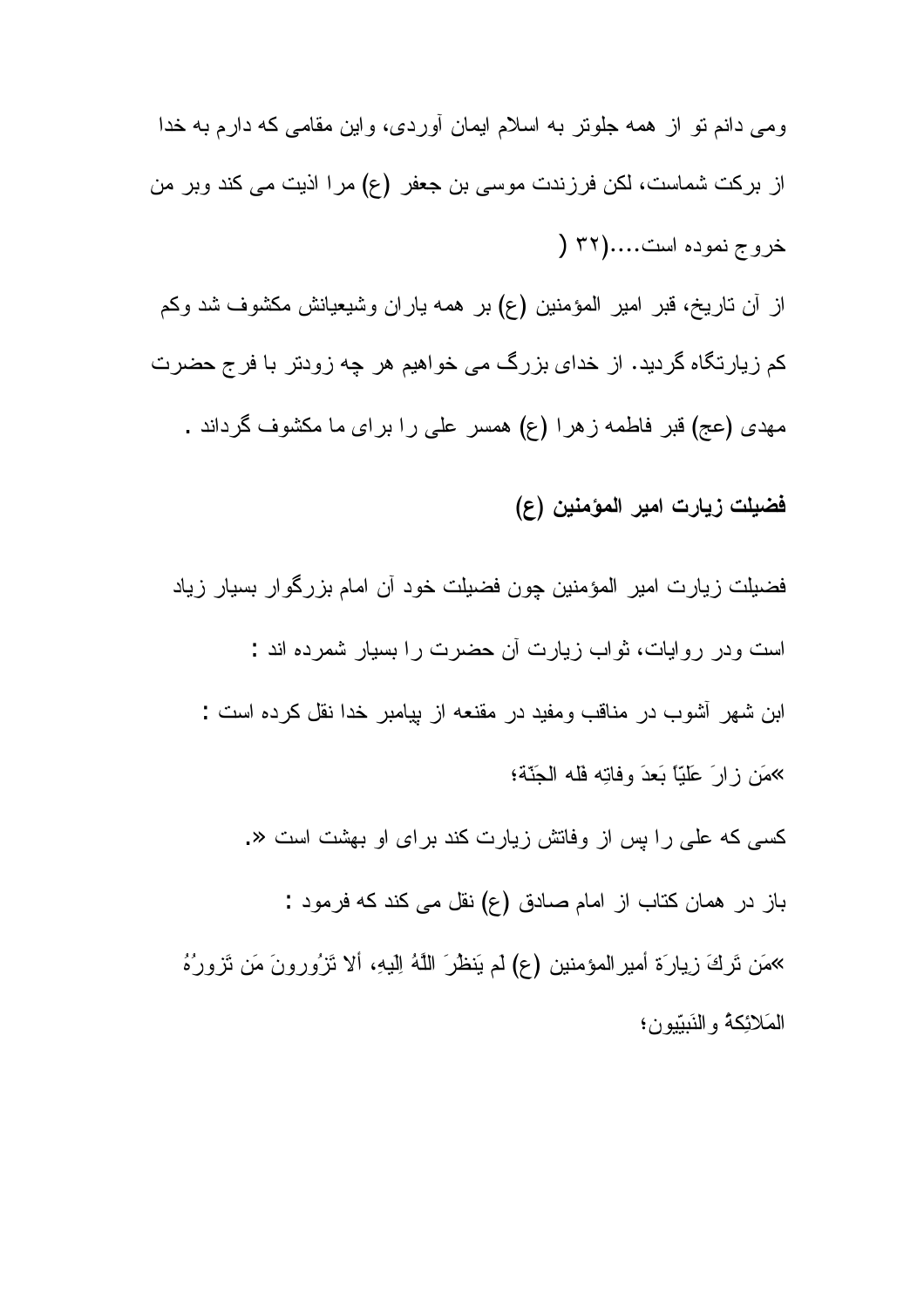کسی که زیارت امیر المؤمنین را ترك كند خداوند نظر رحمت به او نخواهد کرد، آگاه باشید زیارت کنید علی (ع) را که ملائکه ویپامبر ان او را زیارت می کنند «.

باز از امام صادق (ع) است که فرمود : »إنَّ أبوابَ السَماء لَنُفتَح عِندَ دُعاء الزّائِرِ لاميرِ المؤمنين (ع) فلا تَكْن عَن الخَيرِ نَوَّاماً؛

همانا در های أسمان بر روی دعا كننده زائر امیر المؤمنین (ع) باز است پس از خبر غافل نياشيد.»(٣٣ (

امالی طوسی از امام صادق (ع) نقل می کند که فرمود: «خداوند هیچ یك از مخلوقات خود را جون ملائکه زیاد خلق نمی کند، و هر روز هفتاد هزار ملك را نازل می کند که بیت المعور را طوائف می کنند بعد به کعبه می آیند وأن جا را طواف می کنند، سیس اُن ملائکه به قبر رسول اللَّه می روند بر او سلام می دهند وبعد به زيارت قبر اميرالمؤمنين مي أيند وبه أن حضرت سلام مي دهند، بعد به زیارت قبر امام حسین می روند وسلام می کنند وبالا می روند، و هر روز مثل روز قبل نا روز قیامت هر روز هفتاد هزار ملك به زیارت أنها مى ابند «.

سپس امام (ع) فرمودند: «هر كس امير المؤمنين را با معرفت وبدون تجبّر ونکبّر زیارت کند، خداوند اجر هزار شهید در نامه عملش می نویسد وگناهان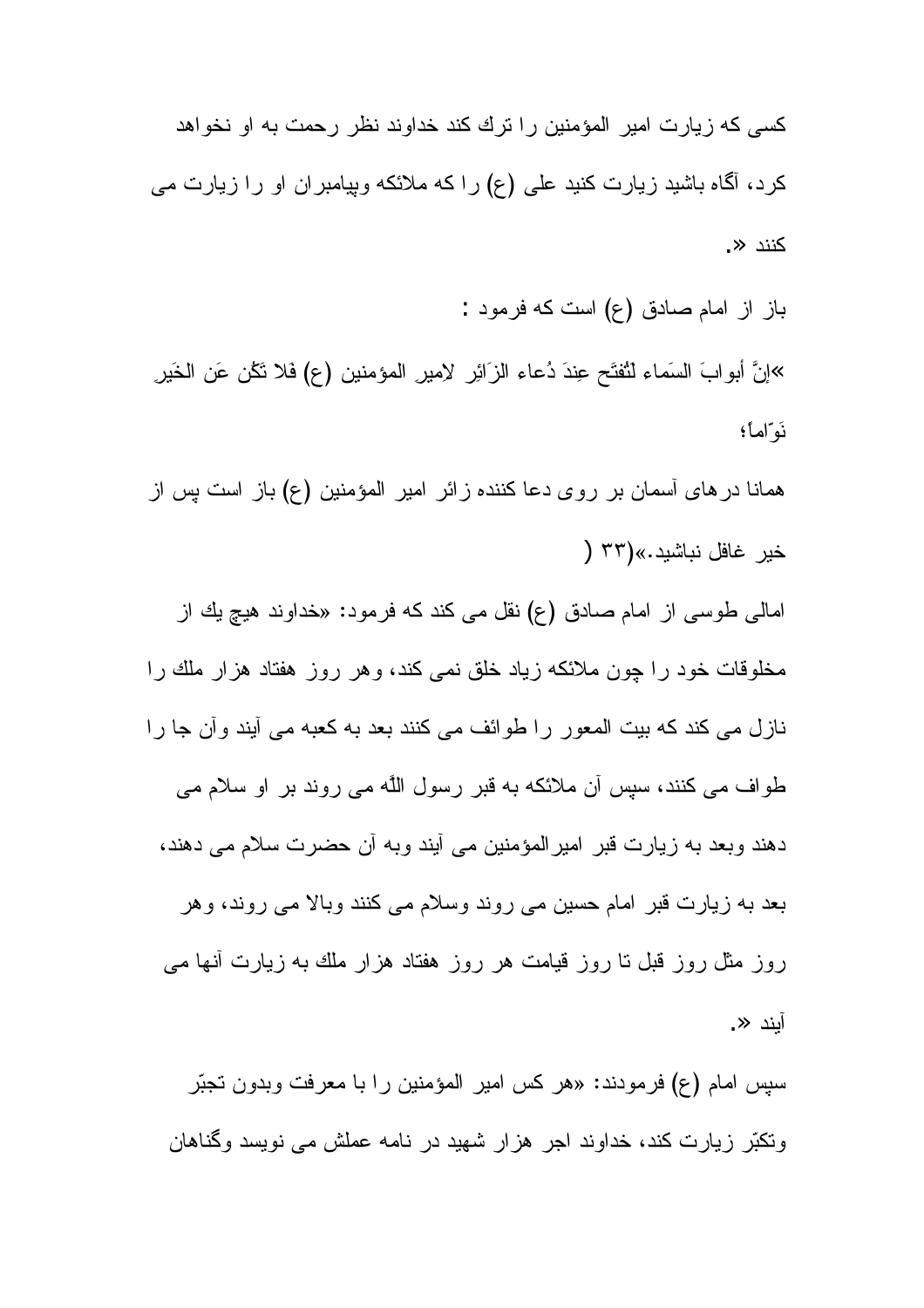گذشته و آینده اش را مبی بخشد وروز قیامت به امن و امان بر انگیخته مبی شود وحساب قیامت بر او راحت می گردد، ملائکه به استقبال او می آیند، ودر آن وقتی که شیعه علی از زیارت فارغ می شود وبه خانه برمی گردد اگر مریض شود ملائکه به عیادت او می آیند، واگر از دنیا رود او را نا کنار قبر نشییع می کنند وبرایش طلب مغفرت می نمایند»، سپس اضافه فرمود: «هر کس حسین (ع) را با شناخت زیارت کند خداوند ثواب هزار حج مقبول وعمره مقبوله در نامه عملش می نویسد وگناهان گذشته وأینده اش را می بخشد.»(٣٤ ( امام حسن (ع) به محضر رسول خدا شرفیاب شد و عرض کرد:«ای بدر م! باداش کسی که شما را زیارت کند چیست؟» فرمود: «پسرم! هر کس مرا زیارت کند حیأ ومیتأ یا پدرت علی را زیارت کند بر خداوند حق است که من او را در روز قیامت زیارت کنم سپس او را از گناهان پاك گردانم «.  $(35)$ 

از این روایت استفاده می شود که ثواب زیارت بیغمبر (ص) وعلی (ع) برابر ومساوى هستند .

حسین بن محمد بن مالك از برادرش جعفر او از رجال خود نقل می كند كه نزد امام صادق (ع) بودم، نامي از امير المؤمنين علي (ع) به ميان أمد، حضرت فرمود: «ای پسر مادر! هر کس جدم را با شناخت به حق زیارت کند خداوند برای هر قدمی که برمی دارد برای رفتن به زیارت، ثواب حج مقبول وعمره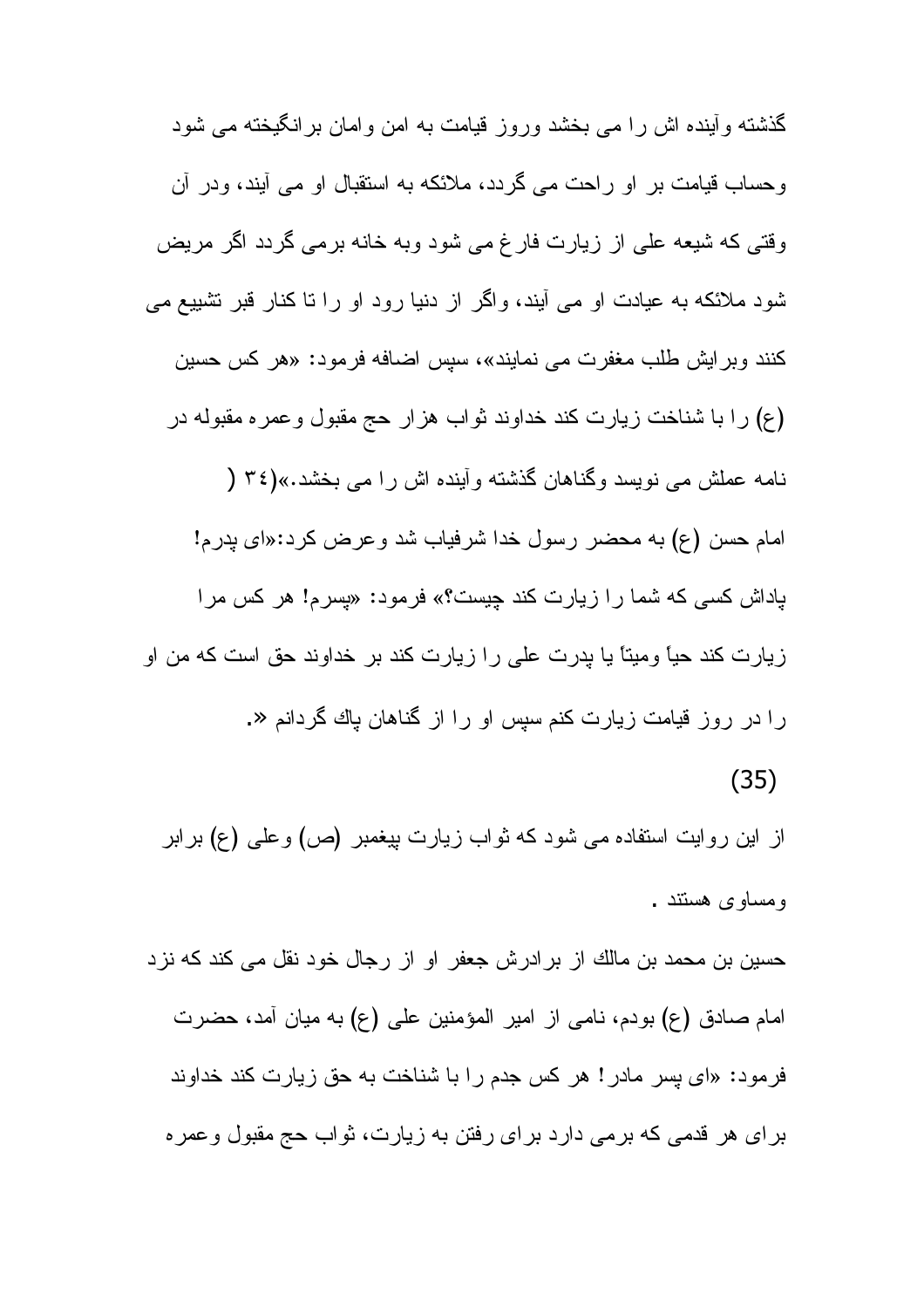مبروره در نامه عملش می نویسد، ای بسر مادر ! به خدا قسم قدمی که در راه زيارت امير المؤمنين غبار ألود شده است خداوند أن قدم را طعمه أنش نمي كند چه بپاده رفته باشد وچه سواره» بعد فرمود: «ای بسر مادر !این حدیث را با أب طلا بنويس.»(٣٦

زیارت نامه حضرت امیر (ع)

مرحوم مفید در مقنعه آورده است که هرگاه خواستی به زیارت امیر المؤمنین بروی غسل کن، کنار قبر رو به قبله بایست وقبر را مقابل خود قرار ده؛ نظیر زیارت رسول خدا(ص (ومی گویی :

»السلامُ عليكَ يا أميرَ المؤمنين ورحمةُ اللَّهِ وبركانُه، السلامُ عليكَ يا وَلَمِي اللَّه، السلامُ عليكَ يا صَفوةَ اللَّه، السلامُ عليكَ يا حَبيبَ اللَّه، السلامُ عليكَ يا حُجَةَ اللَّه، السلام عليكَ يا سبِّدَ الوصبِّينِ، السلامُ عليكَ يا خَليفة رسُولِ ربِّ العالِمينِ، أشهدُ أَنَّكَ قَدْ بَلَّغْتَ عَنِ رِسُولِ اللَّه ما حَمَّلُكَ، وحَفظتَ ما استَودَعكَ وحَلَّلتَ حلالُ اللَّه، وحَرِّمتَ حرامَ اللَّه، ونَّلوتَ كنابَ اللَّه، وصَبَرتَ على الأذى في جَنبِ اللَّه مُحتَسِبًا حتَّى أناكَ البَقين، لعَنَ اللَّهُ مَن خالفَكَ، ولعَنَ اللَّهُ مَن قُتَلَكَ، ولعَنَ اللَّهُ مَن بَلغَهُ ذلِكَ فَرَضييَ بِه، أنا إلى اللَّهِ مِنهُم بُرَاءٍ «.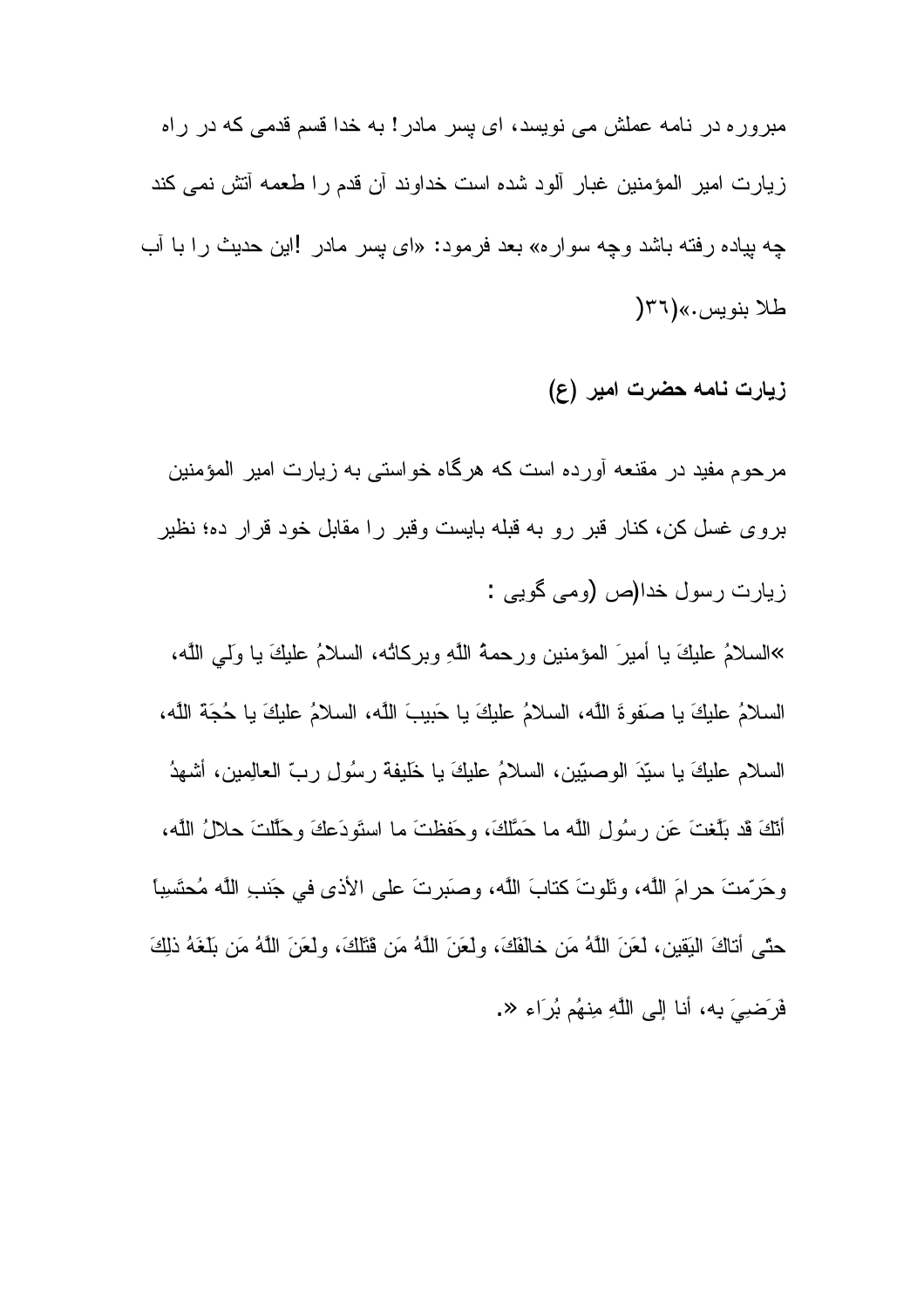بعد خود را روی قبر می اندازی وقبر را می بوسی بعد طرف راست صورت سپس طرف چپ صورت را روی قبر می گذاری، بس برگر د بالای سر قبر بابست و جنين بگو :

»السلامُ عليكَ يا وَصَّىَّ الأوصياء، ووارثَ عِلْمَ الأنبياء، أُشْهَدُ لَكَ يا وليَّ اللَّه بِالْبَلاغِ والأداء، أَتَيْتُكَ بِأْبِي أَنْتَ وَٱمِّي زِائِرٍ! عارِفًا بِحَقَّكَ، مُسْتَبْصِيرٍ! بشأنِكَ مُوالِيا لاولِيانَكَ، مُعادِياً لاعدائِكَ، مُنْقَرَّباً إلى اللَّهِ بزيارتِكَ في خلاصٍ نَفسى، وفِكاكِ رَقَبِنِي مِنِ النَّارَ، وقضاءَ حَوِّائِجِي لِلأَخِرَةِ وِالدُّنيا، فَاشْقَعِ لِي عِندَ رِبِّكَ، صلواتُ اللَّهَ عليكَ ورَحمةُ اللَّهِ وبَرِكانُه «.

بعد قبر را ببوس ودو طرف صورت را بر روی قبر بگذار وسر بردار وشش ركعت نماز كه در هر دو ركعت يك سلام مي دهي بخوان، بعد دعا كن به هر چه دوست داري، بعد برگرد پايين پا وبگو: «السلامُ عليكَ ورحمةُ اللَّهِ وبركائه «.

»در این جا باز به هر چه می خواهی دعا کن.»(۳۷ ( همان طور ی که در این زیارتنامه مشهود است برای کسانی است که کنار ضریح مطهر أن بزرگوار می روند این زیارت وارد شده، در بحار الانوار مجلسی، جلد صد، صفحه های ۲۲۳ 384 - زبار تهای مختلف ومتعددی – جه مطلقه وجه مخصوص – از ائمه (ع) نقل شده است که علاقه مندان می توانند به آن جا مر اجعه کنند .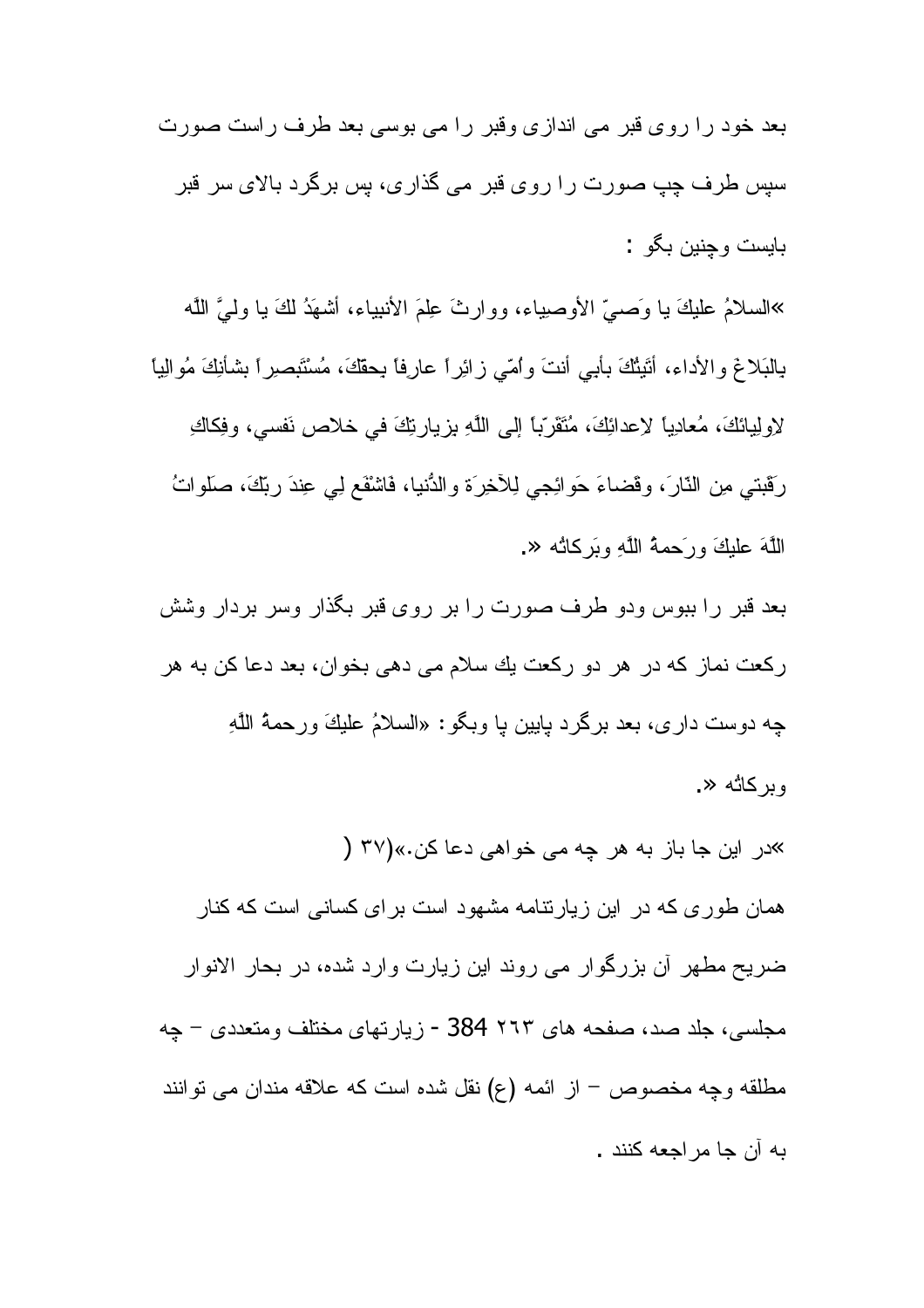أنچه در این کتاب از أغاز تا بدین جا خواندید، مطالبی بود که در دوران پنج سال آخر عمر امام علمي (ع) به وقوع بپوسته بود ويا به نحوي به اين دوران، مربوط می شد .دورانی که فصل درخشانی در تاریخ اسلام وافتخار بزرگی برای مسلمانان است، زیرا که بعد از رحلت بیامبر عظیم الشأن اسلام (ص) و در دوران ۲۰ ساله پس از آن بزرگوار، بسیاری از اصول زیربنایی و ارزشهای عقیدتی اسلام، از حرف به عمل آمد و نمونه و اسوه روشنی برای همه حکمرانان وسیاستمداران شد، که اگر آن امام (ع) در این مقطع به حکومت نمی رسید، اصول ومبانی قرآن وسنت بیامبر (ص) در کتابهای می ماند ونمونه عملی بر ای آن، یافت نمی شد. هم اکنون هرگاه که دیگر ان، حکومت نمونه اسلامی پس از پیامبر (ص (را از ما بخواهند، با افتخار و سربلندی، حکومت بنج ساله حضرت على (ع) را به أنان معرفي مي كنيم؛ با أن كه همگان مي دانند عوامل نفرقه انداز وریاست طلب، دردسرهای فراوانی برای حکومت آن حضرت (ع) به وجود أوردند و اجازه ندادند كه انديشه هاى والاهاى امام (ع)، جامعه آن روز را بدرستی بپالاید وبه رشد و باروری برساند. با این وجود، در همین گیر و دارها، ما نصویر روشنی از حکومت و اقعی انسانی و اسلامی به دست می آوریم وبا وجود دستهای تحریفگر، با مطالعه این مقطع ناریخی به حقایق گرانبهایی می رسیم .